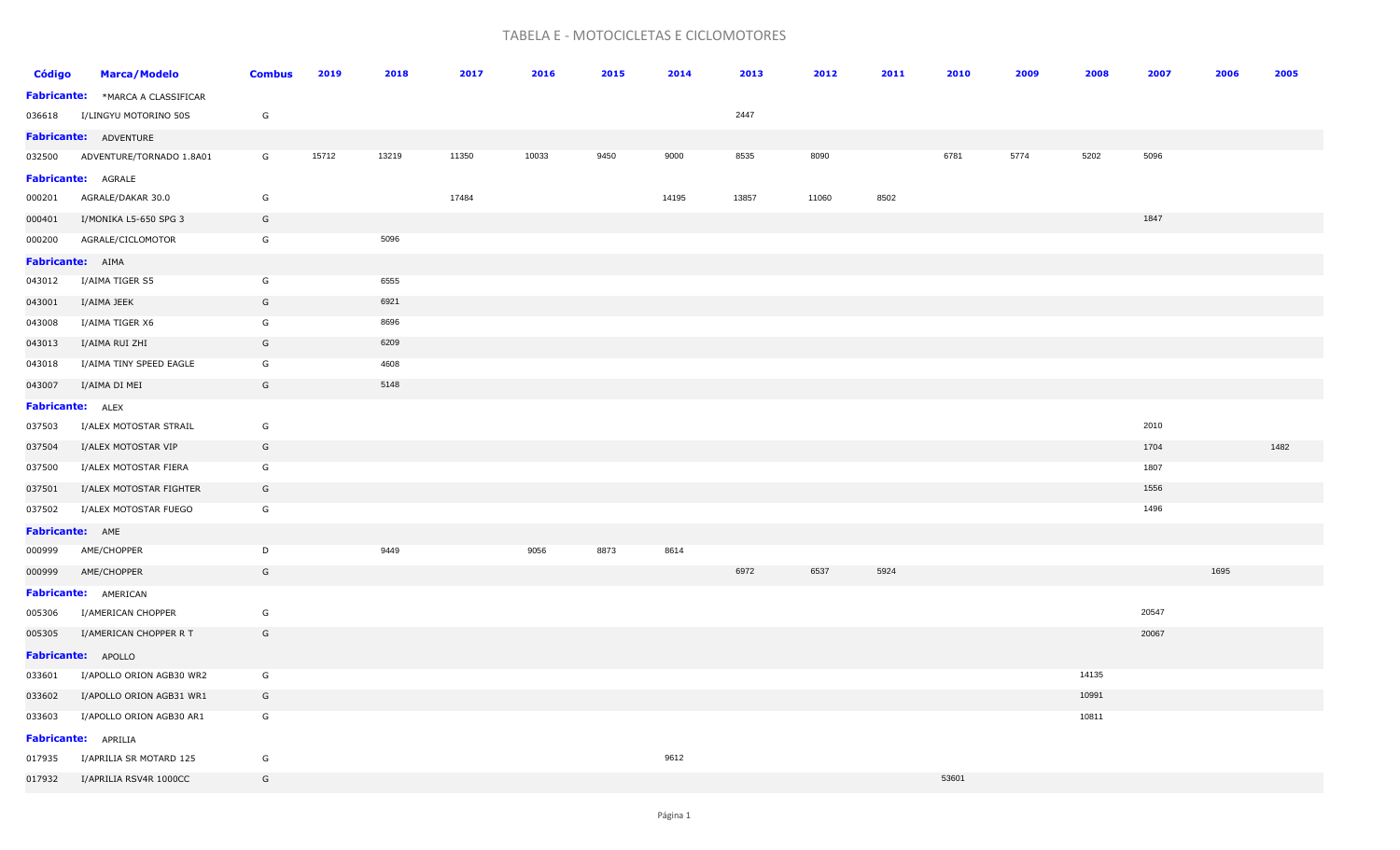| <b>Código</b>            | <b>Marca/Modelo</b>       | <b>Combus</b> | 2019  | 2018  | 2017  | 2016  | 2015  | 2014  | 2013  | 2012 | 2011  | 2010  | 2009  | 2008  | 2007  | 2006  | 2005 |
|--------------------------|---------------------------|---------------|-------|-------|-------|-------|-------|-------|-------|------|-------|-------|-------|-------|-------|-------|------|
| 017903                   | I/APRILIA PEGASO 650      | G             |       |       |       |       |       |       |       |      |       |       | 16424 |       |       |       |      |
| 017936                   | I/APRILIA RSV 4 FACTORY   | G             |       |       |       |       |       |       |       |      |       | 41420 |       |       |       |       |      |
| 017921                   | I/APRILIA RSV 1000 R      | G             |       |       |       |       |       |       |       |      |       |       |       | 27376 |       |       |      |
| 017929                   | I/APRILIA RSV 4           | G             |       |       |       |       |       |       | 61447 |      |       |       | 60069 |       |       |       |      |
| 017928                   | I/APRILIA SCARABEO 300 S  | G             |       |       |       |       |       |       |       |      |       |       | 15789 |       |       |       |      |
| 017927                   | I/APRILIA SCARABEO 150    | G             |       |       |       |       |       |       |       |      |       |       | 8091  |       |       |       |      |
| 017924                   | I/APRILIA MANA 850        | G             |       |       |       |       |       |       |       |      |       |       |       | 18565 |       |       |      |
| 017923                   | I/APRILIA SCARABEO 200    | G             |       |       |       |       |       |       |       |      |       |       |       | 10879 |       |       |      |
| 022420                   | COFAVE/APRILIA RALLY 50   | G             |       |       |       |       |       |       |       |      |       |       | 4594  |       |       |       |      |
| 017922                   | I/APRILIA SCARABEO 500    | G             |       |       |       |       |       |       |       |      |       |       |       |       | 10449 | 10027 |      |
| Fabricante: ARD          |                           |               |       |       |       |       |       |       |       |      |       |       |       |       |       |       |      |
| 039600                   | I/ARD EXIM TUCTUC VAN     | G             |       |       |       |       |       |       |       |      |       | 7837  |       |       |       |       |      |
| <b>Fabricante: ARIEL</b> |                           |               |       |       |       |       |       |       |       |      |       |       |       |       |       |       |      |
| 001001                   | I/ARIEL                   | D             | 25223 | 14955 | 10602 |       | 7323  | 6539  |       |      |       |       |       |       |       |       |      |
| 001001                   | I/ARIEL                   | G             |       |       |       |       |       |       |       |      | 43438 |       |       |       |       |       |      |
| <b>Fabricante:</b> ASA   |                           |               |       |       |       |       |       |       |       |      |       |       |       |       |       |       |      |
|                          | 031900 I/ASA 150T2        | G             |       |       |       |       |       |       |       |      |       |       |       |       |       | 1373  | 1225 |
| Fabricante: ASIA         |                           |               |       |       |       |       |       |       |       |      |       |       |       |       |       |       |      |
| 034203                   | ASIAMOTOS/RS 125          | G             |       |       |       |       |       |       |       |      |       | 2739  | 2474  |       |       |       |      |
| 034204                   | ASIAMOTOS/CHALLENGER 250  | G             |       |       |       |       |       |       |       |      |       | 6329  | 5874  |       |       |       |      |
|                          | Fabricante: ATALA         |               |       |       |       |       |       |       |       |      |       |       |       |       |       |       |      |
| 025304                   | ATALA/SKEGGIA             | G             |       |       |       |       |       |       |       |      |       |       |       |       |       |       | 3034 |
| 025301                   | ATALA/CALIFFONE PIU       | G             |       |       |       |       |       |       |       |      |       |       |       |       |       |       | 1427 |
| 025303                   | ATALA/HACKER              | G             |       |       |       |       |       |       |       |      |       |       |       | 1589  |       |       |      |
|                          | <b>Fabricante: ATMAN</b>  |               |       |       |       |       |       |       |       |      |       |       |       |       |       |       |      |
| 037401                   | ATMAN/FALCON CHOPPERS 01  | G             | 19388 | 16535 | 15501 |       |       |       |       |      |       |       |       |       |       |       |      |
| 037400                   | ATMAN/FALCON 01           | G             | 18795 | 16155 | 15734 | 13138 | 12383 | 11458 | 10458 | 9923 | 9755  | 7874  | 6375  | 5386  |       |       |      |
|                          | Fabricante: BAODIAO       |               |       |       |       |       |       |       |       |      |       |       |       |       |       |       |      |
|                          | 036901 I/BAODIAO BD 110-A | G             |       |       |       |       |       |       |       |      |       |       | 1874  | 1678  | 1511  |       |      |
| 036900                   | I/BAODIAO BD 125-11A      | G             |       |       |       |       |       |       |       |      |       |       |       | 2160  | 2065  |       |      |
|                          | Fabricante: BAOTIAN       |               |       |       |       |       |       |       |       |      |       |       |       |       |       |       |      |
| 037704                   | I/BAOTIAN BT49QT 20C4     | G             |       |       |       |       |       | 3967  |       |      |       |       |       |       |       |       |      |
| 037702                   | I/BAOTIAN ALANMOTORSCOLT  | G             |       |       |       |       |       |       | 3409  |      |       |       |       |       |       |       |      |
| 037701                   | I/BAOTIAN BT49QT          | G             |       |       |       |       |       |       |       |      | 2064  |       |       |       |       | 1479  |      |
| 037700                   | I/BAOTIAN BT125T 12       | G             |       |       |       |       |       |       |       |      |       |       |       |       | 1509  |       |      |
|                          | Fabricante: BASHAN        |               |       |       |       |       |       |       |       |      |       |       |       |       |       |       |      |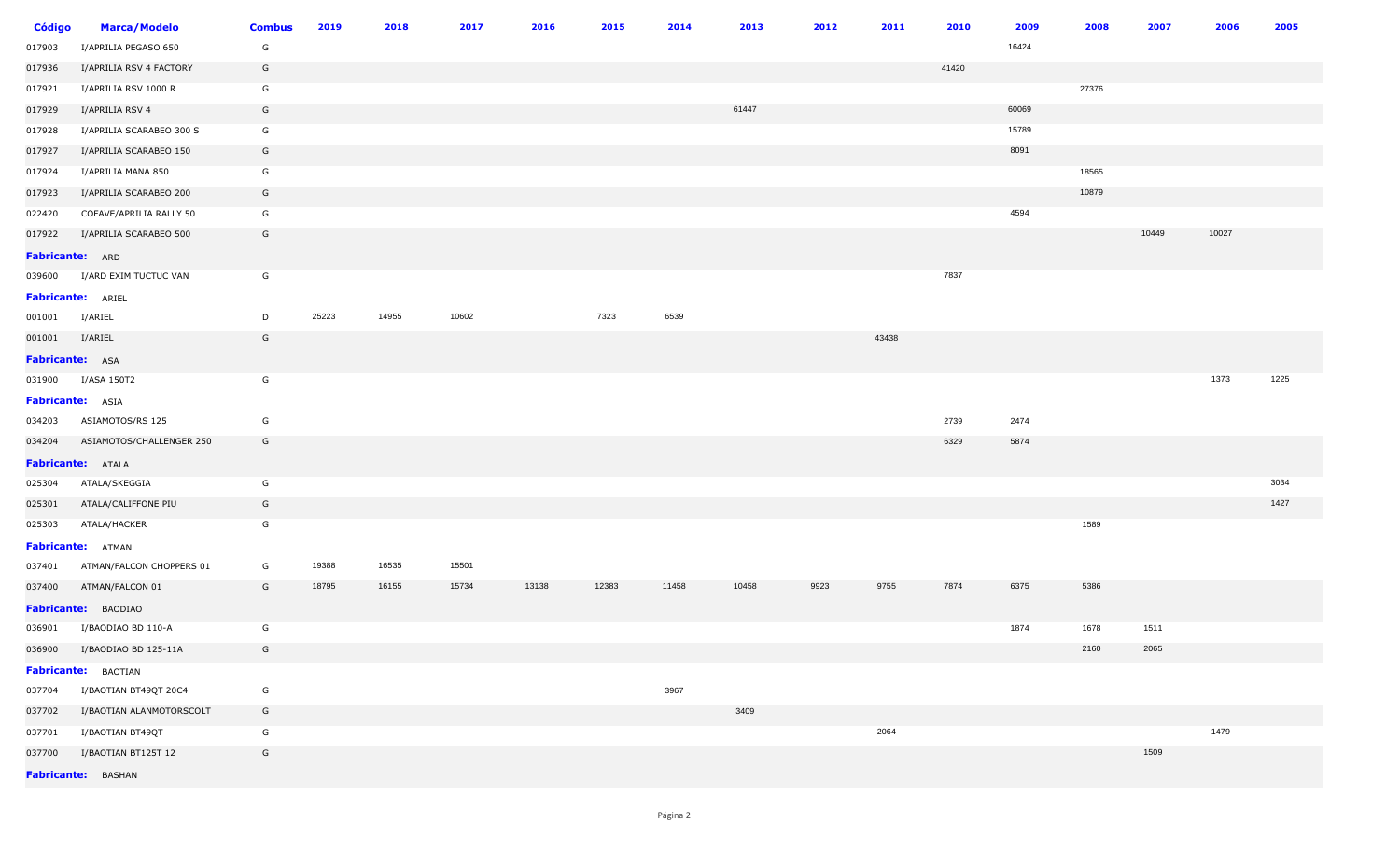| <b>Código</b> | <b>Marca/Modelo</b>      | <b>Combus</b> | 2019 | 2018 | 2017 | 2016 | 2015 | 2014 | 2013 | 2012 | 2011 | 2010 | 2009 | 2008 | 2007 | 2006 | 2005 |
|---------------|--------------------------|---------------|------|------|------|------|------|------|------|------|------|------|------|------|------|------|------|
| 035218        | I/BASHAN HE48Q 2B        | G             |      |      |      |      |      |      |      |      |      |      |      | 1336 |      |      |      |
| 035217        | I/BASHAN BS 150ZH-C      | G             |      |      |      |      |      |      |      |      |      |      |      | 2497 |      |      |      |
| 035201        | I/BASHAN SV KC119 200    | G             |      |      |      |      |      |      |      |      |      |      |      | 6644 | 6274 |      |      |
| 035209        | I/BASHAN KELT ZAZZ       | G             |      |      |      |      |      |      |      |      |      |      |      | 3592 |      |      |      |
| 035216        | I/BASHAN BS 150ZK-8      | G             |      |      |      |      |      |      |      |      |      |      |      | 5317 |      |      |      |
| 035215        | I/BASHAN KZUKI KZ-200    | G             |      |      |      |      |      |      |      |      |      |      |      | 2098 |      |      |      |
| 035214        | I/BASHAN KELT BS250 8    | G             |      |      |      |      |      |      |      |      |      |      |      | 6073 |      |      |      |
| 035211        | I/BASHAN YOCHI YQ119 200 | G             |      |      |      |      |      |      |      |      |      |      |      | 1565 |      |      |      |
| 035210        | I/BASHAN KELT QUASAR     | G             |      |      |      |      |      |      |      |      |      |      |      | 3020 |      |      |      |
| 035208        | I/BASHAN KELT RUSH       | G             |      |      |      |      |      |      |      |      | 2698 |      |      | 2269 |      |      |      |
| 035207        | I/BASHAN GS 808          | G             |      |      |      |      |      |      |      |      |      |      |      |      | 4384 |      |      |
| 035206        | I/BASHAN GS 806          | G             |      |      |      |      |      |      |      |      |      |      |      |      | 4271 |      |      |
| 035204        | I/BASHAN DRIZ TOP 125 P  | G             |      |      |      |      |      |      |      |      |      |      |      |      | 2466 |      |      |
| 040503        | I/BASHAN BULL BM-S180S   | G             | 5796 | 5563 |      |      |      |      |      |      |      |      |      |      |      |      |      |
| 035202        | I/BASHAN MIRAGE SPORT 20 | G             |      |      |      |      |      |      |      |      |      |      |      | 5836 | 5439 |      |      |
| 035200        | I/BASHAN JONNY HYPE 110  | G             |      |      |      |      |      | 2190 | 2132 | 1893 | 1872 | 1838 | 1810 | 1618 | 1534 | 1405 |      |
| 035219        | I/BASHAN BRAZIL CG 150   | G             |      |      |      |      |      |      |      |      |      |      |      | 3008 |      |      |      |
| 035242        | I/BASHAN JP50-3 50CC     | G             |      |      |      |      |      |      |      |      |      | 1796 |      |      |      |      |      |
| 035203        | I/BASHAN DRIZ TOP 125    | G             |      |      |      |      |      |      |      |      |      |      |      |      | 2075 |      |      |
| 035243        | I/BASHAN TC250           | G             |      |      |      |      |      |      |      | 9155 | 8242 |      |      |      |      |      |      |
| 035295        | I/BASHAN BULL LIV125     | G             | 4914 |      | 4468 |      | 4020 |      |      |      |      |      |      |      |      |      |      |
| 035294        | I/BASHAN BULL BM-T200    | G             |      | 5534 |      |      | 4109 |      |      |      |      |      |      |      |      |      |      |
| 035293        | I/BASHAN BULL BM-T250    | G             |      |      |      | 4602 | 4148 |      |      |      |      |      |      |      |      |      |      |
| 035278        | I/BASHAN MEET 50         | G             |      |      |      |      |      | 2388 | 2386 | 2110 | 1933 | 1831 | 1652 |      |      |      |      |
| 035262        | I/BASHAN NEW QUICK 150   | G             |      |      |      |      |      | 3198 | 3013 | 2854 | 2734 |      |      |      |      |      |      |
| 035260        | I/BASHAN TPGS 804        | G             |      |      |      |      |      |      |      |      |      |      | 2792 |      |      |      |      |
| 035258        | I/BASHAN TPGS 811        | G             |      |      |      |      |      |      |      |      |      |      | 2794 |      |      |      |      |
| 035257        | I/BASHAN NAKED 150       | G             |      |      |      |      |      |      |      | 4172 | 4167 |      |      |      |      |      |      |
| 035250        | I/BASHAN BS-NYM          | G             |      |      |      |      |      |      |      |      | 1886 |      |      |      |      |      |      |
| 035246        | I/BASHAN MC-01 50        | G             |      |      |      |      |      |      |      |      |      |      |      | 1845 |      |      |      |
| 035230        | I/BASHAN JOY 50          | G             |      |      |      |      |      |      | 2092 |      | 1826 | 1797 |      |      |      |      |      |
| 035244        | I/BASHAN TC200           | G             |      |      |      |      |      |      |      | 5707 | 5454 |      |      |      |      |      |      |
| 035220        | I/BASHAN KELT BS125 WOLF | G             |      |      |      |      |      |      |      |      |      |      |      | 1798 |      |      |      |
| 035233        | I/BASHAN TEXAS 150       | G             |      |      |      |      |      |      | 3861 | 3798 | 3529 |      |      |      |      |      |      |
| 035234        | I/BASHAN ECO 50-3 50CC   | G             |      |      |      |      |      |      |      |      |      | 1628 |      |      |      |      |      |
| 040504        | I/BASHAM BULL BM-T 180   | G             | 5829 | 5589 |      |      |      |      |      |      |      |      |      |      |      |      |      |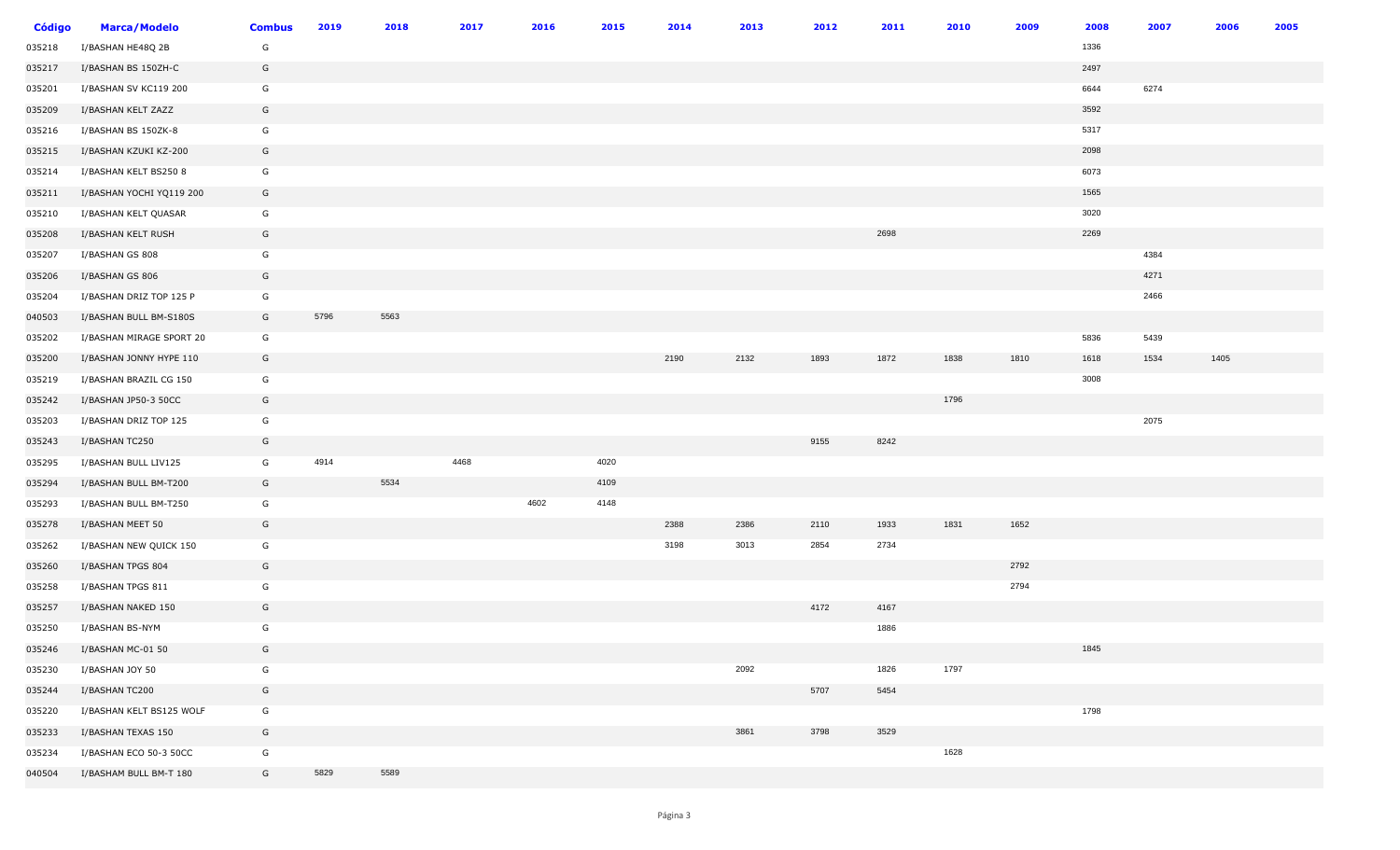| <b>Código</b>     | <b>Marca/Modelo</b>        | <b>Combus</b> | 2019 | 2018 | 2017 | 2016 | 2015 | 2014 | 2013 | 2012  | 2011  | 2010 | 2009 | 2008  | 2007  | 2006 | 2005 |
|-------------------|----------------------------|---------------|------|------|------|------|------|------|------|-------|-------|------|------|-------|-------|------|------|
| 035230            | I/BASHAN JOY 50            | D             |      |      |      |      |      |      |      |       | 1826  |      |      |       |       |      |      |
| 035227            | I/BASHAN TB250             | G             |      |      |      |      |      |      | 7566 | 7023  | 6358  | 5767 |      |       |       |      |      |
| 035226            | I/BASHAN TB200             | G             |      |      |      |      |      |      | 6306 | 5818  | 5438  | 4925 |      |       |       |      |      |
| 035225            | I/BASHAN QUICK 150         | G             |      |      |      |      |      |      | 3370 | 3297  | 3232  | 3114 | 2774 |       |       |      |      |
| 035224            | I/BASHAN TB150             | G             |      |      |      |      |      |      |      |       |       | 2519 |      |       |       |      |      |
| 035223            | I/BASHAN JONNY HYPE 50     | G             |      |      |      |      |      | 2281 | 2175 | 2139  | 1764  | 1685 | 1537 |       |       |      |      |
| 035222            | I/BASHAN GSPB 008          | G             |      |      |      |      |      |      |      |       |       |      |      |       | 4932  |      |      |
| 035221            | I/BASHAN KELT BS150 8      | G             |      |      |      |      |      |      |      |       | 5454  |      |      | 4030  |       |      |      |
| 035245            | I/BASHAN RACER 150         | G             |      |      |      |      |      |      |      | 4181  | 3893  |      |      |       |       |      |      |
| Fabricante: BEILU |                            |               |      |      |      |      |      |      |      |       |       |      |      |       |       |      |      |
| 035255            | I/BEILU BL50-2             | G             |      |      |      |      |      |      |      | 2016  |       |      |      |       |       |      |      |
| 035254            | I/BEILU BL50-I             | G             |      |      |      |      |      |      |      | 2073  |       |      |      |       |       |      |      |
|                   | <b>Fabricante: BENDA</b>   |               |      |      |      |      |      |      |      |       |       |      |      |       |       |      |      |
| 036800            | I/BENDA BD 150T-3B         | G             |      |      |      |      |      |      |      |       |       |      |      |       | 2232  |      |      |
|                   | <b>Fabricante:</b> BENELLI |               |      |      |      |      |      |      |      |       |       |      |      |       |       |      |      |
| 004100            | I/BENELLI CAFE 1130 RACE   | G             |      |      |      |      |      |      |      |       |       |      |      |       | 25559 |      |      |
| 004108            | I/BENELLI TRE 899 K        | G             |      |      |      |      |      |      |      | 28924 |       |      |      |       |       |      |      |
| 004101            | I/BENELLI TRE 1130K        | G             |      |      |      |      |      |      |      | 29725 |       |      |      | 24436 |       |      |      |
| 004102            | I/BENELLI TRE 1130K AMAZ   | G             |      |      |      |      |      |      |      | 31866 |       |      |      | 24956 |       |      |      |
| 004103            | I/BENELLI TORN N TRE899    | G             |      |      |      |      |      |      |      | 33591 |       |      |      | 21803 |       |      |      |
| 004105            | I/BENELLI TORN N TRE899S   | G             |      |      |      |      |      |      |      |       |       |      |      | 22138 |       |      |      |
| 004106            | I/BENELLI TNT 1130 SPORT   | G             |      |      |      |      |      |      |      |       |       |      |      | 25731 | 24905 |      |      |
| 004112            | I/BENELLI SW600 R          | G             |      |      |      |      |      |      |      |       | 23503 |      |      |       |       |      |      |
| 004104            | I/BENELLI TNT1130 CAFE R   | G             |      |      |      |      |      |      |      |       |       |      |      | 28586 |       |      |      |
|                   | Fabricante: BENZHOU        |               |      |      |      |      |      |      |      |       |       |      |      |       |       |      |      |
| 028327            | I/BENZHOU YY150T 25        | G             |      |      |      |      |      |      | 4321 | 4113  | 3919  | 3364 | 2892 |       |       |      |      |
| 028345            | I/BENZHOU YY150T 39        | G             |      |      |      |      |      | 3715 | 3305 |       |       |      |      |       |       |      |      |
| 028343            | I/BENZHOU SUNNY 50         | G             |      |      |      |      |      |      |      | 2014  |       |      |      |       |       |      |      |
| 028342            | I/BENZHOU YY150T-32 SMAX   | G             |      |      |      |      |      |      |      |       | 2882  |      |      |       |       |      |      |
| 028341            | I/BENZHOU YY150T 31        | G             |      |      |      |      |      |      | 4170 | 3873  |       |      |      |       |       |      |      |
| 028339            | I/BENZHOU YY50QT-3B SMAX   | G             |      |      |      |      |      |      |      | 3404  | 3215  |      |      |       |       |      |      |
| 028335            | I/BENZHOU BZ50QT39 50      | G             |      |      |      |      |      |      |      |       | 3382  |      |      |       |       |      |      |
| 028334            | I/BENZHOU MAX50 YY50QT32   | G             |      |      |      |      |      |      | 3089 |       | 2476  |      |      |       |       |      |      |
| 028330            | I/BENZHOU ALANMOTORS BEE   | G             |      |      |      |      | 5136 | 4836 | 4347 | 4157  | 4051  |      |      |       |       |      |      |
| 028323            | I/BENZHOU YYQT32 50CC      | G             |      |      |      |      |      |      |      |       |       | 3129 | 3027 |       |       |      |      |
| 028328            | I/BENZHOU YY125T 25        | G             |      |      |      |      |      |      |      | 2878  | 2720  | 2610 |      |       |       |      |      |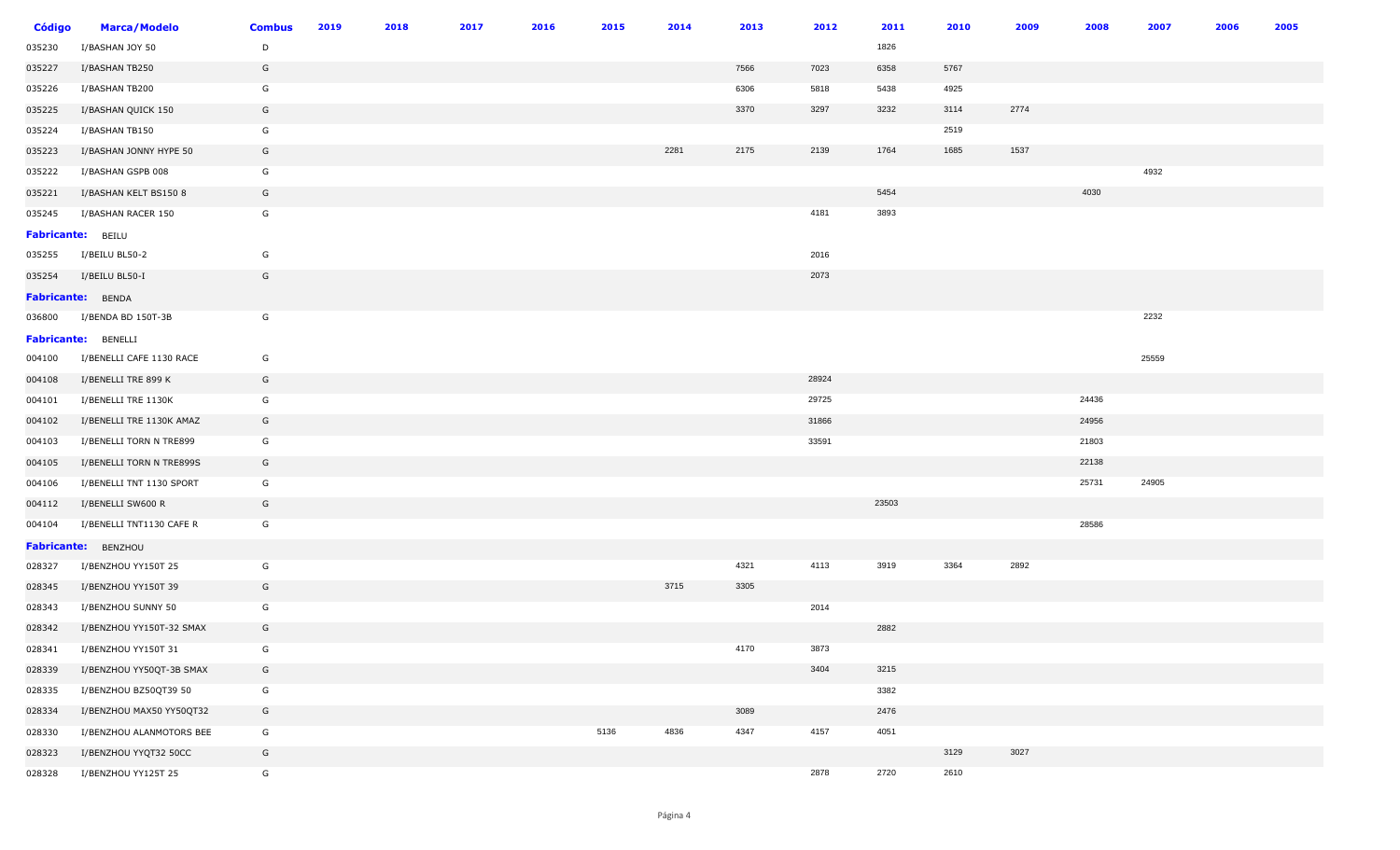| Código                 | <b>Marca/Modelo</b>      | <b>Combus</b> | 2019  | 2018  | 2017  | 2016  | 2015  | 2014  | 2013  | 2012  | 2011  | 2010  | 2009  | 2008  | 2007  | 2006  | 2005  |
|------------------------|--------------------------|---------------|-------|-------|-------|-------|-------|-------|-------|-------|-------|-------|-------|-------|-------|-------|-------|
| 028326                 | I/BENZHOU YY7QTD 25      | G             |       |       |       |       |       |       |       |       |       |       | 3185  |       |       |       |       |
| 028325                 | I/BENZHOU NORTHS 250GTS  | G             |       |       |       |       |       |       |       |       |       |       | 4156  |       |       |       |       |
| 028324                 | I/BENZHOU PEGASSI SIMONE | G             |       |       |       |       |       |       |       |       |       |       | 2782  |       |       |       |       |
| 028319                 | I/BENZHOU JONNY TR150    | G             |       |       |       |       |       |       |       |       | 2536  |       | 2333  | 2168  |       |       |       |
| 028320                 | I/BENZHOU JONNY 50       | G             |       |       |       |       |       | 1997  | 1901  | 1875  | 1785  | 1665  | 1569  | 1443  |       |       |       |
| 028322                 | I/BENZHOU JONNY PEG 150  | G             |       |       |       |       |       |       |       |       |       | 2696  |       |       |       |       |       |
| 028336                 | I/BENZHOU YY50QT-32 50   | G             |       |       |       |       |       |       |       |       | 2668  | 2646  |       |       |       |       |       |
| 028349                 | I/BENZHOU YY50QT 39      | G             |       |       |       |       |       | 3011  |       |       |       |       |       |       |       |       |       |
| 028314                 | I/BENZHOU GS 814-4       | G             |       |       |       |       |       |       |       |       |       |       |       |       | 3081  |       |       |
| <b>Fabricante: BIG</b> |                          |               |       |       |       |       |       |       |       |       |       |       |       |       |       |       |       |
| 011402                 | I/BIG BEAR CHOPP VENOM   | G             |       |       |       |       |       |       |       |       |       |       |       | 35421 |       |       |       |
| 011401                 | I/BIG BEAR CHOPP SLED    | G             |       |       |       |       |       |       |       |       |       |       | 33010 |       |       |       |       |
| 011400                 | I/BIG BEAR CHOPP PARADOX | G             |       |       |       |       |       |       |       |       |       |       | 59568 |       |       |       |       |
| Fabricante: BIGA       |                          |               |       |       |       |       |       |       |       |       |       |       |       |       |       |       |       |
| 025500                 | BIGA/OEN TRICICLO ESPEC  | G             |       |       | 12459 | 11849 |       | 10666 | 9797  | 9331  | 8349  | 7395  |       |       |       |       |       |
|                        | Fabricante: BIMOTA       |               |       |       |       |       |       |       |       |       |       |       |       |       |       |       |       |
| 017203                 | I/BIMOTA DB6 DELIRIO R   | G             |       |       |       |       |       |       |       |       |       |       | 41323 | 38276 | 35849 |       |       |
| 017205                 | I/BIMOTA DB 7            | G             |       |       |       |       |       |       |       |       |       | 53975 | 48863 |       |       |       |       |
| 017206                 | I/BIMOTA TESI 3D         | G             |       |       |       |       |       |       |       |       |       | 44834 | 43674 |       |       |       |       |
| 017202                 | I/BIMOTA DB6 DELIRIO     | G             |       |       |       |       |       |       |       |       |       | 38070 |       | 31177 | 30361 |       |       |
| 017201                 | I/BIMOTA DB5S            | G             |       |       |       |       |       |       |       |       |       |       |       |       | 40511 |       |       |
| 017207                 | I/BIMOTA DB7 ORONERO     | G             |       |       |       |       |       |       |       | 57126 |       |       | 45383 |       |       |       |       |
| 017209                 | I/BIMOTA DB8 BIPOSTO     | G             |       |       |       |       |       |       |       | 66093 |       |       |       |       |       |       |       |
| 017210                 | I/BIMOTA TESI 3D EVO     | G             |       |       |       |       |       |       |       | 52025 |       |       |       |       |       |       |       |
| 017204                 | I/BIMOTA DB5 DELIRIO R   | G             |       |       |       |       |       |       |       |       |       |       |       | 36223 |       |       |       |
| Fabricante: BMW        |                          |               |       |       |       |       |       |       |       |       |       |       |       |       |       |       |       |
| 004234                 | I/BMW HP2                | G             |       |       |       |       |       |       |       |       |       |       |       |       |       | 28825 | 25442 |
| 004214                 | I/BMW F650 GS            | G             |       |       |       |       |       |       |       |       |       | 18408 | 17804 | 16414 |       | 14307 |       |
| 004229                 | I/BMW F650 GS MU         | G             |       |       |       |       |       |       |       |       |       |       |       |       | 14823 | 13491 | 12847 |
| 004233                 | I/BMW K1200 R            | G             |       |       |       |       |       |       |       |       |       |       |       | 25237 | 23341 | 21769 | 18630 |
| 004232                 | I/BMW K1200 S            | G             |       |       |       |       |       |       |       |       |       |       |       | 27277 | 23256 | 20736 | 17622 |
| 004231                 | I/BMW R1200 RT           | G             |       |       |       |       |       | 50725 | 46720 |       | 44524 | 36630 | 35314 | 30691 | 28923 | 26592 | 23046 |
| 004293                 | BMW/S1000 R              | G             | 54529 | 52838 | 49133 | 43138 |       |       |       |       |       |       |       |       |       |       |       |
| 004230                 | I/BMW K1200 LTMU         | G             |       |       |       |       |       |       |       |       |       |       |       |       |       | 37009 | 33311 |
| 004228                 | I/BMW F650 GS DAKAR MU   | G             |       |       |       |       |       |       |       |       |       |       |       |       | 15577 | 13604 | 12981 |
| 004257                 | <b>BMW/F800 R</b>        | G             |       |       | 31631 | 26522 | 22463 | 21090 | 20842 | 19757 | 18817 |       |       |       |       |       |       |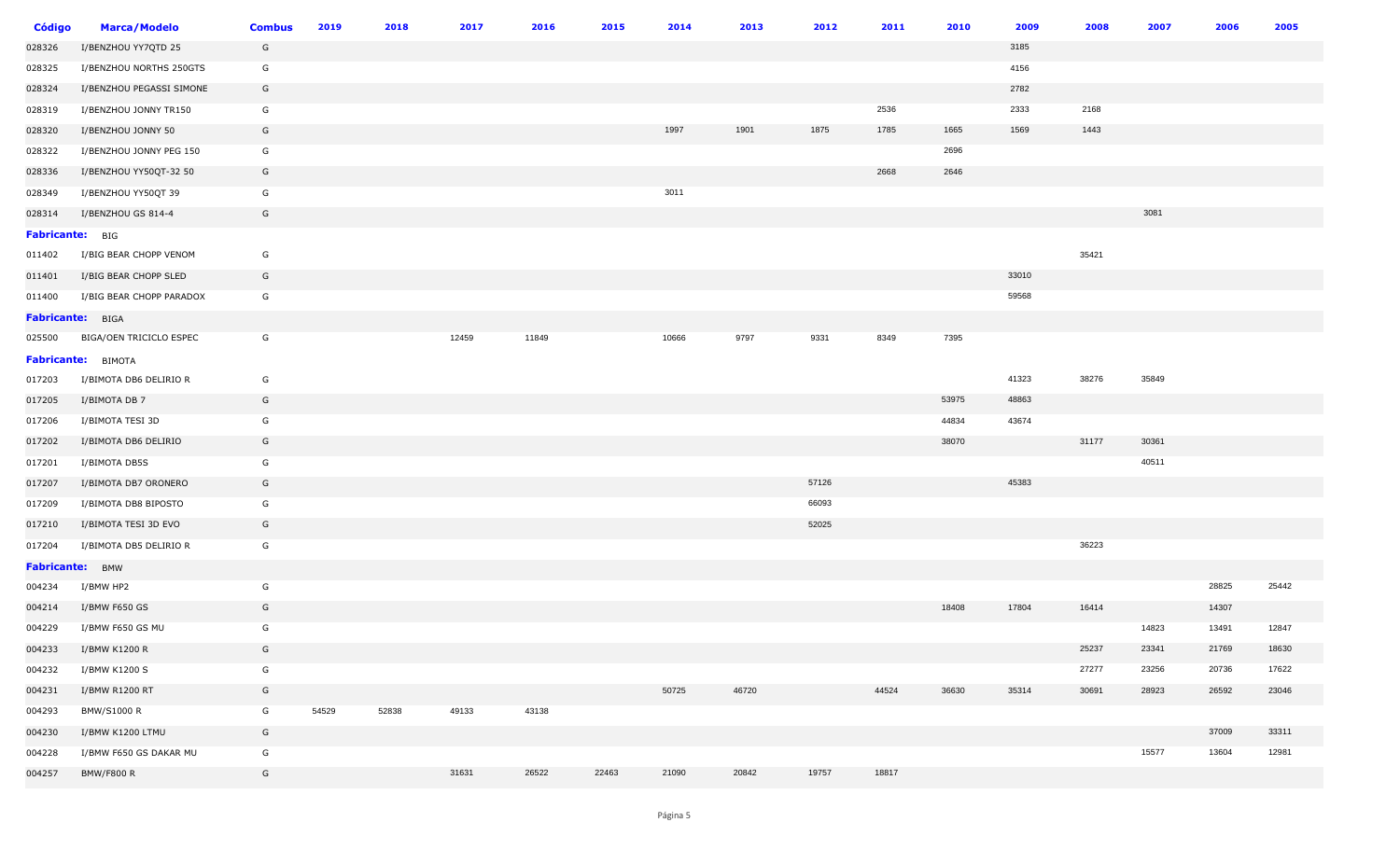| <b>Código</b> | <b>Marca/Modelo</b>      | <b>Combus</b> | 2019  | 2018  | 2017  | 2016  | 2015  | 2014  | 2013  | 2012  | 2011  | 2010  | 2009  | 2008  | 2007  | 2006  | 2005  |
|---------------|--------------------------|---------------|-------|-------|-------|-------|-------|-------|-------|-------|-------|-------|-------|-------|-------|-------|-------|
| 004225        | I/BMW K1200 GT           | G             |       |       |       |       |       |       |       |       |       |       |       | 29857 | 25484 |       |       |
| 029908        | <b>BMW/S1000 RR</b>      | G             | 69727 | 66603 | 62903 | 60147 | 57214 |       |       |       |       |       |       |       |       |       |       |
| 004216        | I/BMW R1150 R            | G             |       |       |       |       |       |       |       |       |       |       |       |       |       |       | 22134 |
| 004226        | I/BMW R1200 GS           | G             |       |       |       |       | 46304 | 43930 | 40567 | 37546 | 35721 | 29302 | 28076 | 25579 | 24921 | 22682 | 22238 |
| 004207        | I/BMW MRE CGPI           | G             |       |       |       |       |       |       |       |       |       |       |       |       |       |       | 13746 |
| 004294        | BMW/F800 GS ADV          | G             |       | 43199 | 39442 | 36214 |       |       |       |       |       |       |       |       |       |       |       |
| 000423        | I/BMW G 650 XCHALLENGE   | G             |       |       |       |       |       |       |       |       |       |       |       |       | 16523 |       |       |
| 004295        | <b>BMW/F700 GS</b>       | G             |       | 36460 | 33684 | 31868 |       |       |       |       |       |       |       |       |       |       |       |
| 004297        | <b>BMW/G310 R</b>        | G             | 18685 | 17860 | 16882 |       |       |       |       |       |       |       |       |       |       |       |       |
| 004236        | I/BMW R1200 GS ADVENTURE | G             |       |       |       |       |       | 48773 | 43802 | 40788 | 39583 | 36878 | 33939 | 28925 | 27436 | 24773 |       |
| 004298        | <b>BMW/G310 GS</b>       | G             | 21824 | 21328 | 20137 |       |       |       |       |       |       |       |       |       |       |       |       |
| 004237        | I/BMW F 800 S            | G             |       |       |       |       |       |       |       |       |       |       |       |       | 17049 | 15682 |       |
| 004258        | I/BMW K 1600 GT          | G             |       |       |       |       |       | 69272 | 60867 | 55224 | 52579 |       |       |       |       |       |       |
| 004281        | I/BMW C 650 GT           | G             |       | 48107 |       |       |       | 29087 | 26384 |       |       |       |       |       |       |       |       |
| 004280        | BMW/G 650GS SERTAO       | G             |       |       |       |       |       |       | 18372 | 17981 |       |       |       |       |       |       |       |
| 004261        | I/BMW S1000RR HP4        | G             |       |       |       |       |       | 56650 | 51550 | 47180 |       |       |       |       |       |       |       |
| 004259        | I/BMW K 1600 GTL         | G             |       |       |       | 89303 | 79431 | 72467 | 70227 | 62601 | 57435 |       |       |       |       |       |       |
| 004242        | I/BMW F800 GS            | G             |       |       |       |       |       |       |       |       | 24498 | 22982 | 22482 | 20324 |       |       |       |
| 004243        | I/BMW R1200 R            | G             |       |       |       | 43041 |       |       | 32644 | 30364 | 29752 | 28672 | 27742 | 25978 |       |       |       |
| 004282        | BMW/F 800 GS ADVENTURE   | G             |       |       | 39108 | 36480 | 34436 | 32818 | 28732 |       |       |       |       |       |       |       |       |
| 004245        | I/BMW K 1300 S           | G             |       |       |       |       |       |       | 39574 | 37602 | 33602 | 31387 | 29193 | 26367 |       |       |       |
| 004246        | I/BMW K 1300 R           | G             |       |       |       |       |       |       | 38848 | 37347 | 34331 | 32013 | 29650 | 26719 |       |       |       |
| 029907        | <b>BMW/S1000R</b>        | G             |       |       |       | 43138 | 39433 |       |       |       |       |       |       |       |       |       |       |
| 004247        | I/BMW K 1300 GT          | G             |       |       |       |       |       |       |       |       |       | 36461 | 34369 | 31431 |       |       |       |
| 004221        | I/BMW R1150 GS ADVENTURE | G             |       |       |       |       |       |       |       |       |       |       |       |       |       |       | 24530 |
| 004251        | I/BMW S1000 RR           | G             |       |       |       |       | 57214 | 54420 | 47115 | 44176 | 42520 | 34302 | 32058 |       |       |       |       |
| 004253        | I/BMW S1000RR ABS-TC     | G             |       |       |       |       |       |       |       | 44838 | 42563 | 40766 |       |       |       |       |       |
| 004255        | I/BMW S1000RR STREET     | G             |       |       |       |       |       |       |       |       |       | 40040 |       |       |       |       |       |
| 004256        | <b>BMW/F800 GS</b>       | G             |       | 38067 | 35475 | 30964 | 29951 | 27722 | 27484 | 25578 | 24498 |       |       |       |       |       |       |
| 004244        | I/BMW G450 X             | G             |       |       |       |       |       |       |       |       |       | 16007 | 13683 | 13423 |       |       |       |
| 004287        | I/BMW C600 SPORT         | G             |       |       |       |       | 41419 | 36368 | 32039 |       |       |       |       |       |       |       |       |
| 004290        | <b>BMW/S1000 XR</b>      | G             | 64274 | 59799 | 53630 | 51019 | 47463 |       |       |       |       |       |       |       |       |       |       |
| 004249        | I/BMW F800 R             | G             |       |       |       | 26522 |       |       |       |       | 18817 | 17577 | 16808 |       |       |       |       |
| 004241        | I/BMW G650 X COUNTRY     | G             |       |       |       |       |       |       |       |       |       |       |       | 16400 | 14807 |       |       |
| 004291        | I/BMW S1000 XR           | G             |       |       |       |       | 52726 |       |       |       |       |       |       |       |       |       |       |
| 004288        | I/BMW R1200 R NINE T     | G             |       |       |       |       |       | 43988 |       |       |       |       |       |       |       |       |       |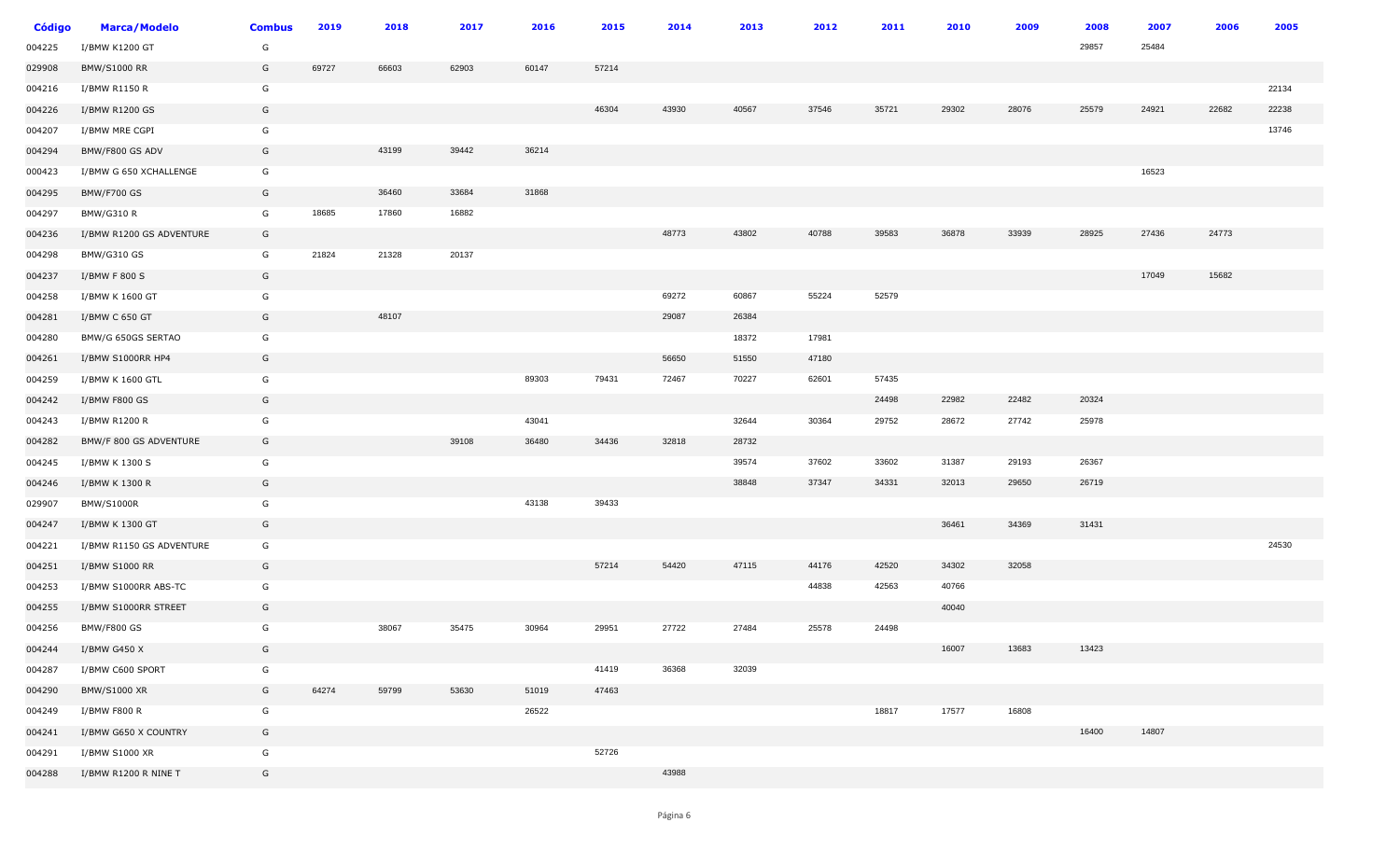| Código          | <b>Marca/Modelo</b>      | <b>Combus</b> | 2019   | 2018   | 2017   | 2016  | 2015  | 2014  | 2013  | 2012  | 2011  | 2010  | 2009  | 2008  | 2007  | 2006  | 2005 |
|-----------------|--------------------------|---------------|--------|--------|--------|-------|-------|-------|-------|-------|-------|-------|-------|-------|-------|-------|------|
| 004235          | I/BMW R1200 GS HP2       | G             |        |        |        |       |       |       |       |       |       |       |       |       |       | 28822 |      |
| 004286          | I/BMW K1600 GTL EXCLUSIV | G             |        |        |        | 97098 | 93587 | 84064 | 80964 |       |       |       |       |       |       |       |      |
| 004292          | I/BMW FIREXPRESS 1200RT  | G             |        |        |        |       |       | 69497 |       |       |       |       |       |       |       |       |      |
| 004285          | I/BMW S1000 R            | G             |        |        |        |       |       | 39337 |       |       |       |       |       |       |       |       |      |
| 004240          | I/BMW K1200 R SPORT      | G             |        |        |        |       |       |       |       |       |       |       |       |       | 23044 |       |      |
| 004284          | <b>BMW/R1200 GS</b>      | G             | 66611  | 65969  | 56122  | 50092 | 45410 | 42640 |       |       |       |       |       |       |       |       |      |
| 004238          | I/BMW G650 X CHALLENGE   | G             |        |        |        |       |       |       |       |       |       |       |       |       | 16925 | 16099 |      |
| 004283          | BMW/R1200 GS ADVENTURE   | G             | 80475  | 75796  | 67437  | 62355 | 57303 | 49643 |       |       |       |       |       |       |       |       |      |
| 004289          | I/BMW C650 GT            | G             |        |        |        |       | 43451 |       |       |       |       |       |       |       |       |       |      |
| 004239          | I/BMW G650 X MOTO        | G             |        |        |        |       |       |       |       |       |       |       |       |       | 15828 |       |      |
| 042100          | I/BMW R NINE T URBAN GS  | G             |        |        | 57882  |       |       |       |       |       |       |       |       |       |       |       |      |
| 042000          | I/BMW K1600 BAGGER       | G             |        | 116201 | 99919  |       |       |       |       |       |       |       |       |       |       |       |      |
| 042001          | I/BMW K1600 GTL          | G             | 128958 | 117504 | 103352 |       |       |       |       |       |       |       |       |       |       |       |      |
| 042002          | <b>BMW/F850 GS</b>       | G             | 38770  | 37294  |        |       |       |       |       |       |       |       |       |       |       |       |      |
| 042003          | BMW/F750 GS              | G             | 38617  | 36631  |        |       |       |       |       |       |       |       |       |       |       |       |      |
| 042004          | BMW/F850GS A             | G             | 43725  |        |        |       |       |       |       |       |       |       |       |       |       |       |      |
| 042005          | BMW/R1250GS A            | G             | 88216  |        |        |       |       |       |       |       |       |       |       |       |       |       |      |
| 042006          | <b>BMW/R1250GS</b>       | G             | 63777  |        |        |       |       |       |       |       |       |       |       |       |       |       |      |
| 036415          | BMW/G650 GS              | G             |        |        |        |       | 20989 | 19482 | 18470 | 17441 | 16355 | 14148 | 13740 | 13147 |       |       |      |
| Fabricante: BP  |                          |               |        |        |        |       |       |       |       |       |       |       |       |       |       |       |      |
| 001404          | BP/TORK 3                | D             |        |        | 4507   |       |       |       |       |       |       |       |       |       |       |       |      |
| 001404          | BP/TORK 3                | G             |        | 4895   |        |       |       |       |       |       |       |       |       |       |       |       |      |
| 001502          | BP/TRICICLO BP           | G             |        |        |        |       |       |       |       |       | 2402  |       |       | 1901  |       | 1168  |      |
| Fabricante: BPS |                          |               |        |        |        |       |       |       |       |       |       |       |       |       |       |       |      |
| 000001          | IMP/BPS                  | D             |        |        |        |       | 1775  | 1595  | 1473  | 1405  | 1327  | 1231  |       |       |       |       |      |
| 000001          | IMP/BPS                  | G             | 2489   | 2353   | 2063   | 1866  | 1723  | 1595  | 1473  | 1405  | 1293  | 1231  | 1129  | 1010  |       |       |      |
|                 | Fabricante: BRAMONT      |               |        |        |        |       |       |       |       |       |       |       |       |       |       |       |      |
| 031027          | BRAMONT/DUCATI 1098      | G             |        |        |        |       |       |       |       |       |       |       |       | 32815 |       |       |      |
| 031048          | BRAMONT/BENELLI TK 1130A | G             |        |        |        |       |       |       | 36789 |       |       |       |       |       |       |       |      |
| 031021          | BRAMONT/TRIUMPH TIG 1050 | G             |        |        |        |       |       |       |       |       |       |       | 19120 | 17841 | 17117 |       |      |
| 031031          | BRAMONT/GARINI GR125 U2  | D             |        |        |        |       |       |       |       |       |       |       |       | 1928  |       |       |      |
| 031024          | BRAMONT/TRIUMPH SPTR1050 | G             |        |        |        |       |       |       |       |       |       |       | 20591 | 19971 | 19078 |       |      |
| 031031          | BRAMONT/GARINI GR125 U2  | G             |        |        |        |       |       |       |       |       |       |       |       | 1879  | 1632  |       |      |
| 031037          | BRAMONT/TRIUMPH STREET T | G             |        |        |        |       |       |       |       |       |       |       | 15900 |       |       |       |      |
| 031045          | BRAMONT/BENELLI TREK 899 | G             |        |        |        |       |       | 26175 | 25063 |       |       |       |       |       |       |       |      |
| 031050          | BRAMONT/BENELLI TNT 899  | G             |        |        |        |       |       | 27591 | 26295 |       |       |       |       |       |       |       |      |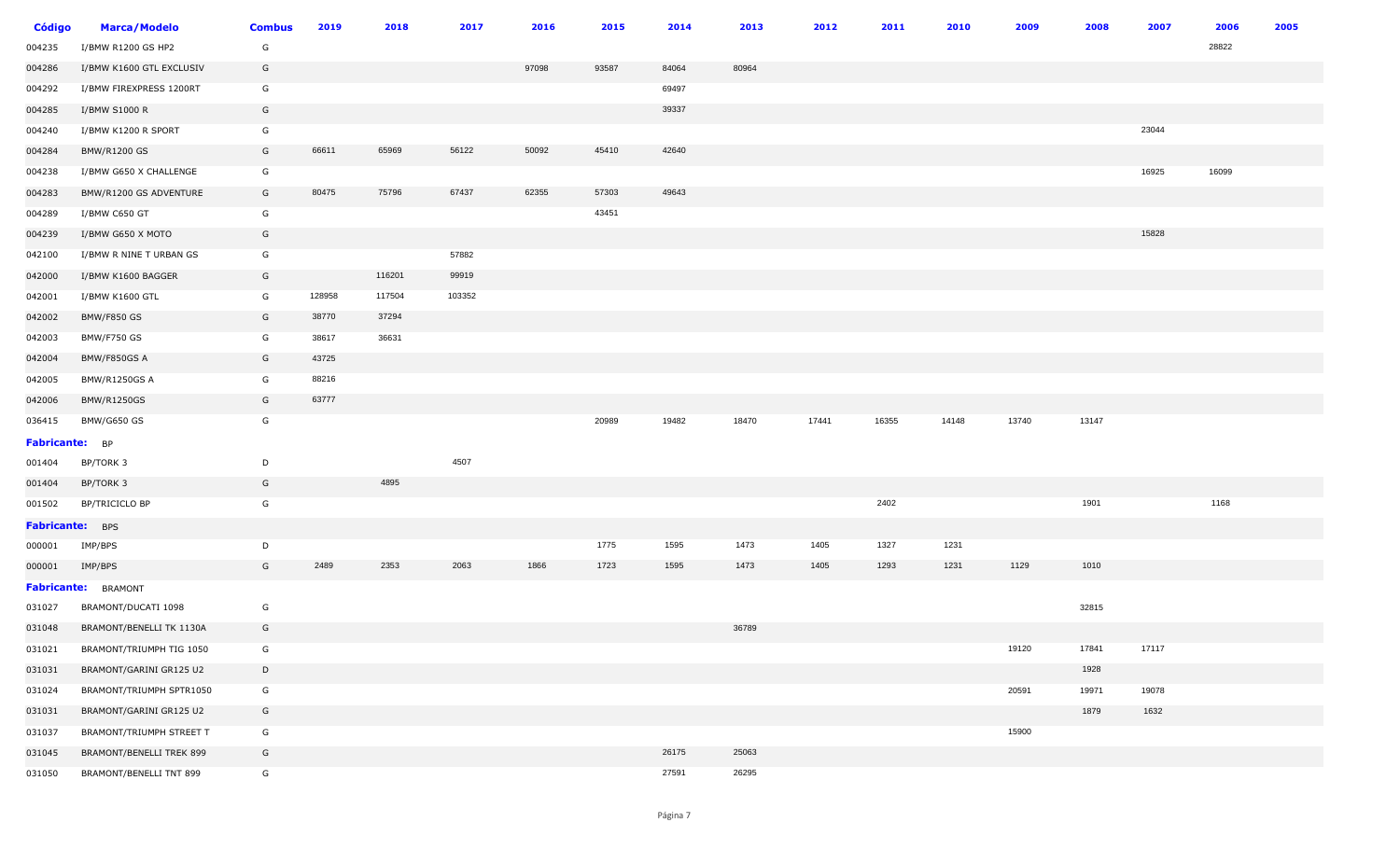| <b>Código</b>          | <b>Marca/Modelo</b>      | <b>Combus</b> | 2019 | 2018  | 2017  | 2016  | 2015  | 2014  | 2013  | 2012  | 2011  | 2010  | 2009  | 2008  | 2007  | 2006 | 2005 |
|------------------------|--------------------------|---------------|------|-------|-------|-------|-------|-------|-------|-------|-------|-------|-------|-------|-------|------|------|
| 031019                 | BRAMONT/HUSQVARNA SM510R | G             |      |       |       |       |       |       |       |       |       |       |       | 12620 | 11175 |      |      |
| 031005                 | BRAMONT/EVADER EV100M    | G             |      |       |       |       |       |       |       |       |       |       |       |       | 1979  | 1834 |      |
| 031038                 | BRAMONT/KEEWAY RKS125    | G             |      |       |       |       |       |       |       | 2690  |       |       |       |       |       |      |      |
| 031009                 | BRAMONT/EVADER EV 1000   | G             |      |       |       |       |       |       |       |       |       |       |       |       | 2048  |      |      |
| 031023                 | BRAMONT/GARINI GR50 U    | G             |      |       |       |       |       |       |       |       |       |       |       |       | 1004  |      |      |
| 030105                 | BRAMONT/GARINI GR125 T3  | G             |      |       |       |       |       |       |       |       |       |       | 2946  |       | 2355  | 2114 |      |
| 031000                 | BRAMONT/GARINI GR150 T3  | G             |      |       |       |       |       |       |       |       |       |       |       |       | 2268  | 2139 |      |
| 031001                 | BRAMONT/GARINI GR150 U   | G             |      |       |       |       |       |       |       |       |       |       |       |       | 2325  | 2065 |      |
| 031002                 | BRAMONT/GARINI GR125 Z   | G             |      |       |       |       |       |       |       |       |       |       |       |       | 1673  | 1599 |      |
| 031010                 | BRAMONT/GARINI GR125 U   | G             |      |       |       |       |       |       |       |       |       | 2158  |       |       | 1554  |      |      |
| 031004                 | BRAMONT/GARINI GR150 P   | G             |      |       |       |       |       |       |       |       |       |       |       |       | 2946  | 2887 |      |
| 031018                 | BRAMONT/HUSQVARNA SM 610 | G             |      |       |       |       |       |       |       |       |       |       |       | 14043 | 12601 |      |      |
| 031011                 | BRAMONT/MALAGUTI PASS250 | G             |      |       |       |       |       |       |       |       |       |       |       |       | 5924  |      |      |
| 031012                 | BRAMONT/MALAGUTI CKMA200 | G             |      |       |       |       |       |       |       |       |       |       |       |       | 5727  |      |      |
| 031013                 | BRAMONT/MALAGUTI SPGT500 | G             |      |       |       |       |       |       |       |       |       |       |       | 11564 | 11242 |      |      |
| 031015                 | BRAMONT/TRIUMPH DAYT 675 | G             |      |       |       |       |       |       |       |       |       |       | 20015 | 18850 | 17537 |      |      |
| 031016                 | BRAMONT/HUSQVARNA TE 510 | G             |      |       |       |       |       |       |       |       |       |       |       | 10965 | 10256 |      |      |
| 031017                 | BRAMONT/HUSQVARNA TE 610 | G             |      |       |       |       |       | 20423 |       |       |       |       |       | 12308 | 11817 |      |      |
| 031003                 | BRAMONT/GARINI GR08 T4   | G             |      |       |       |       |       |       |       |       |       |       |       |       | 1856  | 1666 |      |
| 031020                 | BRAMONT/TRIUMPH TIG1050X | G             |      |       |       |       |       |       |       |       |       |       |       |       | 18404 |      |      |
| <b>Fabricante:</b>     | <b>BRAVAX</b>            |               |      |       |       |       |       |       |       |       |       |       |       |       |       |      |      |
| 030316                 | I/YINXIANG BRAVAX BX150  | G             |      |       |       |       |       | 3317  | 3045  | 2869  |       |       |       |       |       |      |      |
| 030000                 | I/SANDI BRAVAX BX250     | G             |      |       | 7169  | 7071  | 5705  |       |       |       |       |       |       |       |       |      |      |
| <b>Fabricante:</b> BRM |                          |               |      |       |       |       |       |       |       |       |       |       |       |       |       |      |      |
| 035279                 | BR MOTOS/BR NOVA 150 XED | G             |      |       |       |       | 3721  | 3512  | 3246  |       |       |       |       |       |       |      |      |
| <b>Fabricante:</b> BRP |                          |               |      |       |       |       |       |       |       |       |       |       |       |       |       |      |      |
| 037011                 | I/BRP SPYDER F3 S        | G             |      | 81000 | 71401 | 69519 | 63681 | 62650 |       |       |       |       |       |       |       |      |      |
| 037010                 | I/BRP SPYDER ST S        | G             |      |       |       |       |       | 48492 | 44593 |       |       |       |       |       |       |      |      |
| 037006                 | I/BRP SPYDER RS S        | G             |      |       |       |       |       | 42274 | 40366 |       |       |       |       |       |       |      |      |
| 037009                 | I/BRP SPYDER RS          | G             |      |       |       |       |       | 41495 | 38666 |       |       |       |       |       |       |      |      |
| 037007                 | I/BRP SPYDER RT-S        | G             |      |       |       |       | 58865 | 51951 | 51049 |       |       |       |       |       |       |      |      |
| 037005                 | I/BRP CAN AM SPYDER RT L | G             |      |       |       |       |       |       |       | 57041 |       |       |       |       |       |      |      |
| 037004                 | I/BRP CAN AM SPYDER RT   | G             |      |       |       |       |       |       |       | 50311 | 42501 | 37054 |       |       |       |      |      |
| 037003                 | I/BRP CAN AM SPYDER RS S | G             |      |       |       |       |       |       |       | 35314 | 33784 | 33465 | 30805 |       |       |      |      |
| 037002                 | I/BRP CAN AM SPYDER RT S | G             |      |       |       |       |       |       |       | 47993 | 46736 | 40884 | 38281 |       |       |      |      |
| 037001                 | I/BRP CAN AM SPYDER RS   | G             |      |       |       |       |       |       |       | 35423 | 34232 | 30305 | 28877 |       |       |      |      |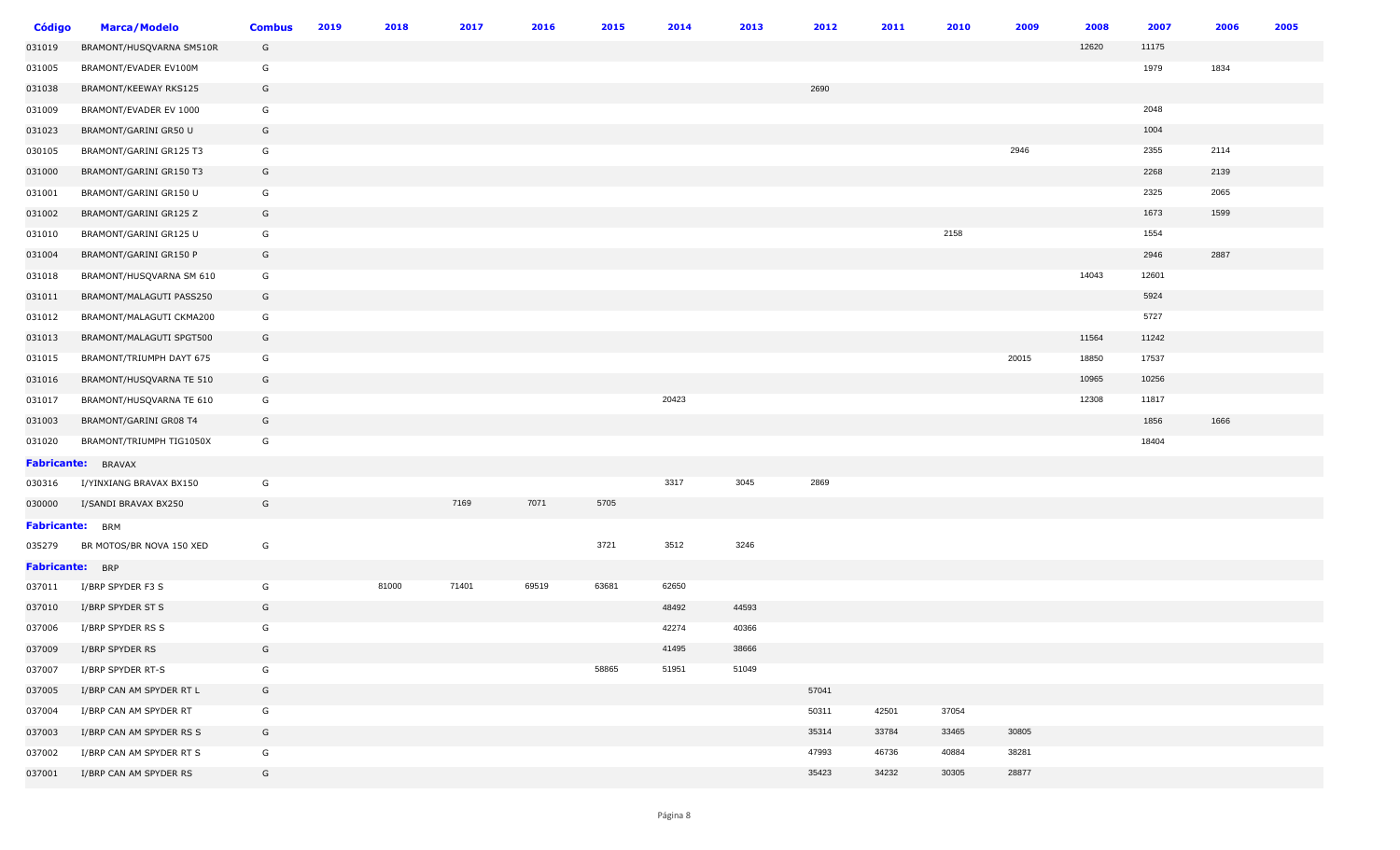| Código                   | <b>Marca/Modelo</b>               | <b>Combus</b> | 2019   | 2018  | 2017  | 2016  | 2015  | 2014  | 2013  | 2012  | 2011  | 2010  | 2009  | 2008  | 2007  | 2006  | 2005  |
|--------------------------|-----------------------------------|---------------|--------|-------|-------|-------|-------|-------|-------|-------|-------|-------|-------|-------|-------|-------|-------|
| 037000                   | I/BRP CAN AM SPYDER               | G             |        |       |       |       |       |       |       |       | 34107 | 30311 | 28883 | 28099 |       |       |       |
| 037008                   | I/BRP SPYDER RT LTD               | G             | 110029 | 87647 | 82794 | 79610 | 73585 | 63204 | 60866 |       |       |       |       |       |       |       |       |
| <b>Fabricante: BUELL</b> |                                   |               |        |       |       |       |       |       |       |       |       |       |       |       |       |       |       |
| 028803                   | I/BUELL XB12S                     | G             |        |       |       |       |       |       |       |       |       |       |       | 16565 | 15058 | 14606 | 12495 |
| 028801                   | I/BUELL XB12X                     | G             |        |       |       |       |       |       |       |       |       |       |       | 15254 | 15097 | 13985 | 12759 |
| 028810                   | I/BUELL 1125CR                    | G             |        |       |       |       |       |       |       |       |       |       |       | 16760 |       |       |       |
| 028809                   | I/BUELL 1125R                     | G             |        |       |       |       |       |       |       |       |       |       |       | 18678 |       |       |       |
| 028808                   | I/BUELL XB125TT                   | G             |        |       |       |       |       |       |       |       |       |       |       |       | 15768 |       |       |
| 028806                   | I/BUELL XB12SCG                   | G             |        |       |       |       |       |       |       |       |       |       |       | 17227 | 15999 |       |       |
| 028811                   | I/BUELL XB12XP                    | G             |        |       |       |       |       |       |       |       |       |       |       | 15764 |       |       |       |
| 028804                   | I/BUELL XB12R                     | G             |        |       |       |       |       |       |       |       |       |       |       | 16698 | 15516 | 15081 | 12711 |
| 028802                   | I/BUELL XB12SS                    | G             |        |       |       |       |       |       |       |       |       |       |       | 17848 | 15354 | 15029 | 13139 |
| 028805                   | I/BUELL XB9SX                     | G             |        |       |       |       |       |       |       |       |       |       |       | 15354 | 14490 | 14019 | 12040 |
| 033700                   | BUELL/XB12X                       | G             |        |       |       |       |       |       |       |       |       |       |       | 15254 |       |       |       |
| 033705                   | I/BUELL BLAST                     | G             |        |       |       |       |       |       |       |       |       | 15840 |       |       |       |       |       |
| 033702                   | BUEL/XB9SX                        | G             |        |       |       |       |       |       |       |       |       |       | 15982 | 15452 |       |       |       |
| 033701                   | BUELL/XB12SS                      | G             |        |       |       |       |       |       |       |       |       |       |       | 17824 |       |       |       |
|                          | <b>Fabricante:</b> BUENO          |               |        |       |       |       |       |       |       |       |       |       |       |       |       |       |       |
| 031803                   | BUENO/MOTO MS JBR 125PAS          | G             | 4711   | 4647  | 4320  | 4148  | 3810  | 3430  | 3151  | 3000  | 2890  | 2637  | 2215  | 1988  |       |       |       |
| 031801                   | BUENO/TRICICLO PAS RC 01          | G             | 31833  |       |       | 28809 |       | 27156 | 24941 | 22240 | 18910 | 18307 | 17811 | 16965 | 15600 |       |       |
| 031800                   | BUENO/TRICICAR CARGARC01          | G             |        |       |       | 14391 |       |       |       | 7004  | 6583  | 6007  | 5264  | 4722  | 4250  | 3806  |       |
|                          | <b>Fabricante:</b> BYCRISTO       |               |        |       |       |       |       |       |       |       |       |       |       |       |       |       |       |
| 026701                   | BYCRISTO/STAR TRICICLO            | G             |        |       |       |       | 28954 | 26833 | 25522 | 24717 | 23563 | 19998 | 18057 | 16472 | 15592 | 12871 | 11980 |
|                          | Fabricante: CARVER                |               |        |       |       |       |       |       |       |       |       |       |       |       |       |       |       |
| 005200                   | I/CARVER ONE                      | D             |        |       | 41929 |       |       |       |       |       |       |       |       |       |       |       |       |
| 005200                   | I/CARVER ONE                      | G             |        |       |       |       |       |       |       |       |       |       | 34540 |       |       |       |       |
|                          | <b>Fabricante:</b> CASADOTRICICLO |               |        |       |       |       |       |       |       |       |       |       |       |       |       |       |       |
| 037900                   | CASADOTRICICLO/SPORT R3           | G             | 35313  | 32899 | 31349 | 29925 | 27941 | 27037 | 26651 | 26413 | 25912 | 23785 | 20194 | 19853 | 19608 |       |       |
| 037900                   | CASADOTRICICLO/SPORT R3           | D             |        |       |       |       |       |       | 25629 |       |       |       |       |       |       |       |       |
|                          | Fabricante: CFMOTO                |               |        |       |       |       |       |       |       |       |       |       |       |       |       |       |       |
| 025607                   | I/CFMOTO CF650-7B NK              | G             |        | 25313 |       |       |       |       |       |       |       |       |       |       |       |       |       |
| 025606                   | I/CFMOTO CF650-3C MT              | G             |        | 25596 |       |       |       |       |       |       |       |       |       |       |       |       |       |
| 025604                   | I/CFMOTO 650 NK                   | G             |        |       |       |       |       |       |       |       | 20929 |       |       |       |       |       |       |
| 025602                   | I/CFMOTO JETMAX CF250T 6          | G             |        |       |       |       |       |       |       |       | 7940  |       |       |       |       |       |       |
| 025601                   | I/CFMOTO NORTHSTR 150T5I          | G             |        |       |       |       |       |       |       |       |       | 3230  |       |       |       |       |       |
| 025600                   | I/CFMOTO NORTHSTR 150T6A          | G             |        |       |       |       |       |       |       |       |       | 3230  |       |       |       |       |       |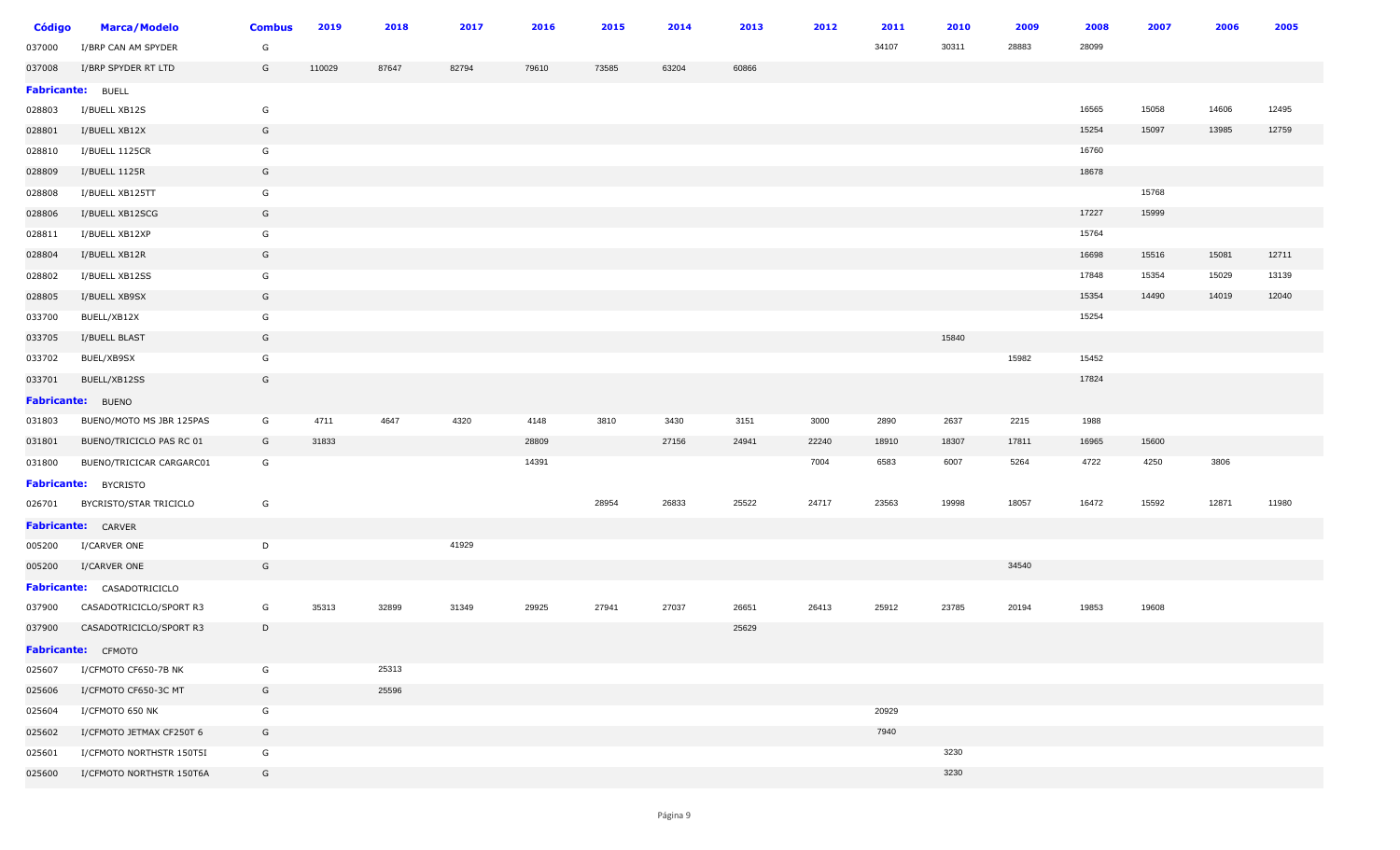| <b>Código</b> | <b>Marca/Modelo</b>      | <b>Combus</b> | 2019 | 2018 | 2017 | 2016 | 2015 | 2014 | 2013 | 2012 | 2011 | 2010 | 2009  | 2008 | 2007 | 2006 | 2005 |
|---------------|--------------------------|---------------|------|------|------|------|------|------|------|------|------|------|-------|------|------|------|------|
|               | Fabricante: CHACOMER     |               |      |      |      |      |      |      |      |      |      |      |       |      |      |      |      |
| 033400        | I/CHACOMER KENTON C110   | G             |      |      |      |      |      |      |      |      |      |      |       |      |      |      | 1439 |
|               | Fabricante: CHARMING     |               |      |      |      |      |      |      |      |      |      |      |       |      |      |      |      |
| 039212        | I/CHARMING HAYDEN RIO50  | G             |      |      |      | 3131 | 2990 | 2813 | 2610 | 2397 |      |      |       |      |      |      |      |
| 039204        | I/CHARMING BRAVAX BX50CC | G             |      |      |      | 3467 | 3186 | 2828 | 2755 | 2640 | 2506 | 2374 |       | 1808 |      |      |      |
| 039205        | I/CHARMING BULL MAXX KRC | G             |      |      |      |      | 2766 | 2598 | 2340 | 1964 | 1887 | 1802 |       |      |      |      |      |
| 039206        | I/CHARMING BULL SPORT120 | G             |      |      |      |      |      |      | 2811 | 2727 |      |      |       |      |      |      |      |
| 039207        | I/CHARMING CM200 GY      | G             |      |      |      |      |      |      |      | 3776 |      |      |       |      |      |      |      |
| 039208        | I/CHARMING BRAVAX BVX125 | G             |      |      |      |      |      |      | 2934 | 2705 |      |      |       |      |      |      |      |
| 039209        | I/CHARMING BRAVAX BX125  | G             |      |      |      |      | 3235 | 3081 | 2894 | 2659 |      |      | 1962  |      |      |      |      |
| 039202        | I/CHARMING DIELLI SB50   | G             |      |      |      |      |      |      |      | 2496 |      |      |       |      |      |      |      |
| 039211        | I/CHARMING BULL NOW 125  | G             |      | 5074 | 4809 |      | 4506 |      |      |      |      |      |       |      |      |      |      |
| 039201        | I/CHARMING SINKO SB50    | G             |      |      |      |      | 2894 |      |      |      |      |      |       |      |      |      |      |
| 039200        | I/CHARMING BULL KRC50    | G             | 3385 | 3224 | 2947 | 2614 | 2195 | 2103 | 2041 | 1910 | 1840 | 1677 | 1571  | 1317 |      |      |      |
| 039210        | I/CHARMING CM110 9       | G             |      |      |      |      | 3434 | 3263 | 2950 | 2840 |      |      |       |      |      |      |      |
|               | Fabricante: CHITUMA      |               |      |      |      |      |      |      |      |      |      |      |       |      |      |      |      |
| 032113        | I/CHITUMA DRESSER 150DC  | D             |      |      |      |      |      |      |      |      |      |      |       |      | 2341 |      |      |
| 032108        | I/CHITUMA 150ZH 4        | G             |      |      |      |      |      |      |      |      |      |      |       |      | 2909 |      |      |
| 032112        | I/CHITUMA DRESSER 200DC  | G             |      |      |      |      |      |      |      |      |      |      |       |      | 2390 |      |      |
| 032111        | I/CHITUMA DRESSER 200DB  | G             |      |      |      |      |      | 3920 |      |      |      |      |       |      | 2868 |      |      |
| 032110        | I/CHITUMA DRESSER 150DB  | G             |      |      |      |      |      |      |      |      |      |      |       |      | 1981 |      |      |
| 032109        | I/CHITUMA 150ZH 10       | G             |      |      |      |      |      |      |      |      |      |      |       |      | 2962 |      |      |
| 032107        | I/CHITUMA 150ZH 1        | G             |      |      |      |      |      |      |      |      |      |      |       |      | 4302 |      |      |
| 032102        | I/CHITUMA CTM 150        | G             |      |      |      |      |      |      |      |      |      |      |       | 3554 |      |      |      |
| 032113        | I/CHITUMA DRESSER 150DC  | G             |      |      |      |      |      |      |      |      |      |      |       |      | 2374 |      |      |
|               | Fabricante: CHONGQING    |               |      |      |      |      |      |      |      |      |      |      |       |      |      |      |      |
| 033114        | I/CHONGQING GUANGYU 100  | G             |      |      |      |      | 3101 |      |      |      |      |      |       |      |      |      |      |
| 035267        | I/CHONGQING MT 125       | G             |      |      |      |      |      |      |      |      | 2548 |      |       |      |      |      |      |
| 035205        | I/CHONGQING PS200 SPORT  | G             |      |      |      |      |      |      |      |      |      |      |       |      | 2913 |      |      |
| 035266        | I/CHONGQING MT 250       | G             |      |      |      |      |      |      |      |      | 2842 |      |       |      |      |      |      |
| 033113        | I/CHONGQING GUANGGYU FLY | G             |      |      |      |      | 4880 |      |      |      |      |      |       |      |      |      |      |
| 033110        | I/CHONGQING MVK BLACKSTA | G             |      |      |      |      |      |      |      |      |      |      |       | 2779 |      |      |      |
|               | Fabricante: CHOPPER      |               |      |      |      |      |      |      |      |      |      |      |       |      |      |      |      |
| 005300        | I/CHOPPER NATION EXCESSI | G             |      |      |      |      |      |      |      |      |      |      | 36996 |      |      |      |      |
|               | Fabricante: CHUNFENG     |               |      |      |      |      |      |      |      |      |      |      |       |      |      |      |      |
|               | 025605 I/CHUNFENG CF 650 | G             |      |      |      |      |      |      |      | 9614 |      |      |       |      |      |      |      |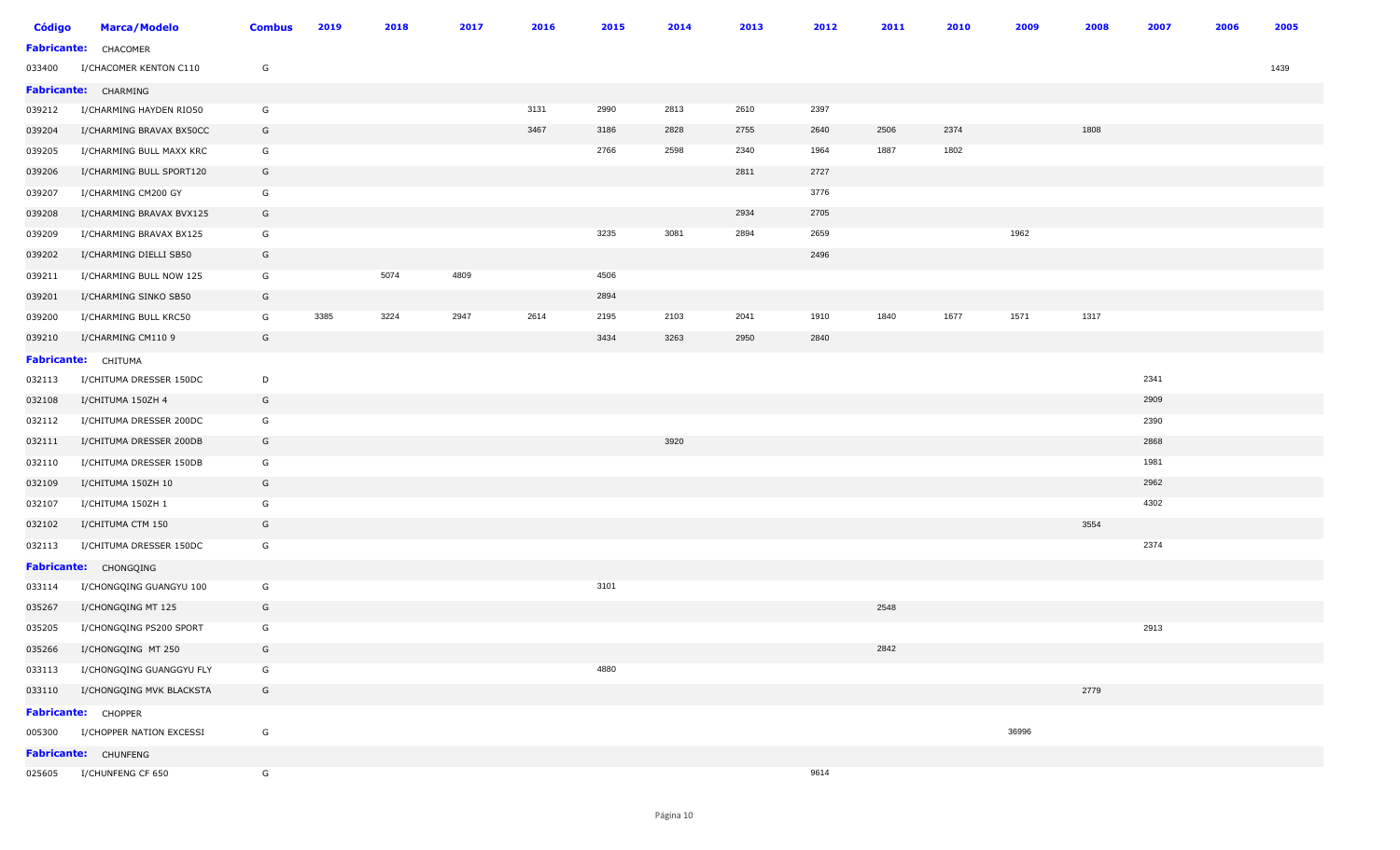| <b>Código</b>          | <b>Marca/Modelo</b>             | <b>Combus</b> | 2019 | 2018 | 2017 | 2016  | 2015  | 2014  | 2013  | 2012  | 2011   | 2010  | 2009 | 2008 | 2007 | 2006 | 2005 |
|------------------------|---------------------------------|---------------|------|------|------|-------|-------|-------|-------|-------|--------|-------|------|------|------|------|------|
|                        | <b>Fabricante:</b> CICLOMOTOR   |               |      |      |      |       |       |       |       |       |        |       |      |      |      |      |      |
|                        | 040400 CICLOMOTOR/L13154        | G             |      |      | 3033 | 2722  | 2544  | 2308  | 2139  | 1919  | 1818   | 1577  | 1445 | 1413 | 1379 | 1348 | 1326 |
| Fabricante: CIXI       |                                 |               |      |      |      |       |       |       |       |       |        |       |      |      |      |      |      |
| 034200                 | I/CIXI ASIAMOTOS RS125          | G             |      |      |      |       |       |       |       |       |        |       |      | 2110 |      |      |      |
|                        | 034201 I/CIXI ASIAMOTOS SR200   | G             |      |      |      |       |       |       |       |       |        |       |      | 2548 |      |      |      |
|                        | 034202 I/CIXI ASIAMOTOS C250V   | G             |      |      |      |       |       |       |       |       |        |       |      | 4370 |      |      |      |
| <b>Fabricante:</b> CNC |                                 |               |      |      |      |       |       |       |       |       |        |       |      |      |      |      |      |
|                        | 039300 I/CNC MOTOCAR MTX-150    | G             |      |      |      |       |       |       |       |       |        | 5754  |      |      |      |      |      |
| Fabricante: CNS        |                                 |               |      |      |      |       |       |       |       |       |        |       |      |      |      |      |      |
|                        | 021900 CNS/STAR 1800            | G             |      |      |      | 24864 | 23151 | 20869 | 19557 | 18350 | 18148  | 16356 |      |      |      |      |      |
|                        | <b>Fabricante: CONFEDERATE</b>  |               |      |      |      |       |       |       |       |       |        |       |      |      |      |      |      |
|                        | 004107 I/CONFEDERATE 9120 FIGHT | G             |      |      |      |       |       |       |       |       | 124522 |       |      |      |      |      |      |
| Fabricante: CPI        |                                 |               |      |      |      |       |       |       |       |       |        |       |      |      |      |      |      |
|                        | 001008 I/CPI MOTOR CO ARAGON JR | G             |      |      |      |       |       |       |       |       |        |       |      |      | 1263 |      |      |
| <b>Fabricante:</b> CSR |                                 |               |      |      |      |       |       |       |       |       |        |       |      |      |      |      |      |
|                        | 034700 I/CSR NKD 0              | G             |      |      |      |       |       |       |       |       |        |       |      | 5428 |      |      |      |
| Fabricante: CTM        |                                 |               |      |      |      |       |       |       |       |       |        |       |      |      |      |      |      |
|                        | 032104 I/CTM GREEN RUNNER       | G             |      |      |      |       |       |       |       |       |        |       |      |      | 1712 |      |      |
|                        | 032105 I/CTM GREEN SPORT        | G             |      |      |      |       |       |       |       |       |        |       |      | 2138 | 1934 |      |      |
| 032103                 | I/CTM GREEN EASY                | G             |      |      |      |       |       |       |       |       |        |       |      |      | 1379 |      |      |
| 032106                 | I/CTM GREEN SAFARI              | G             |      |      |      |       |       |       |       |       |        |       |      | 2101 | 2051 |      |      |
|                        | Fabricante: CZEPEL              |               |      |      |      |       |       |       |       |       |        |       |      |      |      |      |      |
|                        | 000002 IMP/CZEPEL               | D             |      |      |      |       |       |       |       | 12956 | 11971  |       |      |      |      |      |      |
|                        | 000002 IMP/CZEPEL               | G             |      |      |      |       |       |       | 15314 | 12956 |        | 10556 | 9026 |      |      |      |      |
|                        | Fabricante: DABLIU              |               |      |      |      |       |       |       |       |       |        |       |      |      |      |      |      |
|                        | 035608 I/DABLIU WT250           | G             |      |      |      |       |       |       |       |       | 6595   |       |      |      |      |      |      |
|                        | Fabricante: DAELIM              |               |      |      |      |       |       |       |       |       |        |       |      |      |      |      |      |
|                        | 021102 IMP/DAELIM VF ROADSPORTS | G             |      |      |      |       |       |       |       |       |        |       |      | 1838 |      |      |      |
|                        | 027800 DAELIM/ALTINO            | G             |      |      |      |       |       |       |       |       |        |       |      | 2114 |      |      |      |
| 021112                 | I/DAELIM VJF 250                | G             |      |      |      |       |       |       |       |       |        | 6837  |      |      |      |      |      |
|                        | Fabricante: DAFRA               |               |      |      |      |       |       |       |       |       |        |       |      |      |      |      |      |
| 003641                 | DAFRA/SUPER 50                  | G             |      |      |      | 2891  | 2455  | 2235  | 2123  | 1961  | 1855   | 1462  |      |      |      |      |      |
| 026419                 | DAFRA/ZIG PLUS                  | G             |      |      |      |       |       |       |       |       | 2663   |       |      |      |      |      |      |
| 036414                 | DAFRA/SMART 125 EFI             | G             |      |      |      |       |       | 4067  | 3773  | 3460  | 3231   | 3003  | 2863 |      |      |      |      |
| 036404                 | DAFRA/SUPER 100                 | D             |      |      |      |       |       |       |       |       |        | 1828  |      |      |      |      |      |
| 036417                 | DAFRA/SUPER 50                  | G             |      |      |      | 2891  | 2455  | 2235  | 2123  | 1961  | 1911   | 1462  |      |      |      |      |      |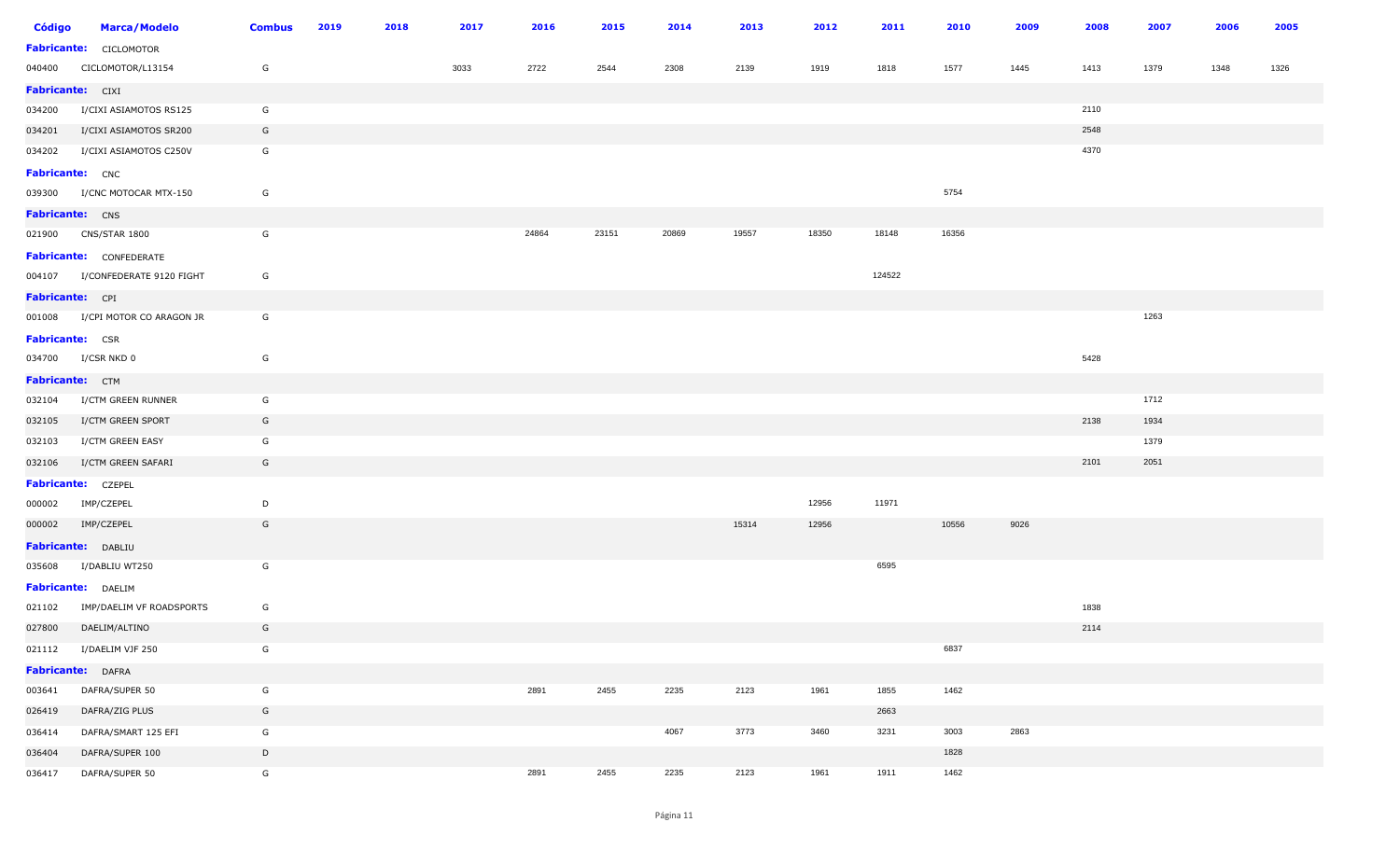| Código | <b>Marca/Modelo</b>      | <b>Combus</b> | 2019  | 2018  | 2017  | 2016  | 2015  | 2014  | 2013  | 2012 | 2011 | 2010 | 2009 | 2008 | 2007 | 2006 | 2005 |
|--------|--------------------------|---------------|-------|-------|-------|-------|-------|-------|-------|------|------|------|------|------|------|------|------|
| 036432 | DAFRA/CITYCLASS 200I     | G             | 9272  | 8506  | 7765  | 7217  | 6788  | 6546  |       |      |      |      |      |      |      |      |      |
| 036433 | DAFRA/CITYCOM CCC 300I   | G             |       |       |       |       |       | 10810 | 9860  |      |      |      |      |      |      |      |      |
| 036434 | DAFRA/NEXT 300           | G             | 12904 | 12255 |       |       |       |       |       |      |      |      |      |      |      |      |      |
| 036436 | DAFRA/HORIZON 150        | G             | 8047  | 7532  | 6607  | 6257  | 5980  |       |       |      |      |      |      |      |      |      |      |
| 036439 | DAFRA/FIDDLE III 125     | G             |       |       | 8001  | 7004  |       |       |       |      |      |      |      |      |      |      |      |
| 036443 | DAFRA/CITYCOM 300I ABS   | G             | 16868 | 16596 |       |       |       |       |       |      |      |      |      |      |      |      |      |
| 036416 | DAFRA/TVS APACHE RTR 150 | G             |       |       |       |       |       | 3999  | 3849  | 3299 | 3293 | 2797 | 2534 |      |      |      |      |
| 036413 | DAFRA/ZIG                | G             |       |       |       |       |       |       |       | 2441 | 2232 | 2074 | 1904 |      |      |      |      |
| 036499 | DAFRA/SPEED              | G             |       |       |       |       |       |       |       |      | 2435 |      |      |      |      |      |      |
| 036445 | DAFRA/NH 190             | G             | 10926 |       |       |       |       |       |       |      |      |      |      |      |      |      |      |
| 036444 | DAFRA/APACHE 200         | G             | 10029 | 7469  |       |       |       |       |       |      |      |      |      |      |      |      |      |
| 036437 | DAFRA/HUSQVARNA TE477I.E | G             |       |       |       |       |       |       | 15424 |      |      |      |      |      |      |      |      |
| 036423 | DAFRA/RIVA 150           | G             |       |       |       | 5338  | 3887  | 3815  | 3458  | 3206 | 3028 |      |      |      |      |      |      |
| 036405 | DAFRA/SPEED 150 CARGO    | G             |       |       |       |       |       |       |       |      | 2340 |      | 1945 |      |      |      |      |
| 036406 | DAFRA/SUPER 100          | G             |       |       |       |       |       |       |       |      |      |      |      | 1264 |      |      |      |
| 036418 | DAFRA/CITYCOM 300I       | G             | 16703 | 15936 | 14879 | 13160 | 10670 | 10385 | 9442  | 9119 | 8160 | 7859 |      |      |      |      |      |
| 036426 | DAFRA/RIVA 150 CARGO     | G             |       |       |       |       | 3938  | 3652  | 3411  | 3363 |      |      |      |      |      |      |      |
| 036400 | DAFRA/SPEED 150          | G             |       |       |       |       |       | 3048  | 2868  | 2556 | 2435 | 2297 | 1947 | 1759 |      |      |      |
| 036401 | DAFRA/HORIZON 250        | G             |       |       |       | 11381 | 10956 | 10718 | 9127  |      |      |      |      | 4891 |      |      |      |
| 036407 | DAFRA/KANSAS 250 SPECIAL | G             |       |       |       |       |       |       |       |      |      |      | 4605 | 4142 |      |      |      |
| 036404 | DAFRA/SUPER 100          | G             |       |       |       |       |       | 1994  | 1886  | 1702 | 1644 |      | 1485 | 1362 |      |      |      |
| 036422 | DAFRA/ZIG 50             | G             |       |       |       | 3222  | 2213  | 1859  | 1796  | 1729 | 1629 |      |      |      |      |      |      |
| 036424 | DAFRA/ROADWIN 250R       | G             |       |       |       |       |       | 7295  | 6533  | 6383 | 6025 |      |      |      |      |      |      |
| 036412 | DAFRA/ZIG 100            | G             |       |       |       |       |       |       |       |      |      | 1455 | 1445 |      |      |      |      |
| 036425 | DAFRA/NEXT 250           | G             |       |       |       | 9920  | 8089  | 7703  | 7294  | 6726 |      |      |      |      |      |      |      |
| 036402 | DAFRA/LASER 150          | G             |       |       |       |       |       |       |       |      |      |      | 2831 | 2419 | 2258 |      |      |
| 036427 | DAFRA/APACHE 150 CARGO   | G             |       |       |       |       |       |       | 3866  | 3468 |      |      |      |      |      |      |      |
| 036430 | DAFRA/MAXSYM 400I        | G             | 23352 | 21344 | 20731 | 18428 | 16305 | 15444 |       |      |      |      |      |      |      |      |      |
| 036403 | DAFRA/KANSAS 150         | G             |       |       |       |       |       | 4152  | 3717  | 3343 | 3165 | 2756 | 2479 | 2363 | 2027 |      |      |
| 036419 | DAFRA/ZIG PLUS           | G             |       |       |       |       | 3166  | 2877  | 2728  | 2493 | 2246 |      |      |      |      |      |      |
|        | Fabricante: DAJIANG      |               |       |       |       |       |       |       |       |      |      |      |      |      |      |      |      |
| 035240 | I/DAJIANG SONNE SB150    | G             |       |       |       |       |       |       |       |      | 2721 |      |      |      |      |      |      |
| 040100 | I/DAJIANG AS507 A        | G             |       |       |       |       | 3171  |       |       |      |      |      |      |      |      |      |      |
| 035228 | I/DAJIANG DJ150ZH-3      | G             |       |       |       |       | 5689  | 5418  | 5306  | 5138 | 5042 | 4970 |      |      |      |      |      |
| 035235 | I/DAJIANG SLUNCE SB150   | G             |       |       |       |       |       |       |       |      |      | 3041 |      |      |      |      |      |
| 035232 | I/DAJIANG DJ110-7        | G             |       |       |       |       |       |       |       | 2862 | 2776 |      |      |      |      |      |      |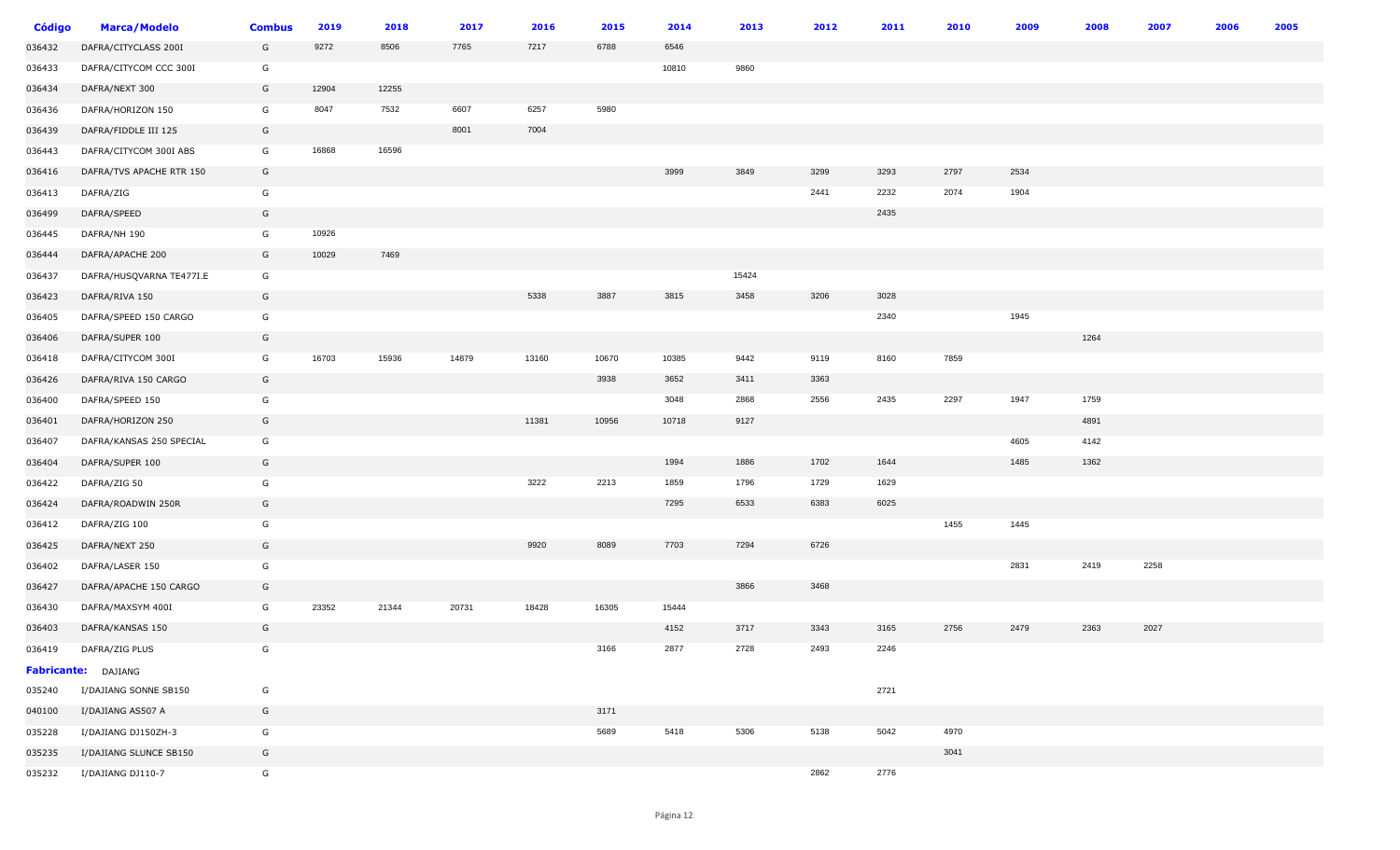| <b>Código</b> | <b>Marca/Modelo</b>      | <b>Combus</b> | 2019 | 2018 | 2017 | 2016 | 2015 | 2014 | 2013 | 2012 | 2011 | 2010 | 2009 | 2008 | 2007<br>2006 | 2005 |  |
|---------------|--------------------------|---------------|------|------|------|------|------|------|------|------|------|------|------|------|--------------|------|--|
| 035236        | I/DAJIANG ELIOS SB150    | G             |      |      |      |      |      |      |      |      | 2815 |      |      |      |              |      |  |
| 035237        | I/DAJIANG SOLE SB125     | G             |      |      |      |      |      |      |      |      |      | 2965 |      |      |              |      |  |
| 035239        | I/DAJIANG ZON SB125      | G             |      |      |      |      |      |      |      |      | 2313 |      |      |      |              |      |  |
| 035229        | I/DAJIANG DJ125-5        | G             |      |      |      |      |      | 2970 |      |      | 2860 | 2737 |      |      |              |      |  |
| 035231        | I/DAJIANG DJ150-5        | G             |      |      |      |      |      | 3430 | 3208 |      | 3042 | 2909 |      |      |              |      |  |
| 035263        | I/DAJIANG BRAVAX BX260CF | G             |      |      |      |      |      |      | 6041 | 5888 |      |      |      |      |              |      |  |
| 035268        | I/DAJIANG BX260 CF       | G             |      |      |      |      |      |      |      | 6244 |      |      |      |      |              |      |  |
| 035238        | I/DAJIANG SOLEIL SB150   | G             |      |      |      |      |      |      |      |      | 2679 |      |      |      |              |      |  |
|               | Fabricante: DAYANG       |               |      |      |      |      |      |      |      |      |      |      |      |      |              |      |  |
| 022619        | I/DAYANG LARUS ATLANTIS  | G             |      |      |      |      |      |      |      |      |      |      |      | 2332 |              |      |  |
| 022620        | I/DAYANG DY50 WARRIOR    | G             |      |      |      |      |      |      |      | 2209 |      |      |      |      |              |      |  |
| 022621        | I/DAYANG DY50 JOB        | G             |      |      |      |      |      |      |      | 2163 |      |      |      |      |              |      |  |
| 022632        | I/DAYANG DY200 ZH        | G             |      |      |      |      |      |      |      |      | 5957 |      |      |      |              |      |  |
| 022622        | DAYANG/DY 150-28         | G             |      |      |      |      | 5139 | 4900 |      |      |      |      |      |      |              |      |  |
| 022629        | I/DAYANG DY 125 SPRINT   | G             |      |      |      |      |      |      | 4111 |      |      |      |      |      |              |      |  |
| 022625        | DAYANG/DY 125-52         | G             |      |      |      |      | 3905 | 3492 | 3191 | 3131 |      |      |      |      |              |      |  |
| 022627        | I/DAYANG DY 150-58       | G             |      |      |      |      |      |      | 2955 | 2794 |      |      |      |      |              |      |  |
| 022618        | I/DAYANG LARUS KR125 S   | G             |      |      |      |      |      |      |      |      |      |      |      | 2226 |              |      |  |
| 022608        | I/DAYANG DY125 52        | G             |      |      |      |      |      |      | 2393 | 2317 |      |      |      | 2042 |              |      |  |
| 022624        | DAYANG/DY 150-58         | G             |      |      |      | 5032 | 4381 | 4272 | 3440 | 3434 |      |      |      |      |              |      |  |
| 022615        | I/DAYANG DY 110 26       | G             |      |      |      |      |      |      |      |      |      |      |      | 1983 |              |      |  |
| 022614        | I/DAYANG DY125 5         | G             |      |      |      |      |      |      |      |      |      |      |      | 2703 |              |      |  |
| 022613        | I/DAYANG DY150 GY        | G             |      |      |      |      |      |      |      |      |      |      |      |      | 3347         |      |  |
| 022611        | I/DAYANG DY 125T 7       | G             |      |      |      |      |      |      |      |      |      |      |      | 1729 |              |      |  |
| 022609        | I/DAYANG DY125 18        | G             |      |      |      |      |      |      |      |      |      |      |      | 2133 |              |      |  |
| 022612        | I/DAYANG DY125 8         | G             |      |      |      |      |      |      |      |      |      |      |      |      | 1524         |      |  |
| 022607        | I/DAYANG DY100 31        | G             |      |      |      |      |      |      |      |      |      |      |      | 1775 |              |      |  |
| 022606        | I/DAYANG DY 125 37       | G             |      |      |      |      |      |      |      |      |      |      |      | 1712 | 1538         |      |  |
| 022605        | I/DAYANG DY 200          | G             |      |      |      |      |      |      |      |      |      |      |      | 2867 | 2625         |      |  |
| 022604        | I/DAYANG DY 110 20       | G             |      |      |      |      |      |      |      |      |      |      |      | 1909 | 1697         | 1578 |  |
| 022603        | I/DAYANG DY 150 15       | G             |      |      |      |      |      |      |      |      |      |      |      |      |              | 4172 |  |
| 022600        | I/DAYANG DY 150 12       | G             |      |      |      |      |      |      |      |      |      |      |      | 3320 | 2929         |      |  |
| 022633        | I/DAYANG ECOOTER E1S     | G             |      | 3531 |      |      |      |      |      |      |      |      |      |      |              |      |  |
| 022610        | I/DAYANG DY 125 36A      | G             |      |      |      |      |      |      |      |      |      |      |      | 2018 |              |      |  |
|               | Fabricante: DAYUN        |               |      |      |      |      |      |      |      |      |      |      |      |      |              |      |  |
| 032409        | I/DAYUN DY 150 9         | G             |      |      |      |      |      |      | 3923 |      | 3567 | 3088 | 3026 | 2707 | 2575         |      |  |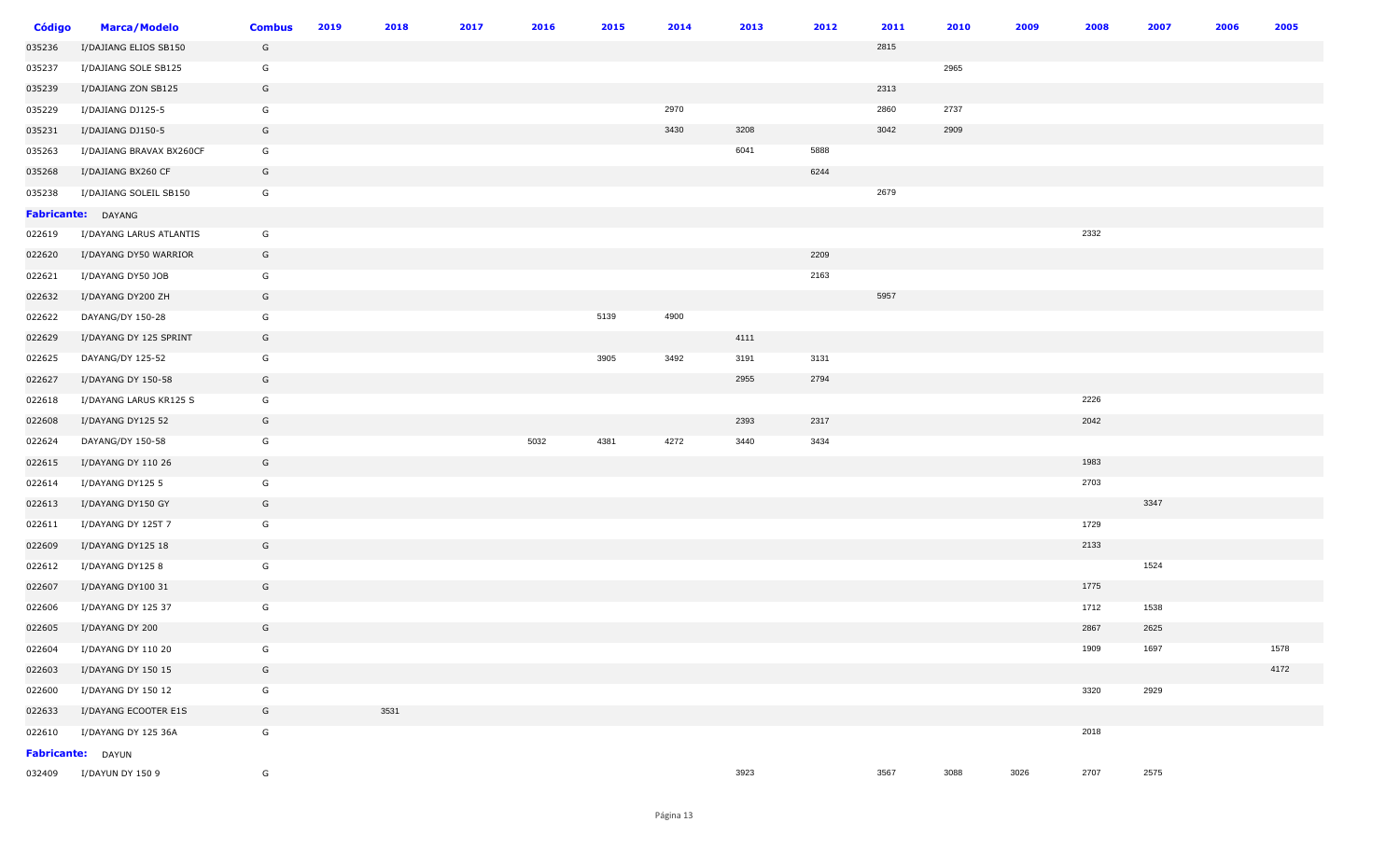| <b>Código</b>  | <b>Marca/Modelo</b>      | <b>Combus</b> | 2019 | 2018 | 2017 | 2016 | 2015  | 2014  | 2013  | 2012  | 2011 | 2010 | 2009 | 2008 | 2007 | 2006 | 2005 |
|----------------|--------------------------|---------------|------|------|------|------|-------|-------|-------|-------|------|------|------|------|------|------|------|
| 032410         | I/DAYUN DY 250 2         | G             |      |      |      |      |       |       |       |       |      |      |      |      | 4385 |      |      |
| 032411         | I/DAYUN DY125T 10        | G             |      |      |      |      |       |       |       |       |      |      | 3058 | 2940 |      |      |      |
| 032412         | I/DAYUN DY150 ZH         | G             |      |      |      |      |       |       |       |       |      | 4799 | 4692 | 4394 | 4234 |      |      |
| 032413         | I/DAYUN DY 200 ZH        | G             |      |      |      |      |       |       |       |       | 7265 | 6239 | 6136 |      |      |      |      |
| 032408         | I/DAYUN DY 150 7         | G             |      |      |      |      |       |       | 5214  |       | 4888 | 4856 | 4214 | 3823 | 3385 |      |      |
| 032416         | I/DAYUN DY 150           | G             |      |      |      |      |       |       | 3998  |       |      |      |      |      |      |      |      |
| 032415         | I/DAYUN DY200 ZH         | G             |      |      |      |      |       |       |       | 7767  |      |      |      |      |      |      |      |
| 032402         | I/DAYUN JK 110 6         | G             |      |      |      |      |       |       |       |       |      |      |      |      | 1842 |      |      |
| 032405         | I/DAYUN DY 1258          | G             |      |      |      |      |       |       |       |       |      |      |      | 2133 | 1949 |      |      |
| 032406         | I/DAYUN DY 150 GY        | G             |      |      |      |      |       |       |       |       |      |      |      |      | 3107 |      |      |
| 032414         | I/DAYUN DY 150GY 5       | G             |      |      |      |      |       |       | 4780  |       | 3997 | 3722 | 3529 |      |      |      |      |
| 032403         | I/DAYUN JK 150 GY        | G             |      |      |      |      |       |       |       |       |      |      |      |      | 3525 |      |      |
| 032404         | I/DAYUN JK 150 ZH        | G             |      |      |      |      |       |       |       |       |      |      |      |      | 4268 |      |      |
| 032407         | I/DAYUN DY 110 6         | G             |      |      |      |      |       |       | 3267  |       | 2978 | 2639 | 2339 | 2144 | 1889 |      |      |
| 032401         | I/DAYUN JK 150 5C        | G             |      |      |      |      |       |       |       |       |      |      |      |      |      |      | 3567 |
|                | Fabricante: DHCLBC       |               |      |      |      |      |       |       |       |       |      |      |      |      |      |      |      |
| 005400         | I/DHCLBC LBCMCO          | G             |      |      |      |      |       |       |       |       |      |      |      | 1604 |      | 1468 |      |
| Fabricante: DI |                          |               |      |      |      |      |       |       |       |       |      |      |      |      |      |      |      |
| 038401         | I/DI BLASI R7E 2         | G             |      |      |      |      |       |       | 2974  |       |      |      |      |      |      |      |      |
| 038400         | I/DI BLASI R7E           | G             |      |      |      |      |       |       |       |       |      |      | 2495 |      |      |      |      |
|                | Fabricante: DONGGUAN     |               |      |      |      |      |       |       |       |       |      |      |      |      |      |      |      |
| 042800         | I/DONGGUAN TAILG TDWG65Z | G             |      | 4480 |      |      |       |       |       |       |      |      |      |      |      |      |      |
|                | Fabricante: DONGYANG     |               |      |      |      |      |       |       |       |       |      |      |      |      |      |      |      |
| 034603         | I/DONGYANG SY200 TRUST   | G             |      |      |      |      |       |       |       |       |      |      |      | 2670 |      |      |      |
| 034602         | I/DONGYANG SY110 SUPER   | G             |      |      |      |      |       |       |       |       |      |      |      | 1670 |      |      |      |
| 034601         | I/DONGYANG SY200 THUNDER | G             |      |      |      |      |       |       |       |       |      |      |      | 2723 |      |      |      |
| 034600         | I/DONGYANG SY125 CUSTOM  | G             |      |      |      |      |       |       |       |       |      |      |      | 2037 |      |      |      |
| 034604         | I/DONGYANG SY150 SHADOW  | G             |      |      |      |      |       |       |       |       |      |      |      | 2417 |      |      |      |
|                | Fabricante: DUCATI       |               |      |      |      |      |       |       |       |       |      |      |      |      |      |      |      |
| 004644         | I/DUCATI MTS 1200 S T    | G             |      |      |      |      |       |       | 40005 |       |      |      |      |      |      |      |      |
| 004651         | I/DUCATI 1199 PANIG ST A | G             |      |      |      |      |       |       | 65841 | 61617 |      |      |      |      |      |      |      |
| 004652         | DUCATI/1199 PANIG S      | G             |      |      |      |      | 57384 | 54635 |       |       |      |      |      |      |      |      |      |
| 004653         | DUCATI/1199 PANIG        | G             |      |      |      |      | 55272 | 52491 |       |       |      |      |      |      |      |      |      |
| 004649         | DUCATI/MTS 1200 S T      | G             |      |      |      |      | 44042 | 40659 | 40218 |       |      |      |      |      |      |      |      |
| 004648         | I/DUCATI SBK 848 EVO     | G             |      |      |      |      |       |       | 35183 |       |      |      |      |      |      |      |      |
| 004654         | DUCATI/1199 PANIG SENNA  | G             |      |      |      |      |       | 77436 |       |       |      |      |      |      |      |      |      |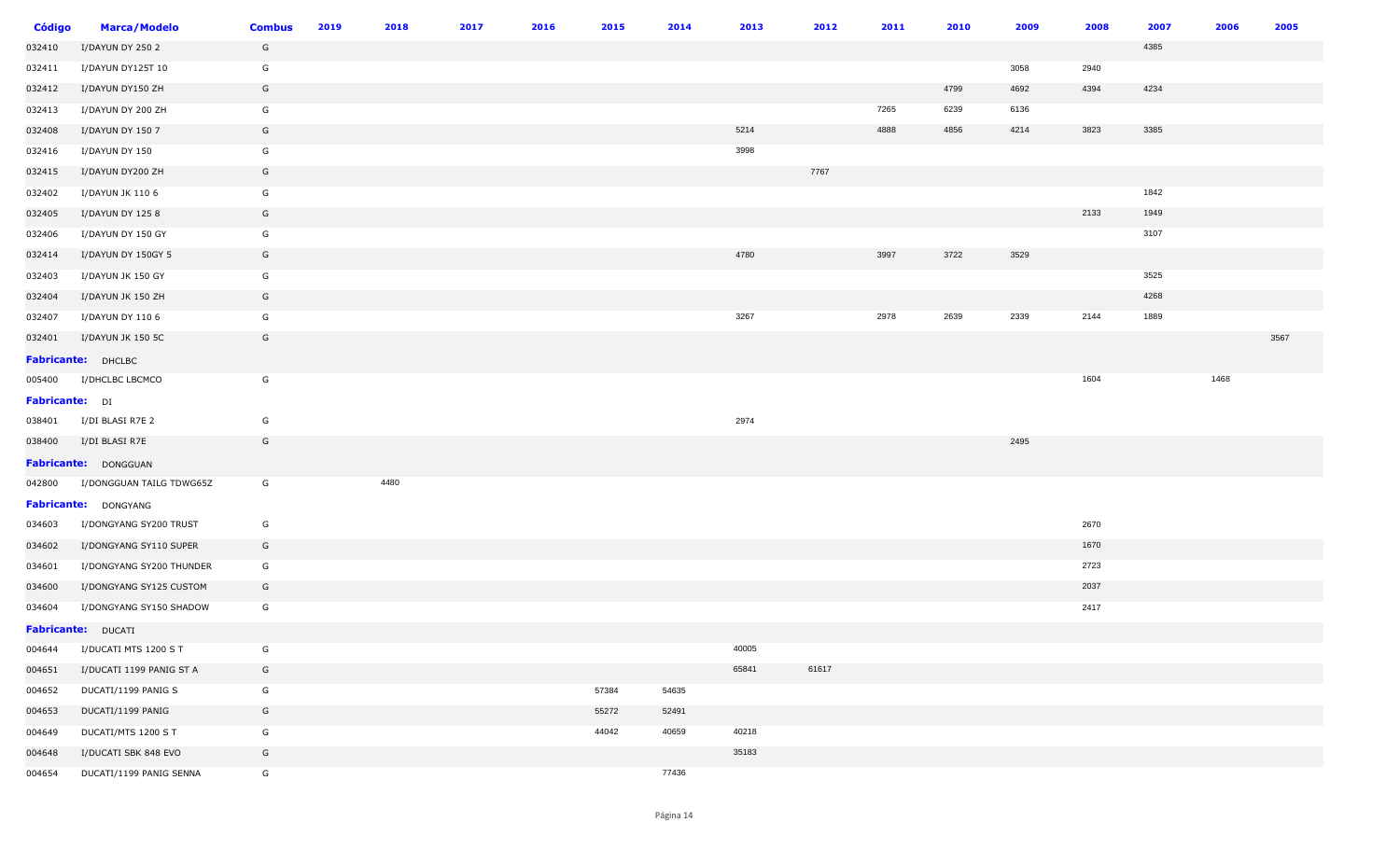| <b>Código</b> | <b>Marca/Modelo</b>      | <b>Combus</b> | 2019  | 2018  | 2017  | 2016  | 2015  | 2014  | 2013  | 2012  | 2011 | 2010  | 2009  | 2008   | 2007  | 2006  | 2005  |
|---------------|--------------------------|---------------|-------|-------|-------|-------|-------|-------|-------|-------|------|-------|-------|--------|-------|-------|-------|
| 004650        | DUCATI/MTS 1200 S PP     | G             |       |       |       |       | 50885 | 46280 | 41207 |       |      |       |       |        |       |       |       |
| 004647        | DUCATI/MTS 1200          | G             |       |       | 61372 | 53561 | 41771 | 39661 | 38041 |       |      |       |       |        |       |       |       |
| 004642        | I/DUCATI 1199 PANIG S T  | G             |       |       |       |       |       |       |       | 61615 |      |       |       |        |       |       |       |
| 004645        | I/DUCATI MTS 1200 S PP   | G             |       |       |       |       |       |       | 41207 |       |      |       |       |        |       |       |       |
| 004643        | I/DUCATI 1199 PANIG S A  | G             |       |       |       |       |       |       | 52825 | 51260 |      |       |       |        |       |       |       |
| 004657        | I/DUCATI PANIGALE R      | G             |       |       |       | 94835 | 77401 |       |       |       |      |       |       |        |       |       |       |
| 004664        | DUCATI/959 PANIGALE      | G             | 60574 | 57255 | 50887 | 48576 |       |       |       |       |      |       |       |        |       |       |       |
| 004640        | I/DUCATI 1199 PAN S TRI  | G             |       |       |       |       |       |       |       | 61054 |      |       |       |        |       |       |       |
| 004638        | I/DUCATI 1199 PANIGALE   | G             |       |       |       |       |       |       | 49688 | 49133 |      |       |       |        |       |       |       |
| 004623        | I/DUCATI SUPERBIKE 1098  | G             |       |       |       |       |       |       |       |       |      |       |       | 25171  |       |       |       |
| 022051        | I/DUCATI HYPERMOTARD SP  | G             |       |       |       |       |       | 38512 | 35245 |       |      |       |       |        |       |       |       |
| 022052        | DUCATI/HYPERMOTARD       | G             |       |       |       | 35189 | 31932 | 30742 |       |       |      |       |       |        |       |       |       |
| 004646        | I/DUCATI 1199 PANIGALE R | G             |       |       |       |       |       | 77953 | 67605 |       |      |       |       |        |       |       |       |
| 022011        | I/DUCATI MONSTER S4RS    | G             |       |       |       |       |       |       |       |       |      |       |       |        | 27060 | 26729 |       |
| 022019        | I/DUCATI HYPERMOTARD1100 | G             |       |       |       |       |       |       |       |       |      | 23467 | 22430 | 21783  |       |       | 19990 |
| 022016        | I/DUCATI 1098            | G             |       |       |       |       |       |       |       |       |      | 27222 |       | 26404  | 25271 |       |       |
| 022015        | I/DUCATI 1098S           | G             |       |       |       |       |       |       |       |       |      |       |       | 34558  | 30385 |       |       |
| 004619        | I/DUCATI SPORTC PS1000LE | G             |       |       |       |       |       |       |       |       |      |       |       |        |       | 23403 |       |
| 004617        | I/DUCATI MULTISTRADA 620 | G             |       |       |       |       |       |       |       |       |      |       |       |        |       | 14999 | 13210 |
| 006440        | I/DUCATI 1199 PANIG A    | G             |       |       |       |       |       |       | 50001 |       |      |       |       |        |       |       |       |
| 022013        | I/DUCATI MONSTER 695     | G             |       |       |       |       |       |       |       |       |      |       |       |        | 13993 | 12440 |       |
| 004674        | DUCATI/PANIGALE V4 S     | G             | 96522 |       |       |       |       |       |       |       |      |       |       |        |       |       |       |
| 004671        | DUCATI/MTS 1260          | G             |       | 65622 |       |       |       |       |       |       |      |       |       |        |       |       |       |
| 004670        | DUCATI/MTS 1260 S        | G             | 77839 | 73094 |       |       |       |       |       |       |      |       |       |        |       |       |       |
| 004669        | I/DUCATI PAN V4 SPECIALE | G             |       | 82486 |       |       |       |       |       |       |      |       |       |        |       |       |       |
| 022012        | I/DUCATI MONSTER S2R1000 | G             |       |       |       |       |       |       |       |       |      |       |       | 19837  | 19153 | 18890 |       |
| 004616        | I/DUCATI 999 R XEROX     | G             |       |       |       |       |       |       |       |       |      |       |       |        |       | 36364 | 34689 |
| 004662        | I/DUCATI MTS 1200 ENDURO | G             |       |       |       | 56888 |       |       |       |       |      |       |       |        |       |       |       |
| 004612        | I/DUCATI 999             | G             |       |       |       |       |       |       |       |       |      |       |       |        |       | 26654 | 24926 |
| 004660        | DUCATI/1299 PANIGALE S   | G             |       | 78283 | 74231 | 66013 | 62250 |       |       |       |      |       |       |        |       |       |       |
| 004661        | DUCATI/1299 PANIGALE     | G             |       | 69450 | 63840 | 61870 | 58582 |       |       |       |      |       |       |        |       |       |       |
| 022021        | I/DUCATI MULTSTRADA1100  | G             |       |       |       |       |       |       |       |       |      |       |       | 18455  | 15445 |       |       |
| 004663        | DUCATI/MTS 1200 E ENDURO | G             | 79140 | 75483 | 69431 | 61693 |       |       |       |       |      |       |       |        |       |       |       |
| 004639        | I/DUCATI 1199 PANIGALE S | G             |       |       |       |       |       |       | 53656 | 50184 |      |       |       |        |       |       |       |
| 004615        | I/DUCATI SPORTCLASS 1000 | G             |       |       |       |       |       |       |       |       |      |       |       |        |       | 23300 |       |
| 004622        | I/DUCATI D16RR           | G             |       |       |       |       |       |       |       |       |      |       |       | 122511 |       |       |       |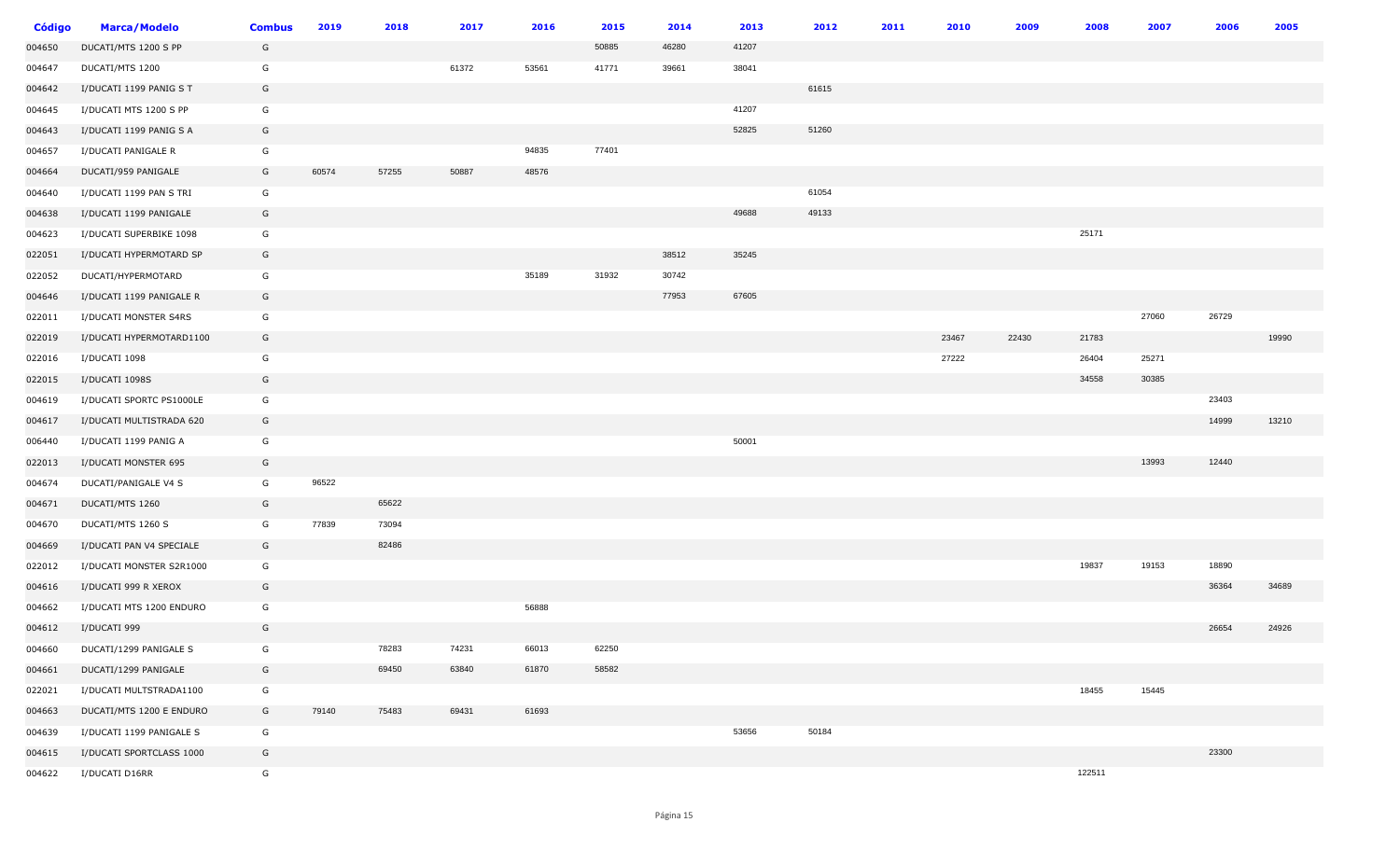| <b>Código</b> | <b>Marca/Modelo</b>      | <b>Combus</b> | 2019  | 2018  | 2017   | 2016  | 2015  | 2014  | 2013  | 2012  | 2011  | 2010  | 2009  | 2008  | 2007 | 2006  | 2005  |
|---------------|--------------------------|---------------|-------|-------|--------|-------|-------|-------|-------|-------|-------|-------|-------|-------|------|-------|-------|
| 004614        | I/DUCATI 999 R           | G             |       |       |        |       |       |       |       |       |       |       |       |       |      |       | 25510 |
| 004613        | I/DUCATI 749             | G             |       |       |        |       |       |       |       |       |       |       |       |       |      | 18905 | 18290 |
| 022049        | I/DUCATI HYPERMOTARD     | G             |       |       |        |       |       | 30829 | 28490 |       |       |       |       |       |      |       |       |
| 004665        | I/DUCATI 1299 SUPERLEGGE | G             |       |       | 410449 |       |       |       |       |       |       |       |       |       |      |       |       |
| 004666        | DUCATI/MULTISTRADA 950   | G             | 53414 | 48741 | 43220  |       |       |       |       |       |       |       |       |       |      |       |       |
| 004667        | DUCATI/SUPERSPORT S      | G             | 57466 | 56110 |        |       |       |       |       |       |       |       |       |       |      |       |       |
| 004658        | DUCATI/MTS 1200 S        | G             |       |       | 61573  | 54131 | 42742 |       |       |       |       |       |       |       |      |       |       |
| 022050        | I/DUCATI HYPERMOTARD HS  | G             |       |       |        |       |       | 29471 | 28867 |       |       |       |       |       |      |       |       |
| 004641        | I/DUCATI ST FIGHTER 848  | G             |       |       |        |       |       |       | 31591 |       |       |       |       |       |      |       |       |
| 004636        | I/DUCATI DIAVEL CARBON   | G             |       |       |        |       |       |       |       |       | 38012 |       |       |       |      |       |       |
| 004635        | I/DUCATI SUPERBIKE 1198S | G             |       |       |        |       |       |       |       |       | 38872 |       |       |       |      |       |       |
| 022047        | I/DUCATI DIAVEL AMG S.E  | G             |       |       |        |       |       |       |       | 41468 |       |       |       |       |      |       |       |
| 022048        | DUCATI/MONSTER 796 ABS   | G             |       |       |        |       |       | 23644 | 22876 |       |       |       |       |       |      |       |       |
| 022065        | DUCATI/MONSTER 1200 S    | G             | 54627 | 54232 | 48757  |       |       |       |       |       |       |       |       |       |      |       |       |
| 022044        | DUCATI/DIAVEL CARBON     | G             |       |       |        |       | 53890 | 45878 |       | 39578 |       |       |       |       |      |       |       |
| 004631        | I/DUCATI MTS 1200 ABS    | G             |       |       |        |       |       |       |       |       | 34051 |       |       |       |      |       |       |
| 022067        | DUCATI/MONSTER 797       | G             | 36566 | 33286 | 31387  |       |       |       |       |       |       |       |       |       |      |       |       |
| 004629        | I/DUCATI MTS 1200S SPORT | G             |       |       |        |       |       |       |       |       |       | 31316 |       |       |      |       |       |
| 004634        | I/DUCATI DIAVEL          | G             |       |       |        |       |       |       |       |       | 33754 |       |       |       |      |       |       |
| 022047        | I/DUCATI DIAVEL AMG S.E  | D             |       |       |        |       |       |       | 43927 |       |       |       |       |       |      |       |       |
| 022022        | I/DUCATI MONSTER 696     | G             |       |       |        |       |       |       |       |       | 19467 | 18791 | 17139 | 16507 |      |       |       |
| 022042        | DUCATI/DIAVEL CARBON ABS | G             |       |       |        |       |       | 47008 | 44301 | 39586 |       |       |       |       |      |       |       |
| 004632        | I/DUCATI MULTISTRADA1200 | G             |       |       |        |       |       |       |       |       | 34039 | 32010 |       |       |      |       |       |
| 022064        | DUCATI/XDIAVEL S         | G             | 82818 | 81551 | 74210  | 65662 |       |       |       |       |       |       |       |       |      |       |       |
| 022063        | DUCATI/XDIAVEL           | G             | 70484 | 64815 | 58690  | 57223 |       |       |       |       |       |       |       |       |      |       |       |
| 022062        | DUCATI/SCRAMBLER UENDURO | G             |       |       | 31966  | 31472 | 30437 |       |       |       |       |       |       |       |      |       |       |
| 022061        | DUCATI/SCRAMBLER ICON    | G             | 33593 | 31332 | 27566  | 26947 | 24926 |       |       |       |       |       |       |       |      |       |       |
| 022060        | DUCATI/SCRAMBLER CLASSIC | G             |       | 35295 | 31692  | 30662 | 30138 |       |       |       |       |       |       |       |      |       |       |
| 022056        | I/DUCATI MONSTER 1200    | G             |       |       |        |       | 40717 |       |       |       |       |       |       |       |      |       |       |
| 004630        | I/DUCATI MTS 1200        | G             |       |       |        |       |       |       | 37723 |       | 34102 | 32010 |       |       |      |       |       |
| 022057        | I/DUCATI MONSTER 1200S   | G             |       |       |        |       | 41980 |       |       |       |       |       |       |       |      |       |       |
| 022059        | DUCATI/SCRAMBLER FT      | G             |       | 35204 | 31075  | 29976 | 29420 |       |       |       |       |       |       |       |      |       |       |
| 022058        | DUCATI/MONSTER 821       | G             |       |       |        | 31836 | 30312 |       |       |       |       |       |       |       |      |       |       |
| 004633        | I/DUCATI 848 EVO         | G             |       |       |        |       |       |       |       |       | 29051 | 26763 |       |       |      |       |       |
| 022053        | DUCATI/HYPERMOTARD HS    | G             |       |       |        | 35542 | 31327 | 29471 |       |       |       |       |       |       |      |       |       |
| 004637        | I/DUCATI MLTSTRAD 1200ST | G             |       |       |        |       |       |       |       |       | 35154 |       |       |       |      |       |       |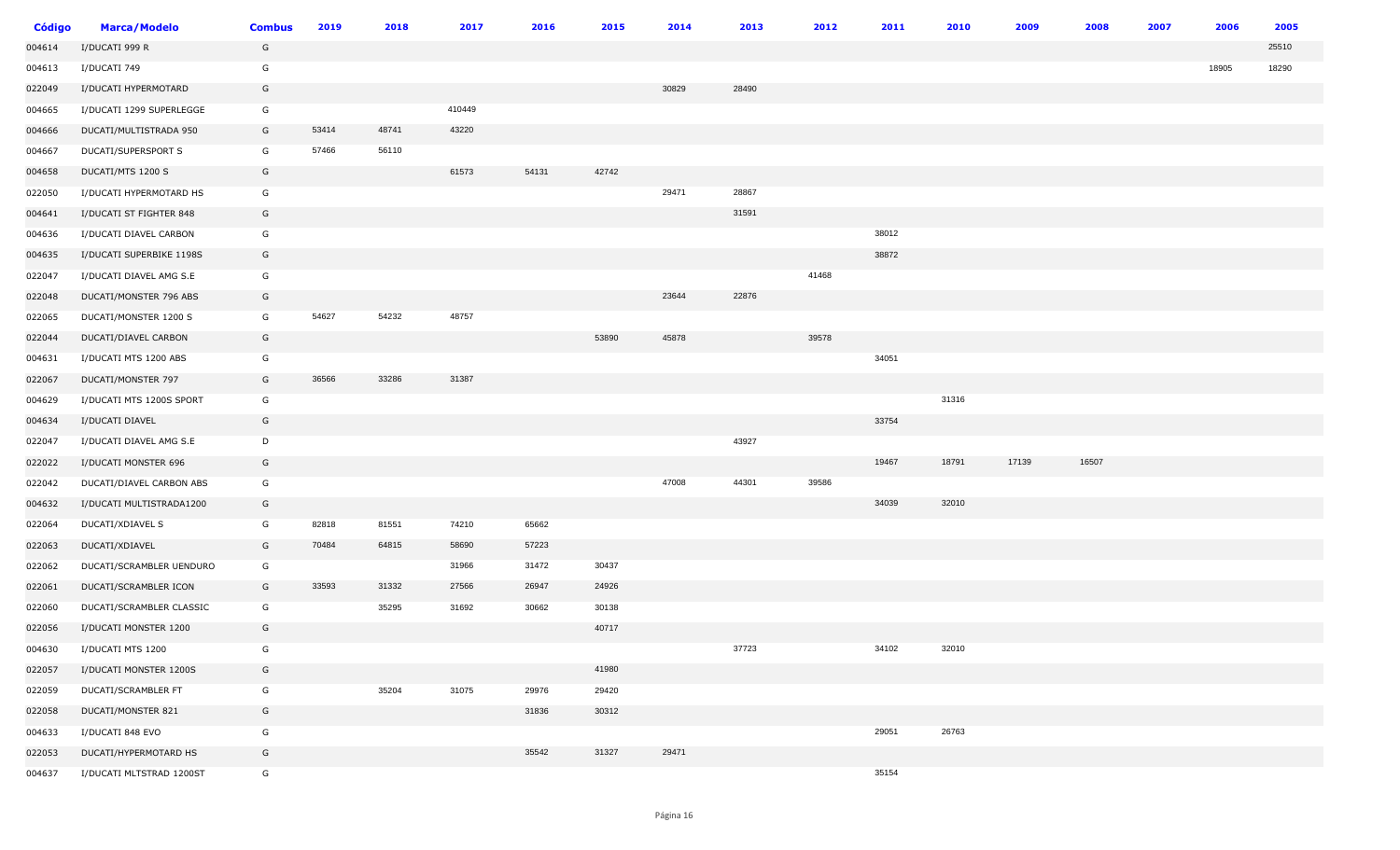| <b>Código</b> | <b>Marca/Modelo</b>            | <b>Combus</b> | 2019  | 2018  | 2017  | 2016  | 2015  | 2014  | 2013  | 2012  | 2011  | 2010  | 2009  | 2008   | 2007  | 2006 | 2005 |
|---------------|--------------------------------|---------------|-------|-------|-------|-------|-------|-------|-------|-------|-------|-------|-------|--------|-------|------|------|
| 022030        | I/DUCATI MONSTER 696 ABS       | G             |       |       |       |       |       |       |       |       | 19350 | 18738 |       |        |       |      |      |
| 022041        | DUCATI/DIAVEL ABS              | G             |       |       |       |       |       | 39421 | 39176 | 37252 |       |       |       |        |       |      |      |
| 004626        | I/DUCATI 848 NICHY H           | G             |       |       |       |       |       |       |       |       |       | 27315 | 25799 |        |       |      |      |
| 022028        | I/DUCATI MONSTER 1100          | G             |       |       |       |       |       |       |       |       |       | 22265 | 20890 |        |       |      |      |
| 004625        | I/DUCATI DESMOSEDICI RR        | G             |       |       |       |       |       |       |       |       |       |       |       | 122620 |       |      |      |
| 022032        | I/DUCATI HYM 1100 EVO SP       | G             |       |       |       |       |       |       |       |       | 28508 |       |       |        |       |      |      |
| 022055        | I/DUCATI SUPERLEGGERA          | G             |       |       |       |       |       | 64722 |       |       |       |       |       |        |       |      |      |
| 022031        | I/DUCATI MONSTER 1100S         | G             |       |       |       |       |       |       |       |       |       | 23668 | 22869 |        |       |      |      |
| 022020        | I/DUCATI HYPERMOTAR1100S       | G             |       |       |       |       |       |       |       |       |       |       |       | 27094  | 25687 |      |      |
| 022027        | I/DUCATI STREETFIGHTER         | G             |       |       |       |       |       |       |       |       | 33126 |       | 29551 |        |       |      |      |
| 022026        | I/DUCATI 1198                  | G             |       |       |       |       |       |       |       |       | 32275 | 31180 | 30123 |        |       |      |      |
| 022025        | I/DUCATI ST 1098 S             | G             |       |       |       |       |       |       |       |       |       |       | 30201 |        |       |      |      |
| 022024        | I/DUCATI HYM 1100 S            | G             |       |       |       |       |       |       |       |       |       |       | 26222 | 22524  |       |      |      |
| 022023        | I/DUCATI 1198 S                | G             |       |       |       |       |       |       |       |       | 35533 | 34107 | 31145 |        |       |      |      |
| 004624        | I/DUCATI 999 S                 | G             |       |       |       |       |       |       |       |       |       |       |       | 38183  |       |      |      |
| 022033        | I/DUCATI HYM 796               | G             |       |       |       |       |       |       |       |       | 21308 | 19718 |       |        |       |      |      |
| 004628        | I/DUCATI MTS 1200S TOUR        | G             |       |       |       |       |       |       |       |       | 35154 |       |       |        |       |      |      |
| 022045        | DUCATI/DIAVEL CROMO ABS        | G             |       |       |       |       |       |       | 40354 |       |       |       |       |        |       |      |      |
| 022040        | DUCATI/DIAVEL                  | G             |       | 58830 |       | 47863 | 42517 | 38411 |       |       |       |       |       |        |       |      |      |
| 022039        | I/DUCATI 1198 SP               | G             |       |       |       |       |       |       |       |       | 37054 |       |       |        |       |      |      |
| 022035        | I/DUCATI HYM 1100 EVO          | G             |       |       |       |       |       |       |       |       | 26046 | 23362 |       |        |       |      |      |
| 004621        | I/DUCATI 848                   | G             |       |       |       |       |       |       |       |       |       | 26282 | 23541 | 23264  |       |      |      |
| 022034        | I/DUCATI STREETFIGHTER S       | G             |       |       |       |       |       |       |       |       | 33385 |       |       |        |       |      |      |
| 004627        | I/DUCATI HYPERMOTARD 796       | G             |       |       |       |       |       |       |       |       | 19979 |       | 18522 |        |       |      |      |
|               | <b>Fabricante:</b> EAGLE       |               |       |       |       |       |       |       |       |       |       |       |       |        |       |      |      |
| 035100        | I/EAGLE YY250T                 | G             |       |       |       |       |       |       |       |       |       |       |       |        | 7376  |      |      |
|               | Fabricante: ENGECART           |               |       |       |       |       |       |       |       |       |       |       |       |        |       |      |      |
| 032700        | ENGECART/EXODO STRET           | G             | 46699 | 45732 | 44907 |       |       | 36078 | 33585 | 28079 | 25403 | 22026 | 19406 | 17255  | 14968 |      |      |
|               | Fabricante: FABRICAÇÃO PROPRIA |               |       |       |       |       |       |       |       |       |       |       |       |        |       |      |      |
| 012332        | A.CARDOSO/F.PROPRIA TRIC       | G             |       |       |       |       |       |       |       |       |       | 3405  |       |        |       |      |      |
| 006436        | I/KTM 690 R                    | G             |       |       |       |       |       |       | 26605 | 24969 |       |       |       |        |       |      |      |
| 012331        | EJ.PINHEIRO/F.PROPRIA TR       | G             |       |       |       |       |       |       |       |       |       | 3985  |       |        |       |      |      |
| 012337        | FLC.MALUF/F.PROPRIA MOTO       | G             |       |       |       |       |       |       |       |       |       |       | 3313  |        |       |      |      |
| 012343        | MARC.ADRI/F.PROPRIA TRIC       | G             |       |       |       |       |       |       |       |       |       | 3436  |       |        |       |      |      |
| 012342        | ROG.SILVA/F.PROPRIA TRIC       | G             |       |       |       |       |       |       |       |       |       | 3413  |       |        |       |      |      |
| 012333        | CLAY.SILVA/F.PROPRIA TRI       | G             |       |       |       |       |       |       |       |       |       | 5401  |       |        |       |      |      |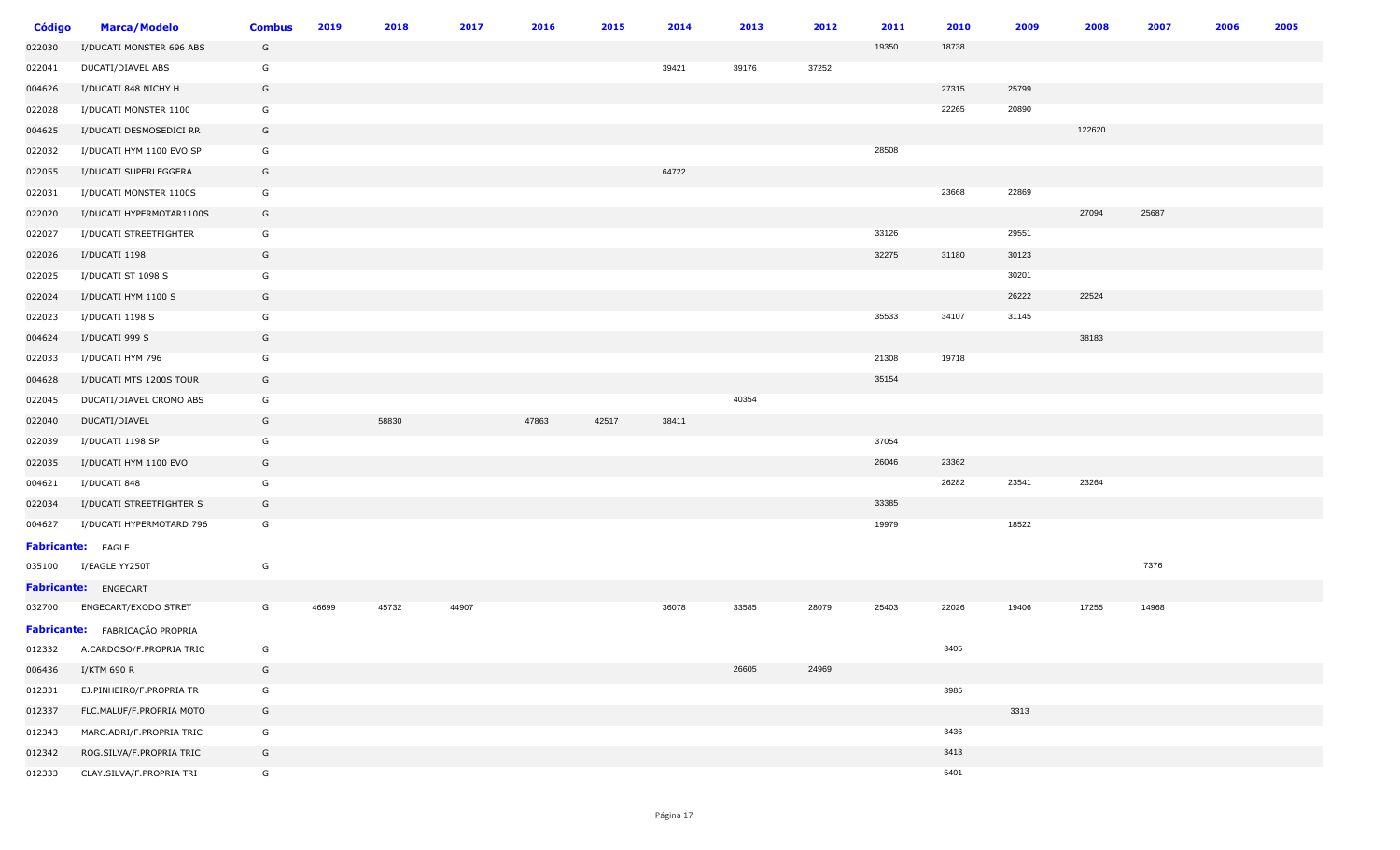| <b>Código</b> | <b>Marca/Modelo</b>      | <b>Combus</b> | 2019 | 2018 | 2017 | 2016 | 2015 | 2014 | 2013 | 2012 | 2011 | 2010 | 2009 | 2008 | 2007 | 2006 | 2005 |
|---------------|--------------------------|---------------|------|------|------|------|------|------|------|------|------|------|------|------|------|------|------|
| 012334        | S.A.ANDRA/F.PROPRIA TRIC | G             |      |      |      |      |      |      |      |      |      | 3313 |      |      |      |      |      |
| 012335        | ADA.SANTOS/F.PROPRIA TRI | G             |      |      |      |      |      |      |      |      |      |      | 4002 |      |      |      |      |
| 012341        | L.ANDRIOLLI/F.PROPRIA TR | G             |      |      |      |      |      |      |      |      |      | 3415 |      |      |      |      |      |
| 012336        | PC.FARIAS/F.PROPRIA TRIC | G             |      |      |      |      |      |      |      |      |      | 3305 |      |      |      |      |      |
| 012340        | Q.LAREDO/F.PROPRIA TRI   | G             |      |      |      |      |      |      |      |      |      |      |      | 2962 |      |      |      |
| 012339        | C.LEON/F.PROPRIA TRIC    | G             |      |      |      |      |      |      |      |      |      | 3350 |      |      |      |      |      |
| 012338        | LP.SANTOS/F.PROPRIA TRIC | G             |      |      |      |      |      |      |      |      |      |      | 2375 |      |      |      |      |
| 012344        | ALD.CERON/F.PROPRIA TRIC | G             |      |      |      |      | 3272 |      |      |      |      |      | 2720 |      |      |      |      |
| 005142        | C.NEHRING/F.PROPRIA TRIC | G             |      |      |      |      |      |      |      |      |      |      | 2409 |      |      |      |      |
| 005150        | WOLLINGER/F.PROPRIA TRIC | G             |      |      |      |      |      |      |      |      |      |      |      | 2320 |      |      |      |
| 005149        | M.MURARA/F.PROPRIA TRIC  | G             |      |      |      |      |      |      |      |      |      |      |      |      |      | 2097 |      |
| 005148        | ED.OLSEN/F.PROPRIA TRIC  | G             |      |      |      |      |      |      |      |      |      |      |      | 2476 |      |      |      |
| 005148        | ED.OLSEN/F.PROPRIA TRIC  | D             |      |      |      |      |      | 2704 |      |      |      |      |      |      |      |      |      |
| 005147        | S.CLAUDIR/F.PROPRIA TRIC | G             |      |      |      |      |      |      |      |      |      |      | 2302 |      |      |      |      |
| 005146        | C.GALLAS/F.PROPRIA TRIC  | G             |      |      |      |      |      |      |      |      |      |      |      |      |      |      | 1469 |
| 012345        | OD.BONANI/F.PROPRIA TRIC | D             |      |      |      |      | 2937 | 2789 |      | 2476 |      |      |      |      |      |      |      |
| 005187        | MAG.CABRAL/F.PROPRIA TRI | G             |      |      |      |      |      |      |      |      |      |      | 2900 |      |      |      |      |
| 005151        | VALDIR.SIL/F.PROPRIA TRI | G             |      |      |      |      |      |      |      |      |      |      | 2725 |      |      |      |      |
| 005152        | J.BISOGNIN/F.PROPRIA TRI | G             |      |      |      |      |      |      |      |      |      |      | 2807 |      |      |      |      |
| 005153        | M.CANTADOR/F.PROPRIA TRI | G             |      |      |      |      |      |      |      |      |      |      | 2723 |      |      |      |      |
| 005145        | E.LONGARAY/F.PROPRIA TRI | G             |      |      |      |      |      |      |      |      |      |      | 2766 |      |      |      |      |
| 005137        | ABDALLAH/F.PROPRIA TRIC  | G             |      |      |      |      |      |      |      |      |      |      | 2945 |      |      |      |      |
| 005143        | SER.ZAPE/F.PROPRIA TRIC  | G             |      |      |      |      |      |      |      |      |      |      | 2410 |      |      |      |      |
| 005125        | J.ACELINO/F.PROPRIA TRIC | G             |      |      |      |      |      |      |      |      |      |      | 3279 |      |      |      |      |
| 005141        | L.VASCON/F.PROPRIA TRIC  | G             |      |      |      |      |      |      |      |      |      |      | 2609 |      |      |      |      |
| 005140        | R.CHARKOSKI/F.PROPRIA TR | G             |      |      |      |      |      |      |      |      |      |      | 2899 |      |      |      |      |
| 005138        | RIC.BISOL/F.PROPRIA TRIC | G             |      |      |      |      |      |      |      |      |      |      | 3107 |      |      |      |      |
| 005136        | J.TAVARES/F.PROPRIA TRIC | G             |      |      |      |      |      |      |      |      |      |      | 1840 |      |      |      |      |
| 005134        | P.VICENTE/F.PROPRIA TRIC | G             |      |      |      |      |      |      |      |      |      |      |      | 2307 |      |      |      |
| 005132        | W.MASSARO/F.PROPRIA MOTO | G             |      |      |      |      |      |      |      |      |      |      | 1996 |      |      |      |      |
| 005131        | HAYASHIDA/F.PROPRIA MOTO | G             |      |      |      |      |      |      |      |      |      |      | 2004 |      |      |      |      |
| 005130        | R.FELICID/F.PROPRIA TRIC | G             |      |      |      |      |      |      |      |      |      |      | 2319 |      |      |      |      |
| 005129        | S.JACONIAS/F.PROPRIA TRI | G             |      |      |      |      |      |      |      |      |      |      |      | 2429 |      |      |      |
| 005128        | J.LEOCADIO/F.PROPRIA TRI | G             |      |      |      |      |      |      |      |      |      |      |      |      |      | 1694 |      |
| 005127        | W.BARATTO/F.PROPRIA TRIC | G             |      |      |      |      |      |      |      |      |      |      | 2409 |      |      |      |      |
| 012351        | HEULER.RIB/F.PROPRIA TRI | G             |      |      |      |      |      |      |      |      |      | 3161 |      |      |      |      |      |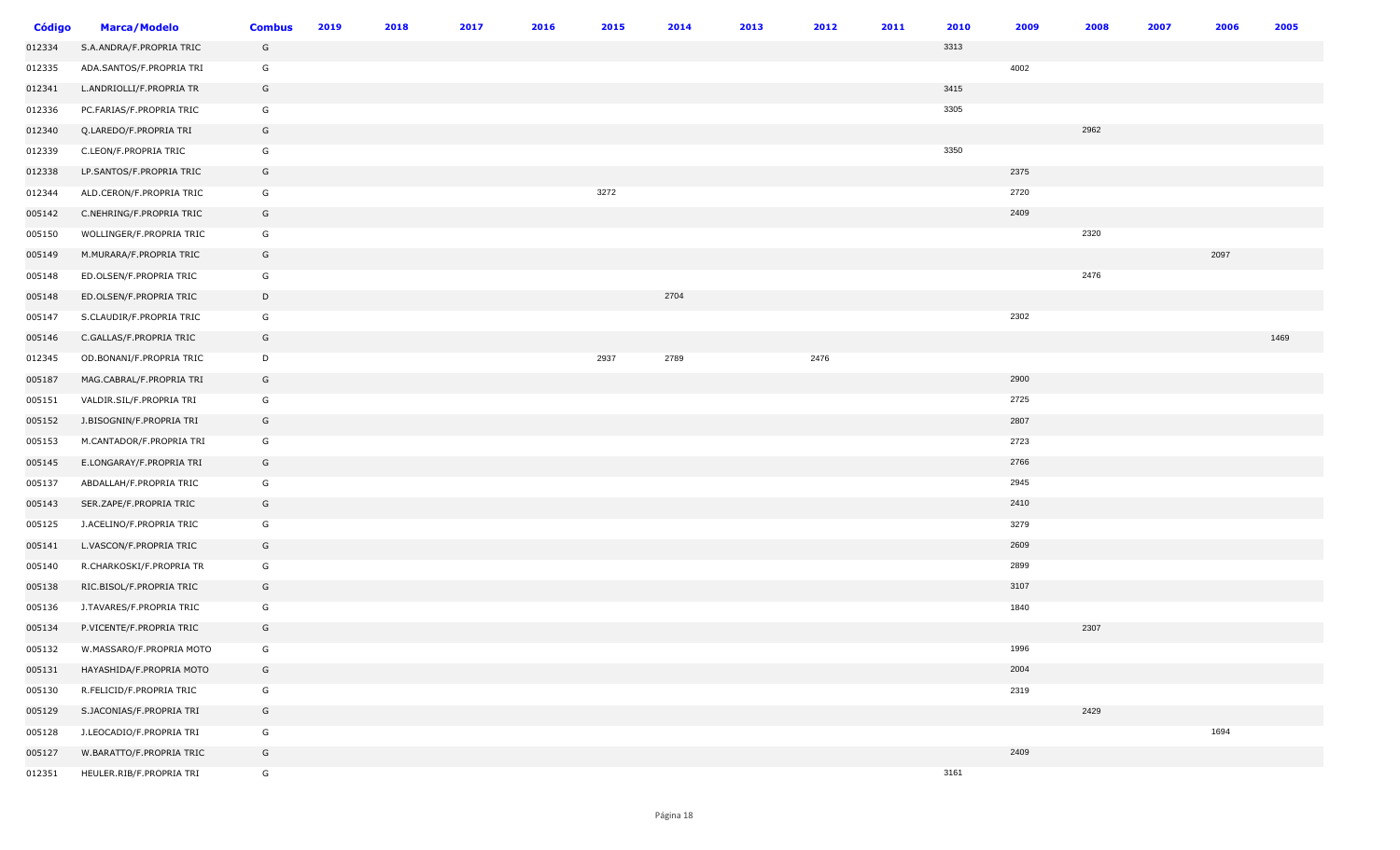| <b>Código</b> | <b>Marca/Modelo</b>      | <b>Combus</b> | 2019 | 2018 | 2017 | 2016 | 2015 | 2014 | 2013 | 2012 | 2011 | 2010 | 2009 | 2008 | 2007 | 2006 | 2005 |
|---------------|--------------------------|---------------|------|------|------|------|------|------|------|------|------|------|------|------|------|------|------|
| 005126        | RG.SILVA/F.PROPRIA TRIC  | G             |      |      |      |      |      |      |      |      |      |      | 1813 |      |      |      |      |
| 005144        | HER.ALVES/F.PROPRIA TRIC | G             |      |      |      |      |      |      |      |      |      |      | 2560 |      |      |      |      |
| 025923        | M.MELO/F.PROPRIA TRI     | G             |      |      |      |      |      |      |      |      |      |      |      | 3098 |      |      |      |
| 025933        | L.ASSIS/F.PROPRIA TRI    | G             |      |      |      |      |      |      |      |      |      |      |      | 2428 |      |      |      |
| 025932        | R.SILVA/F.PROPRIA TR     | G             |      |      |      |      |      |      |      | 3226 |      |      |      |      |      |      |      |
| 025931        | J.MOURA/F.PROPRIA TRI    | G             |      |      |      |      |      |      |      | 3048 |      |      |      |      |      |      |      |
| 025930        | RO.HECKMANN/F.PROPRIA TR | G             |      |      |      |      |      |      |      | 2978 |      |      |      |      |      |      |      |
| 025929        | MM.MUNGO/F.PROPRIA TRI   | G             |      |      |      |      |      |      |      | 3009 |      |      |      |      |      |      |      |
| 025928        | GG.BUCHER/F.PROPRIA TRI  | G             |      |      |      |      |      |      |      | 3055 |      |      |      |      |      |      |      |
| 025927        | RS.OLIVEIRA/F.PROPRIA TR | G             |      |      |      |      |      |      |      | 3079 |      |      |      |      |      |      |      |
| 025926        | E.FILHO/F.PROPRIA TRI    | G             |      |      |      |      |      |      |      |      | 3254 |      |      |      |      |      |      |
| 025905        | V. PEREIRA/F.PROPRIA TRI | G             |      |      |      |      |      |      |      |      | 3075 |      |      |      |      |      |      |
| 025924        | D.ROSA/F.PROPRIA TRI     | G             |      |      |      |      |      |      |      |      | 3093 |      |      |      |      |      |      |
| 025938        | D.RIBAS/F.PROPRIA TRI    | G             |      |      |      |      |      |      |      |      | 2974 |      |      |      |      |      |      |
| 025922        | A.GUIMARAES/F.PROPRIA TR | G             |      |      |      |      |      |      |      | 2967 |      |      |      |      |      |      |      |
| 025921        | AM PINHO/F.PROPRIA TRIC  | G             |      |      |      |      |      |      |      | 2725 |      |      |      |      |      |      |      |
| 025920        | L.ROCHA/F.PROPRIA TRI    | G             |      |      |      |      |      |      |      | 8806 |      |      |      |      |      |      |      |
| 025919        | NIEDZIEJKO/F.PROPRIA TRI | G             |      |      |      |      |      |      |      | 9473 |      |      |      |      |      |      |      |
| 025918        | C.KOZAN/F.PROPRIA TRI    | G             |      |      |      |      |      |      |      | 2978 |      |      |      |      |      |      |      |
| 025917        | SA.ANDRADE/F.PROPRIA TRI | G             |      |      |      |      |      |      |      |      | 7459 |      |      |      |      |      |      |
| 025907        | A.AZEVEDO/F.PROPRIA TRI  | G             |      |      |      |      |      |      |      |      | 2863 |      |      |      |      |      |      |
| 025954        | A.MARQUES/F.PROPRIA TRIC | G             |      |      |      |      |      |      | 3125 |      |      |      |      |      |      |      |      |
| 025925        | M.BORGES/F.PROPRIA TRI   | G             |      |      |      |      |      |      |      | 3009 |      |      |      |      |      |      |      |
| 025947        | C.SANTOS/F.PROPRIA TRI   | G             |      |      |      |      |      |      |      | 3150 |      |      |      |      |      |      |      |
| 012358        | M.FUKUDA/F.PROPRIA TRIC  | G             |      |      |      |      |      |      |      |      | 3014 |      |      |      |      |      |      |
| 025953        | M.SILVA/F.PROPRIA        | G             |      |      |      |      |      |      | 3044 |      |      |      |      |      |      |      |      |
| 012352        | ADAO REIS/F.PROPRIA TRIC | G             |      |      |      |      |      |      |      |      |      |      |      |      |      | 2479 |      |
| 012353        | FR.ASSIS/F.PROPRIA TRIC  | G             |      |      |      |      |      |      |      |      |      | 3425 |      |      |      |      |      |
| 012354        | L.LACERDA/F.PROPRIA TRIC | G             |      |      |      |      |      |      |      |      |      | 3261 |      |      |      |      |      |
| 025952        | J.SCHLEGER/F.PROPRIA TRI | G             |      |      |      |      |      |      |      | 2906 |      |      |      |      |      |      |      |
| 025951        | J.B.SILVA/F.PROPRIA TRIC | G             |      |      |      |      |      |      |      | 3009 |      |      |      |      |      |      |      |
| 025950        | S.COELHO/F.PROPRIA TRI   | G             |      |      |      |      |      |      | 3397 |      |      |      |      |      |      |      |      |
| 025934        | F.PROPRIA/F.PROPRIA TRI  | G             |      |      |      |      |      |      |      | 3042 |      |      |      |      |      |      |      |
| 025948        | J.LISOT/F.PROPRIA MOTO   | G             |      |      |      |      |      |      |      | 2581 |      |      |      |      |      |      |      |
| 025936        | R. GAZOLA/F.PROPRIA MOTO | G             |      |      |      |      |      |      |      | 3079 |      |      |      |      |      |      |      |
| 025946        | R.DAHER/F.PROPRIA TRI    | G             |      |      |      |      |      |      |      |      |      |      |      |      | 1798 |      |      |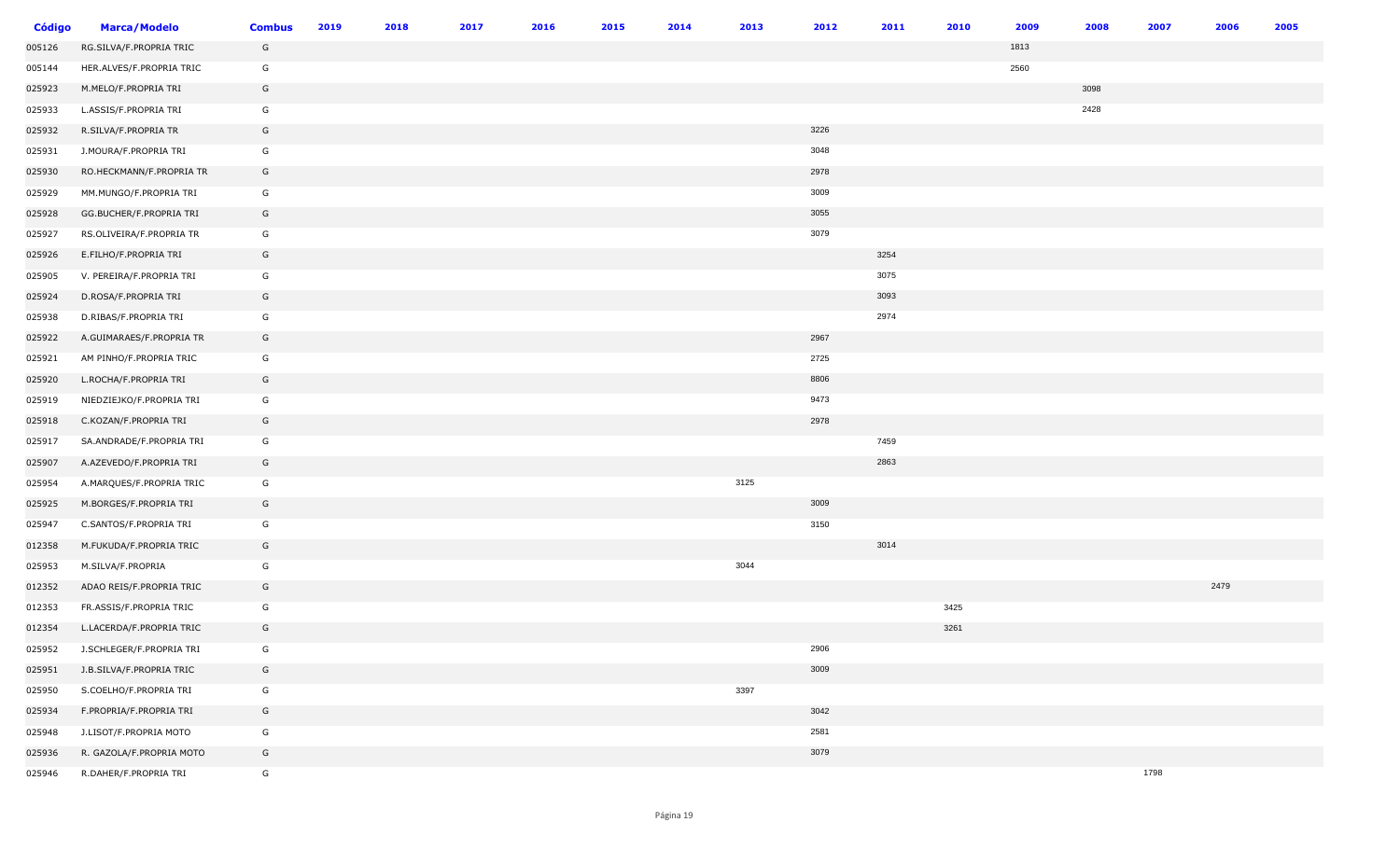| <b>Código</b> | <b>Marca/Modelo</b>      | <b>Combus</b> | 2019 | 2018 | 2017 | 2016 | 2015 | 2014 | 2013 | 2012 | 2011 | 2010 | 2009 | 2008 | 2007 | 2006 | 2005 |
|---------------|--------------------------|---------------|------|------|------|------|------|------|------|------|------|------|------|------|------|------|------|
| 025945        | E.DUARTE/F.PROPRIA TRI   | G             |      |      |      |      |      |      |      | 2932 |      |      |      |      |      |      |      |
| 025944        | O.CORREIA/F.PROPRIA TRIC | G             |      |      |      |      |      |      |      | 2796 |      |      |      |      |      |      |      |
| 025943        | A.PRADO/F.PROPRIA TRIC   | G             |      |      |      |      |      |      |      | 2896 |      |      |      |      |      |      |      |
| 025942        | POMNITZ/F.PROPRIA TRI    | G             |      |      |      |      |      |      |      | 2978 |      |      |      |      |      |      |      |
| 025941        | G.SANTOS/F.PROPRIA TRI   | G             |      |      |      |      |      |      |      | 3006 |      |      |      |      |      |      |      |
| 025940        | S.ZAPE/F.PROPRIA TRI     | G             |      |      |      |      |      |      |      | 3009 |      |      |      |      |      |      |      |
| 025939        | WM.COSTA/F.PROPRIA TRI   | G             |      |      |      |      |      |      |      | 3008 |      |      |      |      |      |      |      |
| 025904        | J.RESENDE/F.PROPRIA TRI  | G             |      |      |      |      |      |      |      |      | 7747 |      |      |      |      |      |      |
| 025949        | D.CRUZ/F.PROPRIA TRI     | G             |      |      |      |      |      |      |      | 2812 |      |      |      |      |      |      |      |
| 005106        | ANZILIEIRO/F.PROPRIA TRI | G             |      |      |      |      |      |      |      |      |      |      | 1929 |      |      |      |      |
| 005157        | EDER ANDR/F.PROPRIA TRIC | G             |      |      |      |      |      |      |      |      |      |      | 2899 |      |      |      |      |
| 005156        | LC.OLIV/F.PROPRIA TRIC   | G             |      |      |      |      |      |      |      |      |      |      | 2822 |      |      |      |      |
| 005155        | LF.AMARAL/F.PROPRIA TRIC | G             |      |      |      |      |      |      |      |      |      |      |      | 3122 |      |      |      |
| 005154        | SID.ROSA/F.PROPRIA TRIC  | G             |      |      |      |      |      |      |      |      |      |      |      | 2398 |      |      |      |
| 005100        | CL.LEITE/F.PROPRIA TRIC  | G             |      |      |      |      |      |      |      |      |      |      | 1853 |      |      |      |      |
| 005101        | P.KLAUK/F.PROPRIA TRIC   | G             |      |      |      |      |      |      |      |      |      |      | 1813 |      |      |      |      |
| 005102        | ANT.ROSAL/F.PROPRIA TRIC | G             |      |      |      |      |      |      |      |      |      |      |      |      | 2641 |      |      |
| 005103        | LUIZ COSTA/F.PROPRIA TRI | G             |      |      |      |      |      |      |      |      |      |      | 1922 |      |      |      |      |
| 025906        | J.JUNIOR/F.PROPRIA MOTO  | G             |      |      |      |      |      |      |      |      | 3254 |      |      |      |      |      |      |
| 005105        | BITTENCOURT/F.PROPRIA MT | G             |      |      |      |      |      |      |      |      |      |      |      |      | 2029 |      |      |
| 005160        | E.MALLMANN/F.PROPRIA TRI | G             |      |      |      |      |      |      |      |      |      |      | 2982 |      |      |      |      |
| 005107        | M.MENONCIN/F.PROPRIA TRI | G             |      |      |      |      | 3412 |      |      |      |      |      | 1936 |      |      |      |      |
| 005108        | PRI.BORGES/F.PROPRIA TRI | G             |      |      |      |      |      |      |      |      |      |      |      | 1703 |      |      |      |
| 005110        | C.GARDIM/F.PROPRIA TRIC  | G             |      |      |      |      |      |      |      |      |      |      |      | 1769 |      |      |      |
| 005111        | O.CARVALHO/F.PROPRIA TRI | G             |      |      |      |      |      |      |      |      |      |      | 2154 |      |      |      |      |
| 005113        | FER.JAIR/F.PROPRIA TRIC  | G             |      |      |      |      |      |      |      |      |      |      | 2220 |      |      |      |      |
| 005114        | BARCELLOS/F.PROPRIA MOTO | G             |      |      |      |      |      |      |      |      |      |      | 1992 |      |      |      |      |
| 005115        | P.ADELASIO/F.PROPRIA TRI | G             |      |      |      |      |      |      |      |      |      |      |      | 2548 |      |      |      |
| 005116        | GB.CORREA/F.PROPRIA TRIC | G             |      |      |      |      |      |      |      |      |      |      |      | 2242 |      |      |      |
| 005104        | E.CASTELARI/F.PROPRIA TR | G             |      |      |      |      |      |      |      |      |      |      |      | 1821 |      |      |      |
| 005119        | FER.CESAR/F.PROPRIA TRIC | G             |      |      |      |      |      |      |      |      |      |      | 2133 |      |      |      |      |
| 025903        | J.COSTA/F.PROPRIA TRI    | G             |      |      |      |      |      |      |      |      | 3047 |      |      |      |      |      |      |
| 025902        | AF.SILVA/F.PROPRIA TRI   | G             |      |      |      |      |      |      |      |      | 7581 |      |      |      |      |      |      |
| 025901        | S.COSTA/F.PROPRIA TRI    | G             |      |      |      |      |      |      |      |      | 7483 |      |      |      |      |      |      |
| 025900        | L.RIZZARDI/F.PROPRIA TRI | G             |      |      |      |      |      |      |      |      | 7458 |      |      |      |      |      |      |
| 012348        | TAVOLA/F.PROPRIA TRIC    | G             |      |      |      |      |      |      |      |      |      | 2965 |      |      |      |      |      |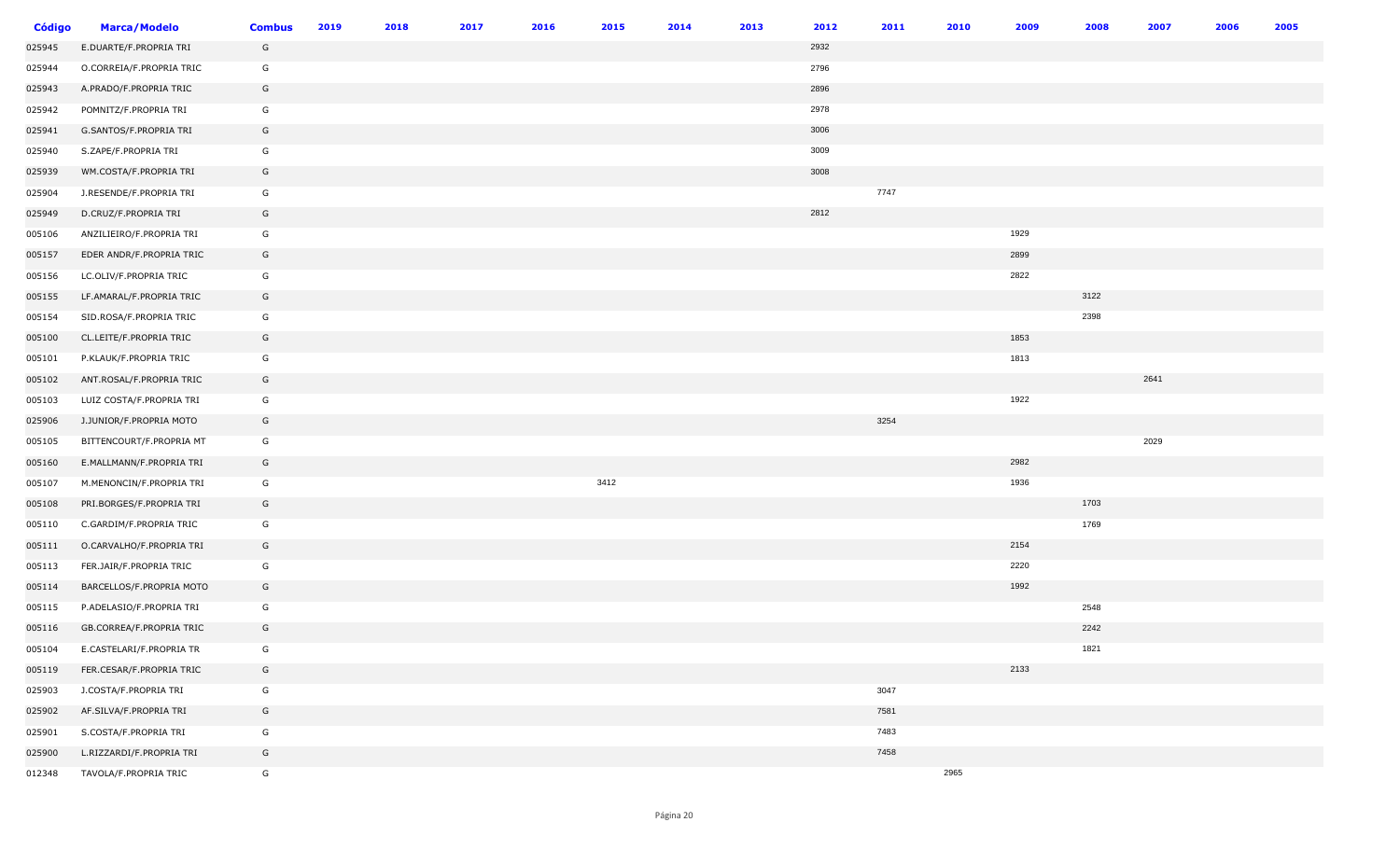| <b>Código</b> | <b>Marca/Modelo</b>      | <b>Combus</b> | 2019 | 2018 | 2017 | 2016 | 2015 | 2014 | 2013 | 2012 | 2011 | 2010 | 2009 | 2008 | 2007 | 2006 | 2005 |
|---------------|--------------------------|---------------|------|------|------|------|------|------|------|------|------|------|------|------|------|------|------|
| 012349        | AP.CARDOSO/F.PROPRIA TRI | G             |      |      |      |      |      |      |      |      | 3360 |      |      |      |      |      |      |
| 012350        | V.DORNELLAS/F.PROPRIA TR | G             |      |      |      |      |      |      |      |      | 3182 |      |      |      |      |      |      |
| 005122        | J.HORACID/F.PROPRIA TRIC | G             |      |      |      |      |      |      |      |      |      |      |      |      | 2803 |      |      |
| 005158        | D.PANISSON/F.PROPRIA TRI | G             |      |      |      |      |      |      |      |      |      |      | 2757 |      |      |      |      |
| 005120        | GIL.BUSS/F.PROPRIA BUSS  | G             |      |      |      |      |      |      |      |      |      |      | 2556 |      |      |      |      |
| 005159        | CL.AUGUSTO/F.PROPRIA TRI | G             |      |      |      |      |      |      |      |      |      |      | 2899 |      |      |      |      |
| 005118        | AND.EDER/F.PROPRIA TRIC  | G             |      |      |      |      |      |      |      |      |      |      |      | 2169 |      |      |      |
| 012356        | U.RIBAS/F.PROPRIA TRIC   | G             |      |      |      |      |      |      |      |      |      | 2610 |      |      |      |      |      |
| 005167        | J.CORREIA/F.PROPRIA TRIC | G             |      |      |      |      |      |      |      |      |      |      |      |      | 2831 |      |      |
| 012355        | U.LOFFREDO/F.PROPRIA TRI | G             |      |      |      |      |      |      |      |      |      | 6178 |      |      |      |      |      |
| 005166        | WAG.FARIA/F.PROPRIA TRIC | G             |      |      |      |      |      |      |      |      |      |      | 2899 |      |      |      |      |
| 005165        | PR.CASAL/F.PROPRIA TRIC  | G             |      |      |      |      |      |      |      |      |      |      | 2752 |      |      |      |      |
| 005163        | RIC.ROCHA/F.PROPRIA TRIC | G             |      |      |      |      |      |      |      |      |      |      | 2849 |      |      |      |      |
| 005162        | QUINTIERE/F.PROPRIA TRIC | G             |      |      |      |      |      |      |      |      |      |      |      | 1967 |      |      |      |
| 025955        | L.TOLEDO/F.PROPRIA TRIC  | G             |      |      |      |      |      |      | 3250 |      |      |      |      |      |      |      |      |
| 012357        | V.BEUTER/F.PROPRIA TRIC  | G             |      |      |      |      |      |      |      |      | 2805 |      |      |      |      |      |      |
| 005182        | C.H.PASE/F.PROPRIA TRIC  | G             |      |      |      |      |      |      |      |      |      |      |      |      |      |      | 1941 |
| 012361        | JRODRIGUES/F.PROPRIA TRI | G             |      |      |      |      |      |      |      |      |      | 2750 |      |      |      |      |      |
| 012360        | C.BAZZI/F.PROPRIA TRIC   | G             |      |      |      |      |      |      |      |      | 3141 |      |      |      |      |      |      |
| 012359        | O.GACHET/F.PROPRIA TRIC  | G             |      |      |      |      |      |      |      |      |      |      | 2061 |      |      |      |      |
| 005188        | DE.ULYSSEA/F.PROPRIA TRI | G             |      |      |      |      |      |      |      |      |      |      | 3235 |      |      |      |      |
| 005117        | P.OLIVEIRA/F.PROPRIA TRI | G             |      |      |      |      |      |      |      |      |      |      |      | 2115 |      |      |      |
| 027017        | G.MORTARI/F.PROPRIA TRI  | G             |      |      |      |      |      |      |      |      | 7226 |      |      |      |      |      |      |
| 005186        | CL.BRUZ/F.PROPRIA TRIC   | G             |      |      |      |      |      |      |      |      |      |      | 2899 |      |      |      |      |
| 005185        | D.CARVALHO/F.PROPRIA TRI | G             |      |      |      |      |      |      |      |      |      |      | 2899 |      |      |      |      |
| 005170        | C.PEIXOTO/F.PROPRIA TRIC | G             |      |      |      |      |      |      |      |      |      |      |      | 2449 |      |      |      |
| 005183        | R.S.GOMES/F.PROPRIA TRIC | G             |      |      |      |      |      |      |      |      |      |      | 2738 |      |      |      |      |
| 012364        | P.CASAL/F.PROPRIA TRIC   | G             |      |      |      |      |      |      |      |      |      | 2957 |      |      |      |      |      |
| 005181        | ROBSON.P/F.PROPRIA TRIC  | G             |      |      |      |      |      |      |      |      |      |      | 2299 |      |      |      |      |
| 005177        | DZ.MUZI/F.PROPRIA TRIC   | G             |      |      |      |      |      |      |      |      |      |      |      | 2450 |      |      |      |
| 005176        | PS.FERREIRA/F.PROPRIA MT | G             |      |      |      |      |      |      |      |      |      |      |      | 2424 |      |      |      |
| 005175        | WAL.JUSTO/F.PROPRIA TRIC | G             |      |      |      |      |      |      |      |      |      |      | 2900 |      |      |      |      |
| 005174        | CLAMOROSKA/F.PROPRIA TRI | G             |      |      |      |      |      |      |      |      |      |      | 2728 |      |      |      |      |
| 005173        | P.FERREIRA/F.PROPRIA MT  | G             |      |      |      |      |      |      |      |      |      |      | 3253 |      |      |      |      |
| 005172        | JC.FILHO/F.PROPRIA TRIC  | G             |      |      |      |      |      |      |      |      |      |      |      | 2265 |      |      |      |
| 005123        | ALC.DORNER/F.PROPRIA TRI | G             |      |      |      |      |      |      |      |      |      |      | 1895 |      |      |      |      |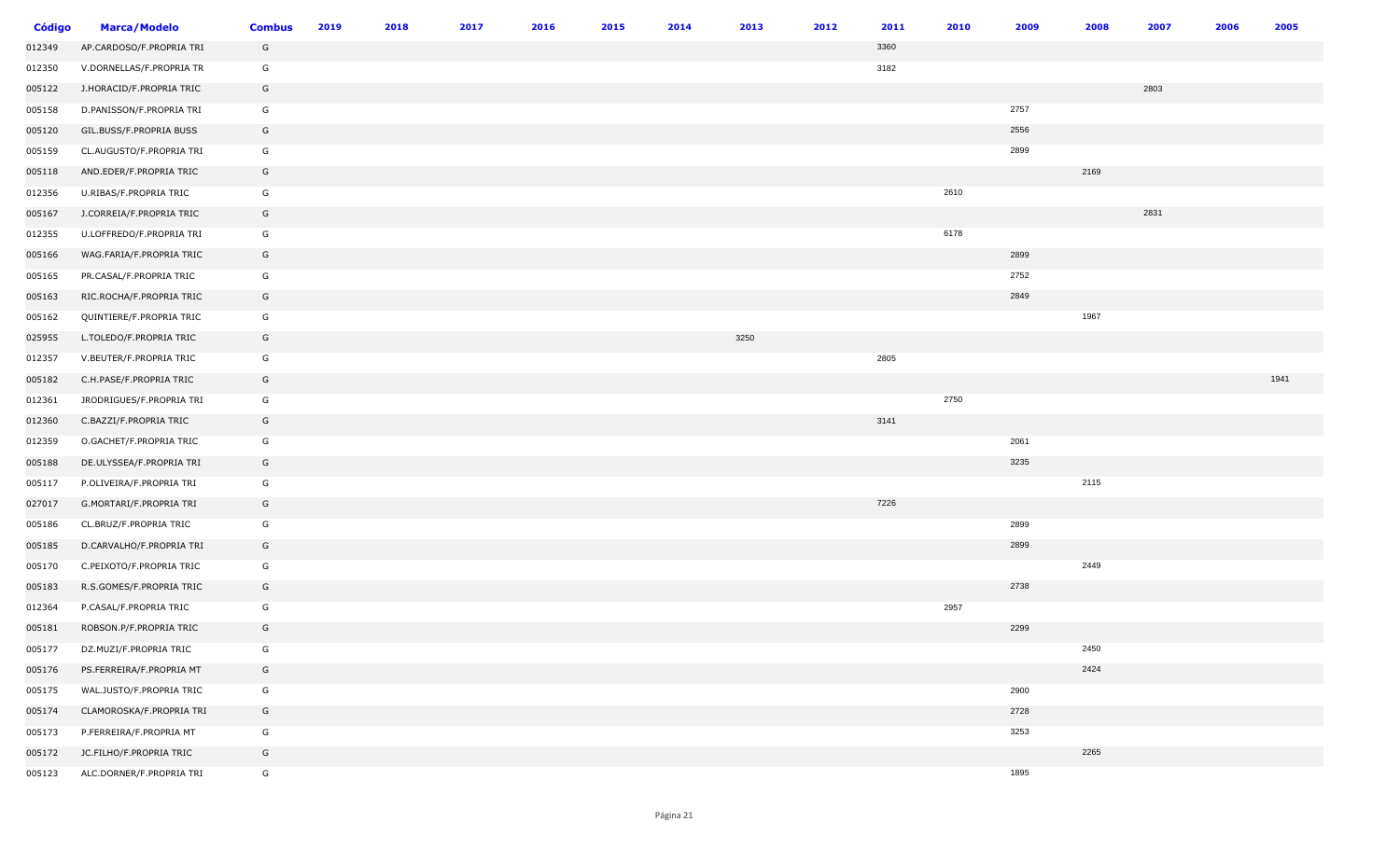| <b>Código</b> | <b>Marca/Modelo</b>      | <b>Combus</b> | 2019 | 2018 | 2017 | 2016 | 2015 | 2014 | 2013 | 2012 | 2011 | 2010 | 2009 | 2008 | 2007 | 2006 | 2005 |
|---------------|--------------------------|---------------|------|------|------|------|------|------|------|------|------|------|------|------|------|------|------|
| 005184        | ANAC.RIOS/F.PROPRIA TRIC | G             |      |      |      |      |      |      |      |      |      |      |      | 2333 |      |      |      |
| 012374        | CC.NETO/F.PROPRIA TRIC   | G             |      |      |      |      |      |      |      |      | 7747 |      |      |      |      |      |      |
| 005198        | ILY.PERUAYTE/F.PROPRIA T | G             |      |      |      |      |      |      |      |      |      | 3360 |      |      |      |      |      |
| 005197        | A.FREGONESE/F.PROPRIA T  | G             |      |      |      |      |      |      |      |      |      | 2913 |      |      |      |      |      |
| 005195        | LMND.SILVA/F.PROPRIA TRI | G             |      |      |      |      |      |      |      |      |      | 3146 |      |      |      |      |      |
| 005194        | ROB.PASSOS/F.PROPRIA TRI | G             |      |      |      |      |      |      |      |      |      |      | 2900 |      |      |      |      |
| 005193        | C.CHESSMAN/F.PROPRIA TRI | G             |      |      |      |      |      |      |      |      |      |      | 2822 |      |      |      |      |
| 005192        | ROG.MENDES/F.PROPRIA T   | G             |      |      |      |      |      |      |      |      |      |      | 3662 |      |      |      |      |
| 005191        | LUC.AGUIAR/F.PROPRIA MOT | G             |      |      |      |      |      |      |      |      |      |      | 3716 |      |      |      |      |
| 005190        | A.MAGRIN/F.PROPRIA TRIC  | G             |      |      |      |      |      |      |      |      |      |      | 2742 |      |      |      |      |
| 012362        | F.CORDEIRO/F.PROPRIA TRI | G             |      |      |      |      |      |      |      |      |      | 2591 |      |      |      |      |      |
| 012376        | PC CRUZ/F.PROPRIA TRIC   | G             |      |      |      |      |      |      |      |      | 7383 |      |      |      |      |      |      |
| 012363        | M.HERZER/F.PROPRIA TRIC  | G             |      |      |      |      |      |      |      |      |      |      | 2520 |      |      |      |      |
| 012373        | CM.SILVA/F.PROPRIA TRIC  | G             |      |      |      |      |      |      |      |      | 2968 |      |      |      |      |      |      |
| 012372        | GARCIA/F.PROPRIA MOTO    | G             |      |      |      |      |      |      |      |      | 7202 |      |      |      |      |      |      |
| 012371        | M.LOPES/F.PROPRIA TRI    | G             |      |      |      |      |      |      |      |      |      |      | 2081 |      |      |      |      |
| 012370        | AC OLIVEIRA/F.PROPRIA TR | G             |      |      |      |      |      |      |      |      | 7733 |      |      |      |      |      |      |
| 012369        | O.SOUZA/F.PROPRIA TRIC   | G             |      |      |      |      |      |      |      |      |      | 6986 |      |      |      |      |      |
| 012368        | AP.SOBRINHO/F.PROPRIA TR | G             |      |      |      |      |      |      |      |      | 7211 |      |      |      |      |      |      |
| 012367        | A.OLIVEIRA/F.PROPRIA TRI | G             |      |      |      |      |      |      |      |      | 7295 |      |      |      |      |      |      |
| 012365        | J.LIMA/F.PROPRIA TRIC    | G             |      |      |      |      |      |      |      |      |      | 7159 |      |      |      |      |      |
| 005169        | CL.DEPAULA/F.PROPRIA TRI | G             |      |      |      |      |      |      |      |      |      |      | 3113 |      |      |      |      |
| 005189        | JM.OLIVEIRA/F.PROPRIA TR | G             |      |      |      |      |      |      |      |      |      |      | 2902 |      |      |      |      |
| 025964        | I.T.SILVA/F.PROPRIA TRIC | G             |      |      |      |      |      |      |      |      |      |      |      |      | 2743 |      |      |
| 025978        | CAMPESTRINI/F.PROPRIA T  | G             |      |      |      |      |      |      |      | 3299 |      |      |      |      |      |      |      |
| 025977        | SR.SILVA/F.PROPRIA TRIC  | G             |      |      |      |      |      |      |      | 2875 |      |      |      |      |      |      |      |
| 025976        | RGOMES.SILVA/F.PROPRIA T | G             |      |      |      |      |      |      | 3078 |      |      |      |      |      |      |      |      |
| 025974        | N.CORREA/F.PROPRIA TRI   | G             |      |      |      |      |      |      | 3166 |      |      |      |      |      |      |      |      |
| 025972        | A.FRAGA/F.PROPRIA TRI 01 | G             |      |      |      |      |      |      | 3207 |      |      |      |      |      |      |      |      |
| 025971        | I.ALQUIERI/F.PROPRIA TRI | G             |      |      |      |      |      |      | 2662 |      |      |      |      |      |      |      |      |
| 025970        | E.PINTO/F.PROPRIA TRI    | G             |      |      |      |      |      |      | 3165 |      |      |      |      |      |      |      |      |
| 025968        | VC.SILVA/F.PROPRIA TRI   | G             |      |      |      |      |      |      |      |      | 3178 |      |      |      |      |      |      |
| 005171        | L.PETRILLO/F.PROPRIA TRI | G             |      |      |      |      |      |      |      |      |      |      |      |      |      | 2247 |      |
| 025965        | E.AGUIAR/F.PROPRIA TRIC  | G             |      |      |      |      |      |      | 3126 |      |      |      |      |      |      |      |      |
| 025981        | VB.SILVA/F.PROPRIA TRI   | G             |      |      |      |      |      |      | 3000 |      |      |      |      |      |      |      |      |
| 025963        | J.PIRES/F.PROPRIA TRI    | G             |      |      |      |      |      |      |      |      | 2592 |      |      |      |      |      |      |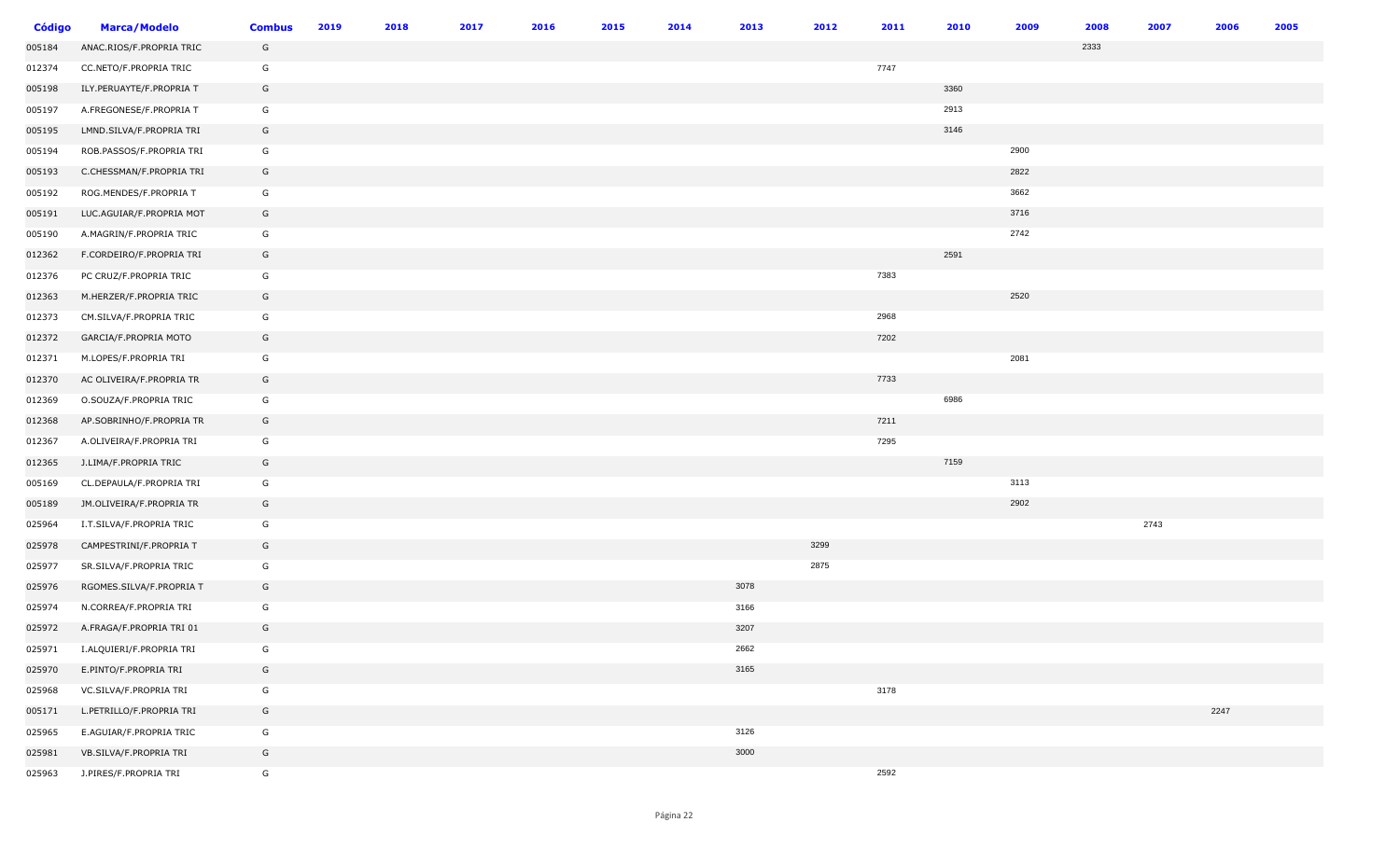| <b>Código</b> | <b>Marca/Modelo</b>      | <b>Combus</b> | 2019 | 2018 | 2017 | 2016 | 2015 | 2014 | 2013 | 2012 | 2011 | 2010 | 2009 | 2008 | 2007 | 2006 | 2005 |
|---------------|--------------------------|---------------|------|------|------|------|------|------|------|------|------|------|------|------|------|------|------|
| 025962        | D.NEVES/F.PROPRIA TRI    | G             |      |      |      |      |      |      |      | 2908 |      |      |      |      |      |      |      |
| 025961        | S.LAREDO/F.PROPRIA TRI   | G             |      |      |      |      |      |      |      |      |      |      |      | 2849 |      |      |      |
| 025960        | AG.SILVA/F.PROPRIA TRI   | G             |      |      |      |      |      |      | 3125 |      |      |      |      |      |      |      |      |
| 025959        | M.MARTINS/F.PROPRIA TRI  | G             |      |      |      |      |      |      |      | 3009 |      |      |      |      |      |      |      |
| 025958        | C.BERTOLA/F.PROPRIA TRI  | G             |      |      |      |      |      |      |      | 3009 |      |      |      |      |      |      |      |
| 025957        | OL.SOUZA/F.PROPRIA TRI   | G             |      |      |      |      |      |      |      | 2655 |      |      |      |      |      |      |      |
| 025956        | S.SALES/F.PROPRIA TRI    | G             |      |      |      |      |      |      |      | 2856 |      |      |      |      |      |      |      |
| 025967        | C.BLANCO/F.PROPRIA TRI01 | G             |      |      |      |      |      |      | 3207 |      |      |      |      |      |      |      |      |
| 025991        | C.COSTA/F.PROPRIA TRI    | G             |      |      |      |      |      |      | 2966 |      |      |      |      |      |      |      |      |
| 005168        | RJ.CERON/F.PROPRIA TRIC  | G             |      |      |      |      |      |      |      |      |      |      | 2900 |      |      |      |      |
| 012346        | JL.BASTOS/F.PROPRIA TRIC | G             |      |      |      |      |      |      |      |      |      | 3334 |      |      |      |      |      |
| 012347        | CLAUDIR/F.PROPRIA TRIC   | G             |      |      |      |      |      |      |      |      |      | 2599 |      |      |      |      |      |
| 025998        | F.SILVA/F.PROPRIA MOTO   | G             |      |      |      |      |      | 2902 |      |      |      |      |      |      |      |      |      |
| 025997        | P.TOLEDO/F.PROPRIA TRI   | G             |      |      |      |      |      | 2233 |      |      |      |      |      |      |      |      |      |
| 025996        | F.FERREIRA/F.PROPRIA TRI | G             |      |      |      |      |      | 2251 |      |      |      |      |      |      |      |      |      |
| 025995        | R.SILVA/F.PROPRIA TRI3   | G             |      |      |      |      |      | 2228 |      |      |      |      |      |      |      |      |      |
| 025994        | A.BARTON/F.PROPRIA TRI   | G             |      |      |      |      |      | 2372 |      |      |      |      |      |      |      |      |      |
| 025979        | J.GOMES/F.PROPRIA TRIC   | G             |      |      |      |      |      |      | 3135 |      |      |      |      |      |      |      |      |
| 025992        | E.GIMENES/F.PROPRIA TRI  | G             |      |      |      |      |      | 2020 |      |      |      |      |      |      |      |      |      |
| 025980        | EJ SILVA/F.PROPRIA TRI   | G             |      |      |      |      |      |      | 3187 |      |      |      |      |      |      |      |      |
| 025990        | M.RODRIGUES/F.PROPRIA TR | G             |      |      |      |      |      |      | 3033 |      |      |      |      |      |      |      |      |
| 025989        | S.COELHO/F.PROPRIA TRI   | G             |      |      |      |      |      | 2230 |      |      |      |      |      |      |      |      |      |
| 025988        | OSMAIR BORBA/F.PROPRIA T | G             |      |      |      |      |      |      | 3413 |      |      |      |      |      |      |      |      |
| 025987        | OTAVIO DIAS/F.PROPRIA TR | G             |      |      |      |      |      | 1958 |      |      |      |      |      |      |      |      |      |
| 025986        | W.NUNES/F.PROPRIA TRI    | G             |      |      |      |      |      | 2258 |      |      |      |      |      |      |      |      |      |
| 025985        | M.FUSCO/F.PROPRIA TRI01  | G             |      |      |      |      |      | 3183 |      |      |      |      |      |      |      |      |      |
| 025984        | A.RODRIGUES/F.PROPRIA TR | G             |      |      |      |      |      |      | 2998 |      |      |      |      |      |      |      |      |
| 025983        | AS.SANTOS/F.PROPRIA TRI  | G             |      |      |      |      |      |      | 3409 |      |      |      |      |      |      |      |      |
| 012345        | OD.BONANI/F.PROPRIA TRIC | G             |      |      |      |      | 6451 | 5253 | 4878 | 4538 |      | 3633 |      |      |      |      |      |
| 025993        | E.SILVA/F.PROPRIA TRI    | G             |      |      |      |      |      | 2304 |      |      |      |      |      |      |      |      |      |
| 020102        | IHLENFFELDT/F.PROPRIA TR | G             |      |      |      |      |      |      |      |      |      |      |      |      |      |      | 1379 |
| 031431        | R.TARCIA/F.PROPRIA TRIC  | G             |      |      |      |      |      |      |      |      |      |      |      |      |      |      | 1263 |
| 031405        | TESSAROLO/F.PROPRIA TRIC | G             |      |      |      |      |      |      |      |      |      |      |      |      |      |      | 1386 |
| 031404        | CAVALCANTE/F.PROPRIA TRI | G             |      |      |      |      |      |      |      |      |      |      |      |      |      | 1934 |      |
| 031403        | BEZERRA/F.PROPRIA TRIC   | G             |      |      |      |      |      |      |      |      |      |      |      |      |      | 1956 |      |
| 031402        | TERRA/F.PROPROA TRIC     | G             |      |      |      |      |      |      |      |      |      |      |      |      |      | 2268 |      |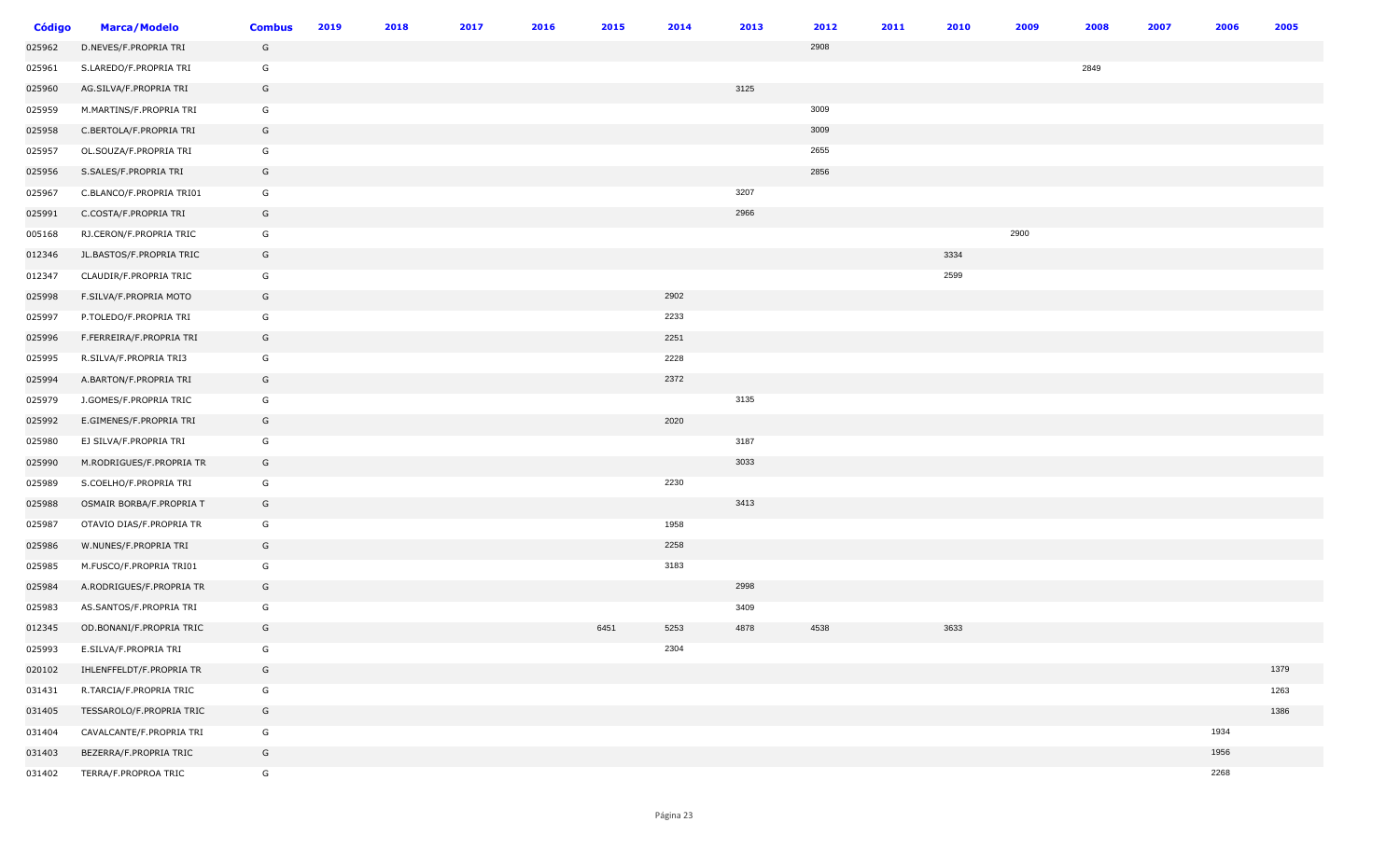| <b>Código</b> | <b>Marca/Modelo</b>      | <b>Combus</b> | 2019 | 2018 | 2017 | 2016 | 2015 | 2014 | 2013 | 2012 | 2011 | 2010 | 2009 | 2008 | 2007 | 2006 | 2005 |
|---------------|--------------------------|---------------|------|------|------|------|------|------|------|------|------|------|------|------|------|------|------|
| 031401        | HOMRICH/F.PROPRIA TRIC   | G             |      |      |      |      |      |      |      |      |      |      |      |      |      |      | 2135 |
| 020021        | NOVO/F.PROPRIA TRICICLO  | G             |      |      |      |      |      |      |      |      | 2889 |      |      |      |      |      |      |
| 020060        | CATINO/F.PROPRIA MOTO    | G             |      |      |      |      |      | 2626 |      |      |      |      |      | 1948 |      |      |      |
| 031407        | C.STIVAL/F.PROPRIA TRIC  | G             |      |      |      |      |      |      |      |      |      |      |      |      |      | 1558 |      |
| 020079        | PICHORIM/F.PROPRIA TRIC  | G             |      |      |      |      |      |      |      |      |      |      | 1357 |      |      |      |      |
| 031408        | DAL PONT/F.PROPRIA TRIC  | G             |      |      |      |      |      |      |      |      |      |      |      |      |      | 2039 |      |
| 020104        | SCHWEDER/F.PROPRIA TRIC  | G             |      |      |      |      |      |      |      |      |      |      |      |      | 2600 |      |      |
| 020109        | CLAUDETE/F.PROPRIA TRIC  | G             |      |      |      |      |      | 2876 | 2668 |      |      |      |      |      |      |      |      |
| 020111        | MENDES/F.PROPRIA TRIC    | D             |      |      |      |      |      |      | 2434 |      |      |      |      |      |      |      |      |
| 020115        | ZAVATSKI/F.PROPRIA TRIC  | G             |      |      |      |      |      |      |      |      |      |      |      |      |      |      | 1471 |
| 020120        | DIOMELIS/F.PROPRIA TRIC  | G             |      |      |      |      |      |      |      |      |      |      |      |      |      |      | 1390 |
| 020130        | DE LARA/F.PROPRIA TRIC   | G             |      |      |      |      |      |      |      |      |      |      |      |      |      |      | 1227 |
| 020132        | AGNALDO/F.PROPRIA TRIC   | G             |      |      |      |      |      |      |      |      |      |      |      |      |      |      | 1419 |
| 020137        | EDESIO/F.PROPRIA TRIC    | G             |      |      |      |      |      |      |      |      |      |      |      |      |      |      | 1264 |
| 020070        | IDALGO/F.PROPRIA TRIC    | G             |      |      |      |      |      |      |      |      |      |      |      | 2192 |      |      |      |
| 031419        | C.RODRIGUES/F.PROPRIA TR | G             |      |      |      |      |      |      |      |      |      |      |      |      |      |      | 1266 |
| 020188        | V.CHELONI/F.PROPRIA TRIC | G             |      |      |      |      |      |      |      |      |      |      |      |      |      |      | 1217 |
| 031429        | R.GARCIA/F.PROPRIA TRIC  | G             |      |      |      |      |      |      |      |      |      |      |      |      |      | 1632 |      |
| 031427        | L.TEIXEIRA/F.PROPRIA TRI | G             |      |      |      |      |      |      |      |      |      |      |      |      |      |      | 1268 |
| 031426        | ROSANO CUNHA/F.PROPRIA T | G             |      |      |      |      |      |      |      |      |      |      |      |      |      |      | 1210 |
| 031425        | L.NIEMEYER/F.PROPRIA TRI | G             |      |      |      |      |      |      |      |      |      |      |      |      |      | 2272 |      |
| 031424        | ROSIMERI/F.PROPRIA TRIC  | G             |      |      |      |      |      |      |      |      |      |      |      |      |      | 1939 |      |
| 031423        | WOSHINGTON/F.PROPRIA TRI | G             |      |      |      |      |      |      |      |      |      |      |      |      |      | 1957 |      |
| 031422        | JOSMAR LIMA/F.PROPRIA TR | G             |      |      |      |      |      |      |      |      |      |      |      |      |      | 1918 |      |
| 031406        | M.FAUST/F.PROPRIA TRIC   | G             |      |      |      |      |      |      |      |      |      |      |      |      |      |      | 1223 |
| 031420        | D.GUALBERTO/F.PROPRIA TR | G             |      |      |      |      |      |      |      |      |      |      |      |      |      | 1564 |      |
| 020141        | RENATO/F.PROPRIA TRIC    | G             |      |      |      |      |      |      |      |      |      |      |      |      |      |      | 1223 |
| 031418        | D.MORAES/F.PROPRIA TRIC  | G             |      |      |      |      |      |      |      |      |      |      |      |      |      |      | 1264 |
| 031417        | D.DAYRELL/F.PROPRIA TRIC | G             |      |      |      |      |      |      |      |      |      |      |      |      |      | 1630 |      |
| 031415        | J.AGUIAR/F.PROPRIA TRIC  | G             |      |      |      |      |      |      |      |      |      |      |      |      |      |      | 1271 |
| 031414        | RULIANA/F.PROPRIA TRIC   | G             |      |      |      |      |      |      |      |      |      |      |      |      |      | 3760 |      |
| 031413        | LUIZ ADUR/F.PROPRIA TRIC | G             |      |      |      |      |      |      |      |      |      |      |      |      |      | 1557 |      |
| 031412        | V.SCHWARTZ/F.PROPRIA TRI | G             |      |      |      |      |      |      |      |      |      |      |      |      |      | 1561 |      |
| 031411        | GILNEI VEIGA/F.PROPRIA T | G             |      |      |      |      |      |      |      |      |      |      |      |      |      | 1566 |      |
| 031410        | A.PEREIRA/F.PROPRIA TRIC | G             |      |      |      |      |      |      |      |      |      |      |      |      |      | 1873 |      |
| 031421        | DEANGELLIS/F.PROPRIA TRI | G             |      |      |      |      |      |      |      |      |      |      |      |      |      | 1970 |      |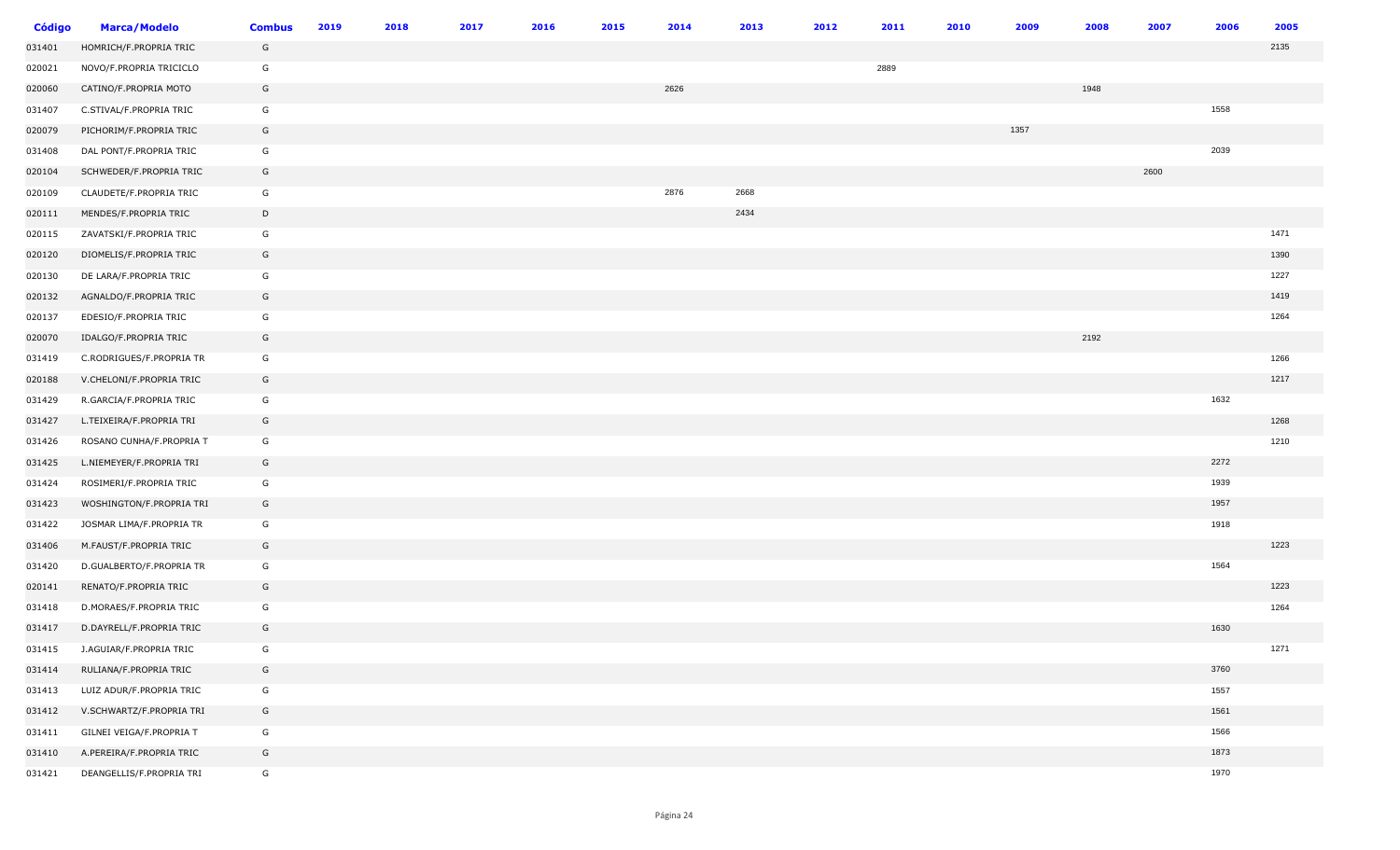| <b>Código</b> | <b>Marca/Modelo</b>      | <b>Combus</b> | 2019 | 2018 | 2017 | 2016 | 2015 | 2014 | 2013 | 2012 | 2011 | 2010 | 2009 | 2008 | 2007 | 2006 | 2005 |
|---------------|--------------------------|---------------|------|------|------|------|------|------|------|------|------|------|------|------|------|------|------|
| 020178        | A.SOBRINHO/F.PROPRIA TRI | G             |      |      |      |      |      |      |      |      |      |      |      |      |      |      | 1386 |
| 020167        | CHARLES/F.PROPRIA TRIC   | G             |      |      |      |      |      |      |      |      |      |      |      |      |      |      | 1326 |
| 020168        | SERGIOLUIS/F.PROPRIA TRI | G             |      |      |      |      |      |      |      |      |      |      |      |      |      |      | 1429 |
| 020169        | N.PINZON/F.PROPRIA TRIC  | G             |      |      |      |      |      |      |      |      |      |      |      |      |      |      | 1861 |
| 020170        | MIGUELIECK/F.PROPRIA TRI | G             |      |      |      |      |      |      |      |      |      |      |      |      |      |      | 1461 |
| 020171        | G.PINHO/F.PROPRIA TRIC   | G             |      |      |      |      |      |      |      |      |      |      |      |      |      |      | 1278 |
| 020172        | VAN DYCK/F.PROPRIA TRIC  | G             |      |      |      |      |      |      |      |      |      |      |      |      |      |      | 1263 |
| 020173        | NORMANDES/F.PROPRIA TRIC | G             |      |      |      |      |      |      |      |      |      |      |      |      |      |      | 1277 |
| 020174        | CASATRICICLO/F.PROPRIA T | G             |      |      |      |      |      |      |      |      |      |      |      |      |      |      | 1440 |
| 020139        | PEDRO/F.PROPRIA TRIC     | G             |      |      |      |      |      |      |      |      |      |      |      |      |      |      | 1224 |
| 020177        | A.GONZALEZ/F.PROPRIA TRI | G             |      |      |      |      |      |      |      |      |      |      |      |      |      |      | 1706 |
| 020164        | WELINGTON/F.PROPRIA TRIC | G             |      |      |      |      |      |      |      |      |      |      |      |      |      |      | 1272 |
| 020179        | HERMINIO/F.PROPRIA MOTO  | G             |      |      |      |      |      |      |      |      |      |      |      |      |      |      | 1375 |
| 020180        | HILDO ARAUJO/F.PROPRIA T | G             |      |      |      |      |      |      |      |      |      |      |      |      |      |      | 1452 |
| 020181        | A.DAMBROSKI/F.PROPRIA T  | G             |      |      |      |      |      |      |      |      |      |      |      |      |      |      | 1263 |
| 020183        | CEMIM/F.PROPRIA TRIC     | G             |      |      |      |      |      |      |      |      |      |      |      |      |      |      | 1363 |
| 020184        | VOSS/F.PROPRIA TRIC      | G             |      |      |      |      |      |      |      |      |      |      |      |      |      |      | 1266 |
| 020185        | BALDISSERA/F.PROPRIA TRI | G             |      |      |      |      |      |      |      |      |      |      |      |      |      |      | 1276 |
| 020186        | E.SARGON/F.PROPRIA MOTO  | G             |      |      |      |      |      |      |      |      |      |      |      |      |      | 1573 |      |
| 020187        | ARIBALDO/F.PROPRIA MOTO  | G             |      |      |      |      |      |      |      |      |      |      |      |      |      |      | 1681 |
| 020175        | R.SANTOS/F.PROPRIA TRIC  | G             |      |      |      |      |      |      |      |      |      |      |      |      |      |      | 1274 |
| 020154        | VIRGILIO/F.PROPRIA TRIC  | G             |      |      |      |      |      |      |      |      |      |      |      |      |      |      | 1258 |
| 031432        | EDVALTER/F.PROPRIA TRIC  | G             |      |      |      |      |      |      |      |      |      |      |      |      |      |      | 1270 |
| 020142        | ANTONIO/F.PROPRIA TRIC   | G             |      |      |      |      |      |      |      |      |      |      |      |      |      |      | 1324 |
| 020143        | DORGIVAL/F.PROPRIA TRIC  | G             |      |      |      |      |      |      |      |      |      |      |      |      |      |      | 1274 |
| 012395        | CF SILVA/F.PROPRIA TRIC  | G             |      |      |      |      |      |      |      |      | 7219 |      |      |      |      |      |      |
| 020145        | SAMUEL/F.PROPRIA TRIC    | G             |      |      |      |      |      |      |      |      |      |      |      |      |      |      | 1603 |
| 020147        | GELMO/F.PROPRIA TRICICLO | G             |      |      |      |      |      |      | 3227 |      |      |      |      |      |      |      | 1268 |
| 020149        | SEBASTIAO/F.PROPRIA TRIC | G             |      |      |      |      |      |      |      |      |      |      |      |      |      |      | 1223 |
| 020150        | JOSELUIZ/F.PROPRIA TRIC  | G             |      |      |      |      |      |      |      |      |      |      |      |      |      |      | 1223 |
| 020166        | J.ROBERTO/F.PROPRIA TRIC | G             |      |      |      |      |      |      |      |      |      |      |      |      |      |      | 1386 |
| 020152        | HAMILTON/F.PROPRIA TRIC  | G             |      |      |      |      |      |      |      |      |      |      |      |      |      |      | 1276 |
| 020165        | AGOSTINHO/F.PROPRIA TRIC | G             |      |      |      |      |      |      |      |      |      |      |      |      |      |      | 1384 |
| 020155        | VIRGILIO/F.PROPRIA TRIC2 | G             |      |      |      |      |      |      |      |      |      |      |      |      |      |      | 1276 |
| 020156        | CARLOS/F.PROPRIA TRIC    | G             |      |      |      |      |      |      |      |      |      |      |      |      |      |      | 1530 |
| 020157        | WASHINGTON/F.PROPRIA TRI | G             |      |      |      |      |      |      |      |      |      |      |      |      |      |      | 1223 |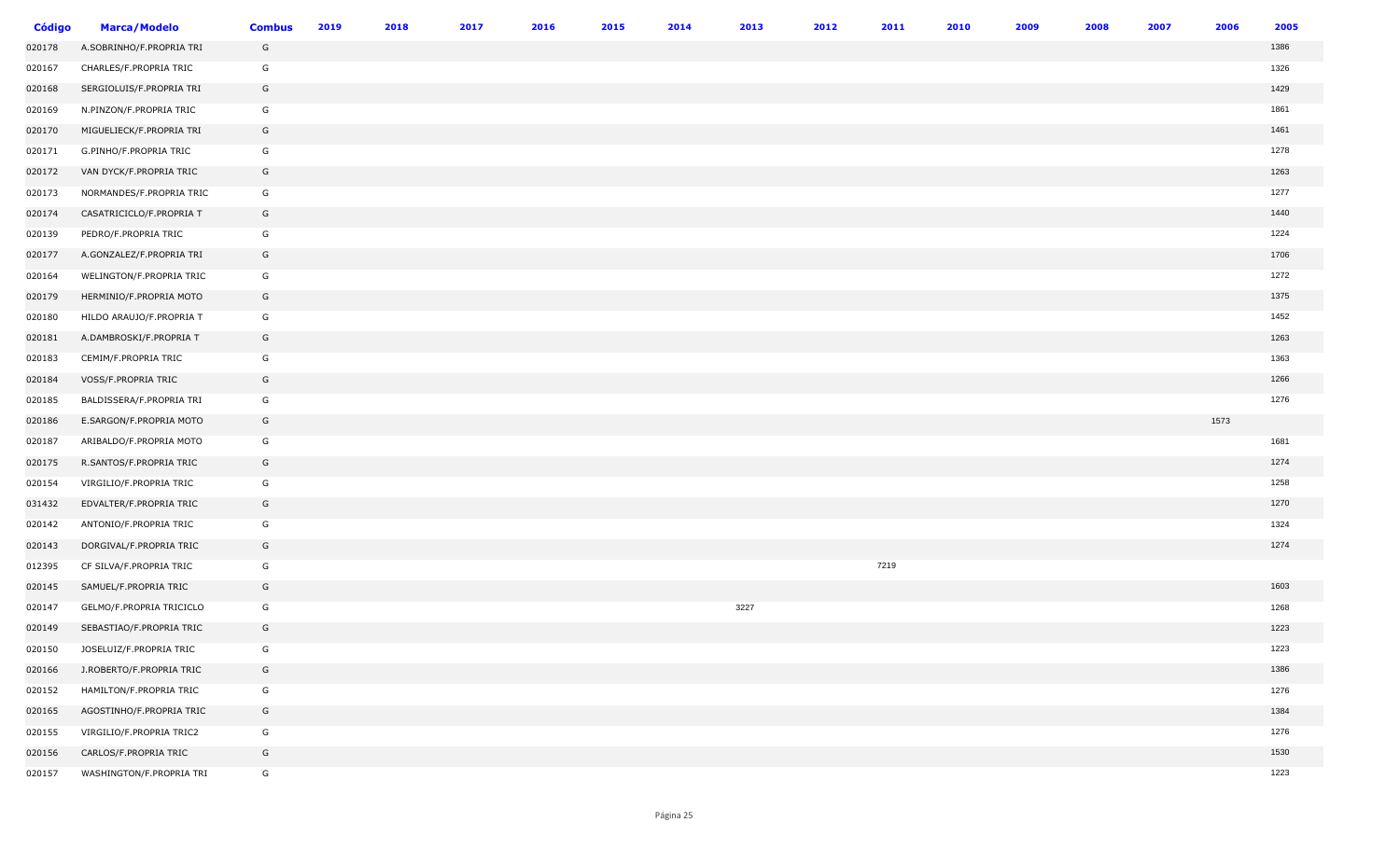| Código | <b>Marca/Modelo</b>      | <b>Combus</b> | 2019 | 2018 | 2017 | 2016 | 2015 | 2014 | 2013 | 2012 | 2011 | 2010 | 2009 | 2008 | 2007 | 2006 | 2005 |
|--------|--------------------------|---------------|------|------|------|------|------|------|------|------|------|------|------|------|------|------|------|
| 020158 | JUSCELINO/F.PROPRIA TRIC | G             |      |      |      |      |      |      |      |      |      |      |      |      |      |      | 1311 |
| 020159 | C.EDUARDO/F.PROPRIA TRIC | G             |      |      |      |      |      |      |      |      |      |      |      |      |      |      | 1421 |
| 020161 | VALMI/F.PROPRIA TRICICLO | G             |      |      |      |      |      |      |      |      |      |      |      |      |      |      | 1225 |
| 020162 | A.DJANIRO/F.PROPRIA TRIC | G             |      |      |      |      |      |      |      |      |      |      |      |      |      |      | 1260 |
| 020163 | L.CARLOS/F.PROPRIA TRIC  | G             |      |      |      |      |      |      |      |      |      |      |      |      |      |      | 1284 |
| 020140 | FELIX/F.PROPRIA TRIC     | G             |      |      |      |      |      |      |      |      |      |      |      |      |      |      | 1469 |
| 020151 | MAIKE/F.PROPRIA TRIC     | G             |      |      |      |      |      |      |      |      |      |      |      |      |      |      | 2301 |
| 031489 | VICTOR COHEN/F.PROPRIA T | G             |      |      |      |      |      |      |      |      |      |      |      |      |      | 2567 |      |
| 031430 | ALEX JUNIO/F.PROPRIA TRI | G             |      |      |      |      |      |      |      |      |      |      |      |      |      |      | 1520 |
| 031498 | S.LEONEL/F.PROPRIA TRIC  | G             |      |      |      |      |      |      |      |      |      |      |      |      |      | 1588 |      |
| 031497 | IVAN DIAS/F.PROPRIA TRIC | G             |      |      |      |      |      |      |      |      |      |      |      |      |      | 2115 |      |
| 031496 | EDSON KANIG/F.PROPRIA TR | G             |      |      |      |      |      |      |      |      |      |      |      |      |      | 2018 |      |
| 031495 | U.CHICRALA/F.PROPRIA TRI | G             |      |      |      |      |      |      |      |      |      |      |      |      |      | 1964 |      |
| 031494 | E.ALMEIDA/F.PROPRIA TRIC | G             |      |      |      |      |      |      |      |      |      |      |      |      |      | 1596 |      |
| 031493 | MARILENE/F.PROPRIA TRIC  | G             |      |      |      |      |      |      |      |      |      |      |      |      |      | 2042 |      |
| 031492 | ELIAS MOTA/F.PROPRIA TRI | G             |      |      |      |      |      |      |      |      |      |      |      |      |      | 2001 |      |
| 012301 | GC.ARANTES/F.PROPRIA TRI | G             |      |      |      |      |      |      |      |      |      | 3360 |      |      |      |      |      |
| 031490 | A.TEIXEIRA/F.PROPRIA TRI | G             |      |      |      |      |      |      |      |      |      |      |      |      |      | 2108 |      |
| 012303 | JS.DONIZ/F.PROPRIA TRIC  | G             |      |      |      |      |      |      |      |      |      | 3360 |      |      |      |      |      |
| 031488 | NEIMAR SENRA/F.PROPRIA T | G             |      |      |      |      |      |      |      |      |      |      |      |      |      | 2130 |      |
| 031487 | JOFRE ARALDI/F.PROPRIA T | G             |      |      |      |      |      |      |      |      |      |      |      |      |      | 1997 |      |
| 031486 | VILAS BOAS/F.PROPRIA TRI | G             |      |      |      |      |      |      |      |      |      |      |      |      |      | 1981 |      |
| 031485 | NELSON SILVA/F.PROPRIA T | G             |      |      |      |      |      |      |      |      |      |      |      |      |      | 2112 |      |
| 031484 | LUIZ SILVA/F.PROPRIA MOT | G             |      |      |      |      |      |      |      |      |      |      |      |      |      | 2486 |      |
| 031483 | F.MASSARO/F.PROPRIA MOTO | G             |      |      |      |      |      |      |      |      |      |      |      |      |      | 2488 |      |
| 031481 | M.TOCHETTO/F.PROPRIA TRI | G             |      |      |      |      |      |      |      |      |      |      |      |      |      | 1936 |      |
| 031480 | UELTON SILVA/F.PROPRIA T | G             |      |      |      |      |      |      |      |      |      |      |      |      |      | 1625 |      |
| 031491 | J.FINATTO/F.PROPRIA TRIC | G             |      |      |      |      |      |      |      |      |      |      |      |      |      | 1951 |      |
| 012314 | GER.BORNIA/F.PROPRIA MOT | G             |      |      |      |      |      |      |      |      |      | 3345 |      |      |      |      |      |
| 012324 | PC.FELIPE/F.PROPRIA TRIC | G             |      |      |      |      |      |      |      |      |      | 6388 |      |      |      |      |      |
| 012323 | ANT.LINO/F.PROPRIA TRIC  | G             |      |      |      |      |      |      |      |      |      |      |      |      | 2984 |      |      |
| 012322 | RIC.CANAN/F.PROPRIA TRIC | G             |      |      |      |      |      |      |      |      |      | 3896 |      |      |      |      |      |
| 012321 | AND.AILTIS/F.PROPRIA TRI | G             |      |      |      |      |      |      |      |      |      |      |      | 3315 |      |      |      |
| 012320 | DINAMICA/F.PROPRIA TRIC  | G             |      |      |      |      |      |      |      |      |      |      |      | 3522 |      |      |      |
| 012319 | APARECIDO/F.PROPRIA MOTO | G             |      |      |      |      |      |      |      |      |      |      | 2559 |      |      |      |      |
| 012318 | KW.MAIA/F.PROPRIA TRIC   | G             |      |      |      |      |      |      |      |      |      | 2726 |      |      |      |      |      |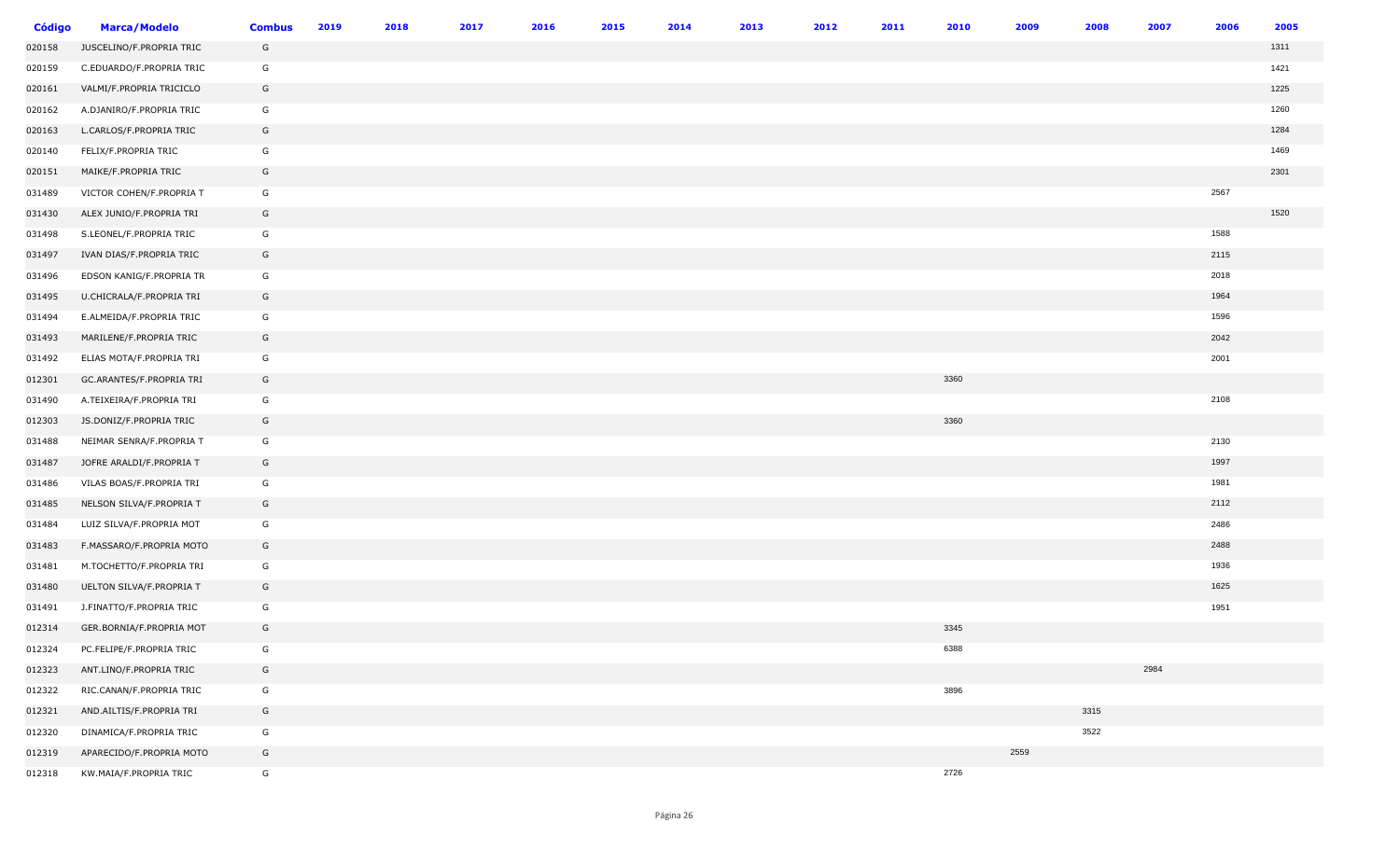| <b>Código</b> | <b>Marca/Modelo</b>      | <b>Combus</b> | 2019 | 2018 | 2017 | 2016 | 2015 | 2014 | 2013 | 2012 | 2011 | 2010 | 2009 | 2008 | 2007 | 2006 | 2005 |
|---------------|--------------------------|---------------|------|------|------|------|------|------|------|------|------|------|------|------|------|------|------|
| 012317        | C.FEDRE/F.PROPRIA TRIC   | G             |      |      |      |      |      |      |      |      |      | 3100 |      |      |      |      |      |
| 012300        | ROGERIO.G/F.PROPRIA TRI  | G             |      |      |      |      |      |      |      |      |      | 3399 |      |      |      |      |      |
| 012315        | BENACCHIO/F.PROPRIA MOTO | G             |      |      |      |      |      |      |      |      |      |      |      | 2545 |      |      |      |
| 031477        | A.FELISOLA/F.PROPRIA TRI | G             |      |      |      |      |      |      |      |      |      |      |      |      |      | 1942 |      |
| 012313        | MAT.HERZER/F.PROPRIA TRI | G             |      |      |      |      |      |      |      |      |      |      | 2853 |      |      |      |      |
| 012312        | R.MENDONCA/F.PROPRIA TRI | G             |      |      |      |      |      | 3068 | 3035 |      |      |      | 2778 |      |      |      |      |
| 012311        | AL.BARONIO/F.PROPRIA TRI | G             |      |      |      |      |      |      |      |      |      |      |      |      |      | 2503 |      |
| 012308        | DORGIL/F.PROPRIA TRIC    | G             |      |      |      |      |      |      |      |      |      |      | 2900 |      |      |      |      |
| 012307        | J.PAZETTO/F.PROPRIA TRIC | G             |      |      |      |      |      |      |      |      |      | 3531 |      |      |      |      |      |
| 012306        | ENIO ROSA/F.PROPRIA TRIC | G             |      |      |      |      |      |      |      |      |      |      | 2473 |      |      |      |      |
| 012305        | SN.CAMPOS/F.PROPRIA TRIC | G             |      |      |      |      |      |      |      |      |      |      | 5600 |      |      |      |      |
| 012304        | JC.FILHO/F.PROPRIA TRIC1 | G             |      |      |      |      |      |      |      |      |      |      | 2449 |      |      |      |      |
| 012316        | J.ALAIR/F.PROPRIA TRIC   | G             |      |      |      |      |      |      |      |      |      |      | 3280 |      |      |      |      |
| 031443        | R.ALVES/F.PROPRIA TRIC   | G             |      |      |      |      |      |      |      |      |      |      |      |      |      |      | 1986 |
| 031453        | RINALDI REIS/F.PROPRIA T | G             |      |      |      |      |      |      |      |      |      |      |      |      |      | 1970 |      |
| 031452        | A.SANGALI/F.PROPRIA TRIC | G             |      |      |      |      |      |      |      |      |      |      |      |      |      | 1889 |      |
| 031451        | M.FONSECA/F.PROPRIA TRIC | G             |      |      |      |      |      |      |      |      |      |      |      |      |      | 1301 |      |
| 031450        | E.GOMES/F.PROPRIA TRIC   | G             |      |      |      |      |      |      |      |      |      |      |      |      |      | 2481 |      |
| 031449        | C.SCHERER/F.PROPRIA TRIC | G             |      |      |      |      |      |      |      |      |      |      |      |      |      | 1991 |      |
| 031448        | G.CANUTO/F.PROPRIA TRI   | G             |      |      |      |      |      |      |      |      |      |      |      |      |      | 2578 |      |
| 031447        | ANA VALERIO/F.PROPRIA TR | G             |      |      |      |      |      |      |      |      |      |      |      |      |      |      | 1265 |
| 031446        | O.VALVERDE/F.PROPRIA TRI | G             |      |      |      |      |      |      |      |      |      |      |      |      |      | 2587 |      |
| 031479        | CLAUDINEI/F.PROPRIA TRIC | G             |      |      |      |      |      |      |      |      |      |      |      |      |      | 2555 |      |
| 031444        | OSVALDIR/F.PROPRIA TRIC  | G             |      |      |      |      |      |      |      |      |      |      |      |      |      | 1963 |      |
| 031456        | W.CARDOSO/F.PROPRIA TRIC | G             |      |      |      |      |      |      |      |      |      |      |      |      |      |      | 1511 |
| 031442        | G. DO COUTO/F.PROPRIA TR | G             |      |      |      |      |      |      |      |      |      |      |      |      |      |      | 1532 |
| 031441        | WANDEIR/F.PROPRIA TRIC   | G             |      |      |      |      |      |      |      |      |      |      |      |      |      |      | 1267 |
| 031439        | C.LELES/F.PROPRIA TRIC   | G             |      |      |      |      |      |      |      |      |      |      |      |      |      |      | 1276 |
| 031438        | J.FOGACA/F.PROPRIA TRIC  | G             |      |      |      |      |      |      |      |      |      |      |      |      |      |      | 1412 |
| 031437        | H.PEREIRA/F.PROPRIA TRIC | G             |      |      |      |      |      |      |      |      |      |      |      |      |      | 1880 |      |
| 031436        | M.LOTHER/F.PROPRIA TRIC  | G             |      |      |      |      |      |      |      |      |      |      |      |      |      |      | 1434 |
| 031435        | JAIR ELI/F.PROPRIA TRIC  | G             |      |      |      |      |      |      |      |      |      |      |      |      |      | 1615 |      |
| 031433        | R.HECKMANN/F.PROPRIA TRI | G             |      |      |      |      | 4299 |      |      |      |      |      |      |      |      | 2051 |      |
| 031445        | F.FRANCA/F.PROPRIA TRIC  | G             |      |      |      |      |      |      |      |      |      |      |      |      |      | 1954 |      |
| 031465        | M.CHARKOSKI/F.PROPRIA TR | G             |      |      |      |      |      |      |      |      |      |      |      |      |      | 2647 |      |
| 020146        | PAULO/F.PROPRIA TRICICLO | G             |      |      |      |      |      |      |      |      |      |      |      |      |      |      | 1273 |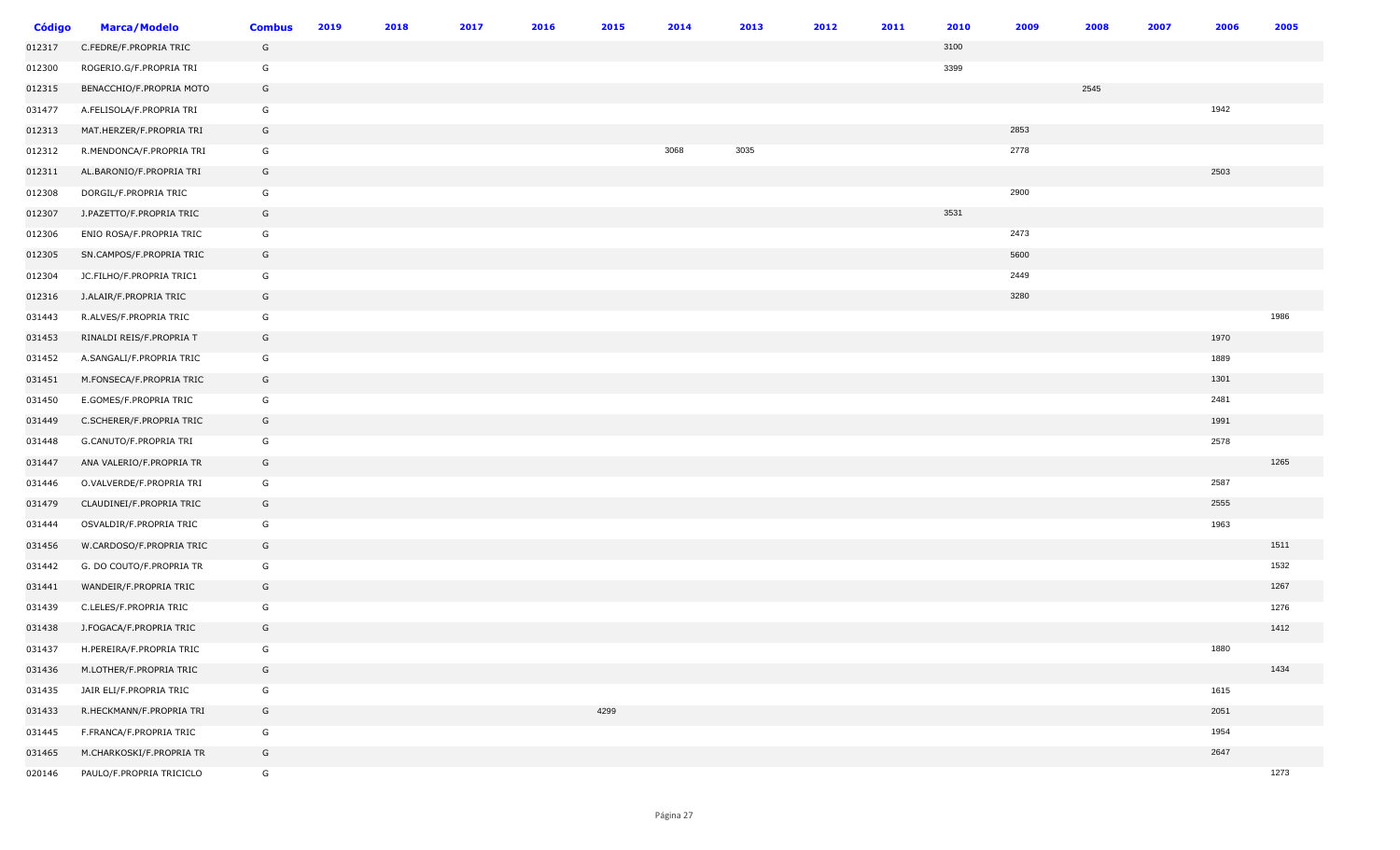| <b>Código</b> | <b>Marca/Modelo</b>      | <b>Combus</b> | 2019 | 2018 | 2017 | 2016 | 2015 | 2014 | 2013 | 2012 | 2011 | 2010 | 2009 | 2008 | 2007 | 2006 | 2005 |
|---------------|--------------------------|---------------|------|------|------|------|------|------|------|------|------|------|------|------|------|------|------|
| 031476        | A.FRAGA/F.PROPRIA TRICIC | G             |      |      |      |      |      |      |      |      |      |      |      |      |      | 1605 |      |
| 031475        | V.CORRADI/F.PROPRIA TRIC | G             |      |      |      |      |      |      |      |      |      |      |      |      |      | 1632 |      |
| 031474        | A.EUSTAQUIO/F.PROPRIA TR | G             |      |      |      |      |      |      |      |      |      |      |      |      |      | 1962 |      |
| 031471        | D.BENGUELLA/F.PROPRIA TR | G             |      |      |      |      |      |      |      |      |      |      |      |      |      |      | 1539 |
| 031470        | MAIONE/F.PROPRIA TRIC    | G             |      |      |      |      |      |      |      |      |      |      |      |      |      | 2039 |      |
| 031469        | O.RODELLA/F.PROPRIA TRIC | G             |      |      |      |      |      |      |      |      |      |      |      |      |      | 2588 |      |
| 031468        | S.SINOTI/F.PROPRIA TRIC  | G             |      |      |      |      |      |      |      |      |      |      |      |      |      |      | 1273 |
| 031454        | J.SCHWARTZ/F.PROPRIA TRI | G             |      |      |      |      |      |      |      |      |      |      |      |      |      | 2541 |      |
| 031466        | DAL PRA/F.PROPRIA TRIC   | G             |      |      |      |      |      |      |      |      |      |      |      |      |      | 2465 |      |
| 031455        | LUIZ RABELO/F.PROPRIA TR | G             |      |      |      |      |      |      |      |      |      |      |      |      |      | 2052 |      |
| 031464        | BANAK WEISS/F.PROPRIA TR | G             |      |      |      |      |      |      |      |      |      |      |      |      |      | 2612 |      |
| 031463        | M.NOBREGA/F.PROPRIA TRIC | G             |      |      |      |      |      |      |      |      |      |      |      |      |      | 2260 |      |
| 031462        | M.DALDEGAN/F.PROPRIA TRI | G             |      |      |      |      |      |      |      |      |      |      |      |      |      | 1632 |      |
| 031461        | CLAUDEIR/F.PROPRIA TRIC  | G             |      |      |      |      |      |      |      |      |      |      |      |      |      | 2491 |      |
| 031460        | W.JUSTO/F.PROPRIA TRICIC | G             |      |      |      |      |      |      |      |      |      |      |      |      |      | 1935 |      |
| 031459        | COPRUCHINSKI/F.PROPRIA T | G             |      |      |      |      |      |      |      |      |      |      |      |      |      | 1924 |      |
| 031458        | VOLNEI BUSS/F.PROPRIA TR | G             |      |      |      |      |      |      |      |      |      |      |      |      |      | 1970 |      |
| 031457        | A.COLLARINO/F.PROPRIA TR | G             |      |      |      |      |      |      |      |      |      |      |      |      |      | 2481 |      |
| 031478        | ARISTIDES/F.PROPRIA TRIC | G             |      |      |      |      |      |      |      |      |      |      |      |      |      | 1632 |      |
| 031467        | CASTIGLIONI/F.PROPRIA TR | G             |      |      |      |      |      |      |      |      |      |      |      |      |      | 1601 |      |
| 030509        | CERON/F.PROPRIA TRIC     | G             |      |      |      |      |      |      |      |      |      |      |      |      |      |      | 1471 |
| 012384        | RG.SILVA/F.PROPRIA TRI   | G             |      |      |      |      |      |      |      |      | 7211 |      |      |      |      |      |      |
| 030528        | KRUEGER/F.PROPRIA TRIC   | G             |      |      |      |      |      |      |      |      |      |      |      |      |      |      | 1214 |
| 030527        | VALDENIR/F.PROPRIA TRIC  | G             |      |      |      |      |      |      |      |      |      |      |      |      |      |      | 1316 |
| 030526        | IVAN/F.PROPRIA TRIC      | G             |      |      |      |      |      |      |      |      |      |      |      |      |      |      | 1221 |
| 030525        | FARIAS/F.PROPRIA TRIC    | G             |      |      |      |      |      |      |      |      | 4715 |      |      |      |      |      |      |
| 030524        | EIS/F.PROPRIA MOTO       | G             |      |      |      |      |      |      |      |      |      |      |      |      |      |      | 1225 |
| 012398        | W.PEREIRA/F.PROPRIA TRI  | G             |      |      |      |      |      |      |      |      | 2944 |      |      |      |      |      |      |
| 030511        | CLECI/F.PROPRIA TRIC     | G             |      |      |      |      |      |      |      |      |      |      |      |      |      |      | 1331 |
| 030531        | ADAIR/F.PROPRIA TRIC     | G             |      |      |      |      |      |      |      |      |      |      |      |      |      |      | 1261 |
| 030508        | NALVA/F.PROPRIA TRIC     | G             |      |      |      |      |      |      |      |      |      |      |      |      |      |      | 1314 |
| 030507        | DANIEL/F.PROPRIA TRIC    | G             |      |      |      |      |      |      |      |      |      |      |      |      |      |      | 1266 |
| 030506        | DONIZETE/F.PROPRIA TRIC  | G             |      |      |      |      |      |      |      |      |      |      |      |      |      |      | 1472 |
| 030502        | VASCONCELOS/F.PROPRIA TR | G             |      |      |      |      |      |      |      |      |      |      |      |      |      |      | 1471 |
| 020189        | THESEU LOPES/F.PROPRIA T | G             |      |      |      |      |      |      |      |      |      |      |      |      |      |      | 1462 |
| 020144        | JOSE/F.PROPRIA TRICICLO  | G             |      |      |      |      |      |      |      |      |      |      |      |      |      |      | 1223 |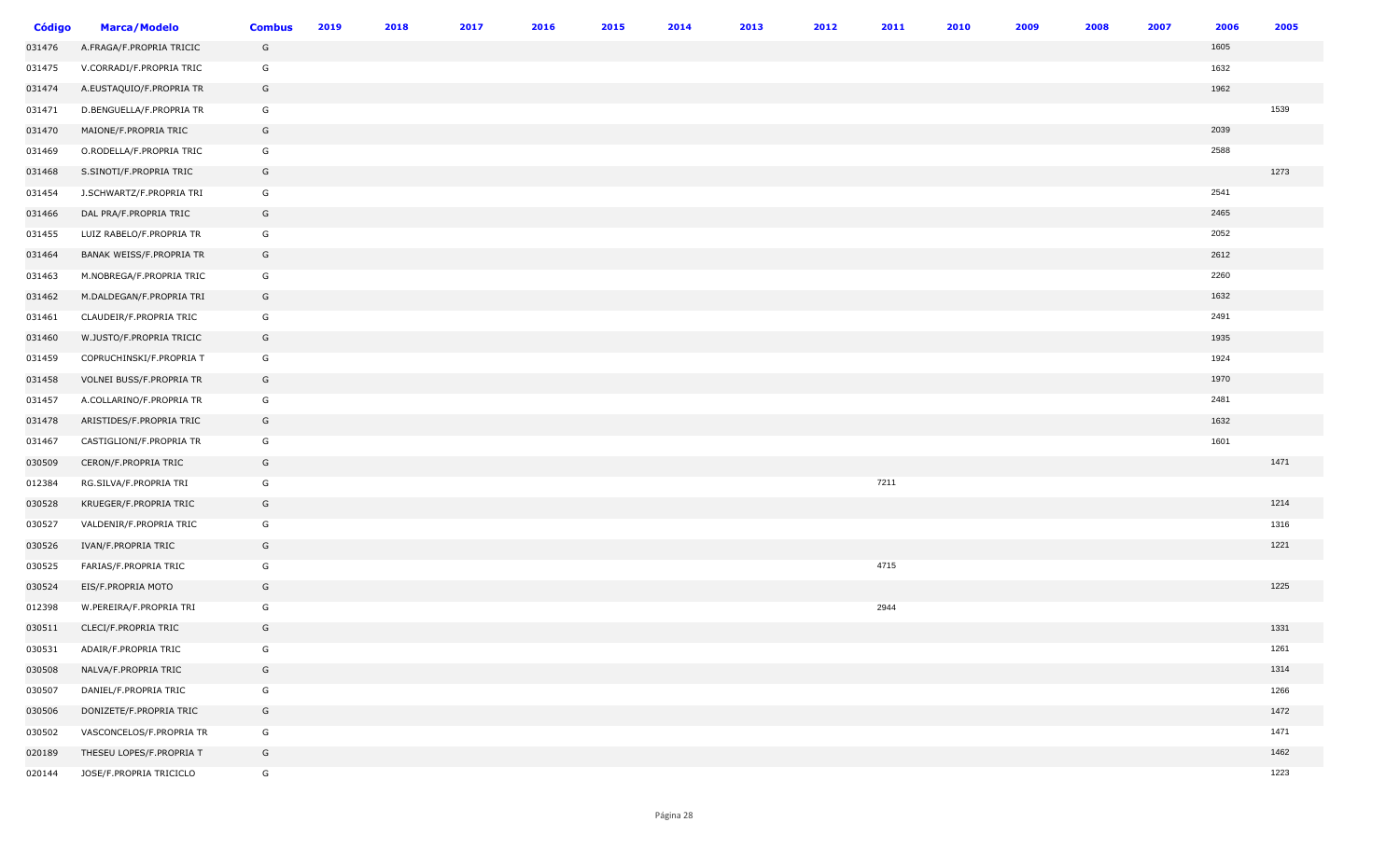| <b>Código</b> | <b>Marca/Modelo</b>      | <b>Combus</b> | 2019 | 2018 | 2017 | 2016 | 2015 | 2014 | 2013 | 2012 | 2011 | 2010 | 2009 | 2008 | 2007 | 2006 | 2005 |
|---------------|--------------------------|---------------|------|------|------|------|------|------|------|------|------|------|------|------|------|------|------|
| 012327        | MW.MAZZON/F.PROPRIA TRIC | G             |      |      |      |      |      |      |      |      |      |      |      |      |      | 1553 |      |
| 030512        | MAGRIN/F.PROPRIA TRIC    | G             |      |      |      |      |      |      |      |      |      |      |      |      |      |      | 1217 |
| 030543        | ALEXANDRE/F.PROPRIA MOTO | G             |      |      |      |      |      |      |      |      |      |      |      |      |      |      | 1368 |
| 012385        | J.MEDEIROS/F.PROPRIA TRI | G             |      |      |      |      |      |      |      |      | 7383 |      |      |      |      |      |      |
| 012386        | JA.FARIA/F.PROPRIA TRIC  | G             |      |      |      |      |      |      |      |      | 2824 |      |      |      |      |      |      |
| 012387        | SE.NETO/F.PROPRIA TRI    | G             |      |      |      |      |      |      |      |      | 7592 |      |      |      |      |      |      |
| 012388        | VL.FRANCO/F.PROPRIA TRI  | G             |      |      |      |      |      |      |      |      | 7360 |      |      |      |      |      |      |
| 012390        | R.ATAIDE/F.PROPRIA MOTO  | G             |      |      |      |      |      |      |      |      | 7558 |      |      |      |      |      |      |
| 012394        | F.DALVI/F.PROPRIA MOTO   | G             |      |      |      |      |      |      |      |      | 7825 |      |      |      |      |      |      |
| 030529        | MOCELIN/F.PROPRIA TRIC   | G             |      |      |      |      |      |      |      |      |      |      |      |      |      |      | 1323 |
| 030544        | FIORIO/F.PROPRIA TRIC    | G             |      |      |      |      |      |      |      |      |      |      |      |      |      |      | 1223 |
| 029935        | M.POPIOSKI/F.PROPRIA MOT | G             |      |      | 8202 |      |      |      |      |      |      |      |      |      |      |      |      |
| 030542        | TARSO/F.PROPRIA TRIC     | G             |      |      |      |      |      |      |      |      |      |      |      |      |      |      | 1261 |
| 030541        | CREMA/F.PROPRIA TRIC     | G             |      |      |      |      |      |      |      |      |      |      |      |      |      |      | 1773 |
| 030540        | FONTANA/F.PROPRIA TRIC   | G             |      |      |      |      |      |      |      |      |      |      |      |      |      |      | 1426 |
| 030538        | ISAAC/F.PROPRIA TRIC     | G             |      |      |      |      |      |      |      |      |      |      |      |      |      |      | 1260 |
| 030536        | GALINDRO/F.PROPRIA TRIC  | G             |      |      |      |      |      |      |      |      |      |      |      |      |      |      | 1373 |
| 030534        | EVERTON/F.PROPRIA TRIC   | G             |      |      |      |      |      |      |      |      |      |      |      |      |      |      | 1271 |
| 030533        | GIARETTON/F.PROPRIA TRIC | G             |      |      |      |      |      |      |      |      |      |      |      |      |      |      | 1520 |
| 012396        | M.ALECRIM/F.PROPRIA TRI  | G             |      |      |      |      |      |      |      |      | 7225 |      |      |      |      |      |      |
| 029905        | F.PAULA/F.PROPRIA TRI    | G             |      |      |      |      |      | 2238 |      |      |      |      |      |      |      |      |      |
| 029916        | J.BUENO/F.PROPRIA TRI    | G             |      |      |      |      |      | 2900 |      |      |      |      |      |      |      |      |      |
| 029915        | J.FERNANDES/F.PROPRIA TR | G             |      |      |      |      |      | 2791 |      |      |      |      |      |      |      |      |      |
| 029914        | I.DA SILVA/F.PROPRIA TRI | G             |      |      |      |      | 2990 |      |      |      |      |      |      |      |      |      |      |
| 029912        | C.MIGUEL/F.PROPIA TRI    | G             |      |      |      |      | 2980 |      |      |      |      |      |      |      |      |      |      |
| 029911        | A.FILHO/F.PROPRIA TRI    | G             |      |      |      |      |      |      |      | 3260 |      |      |      |      |      |      |      |
| 029910        | M.ANTONIO/F.PROPRIA TRI  | G             |      |      |      |      |      | 2283 |      |      |      |      |      |      |      |      |      |
| 029937        | A.JOSE/F.PROPRIA TRI     | G             |      |      | 3537 |      |      |      |      |      |      |      |      |      |      |      |      |
| 029906        | D.ZERBINI/F.PROPRIA TRI  | G             |      |      |      |      |      | 2305 |      |      |      |      |      |      |      |      |      |
| 029919        | R.OLIVEIRA/F.PROPRIA MT  | G             |      |      |      |      | 2990 |      |      |      |      |      |      |      |      |      |      |
| 029904        | HECKMANN2/F.PROPRIA TRI  | G             |      |      |      |      |      | 2305 |      |      |      |      |      |      |      |      |      |
| 029903        | M.GONCALVES/F.PROPRIA TR | G             |      |      |      |      |      | 2093 |      |      |      |      |      |      |      |      |      |
| 029902        | I.SILVA/F.PROPRIA TRI    | G             |      |      |      |      |      |      |      | 2451 |      |      |      |      |      |      |      |
| 029900        | CR.VIEIRA/F.PROPRIA TRI  | G             |      |      |      |      |      |      | 6334 |      |      |      |      |      |      |      |      |
| 012328        | JARBAS JR/F.PROPRIA TRIC | G             |      |      |      |      |      |      |      |      |      |      | 3151 |      |      |      |      |
| 012329        | JANI.SENA/F.PROPRIA MOTO | G             |      |      |      |      |      |      |      |      |      | 2725 |      |      |      |      |      |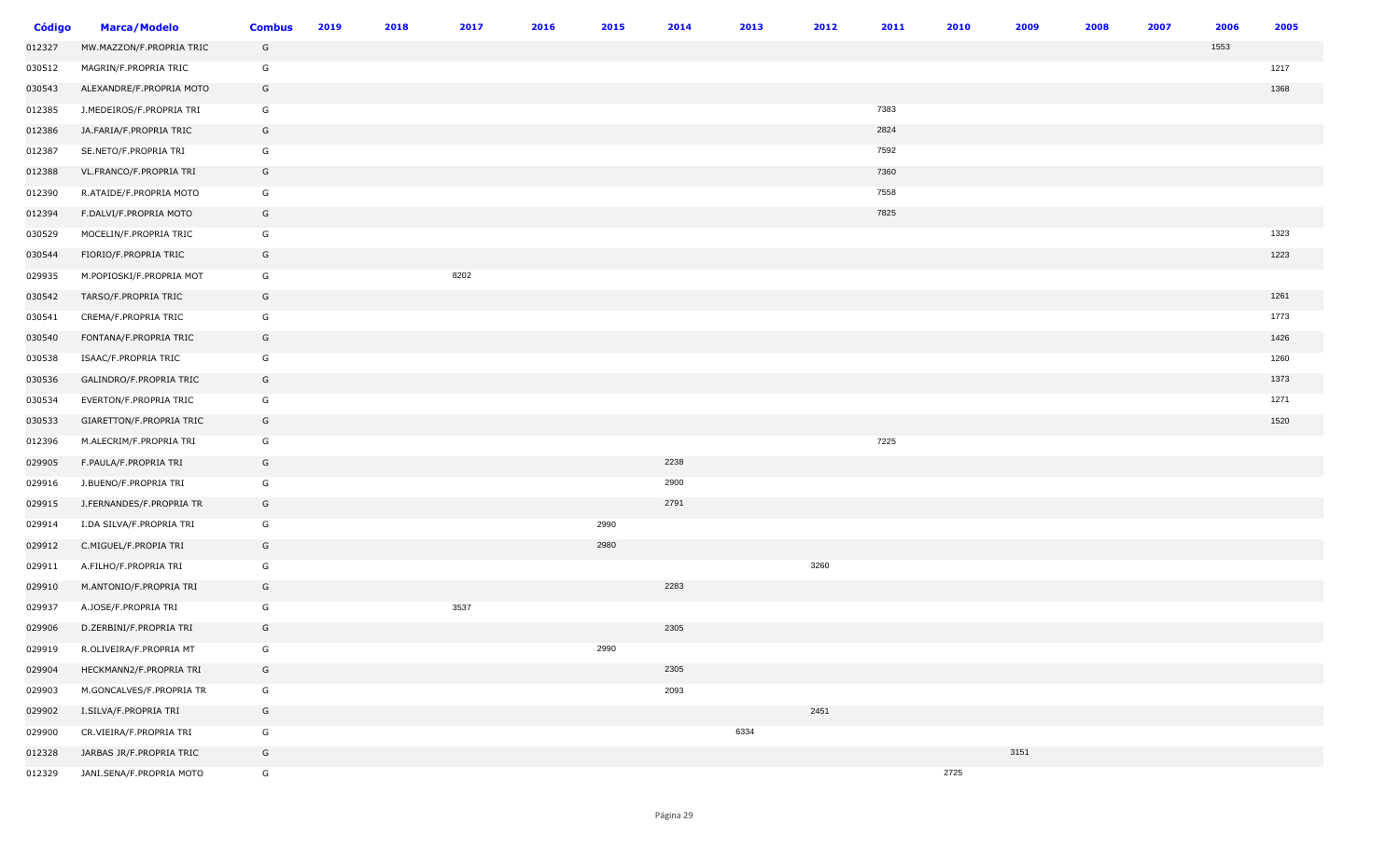| <b>Código</b> | <b>Marca/Modelo</b>      | <b>Combus</b> | 2019 | 2018 | 2017 | 2016 | 2015 | 2014 | 2013 | 2012 | 2011 | 2010 | 2009 | 2008 | 2007 | 2006 | 2005 |
|---------------|--------------------------|---------------|------|------|------|------|------|------|------|------|------|------|------|------|------|------|------|
| 012330        | RL.GOMES/F.PROPRIA TRIC  | G             |      |      |      |      |      |      |      |      |      | 3565 |      |      |      |      |      |
| 029909        | E.MACHADO/F.PROPRIA TRI  | G             |      |      |      |      |      | 1980 |      |      |      |      |      |      |      |      |      |
| 029926        | A.GUZ/F.PROPRIA TRI      | G             |      |      |      | 2542 |      |      |      |      |      |      |      |      |      |      |      |
| 030539        | STEUMBACH/PROPRIA TRIC   | G             |      |      |      |      |      |      |      |      |      |      |      |      |      |      | 1387 |
| 029934        | J.NUNES/F.PROPRIA TRI    | G             |      |      |      |      |      | 2294 |      |      |      |      |      |      |      |      |      |
| 029933        | D.ANTONIO/F.PROPRIA TRI  | G             |      |      |      |      | 2145 |      |      |      |      |      |      |      |      |      |      |
| 029932        | E.COELHO/F.PROPRIA MT    | G             |      |      |      | 7864 |      |      |      |      |      |      |      |      |      |      |      |
| 029931        | J.LEONARDO/F.PROPRIA MT  | G             |      |      |      | 7864 |      |      |      |      |      |      |      |      |      |      |      |
| 029930        | L.FILIPE/F.PROPRIA TRI   | G             |      |      |      | 2690 |      |      |      |      |      |      |      |      |      |      |      |
| 029929        | A.SOARES/F.PROPRIA TRI   | G             |      |      |      |      |      |      |      | 1920 |      |      |      |      |      |      |      |
| 029917        | J.LISBOA/F.PROPRIA TRI   | G             |      |      |      |      | 2990 |      |      |      |      |      |      |      |      |      |      |
| 029927        | C.EDUARDO/F.PROPRIA MT   | G             |      |      |      |      | 6972 |      |      |      |      |      |      |      |      |      |      |
| 029918        | A.LOPES/F.PROPRIA TRI    | G             |      |      |      |      | 2990 |      |      |      |      |      |      |      |      |      |      |
| 029925        | R.HECKMANN/F.PROPRIA TRI | G             |      |      |      |      | 2990 |      |      |      |      |      |      |      |      |      |      |
| 029924        | J.SANTOS/F.PROPRIA TRI   | G             |      |      |      | 3265 |      |      |      |      |      |      |      |      |      |      |      |
| 029923        | C.PACHECO/F.PROPRIA TRI  | G             |      |      |      |      | 2990 |      |      |      |      |      |      |      |      |      |      |
| 029922        | A.ANGELO/F.PROPRIA TRI   | G             |      |      |      |      |      | 2964 |      |      |      |      |      |      |      |      |      |
| 029921        | L.CORREA/F.PROPRIA TRI   | G             |      |      |      |      | 7007 |      |      |      |      |      |      |      |      |      |      |
| 029920        | M.AIRES/F.PROPRIA TRI    | G             |      |      |      |      |      | 2902 |      |      |      |      |      |      |      |      |      |
| 029936        | C.FRAGOSO/F.PROPRIA TRI  | G             |      |      | 2795 |      |      |      |      |      |      |      |      |      |      |      |      |
| 029928        | L.CARLOS/F.PROPRIA TRI   | G             |      |      |      |      | 3041 |      |      |      |      |      |      |      |      |      |      |
| 030557        | MASCHIO/F.PROPRIA TRIC   | G             |      |      |      |      |      |      |      |      |      |      |      |      |      |      | 1223 |
| 030592        | BOTELHO/F.PROPRIA TRIC   | G             |      |      |      |      |      |      |      |      |      |      |      |      |      |      | 1280 |
| 020193        | G.ROLDAO/F.PROPRIA TRIC  | G             |      |      |      |      |      |      |      |      |      |      |      |      |      |      | 1265 |
| 030593        | OJUARA/F.PROPRIA TRIC    | G             |      |      |      |      |      |      |      |      |      |      |      |      |      |      | 1273 |
| 030594        | AGNALDO/F.PROPRIA TRIC   | G             |      |      |      |      |      |      |      |      |      |      |      |      |      |      | 1982 |
| 030561        | POMPEU/F.PROPRIA TRIC    | G             |      |      |      |      |      |      |      |      |      |      |      |      |      |      | 1721 |
| 030560        | JANDIR/F.PROPRIA MOTO    | G             |      |      |      |      |      |      |      |      |      |      |      |      |      |      | 1454 |
| 030548        | TAMOYO/F.PROPRIA TRIC    | G             |      |      |      |      |      |      |      |      |      |      |      |      |      |      | 1220 |
| 030558        | KLAUMANN/F.PROPRIA TRIC  | G             |      |      |      |      |      |      |      |      |      |      |      |      |      |      | 1270 |
| 030591        | EVALDO/F.PROPRIA TRIC    | G             |      |      |      |      |      |      |      |      |      |      |      |      |      | 1877 |      |
| 030556        | CLEMENTE/F.PROPRIA TRIC  | G             |      |      |      |      |      |      |      |      |      |      |      |      |      |      | 1216 |
| 030555        | SANTANA/F.PROPRIA TRIC   | G             |      |      |      |      |      |      |      |      |      |      |      |      |      |      | 1511 |
| 030586        | VICTALINO/F.PROPRIA TRIC | G             |      |      |      |      |      |      |      |      |      |      |      |      |      |      | 1272 |
| 030552        | MEDEIROS/F.PROPRIA TRIC  | G             |      |      |      |      |      |      |      |      |      |      |      |      |      |      | 1255 |
| 030562        | COSTA/F.PROPRIA TRIC.    | G             |      |      |      |      |      |      |      |      |      |      |      |      |      |      | 1474 |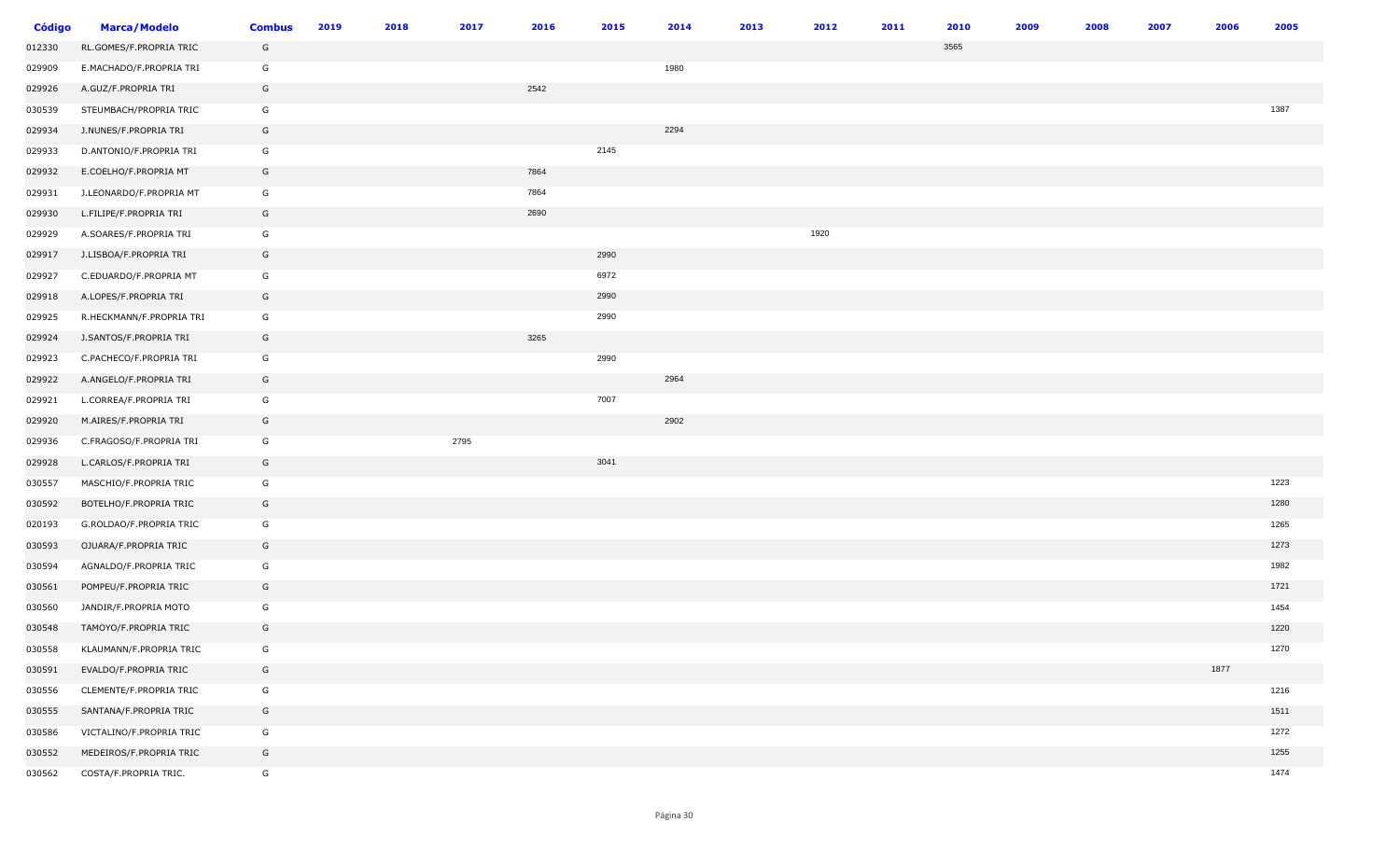| <b>Código</b> | <b>Marca/Modelo</b>      | <b>Combus</b> | 2019 | 2018 | 2017 | 2016 | 2015 | 2014 | 2013 | 2012 | 2011 | 2010 | 2009 | 2008 | 2007 | 2006 | 2005 |
|---------------|--------------------------|---------------|------|------|------|------|------|------|------|------|------|------|------|------|------|------|------|
| 030550        | BIRKHAN/F.PROPRIA TRIC   | G             |      |      |      |      |      |      |      |      |      |      |      |      |      |      | 1349 |
| 030549        | EDICARLOS/F.PROPRIA TRIC | G             |      |      |      |      |      |      |      |      |      |      |      |      |      |      | 1317 |
| 030559        | ROLIM/F.PROPRIA TRIC     | G             |      |      |      |      |      |      |      |      |      |      |      |      |      |      | 2070 |
| 030571        | FOGUESATTO/F.PROPRIA TRI | G             |      |      |      |      |      |      |      |      |      |      |      |      |      |      | 1431 |
| 030583        | HANSEN/F.PROPRIA TRIC    | G             |      |      |      |      |      |      |      |      |      |      |      |      |      |      | 1271 |
| 030581        | EVANGELISTA/F.PROPRIA TR | G             |      |      |      |      |      |      |      |      |      |      |      |      |      |      | 1475 |
| 030589        | ZAVATSKI/F.PROPRIA TRIC  | G             |      |      |      |      |      |      |      |      |      |      |      |      |      |      | 1471 |
| 030577        | EMILIANO/F.PROPRIA TRIC  | G             |      |      |      |      |      |      |      |      |      |      |      |      |      |      | 1217 |
| 030576        | ACLESIO/F.PROPRIA TRIC   | G             |      |      |      |      |      |      |      |      |      |      |      |      |      |      | 1260 |
| 030575        | SPIESS/F.PROPRIA TRIC    | G             |      |      |      |      |      |      |      |      |      |      |      |      |      |      | 1270 |
| 030574        | DOS REIS/F.PROPRIA TRIC  | G             |      |      |      |      |      |      |      |      |      |      |      |      |      |      | 1684 |
| 012383        | LEONTINO/F.PROPRIA TRIC  | G             |      |      |      |      |      |      |      |      |      | 6028 |      |      |      |      |      |
| 030572        | CLEO/F.PROPRIA TRIC      | G             |      |      |      |      |      |      |      |      |      |      |      |      |      |      | 1549 |
| 030537        | CARIONI/F.PROPRIA TRIC   | G             |      |      |      |      |      |      |      |      |      |      |      |      |      |      | 1265 |
| 030570        | TABANEZ/F.PROPRIA TRIC   | G             |      |      |      |      |      |      |      |      |      |      |      |      |      |      | 1415 |
| 030569        | STUEPP/F.PROPRIA TRIC    | G             |      |      |      |      |      |      |      |      |      |      |      |      |      |      | 1256 |
| 030567        | FORTINI/F.PROPRIA TRIC   | G             |      |      |      |      |      |      |      |      |      |      |      |      |      |      | 1383 |
| 030564        | FABRI/F.PROPRIA TRIC     | G             |      |      |      |      |      |      |      |      |      |      |      |      |      |      | 1387 |
| 029265        | S.SANTOS/F.PROPRIA TRI   | G             |      |      |      |      |      | 2256 |      |      |      |      |      |      |      |      |      |
| 030563        | LARA/F.PROPRIA TRIC      | G             |      |      |      |      |      |      |      |      |      |      |      |      |      |      | 2342 |
| 030551        | MOURA/F.PROPRIA TRIC     | G             |      |      |      |      |      |      |      |      |      |      |      |      |      |      | 1271 |
| 030573        | BRANDT/F.PROPRIA TRIC    | G             |      |      |      |      |      |      |      |      |      |      |      |      |      |      | 1432 |
| 020194        | IHLENFFELDT/F.PROPRIA TR | G             |      |      |      |      |      |      |      |      |      |      |      |      |      | 1878 |      |
| 030547        | KAZMIERSKI/F.PROPRIA TRI | G             |      |      |      |      |      |      |      |      |      |      |      |      |      |      | 1221 |
| 012381        | E.CESA/F.PROPRIA TRI     | G             |      |      |      |      |      |      |      |      |      |      | 2374 |      |      |      |      |
| 012380        | C.BLANCO/F. PROPRIA TRI  | G             |      |      |      |      |      |      |      |      | 7693 |      |      |      |      |      |      |
| 020197        | R.VIEIRA/F.PROPRIA MOTO  | G             |      |      |      |      |      |      |      |      |      |      |      |      |      |      | 1427 |
| 012379        | AA.OLIVEIRA/F.PROPRIA TR | G             |      |      |      |      |      |      |      |      | 3047 |      |      |      |      |      |      |
| 020196        | R.GOMES/F.PROPRIA MOTO   | G             |      |      |      |      |      |      |      |      |      |      |      |      |      | 2028 |      |
| 012377        | AC.PAULA/F.PROPRIA TRIC  | G             |      |      |      |      |      |      |      |      | 7359 |      |      |      |      |      |      |
| 030554        | PRADO/F.PROPRIA TRIC     | G             |      |      |      |      |      |      |      |      |      |      |      |      |      |      | 1266 |
| 020195        | ROQUE MOOS/F.PROPRIA TRI | G             |      |      |      |      |      |      |      |      |      |      |      |      |      |      | 1689 |
| 030546        | STEINMETZ/F.PROPRIA TRIC | G             |      |      |      |      |      |      |      |      |      |      |      |      |      |      | 1367 |
| 020198        | UEMERSON/F.PROPRIA TRIC  | G             |      |      |      |      |      |      |      |      |      |      |      |      |      |      | 1244 |
| 020192        | H.MATTOSCH/F.PROPRIA TRI | G             |      |      |      |      |      |      |      |      |      |      |      |      |      |      | 1263 |
| 012382        | L.TERRA/F.PROPRIA TRIC   | G             |      |      |      |      |      |      |      |      | 2514 |      |      |      |      |      |      |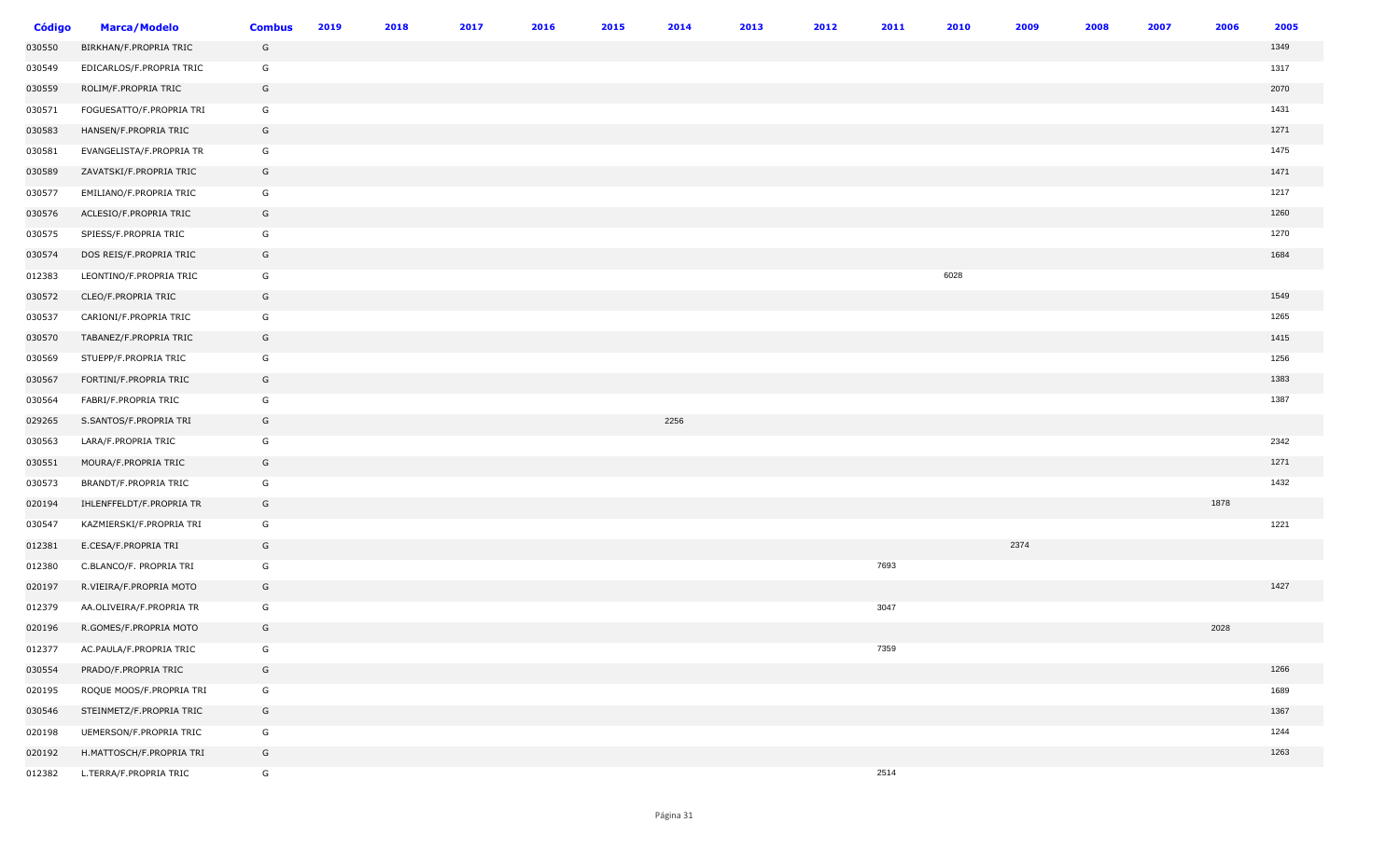| <b>Código</b> | <b>Marca/Modelo</b>      | <b>Combus</b> | 2019 | 2018 | 2017 | 2016 | 2015 | 2014 | 2013 | 2012 | 2011 | 2010 | 2009 | 2008 | 2007 | 2006 | 2005 |
|---------------|--------------------------|---------------|------|------|------|------|------|------|------|------|------|------|------|------|------|------|------|
| 020191        | ALDO GOBBO/F.PROPRIA TRI | G             |      |      |      |      |      |      |      |      |      |      |      |      |      |      | 1710 |
| 020190        | JESSE KLANN/F.PROPRIA TR | G             |      |      |      |      |      |      |      |      |      |      |      |      |      |      | 1467 |
| 030597        | CHALUSNHAK/F.PROPRIA TRI | G             |      |      |      |      |      |      |      |      |      |      |      |      |      | 1886 |      |
| 030596        | BRUGNOLO/F.PROPRIA TRIC  | G             |      |      |      |      |      |      |      |      |      |      |      |      |      |      | 1466 |
| 030595        | PEREIRA/F.PROPRIA TRIC   | G             |      |      |      |      |      |      |      |      |      |      |      |      |      | 1953 |      |
| 030545        | SCHIEFELBEIN/F.PROPRIA T | G             |      |      |      |      |      |      |      |      |      |      |      |      |      |      | 1373 |
| 032811        | F.ZIEMER/F.PROPRIA TRIC  | G             |      |      |      |      |      |      |      |      |      |      |      |      |      | 1959 |      |
| 032813        | RAMAO BETIM/F.PROPRIA TR | G             |      |      |      |      |      |      |      |      |      |      |      |      |      | 2485 |      |
| 032814        | ALAN AFONSO/F.PROPRIA TR | G             |      |      |      |      |      |      |      |      |      |      |      |      |      | 1963 |      |
| 032810        | L.BRUSTOLIN/F.PROPRIA TR | G             |      |      |      |      |      |      |      |      |      |      |      |      | 2353 |      |      |
| 032815        | A.BONILHA/F.PROPRIA TRIC | G             |      |      |      |      |      |      |      |      |      |      |      |      | 2388 |      |      |
| 032806        | B.MAYER/F.PROPRIA TRICIC | G             |      |      |      |      |      |      |      |      |      |      |      |      |      | 2571 |      |
| 035841        | CLA.SOUZA/ F.PROPRIA TRI | G             |      |      |      |      |      |      |      |      |      |      |      |      | 3263 |      |      |
| 035842        | SOLDATELI/F.PROPRIA MOTO | G             |      |      |      |      |      |      |      |      |      |      |      |      | 2700 |      |      |
| 035843        | ROVILSON/ F.PROPRIA TRIC | G             |      |      |      |      |      |      |      |      |      |      |      |      | 2406 |      |      |
| 035844        | R.QUADROS/ F.PROPRIA TRI | G             |      |      |      |      |      |      |      |      |      |      |      |      |      | 2284 |      |
| 035845        | A.DALLA/ F.PROPRIA TRIC  | G             |      |      |      |      |      |      |      |      |      |      |      |      | 2156 |      |      |
| 035858        | J.MARTINI/ F.PROPRIA TRI | G             |      |      |      |      |      |      |      |      |      |      |      |      | 2892 |      |      |
| 035851        | M.HELMANN/ F.PROPRIA TRI | G             |      |      |      |      |      |      |      |      |      |      |      |      | 2885 |      |      |
| 035853        | PINZON.N/ F.PROPRIA TRIC | G             |      |      |      |      |      |      |      |      |      |      |      |      | 2917 |      |      |
| 035855        | V.JAQUES/ F.PROPRIA TRIC | G             |      |      |      |      |      |      |      |      |      |      |      |      |      |      | 1354 |
| 035850        | W.FRANCO/ F.PROPRIA TRIC | G             |      |      |      |      |      |      |      |      |      |      |      |      | 2997 |      |      |
| 035849        | A.NERY/ F.PROPRIA MOTO   | G             |      |      |      |      |      |      |      |      |      |      |      |      | 2448 |      |      |
| 035848        | J.FREIRES/ F.PROPRIA MOT | G             |      |      |      |      |      |      |      |      |      |      |      |      | 1540 |      |      |
| 032805        | E.TABORDA/F.PROPRIA TRIC | G             |      |      |      |      |      |      |      |      |      |      |      |      |      | 1960 |      |
| 035846        | MJ.SOUZA/ F.PROPRIA TRIC | G             |      |      |      |      |      |      |      |      |      |      |      |      |      | 1945 |      |
| 035856        | M.GUSE/ F.PROPRIA TRIC   | G             |      |      |      |      |      |      |      |      |      |      |      |      |      |      | 1442 |
| 035847        | A.BOSCO/ F.PROPRIA TRIC  | G             |      |      |      |      |      |      |      |      |      |      |      |      | 3383 |      |      |
| 035859        | R.SALOMAO/ F.PROPRIA TRI | G             |      |      |      |      |      |      |      |      |      |      |      |      | 2723 |      |      |
| 032807        | PEDRO FRAGA/F.PROPRIA TR | G             |      |      |      |      |      |      |      |      |      |      |      |      |      | 2110 |      |
| 035860        | GET.MELO/ F.PROPRIA TRIC | G             |      |      |      |      |      |      |      |      |      |      |      |      | 2965 |      |      |
| 035861        | J.MAZETI/ F.PROPRIA MOTO | G             |      |      |      |      |      |      |      |      |      |      |      |      | 2639 |      |      |
| 032808        | V.CABRINI/F.PROPRIA MOTO | G             |      |      |      |      |      |      |      |      |      |      |      |      |      | 1966 |      |
| 032809        | DELLA SENTA/F.PROPRIA TR | G             |      |      |      |      |      |      |      |      |      |      |      |      |      | 2039 |      |
| 035852        | H.RENZ/ F.PROPRIA MOTO   | G             |      |      |      |      |      |      |      |      |      |      |      |      | 2287 |      |      |
| 035862        | W.POMNITZ/ F.PROPRIA TRI | G             |      |      |      |      |      |      |      |      |      |      |      |      | 2584 |      |      |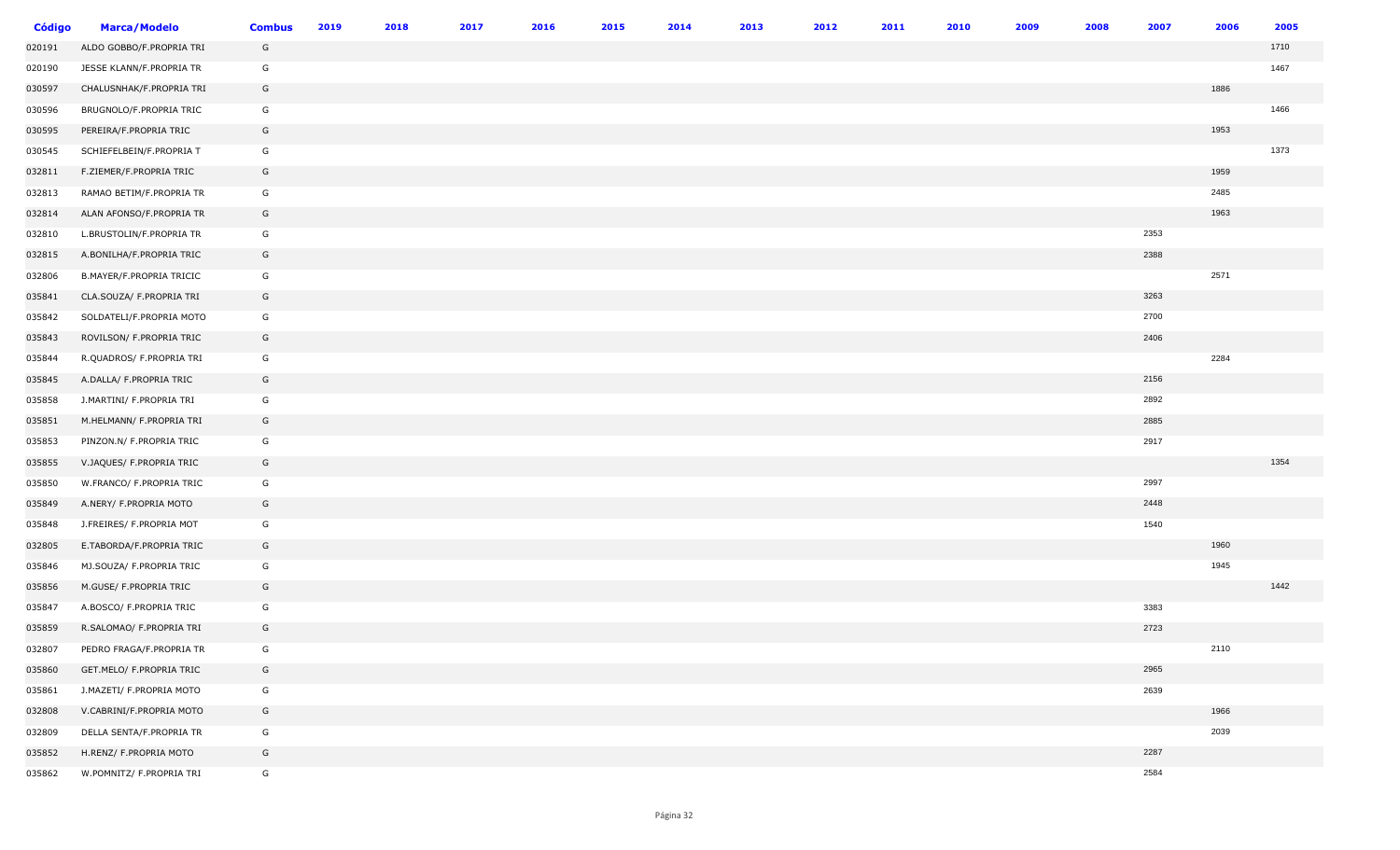| <b>Código</b> | <b>Marca/Modelo</b>      | <b>Combus</b> | 2019 | 2018 | 2017 | 2016 | 2015 | 2014 | 2013 | 2012 | 2011 | 2010 | 2009 | 2008 | 2007 | 2006 | 2005 |
|---------------|--------------------------|---------------|------|------|------|------|------|------|------|------|------|------|------|------|------|------|------|
| 035891        | NAIR PAES/F.PROPRIA TRIC | G             |      |      |      |      |      |      |      |      |      |      |      |      | 2958 |      |      |
| 035883        | E.A.GOMES/F.PROPRIA TRIC | G             |      |      |      |      |      |      |      |      |      |      |      |      | 2308 |      |      |
| 035884        | HERMES.L/F.PROPRIA TRIC  | G             |      |      |      |      |      |      |      |      |      |      |      |      | 2585 |      |      |
| 035885        | D.PANCOTTI/F.PROPRIA TRI | G             |      |      |      |      |      |      |      |      |      |      |      |      | 2871 |      |      |
| 035886        | C.REY/F.PROPRIA TRIC     | G             |      |      |      |      |      |      |      |      |      |      |      |      | 2314 |      |      |
| 035887        | GILEADE B./F.PROPRIA TRI | G             |      |      |      |      |      |      |      |      |      |      |      |      |      | 1654 |      |
| 035874        | I.TEODORO/ F.PROPRIA TRI | G             |      |      |      |      |      | 8200 |      |      |      |      |      |      |      |      |      |
| 035890        | M.AURELIO/F.PROPRIA TRIC | G             |      |      |      |      |      |      |      |      |      |      |      |      | 2917 |      |      |
| 035805        | D.SANTOS/ F.PROPRIA TRIC | G             |      |      |      |      |      |      |      |      |      |      |      |      | 2270 |      |      |
| 032800        | VILMAR/F.PROPRIA TRIC    | G             |      |      |      |      |      |      |      |      |      |      |      |      |      | 1950 |      |
| 035893        | E.ANDRADE/F.PROPRIA TRIC | G             |      |      |      |      |      |      |      |      |      |      |      |      | 2398 |      |      |
| 035895        | ADRALTO/F.PROPRIA TRIC   | G             |      |      |      |      |      |      |      |      |      |      |      | 2047 |      |      |      |
| 035896        | JOSE SOUZA/F.PROPRIA TRI | G             |      |      |      |      |      |      |      |      |      |      |      |      | 2711 |      |      |
| 035897        | M.CRESTANI/F.PROPRIA TRI | G             |      |      |      |      |      |      |      |      |      |      |      |      | 2708 |      |      |
| 035898        | HERLON.R/F.PROPRIA TRIC  | G             |      |      |      |      |      |      |      |      |      |      |      |      | 2711 |      |      |
| 035889        | HIL GOMES/F.PROPRIA TRIC | G             |      |      |      |      |      |      |      |      |      |      |      |      | 2993 |      |      |
| 035879        | E.GASPAR/F.PROPRIA TRIC  | G             |      |      |      |      |      |      |      |      |      |      |      |      | 2897 |      |      |
| 035866        | I.BAUELS/ F.PROPRIA TRIC | G             |      |      |      |      |      |      |      |      |      |      |      |      | 2996 |      |      |
| 032804        | CASELLAS/F.PROPRIA TRIC  | G             |      |      |      |      |      |      |      |      |      |      |      |      |      | 1955 |      |
| 032802        | S.DOBELIN/F.PROPRIA TRIC | G             |      |      |      |      |      |      |      |      |      |      |      |      |      | 1952 |      |
| 035867        | CLAUDINO/F.PROPRIA TRIC  | G             |      |      |      |      |      |      |      |      |      |      |      |      | 2649 |      |      |
| 035868        | A.GUICO/ F.PROPRIA TRIC  | G             |      |      |      |      |      |      |      |      |      |      |      |      | 3070 |      |      |
| 035869        | E.BELLEMO/ F.PROPRIA TRI | G             |      |      |      |      |      |      |      |      |      |      |      |      | 2372 |      |      |
| 035881        | A.ATAIDES/F.PROPRIA TRIC | G             |      |      |      |      |      |      |      |      |      |      |      |      | 2577 |      |      |
| 035871        | J.GOIS/ F.PROPRIA TRIC   | G             |      |      |      |      |      |      |      |      |      |      |      |      | 2624 |      |      |
| 035880        | OSMAR SAN/F.PROPRIA TRIC | G             |      |      |      |      |      |      |      |      |      |      |      |      | 2573 |      |      |
| 035875        | HECKMANN/ F.PROPRIA TRIC | G             |      |      |      |      |      |      |      |      |      |      |      |      | 2566 |      |      |
| 035876        | PARREIRAS/ F.PROPRIA TRI | G             |      |      |      |      |      |      |      |      |      |      |      |      |      | 1960 |      |
| 035877        | ROB.PINTO/ F.PROPRIA TRI | G             |      |      |      |      |      |      |      |      |      |      |      |      |      |      | 1404 |
| 035878        | LADISLAU/F.PROPRIA TRIC  | G             |      |      |      |      |      |      |      |      |      |      |      |      | 2929 |      |      |
| 035839        | J.MOELLER/ F.PROPRIA MOT | G             |      |      |      |      |      |      |      |      |      |      |      |      | 2849 |      |      |
| 035863        | CASTELARI/ F.PROPRIA TRI | G             |      |      |      |      |      |      |      |      |      |      |      |      | 2361 |      |      |
| 035870        | G.BARAN/ F.PROPRIA TRIC  | G             |      |      |      |      |      |      |      |      |      |      |      |      | 2989 |      |      |
| 032847        | C. DA SILVA/F.PROPRIA TR | G             |      |      |      |      |      |      |      |      |      |      |      |      | 2382 |      |      |
| 032895        | P.COELHO/ F.PROPRIA TRIC | G             |      |      |      |      |      |      |      |      |      |      |      |      | 2787 |      |      |
| 032896        | J.JENSEN/ F.PROPRIA TRIC | G             |      |      |      |      |      |      |      |      |      |      |      |      | 2549 |      |      |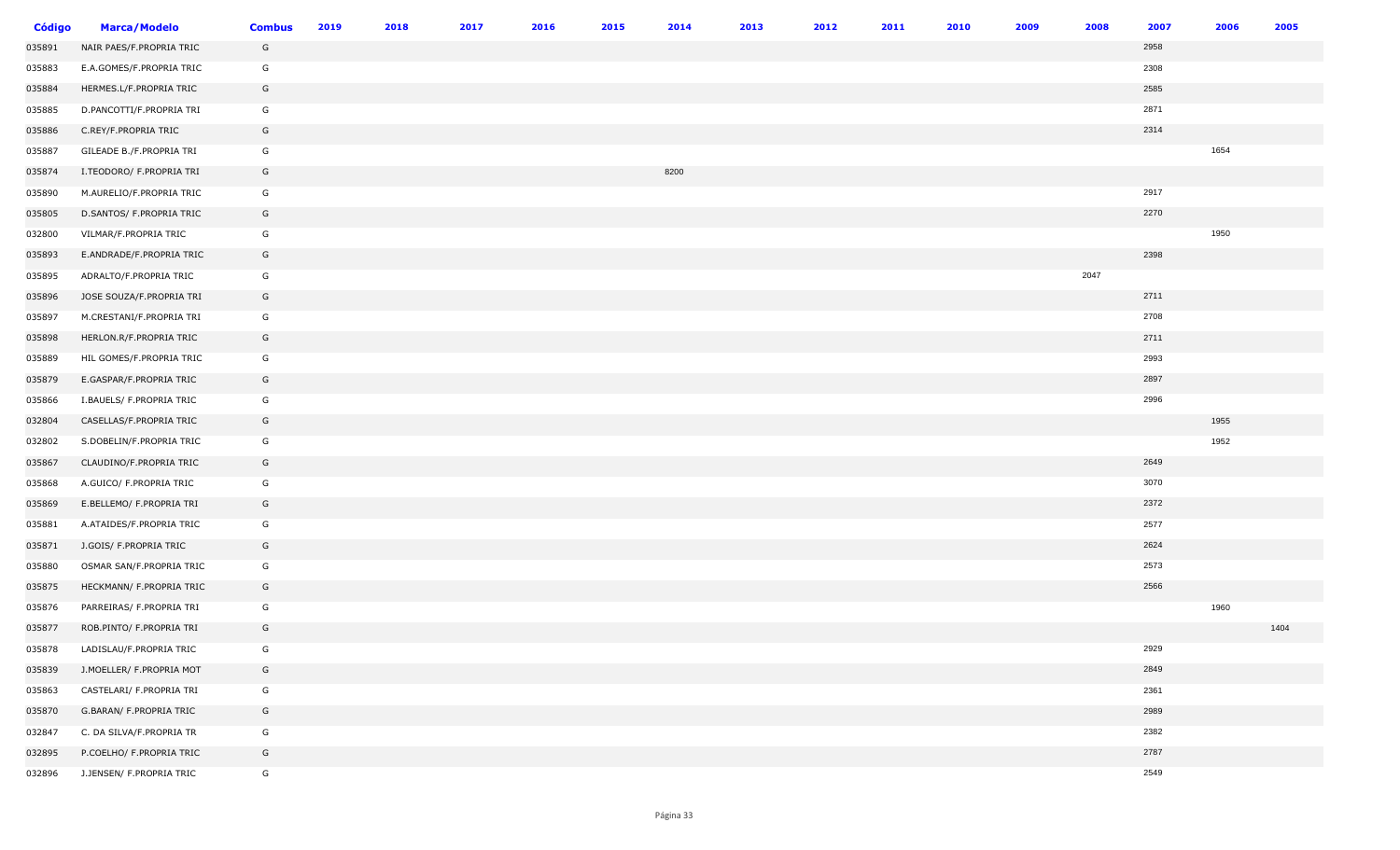| <b>Código</b> | <b>Marca/Modelo</b>      | <b>Combus</b> | 2019 | 2018 | 2017 | 2016 | 2015 | 2014 | 2013 | 2012 | 2011 | 2010 | 2009 | 2008 | 2007 | 2006 | 2005 |
|---------------|--------------------------|---------------|------|------|------|------|------|------|------|------|------|------|------|------|------|------|------|
| 032897        | R.ABREU/ F.PROPRIA TRIC  | G             |      |      |      |      |      |      |      |      |      |      |      |      | 2668 |      |      |
| 032898        | J.BERNAR/ F.PROPRIA TRIC | G             |      |      |      |      |      |      |      |      |      |      |      |      | 2433 |      |      |
| 032859        | L.ZENATTO/F.PROPRIA TRIC | G             |      |      |      |      |      |      |      |      |      |      |      |      | 2733 |      |      |
| 032858        | AMORELINO/F.PROPRIA TRIC | G             |      |      |      |      |      |      |      |      |      |      |      |      |      | 1959 |      |
| 032857        | L.FRANCO/F.PROPRIA TRIC  | G             |      |      |      |      |      |      |      |      |      |      |      |      | 2741 |      |      |
| 032856        | R.COELHO/F.PROPRIA TRIC  | G             |      |      |      |      |      |      |      |      |      |      |      |      |      | 1951 |      |
| 032855        | M.CHAVES/F.PROPRIA MOTO  | G             |      |      |      |      |      |      |      |      |      |      |      |      | 2733 |      |      |
| 032853        | J.OLIVEIRA/F.PROPRIA TR  | G             |      |      |      |      |      |      |      |      |      |      |      |      |      | 2535 |      |
| 032850        | J.WESLEI/F.PROPRIA TRIC  | G             |      |      |      |      |      |      |      |      |      |      |      |      | 2584 |      |      |
| 035807        | S.BETES/ F.PROPRIA TRIC  | G             |      |      |      |      |      |      |      |      |      |      |      |      | 2865 |      |      |
| 032848        | LECINO/F.PROPRIA TRICIC  | G             |      |      |      |      |      |      |      |      |      |      |      |      |      | 2037 |      |
| 032893        | NAISINGER/ F.PROPRIA TRI | G             |      | 3421 | 3227 |      |      |      |      |      |      |      |      |      | 2720 |      |      |
| 032846        | F.FRANCA/F.PROPRIA TRICI | G             |      |      |      |      |      |      |      |      |      |      |      |      | 2776 |      |      |
| 032845        | AIRO SILVA/F.PROPRIA TRI | G             |      |      |      |      |      |      |      |      |      |      |      |      |      | 1613 |      |
| 032844        | ADAIR FARIA/F.PROPRIA TR | G             |      |      |      |      |      |      |      |      |      |      |      |      | 2631 |      |      |
| 032843        | J.JACINTHO/F.PROPRIA TRI | G             |      |      |      |      |      |      |      |      |      |      |      |      | 2359 |      |      |
| 032842        | M.CASTILHO/F.PROPRIA TRI | G             |      |      |      |      |      |      |      |      |      |      |      |      | 2585 |      |      |
| 032841        | SILMAR SOUZA/F.PROPRIA T | G             |      |      |      |      |      |      |      |      |      |      |      |      | 2603 |      |      |
| 032840        | LUCIA RETKA/F.PROPRIA TR | G             |      |      |      |      |      |      |      |      |      |      |      |      | 2549 |      |      |
| 032838        | J.VARDIRON/F.PROPRIA TR  | G             |      |      |      |      |      |      |      |      |      |      |      |      | 2289 |      |      |
| 032837        | ALCIVIO/F.PROPRIA TRICIC | G             |      |      |      |      |      |      |      |      |      |      |      |      |      | 2164 |      |
| 032836        | JADILSON/F.PROPRIA TRIC  | G             |      |      |      |      |      |      |      |      |      |      |      |      | 2431 |      |      |
| 032835        | M.FREITAS/F.PROPRIA TRIC | G             |      |      |      |      |      |      |      |      |      |      |      |      | 2823 |      |      |
| 032849        | J.FERREIRA/F.PROPRIA TRI | G             |      |      |      |      |      |      |      |      |      |      |      |      |      | 2503 |      |
| 032878        | A.MACHADO/F.PROPRIA TRIC | G             |      |      |      |      |      |      |      |      |      |      |      |      | 2986 |      |      |
| 032866        | R.GEORGII/F.PROPRIA TRIC | G             |      |      |      |      |      |      |      |      |      |      |      |      |      |      | 1459 |
| 032867        | M.TANZAWA/F.PROPRIA MOTO | G             |      |      |      |      |      |      |      |      |      |      |      |      | 2230 |      |      |
| 032868        | D.BASILIO/F.PROPRIA TRIC | G             |      |      |      |      |      |      |      |      |      |      |      |      |      |      | 1748 |
| 032869        | A.MARIANI/F.PROPRIA TRIC | G             |      |      |      |      |      |      |      |      |      |      |      |      |      |      | 1384 |
| 032870        | S.LEITE/F.PROPRIA TRIC   | G             |      |      |      |      |      |      |      |      |      |      |      |      | 2234 |      |      |
| 032871        | S.SILVA/F.PROPRIA TRIC   | G             |      |      |      |      |      |      |      |      |      |      |      |      | 2186 |      |      |
| 032872        | N.CASTRO/F.PROPRIA TRIC  | G             |      |      |      |      |      |      |      |      |      |      |      |      |      | 2597 |      |
| 032873        | R.SANTANA/F.PROPRIA TRIC | G             |      |      |      |      |      |      |      |      |      |      |      |      | 2265 |      |      |
| 032874        | A.BIAZUS/F.PROPRIA TRIC  | G             |      |      |      |      |      |      |      |      |      |      |      |      | 2328 |      |      |
| 032876        | E.ARONIS/ F.PROPRIA TRIC | G             |      |      |      |      |      |      |      |      |      |      |      |      | 2299 |      |      |
| 032862        | G.BONIFACIO/F.PROPRIA M  | G             |      |      |      |      |      |      |      |      |      |      |      |      | 2733 |      |      |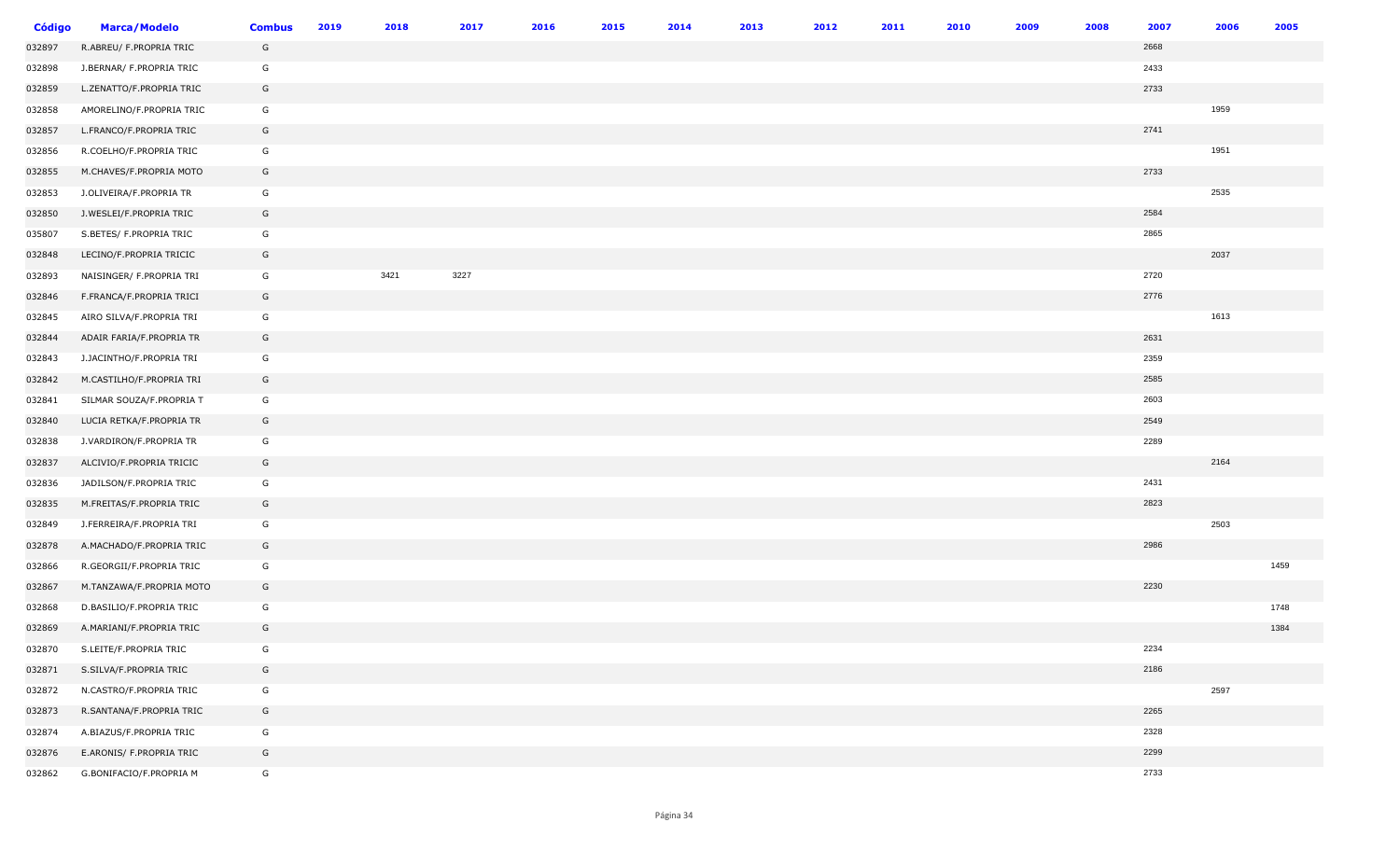| <b>Código</b> | <b>Marca/Modelo</b>      | <b>Combus</b> | 2019 | 2018 | 2017 | 2016 | 2015 | 2014 | 2013 | 2012 | 2011 | 2010 | 2009 | 2008 | 2007  | 2006 | 2005 |
|---------------|--------------------------|---------------|------|------|------|------|------|------|------|------|------|------|------|------|-------|------|------|
| 032894        | J.MATULA/ F.PROPRIA MOTO | G             |      |      |      |      |      |      |      |      |      |      |      |      | 2743  |      |      |
| 032877        | A.GLITZ/ F.PROPRIA TRIC  | G             |      |      |      |      |      |      |      |      |      |      |      |      | 2766  |      |      |
| 032860        | A.SILVA/F.PROPRIA TRIC   | G             |      |      |      |      |      |      |      |      |      |      |      |      | 2747  |      |      |
| 032879        | E.QUINI/ F.PROPRIA TRI   | G             |      |      |      |      |      |      |      |      |      |      |      |      | 2128  |      |      |
| 032880        | HUPALOVSKI/F.PROPRIA TRI | G             |      |      |      |      |      |      |      |      |      |      |      |      | 2756  |      |      |
| 032881        | CARAVELO/ F.PROPRIA TRIC | G             |      |      |      |      |      |      |      |      |      |      |      |      | 2706  |      |      |
| 032882        | ANESIO.F/ F.PROPRIA TRIC | G             |      |      |      |      |      |      |      |      |      |      |      |      | 2997  |      |      |
| 032883        | CHAPISCA/ F.PROPRIA TRIC | G             |      |      |      |      |      |      |      |      |      |      |      |      |       | 2544 |      |
| 032884        | A.LASS/ F.PROPRIA TRIC   | G             |      |      |      |      |      |      |      |      |      |      |      |      | 2376  |      |      |
| 032885        | F.ALBERS/ F.PROPRIA TRIC | G             |      |      |      |      |      |      |      |      |      |      |      |      | 2725  |      |      |
| 032886        | E.VINHAES/ F.PROPRIA TRI | G             |      |      |      |      |      |      |      |      |      |      |      |      | 2308  |      |      |
| 032888        | G.VIEIRA/ F.PROPRIA TRIC | G             |      |      |      |      |      |      |      |      |      |      |      |      | 2911  |      |      |
| 032889        | I.ELOI/ F.PROPRIA TRIC   | G             |      |      |      |      |      |      |      |      |      |      |      |      | 2746  |      |      |
| 032891        | D.NOGUEI/ F.PROPRIA TRIC | G             |      |      |      |      |      |      |      |      |      |      |      |      |       |      | 1468 |
| 032832        | OJUARA LTDA/F.PROPRIA TR | G             |      |      |      |      |      |      |      |      |      |      |      |      | 2372  |      |      |
| 032861        | A.PAULA/F.PROPRIA TRIC   | G             |      |      |      |      |      |      |      |      |      |      |      |      | 2753  |      |      |
| 035825        | RIC.ANT/ F.PROPRIA TRIC  | G             |      |      |      |      |      |      |      |      |      |      |      |      | 2997  |      |      |
| 032834        | R.ALEM/F.PROPRIA TRICIC  | G             |      |      |      |      |      |      |      |      |      |      |      |      | 2644  |      |      |
| 035813        | CL.LIMA/ F.PROPRIA TRIC  | G             |      |      |      |      |      |      |      |      |      |      |      |      | 2528  |      |      |
| 035814        | R.DOSREIS/ F.PROPRIA TRI | G             |      |      |      |      |      |      |      |      |      |      |      |      | 2635  |      |      |
| 035815        | J.BARROS/ F.PROPRIA TRIC | G             |      |      |      |      |      |      |      |      |      |      |      |      | 2739  |      |      |
| 035816        | V.FRANCO/ F.PROPRIA TRIC | G             |      |      |      |      |      |      |      |      |      |      |      |      | 2655  |      |      |
| 035817        | S.ARAUJO/ F.PROPRIA TRIC | G             |      |      |      |      |      |      |      |      |      |      |      |      | 2857  |      |      |
| 035818        | BORINELLI/ F.PROPRIA TRI | G             |      |      |      |      |      |      |      |      |      |      |      |      | 2353  |      |      |
| 035819        | G.FREITAS/ F.PROPRIA TRI | G             |      |      |      |      |      |      |      |      |      |      |      |      | 2988  |      |      |
| 035820        | P.CRUZ/ F.PROPRIA TRIC   | G             |      |      |      |      |      |      |      |      |      |      |      |      | 2772  |      |      |
| 035821        | HIROYUKI/ F.PROPRIA MOTO | G             |      |      |      |      |      |      |      |      |      |      |      |      | 2746  |      |      |
| 035822        | P.HANDA2/ F.PROPRIA TRIC | G             |      |      |      |      |      |      |      |      |      |      |      |      | 2685  |      |      |
| 035811        | J.DUARTE/ F.PROPRIA TRIC | G             |      |      |      |      |      |      |      |      |      |      |      |      | 2742  |      |      |
| 035824        | E.SASSO/ F.PROPRIA TRIC  | G             |      |      |      |      |      |      |      |      |      |      |      |      |       | 1939 |      |
| 035810        | L.SANTOS/ F.PROPRIA TRIC | G             |      |      |      |      |      |      |      |      |      |      |      |      | 3176  |      |      |
| 035826        | PEDR.ANT/ F.PROPRIA TRIC | G             |      |      |      |      |      |      |      |      |      |      |      |      | 2724  |      |      |
| 035827        | PRESTUPA/ F.PROPRIA TRIC | G             |      |      |      |      |      |      |      |      |      |      |      |      | 2962  |      |      |
| 035828        | A.PUGIOLI/ F.PROPRIA TRI | G             |      |      |      |      |      |      |      |      |      |      |      |      | 2344  |      |      |
| 035829        | LAZZARI/ F.PROPRIA TRIC  | G             |      |      |      |      |      |      |      |      |      |      |      |      | 25590 |      |      |
| 035830        | J.BIAZUS/ F.PROPRIA TRIC | G             |      |      |      |      |      |      |      |      |      |      |      |      | 2727  |      |      |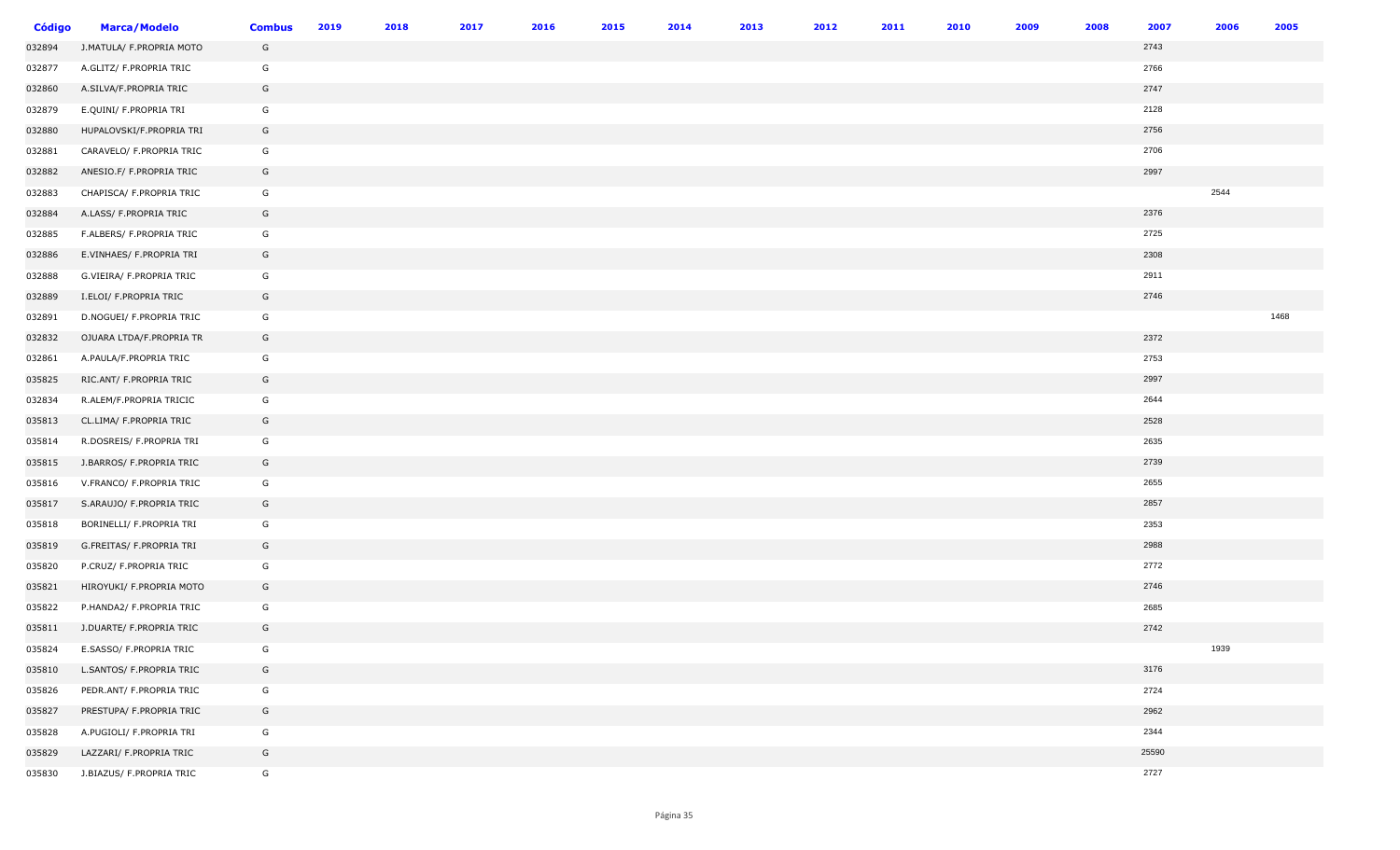| <b>Código</b> | <b>Marca/Modelo</b>       | <b>Combus</b> | 2019 | 2018 | 2017 | 2016 | 2015 | 2014 | 2013 | 2012 | 2011 | 2010 | 2009 | 2008 | 2007 | 2006 | 2005 |
|---------------|---------------------------|---------------|------|------|------|------|------|------|------|------|------|------|------|------|------|------|------|
| 035831        | CAPPELARO/ F.PROPRIA TRI  | G             |      |      |      |      |      |      |      |      |      |      |      |      | 2989 |      |      |
| 035832        | A.BIAZUS/F.PROPRIA TRIC2  | G             |      |      |      |      |      |      |      |      |      |      |      |      | 2499 |      |      |
| 035833        | J.TUROLA/ F.PROPRIA TRIC  | G             |      |      |      |      |      |      |      |      |      |      |      |      | 2617 |      |      |
| 035834        | E.BOECHEL/ F.PROPRIA TRI  | G             |      |      |      |      |      |      |      |      |      |      |      |      | 2303 |      |      |
| 035835        | R.CESIUK/ F.PROPRIA TRIC  | G             |      |      |      |      |      |      |      |      |      |      |      |      | 2903 |      |      |
| 035836        | E.GUEDES/ F.PROPRIA TRIC  | G             |      |      |      |      |      |      |      |      |      |      |      |      | 2815 |      |      |
| 035837        | A.BEAL/ F.PROPRIA TRIC    | G             |      |      |      |      |      |      |      |      |      |      |      |      | 1987 |      |      |
| 035823        | W.PASSOS/ F.PROPRIA TRIC  | G             |      |      |      |      |      |      |      |      |      |      |      |      | 2711 |      |      |
| 032819        | A.ALBUQUERQUE/F.PROPRIA   | G             |      |      |      |      |      |      |      |      |      |      |      |      | 2204 |      |      |
| 035838        | J.SEBOLD/ F.PROPRIA MOTO  | G             |      |      |      |      |      |      |      |      |      |      |      |      | 2830 |      |      |
| 035894        | M.DOMINGOS/F.PROPRIA TRI  | G             |      |      |      |      |      |      |      |      |      |      |      |      | 2708 |      |      |
| 032831        | C.ZEQUIM/F.PROPRIA TRIC   | G             |      |      |      |      |      |      |      |      |      |      |      |      |      | 1914 |      |
| 032830        | J. DE LIMA/F.PROPRIA TRI  | G             |      |      |      |      |      |      |      |      |      |      |      |      |      | 2474 |      |
| 032829        | ADELI ASSIS/F.PROPRIA TR  | G             |      |      |      |      |      |      |      |      |      |      |      |      | 2606 |      |      |
| 032828        | A.SILVEIRA/F.PROPRIA TRI  | G             |      |      |      |      |      |      |      |      |      |      |      |      |      | 1939 |      |
| 032827        | NICOMEDES/F.PROPRIA TRIC  | G             |      |      |      |      |      |      |      |      |      |      |      |      |      | 2101 |      |
| 032825        | ILDEFONSO/F.PROPRIA TRIC  | G             |      |      |      |      |      |      |      |      |      |      |      |      | 2733 |      |      |
| 032824        | S.CARNEIRO/F.PROPRIA TRI  | G             |      |      |      |      |      |      |      |      |      |      |      |      | 2857 |      |      |
| 032823        | C.GUADAGNIN/F.PROPRIA TR  | G             |      |      |      |      |      |      |      |      |      |      |      |      |      | 1626 |      |
| 032822        | ANTONIO DIAS/F.PROPRIA T  | G             |      |      |      |      |      |      |      |      |      |      |      |      | 2287 |      |      |
| 035812        | A.CLERIS/ F.PROPRIA TRIC  | G             |      |      |      |      |      |      |      |      |      |      |      |      | 2872 |      |      |
| 032820        | ADAO FILHO/F.PROPRIA TRI  | G             |      |      |      |      |      |      |      |      |      |      |      |      |      |      | 1412 |
| 032833        | P.MACHADO/F.PROPRIA TRIC  | G             |      |      |      |      |      |      |      |      |      |      |      |      | 2676 |      |      |
| 032818        | E.CZELUJINSKI/F.PROPRIA   | G             |      |      |      |      |      |      |      |      |      |      |      |      | 2693 |      |      |
| 032817        | C.GURAL/F.PROPRIA TRICIC  | G             |      |      |      |      |      |      |      |      |      |      |      |      |      | 1963 |      |
| 032816        | J.RAMIRES/F.PROPRIA TRIC  | G             |      |      |      |      |      |      |      |      |      |      |      |      |      | 2636 |      |
| 035800        | F.MESSIAS/ F.PROPRIA MOT  | G             |      |      |      |      |      |      |      |      |      |      |      |      | 2733 |      |      |
| 035801        | A.BALSANI/ F.PROPRIA MOT  | G             |      |      |      |      |      |      |      |      |      |      |      |      | 2341 |      |      |
| 035802        | J.BRENNER/ F.PROPRIA TRI  | G             |      |      |      |      |      |      |      |      |      |      |      |      |      | 1634 |      |
| 035803        | L.VARGAS/ F.PROPRIA TRIC  | G             |      |      |      |      |      |      |      |      |      |      |      |      | 3003 |      |      |
| 035804        | W, COSTA/ F. PROPRIA TRIC | G             |      |      |      |      |      |      |      |      |      |      |      |      | 2997 |      |      |
| 032865        | C.VALENTINO/F.PROPRIA T   | G             |      |      |      |      |      |      |      |      |      |      |      |      |      | 1904 |      |
| 035806        | G.ROMAO/ F.PROPRIA TRIC   | G             |      |      |      |      |      |      |      |      |      |      |      |      | 2894 |      |      |
| 035808        | J.SILVA/ F.PROPRIA TRIC   | G             |      |      |      |      |      |      |      |      |      |      |      |      | 3008 |      |      |
| 035809        | CHIQUINATO/ F.PROPRIA TR  | G             |      |      |      |      |      |      |      |      |      |      |      |      | 2653 |      |      |
| 032821        | A.CASTELLEN/F.PROPRIA TR  | G             |      |      |      | 3369 |      |      |      |      |      |      |      |      |      | 2032 |      |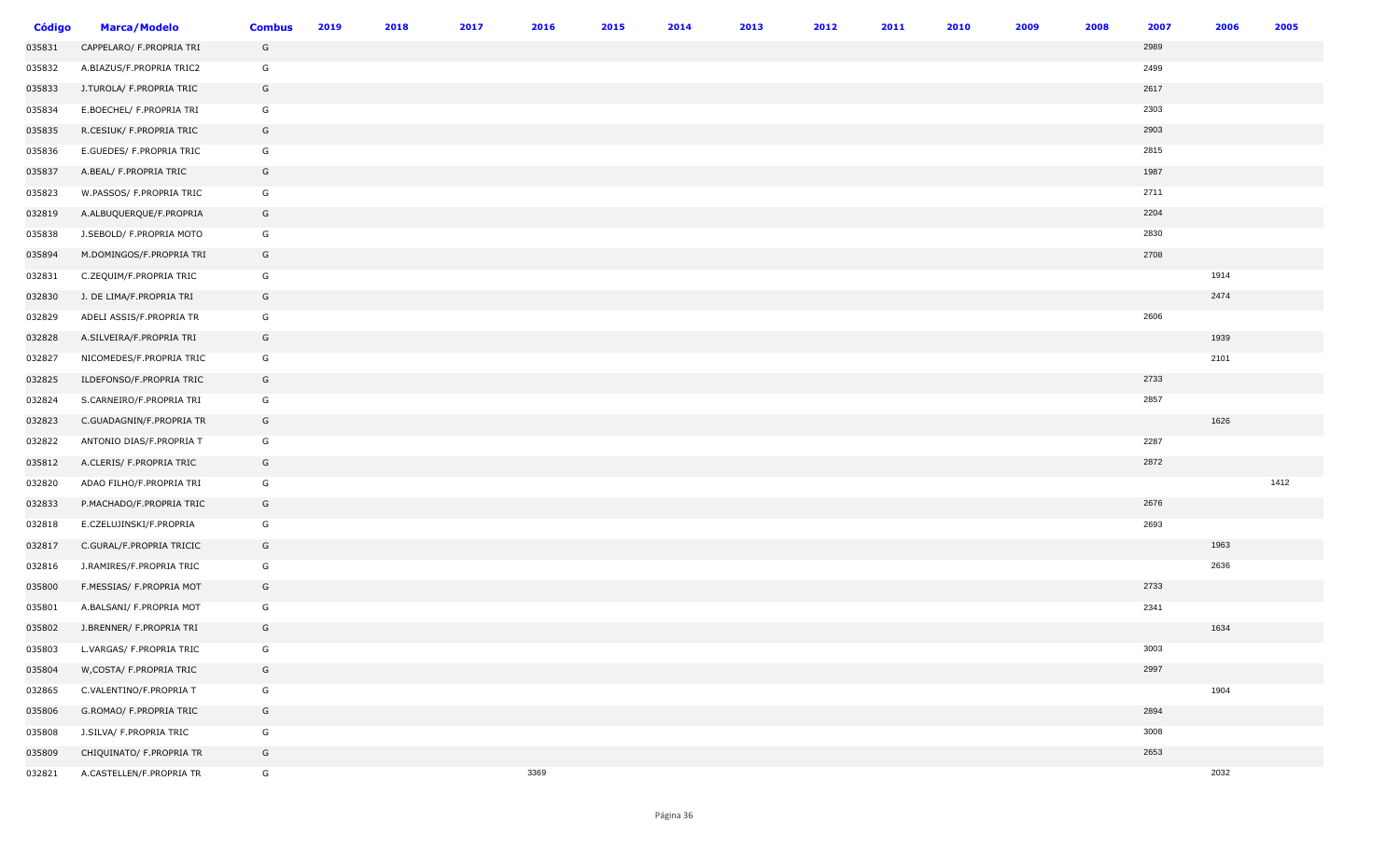| <b>Código</b> | <b>Marca/Modelo</b>      | <b>Combus</b> | 2019 | 2018 | 2017 | 2016 | 2015 | 2014 | 2013 | 2012 | 2011 | 2010 | 2009 | 2008 | 2007 | 2006 | 2005 |
|---------------|--------------------------|---------------|------|------|------|------|------|------|------|------|------|------|------|------|------|------|------|
| 037839        | MARANGONI/F.PROPRIA TRIC | G             |      |      |      |      |      |      |      |      |      |      |      | 2624 |      |      |      |
| 037827        | WERETYCKI/F.PROPRIA TRIC | G             |      |      |      |      |      |      |      |      |      |      |      | 3218 |      |      |      |
| 037828        | S.NALVA/F.PROPRIA TRIC   | G             |      |      |      |      |      |      |      |      |      |      |      | 2565 |      |      |      |
| 037829        | FR.COSTA/F.PROPRIA TRIC  | G             |      |      |      |      |      |      |      |      |      |      |      | 2207 |      |      |      |
| 037830        | G.VALMIR/F.PROPRIA TRIC  | G             |      |      |      |      |      |      |      |      |      |      |      |      | 2392 |      |      |
| 037831        | J.ROSA/F.PROPRIA TRIC    | G             |      |      |      |      |      |      |      |      |      |      |      | 3369 |      |      |      |
| 037832        | J.GONCA/F.PROPRIA MOTO   | G             |      |      |      |      |      |      |      |      |      |      |      | 2651 |      |      |      |
| 037833        | L.BRISOLA/F.PROPRIA TRIC | G             |      |      |      |      |      |      |      |      |      |      |      | 3105 |      |      |      |
| 037834        | C.FEDRIGO/F.PROPRIA TRIC | G             |      |      |      |      |      |      |      |      |      |      |      |      |      | 2269 |      |
| 037851        | A.VALOES/F.PROPRIA TRIC  | G             |      |      |      |      |      |      |      |      |      |      |      | 2702 |      |      |      |
| 037838        | GR.SILVA/F.PROPRIA TRIC  | G             |      |      |      |      |      |      |      |      |      |      |      |      |      |      | 1469 |
| 037823        | S.ELENO/F.PROPRIA TRIC   | G             |      |      |      |      |      |      |      |      |      |      |      | 2174 |      |      |      |
| 037840        | M.ANTES/F.PROPRIA TRIC   | G             |      |      |      |      |      |      |      |      |      |      |      | 2360 |      |      |      |
| 037841        | J.ARRAES/F.PROPRIA TRIC  | G             |      |      |      |      |      |      |      |      |      |      |      |      |      | 2444 |      |
| 037842        | CR.ALMEIDA/F.PROPRIA TRI | G             |      |      |      |      |      |      |      |      |      |      |      |      | 2878 |      |      |
| 037843        | FR.CAMPOS/F.PROPRIA TRIC | G             |      |      |      |      |      |      |      |      |      |      |      | 3095 |      |      |      |
| 037844        | VOL.BUSS/F.PROPRIA TRIC  | G             |      |      |      |      |      |      |      |      |      |      |      | 2729 |      |      |      |
| 037845        | PAULO CRUZ/F.PROPRIA TRI | G             |      |      |      |      |      |      |      |      |      |      |      | 2690 |      |      |      |
| 037846        | A.CAIXETA/F.PROPRIA TRIC | G             |      |      |      |      |      |      |      |      |      |      |      |      | 3151 |      |      |
| 037847        | M.FUSCO/F.PROPRIA TRIC   | G             |      |      |      |      |      |      |      |      |      |      |      | 2665 |      |      |      |
| 037801        | M.RIBAS/F.PROPRIA TRIC   | G             |      |      |      |      |      |      |      |      |      |      |      | 2177 |      |      |      |
| 037835        | A.GIRARDI/F.PROPRIA TRIC | G             |      |      |      |      |      |      |      |      |      |      |      | 2154 |      |      |      |
| 037814        | L.SELOIR/F.PROPRIA TRIC  | G             |      |      |      |      |      |      |      |      |      |      |      | 3333 |      |      |      |
| 037802        | A.FONSECA/F.PROPRIA TRIC | G             |      |      |      |      |      |      |      |      |      |      |      | 2265 |      |      |      |
| 037804        | VALNEMER/F.PROPRIA TRIC  | G             |      |      |      |      |      |      |      |      |      |      |      |      | 2567 |      |      |
| 037805        | SALUSTIANO/F.PROPRIA TRI | G             |      |      |      |      |      |      |      |      |      |      |      | 1964 |      |      |      |
| 037806        | DIVINO R./F.PROPRIA TRIC | G             |      |      |      |      |      |      |      |      |      |      |      | 2130 |      |      |      |
| 037807        | S.GISMAIR/F.PROPRIA TRIC | G             |      |      |      |      |      |      |      |      |      |      |      | 2845 |      |      |      |
| 037808        | C.ELISIO/F.PROPRIA TRIC  | G             |      |      |      |      |      |      |      |      |      | 2436 |      | 2213 |      |      |      |
| 037809        | SOCRATES/F.PROPRIA TRIC  | G             |      |      |      |      |      |      |      |      |      |      |      |      |      |      | 1973 |
| 037810        | ROB.HECK/F.PROPRIA TRIC  | G             |      |      |      |      |      |      |      |      |      |      |      |      | 2575 |      |      |
| 037811        | JOSE TEX/F.PROPRIA TRI   | G             |      |      |      |      |      |      |      |      |      |      |      |      | 2184 |      |      |
| 037826        | VALTUR/F.PROPRIA TRIC    | G             |      |      |      |      |      |      |      |      |      |      |      | 2449 |      |      |      |
| 037813        | SEBA.NETO/F.PROPRIA TRIC | G             |      |      |      |      |      |      |      |      |      |      |      |      | 2281 |      |      |
| 037824        | H.MADER/F.PROPRIA TRIC   | G             |      |      |      |      |      |      |      |      |      |      |      |      | 2615 |      |      |
| 037815        | BLENISMAR/F.PROPRIA TRIC | G             |      |      |      |      |      |      |      |      |      |      |      |      | 2889 |      |      |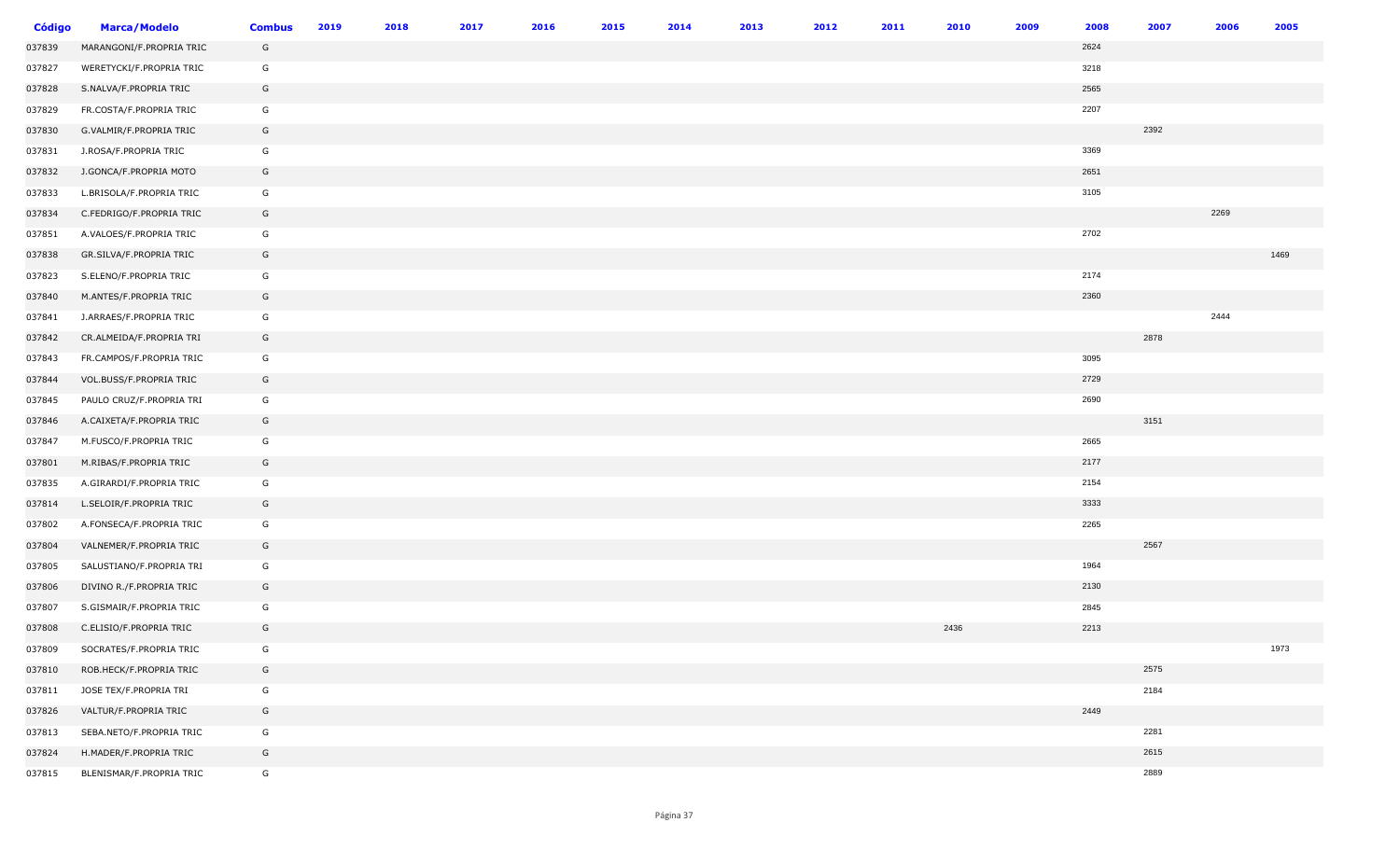| <b>Código</b> | <b>Marca/Modelo</b>      | <b>Combus</b> | 2019 | 2018 | 2017 | 2016 | 2015 | 2014 | 2013 | 2012 | 2011 | 2010 | 2009 | 2008 | 2007 | 2006 | 2005 |
|---------------|--------------------------|---------------|------|------|------|------|------|------|------|------|------|------|------|------|------|------|------|
| 037816        | LIMA.F/F.PROPRIA TRIC    | G             |      |      |      |      |      |      |      |      |      |      |      | 1871 |      |      |      |
| 037817        | CLA.BORGES/F.PROPRIA TRI | G             |      |      |      |      |      |      |      |      |      |      |      |      |      | 2102 |      |
| 037818        | V.MALARDO/F.PROPRIA TRIC | G             |      |      |      |      |      |      |      |      |      |      |      |      |      | 2256 |      |
| 037819        | CLO.LIMA/F.PROPRIA TRIC  | G             |      |      |      |      |      |      |      |      |      |      |      | 2649 |      |      |      |
| 037820        | VALTERSON/F.PROPRIA TRIC | G             |      |      |      |      |      |      |      |      |      |      |      | 2022 |      |      |      |
| 037821        | C.RIZZON/F.PROPRIA TRIC  | G             |      |      |      |      |      |      |      |      |      |      |      | 2397 |      |      |      |
| 037822        | SANTONINO/F.PROPRIA TRIC | G             |      |      |      |      |      |      |      |      |      |      |      |      | 2865 |      |      |
| 037852        | M.R.SILVA/F.PROPRIA TRIC | G             |      |      |      |      |      |      |      |      |      |      |      | 2663 |      |      |      |
| 037812        | A.QUEIROZ/F.PROPRIA TRIC | G             |      |      |      |      |      |      |      |      |      |      |      | 1921 |      |      |      |
| 037893        | SF.MORAIS/F.PROPRIA TRIC | G             |      |      |      |      |      |      |      |      |      |      |      | 2141 |      |      |      |
| 037882        | ADROALDO/F.PROPRIA TRIC  | G             |      |      |      |      |      |      |      |      |      |      |      | 1820 |      |      |      |
| 037883        | PALKOWSKI/F.PROPRIA TRIC | G             |      |      |      |      |      |      |      |      |      |      |      | 2046 |      |      |      |
| 037884        | J.FURTADO/F.PROPRIA TRIC | G             |      |      |      |      |      |      |      |      |      |      |      |      | 2602 |      |      |
| 037886        | FRANCISMAR/F.PROPRIA TRI | G             |      |      |      |      |      |      |      |      |      |      |      |      |      | 1616 |      |
| 035892        | C.R.KUGLER/F.PROPRIA TRI | G             |      |      |      |      |      |      |      |      |      |      |      |      | 2312 |      |      |
| 037888        | ED.THEISS/F.PROPRIA TRIC | G             |      |      |      |      |      |      |      |      |      |      |      | 2081 |      |      |      |
| 037889        | JCN.PANAO/F.PROPRIA TRIC | G             |      |      |      |      |      |      |      |      |      |      |      | 2085 |      |      |      |
| 037890        | C.ZELITO/F.PROPRIA TRIC  | G             |      |      |      |      |      |      |      |      |      |      |      | 1881 |      |      |      |
| 037849        | WESTPHALEN/F.PROPRIA TRI | G             |      |      |      |      |      |      |      |      |      |      |      | 3362 |      |      |      |
| 037892        | S.ANIBAL/F.PROPRIA TRIC  | G             |      |      |      |      |      |      |      |      |      |      |      |      |      | 1630 |      |
| 037878        | HG.ARAUJO/F.PROPRIA TRIC | G             |      |      |      |      |      |      |      |      |      |      |      | 1864 |      |      |      |
| 037894        | ROB.LEITE/F.PROPRIA TRIC | G             |      |      |      |      |      |      |      |      |      |      |      | 2216 |      |      |      |
| 037895        | FRAN.SOUZA/F.PROPRIA TRI | G             |      |      |      |      |      |      |      |      |      |      |      |      | 2034 |      |      |
| 037896        | L.V.FILHO/F.PROPRIA TRIC | G             |      |      |      |      |      |      |      |      |      |      |      | 2148 |      |      |      |
| 037897        | A.AILTIS/F.PROPRIA TRIC  | G             |      |      |      |      |      |      |      |      |      |      |      |      | 2333 |      |      |
| 037898        | V.FANTINEL/F.PROPRIA TRI | G             |      |      |      |      |      |      |      |      |      |      |      | 2115 |      |      |      |
| 039602        | H.ROSSI/F.PROPRIA TRI    | G             |      |      |      |      |      | 2902 |      |      |      |      |      |      |      |      |      |
| 041100        | I.OLIVEIRA/F.PROPRIA TRI | G             |      |      |      | 3579 |      |      |      |      |      |      |      |      |      |      |      |
| 041200        | V.FLOR/F.PROPRIA TRI     | G             |      |      |      |      | 2990 |      |      |      |      |      |      |      |      |      |      |
| 041400        | A.TEODORO/F.PROPRIA TRI  | G             |      |      |      |      |      | 2052 |      |      |      |      |      |      |      |      |      |
| 037891        | ME.GOMES/F.PROPRIA TRIC  | G             |      |      |      |      |      |      |      |      |      |      |      | 1867 |      |      |      |
| 037866        | A.MARCON/F.PROPRIA TRIC  | G             |      |      |      |      |      |      |      |      |      |      |      | 5529 |      |      |      |
| 037854        | JS.MENDES/F.PROPRIA TRIC | G             |      |      |      |      |      |      |      |      |      |      |      |      | 2618 |      |      |
| 037855        | GL.LACERDA/F.PROPRIA TRI | G             |      |      |      |      |      |      |      |      |      |      |      | 2066 |      |      |      |
| 037856        | M.HENRIQUE/F.PROPRIA MOT | G             |      |      |      |      |      |      |      |      |      |      |      | 2644 |      |      |      |
| 037857        | T.LOURIVAL/F.PROPRIA TRI | G             |      |      |      |      |      |      |      |      |      |      |      | 1913 |      |      |      |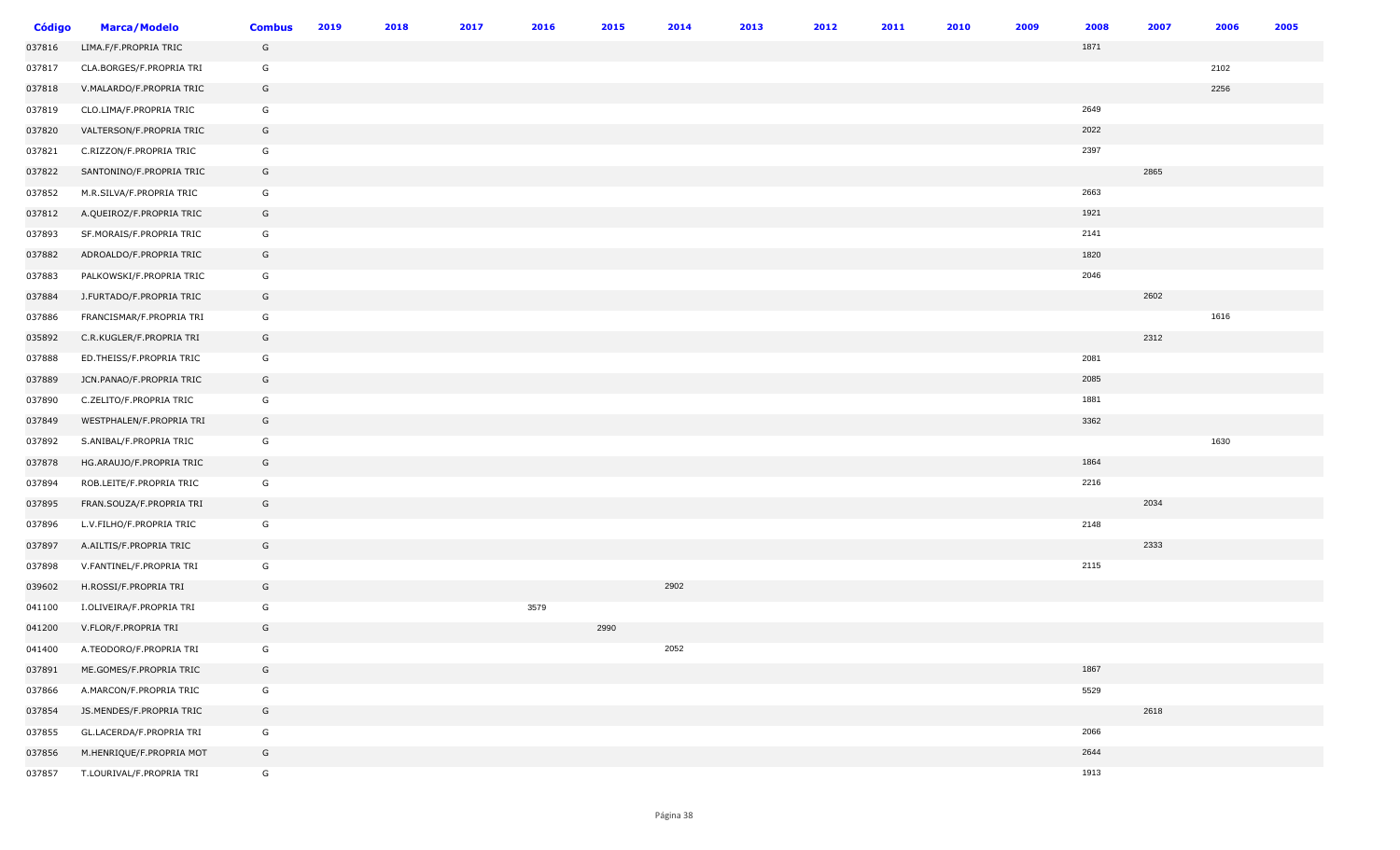| <b>Código</b> | <b>Marca/Modelo</b>         | <b>Combus</b> | 2019 | 2018 | 2017 | 2016 | 2015 | 2014  | 2013  | 2012  | 2011  | 2010  | 2009  | 2008  | 2007 | 2006 | 2005 |
|---------------|-----------------------------|---------------|------|------|------|------|------|-------|-------|-------|-------|-------|-------|-------|------|------|------|
| 037858        | S.EZIO/F.PROPRIA TRIC       | G             |      |      |      |      |      |       |       |       |       |       |       | 2001  |      |      |      |
| 037859        | O.WALMOR/F.PROPRIA TRIC     | G             |      |      |      |      |      |       |       |       |       |       |       | 3281  |      |      |      |
| 037860        | C.CARLINI/F.PROPRIA TRIC    | G             |      |      |      |      |      |       |       |       |       |       |       |       | 2333 |      |      |
| 037861        | S.AILTIS/F.PROPRIA TRIC     | G             |      |      |      |      |      |       |       |       |       |       |       |       | 2634 |      |      |
| 037862        | MAXIMILIO/F.PROPRIA TRIC    | G             |      |      |      |      |      |       |       |       |       |       |       | 2675  |      |      |      |
| 037881        | LC.ANTUNES/F.PROPRIA TRI    | G             |      |      |      |      |      |       |       |       |       |       |       | 1832  |      |      |      |
| 037865        | I.BRANDT/F.PROPRIA TRIC     | G             |      |      |      |      |      |       |       |       |       |       |       |       | 2734 |      |      |
| 037880        | C.ARI/F.PROPRIA TRIC        | G             |      |      |      |      |      |       |       |       |       |       |       | 1863  |      |      |      |
| 037867        | INIVALDO/F.PROPRIA TRIC     | G             |      |      |      |      |      |       |       |       |       |       |       |       |      | 1968 |      |
| 037868        | HECKMANN1/F.PROPRIA TRIC    | G             |      |      |      |      |      |       |       |       |       |       |       | 2133  |      |      |      |
| 037870        | ADR.SILVA/F.PROPRIA TRIC    | G             |      |      |      |      |      |       |       |       |       |       |       | 2149  |      |      |      |
| 037871        | RIC.ARAUJO/F.PROPRIA MOT    | G             |      |      |      |      |      |       |       |       |       |       |       | 1258  |      |      |      |
| 037873        | JUL.SOUZA/F.PROPRIA TRIC    | G             |      |      |      |      |      |       |       |       |       |       |       |       | 2153 |      |      |
| 037875        | EL.SOUZA/F.PROPRIA TRIC     | G             |      |      |      |      |      |       |       |       |       |       |       |       | 2155 |      |      |
| 037876        | DIO.FUCHS/F.PROPRIA TRIC    | G             |      |      |      |      |      |       |       |       |       |       |       | 1874  |      |      |      |
| 037877        | R.IVAIR/F.PROPRIA TRIC      | G             |      |      |      |      |      |       |       |       |       |       |       | 1783  |      |      |      |
| 037885        | MAR.COSTA/F.PROPRIA TRIC    | G             |      |      |      |      |      |       |       |       |       |       |       | 2076  |      |      |      |
| 037863        | C.MORAES/F.PROPRIA TRIC     | G             |      |      |      |      |      |       |       |       |       |       |       | 2169  |      |      |      |
| 037887        | PA.ARAUJO/F.PROPRIA TRIC    | G             |      |      |      |      |      |       |       |       |       |       |       | 1994  |      |      |      |
| 037800        | ODAIR.S/F.PROPRIA TRIC      | G             |      |      |      |      |      |       |       |       |       |       |       |       | 2647 |      |      |
|               | <b>Fabricante:</b> FASPIDER |               |      |      |      |      |      |       |       |       |       |       |       |       |      |      |      |
| 038102        | I/FASPIDER KYNRO KN50 S     | G             |      |      |      |      |      |       |       | 1934  |       | 1783  |       | 1571  |      |      |      |
| 038101        | I/FASPIDER KYNRO KN125 S    | G             |      |      |      |      |      |       |       | 2307  |       | 2046  |       | 1671  |      |      |      |
|               | Fabricante: FELZA           |               |      |      |      |      |      |       |       |       |       |       |       |       |      |      |      |
| 036100        | FELZA/LUG 2.0               | G             |      |      |      |      |      | 24202 | 22711 | 21871 | 20780 | 18526 | 15991 | 15039 |      |      |      |
|               | <b>Fabricante:</b> FENIX    |               |      |      |      |      |      |       |       |       |       |       |       |       |      |      |      |
| 012900        | FENIX/TRICICLO TURISMO      | G             |      |      |      |      |      |       |       |       |       | 4813  |       |       |      |      |      |
|               | <b>Fabricante:</b> FLASH    |               |      |      |      |      |      |       |       |       |       |       |       |       |      |      |      |
| 022457        | FLASH/MV TEEN 50            | G             |      |      |      |      |      |       |       | 2304  | 2081  |       |       |       |      |      |      |
| 022461        | FLASH/MV ING 110            | G             |      |      |      |      |      |       |       | 2423  | 2188  |       |       |       |      |      |      |
| 022460        | FLASH/MV POWER 2000         | G             |      |      |      |      |      |       |       |       | 2526  |       |       |       |      |      |      |
| 022463        | FLASH/MV ING ELETRIC        | G             |      |      |      |      |      |       |       | 4038  | 3795  |       |       |       |      |      |      |
| 022458        | FLASH/MV CITY 150           | G             |      |      |      |      |      |       | 3617  | 3392  | 3125  |       |       |       |      |      |      |
| 022459        | FLASH/MV ACTION 150         | G             |      |      |      |      |      |       |       | 2978  | 2882  |       |       |       |      |      |      |
|               | Fabricante: FLIGHT          |               |      |      |      |      |      |       |       |       |       |       |       |       |      |      |      |
| 038601        | I/FLIGHT JS200ZH A          | G             |      |      |      |      |      |       |       |       |       |       |       | 5133  |      |      |      |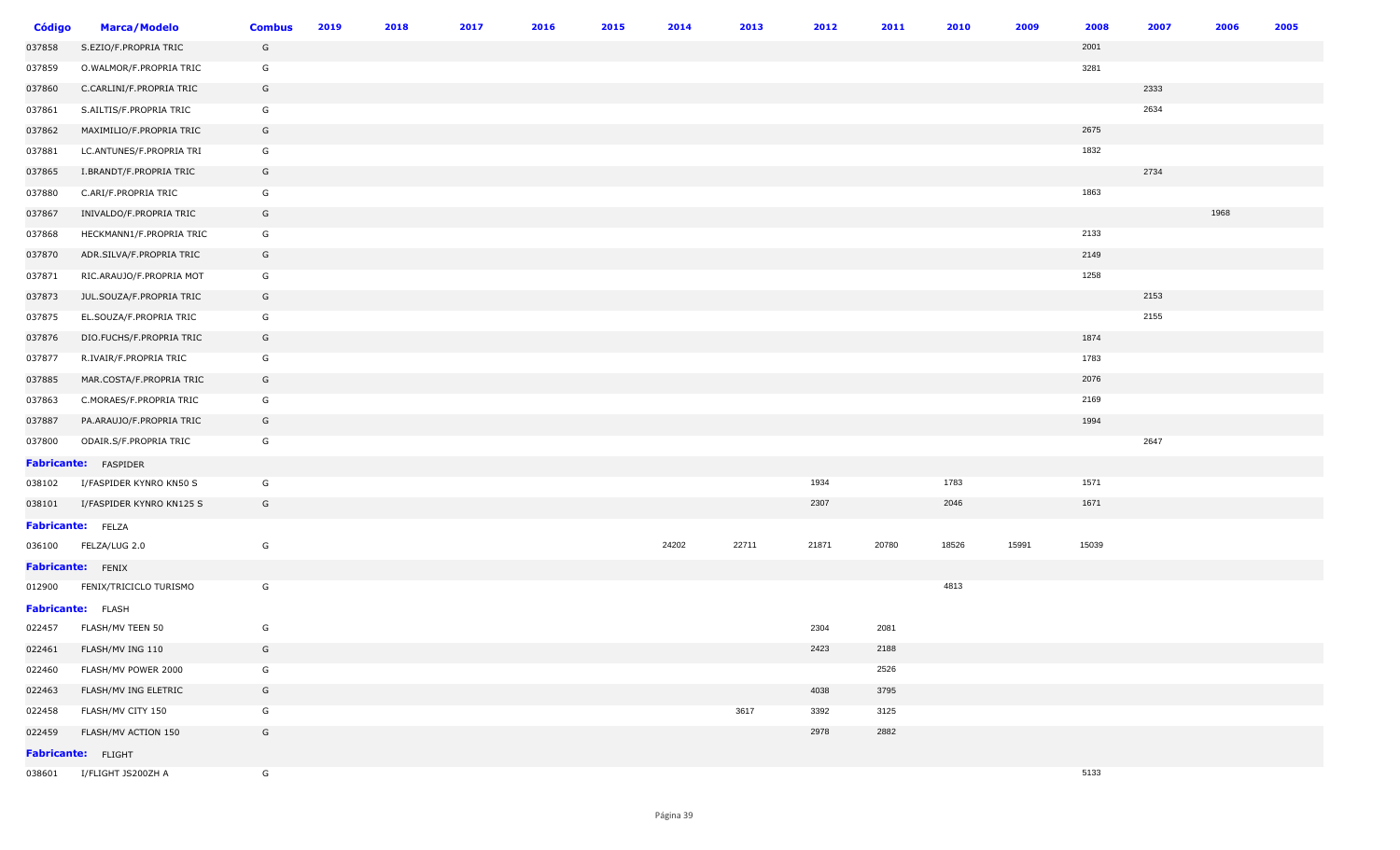| Código          | <b>Marca/Modelo</b>            | <b>Combus</b> | 2019 | 2018 | 2017 | 2016 | 2015 | 2014 | 2013 | 2012 | 2011 | 2010 | 2009 | 2008 | 2007 | 2006 | 2005 |
|-----------------|--------------------------------|---------------|------|------|------|------|------|------|------|------|------|------|------|------|------|------|------|
| 038600          | I/FLIGHT JS200ZH               | G             |      |      |      |      |      |      |      |      |      |      |      | 4945 |      |      |      |
|                 | <b>Fabricante:</b> FONTA       |               |      |      |      |      |      |      |      |      |      |      |      |      |      |      |      |
|                 | 034003 I/FONTA FT125T 10       | G             |      |      |      |      |      |      |      |      |      |      |      |      | 1494 |      |      |
| 034002          | I/FONTA FT125T 3               | G             |      |      |      |      |      |      |      |      |      |      |      |      | 2314 |      |      |
|                 | Fabricante: FOSHAN             |               |      |      |      |      |      |      |      |      |      |      |      |      |      |      |      |
|                 | 014520 I/FOSHAN FT50QT-32 50   | G             |      |      |      |      |      |      |      |      |      | 1816 |      |      |      |      |      |
|                 | <b>Fabricante:</b> FOTON       |               |      |      |      |      |      |      |      |      |      |      |      |      |      |      |      |
|                 | 039500 I/FOTON FT200ZH-6       | G             |      |      |      |      |      |      |      |      |      | 7839 |      |      |      |      |      |
|                 | Fabricante: FUTONG             |               |      |      |      |      |      |      |      |      |      |      |      |      |      |      |      |
|                 | 033903 I/FUTONG FT200GY 2      | G             |      |      |      |      |      |      |      |      |      |      |      | 2908 |      |      |      |
| 033902          | I/FUTONG FT150T 4              | G             |      |      |      |      |      |      |      |      |      |      |      | 2932 |      |      |      |
| 033900          | I/FUTONG FT125 2               | G             |      |      |      |      |      |      |      |      |      |      |      | 1747 |      |      |      |
| 033901          | I/FUTONG FT150 2               | G             |      |      |      |      |      |      |      |      |      |      |      | 2075 |      |      |      |
|                 | Fabricante: FUXING             |               |      |      |      |      |      |      |      |      |      |      |      |      |      |      |      |
|                 | 035901 I/FUXING HAOBAO HB 150T | G             |      |      |      |      |      |      |      |      |      |      |      |      | 2341 |      |      |
| 035900          | I/FUXING HAOBAO HB 110-3       | G             |      |      |      |      |      |      |      |      |      |      |      |      | 1523 |      |      |
| Fabricante: FYM |                                |               |      |      |      |      |      |      |      |      |      |      |      |      |      |      |      |
| 032304          | I/FYM FY125 19                 | G             |      |      |      |      |      |      |      |      |      |      |      | 1799 | 1693 | 1615 |      |
| 032300          | I/FYM FY150 3                  | G             |      |      |      |      |      |      |      |      |      |      |      | 1949 | 1862 | 1678 |      |
| 032310          | I/FYM FY125T-13A               | G             |      |      |      |      |      |      |      |      | 3809 |      |      |      |      |      |      |
| 032308          | I/FYM FY150T 18                | G             |      |      |      |      |      |      |      |      |      |      |      | 2559 | 2346 |      |      |
| 032307          | I/FYM FY125Y 3                 | G             |      |      |      |      |      |      |      |      |      |      |      |      | 3592 |      |      |
| 032301          | I/FYM FY250                    | G             |      |      |      |      |      |      |      |      |      | 5960 | 5643 | 4913 | 4548 | 3998 |      |
| 032305          | I/FYM FY100 10A                | G             |      |      |      |      |      |      |      |      |      |      | 1597 | 1384 | 1318 | 1285 |      |
| 032302          | I/FYM FY125 20                 | G             |      |      |      |      |      |      |      |      |      |      |      |      | 3553 | 3221 |      |
| 032303          | I/FYM FY125T 15                | G             |      |      |      |      |      |      |      |      |      |      |      |      |      | 1612 |      |
|                 | <b>Fabricante:</b> GANGTIAN    |               |      |      |      |      |      |      |      |      |      |      |      |      |      |      |      |
|                 | 026401 I/GANGTIAN GT100 H      | G             |      |      |      |      |      |      |      |      |      |      |      |      |      |      | 1178 |
|                 | <b>Fabricante:</b> GARINNI     |               |      |      |      |      |      |      |      |      |      |      |      |      |      |      |      |
| 037603          | GARINNI/GR250 T3               | G             |      |      |      |      |      |      |      |      |      |      | 6965 | 6339 |      |      |      |
| 037606          | GARINNI/GR150 TI               | G             |      |      |      |      |      |      |      |      |      |      | 2990 | 2722 |      |      |      |
| 037605          | GARINNI/GR150 ST               | G             |      |      |      |      |      |      |      | 2814 | 2721 | 2539 | 2402 | 2184 | 2037 |      |      |
| 037604          | GARINNI/GR125 ST               | G             |      |      |      |      |      |      |      | 2254 | 2147 |      | 2084 | 1877 |      |      |      |
| 037602          | GARINNI/GR125 S                | G             |      |      |      |      |      |      |      |      |      |      | 1831 | 1757 |      |      |      |
| 037601          | GARINNI/GR125 Z                | G             |      |      |      |      |      |      |      |      |      |      | 2098 | 1871 |      |      |      |
| 037600          | GARINNI/GR125 T3               | G             |      |      |      |      |      |      |      |      |      |      | 2679 | 2519 |      |      |      |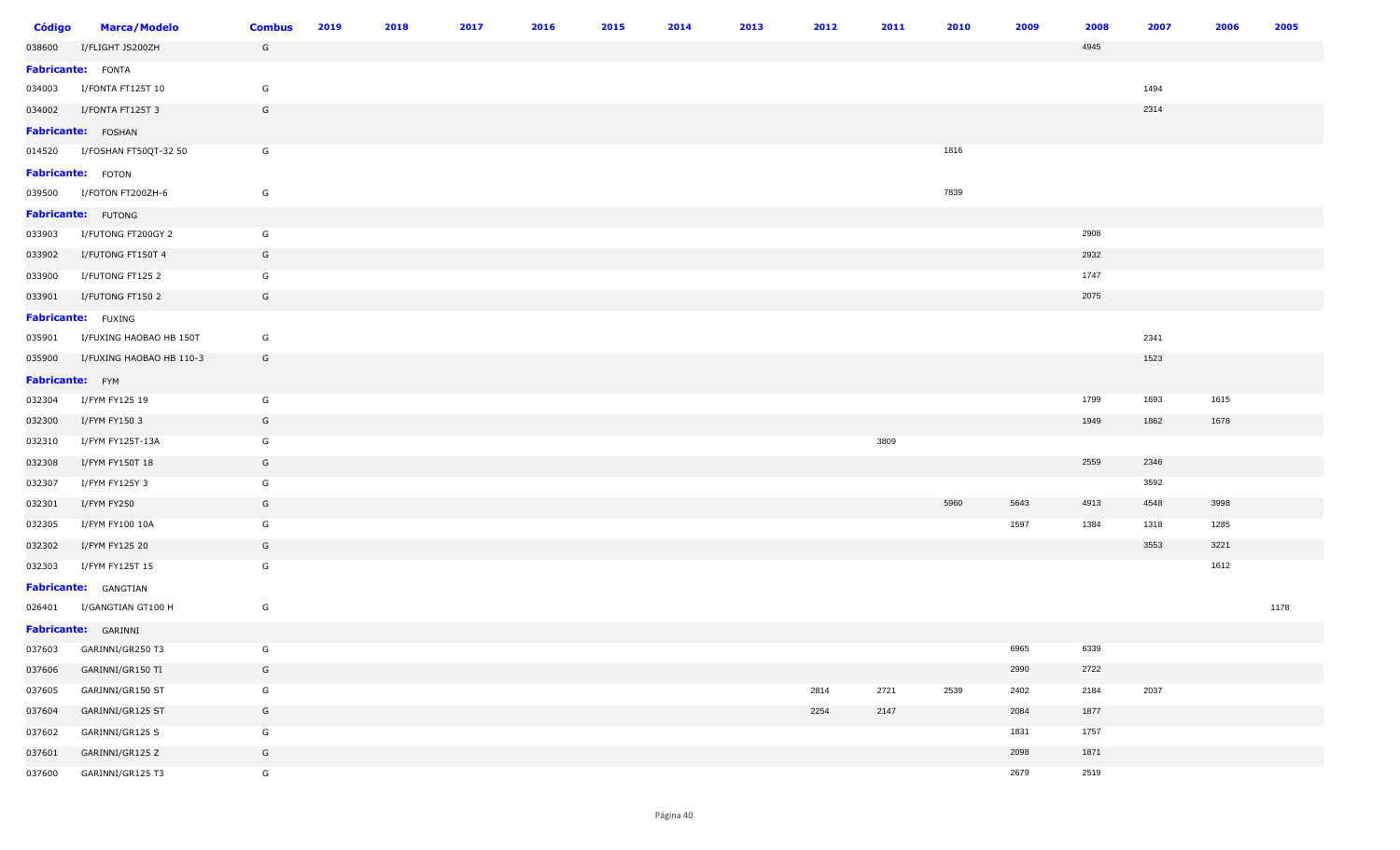| Código | <b>Marca/Modelo</b>        | <b>Combus</b> | 2019 | 2018  | 2017  | 2016  | 2015 | 2014 | 2013 | 2012 | 2011 | 2010 | 2009 | 2008 | 2007  | 2006  | 2005  |
|--------|----------------------------|---------------|------|-------|-------|-------|------|------|------|------|------|------|------|------|-------|-------|-------|
|        | Fabricante: GAS GAS        |               |      |       |       |       |      |      |      |      |      |      |      |      |       |       |       |
| 027500 | GAS GAS/ENDUCROSS 250      | G             |      |       |       |       |      |      |      |      |      |      |      |      | 11037 | 10727 |       |
| 027502 | GAS GAS/ENDUCROSS EC 450   | G             |      |       |       |       |      |      |      |      |      |      |      |      | 12568 | 11618 | 10598 |
|        | Fabricante: GEELY          |               |      |       |       |       |      |      |      |      |      |      |      |      |       |       |       |
| 025805 | I/GEELY MOTORINO 150T67    | G             |      |       |       |       |      |      | 3687 |      |      |      |      |      |       |       |       |
| 025806 | I/GEELY MOTORINO 150T36    | G             |      | 12822 | 11255 | 10274 | 8330 | 7738 |      |      |      |      |      |      |       |       |       |
| 025830 | I/GEELY RETRO CLASSIC      | G             |      |       |       |       |      |      | 6712 | 6146 |      |      |      |      |       |       |       |
|        | <b>Fabricante:</b> GENATA  |               |      |       |       |       |      |      |      |      |      |      |      |      |       |       |       |
| 028006 | I/GENATA GM250 YZF-R       | G             |      |       |       |       |      |      |      | 5886 | 5498 |      |      |      |       |       |       |
|        | <b>Fabricante:</b> GENERIC |               |      |       |       |       |      |      |      |      |      |      |      |      |       |       |       |
|        | 026117 I/GENERIC SOHO 150  | G             |      |       |       |       |      |      |      |      |      | 2298 |      |      |       |       |       |
|        | Fabricante: GILERA         |               |      |       |       |       |      |      |      |      |      |      |      |      |       |       |       |
| 005002 | I/GILERA NEXUS 500         | G             |      |       |       |       |      |      |      |      |      |      |      |      | 12760 |       |       |
|        | Fabricante: GLOBALSTRONG   |               |      |       |       |       |      |      |      |      |      |      |      |      |       |       |       |
| 035212 | I/GLOBALSTRONG BP200 WC    | G             |      |       |       |       |      |      |      |      |      |      |      |      | 6752  |       |       |
| 034501 | I/GLOBALSTRONG GSC03 CHP   | G             |      |       |       |       |      |      |      |      |      |      |      |      | 2174  |       |       |
| 035213 | I/GLOBALSTRONG KC119 WC    | G             |      |       |       |       |      |      |      |      |      |      |      |      | 5551  |       |       |
|        | Fabricante: GOVECS         |               |      |       |       |       |      |      |      |      |      |      |      |      |       |       |       |
| 041800 | I/GOVECS GO S2.4           | G             |      |       |       |       | 3569 |      |      |      |      |      |      |      |       |       |       |
|        | Fabricante: GUANGYU        |               |      |       |       |       |      |      |      |      |      |      |      |      |       |       |       |
| 011907 | I/GUANGYU KN110 5          | G             |      |       |       |       | 3455 |      |      |      |      |      |      |      |       |       |       |
| 011911 | I/GUANGYU AVELLOZ FAST     | G             |      |       |       |       | 2718 |      |      |      |      |      |      |      |       |       |       |
| 011910 | I/GUANGYU AVELLOZ FREE     | G             |      |       |       |       | 2716 |      |      |      |      |      |      |      |       |       |       |
| 011901 | I/GUANGYU KAMAX 150        | G             |      |       |       |       |      |      |      | 4815 | 4571 | 4541 |      |      |       |       |       |
| 011908 | I/GUANGYU KN110 3D         | G             |      |       |       |       | 3448 |      |      |      |      |      |      |      |       |       |       |
| 011906 | I/GUANGYU X150 150CC       | G             |      |       |       |       |      | 3176 |      |      |      |      |      |      |       |       |       |
| 011904 | I/GUANGYU DY 200 DAYANG    | G             |      |       |       |       |      |      | 7243 |      |      |      |      |      |       |       |       |
| 011903 | I/GUANGYU DY 250 DAYANG    | G             |      |       |       |       |      |      | 7477 |      |      |      |      |      |       |       |       |
| 011902 | I/GUANGYU KAMAX 150CC      | G             |      |       |       |       |      |      |      | 5381 | 5230 | 4917 |      |      |       |       |       |
| 011909 | I/GUANGYU WOLF 48CC        | G             |      |       |       |       |      | 2143 |      |      |      |      |      |      |       |       |       |
| 033116 | I/GUANGYU GOL50 POPINHAK   | G             |      |       | 3172  |       |      |      |      |      |      |      |      |      |       |       |       |
|        | Fabricante: GUANGZHOU      |               |      |       |       |       |      |      |      |      |      |      |      |      |       |       |       |
| 036201 | I/GUANGZHOU FMM110 2EEC    | G             |      |       |       |       |      |      |      |      |      |      |      |      | 1371  |       |       |
| 034000 | I/GUANGZHOU FONTAF125T10   | G             |      |       |       |       |      |      |      |      |      |      |      |      |       | 1491  |       |
| 034001 | I/GUANGZHOU FONTAFTT125T3  | G             |      |       |       |       |      |      |      |      |      |      |      |      |       | 1565  |       |
| 036200 | I/GUANGZHOU FMM125T 26A    | G             |      |       |       |       |      |      | 2137 | 2076 |      |      |      |      | 1581  |       |       |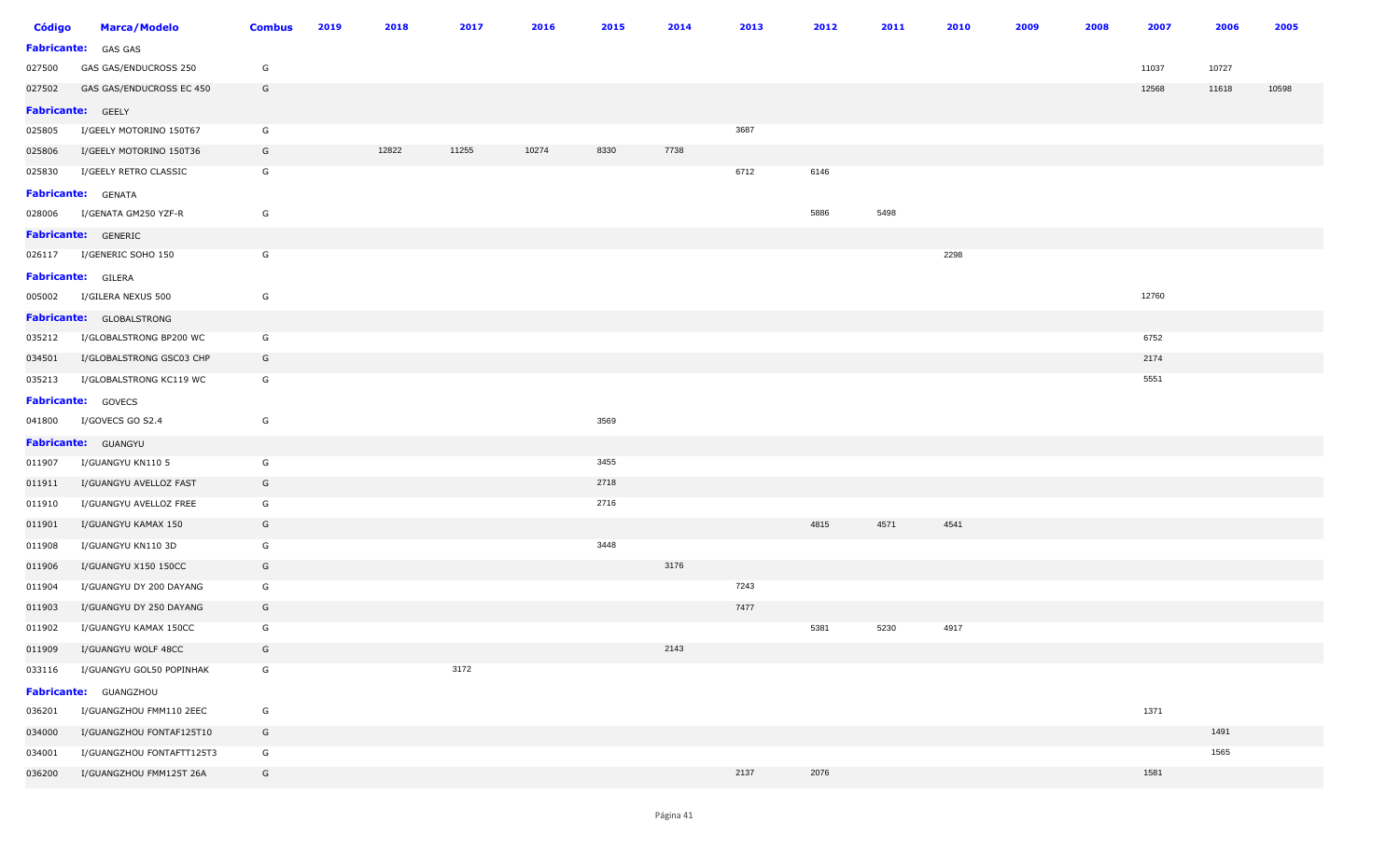| <b>Código</b>     | <b>Marca/Modelo</b>             | <b>Combus</b> | 2019 | 2018 | 2017 | 2016 | 2015 | 2014 | 2013  | 2012  | 2011 | 2010 | 2009 | 2008 | 2007 | 2006 | 2005 |
|-------------------|---------------------------------|---------------|------|------|------|------|------|------|-------|-------|------|------|------|------|------|------|------|
| 036202            | I/GUANGZHOU FMM125T 28          | G             |      |      |      |      |      |      |       |       |      |      |      |      | 1561 |      |      |
| Fabricante: GUOJI |                                 |               |      |      |      |      |      |      |       |       |      |      |      |      |      |      |      |
| 035256            | I/GUOJI SK250 SPORT N           | G             |      |      |      |      |      |      |       |       | 6825 |      |      |      |      |      |      |
| 035256            | I/GUOJI SK250 SPORT N           | D             |      |      |      |      | 4447 |      |       |       |      |      |      |      |      |      |      |
|                   | <b>Fabricante:</b> GUOWEI       |               |      |      |      |      |      |      |       |       |      |      |      |      |      |      |      |
| 035703            | I/GUOWEI M3 LITHIUM             | G             |      |      |      |      | 4766 |      |       |       |      |      |      |      |      |      |      |
| 035700            | I/GUOWEI OMOTO HTR150           | G             |      |      |      |      |      |      |       |       |      |      |      |      | 4429 |      |      |
| 035701            | I/GUOWEI OMOTO HT150 R          | G             |      |      |      |      |      |      |       |       |      |      |      |      | 2511 |      |      |
|                   | Fabricante: GUZZI               |               |      |      |      |      |      |      |       |       |      |      |      |      |      |      |      |
| 028209            | I/GUZZI CALIFORNIA 1400C        | G             |      |      |      |      |      |      | 48609 |       |      |      |      |      |      |      |      |
|                   | Fabricante: HANGZHOU            |               |      |      |      |      |      |      |       |       |      |      |      |      |      |      |      |
| 025603            | I/HANGZHOU NK 650               | G             |      |      |      |      |      |      |       | 14638 |      |      |      |      |      |      |      |
|                   | Fabricante: HAOBAO              |               |      |      |      |      |      |      |       |       |      |      |      |      |      |      |      |
| 035302            | HAOBAO/HB 150-T                 | G             |      |      |      |      |      |      |       |       | 3197 | 2711 | 2573 | 2340 |      |      |      |
| 035301            | HAOBAO/HB 125-9                 | G             |      |      |      |      |      | 3067 | 3034  | 2956  | 2821 | 2616 | 2389 | 2072 | 1950 |      |      |
| 035300            | HAOBAO/HB 110-3                 | G             |      |      |      |      |      |      | 2535  | 2334  | 2171 | 1992 | 1891 | 1718 |      |      |      |
| 035304            | HAOBAO/HB50Q                    | G             |      |      |      |      |      |      | 2035  | 1977  | 1816 | 1746 |      |      |      |      |      |
| 035306            | HAOBAO/HB50 JUST                | G             |      |      |      | 2694 | 2549 |      |       |       |      |      |      |      |      |      |      |
| 035300            | HAOBAO/HB 110-3                 | D             |      |      |      |      |      |      |       |       |      |      | 1943 |      |      |      |      |
| 035303            | HAOBAO/HB 150                   | G             |      |      |      |      | 3489 | 3314 |       | 3148  | 2852 | 2663 | 2661 | 2357 |      |      |      |
|                   | Fabricante: HAOJIN              |               |      |      |      |      |      |      |       |       |      |      |      |      |      |      |      |
| 035502            | I/HAOJIN HJ100T A               | G             |      |      |      |      |      |      |       |       |      |      |      |      | 1558 |      |      |
| 036720            | I/HAOJIAN AVELLOZ AZ1           | G             | 4810 | 4037 | 3901 |      | 3704 | 3629 | 3275  | 3205  |      |      |      |      |      |      |      |
| 035501            | I/HAOJIN HJ110 8                | G             |      |      |      |      |      |      |       |       |      |      |      |      | 1622 |      |      |
| 035503            | I/HAOJIN HJ125 7B               | G             |      |      |      |      |      |      |       |       |      |      |      | 2038 | 1911 |      |      |
| 035500            | I/HAOJIN HJ125 9                | G             |      |      |      |      |      |      |       |       |      |      |      |      | 2335 |      |      |
| 036711            | I/HAOJIAN BRAVAX BX125          | G             |      |      |      |      |      |      | 3149  | 3076  | 2740 |      |      |      |      |      |      |
| 036717            | I/HAOJIAN AZ 50CC V1            | G             |      |      |      |      |      |      |       | 1975  |      |      |      |      |      |      |      |
| 036710            | I/HAOJIAN BRAVAX BX150          | G             |      |      |      |      |      |      |       | 3139  | 2871 |      |      |      |      |      |      |
|                   | Fabricante: HAOJUE              |               |      |      |      |      |      |      |       |       |      |      |      |      |      |      |      |
| 036440            | I/HAOJUE TZ150                  | G             |      |      |      |      | 3015 |      |       |       |      |      |      |      |      |      |      |
|                   | 036441 I/HAOJUE HJ1106          | G             |      |      |      |      | 3491 |      |       |       |      |      |      |      |      |      |      |
| 036442            | I/HAOJUE HJ1105                 | G             |      |      |      |      | 3357 |      |       |       |      |      |      |      |      |      |      |
|                   | Fabricante: HAORIZI             |               |      |      |      |      |      |      |       |       |      |      |      |      |      |      |      |
|                   | 029500 I/HAORIZI BULL SAVAGE150 | G             |      |      |      |      |      |      |       | 2817  |      |      |      |      |      |      |      |
|                   | Fabricante: HARLEY-DAVIDSON     |               |      |      |      |      |      |      |       |       |      |      |      |      |      |      |      |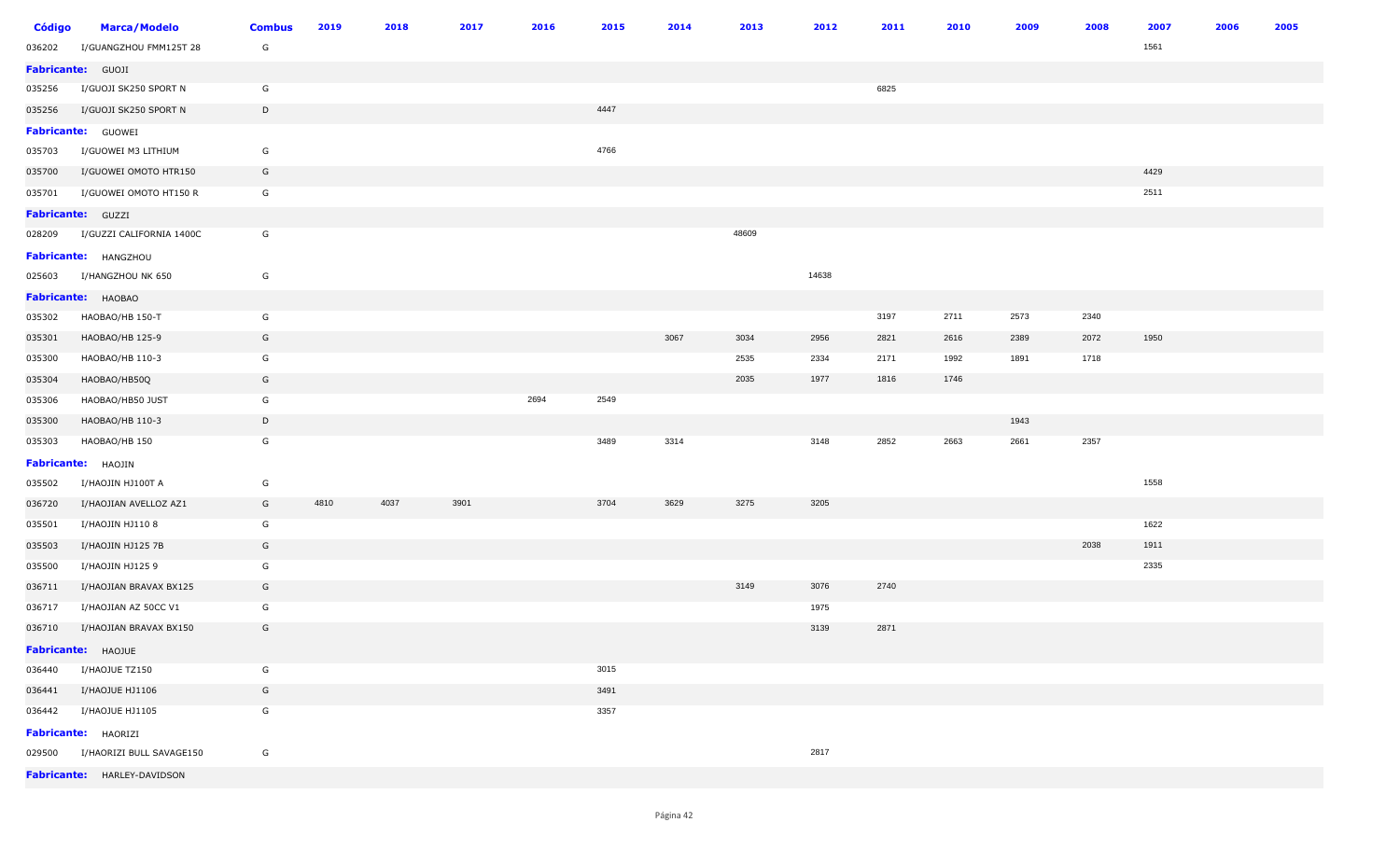| <b>Código</b> | <b>Marca/Modelo</b>      | <b>Combus</b> | 2019  | 2018   | 2017  | 2016  | 2015  | 2014  | 2013  | 2012  | 2011  | 2010  | 2009  | 2008  | 2007  | 2006  | 2005  |
|---------------|--------------------------|---------------|-------|--------|-------|-------|-------|-------|-------|-------|-------|-------|-------|-------|-------|-------|-------|
| 011293        | HARLEY-DAVIDSON/FXLRS    | G             | 64560 |        |       |       |       |       |       |       |       |       |       |       |       |       |       |
| 011287        | HARLEY-DAVIDSON FL HC    | G             | 69493 | 62259  | 57995 |       |       |       |       |       |       |       |       |       |       |       |       |
| 011288        | H.DAVIDSON/XL1200X ANX   | G             |       | 42434  |       |       |       |       |       |       |       |       |       |       |       |       |       |
| 011285        | HARLEY DAVIDSON/XL1200CX | G             |       | 41798  | 38820 | 37658 |       |       |       |       |       |       |       |       |       |       |       |
| 011282        | I/HARLEY DAVIDSON TG ULT | G             |       |        |       |       |       | 47873 |       |       |       |       |       |       |       |       |       |
| 011279        | HARLEY DAVIDSON/FLHXSE   | G             |       | 122606 | 93895 | 84650 | 61404 | 59608 |       |       |       |       |       |       |       |       |       |
| 011228        | HARLEY DAVIDSON/FLHRS    | G             |       |        |       |       |       |       |       |       |       |       |       |       | 30705 | 30201 |       |
| 011229        | HARLEY DAVIDSON/FLHRC    | G             |       | 69345  | 67034 | 59048 | 50406 | 46197 | 45086 | 42665 | 39766 | 33117 | 32329 | 32179 | 30626 | 29571 |       |
| 011230        | HARLEY DAVIDSON/FXST     | G             |       |        |       |       |       |       |       |       |       |       |       | 24699 | 23495 | 22160 |       |
| 011289        | HARLEY DAVIDSON FLHT TRI | G             |       |        | 38683 |       |       | 31833 | 30743 |       |       |       |       | 19350 |       |       |       |
| 011291        | HARLEY-DAVIDSON/FX DRS   | G             | 74740 | 65002  |       |       |       |       |       |       |       |       |       |       |       |       |       |
| 011294        | HARLEY-DAVIDSON/FL TRK   | G             | 94178 |        |       |       |       |       |       |       |       |       |       |       |       |       |       |
| 011295        | HARLEY-DAVIDSON/FLHCS    | G             | 68903 |        |       |       |       |       |       |       |       |       |       |       |       |       |       |
| 011278        | HARLEY DAVIDSON/FLHTKSE  | G             |       |        | 72546 | 70260 | 58800 | 57606 |       |       |       |       |       |       |       |       |       |
| 011217        | HARLEY DAVIDSON/FLHRSI   | G             |       |        |       |       |       |       |       |       |       |       |       |       |       | 30005 | 27845 |
| 004744        | I/H.DAVIDSON FLHRSE3     | G             |       |        |       |       |       |       |       |       |       |       |       |       |       | 45372 |       |
| 011290        | H.DAVIDSON/XL1200NS      | G             | 40833 | 39947  |       |       |       |       |       |       |       |       |       |       |       |       |       |
| 011252        | I/H.DAVIDSON FLSTC       | G             |       |        |       |       |       |       |       |       | 35208 |       |       |       |       |       |       |
| 011220        | HARLEY DAVIDSON/XL 883   | G             |       |        |       |       |       |       |       |       |       |       |       | 17687 | 17052 |       |       |
| 011268        | HARLEY DAVIDSON/XL1200C  | G             |       | 41472  | 38774 |       | 28590 | 27465 | 26271 |       |       |       |       |       |       |       |       |
| 011267        | HARLEY DAVIDSON/XL1200X  | G             | 41733 | 39974  | 37026 | 36891 | 29969 | 28445 | 25969 |       |       |       |       |       |       |       |       |
| 011266        | HARLEY DAVIDSON/FXSB     | G             |       |        | 55871 | 49978 | 45093 | 41426 |       |       |       |       |       |       |       |       |       |
| 011265        | I/HARLEY-DAVIDSON FXSB   | G             |       |        |       |       |       |       | 24178 |       |       |       |       |       |       |       |       |
| 011263        | I/H.DAVIDSON XL1200 X    | G             |       |        |       |       |       |       | 24555 |       |       |       |       |       |       |       |       |
| 011262        | I/H.DAVIDSON TRIGLIDE UC | G             |       |        |       |       |       |       |       | 48693 |       |       |       |       |       |       |       |
| 011261        | H.DAVIDSON/XL 1200CA     | G             |       |        |       |       |       |       | 24448 | 23986 |       |       |       |       |       |       |       |
| 011260        | H.DAVIDSON/FXDC ANV      | G             |       |        |       |       |       |       | 29862 | 29116 |       |       |       |       |       |       |       |
| 011259        | H.DAVIDSON/XL 1200CB     | G             |       |        |       |       |       |       | 23998 | 23191 |       |       |       |       |       |       |       |
| 011258        | H.DAVIDSON/FLHTK ANV     | G             |       | 83552  | 78838 |       |       | 56139 | 51330 | 47381 |       |       |       |       |       |       |       |
| 011256        | H.DAVIDSON/FLSTFB ANV    | G             |       |        |       |       |       |       | 39753 | 32293 |       |       |       |       |       |       |       |
| 011270        | HARLEY DAVIDSON/XL1200CB | G             |       |        | 37403 | 35771 | 31537 | 29904 | 28663 |       |       |       |       |       |       |       |       |
| 011253        | I/H.DAVIDSON FLHTK       | G             |       |        |       |       |       |       |       |       | 48689 |       |       |       |       |       |       |
| 011201        | HARLEY DAVIDSON/FXSTB    | G             |       |        |       |       |       |       |       | 34358 |       |       |       | 27788 | 26677 | 26037 |       |
| 011251        | I/H.DAVIDSON VRSCDX ANV  | G             |       |        |       |       |       |       |       |       | 40574 |       |       |       |       |       |       |
| 011250        | I/H.DAVIDSON FXDF        | G             |       |        |       |       |       | 32364 | 31140 |       | 27504 |       |       |       |       |       |       |
| 011249        | I/H.DAVIDSON FLHX        | G             |       |        |       |       |       |       |       |       | 44894 |       |       |       |       |       |       |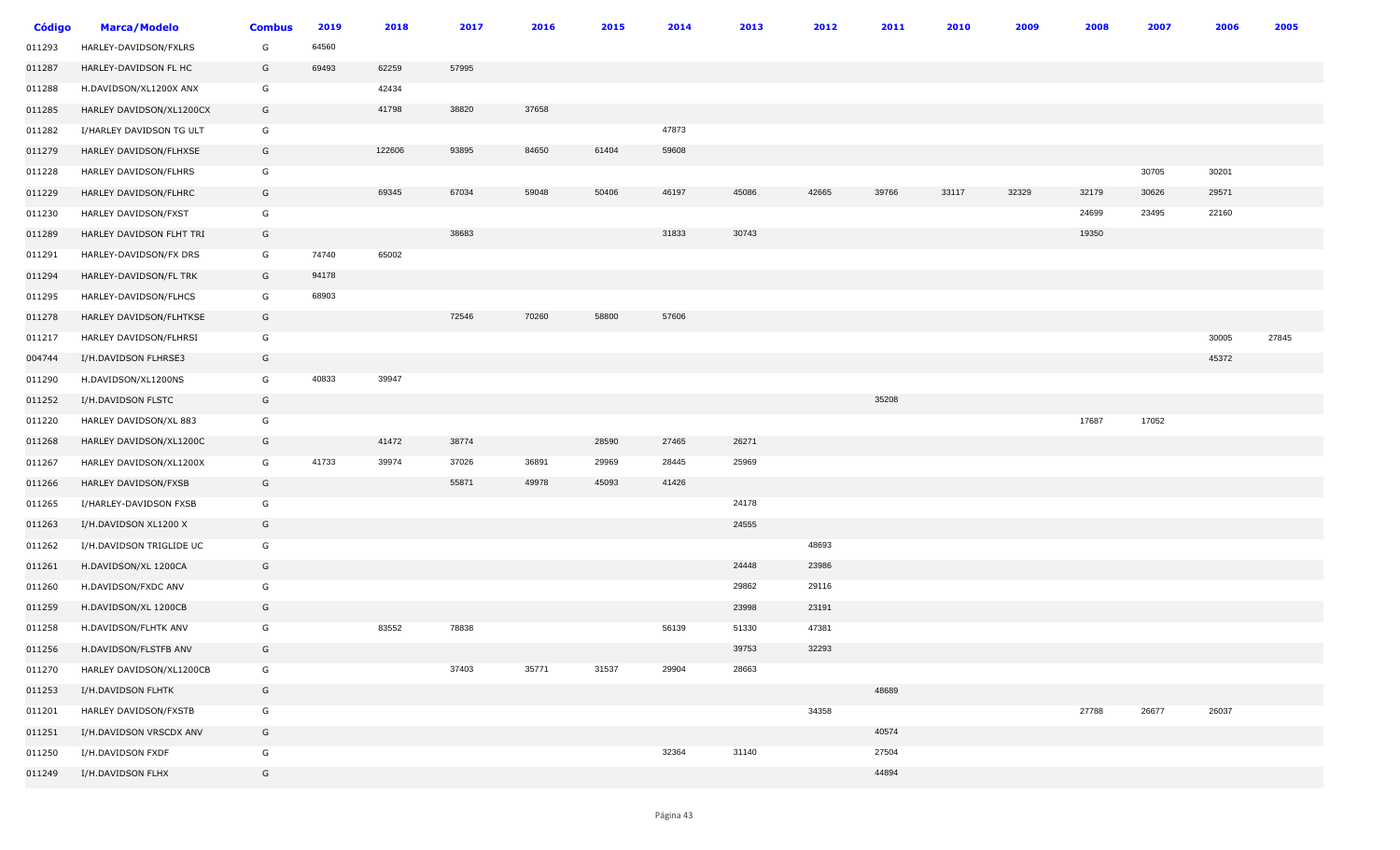| <b>Código</b> | <b>Marca/Modelo</b>      | <b>Combus</b> | 2019  | 2018  | 2017  | 2016  | 2015  | 2014  | 2013  | 2012  | 2011  | 2010  | 2009  | 2008  | 2007  | 2006  | 2005  |
|---------------|--------------------------|---------------|-------|-------|-------|-------|-------|-------|-------|-------|-------|-------|-------|-------|-------|-------|-------|
| 011248        | HARLEY DAVIDSON/FLD      | G             |       |       |       |       |       | 31362 | 30033 | 27854 | 26556 |       |       |       |       |       |       |
| 011247        | HARLEY DAVIDSON/XL 1200C | G             |       |       |       |       |       |       | 24295 | 23558 | 22019 |       |       |       |       |       |       |
| 011246        | HARLEY DAVIDSON/FLHX     | G             |       | 78917 | 78637 |       |       | 46513 | 43945 | 40303 | 39926 |       |       |       |       |       |       |
| 011245        | HARLEY DAVIDSON/FXCWC    | G             |       |       |       |       |       |       |       |       | 42613 | 35996 |       |       |       |       |       |
| 011244        | HARLEY DAVIDSON/XL883N   | G             | 37681 | 35181 | 31770 | 30527 | 28771 | 26596 | 24158 | 23135 | 22139 | 18833 |       |       |       |       |       |
| 011242        | HARLEY DAVIDSON/FLHTK    | G             | 86670 | 78153 | 76056 | 64828 | 54897 | 54401 | 49561 | 45910 | 44691 |       |       |       |       |       |       |
| 011227        | HARLEY DAVIDSON/FLHTCU   | G             |       |       |       |       |       |       |       |       | 46061 | 38827 | 37686 | 36708 | 32183 | 29042 |       |
| 011238        | HARLEY DAVIDSON/VRSCAW   | G             |       |       |       |       |       |       |       |       | 33330 |       | 28707 |       |       |       |       |
| 011239        | HARLEY DAVIDSON/XR 1200  | G             |       |       |       |       |       |       |       |       |       |       | 19334 | 18886 |       |       |       |
| 011240        | HARLEY DAVIDSON/XR 1200X | G             |       |       |       |       |       |       | 25084 | 23777 | 22749 | 20780 |       |       |       |       |       |
| 011255        | H.DAVIDSON/FLSTC ANV     | G             |       |       |       |       |       |       | 38435 | 35996 |       |       |       |       |       |       |       |
| 011224        | HARLEY DAVIDSON/XL883 R  | G             |       |       |       |       |       |       | 24618 | 23649 | 21644 | 19525 | 19350 | 17995 | 16973 |       |       |
| 011276        | HARLEY DAVIDSON/FLHX S   | G             | 84652 | 75531 | 69642 | 66087 | 54602 | 54120 |       |       |       |       |       |       |       |       |       |
| 011275        | I/H.DAVIDSON FLHTKSE     | G             |       |       |       |       |       | 79192 | 78725 |       |       |       |       |       |       |       |       |
| 011274        | HARLEY D/FLHTC IEE 11 A  | G             |       |       | 59184 |       | 53357 | 46891 | 39533 | 37002 | 36559 |       | 35086 |       | 32659 | 31220 |       |
| 011273        | I/H.DAVISDON FLHTKSE     | G             |       |       |       |       |       |       | 90559 |       |       |       |       |       |       |       |       |
| 011272        | I/H.DAVIDSON FXSBSE      | G             |       |       |       |       |       | 51412 | 48854 |       |       |       |       |       |       |       |       |
| 011271        | HARLEY DAVIDSON/XL883R   | G             |       |       |       |       |       | 25460 | 24617 |       |       |       |       |       |       |       |       |
| 011231        | HARLEY DAVIDSON/FLSTN    | G             |       |       |       |       |       | 42268 | 37938 | 37934 | 36402 | 32716 | 30235 | 29767 | 27840 | 26090 |       |
| 011232        | HARLEY DAVIDSON/FLST     | G             |       |       |       |       |       |       |       |       |       | 28687 | 25990 | 25564 | 23579 |       |       |
| 011233        | HARLEY DAVIDSON/FXDC     | G             |       |       |       |       |       | 32497 | 29354 | 28047 | 26430 | 25006 | 22467 | 22176 |       |       |       |
| 011234        | HARLEY DAVIDSON/FXD      | G             |       |       |       |       |       |       |       |       |       | 23550 | 21603 | 21251 |       |       |       |
| 011235        | HARLEY DAVIDSON/FXDB     | G             |       |       | 42581 | 37039 | 35211 | 32510 |       |       |       |       |       |       |       |       |       |
| 011236        | HARLEY DAVIDSON/FXCW     | G             |       |       |       |       |       |       |       |       |       |       | 29799 | 28527 |       |       |       |
| 011269        | HARLEY DAVIDSON/XL1200CA | G             |       |       |       | 35771 | 31537 | 29904 | 28663 |       |       |       |       |       |       |       |       |
| 011225        | HARLEY DAVIDSON/FLSTI    | G             |       |       |       |       |       |       |       |       |       |       |       |       |       | 19934 | 18598 |
| 011277        | HARLEY DAVIDSON/FXDL     | G             |       |       | 46346 | 44251 | 38357 | 36167 |       |       |       |       |       |       |       |       |       |
| 011223        | HARLEY DAVIDSON/FLSTNI   | G             |       |       |       |       |       |       |       |       |       | 33512 | 30269 |       |       | 26116 | 25692 |
| 011237        | HARLEY DAVIDSON/XL 1200N | G             |       |       |       |       |       |       |       |       | 25082 |       | 23786 | 21164 |       |       |       |
| 011222        | HARLEY DAVIDSON/XL 883 C | G             |       |       |       |       |       |       |       |       |       |       |       |       |       |       | 15467 |
| 011219        | HARLEYDAVIDSON/FLHTCI    | G             |       |       |       |       |       |       |       |       |       |       |       |       |       | 25843 | 25580 |
| 011216        | HARLEY DAVIDSON/FXSTBI   | G             |       |       |       |       |       |       |       |       |       |       |       |       |       | 26424 | 25025 |
| 011215        | HARLEY DAVIDSON/FLHTCUI  | G             |       |       |       |       |       |       |       |       |       |       |       |       |       | 30670 | 28939 |
| 011214        | HARLEY DAVIDSON/FXSTDI   | G             |       |       |       |       |       |       |       |       |       |       |       |       |       |       | 25073 |
| 011213        | HARLEY DAVIDSON/FXSTI    | G             |       |       |       |       |       |       |       |       |       |       |       |       |       |       | 23049 |
| 011212        | HARLEY DAVIDSON/FLSTCI   | G             |       |       |       |       |       |       |       |       |       |       |       |       |       | 24621 | 24089 |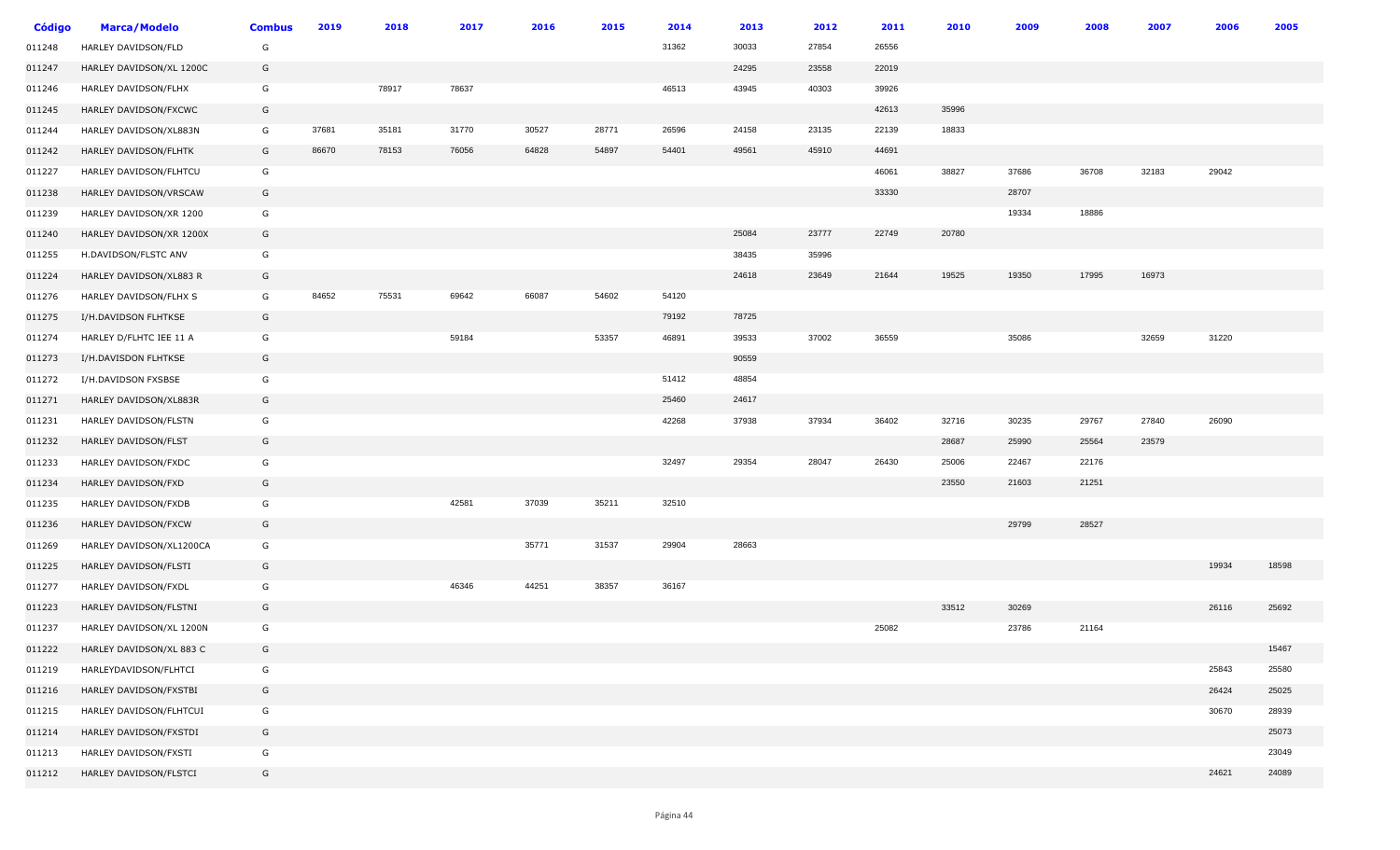| Código | <b>Marca/Modelo</b>      | <b>Combus</b> | 2019 | 2018  | 2017  | 2016  | 2015  | 2014  | 2013  | 2012  | 2011  | 2010  | 2009  | 2008  | 2007  | 2006  | 2005  |
|--------|--------------------------|---------------|------|-------|-------|-------|-------|-------|-------|-------|-------|-------|-------|-------|-------|-------|-------|
| 011211 | HARLEY DAVIDSON/FLHTC    | G             |      |       |       |       |       |       |       |       |       |       | 30337 | 29325 | 27162 | 25329 |       |
| 011210 | HARLEY DAVIDSON/FLSTFI   | G             |      |       |       |       |       |       |       |       |       |       |       |       |       | 26101 | 25200 |
| 011208 | HARLEY DAVIDSON/FLHRCI   | G             |      |       |       |       |       |       |       |       |       |       |       |       |       | 29320 | 27223 |
| 011202 | HARLEY DAVIDSON/FLSTF    | G             |      |       |       | 45447 | 41640 | 40846 | 38208 | 36592 | 35196 | 28799 | 27591 | 26560 | 26059 | 25372 |       |
| 011226 | HARLEY DAVIDSON/FLSTC    | G             |      |       | 53024 | 51767 | 44314 | 41739 | 38768 | 35418 | 35087 | 29604 | 28277 | 27799 | 26846 | 25090 |       |
| 004778 | I/H.DAVIDSON FLSTSE      | G             |      |       |       |       |       |       |       |       |       |       | 31105 |       |       |       |       |
| 004795 | I/H.DAVIDSON FXS         | G             |      |       |       |       |       |       |       |       | 32375 |       |       |       |       |       |       |
| 004761 | I/H.DAVIDSON FXCWC ROCKE | G             |      |       |       |       |       |       |       |       |       |       |       | 29041 |       |       |       |
| 004763 | I/H.DAVIDSON VRSCF       | G             |      |       |       |       |       |       |       |       | 36259 | 33398 | 32572 | 31175 |       |       |       |
| 004764 | I/H.DAVIDSON XL1200N     | G             |      |       |       |       |       |       |       |       |       |       |       |       | 18966 |       |       |
| 004766 | I/H.DAVIDSON VRSC V-ROD  | G             |      |       |       |       |       |       |       |       |       | 43155 | 39610 |       |       |       |       |
| 004767 | I/H.DAVIDSON FXCWC       | G             |      |       |       |       |       |       |       |       |       | 36385 | 33735 |       |       |       |       |
| 004768 | I/H.DAVIDSON XL883N      | G             |      |       |       |       |       |       |       |       |       |       | 18744 |       |       |       |       |
| 004769 | I/H.DAVIDSON FLSTFB      | G             |      |       |       |       |       |       | 38968 |       |       |       | 29073 |       |       |       |       |
| 004770 | I/H.DAVIDSON XR 1200X    | G             |      |       |       |       |       |       |       |       |       |       | 19968 |       |       |       |       |
| 004771 | I/H.DAVIDSON FLHXSE      | G             |      |       |       |       |       |       |       |       |       |       | 18025 |       |       |       |       |
| 004774 | HARLEY DAVIDSON/FLSTN    | G             |      |       | 53138 | 50416 | 42614 | 41587 |       |       |       |       |       | 29767 |       |       |       |
| 004759 | I/H.DAVIDSON FLHRSE4     | G             |      |       |       |       |       |       |       |       |       |       |       |       | 49216 |       |       |
| 004777 | I/H.DAVIDSON FLHTCUSE5   | G             |      |       |       |       |       |       |       |       |       |       | 39901 |       |       |       |       |
| 004758 | I/H.DAVIDSON FLHTCUSE3   | G             |      |       |       |       |       |       |       |       |       |       | 39842 | 38101 | 35550 |       |       |
| 004779 | HARLEY DAVIDSON/VRSCF    | G             |      |       |       | 51263 | 44744 | 41624 | 38422 | 37919 | 34566 | 32694 |       |       |       |       |       |
| 004780 | HARLEY DAVIDSON/VRSCDX   | G             |      |       |       | 55113 | 46743 | 42475 | 40445 | 37843 | 36296 | 34164 |       |       |       |       |       |
| 004781 | HARLEY DAVIDSON/FLSTFB   | G             |      |       | 51569 | 48797 | 42572 | 41342 | 37918 | 37826 | 36149 | 32034 |       |       |       |       |       |
| 004782 | I/H DAVIDSON HD DYNA     | G             |      |       |       |       |       |       |       |       |       |       | 23542 |       |       |       |       |
| 004784 | I/H.DAVIDSON SOFTAIL     | G             |      |       |       |       |       |       |       |       |       | 34518 |       |       |       |       |       |
| 004785 | I/H.DAVIDSON IRON 883    | G             |      |       |       |       |       |       |       |       |       | 18338 |       |       |       |       |       |
| 004786 | HARLEY DAVIDSON/FLHP     | G             |      | 67928 | 63947 |       | 50044 | 47594 | 46357 | 43001 |       |       |       |       |       |       |       |
| 004788 | I/H.DAVIDSON SPORTSTERFE | G             |      |       |       |       |       |       |       |       | 23122 |       |       |       |       |       |       |
| 004789 | I/H.DAVIDSON FLHTP       | G             |      |       |       |       |       |       |       |       | 35029 |       |       |       |       |       |       |
| 004792 | HARLEY DAVIDSON/VRSCDX A | G             |      |       |       |       |       | 35515 |       | 33000 | 32103 |       |       |       |       |       |       |
| 004793 | I/H.DAVIDSON FLHTCUSE7   | G             |      |       |       |       |       |       |       | 42640 | 41558 |       |       |       |       |       |       |
| 004794 | I/H.DAVIDSON FLSTF       | G             |      |       |       |       |       | 41326 |       |       | 32553 |       |       |       |       |       |       |
| 004776 | HARLEY DAVIDSON/FLSTF    | G             |      |       | 50939 | 47806 | 41277 | 40693 | 37389 | 36411 | 34268 |       |       |       | 26244 |       |       |
| 004738 | I/H.DAVIDSON VRSCSE      | G             |      |       |       |       |       |       |       |       |       |       |       |       |       | 29886 | 25022 |
| 004747 | I/H.DAVIDSON VRSCDX      | G             |      |       |       |       |       |       | 39958 | 39292 | 36537 |       | 30912 | 30432 | 28250 |       |       |
| 029254 | I/H.DAVIDSON XG750       | G             |      |       |       |       |       | 26395 |       |       |       |       |       |       |       |       |       |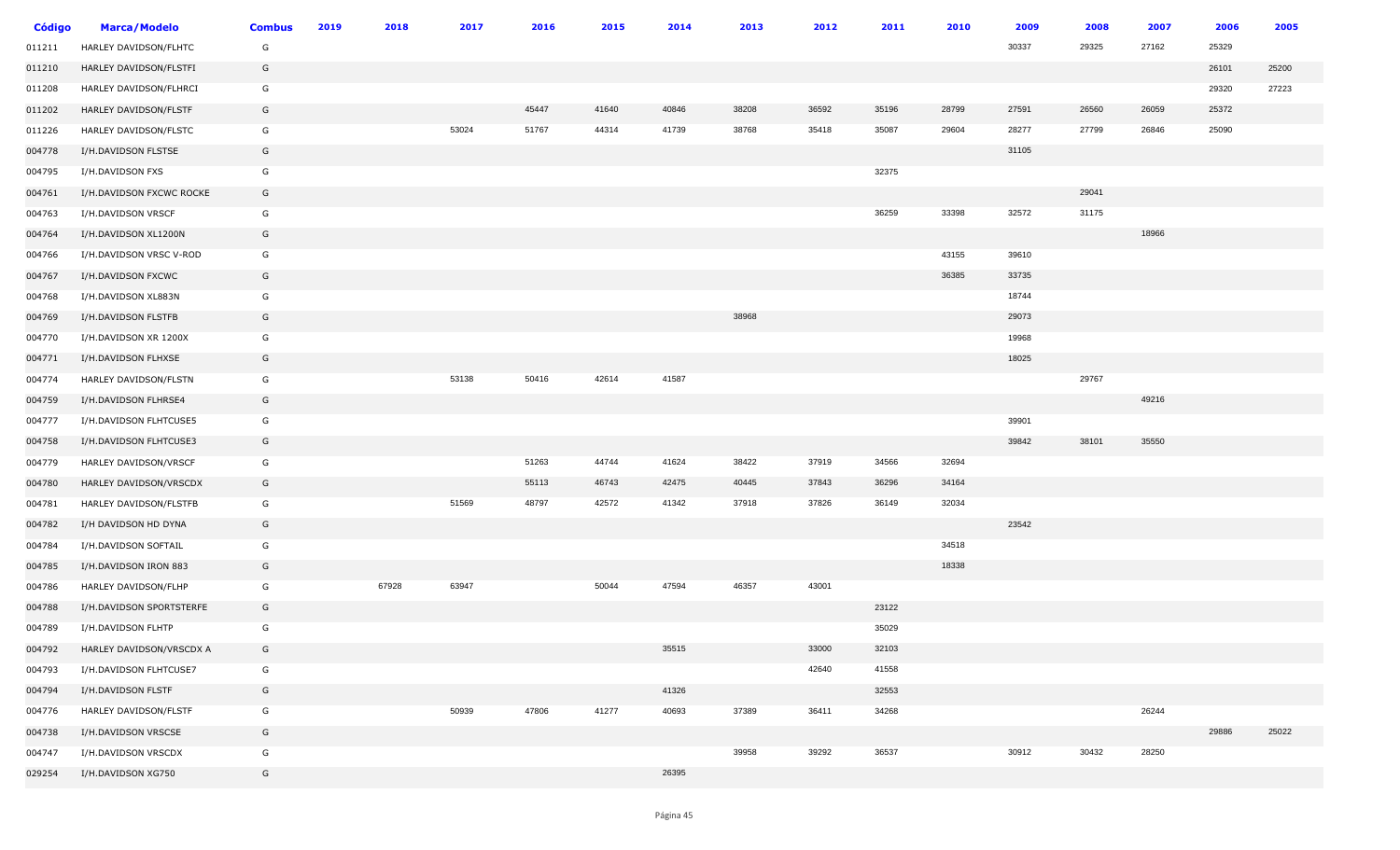| <b>Código</b> | <b>Marca/Modelo</b>     | <b>Combus</b> | 2019   | 2018   | 2017   | 2016  | 2015  | 2014  | 2013  | 2012  | 2011  | 2010  | 2009  | 2008  | 2007  | 2006  | 2005  |
|---------------|-------------------------|---------------|--------|--------|--------|-------|-------|-------|-------|-------|-------|-------|-------|-------|-------|-------|-------|
| 004700        | I/H.DAVIDSON MRE CGPI   | G             |        |        |        |       |       |       |       |       |       |       |       | 14024 |       |       |       |
| 004720        | I/H.DAVIDSON FLHP       | G             |        |        |        |       |       |       |       |       | 33427 | 31667 |       | 31124 | 29829 |       | 27984 |
| 004722        | I/H.DAVIDSON XL 1200 C  | G             |        |        |        |       |       |       |       |       |       |       |       |       |       | 19370 |       |
| 004723        | I/H.DAVIDSON FXSTB      | G             |        |        |        |       |       |       |       |       |       |       |       | 31708 |       |       |       |
| 004731        | I/H.DAVIDSON VRSCA      | G             |        |        |        |       |       |       |       |       |       |       |       |       |       | 25306 | 24253 |
| 004732        | I/H.DAVIDSON XL 883 C   | G             |        |        |        |       |       |       |       |       |       |       |       |       | 16803 | 16483 | 15823 |
| 004733        | I/H.DAVIDSON XL 883     | G             |        |        |        |       |       |       |       |       |       |       |       |       | 16036 | 15761 | 15071 |
| 004734        | I/H.DAVIDSON VRSCB      | G             |        |        |        |       |       |       |       |       |       |       |       |       |       |       | 33791 |
| 004735        | I/H.DAVIDSON XL 883L    | G             |        |        |        |       |       |       |       |       |       |       |       |       |       | 12971 | 12271 |
| 004760        | I/H.DAVIDSON VRSCDXA    | G             |        |        |        |       |       |       |       |       |       |       |       | 30310 | 28742 |       |       |
| 004737        | I/H.DAVIDSON FLSTFSE    | G             |        |        |        |       |       |       |       |       |       |       |       |       |       |       | 40031 |
| 004748        | I/H.DAVIDSON VRSCD      | G             |        |        |        |       |       |       |       |       |       |       |       |       | 34359 |       |       |
| 004739        | I/H.DAVIDSON VRSCR      | G             |        |        |        |       |       |       |       |       |       |       |       |       | 24906 | 23198 | 19825 |
| 004740        | I/H.DAVIDSON XL 883R    | G             |        |        |        |       |       |       | 24531 |       |       |       |       |       | 16761 | 16680 | 15187 |
| 004742        | I/H.DAVIDSON FLHTCUSE   | G             |        |        |        |       |       |       |       |       |       |       |       |       |       |       | 38503 |
| 004746        | I/H.DAVIDSON VRSCAW     | G             |        |        |        |       |       |       |       |       |       |       | 23699 | 22996 | 21052 | 19972 |       |
| 004749        | I/H.DAVIDSON VRSCX      | G             |        |        |        |       |       |       |       |       |       |       |       |       | 32363 |       |       |
| 004750        | I/H.DAVIDSON FXST       | G             |        |        |        |       |       |       |       |       |       |       |       |       |       | 23530 |       |
| 004751        | I/H.DAVIDSON XL883C     | G             |        |        |        |       |       |       |       |       |       |       | 21719 |       |       |       |       |
| 004752        | I/H.DAVIDSON XL883L     | G             |        |        |        |       |       |       | 24025 |       |       |       |       |       |       |       |       |
| 004754        | I/H.DAVIDSON VRSCAWA    | G             |        |        |        |       |       |       |       |       |       |       |       | 31472 | 27921 |       |       |
| 004755        | I/H.DAVIDSON FXSTSSE2   | G             |        |        |        |       |       |       |       |       |       |       |       |       | 20879 |       |       |
| 004756        | I/H.DAVIDSON FXDC       | G             |        |        |        |       |       |       |       |       | 25435 |       |       |       | 18861 |       |       |
| 004757        | I/H.DAVIDSON FXD        | G             |        |        |        |       |       |       |       |       |       |       |       |       | 20318 |       |       |
| 004736        | I/H.DAVIDSON FLHTCSE    | G             |        |        |        |       |       |       |       |       |       |       |       |       |       |       | 33199 |
| 004993        | HARLEY DAVIDSON/FXDF    | G             |        |        |        | 39301 | 33987 | 33179 | 30299 | 29677 | 26711 |       |       |       |       |       |       |
| 004797        | I/H.DAVIDSON FLSTN      | G             |        |        |        |       |       | 42268 |       |       | 36402 |       |       |       |       |       |       |
| 004798        | I/H.DAVIDSON FLHTCUTG   | G             |        |        |        |       |       |       |       |       | 53865 |       |       |       |       |       |       |
| 004796        | I/H.DAVIDSON FLD        | G             |        |        |        |       |       |       |       |       | 35533 |       |       |       |       |       |       |
| 004994        | HARLEY DAVIDSON/FXS     | G             |        |        |        |       |       | 38440 | 36470 | 34245 | 32178 |       |       |       |       |       |       |
| 004902        | I/H.DAVIDSON XL 1200C   | G             |        |        |        |       |       |       | 26948 |       |       |       |       |       |       |       |       |
| 042200        | HARLEY-DAVIDSON/FL DE   | G             | 60974  | 60352  | 58887  |       |       |       |       |       |       |       |       |       |       |       |       |
| 042211        | H.DAVIDSON/FLT RXS      | G             | 84649  | 80707  | 65133  |       |       |       |       |       |       |       |       |       |       |       |       |
| 042212        | H.DAVIDSON/FLT RU       | G             | 88721  | 84763  | 75982  |       |       |       |       |       |       |       |       |       |       |       |       |
| 042213        | H.DAVIDSON/FL HTKSE ANV | G             | 137613 | 133986 | 132389 |       |       |       |       |       |       |       |       |       |       |       |       |
| 042214        | HARLEY DAVIDSON/FL SL   | G             | 59031  | 54073  | 50972  |       |       |       |       |       |       |       |       |       |       |       |       |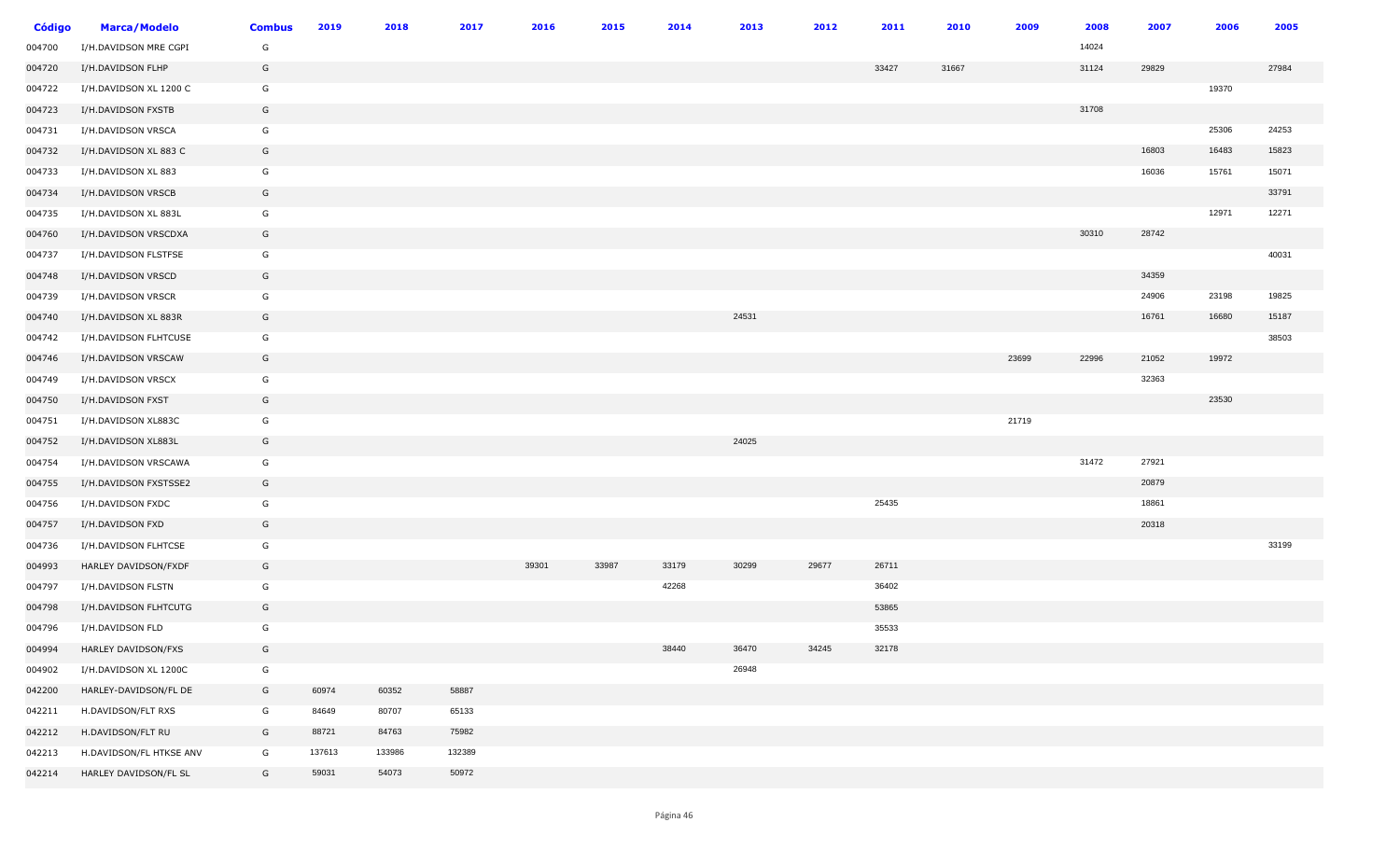| Código | <b>Marca/Modelo</b>         | <b>Combus</b> | 2019  | 2018   | 2017  | 2016  | 2015  | 2014  | 2013  | 2012  | 2011  | 2010  | 2009  | 2008  | 2007  | 2006  | 2005 |
|--------|-----------------------------|---------------|-------|--------|-------|-------|-------|-------|-------|-------|-------|-------|-------|-------|-------|-------|------|
| 042209 | H.DAVIDSON/FLH XS ANX       | G             | 82791 | 78849  |       |       |       |       |       |       |       |       |       |       |       |       |      |
| 042208 | HARLEY DAVIDSON/FLH RXS     | G             | 73786 | 69882  | 64532 |       |       |       |       |       |       |       |       |       |       |       |      |
| 042215 | H.DAVIDSON/FX BRS ANX       | G             |       | 67446  |       |       |       |       |       |       |       |       |       |       |       |       |      |
| 042207 | HARLEY DAVIDSON/FL TRXSE    | G             |       | 120138 | 97062 |       |       |       |       |       |       |       |       |       |       |       |      |
| 042210 | HARLEY DAVIDSON/FX FBS      | G             | 62004 | 56878  | 52966 |       |       |       |       |       |       |       |       |       |       |       |      |
| 042216 | HARLEY-DAVIDSON/FL SB       | G             | 65967 | 61768  |       |       |       |       |       |       |       |       |       |       |       |       |      |
| 042202 | HARLEY-DAVIDSON/FL FB       | G             | 64976 | 58897  | 55724 |       |       |       |       |       |       |       |       |       |       |       |      |
| 042201 | H.DAVIDSON/FL FBS ANX       | G             |       | 67446  |       |       |       |       |       |       |       |       |       |       |       |       |      |
| 042203 | HARLEY-DAVIDSON/FX FB       | G             | 56940 | 49245  | 47700 |       |       |       |       |       |       |       |       |       |       |       |      |
| 042204 | H.DAVIDSON/FX BRS           | G             | 68940 | 63631  | 60939 |       |       |       |       |       |       |       |       |       |       |       |      |
| 042206 | H.DAVIDSON/FL FBS           | G             | 65529 | 61600  | 53718 |       |       |       |       |       |       |       |       |       |       |       |      |
| 042205 | HARLEY DAVIDSON/FX BB       | G             | 53538 | 48361  | 44491 |       |       |       |       |       |       |       |       |       |       |       |      |
|        | <b>Fabricante:</b> HARTFORD |               |       |        |       |       |       |       |       |       |       |       |       |       |       |       |      |
| 024901 | IROS/MOVING125 ESD          | G             |       |        |       |       |       |       | 2819  | 2588  | 2470  |       |       |       |       |       |      |
|        | Fabricante: HELLCAT         |               |       |        |       |       |       |       |       |       |       |       |       |       |       |       |      |
| 004111 | I/HELLCAT SPEEDSTER X132    | G             |       |        |       |       |       | 85111 |       |       |       |       |       |       |       |       |      |
|        | <b>Fabricante:</b> HIGHWAY  |               |       |        |       |       |       |       |       |       |       |       |       |       |       |       |      |
| 033801 | I/HIGHWAY SEVEN CUST 96     | G             |       |        |       |       |       |       |       |       |       |       |       |       | 31893 |       |      |
| 033800 | I/HIGHWAY SEVEN CUST 113    | G             |       |        |       |       |       |       |       |       |       |       |       |       | 32332 |       |      |
|        | <b>Fabricante:</b> HONDA    |               |       |        |       |       |       |       |       |       |       |       |       |       |       |       |      |
| 014920 | HONDA/NXR160 BROS ESDD      | G             | 12011 | 10466  | 10246 | 8928  | 8362  | 8059  |       |       |       |       |       |       |       |       |      |
| 014921 | HONDA/NXR160 BROS ESD       | G             |       | 9731   | 9395  | 8881  | 7982  | 7620  |       |       |       |       |       |       |       |       |      |
| 015120 | I/HONDA CBR600RR REPSOL     | G             |       |        |       |       |       |       | 34641 |       |       |       |       |       |       |       |      |
| 015118 | HONDA/CB 1000R              | G             | 53636 | 49450  |       | 36540 | 33425 | 32653 | 28495 | 27848 | 26531 |       |       |       |       | 20644 |      |
| 014923 | HONDA/NXR 160 BROS          | G             |       | 9890   | 9678  | 8801  | 8466  |       |       |       |       |       |       |       |       |       |      |
| 015117 | HONDA/CBR 600F              | G             |       |        |       |       |       | 24348 | 23585 | 22638 | 21706 |       |       |       |       |       |      |
| 014924 | HONDA/NXR160 BROS ESDD C    | G             | 12092 |        |       |       |       |       |       |       |       |       |       |       |       |       |      |
| 002808 | HONDA/CG 150 TITAN ES       | G             |       |        |       |       |       | 4913  | 4790  | 4686  | 4582  | 4521  | 4343  | 3720  | 3436  | 3141  | 2847 |
| 002809 | HONDA/CG 150 TITAN ESD      | G             |       | 7777   |       |       | 5481  | 5045  | 4709  | 4516  | 4407  | 4045  | 3443  | 3329  | 3167  | 2961  | 2808 |
| 015114 | I/HONDA CBR 1000RR FB       | G             |       |        |       |       |       |       |       |       |       | 35519 |       | 29912 |       |       |      |
| 015113 | I/HONDA CBR 1000RA          | G             |       |        |       |       |       |       |       |       |       |       | 32199 |       |       |       |      |
| 015112 | I/HONDA CBR1000RR REPSOL    | G             |       |        |       |       |       |       | 45956 |       | 38175 |       | 32851 |       | 26029 |       |      |
| 002810 | HONDA/CG 150 JOB            | G             |       |        |       |       |       |       |       |       |       | 4160  | 3919  | 3409  | 3251  | 3036  | 2868 |
| 015116 | I/HONDA CBR 250R            | G             |       | 12521  |       |       | 11638 | 10378 |       | 9819  | 9393  |       |       |       |       |       |      |
| 002805 | HONDA/CG 125 TITAN KS       | G             |       |        |       |       |       |       |       |       |       | 3211  | 2938  |       | 2770  |       | 2502 |
| 002773 | HONDA/CB 500F               | G             | 24632 | 22255  | 20003 | 19359 | 17708 | 17381 | 14842 |       |       |       |       |       |       |       |      |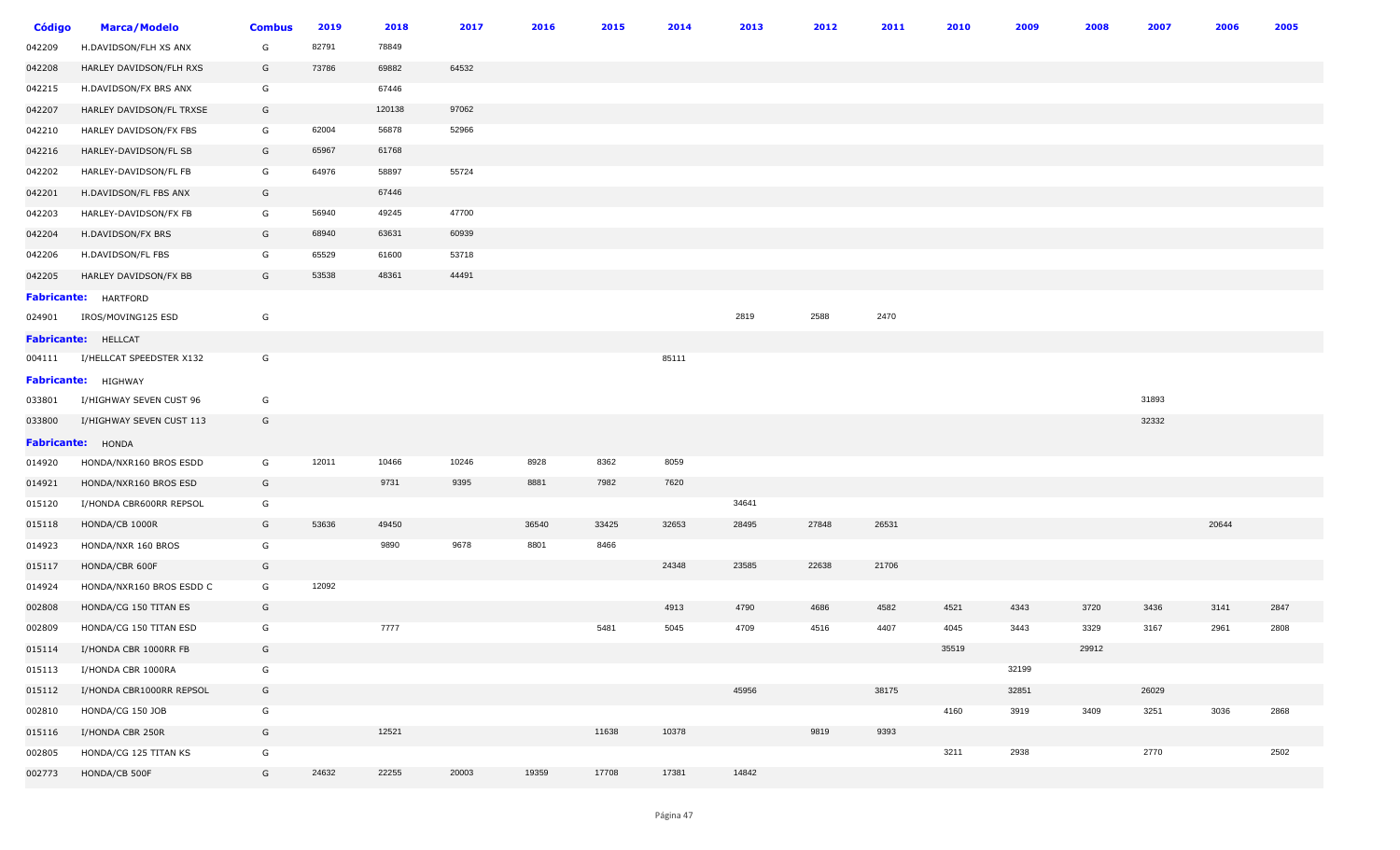| Código | <b>Marca/Modelo</b>      | <b>Combus</b> | 2019  | 2018  | 2017  | 2016  | 2015  | 2014  | 2013  | 2012  | 2011  | 2010  | 2009  | 2008  | 2007  | 2006  | 2005  |
|--------|--------------------------|---------------|-------|-------|-------|-------|-------|-------|-------|-------|-------|-------|-------|-------|-------|-------|-------|
| 002774 | HONDA/CB 500X            | G             | 25312 | 24208 | 22088 | 20686 | 19942 | 17918 |       |       |       |       |       |       |       |       |       |
| 002775 | HONDA/CB 300R LIMITED    | G             |       |       |       |       |       | 9352  |       |       |       |       |       |       |       |       |       |
| 002776 | HONDA/CG160 START DS     | G             | 8627  | 8234  | 7748  | 7455  | 7063  |       |       |       |       |       |       |       |       |       |       |
| 002801 | HONDA/CG 125 CARGO       | G             |       | 7043  | 6821  | 6039  |       | 4640  |       |       |       |       |       | 3292  | 2987  | 2760  | 2186  |
| 002807 | HONDA/CG 150 TITAN KS    | G             |       |       |       |       |       |       |       | 4522  |       |       | 3312  | 2928  | 2708  | 2597  | 2391  |
| 002804 | HONDA/CG 125 TITAN ES    | G             |       |       |       |       |       |       |       |       |       |       |       |       | 3308  | 3233  | 2941  |
| 002808 | HONDA/CG 150 TITAN ES    | D             |       |       |       |       |       |       |       |       |       |       |       |       |       | 3120  | 2894  |
| 002806 | HONDA/CG 125 TITAN KSE   | G             |       |       |       |       |       |       |       |       |       |       |       |       |       | 3211  |       |
| 002807 | HONDA/CG 150 TITAN KS    | D             |       |       |       |       |       |       |       |       |       |       |       |       |       | 2553  |       |
| 019101 | HONDA/XR 200R            | G             |       |       |       |       |       |       | 8878  |       |       |       |       |       |       |       |       |
| 002812 | HONDA/CG 150 SPORT       | G             |       | 8449  | 7996  | 7345  |       |       |       |       |       |       | 4572  | 4179  | 3929  | 3653  | 3104  |
| 019102 | HONDA/XR 250 TORNADO     | G             |       |       |       |       |       | 9080  | 8735  | 8517  |       |       | 6064  | 5829  | 5530  | 5098  | 5074  |
| 015110 | I/HONDA CBR 1000 RR      | G             |       |       |       |       | 53488 | 48050 | 45294 | 42607 | 37902 | 34533 | 32134 | 28706 | 26148 | 23063 | 22378 |
| 002803 | HONDA/CG 125 TITAN       | G             |       |       |       |       |       |       |       |       |       |       | 4028  | 3890  | 3540  | 3134  |       |
| 002836 | HONDA/CG DJC TRIDEAL A15 | G             |       |       |       |       |       |       |       |       |       |       |       |       |       | 6204  |       |
| 002811 | HONDA/CG 125 FAN         | G             |       |       |       |       |       |       | 3936  |       | 3398  | 3335  | 3117  | 2756  | 2567  | 2410  | 2248  |
| 002829 | HONDA/FUSCO CARGO 125A   | G             |       | 10840 | 10553 | 9550  | 9326  | 8954  | 8275  | 8127  | 7240  | 6247  | 5292  | 5043  | 4714  | 4450  | 4218  |
| 002830 | HONDA/FUSCO CARGO 150A   | G             |       |       | 12360 | 11218 | 10527 | 10143 | 9695  | 9332  | 8182  | 7514  | 6647  | 5919  | 5553  | 5244  | 4880  |
| 002831 | HONDA/FUSCO CARGO 125F   | G             |       |       | 10609 | 9851  | 9758  | 9195  | 8434  | 8174  | 7644  | 6995  | 6196  | 5540  | 5176  | 4891  | 4634  |
| 002832 | HONDA/FUSCO CARGO 150F   | G             |       |       | 12347 | 11760 | 11410 | 11017 | 10552 | 10163 | 8907  | 8180  | 7259  | 6480  | 6138  | 5719  | 5525  |
| 002833 | HONDA/CG DJC TRIDEAL F12 | G             |       |       |       |       |       |       |       |       |       |       | 7776  | 7564  | 7062  | 6537  |       |
| 002827 | HONDA/SOLMAK CG 150 CFT  | G             |       |       |       | 14201 | 13011 | 11949 | 10976 | 10454 | 9957  | 8719  | 7719  | 6284  | 6103  | 5699  | 5362  |
| 002835 | HONDA/CG DJC TRIDEAL F15 | G             |       |       |       |       |       |       |       |       |       |       |       |       | 7068  | 6715  |       |
| 002826 | HONDA/SOLMAK CG 150 CFF  | G             |       |       |       | 14901 | 13430 | 12455 | 11451 | 11051 | 10524 | 9251  | 8172  | 7033  | 6529  | 6136  | 5770  |
| 002837 | HONDA/KATUNY GUARA CF    | G             | 12091 | 11548 | 10119 | 9468  | 8919  | 8190  | 7521  | 7162  | 6782  | 6139  | 5514  | 5369  | 4791  |       | 4000  |
| 002838 | HONDA/KATUNY COIOTE CA   | G             | 12904 | 12443 | 10711 | 10194 | 9656  | 9071  | 8449  | 8138  | 7508  | 6707  | 5663  | 5337  | 5103  | 4796  | 4365  |
| 002839 | HONDA/BRAZCAR CARGO 160  | G             | 13895 | 13197 | 12446 | 11788 | 10577 | 9713  | 8919  | 8497  | 8342  | 7379  | 6776  | 6513  | 6058  |       | 5911  |
| 002841 | HONDA/BRAZCAR 125 CA     | G             |       | 12979 | 12322 | 11625 |       | 10762 | 9805  | 9047  | 8212  | 7570  | 6862  | 6262  | 5581  |       |       |
| 002842 | HONDA/BRAZCAR 125 CF     | G             |       |       |       | 11019 |       | 9312  |       | 8572  | 7696  | 7154  |       | 6547  | 6070  | 5951  | 5896  |
| 002843 | HONDA/CG 125 FAN ES      | G             |       | 6936  | 6653  | 5896  | 5431  | 4990  | 4511  | 4151  | 3956  | 3641  | 3452  | 3165  |       |       |       |
| 002834 | HONDA/CG DJC TRIDEAL A12 | G             |       |       |       |       |       |       |       |       |       |       |       |       | 6330  |       | 5268  |
| 002819 | HONDA/BRAZCAR CARGO 150  | G             |       |       |       | 10621 | 10273 | 10124 | 10097 | 9723  | 9008  | 7830  | 6923  | 6168  | 5786  | 5464  | 5081  |
| 015109 | I/HONDA CBR 600RR        | G             |       |       |       |       |       | 36558 | 32651 | 31689 | 31623 | 27185 | 25379 | 23482 | 22884 | 21502 | 20677 |
| 014918 | HONDA/NXR125BROS CARGO K | G             |       |       |       |       |       |       | 4266  |       |       |       |       |       |       |       |       |
| 002813 | HONDA/NXR125 BROS CARGO  | G             |       |       |       |       |       |       |       |       |       |       |       |       |       |       | 2778  |
| 015108 | I/HONDA CBR 1000R        | G             |       |       |       |       |       |       |       |       | 38004 | 35237 |       |       |       | 25653 |       |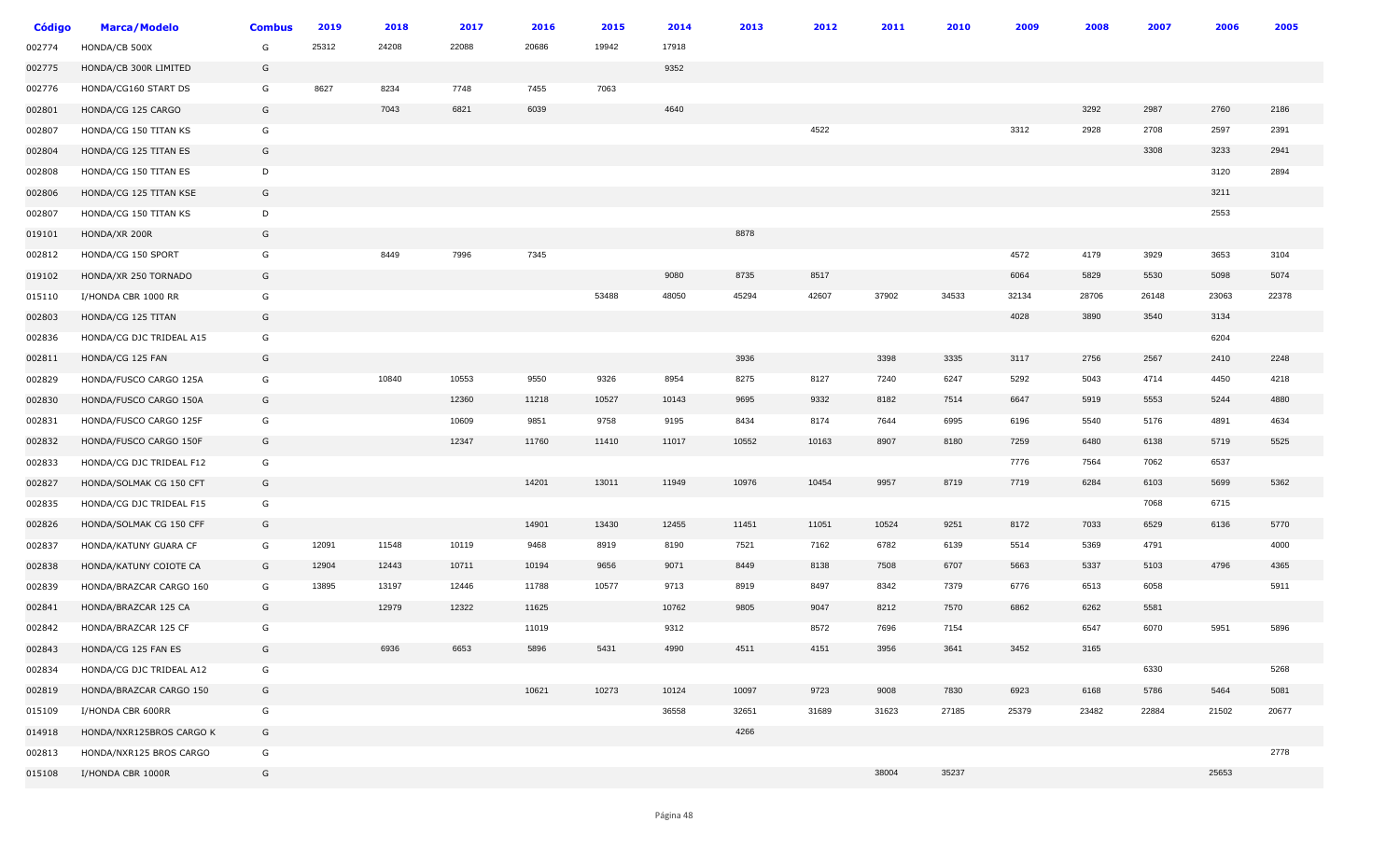| Código | <b>Marca/Modelo</b>      | <b>Combus</b> | 2019  | 2018  | 2017  | 2016  | 2015  | 2014  | 2013  | 2012  | 2011  | 2010  | 2009  | 2008  | 2007  | 2006  | 2005  |
|--------|--------------------------|---------------|-------|-------|-------|-------|-------|-------|-------|-------|-------|-------|-------|-------|-------|-------|-------|
| 002814 | HONDA/CG 125 FAN JOB KS  | G             |       |       |       |       |       |       |       |       |       |       |       | 2797  | 2614  | 2452  | 2233  |
| 002815 | HONDA/NXR150BROS CARGO K | G             |       |       |       |       |       |       |       | 4723  | 4525  |       | 4134  | 3744  |       | 2914  | 2809  |
| 002828 | HONDA/SOLMAK CG 150 CA   | G             |       |       |       | 10498 | 9929  | 7201  | 7059  | 6782  | 6315  | 5391  | 4755  | 4200  | 3863  | 3609  | 3416  |
| 002817 | HONDA/JPC TRICICLO       | G             |       |       |       |       |       |       |       |       | 6598  | 5886  | 5329  | 4892  | 4711  | 4452  | 3714  |
| 002772 | I/HONDA DN-01 NSA700A    | G             |       |       |       |       |       |       |       |       |       |       | 38187 |       |       |       |       |
| 002820 | HONDA/CG150 SPECIAL EDIT | G             |       |       |       |       |       |       |       |       |       |       |       |       |       | 3378  |       |
| 002821 | HONDA/150 NISSEI T-CARGO | G             |       |       |       |       |       |       |       |       |       |       |       | 6409  | 5933  | 5445  |       |
| 002822 | HONDA/125 NISSEI T-CARGO | G             |       |       |       |       |       |       |       |       |       |       | 6266  | 5861  | 5563  | 5097  |       |
| 002823 | HONDA/METAINOX KATUNY MS | G             |       |       |       |       |       |       |       |       |       |       | 6576  | 6540  | 6243  | 6108  | 5809  |
| 002824 | HONDA/POP100             | G             |       | 5396  | 4982  | 4458  | 3695  | 3471  | 3189  | 3107  | 2723  | 2533  | 2353  | 2208  | 1948  | 1838  |       |
| 002825 | HONDA/ENGECART TRICAR    | G             |       | 10602 | 9479  | 9026  |       | 7487  | 6517  | 5886  | 5394  | 5299  | 4971  | 4728  | 4416  | 4286  | 4026  |
| 002816 | HONDA/SHADOW 750         | G             |       |       |       |       |       | 22963 | 22514 | 21340 | 19668 | 17591 | 17333 | 15310 | 14765 | 13856 | 12541 |
| 002009 | HONDA/BIZ 125 EX         | G             |       | 8612  | 8236  | 7893  | 7538  | 7016  | 6424  | 5560  | 5065  | 4961  | 4722  |       |       |       |       |
| 002099 | HONDA                    | G             |       |       |       |       |       |       |       |       |       | 3423  |       |       |       |       |       |
| 014909 | HONDA/NXR150 BROS KS     | G             |       |       |       |       | 6677  | 6227  | 5493  | 5305  | 5052  | 4562  | 4072  | 3688  | 3443  | 2859  | 2798  |
| 002013 | HONDA/BIZ 110I           | G             | 8136  | 7587  | 7008  | 6614  | 6136  |       |       | 4567  |       |       |       |       |       |       |       |
| 002012 | HONDA/BIZ 125            | G             | 9030  | 8774  | 8045  | 7657  | 6981  |       |       | 4890  | 4624  |       |       |       |       |       |       |
| 002011 | HONDA/BIZ 100 KS         | G             |       |       |       |       |       | 4085  | 3507  | 3384  | 3224  | 2971  |       |       | 2757  |       |       |
| 002004 | HONDA/C100 BIZ MAIS      | G             |       |       |       |       |       |       |       |       |       |       |       |       |       |       | 2765  |
| 002010 | HONDA/BIZ 100 ES         | D             |       |       |       |       |       |       |       |       |       | 3206  |       |       |       |       |       |
| 002607 | HONDA/CG 160 SOLMAK TRCA | G             | 12429 | 11241 | 10065 | 8888  |       |       |       |       |       |       |       |       |       |       |       |
| 002008 | HONDA/LEAD 110           | G             |       |       |       | 6502  | 5628  | 5484  | 5123  | 4555  | 4306  | 3830  | 3753  |       |       |       |       |
| 002007 | HONDA/BIZ 125 MAIS       | G             |       | 8609  | 8234  | 7890  | 7693  | 7275  |       | 5721  |       | 4373  | 4281  | 3936  | 3648  | 3064  | 2825  |
| 002006 | HONDA/BIZ 125 ES         | G             |       |       |       | 7019  | 6441  | 5828  | 5280  | 5076  | 4727  | 4315  | 4237  | 3568  | 3229  | 2970  | 2850  |
| 002006 | HONDA/BIZ 125 ES         | D             |       |       |       |       |       |       |       |       |       |       |       | 3568  | 3229  |       |       |
| 002005 | HONDA/BIZ 125 KS         | G             |       |       |       |       |       |       |       | 4411  | 4248  | 3836  | 3697  | 3521  | 3181  | 3087  | 2464  |
| 002721 | HONDA/CG160START FUSCO C | G             | 8167  | 7458  | 6952  | 6569  |       |       |       |       |       |       |       |       |       |       |       |
| 002010 | HONDA/BIZ 100 ES         | G             |       | 6383  | 5531  | 5312  | 5158  | 4611  | 4341  | 3893  |       | 3186  | 3030  |       |       |       |       |
| 002714 | HONDA/CB 650F            | G             | 32959 | 30574 | 28473 | 26761 | 24399 | 22737 |       |       |       |       |       |       |       |       |       |
| 014907 | HONDA/NXR125 BROS ES     | G             |       |       |       | 7479  | 6662  | 6377  | 5930  | 5793  |       |       |       |       |       | 3368  | 3132  |
| 014906 | HONDA/NXR125 BROS KS     | G             |       |       |       |       |       | 4859  | 4348  | 4242  |       |       |       |       |       |       | 2871  |
| 014905 | HONDA/NX-4 FALCON        | G             |       |       |       |       |       |       |       |       |       |       |       | 8934  | 8229  | 7994  | 7336  |
| 014908 | HONDA/NXR150 BROS ESD    | G             | 10046 | 9735  | 9052  | 8496  | 8101  | 7671  | 6991  | 6446  | 5678  | 5176  | 4869  | 4476  | 4349  | 4058  | 3755  |
| 002718 | HONDA/CG160START FUSCO F | G             | 8047  | 7464  | 6908  | 6524  |       |       |       |       |       |       |       |       |       |       |       |
| 002717 | HONDA/CG160START FUSCO S | G             | 8047  | 7739  | 7482  | 6864  |       |       |       |       |       |       |       |       |       |       |       |
| 002602 | HONDA/CB600F HORNET      | G             |       |       |       |       |       | 25794 | 24883 | 22551 | 22532 | 21042 | 20395 | 19413 | 16526 | 15327 | 14766 |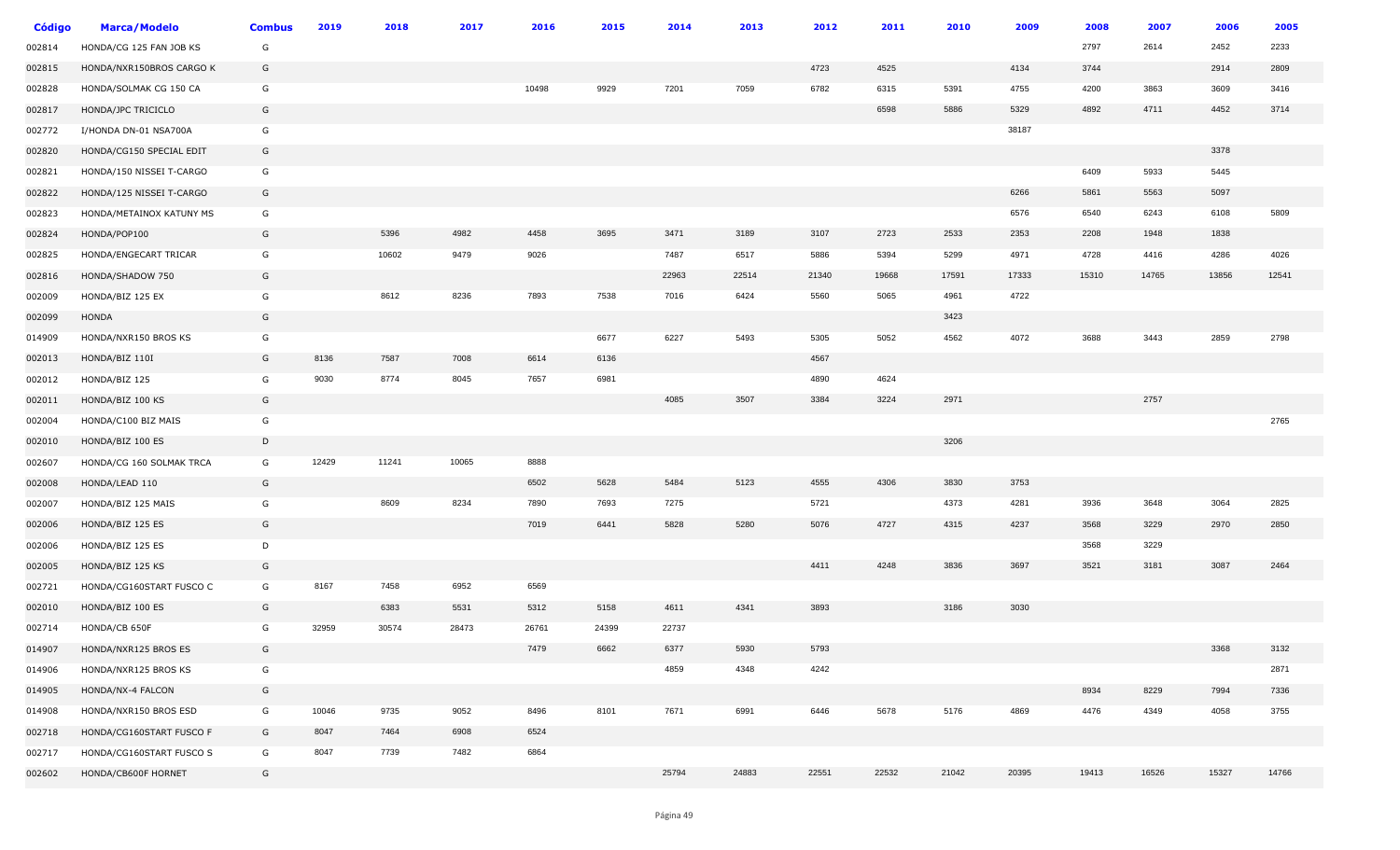| <b>Código</b> | <b>Marca/Modelo</b>      | <b>Combus</b> | 2019  | 2018  | 2017  | 2016  | 2015  | 2014  | 2013  | 2012  | 2011  | 2010  | 2009 | 2008  | 2007 | 2006 | 2005  |
|---------------|--------------------------|---------------|-------|-------|-------|-------|-------|-------|-------|-------|-------|-------|------|-------|------|------|-------|
| 002715        | HONDA/SH 300I            | G             | 19941 | 18540 | 16930 | 16627 | 16392 |       |       |       |       |       |      |       |      |      |       |
| 002606        | HONDA/CG 160 SOLMAK TRCF | G             | 12519 | 11363 |       |       |       |       |       |       |       |       |      |       |      |      |       |
| 002713        | HONDA/CB 300R TRITECNO F | G             |       |       |       |       |       |       |       | 9692  |       |       |      |       |      |      |       |
| 002712        | I/HONDA FURY VT 13CX     | G             |       | 52158 | 51024 |       |       |       |       |       | 29705 | 28852 |      |       |      |      |       |
| 002711        | I/HONDA FURY             | G             |       |       |       |       |       |       |       |       | 35823 | 31219 |      |       |      |      |       |
| 002710        | HONDA/CB 300R            | G             |       | 11795 |       |       | 9415  | 9071  | 8001  | 7146  | 6786  | 6174  | 6068 |       |      |      |       |
| 002709        | HONDA/CB500              | G             |       |       |       |       |       |       |       |       |       |       |      |       |      |      | 13373 |
| 002003        | HONDA/C100 BIZ ES        | G             |       | 6053  | 5628  | 5454  | 5310  | 4614  | 4564  | 3928  |       |       |      |       |      |      | 2579  |
| 002716        | HONDA/CG160START FUSCO U | G             | 7825  | 7653  | 7404  |       |       |       |       |       |       |       |      |       |      |      |       |
| 031802        | HONDA/BUENO TRIC C MOTO  | G             |       |       |       |       |       |       | 9300  |       |       |       |      |       |      |      |       |
| 015127        | I/HONDA CBR 1000RR FIRE  | G             |       |       |       |       |       |       |       |       |       |       |      | 29693 |      |      |       |
| 015126        | HONDA/CB 1000R E         | G             |       |       |       |       | 37200 |       |       |       |       |       |      |       |      |      |       |
| 015125        | I/HONDA CBR 1000RR SP    | G             | 71608 | 69273 | 64471 |       |       |       |       |       |       |       |      |       |      |      |       |
| 015124        | HONDA/CBR 650F           | G             | 33593 | 31971 | 29767 | 26010 | 24904 | 22970 |       |       |       |       |      |       |      |      |       |
| 014912        | HONDA/NXR150 BROS MIX KS | G             |       |       |       |       | 6803  |       |       | 5706  | 5313  | 4286  | 4190 |       |      |      |       |
| 002005        | HONDA/BIZ 125 KS         | D             |       |       |       |       |       |       |       |       |       |       |      |       |      | 3065 |       |
| 014914        | HONDA/NXR150 BROS MIX ES | G             |       |       |       |       |       |       | 6027  | 5877  | 5732  | 5400  | 4923 |       |      |      |       |
| 015130        | I/HONDA X-ADV 750        | G             |       |       | 44051 |       |       |       |       |       |       |       |      |       |      |      |       |
| 002719        | HONDA/CG160START FUSCO 4 | G             | 12011 | 11154 | 10327 | 8876  |       |       |       |       |       |       |      |       |      |      |       |
| 002720        | HONDA/CG160START FUSCO 8 | G             | 9435  | 7941  | 7361  | 6992  | 6792  |       |       |       |       |       |      |       |      |      |       |
| 014916        | HONDA/NX 400I FALCON     | G             |       |       |       |       |       | 13471 | 12460 | 12100 |       |       |      |       |      |      |       |
| 014919        | HONDA/NXR 150 BROS CARGO | G             |       |       |       |       |       | 6140  |       |       |       |       |      |       |      |      |       |
| 014910        | HONDA/NXR150 BROS ES     | G             |       |       |       |       |       | 6701  | 6156  | 6041  | 5735  | 5471  | 4922 | 4578  | 4309 | 3818 | 3800  |
| 002722        | HONDA/CG160START FUSCO 6 | G             | 12409 | 11548 | 10934 | 9084  |       |       |       |       |       |       |      |       |      |      |       |
| 014913        | HONDA/NXR150BROS MIX ESD | G             |       |       |       |       |       |       |       |       | 5292  | 5175  | 5014 |       |      |      |       |
| 000020        | H/HONDA CB125 S          | D             |       |       |       |       |       |       | 4271  |       | 3915  |       |      |       |      |      |       |
| 002003        | HONDA/C100 BIZ ES        | D             |       |       |       |       |       |       | 4564  |       |       |       |      |       |      |      |       |
| 002002        | HONDA/C100 BIZ           | G             |       |       |       |       | 4734  | 4328  |       | 3807  |       |       |      | 3127  | 2554 |      | 2256  |
| 002002        | HONDA/C100 BIZ           | D             | 7783  | 6893  | 5401  | 4781  |       |       |       |       |       |       |      |       |      |      |       |
| 002874        | HONDA/CG 150ESTRUTURAL A | G             |       |       |       |       | 5776  | 5108  | 4692  | 4544  | 4313  | 4129  | 4045 | 3905  | 3567 | 3400 | 3253  |
| 002001        | HONDA/C100 DREAM         | D             |       | 4835  | 4620  | 4297  |       | 3861  |       |       |       |       |      |       |      |      |       |
| 002844        | HONDA/CG 125 FAN KS      | D             |       |       |       |       |       |       |       |       |       | 3399  |      |       |      |      |       |
| 015128        | I/HONDA CBR 1000RR       | G             | 66259 | 63722 | 60925 |       |       |       |       |       |       |       |      |       |      |      |       |
| 001002        | I/HONDA CB 350           | D             | 14321 | 12191 |       | 11451 |       | 9576  |       |       |       |       |      |       |      |      |       |
| 015129        | I/HONDA X-ADV            | G             | 49672 | 47147 | 45619 |       |       |       |       |       |       |       |      |       |      |      |       |
| 000020        | H/HONDA CB125 S          | G             |       |       |       |       |       |       | 4339  | 4088  | 3666  |       |      |       |      |      |       |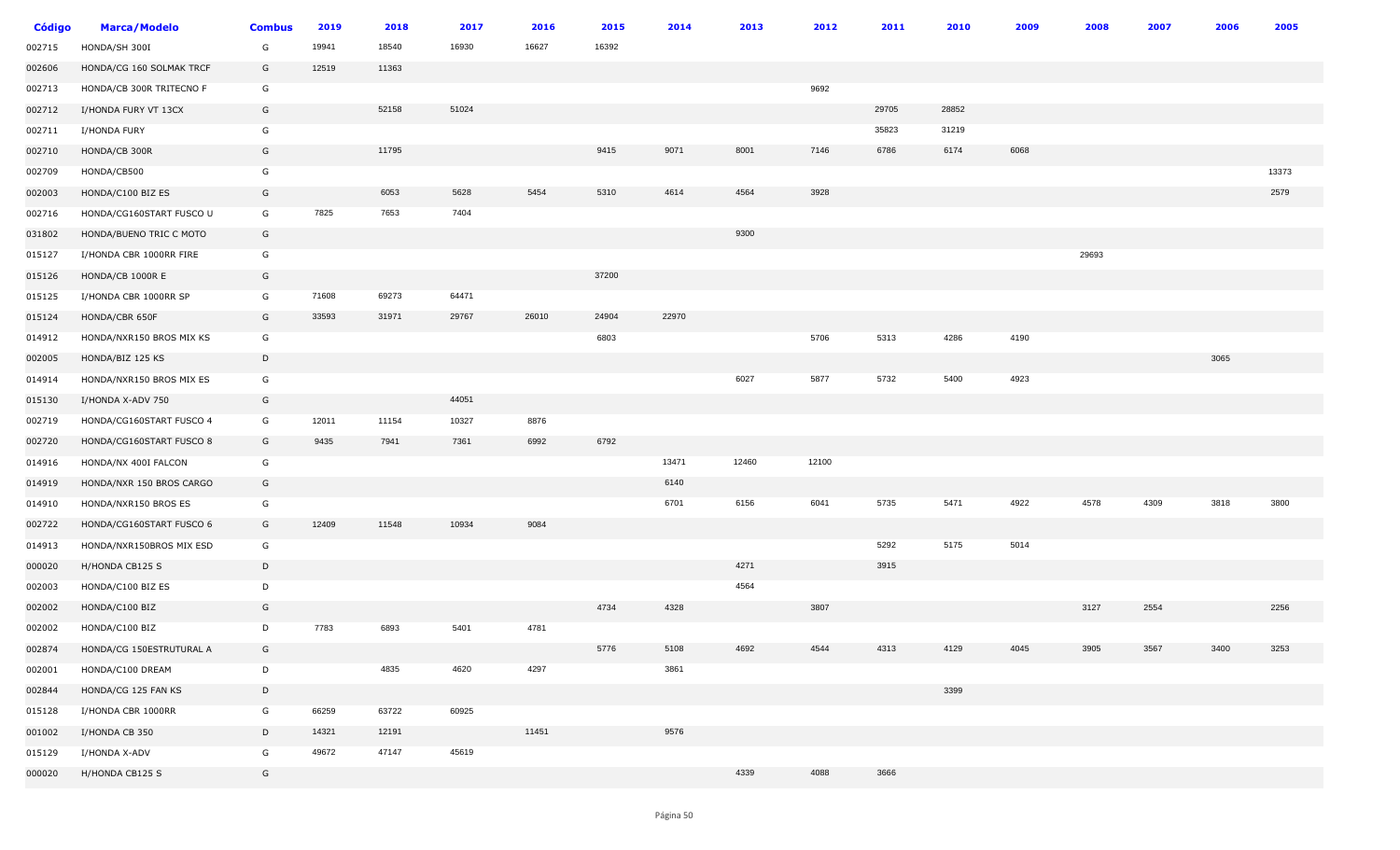| <b>Código</b> | <b>Marca/Modelo</b>      | <b>Combus</b> | 2019  | 2018   | 2017  | 2016  | 2015  | 2014  | 2013  | 2012  | 2011  | 2010  | 2009  | 2008  | 2007  | 2006  | 2005  |
|---------------|--------------------------|---------------|-------|--------|-------|-------|-------|-------|-------|-------|-------|-------|-------|-------|-------|-------|-------|
| 000009        | IMP/HONDA SCOOTER HE LIX | G             |       |        |       |       |       |       | 16651 | 13746 |       |       |       |       |       |       |       |
| 015121        | I/HONDA CB 500 X         | G             |       |        |       |       |       |       | 16619 |       |       |       |       |       |       |       |       |
| 015122        | I/HONDA CBR 500 R        | G             |       |        |       |       |       |       | 18136 |       |       |       |       |       |       |       |       |
| 015199        | IMP/HONDA CBR 1000       | D             |       |        | 58201 |       |       |       |       |       |       |       |       |       |       |       |       |
| 002724        | HONDA/SH 300I SPORT      | G             | 20833 | 20049  |       |       |       |       |       |       |       |       |       |       |       |       |       |
| 014911        | HONDA/NXR150BROS CARGO E | G             |       |        |       |       |       |       |       |       |       |       |       |       |       | 4751  |       |
| 005903        | I/HONDA XR 650 L         | G             |       |        |       |       |       |       |       |       | 17408 |       | 15621 | 14814 |       |       |       |
| 004848        | I/HONDA CB1300F          | G             |       |        |       |       |       |       |       |       |       |       |       | 21002 | 20400 | 19772 |       |
| 025101        | HONDA/VT600C SHADOW      | G             |       |        |       |       |       |       |       |       |       |       |       |       |       |       | 13665 |
| 004846        | I/HONDA ST 1300          | G             |       |        |       |       |       |       |       |       |       |       |       |       |       | 36584 |       |
| 004844        | I/HONDA SILVER WING      | G             |       |        |       |       |       |       |       |       |       |       |       |       |       | 11416 |       |
| 004843        | I/HONDA PAN-EUROPEAN     | G             |       |        |       |       |       |       |       |       |       |       |       |       |       | 34549 |       |
| 004839        | I/HONDA GL1800 GOLD WING | G             |       | 127393 |       |       | 78179 | 75954 | 72801 | 72194 |       | 56838 | 54007 | 51533 | 49711 | 42969 | 40177 |
| 004835        | I/HONDA VTX 1300         | G             |       |        |       |       |       |       |       |       |       | 27476 |       | 24635 |       | 20194 |       |
| 004833        | I/HONDA CBR 1000RR4 BR   | G             |       |        |       |       |       |       |       |       |       |       |       |       |       |       | 22388 |
| 004831        | I/HONDA GOLDWING GL1800A | G             |       |        |       |       |       |       |       |       | 63156 |       |       |       |       |       | 35763 |
| 004824        | I/HONDA VTX 1800C        | G             |       |        |       |       |       |       |       |       |       |       |       |       | 27057 | 25147 | 21351 |
| 004820        | I/HONDA GOLDWING GL 1800 | G             |       |        |       |       |       |       |       |       |       |       |       | 52210 |       | 43849 | 38123 |
| 004818        | I/HONDA XL1000V VARADERO | G             |       |        |       |       |       |       |       |       |       |       | 22286 | 21924 | 21650 |       | 18317 |
| 004810        | I/HONDA SHADOW 750       | G             |       |        |       |       |       |       |       |       |       |       |       | 17655 | 16581 |       |       |
| 003507        | HONDA/PCX 150 DLX        | G             |       | 10288  | 9344  | 9185  | 7506  |       |       |       |       |       |       |       |       |       |       |
| 014104        | HONDA/CB 250F TWISTER    | G             | 13895 | 12930  | 11920 | 11359 | 10736 |       |       |       |       |       |       |       |       |       |       |
| 002844        | HONDA/CG 125 FAN KS      | G             |       | 7018   | 6626  | 5817  | 5330  | 4739  | 4041  | 3871  | 3532  | 3348  | 3215  | 2915  |       |       |       |
| 003509        | HONDA/PCX 150 SPORT      | G             | 11308 | 10532  | 9356  |       |       |       |       |       |       |       |       |       |       |       |       |
| 002872        | HONDA/CG150 BRASTECHNO A | G             |       |        |       |       |       |       |       |       | 5197  |       |       |       |       |       |       |
| 003511        | HONDA/PCX 150 DLX ABS    | G             | 11218 | 10427  |       |       |       |       |       |       |       |       |       |       |       |       |       |
| 003512        | HONDA/PCX 150 SPORT ABS  | G             | 12409 | 11349  |       |       |       |       |       |       |       |       |       |       |       |       |       |
| 004808        | I/HONDA CBR 1100XX       | G             |       |        |       |       |       |       |       |       |       |       |       |       |       |       | 24004 |
| 014105        | HONDA/CB250F TWISTER ABS | G             | 14083 | 13213  |       |       |       |       |       |       |       |       |       |       |       |       |       |
| 014903        | HONDA/NX 200             | G             |       |        |       |       |       | 7642  |       |       |       |       |       |       |       |       |       |
| 014103        | HONDA/CBX 250 TWISTER    | G             |       | 11645  |       |       |       |       |       |       |       |       |       | 5077  | 5051  | 4770  | 4357  |
| 029211        | I/HONDA GOLDWING         | G             |       |        | 97278 |       |       |       |       |       |       |       |       |       |       |       |       |
| 028530        | I/ZONGSHEN REV 200 POPIN | G             |       |        |       |       |       |       | 5167  |       |       |       |       |       |       |       |       |
| 004469        | I/HONDA HUCKUS NPS50G    | G             |       |        |       | 4172  |       |       |       |       |       |       |       |       |       |       |       |
| 015123        | HONDA/CBR 500R           | G             |       | 23362  | 21868 | 20721 | 19560 | 18387 | 16670 |       |       |       |       |       |       |       |       |
| 004851        | I/HONDA HELIX CN 250     | G             |       |        |       |       |       |       |       |       |       |       |       |       | 9221  |       |       |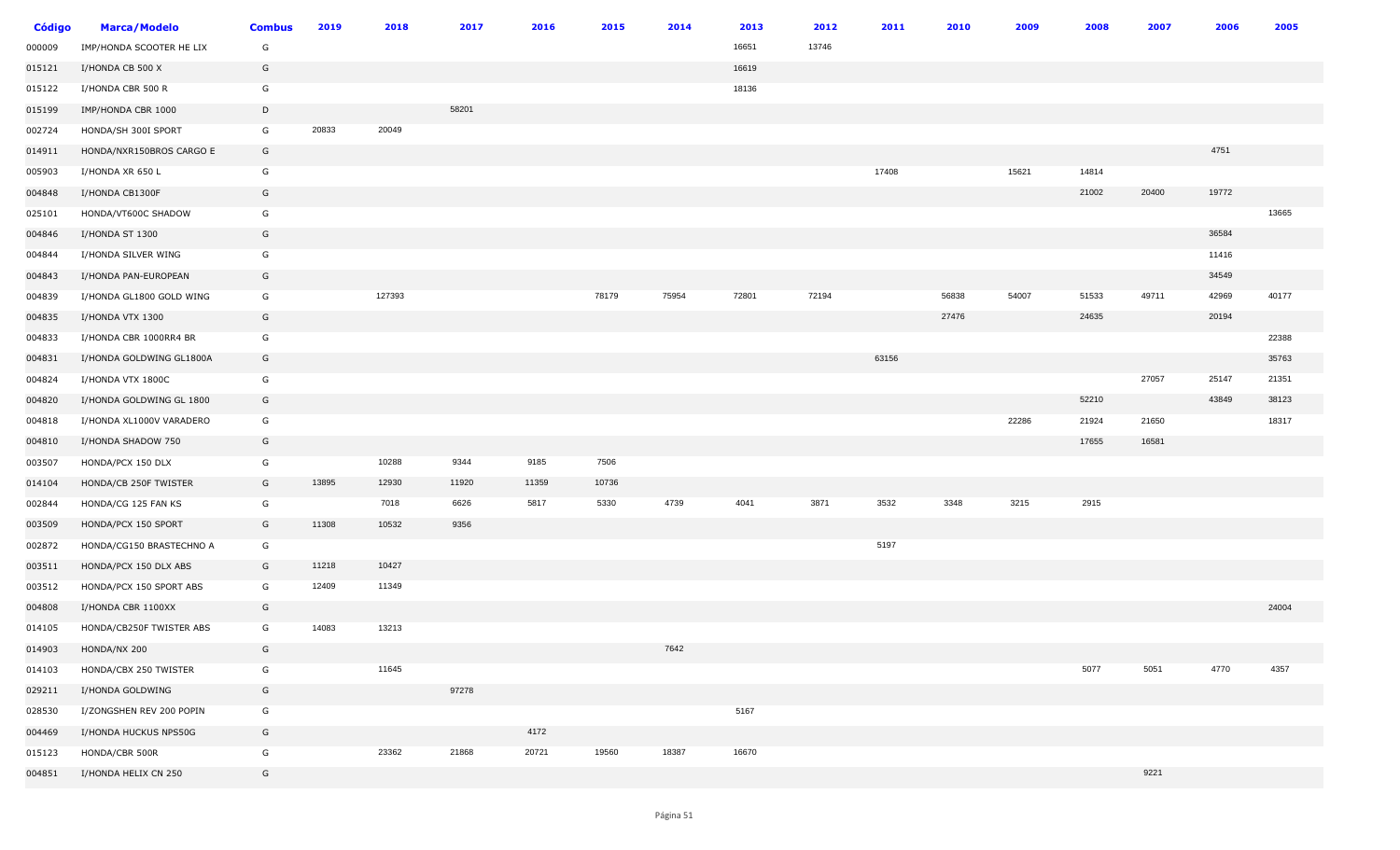| <b>Código</b> | <b>Marca/Modelo</b>      | <b>Combus</b> | 2019   | 2018   | 2017  | 2016  | 2015  | 2014  | 2013  | 2012  | 2011  | 2010  | 2009  | 2008  | 2007  | 2006 | 2005  |
|---------------|--------------------------|---------------|--------|--------|-------|-------|-------|-------|-------|-------|-------|-------|-------|-------|-------|------|-------|
| 014106        | HONDA/CB250F TWISTER CBS | G             | 13886  | 13171  |       |       |       |       |       |       |       |       |       |       |       |      |       |
| 004884        | HONDA/SH 150I DLX        | G             | 12209  | 12090  |       |       |       |       |       |       |       |       |       |       |       |      |       |
| 004850        | I/HONDA SILVER WING ABS  | D             |        |        |       |       |       |       |       |       | 15903 |       |       |       |       |      |       |
| 004877        | I/HONDA CB1100 DLX       | G             |        |        |       |       |       | 34535 |       |       |       |       |       |       |       |      |       |
| 004879        | I/HONDA CB1100           | G             |        |        |       |       |       | 34219 |       |       |       |       |       |       |       |      |       |
| 004880        | HONDA/CRF 1000L          | G             | 49672  | 49161  | 47516 | 47000 |       |       |       |       |       |       |       |       |       |      |       |
| 004881        | HONDA/CRF 1000L TE       | G             |        | 55658  | 52589 | 51518 |       |       |       |       |       |       |       |       |       |      |       |
| 004875        | I/HONDA GL1800 USATEC PA | G             |        |        |       |       |       |       |       |       |       |       |       |       |       |      | 44516 |
| 004883        | I/HONDA CHF50 S JAZZ     | G             |        |        |       |       |       |       |       |       |       |       |       |       |       |      | 3881  |
| 004873        | I/HONDA SHADOW SABRE 110 | G             |        |        |       |       |       |       |       |       |       |       |       |       |       |      | 24939 |
| 004885        | HONDA/CG 160 CARGO       | G             | 9272   | 8761   |       |       |       |       |       |       |       |       |       |       |       |      |       |
| 004887        | HONDA/CG 160 CARGO C     | G             | 9367   |        |       |       |       |       |       |       |       |       |       |       |       |      |       |
| 004888        | I/HONDA GL1800GOLDWING T | G             | 136223 | 129949 |       |       |       |       |       |       |       |       |       |       |       |      |       |
| 004889        | HONDA/ELITE 125          | G             | 8464   | 7868   |       |       |       |       |       |       |       |       |       |       |       |      |       |
| 004891        | HONDA/CRF 1000L AS       | G             | 59584  |        |       |       |       |       |       |       |       |       |       |       |       |      |       |
| 004892        | HONDA/CRF 1000L AS TE    | G             | 57364  |        |       |       |       |       |       |       |       |       |       |       |       |      |       |
| 004882        | HONDA/SH 150I            | G             | 12011  | 11319  | 10948 |       |       |       |       |       |       |       |       |       |       |      |       |
| 004861        | I/HONDA RUCKUS           | G             |        |        |       |       |       |       |       |       |       | 3509  |       |       |       |      |       |
| 003508        | HONDA/XRE 190            | G             | 13183  | 12710  | 12144 | 11391 | 10483 |       |       |       |       |       |       |       |       |      |       |
| 004853        | I/HONDA SHADOW AERO      | G             |        |        |       |       |       |       |       |       |       |       |       | 16985 |       |      |       |
| 004854        | I/HONDA INTERCEPTOR VFR  | G             |        |        |       |       |       |       |       |       |       |       |       | 24161 |       |      |       |
| 004856        | I/HONDA VTX 1800 NC35    | G             |        |        |       |       |       |       |       |       |       |       |       |       |       |      | 21013 |
| 004858        | I/HONDA GOLDWING GL18BM  | G             |        |        |       |       |       |       |       |       |       |       | 51357 |       |       |      |       |
| 004876        | I/HONDA GOLDWING F6B     | G             |        |        |       |       |       | 85385 |       |       |       |       |       |       |       |      |       |
| 004860        | I/HONDA VFR 1200F        | G             |        |        |       |       |       |       | 38385 | 35772 | 30234 | 28616 |       |       |       |      |       |
| 004850        | I/HONDA SILVER WING ABS  | G             |        |        |       |       |       |       |       |       |       |       |       |       | 17015 |      |       |
| 004862        | I/HONDA CB 1000 HORNET   | G             |        |        |       |       |       |       |       |       | 30687 |       |       |       |       |      |       |
| 004864        | I/HONDA CB 1000RB        | G             |        |        |       |       |       |       |       |       | 26163 |       |       |       |       |      |       |
| 004865        | I/HONDA VFR 1200X        | G             |        |        |       |       |       |       | 48209 | 44508 | 43821 |       |       |       |       |      |       |
| 004869        | I/HONDA CRF 250L         | G             |        | 22906  |       | 19340 |       | 16998 | 14261 | 13853 |       |       |       |       |       |      |       |
| 004870        | I/HONDA GOLDWING F6B DEL | G             |        |        |       |       |       |       |       | 70312 |       |       |       |       |       |      |       |
| 004871        | I/HONDA CB1100A          | G             |        |        |       |       |       |       | 30459 |       |       |       |       |       |       |      |       |
| 004859        | I/HONDA GOLDWING ACN XM  | G             |        |        |       |       |       |       |       |       |       |       | 55374 |       |       |      |       |
| 002868        | HONDA/CG 125 SOLMAK TRCA | G             |        | 7131   | 6943  | 6032  | 5639  | 5308  | 5053  | 4547  | 4387  | 4312  | 4046  | 3967  | 3774  | 3679 | 3553  |
| 002876        | HONDA/CG ESTRUTURAL 125A | G             |        |        |       |       |       |       |       | 3868  | 3543  | 3346  | 3213  | 3076  | 2826  | 2790 |       |
| 002860        | HONDA/MDF CG125 MAXXI CA | G             |        |        |       |       |       |       | 7705  | 6995  | 6624  | 6285  | 5888  | 5566  |       | 5315 | 5061  |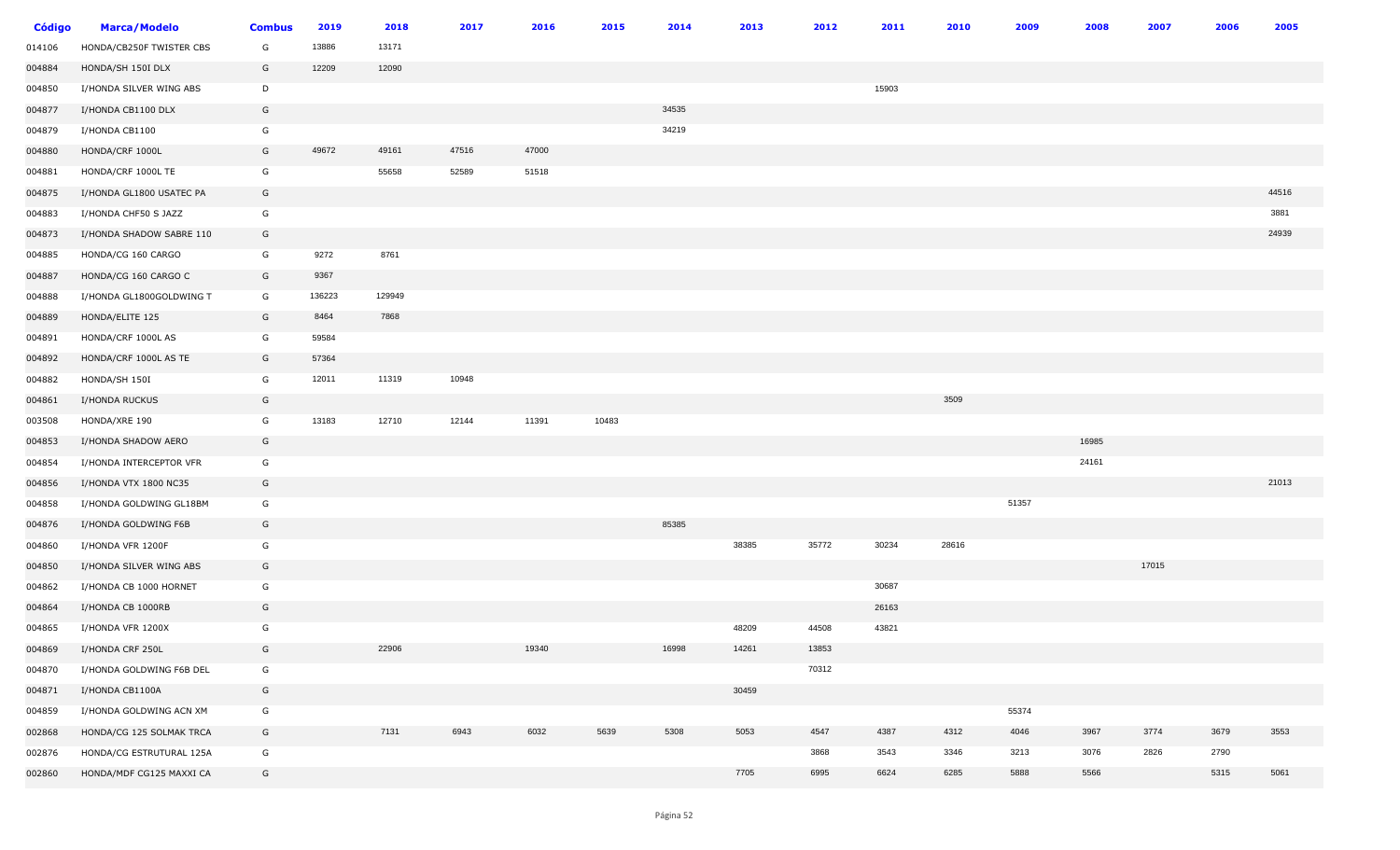| <b>Código</b> | <b>Marca/Modelo</b>      | <b>Combus</b> | 2019  | 2018  | 2017  | 2016  | 2015  | 2014  | 2013  | 2012  | 2011 | 2010 | 2009 | 2008 | 2007 | 2006 | 2005 |
|---------------|--------------------------|---------------|-------|-------|-------|-------|-------|-------|-------|-------|------|------|------|------|------|------|------|
| 002861        | HONDA/CG125-TRITECNO     | G             |       |       |       |       |       |       |       |       |      | 3325 | 2840 |      |      |      |      |
| 002862        | HONDA/CG150-TRITECNO     | G             |       |       |       |       |       |       |       |       |      |      | 7570 |      |      |      |      |
| 002863        | HONDA/CG150 FAN ESDI     | G             |       | 8518  | 8001  | 7777  | 6763  | 6088  | 5502  | 5088  | 4984 | 4882 |      |      |      |      |      |
| 002865        | HONDA/CG150 AGAR THOR CA | G             |       |       |       |       |       | 5463  | 5350  | 5023  | 4625 | 4446 | 4161 | 3912 | 3663 | 3449 | 3222 |
| 030802        | HONDA/CG FUCAM ADVT 126  | G             |       |       |       |       |       |       |       |       |      |      | 7558 | 7129 | 6955 | 6188 |      |
| 002867        | HONDA/CG 125 SOLMAK TRCF | G             |       | 7203  | 7027  | 6000  |       | 5388  | 5158  | 4637  | 4389 |      |      |      | 3706 |      |      |
| 002859        | HONDA/MDF CG125 MAXXI CF | G             |       |       |       |       |       |       | 9615  | 8776  | 8310 | 7625 | 6739 |      |      |      |      |
| 002869        | HONDA/CG150 ROPERCAN GR  | G             |       |       |       | 8380  | 6176  | 5800  | 5452  | 5140  | 4651 | 4292 | 4093 | 4061 | 3839 | 3627 | 3426 |
| 002870        | HONDA/CGPR 150FAN ESI    | G             |       |       | 7478  | 6547  | 6127  | 5738  | 5455  | 5295  | 4953 | 4650 |      | 4554 | 4491 | 4436 |      |
| 002871        | HONDA/CG150 TRICARGO CF  | G             |       |       |       |       |       |       |       | 9135  | 8542 |      |      |      |      |      |      |
| 002873        | HONDA/CG150 TRICARGO CA  | G             |       |       |       |       |       |       | 9334  | 8889  | 8302 | 7920 | 7325 |      | 6629 |      |      |
| 005099        | IMP/HONDA CB 200         | G             |       |       |       |       |       |       |       |       |      | 6152 |      |      |      |      |      |
| 003510        | HONDA/XRE 300 ABS        | G             | 17295 | 16517 |       |       |       |       |       |       |      |      |      |      |      |      |      |
| 002866        | HONDA/CG150 AGAR THOR CF | G             |       |       |       |       |       |       | 5889  | 5531  | 5096 |      | 4336 | 4197 | 4034 | 3815 |      |
| 002852        | HONDA/KATUNY CHITA CP    | G             |       |       |       |       |       |       | 7816  |       | 7407 |      |      |      |      |      |      |
| 002845        | HONDA/CG 125 CARGO KS    | D             |       |       |       |       |       |       |       | 3762  |      |      |      |      |      |      |      |
| 002845        | HONDA/CG 125 CARGO KS    | G             |       | 6819  |       | 5576  | 4754  | 4458  | 4069  | 3762  | 3556 | 3251 | 2983 |      |      |      |      |
| 002846        | HONDA/CG 125 CARGO ES    | G             |       |       |       | 5421  |       | 4297  | 4182  | 3894  | 3575 | 3217 | 3004 |      |      |      |      |
| 002847        | HONDA/CG150 TITAN MIXESD | G             |       |       |       |       |       | 6253  | 5823  | 5480  | 4575 | 4368 | 3934 | 3916 |      |      |      |
| 002848        | HONDA/CG150 TITAN MIX ES | G             |       |       |       |       |       | 7219  |       |       |      | 4305 | 3909 | 3809 |      |      |      |
| 002849        | HONDA/CG150 TITAN MIX KS | G             |       |       |       |       |       |       |       |       |      | 4119 | 3591 | 3488 |      |      |      |
| 030800        | HONDA/CG FUCAM ADVENTURE | G             |       |       |       |       |       |       |       |       |      | 3789 | 3043 | 2855 | 2699 | 2556 | 2553 |
| 002851        | HONDA/DALCAR150 ABERTA   | G             | 14886 | 14859 | 14087 | 13044 | 12398 | 11994 | 11510 | 11087 | 9459 | 8922 | 7899 | 7315 | 7044 |      |      |
| 002877        | HONDA/CG ESTRUTURAL 150F | G             |       |       |       |       |       |       | 5938  | 5454  |      | 4983 | 4427 | 4055 |      |      | 2953 |
| 002853        | HONDA/CG 150 TITAN EX    | G             |       | 8264  | 7592  | 7014  | 6295  | 5877  | 5493  | 5156  | 4823 | 4741 |      |      |      |      |      |
| 002854        | HONDA/CG150 TITAN MIX EX | G             |       | 8914  | 8394  | 7407  | 6873  | 6589  | 6326  | 5721  | 5046 | 4655 | 4346 |      |      |      |      |
| 002855        | HONDA/CG 150 FAN ESI     | G             |       | 7105  | 6749  | 6490  | 6429  | 6029  | 5502  | 4993  | 4542 | 3972 | 3947 |      |      |      |      |
| 002856        | HONDA/BRAZCAR CG150 WIND | G             |       |       |       |       | 11502 | 11095 |       |       | 9617 | 8491 | 7315 | 7266 |      |      |      |
| 002857        | HONDA/MDF CG150 MAXXI CA | G             |       |       |       |       |       | 12135 | 11622 | 10632 | 9807 | 8767 | 7995 | 7672 | 7033 | 6818 | 6459 |
| 002858        | HONDA/MDF CG150 MAXXI CF | G             |       |       |       |       |       |       | 11744 | 11308 | 9911 | 8860 | 7630 | 7162 |      | 6786 |      |
| 002850        | HONDA/DALCAR 150 FECHADA | G             |       |       |       |       | 12525 | 12197 | 11576 |       | 9555 |      |      | 7685 |      |      |      |
| 003203        | HONDA/XLS 125            | G             |       |       |       |       |       |       |       |       |      | 3676 |      |      |      |      |      |
| 002892        | HONDA/CG 160 FAN ESDI    | G             | 9697  | 8893  | 8633  | 7751  | 6774  |       |       |       |      |      |      |      |      |      |      |
| 002875        | HONDA/NC 700X            | G             |       |       |       |       |       | 21827 | 19728 | 19214 |      |      |      |      |      |      |      |
| 002895        | HONDA/CG 125I FAN        | G             |       | 7008  | 6693  | 6150  | 5389  |       |       |       |      |      |      |      |      |      |      |
| 002896        | HONDA/CG 160 CARGO ESDI  | G             |       | 8695  | 8283  | 7281  |       |       |       |       |      |      |      |      |      |      |      |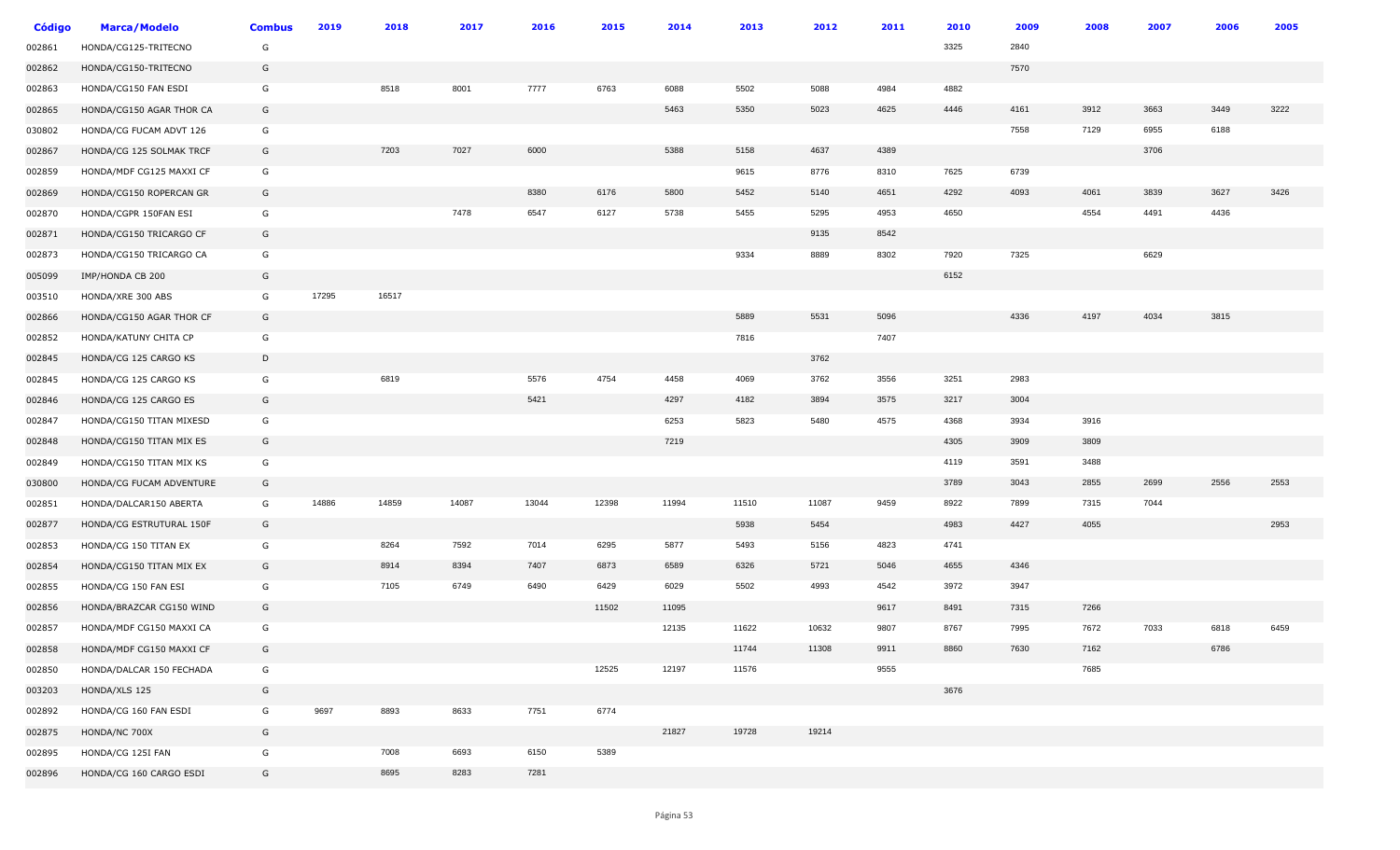| <b>Código</b> | <b>Marca/Modelo</b>      | <b>Combus</b> | 2019  | 2018  | 2017  | 2016  | 2015  | 2014  | 2013  | 2012  | 2011  | 2010  | 2009 | 2008  | 2007 | 2006 | 2005 |
|---------------|--------------------------|---------------|-------|-------|-------|-------|-------|-------|-------|-------|-------|-------|------|-------|------|------|------|
| 002897        | HONDA/CG 125I CARGO      | G             |       | 7112  | 6796  | 6114  |       |       |       |       |       |       |      |       |      |      |      |
| 003506        | HONDA/XRE 300 P          | G             |       |       |       |       | 12291 | 11322 | 10381 |       |       |       |      |       |      |      |      |
| 002899        | HONDA/CG 125             | G             |       |       |       |       |       |       |       |       | 3935  | 3663  | 3528 |       |      |      |      |
| 002891        | HONDA/POP 110I           | G             | 5693  | 5443  | 5048  | 4252  | 3676  |       |       |       |       |       |      |       |      |      |      |
| 003206        | HONDA/XL 700V TRANSALP   | G             |       |       | 28261 | 26080 |       | 23627 | 21733 | 19956 | 19083 | 18599 |      |       |      |      |      |
| 003207        | HONDA/XL 700V TRANSALP E | G             |       |       |       |       |       | 24383 |       |       |       |       |      |       |      |      |      |
| 003503        | HONDA/XRE 300            | G             | 17165 | 15859 | 14823 | 13491 | 11872 | 11170 | 10170 | 9720  | 8844  | 7868  | 7651 |       |      |      |      |
| 003504        | HONDA/XRE 300 SITNEI AMB | G             |       | 17464 |       |       |       |       |       | 9459  |       | 7898  |      |       |      |      |      |
| 015101        | I/HONDA CBR 600F         | G             |       |       |       |       |       |       |       |       |       |       |      | 20340 |      |      |      |
| 003505        | HONDA/PCX 150            | G             | 11020 | 10017 | 9192  | 8741  | 7599  | 7579  | 6994  |       |       |       |      |       |      |      |      |
| 002898        | HONDA/CG 160 START       | G             | 8464  | 7827  | 7301  | 6653  |       |       |       |       |       |       |      |       |      |      |      |
| 002883        | HONDA/CG 125 FAN ESD     | G             |       |       |       | 5966  |       | 5416  | 5223  | 4644  |       |       |      |       |      |      |      |
| 002878        | HONDA/CG150 FUSCO TPF    | G             |       |       |       | 6590  | 6013  | 5849  | 5331  | 5060  |       |       | 4292 |       |      |      |      |
| 002879        | HONDA/CG150FANCARGO ESDI | G             |       |       |       |       |       | 5644  | 5338  | 4846  |       |       |      |       |      |      |      |
| 002893        | HONDA/CG 160 TITAN EX    | G             | 10109 | 9791  | 8564  | 8419  | 7693  |       |       |       |       |       |      |       |      |      |      |
| 002881        | HONDA/CG 150 TRITECNO A  | G             |       |       |       |       |       |       | 4705  | 4559  | 4412  |       |      |       |      |      |      |
| 002890        | HONDA/NC 750X            | G             | 30743 | 29352 | 28057 | 26947 | 25545 | 21598 |       |       |       |       |      |       |      |      |      |
| 002885        | I/HONDA CTX 700N         | G             |       |       |       |       |       |       | 25071 |       |       |       |      |       |      |      |      |
| 002886        | HONDA/CG150 START        | G             |       |       | 7453  | 6517  | 5786  | 5323  | 5185  |       |       |       |      |       |      |      |      |
| 002887        | HONDA/CG150 CARGO ESD    | G             |       | 7485  | 7027  | 6728  | 6144  | 5644  |       |       |       |       |      |       |      |      |      |
| 002888        | HONDA/CG 125 CARGO ESD   | G             |       |       |       |       |       | 4681  |       |       |       |       |      |       |      |      |      |
| 002889        | HONDA/CG150 RPC TOP      | G             |       |       |       |       |       |       | 5590  |       |       |       |      |       |      |      |      |
| 002880        | HONDA/CG 150 TRITECNO F  | G             |       |       |       |       |       |       |       |       |       | 3532  |      |       |      |      |      |
| 038000        | HONDA/IBDT TRI PRATIC    | G             |       |       |       | 13134 |       |       |       | 8499  | 7449  | 6671  | 6109 | 5847  | 5698 | 5330 | 4968 |
| 041904        | HONDA/CG 160 TITAN S     | G             | 10024 |       |       |       |       |       |       |       |       |       |      |       |      |      |      |
| 041903        | HONDA/CG 160/TITAN 25A   | G             | 10757 | 9895  |       |       |       |       |       |       |       |       |      |       |      |      |      |
| 041902        | HONDA/CG 160 TITAN C     | G             |       |       | 9758  |       |       |       |       |       |       |       |      |       |      |      |      |
| 041901        | HONDA/CG 160 TITAN       | G             | 10109 | 9557  | 9370  |       |       |       |       |       |       |       |      |       |      |      |      |
| 041900        | HONDA/CG 160 FAN         | G             | 9565  | 8624  | 8375  |       |       |       |       |       |       |       |      |       |      |      |      |
| 040717        | I/HONDA CB 1100F         | G             |       |       |       |       |       |       | 39539 |       |       |       |      |       |      |      |      |
| 040721        | I/HONDA CB 1100          | G             |       |       | 45662 |       |       |       |       |       |       |       |      |       |      |      |      |
| 040900        | HONDA/BIZ KELLE 125 TRI  | G             |       |       |       |       |       | 10648 |       | 6675  |       | 5945  |      |       |      |      |      |
|               | Fabricante: HONGDU       |               |       |       |       |       |       |       |       |       |       |       |      |       |      |      |      |
| 039103        | I/HONGDU CJ750 SOLO      | G             |       |       |       |       |       |       | 22611 |       |       |       |      |       |      |      |      |
|               | Fabricante: HONGYAN      |               |       |       |       |       |       |       |       |       |       |       |      |       |      |      |      |
|               | 039100 I/HONGYAN DRAGON  | G             |       |       |       |       |       |       |       |       |       | 2046  | 1971 |       |      |      |      |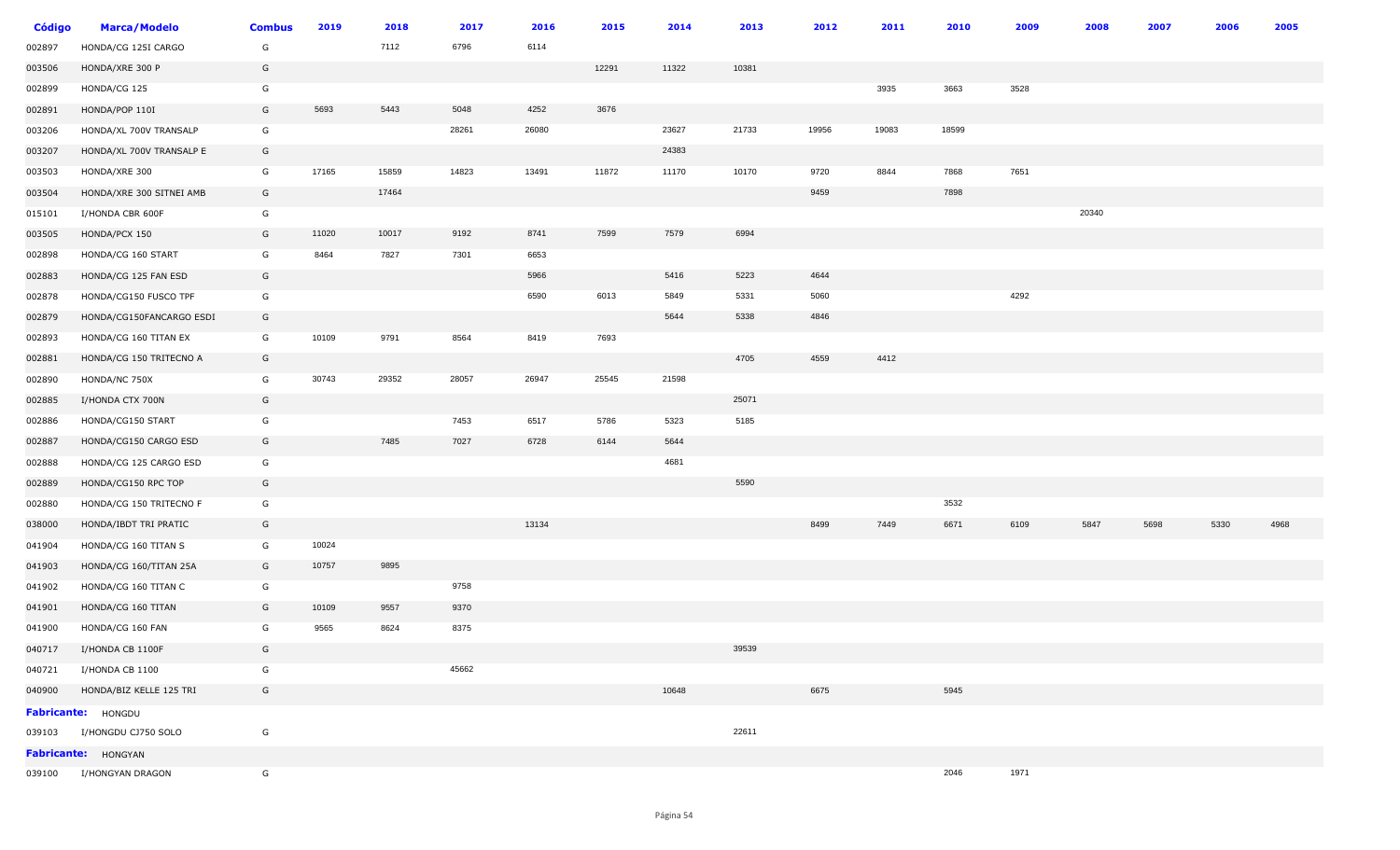| <b>Código</b> | <b>Marca/Modelo</b>          | <b>Combus</b> | 2019 | 2018 | 2017 | 2016 | 2015 | 2014 | 2013 | 2012 | 2011  | 2010 | 2009 | 2008  | 2007  | 2006 | 2005  |
|---------------|------------------------------|---------------|------|------|------|------|------|------|------|------|-------|------|------|-------|-------|------|-------|
| 039101        | I/HONGYAN TDR 8677Z          | G             |      |      |      |      |      |      |      |      |       |      | 2974 |       |       |      |       |
| 039102        | I/HONGYAN PRINCESS 1500W     | G             |      |      |      |      |      |      |      |      |       | 2491 |      |       |       |      |       |
|               | <b>Fabricante: HONLING</b>   |               |      |      |      |      |      |      |      |      |       |      |      |       |       |      |       |
| 014201        | I/HONLING HL50QT-11B         | G             |      |      |      |      |      |      |      |      |       |      |      |       | 1530  |      |       |
| 014200        | I/HONLING HL125T-5           | G             |      |      |      |      |      |      |      |      |       |      |      |       | 2077  |      |       |
|               | Fabricante: HUANSONG         |               |      |      |      |      |      |      |      |      |       |      |      |       |       |      |       |
| 025802        | I/HUANSONG 250R              | G             |      |      |      |      |      |      |      |      | 8247  |      |      |       |       |      |       |
| 025801        | I/HUANSONG 250M              | G             |      |      |      |      |      |      |      |      | 8021  |      |      |       |       |      |       |
| 025800        | I/HUANSONG 250S              | G             |      |      |      |      |      |      |      |      | 7686  |      |      |       |       |      |       |
|               | <b>Fabricante: HUARI</b>     |               |      |      |      |      |      |      |      |      |       |      |      |       |       |      |       |
| 027304        | I/HUARI HS200ZH              | G             |      |      |      |      | 4607 |      |      | 4002 | 3613  | 3558 | 3556 |       |       |      |       |
| 027313        | I/HUARI MARVA FOX150R        | G             |      |      |      |      |      | 4010 |      | 3944 | 3684  |      |      |       |       |      |       |
| 027305        | I/HUARI MARVA UFO50          | G             |      |      |      |      | 1803 |      | 1631 | 1480 | 1422  | 1403 | 1192 |       |       |      |       |
| 027306        | I/HUARI MARVA HERC HS200     | G             |      |      |      |      |      |      |      |      |       |      | 3149 |       |       |      |       |
| 027307        | I/HUARI MARVA HS150 FIRE     | G             |      |      |      |      | 3430 |      |      | 2667 | 2541  | 2385 |      |       |       |      |       |
| 027308        | I/HUARI HS150TR 3            | G             |      |      |      |      |      |      |      |      | 2421  | 2306 |      |       |       |      |       |
| 027309        | I/HUARI FOX 150X             | G             |      |      |      |      | 4133 | 3623 |      | 3565 | 3532  |      |      |       |       |      |       |
| 027303        | I/HUARI HS200ZH AUTO         | G             |      |      |      |      |      |      |      |      |       |      | 4145 |       |       |      |       |
| 027302        | I/HUARI CH200TR C S3         | G             |      |      |      |      |      |      |      |      |       |      |      | 4086  |       |      |       |
| 027310        | I/HUARI FOX 150R             | G             |      |      |      |      |      |      |      |      | 3527  |      |      |       |       |      |       |
| 027314        | I/HUARI MARVA VR150 WIND     | G             |      |      |      |      |      |      |      | 1810 |       |      |      |       |       |      |       |
| 027315        | I/HUARI BRAVAX BV200         | G             |      |      |      |      |      |      | 4168 | 3663 |       |      |      |       |       |      |       |
| 027316        | I/HUARI MARVA ONIX 50        | G             |      |      |      |      | 2586 | 2526 | 2296 | 2084 |       |      |      |       |       |      |       |
| 027317        | I/HUARI MARVA ONIX 50R       | G             |      |      |      |      | 3087 | 2960 | 2882 |      |       |      |      |       |       |      |       |
| 027318        | I/HUARI MARVA UFO 50MAIS     | G             |      |      |      |      |      | 1668 |      |      |       |      |      |       |       |      |       |
| 027319        | I/HUARI MARVA 50 VIP         | G             |      |      |      |      | 2489 | 2410 | 2164 |      | 1667  | 1607 |      |       |       |      |       |
| 027311        | I/HUARI HS250ZH              | G             |      |      |      |      |      |      |      |      | 4168  |      |      |       |       |      |       |
| 027312        | I/HUARI BRAVAX BVX200        | G             |      |      | 3762 |      |      |      |      | 3164 |       |      |      |       |       |      |       |
|               | Fabricante: HUAWIN           |               |      |      |      |      |      |      |      |      |       |      |      |       |       |      |       |
| 015700        | I/HUAWIN GS HY150T-5         | G             |      |      |      |      |      |      |      |      |       |      |      |       | 1929  |      |       |
| 015701        | I/HUAWIN HY150T-8            | G             |      |      |      |      |      |      |      |      |       |      |      |       | 1899  |      |       |
|               | Fabricante: HUSABERG         |               |      |      |      |      |      |      |      |      |       |      |      |       |       |      |       |
| 006412        | I/HUSABERG F550 E            | G             |      |      |      |      |      |      |      |      |       |      |      | 13859 | 12099 |      | 10781 |
| 006432        | I/HUSABERG FS 570            | G             |      |      |      |      |      |      |      |      | 23076 |      |      |       |       |      |       |
|               | Fabricante: HUSQVARNA        |               |      |      |      |      |      |      |      |      |       |      |      |       |       |      |       |
|               | 020242 I/HUSQVARNA TE 310 IE | G             |      |      |      |      |      |      |      |      |       |      |      | 10531 |       |      |       |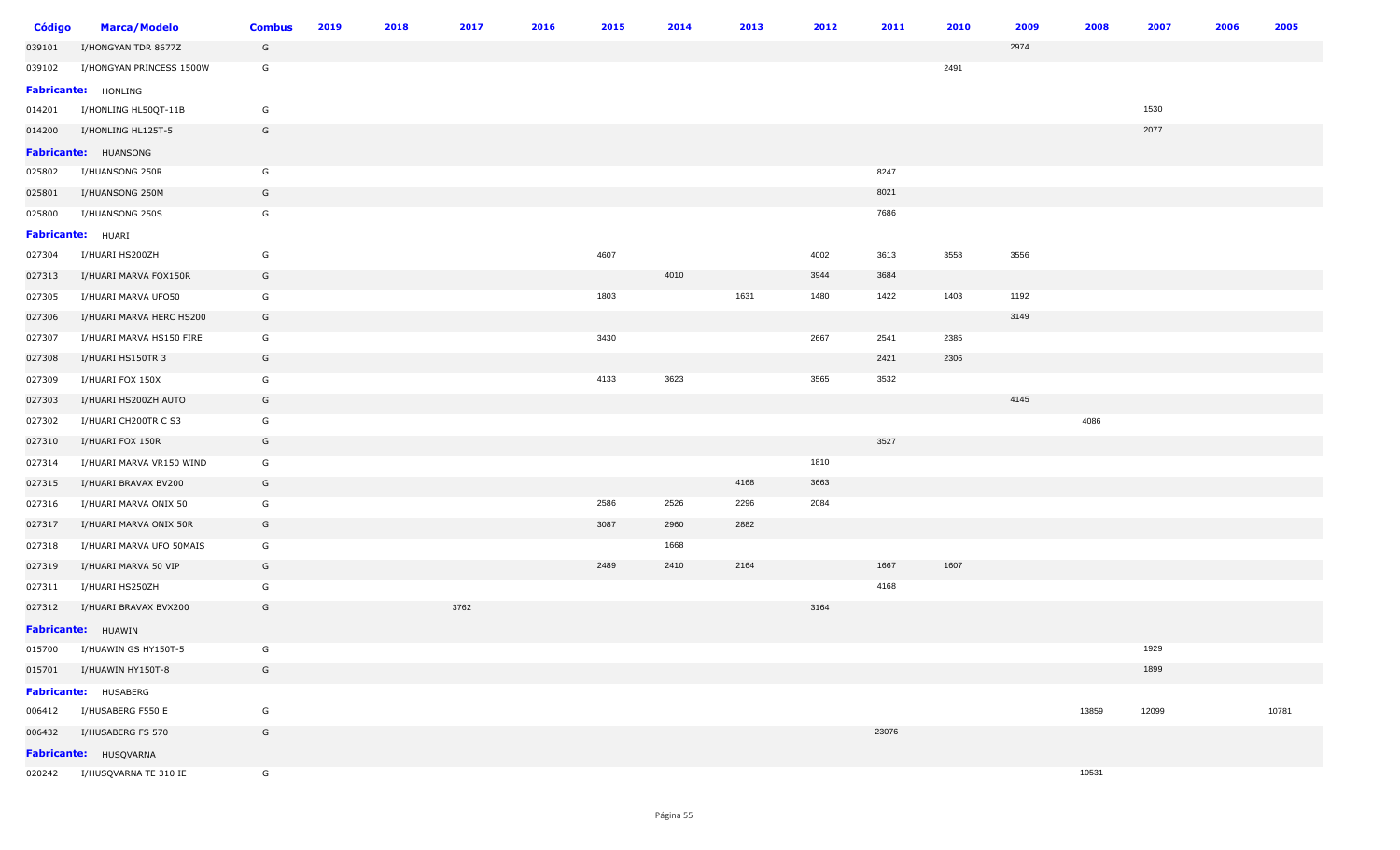| <b>Código</b>   | <b>Marca/Modelo</b>       | <b>Combus</b> | 2019 | 2018  | 2017  | 2016  | 2015  | 2014  | 2013  | 2012 | 2011  | 2010  | 2009  | 2008  | 2007  | 2006  | 2005  |
|-----------------|---------------------------|---------------|------|-------|-------|-------|-------|-------|-------|------|-------|-------|-------|-------|-------|-------|-------|
| 020245          | I/HUSQVARNA TE 450 IE     | G             |      |       |       |       |       |       |       |      |       |       |       | 10938 |       |       |       |
| 020223          | I/HUSQVARNA SM 610        | G             |      |       |       |       |       |       |       |      |       |       |       |       |       | 11169 |       |
| 020243          | I/HUSQVARNA TE 510 IE     | G             |      |       |       |       |       |       |       |      |       |       |       | 11923 |       |       |       |
| 020244          | I/HUSQVARNA TE 250 IE     | G             |      |       |       |       |       |       |       |      |       |       |       | 10132 |       |       |       |
| 020261          | I/HUSQVARNA 701SUPERMOTO  | G             |      | 67317 |       |       |       |       |       |      |       |       |       |       |       |       |       |
| 020254          | I/HUSQVARNA SM 450 R      | G             |      |       |       |       |       |       |       |      |       |       | 11689 |       |       |       |       |
| 020262          | I/HUSQVARNA 701 ENDURO    | G             |      | 67317 |       |       |       |       |       |      |       |       |       |       |       |       |       |
| 020260          | I/HUSQVARNA TE449         | G             |      |       |       |       |       | 21892 |       |      |       |       |       |       |       |       |       |
| 041712          | I/HUSQVARNA SVARTPILEN 4  | G             |      | 44967 |       |       |       |       |       |      |       |       |       |       |       |       |       |
| 041711          | I/HUSQVARNA VITPILEN 701  | G             |      | 71906 |       |       |       |       |       |      |       |       |       |       |       |       |       |
|                 | Fabricante: HYOSUNG       |               |      |       |       |       |       |       |       |      |       |       |       |       |       |       |       |
| 020913          | I/HYOSUNG AQUILA GV650    | G             |      |       |       |       |       |       |       |      |       | 15175 | 13297 |       | 12627 | 12213 | 11106 |
| 020919          | I/HYOSUNG GT250RC         | G             |      |       |       |       |       | 7339  |       |      |       |       |       |       |       |       |       |
| 020918          | I/HYOSUNG GV250N          | G             |      |       |       |       | 10391 | 9872  |       |      |       |       |       |       |       |       |       |
| 020915          | I/HYOSUNG COMET GT650R    | G             |      |       |       |       |       |       |       |      |       |       | 10307 | 9587  | 9124  | 8804  | 8361  |
| 022462          | I/HYOSUNG ST7             | G             |      |       |       |       |       |       |       |      | 15589 |       |       |       |       |       |       |
| 020917          | I/HYOSUNG GD250N          | G             |      |       |       |       |       | 7173  |       |      |       |       |       |       |       |       |       |
| Fabricante: IMZ |                           |               |      |       |       |       |       |       |       |      |       |       |       |       |       |       |       |
| 090002          | I/IMZ URAL GEAR UP 2WD    | G             |      |       |       |       |       |       |       |      |       | 34632 |       |       |       |       |       |
|                 | <b>Fabricante:</b> INDIAN |               |      |       |       |       |       |       |       |      |       |       |       |       |       |       |       |
| 029409          | INDIAN/SCOUT              | G             |      |       | 39137 | 37811 | 36973 |       |       |      |       |       |       |       |       |       |       |
| 029408          | INDIAN/CHIEF VINTAGE      | G             |      |       | 63203 | 60919 | 57399 |       |       |      |       |       |       |       |       |       |       |
| 029712          | I/INDIAN CHIEF CHIEFT DH  | G             |      | 59629 | 58834 |       |       |       |       |      |       |       |       |       |       |       |       |
| 029410          | INDIAN/CHIEF ROADMASTER   | G             |      |       | 80887 | 78127 |       |       |       |      |       |       |       |       |       |       |       |
| 029411          | INDIAN/CHIEF CHIEFTAIN    | G             |      |       | 69036 | 64204 |       |       |       |      |       |       |       |       |       |       |       |
| 029407          | INDIAN/CHIEF CLASSIC      | G             |      |       | 55337 | 52999 | 51057 |       |       |      |       |       |       |       |       |       |       |
| 029403          | I/INDIAN VINTAGE LE       | G             |      |       |       |       |       |       | 58916 |      |       |       |       |       |       |       |       |
| 029400          | I/INDIAN CHIEF VINTAGE    | G             |      |       |       |       |       |       |       |      | 72454 | 62180 |       |       |       |       |       |
| 029707          | I/INDIAN CHIEF            | G             |      |       | 58705 |       |       |       |       |      |       |       |       |       |       |       |       |
| 029412          | INDIAN/CHIEF SPRINGFIELD  | G             |      |       | 67033 | 60219 |       |       |       |      |       |       |       |       |       |       |       |
| 029709          | I/INDIAN SCOUT            | G             |      | 43243 | 38045 |       |       |       |       |      |       |       |       |       |       |       |       |
| 029710          | I/INDIAN SCOUT BOBBER     | G             |      | 43759 | 35841 |       |       |       |       |      |       |       |       |       |       |       |       |
| 029711          | I/INDIAN CHIEF DARKHORSE  | G             |      |       | 58834 |       |       |       |       |      |       |       |       |       |       |       |       |
| 029714          | I/INDIAN CHIEF SPRINGFLD  | G             |      |       | 71179 |       |       |       |       |      |       |       |       |       |       |       |       |
| 029713          | I/INDIAN CHIEF ROADMASTR  | G             |      | 90271 | 83433 |       |       |       |       |      |       |       |       |       |       |       |       |
| 029413          | I/INDIAN CHIEF CHIEFTAIN  | G             |      |       | 71923 |       |       |       |       |      |       |       |       |       |       |       |       |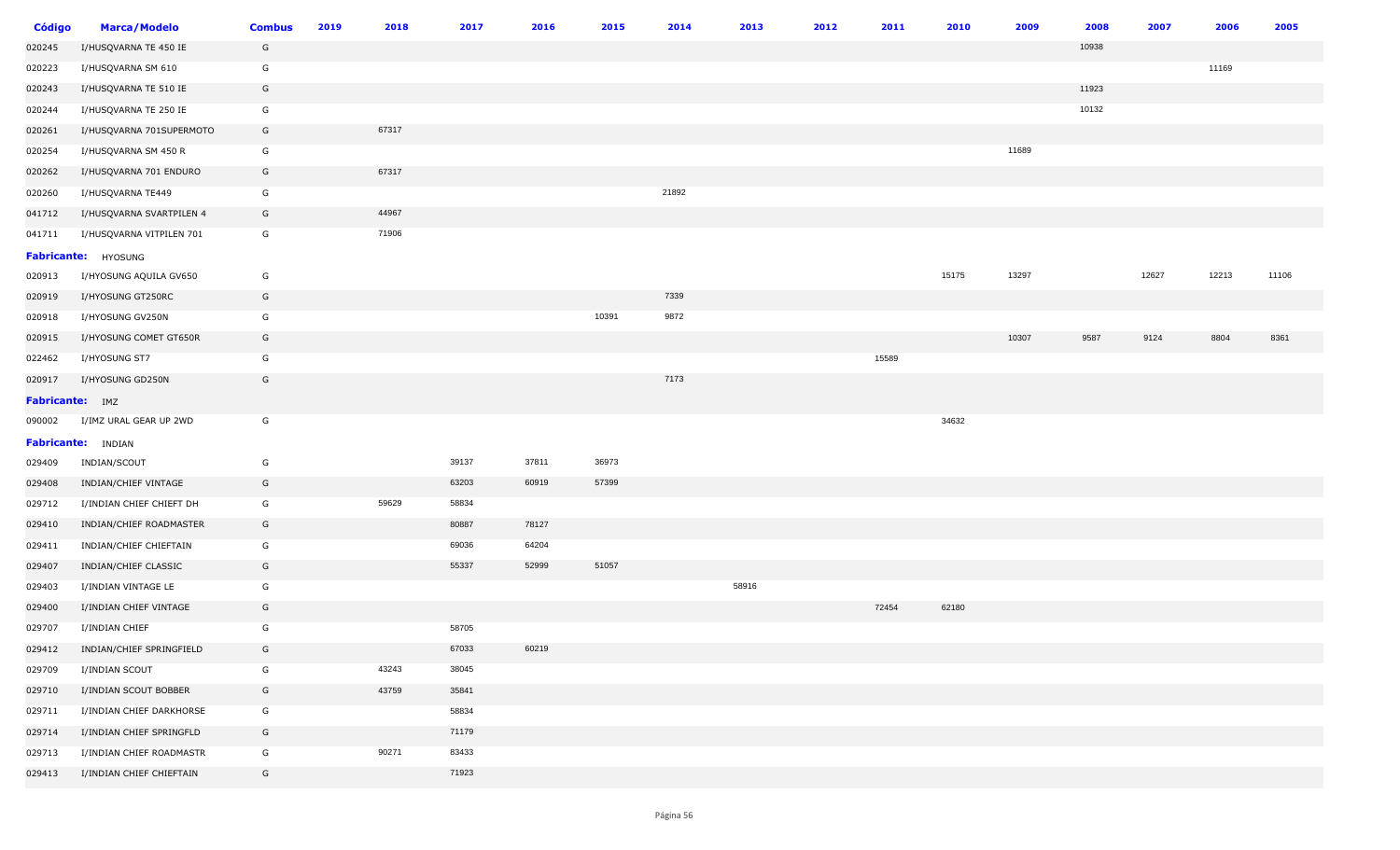| <b>Código</b>           | <b>Marca/Modelo</b>      | <b>Combus</b> | 2019 | 2018 | 2017 | 2016 | 2015 | 2014 | 2013 | 2012  | 2011 | 2010 | 2009 | 2008 | 2007 | 2006 | 2005 |
|-------------------------|--------------------------|---------------|------|------|------|------|------|------|------|-------|------|------|------|------|------|------|------|
| <b>Fabricante:</b> IROS |                          |               |      |      |      |      |      |      |      |       |      |      |      |      |      |      |      |
| 030314                  | IROS/MOVING125 ES        | G             |      |      |      |      |      |      | 2747 | 2581  |      |      |      | 2129 |      |      |      |
| 024900                  | IROS/ONE 125             | G             |      |      |      |      |      |      | 3085 | 2827  | 2661 | 2443 |      | 2186 |      |      |      |
| 030313                  | IROS/ONE125 ES           | G             |      |      |      |      |      |      | 3117 | 2736  | 2705 | 2484 |      |      |      |      |      |
| 024903                  | IROS/IZY50               | G             |      |      |      |      |      |      | 2474 | 2357  |      |      |      |      |      |      |      |
| <b>Fabricante:</b> ITB  |                          |               |      |      |      |      |      |      |      |       |      |      |      |      |      |      |      |
| 025400                  | ITB/TRANSPOR CA          | G             |      |      |      |      |      |      |      |       |      | 8042 |      |      |      |      |      |
| Fabricante: JCC         |                          |               |      |      |      |      |      |      |      |       |      |      |      |      |      |      |      |
| 039800                  | JCC/SPORT V01            | G             | 5371 | 5332 | 5132 | 3662 | 3562 | 3184 |      |       |      |      |      |      |      |      |      |
|                         | Fabricante: JIAJUE       |               |      |      |      |      |      |      |      |       |      |      |      |      |      |      |      |
| 035613                  | I/JIAJUE ARDOUR JJ150T   | G             |      |      |      |      |      |      |      | 3705  |      |      |      |      |      |      |      |
| 035614                  | I/JIAJUE NAZAXX NZX      | G             |      |      |      | 3709 | 2990 | 2902 | 2610 |       |      |      |      |      |      |      |      |
| 035615                  | I/JIAJUE JJ50QT22 50CC   | G             |      |      |      |      |      |      | 2211 |       |      |      |      |      |      |      |      |
| 035606                  | I/JIAJUE ARDOUR JJ150T23 | G             |      |      |      |      |      |      |      | 3897  | 3696 |      |      |      |      |      |      |
|                         | Fabricante: JIALING      |               |      |      |      |      |      |      |      |       |      |      |      |      |      |      |      |
| 019438                  | I/JIALING TRAXX JH125F   | G             |      |      |      |      |      |      | 3860 | 3538  | 3136 | 2835 | 2828 | 2604 |      |      |      |
| 019435                  | I/JIALING TR TDP051Z-HTY | G             |      |      |      |      |      |      |      |       |      |      | 2080 |      |      |      |      |
| 019434                  | I/JIALING TRAXX JL50Q 2  | G             |      |      |      |      |      |      |      | 2097  |      | 1766 | 1718 | 1633 |      |      |      |
| 019423                  | I/JIALING TRAXXJH125 35A | G             |      |      |      |      |      |      |      |       |      |      |      | 1899 |      |      |      |
| 019440                  | I/JIALING TRAXX JL125-9  | G             |      |      |      |      |      |      |      | 2938  | 2813 | 2776 |      |      |      |      |      |
| 019443                  | I/JIALING TRAXX/JH600    | G             |      |      |      |      |      |      |      | 10759 |      | 9498 |      |      |      |      |      |
| 019433                  | I/JIALING JL 125 GY2     | G             |      |      |      |      |      |      |      |       |      |      |      | 2203 |      |      |      |
| 019429                  | I/JIALING TRAXX JH250E5  | G             |      |      |      |      |      |      |      |       |      |      | 3643 | 3608 |      |      | 2808 |
|                         | Fabricante: JIANGSU      |               |      |      |      |      |      |      |      |       |      |      |      |      |      |      |      |
| 031601                  | I/JIANGSU DM 500 W GY    | G             |      |      |      |      |      |      |      |       |      |      |      |      | 1359 | 1315 |      |
| 031600                  | I/JIANGSU DM 800 W XSG   | G             |      |      |      |      |      |      |      |       |      |      |      |      | 1516 | 1421 |      |
| 031604                  | I/JIANGSU DM 500 W P10   | G             |      |      |      |      |      |      |      |       |      |      |      |      | 1537 |      |      |
| 031602                  | I/JIANGSU DM 500 W XGW   | G             |      |      |      |      |      |      |      |       |      |      |      |      | 1506 | 1460 |      |
| 031629                  | I/JIANGSU XINLING FST UM | G             |      |      |      | 2882 |      |      |      |       |      |      |      |      |      |      |      |
| 031603                  | I/JIANGSU WINER STREET   | G             |      |      |      |      |      |      |      |       |      |      |      |      | 1927 |      |      |
| 031605                  | I/JIANGSU DM 1000 W P09  | G             |      |      |      |      |      |      |      |       |      |      | 2012 | 1929 | 1802 |      |      |
| 031627                  | I/JIANGSU XINRI YB-ET03  | G             |      |      |      | 2807 |      |      |      |       |      |      |      |      |      |      |      |
| 031628                  | I/JIANGSU ZHONGXING 105Y | G             |      |      |      | 2914 |      |      |      |       |      |      |      |      |      |      |      |
|                         | Fabricante: JIANSHE      |               |      |      |      |      |      |      |      |       |      |      |      |      |      |      |      |
| 020309                  | I/JIANSHE P TORK FLY125  | G             |      |      |      |      |      |      |      | 2782  |      |      |      |      |      |      |      |
| 020310                  | I/JIANSHE P TORK FLY125P | G             |      |      |      |      |      |      |      | 2824  |      |      |      |      |      |      |      |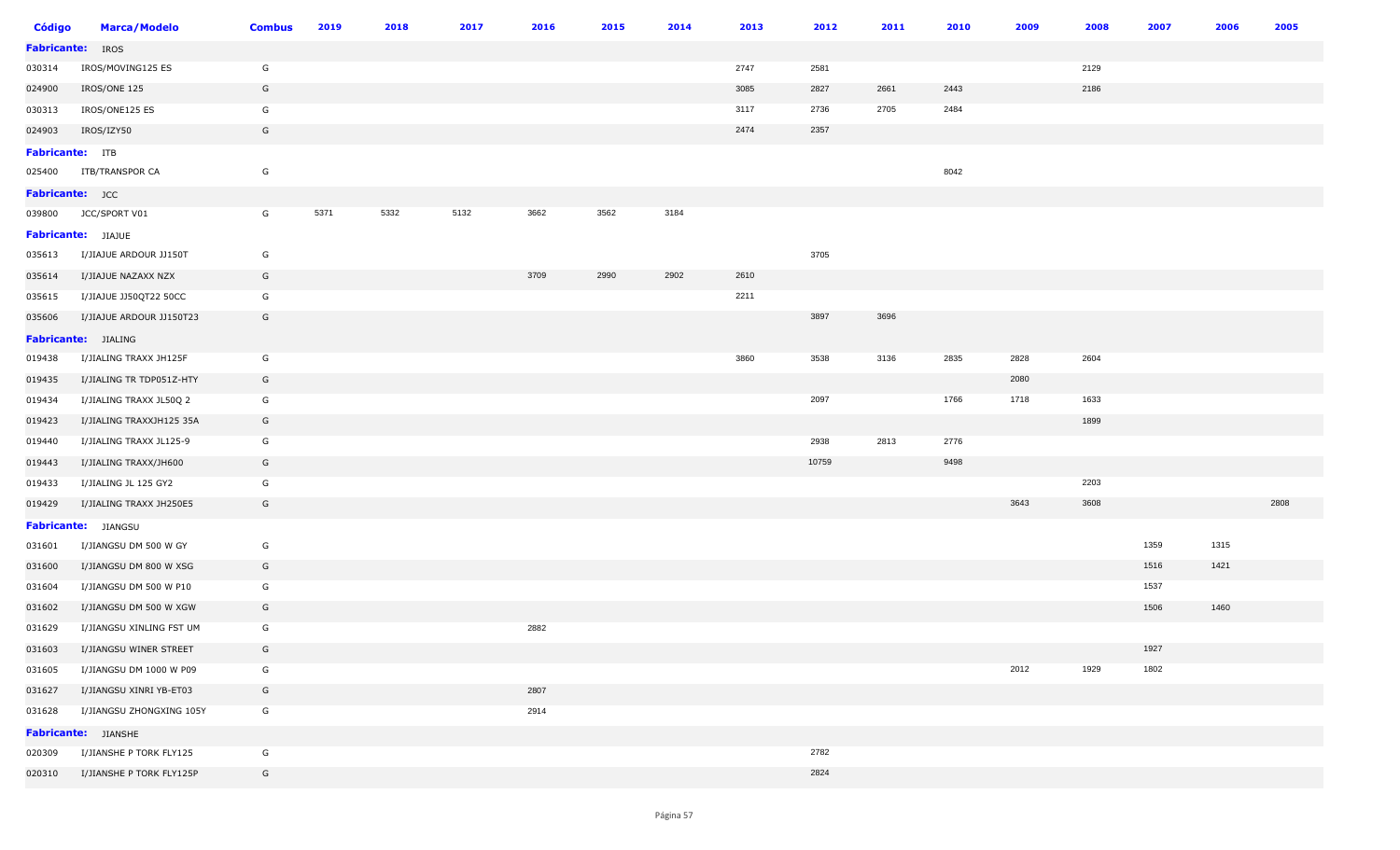| <b>Código</b> | <b>Marca/Modelo</b>          | <b>Combus</b> | 2019  | 2018  | 2017  | 2016  | 2015 | 2014 | 2013 | 2012  | 2011 | 2010 | 2009 | 2008 | 2007 | 2006 | 2005 |
|---------------|------------------------------|---------------|-------|-------|-------|-------|------|------|------|-------|------|------|------|------|------|------|------|
| 020308        | I/JIANSHE PROTORK F100       | G             |       |       |       |       |      |      |      |       | 1994 |      |      |      |      |      |      |
| 020306        | I/JIANSHE HOUSTON 110-B      | G             |       |       |       |       |      |      |      |       |      |      |      | 1959 |      |      |      |
| 020305        | I/JIANSHE HOUSTON 110-J      | G             |       |       |       |       |      |      |      |       |      |      |      | 1850 |      |      |      |
| 020304        | I/JIANSHE HOUSTON 125-28     | G             |       |       |       |       |      |      |      |       |      |      |      | 1924 |      |      |      |
| 020302        | IMP/JIANSHE JS50Q 4E         | G             |       |       |       |       |      |      |      |       |      |      |      | 1247 |      |      |      |
| 020307        | I/JIANSHE PROTORK F100PR     | G             |       |       |       |       |      |      |      |       | 1994 |      |      |      |      |      |      |
| 020303        | I/JIANSHE HOUSTON 125-6A     | G             |       |       |       |       |      |      |      |       |      |      |      | 2894 |      |      |      |
|               | <b>Fabricante:</b> JIAPENG   |               |       |       |       |       |      |      |      |       |      |      |      |      |      |      |      |
| 019418        | I/JIAPENG VOLCANO JP1104     | G             |       |       |       |       |      |      |      |       |      |      |      |      | 1439 |      |      |
| 019417        | I/JIAPENG VOLCANO JP150B     | G             |       |       |       |       |      |      |      |       |      |      |      | 1816 | 1765 |      |      |
|               | <b>Fabricante:</b> JINBAWANG |               |       |       |       |       |      |      |      |       |      |      |      |      |      |      |      |
| 029300        | I/JINBAWANG JBW250           | G             |       |       |       |       |      |      |      |       |      |      |      | 4610 |      |      |      |
| 029303        | I/JINBAWANG JBW125T 4A       | G             |       |       |       |       |      |      |      |       |      |      |      | 2374 |      |      |      |
| 029302        | I/JINBAWANG JBW200 GY        | G             |       |       |       |       |      |      |      |       |      |      |      | 2750 |      |      |      |
| 029301        | I/JINBAWANG JBW200 6A        | G             |       |       |       |       |      |      |      |       |      |      |      | 3112 |      |      |      |
|               | <b>Fabricante:</b> JINBEI    |               |       |       |       |       |      |      |      |       |      |      |      |      |      |      |      |
| 042300        | I/AOXIN HITECH ECOTECH 2     | G             | 49672 | 48107 |       | 46577 |      |      |      |       |      |      |      |      |      |      |      |
| 042301        | I/AOXIN HITECH ECOTECH 4     | G             | 67913 | 66197 | 61147 |       |      |      |      |       |      |      |      |      |      |      |      |
| 042302        | I/AOXIN HITECH ECOTRUCK      | G             | 71475 | 69933 | 65263 |       |      |      |      |       |      |      |      |      |      |      |      |
| 042303        | I/AOXIN HITECH ECOCARGO      | G             | 74542 |       | 69934 |       |      |      |      |       |      |      |      |      |      |      |      |
|               | Fabricante: JINCHENG         |               |       |       |       |       |      |      |      |       |      |      |      |      |      |      |      |
| 023111        | I/JINCHENG BEE 50            | G             | 6935  |       | 4823  | 4651  |      |      |      |       |      |      |      |      |      |      |      |
| 023112        | I/JINCHENG BEE GT            | G             |       | 10296 |       |       |      |      |      |       |      |      |      |      |      |      |      |
| 023110        | I/JINCHENG BEE ROYALE        | G             |       |       | 8509  | 5557  | 5278 | 5025 |      |       |      |      |      |      |      |      |      |
|               | <b>Fabricante:</b> JINJIE    |               |       |       |       |       |      |      |      |       |      |      |      |      |      |      |      |
| 038502        | I/JINJIE ZQTD 388-2          | G             |       |       |       |       |      |      |      |       |      |      | 2883 |      |      |      |      |
|               | Fabricante: JINLING          |               |       |       |       |       |      |      |      |       |      |      |      |      |      |      |      |
| 035259        | I/JINLING JLA 923E-1         | G             |       |       |       |       |      |      |      | 12679 |      |      |      |      |      |      |      |
|               | <b>Fabricante:</b> JMSTAR    |               |       |       |       |       |      |      |      |       |      |      |      |      |      |      |      |
| 031904        | I/JMSTAR JSD50QT 20          | G             |       |       |       |       |      |      |      |       |      |      |      | 1584 |      |      |      |
| 031909        | I/JMSTAR NORTHSTAR 250T      | G             |       |       |       |       |      |      |      |       |      |      | 7768 |      |      |      |      |
| 031907        | I/JMSTAR YY 150T-12          | G             |       |       |       |       |      |      |      |       |      |      |      | 2293 |      |      |      |
| 031906        | I/JMSTAR YY50QT10 50CC       | G             |       |       |       |       |      |      |      |       |      |      | 4015 |      |      |      |      |
| 031910        | I/JMSTAR JSD2000 DQT         | G             |       |       |       |       |      |      |      |       |      | 4669 |      |      |      |      |      |
| 031905        | I/JMSTAR JSD250T 2           | G             |       |       |       |       |      |      |      |       |      |      |      | 5335 |      |      |      |
| 031908        | I/JMSTAR YY 250T-2           | G             |       |       |       |       |      |      |      |       |      |      |      | 4153 |      |      |      |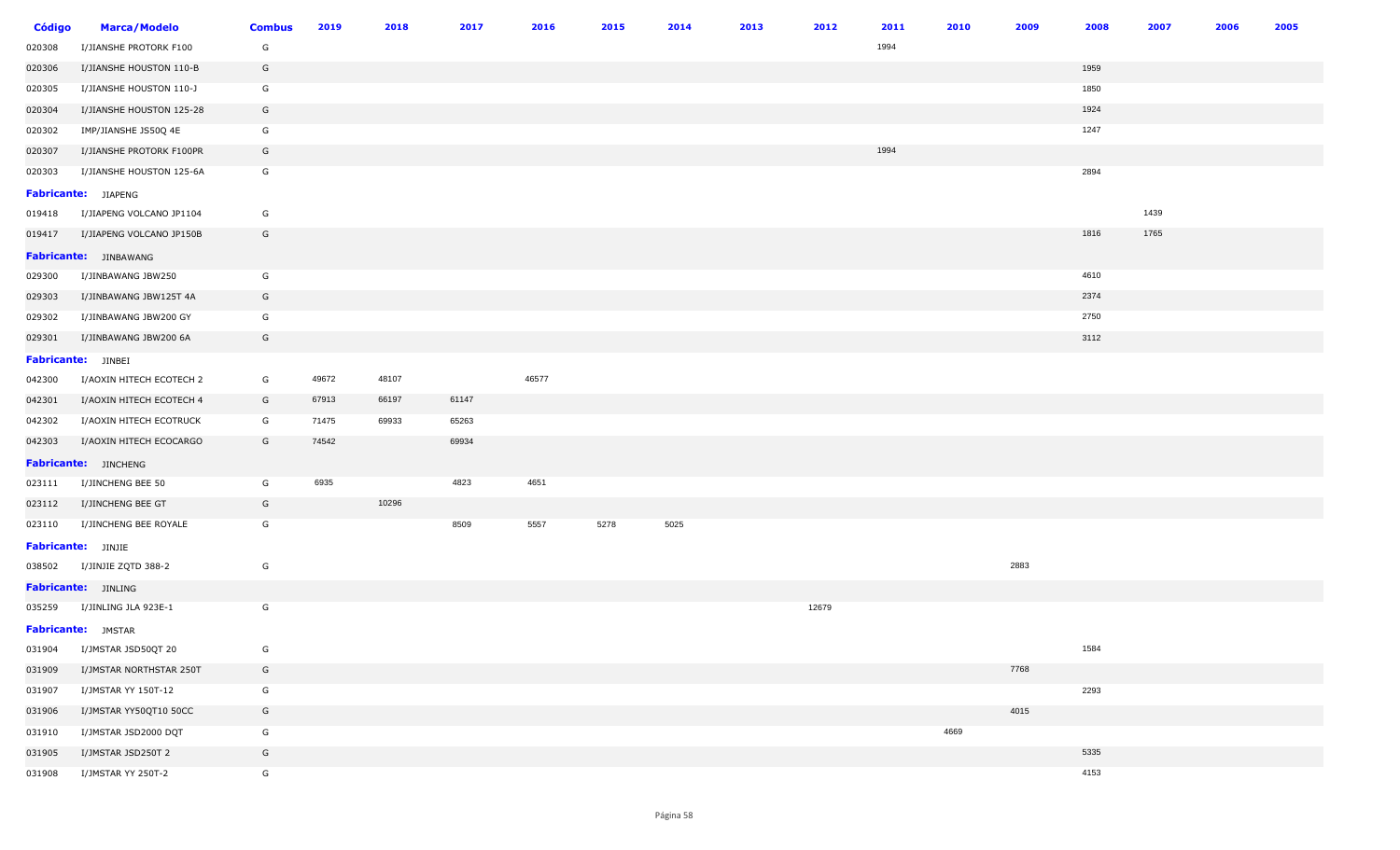| <b>Código</b>   | <b>Marca/Modelo</b>       | <b>Combus</b> | 2019 | 2018 | 2017 | 2016 | 2015  | 2014  | 2013  | 2012  | 2011  | 2010  | 2009  | 2008  | 2007  | 2006  | 2005  |
|-----------------|---------------------------|---------------|------|------|------|------|-------|-------|-------|-------|-------|-------|-------|-------|-------|-------|-------|
| 031903          | I/JMSTAR JSD150T 19       | G             |      |      |      |      |       |       |       |       |       |       |       | 3355  |       |       |       |
| 031902          | I/JMSTAR 150T-3D          | G             |      |      |      |      |       |       |       |       |       |       |       |       | 2380  |       |       |
| 031901          | I/JMSTAR JS150T 19        | G             |      |      |      |      |       |       |       |       |       |       |       |       | 3878  |       |       |
|                 | <b>Fabricante:</b> JOHNNY |               |      |      |      |      |       |       |       |       |       |       |       |       |       |       |       |
| 013903          | I/JOHNNY PAG BARHOG       | G             |      |      |      |      |       |       |       |       |       | 9569  |       |       |       |       |       |
| 013900          | I/JOHNNY PAG SPYDER       | G             |      |      |      |      |       |       |       |       | 11417 | 10557 |       | 9563  |       |       |       |
| 013901          | I/JOHNNY PAG PRO STREET   | G             |      |      |      |      |       |       |       |       |       |       | 8416  |       |       |       |       |
|                 | Fabricante: JONWAY        |               |      |      |      |      |       |       |       |       |       |       |       |       |       |       |       |
| 033011          | I/JONWAY YY50 QT30        | G             |      |      |      |      |       | 2587  | 2326  | 2270  | 1967  | 1891  | 1833  |       |       |       |       |
| 033009          | I/JONWAY YY50 QT29        | G             |      |      |      |      |       |       |       |       |       |       |       | 1582  |       |       |       |
| 033000          | I/JONWAY RALLY 150CC      | G             |      |      |      |      |       |       |       |       |       |       |       | 2738  | 2475  | 2464  |       |
| 033001          | I/JONWAY YY150 T2         | G             |      |      |      |      |       |       |       |       |       |       |       |       | 3326  | 3154  |       |
| 033002          | I/JONWAY NEW ADV 150CC    | G             |      |      |      |      |       |       |       |       |       |       |       |       | 3067  | 2871  |       |
| 033003          | I/JONWAY NEW RALLY 150CC  | G             |      |      |      |      |       |       |       |       |       |       |       |       | 2475  | 2436  |       |
| 033004          | I/JONWAY YY150T 4A        | G             |      |      |      |      |       |       |       |       |       |       |       |       |       | 4925  |       |
| 033005          | I/JONWAY YY50 QT6         | G             |      |      |      |      |       |       |       |       |       |       |       |       | 1746  | 1614  |       |
| 033006          | I/JONWAY JONNY ATLAN 150  | G             |      |      |      |      |       |       |       |       |       |       |       | 3673  | 3606  |       |       |
| 033015          | I/JONWAY DPCTX MJS 5000W  | G             |      |      |      |      |       |       |       |       | 7154  |       |       |       |       |       |       |
| 033008          | I/JONWAY YY250I           | G             |      |      |      |      |       |       |       |       |       |       |       | 5537  |       |       |       |
| 033010          | I/JONWAY YY50 QT28        | G             |      |      |      |      |       |       |       |       | 1796  | 1632  |       |       |       |       |       |
| 033012          | I/JONWAY DPCTX MJB 5000W  | G             |      |      |      |      |       |       |       |       |       |       | 7168  |       |       |       |       |
| 033017          | I/JONWAY YY50 QT6C        | G             |      |      |      |      |       |       | 2460  | 2162  | 2060  | 2016  |       |       |       |       |       |
| 033018          | I/JONWAY YY125 T12        | G             |      |      |      |      |       |       |       |       |       |       |       |       | 4234  |       |       |
| 033022          | I/JONWAY YY300T6 INFINI   | G             |      |      |      |      | 11725 |       |       |       |       |       |       |       |       |       |       |
| 033020          | I/JONWAY YY50QT 6A        | G             |      |      |      |      |       | 2953  |       |       |       |       |       |       |       |       |       |
| 033007          | I/JONWAY JONNY ATLAN 250  | G             |      |      |      |      |       |       |       |       |       |       |       | 5285  | 5029  |       |       |
| 033019          | I/JONWAY YY50 QT6D        | G             |      |      |      |      |       |       | 2230  |       |       |       |       |       |       |       |       |
| 033023          | I/JONWAY YY250T MAXXI     | G             |      |      |      |      | 10351 |       |       |       |       |       |       |       |       |       |       |
| 033021          | I/JONWAY YY150T19 URBAN   | G             |      |      |      |      | 3650  |       |       |       |       |       |       |       |       |       |       |
| Fabricante: JTA |                           |               |      |      |      |      |       |       |       |       |       |       |       |       |       |       |       |
| 018806          | JTA/SUZUKI INTRUDER 125   | G             |      |      |      |      | 4998  | 4568  | 4217  | 3754  | 3560  | 3204  | 2825  | 2626  | 2425  | 2259  | 2194  |
| 007322          | JTA/SUZUKI GSX 1300 R     | G             |      |      |      |      | 40020 | 39390 | 32970 | 32882 | 31581 | 29107 | 28682 | 23027 | 21906 | 20923 | 20413 |
| 018309          | JTA/SUZUKI DL1000         | G             |      |      |      |      |       |       |       |       |       |       | 19634 | 18935 | 17499 | 16522 | 15723 |
| 018402          | JTA/SUZUKI GSXR750        | G             |      |      |      |      | 37412 | 34957 | 33156 | 32316 | 30835 | 28462 | 25992 | 24119 | 22210 | 19940 | 19791 |
| 018401          | JTA/SUZUKI GSX750F        | G             |      |      |      |      |       |       |       |       |       |       | 15685 | 15314 | 15069 | 14111 | 13257 |
| 018323          | JTA/SUZUKI CCC BURGMAN 4  | G             |      |      |      |      |       | 18212 |       |       |       | 13235 |       |       | 10603 |       |       |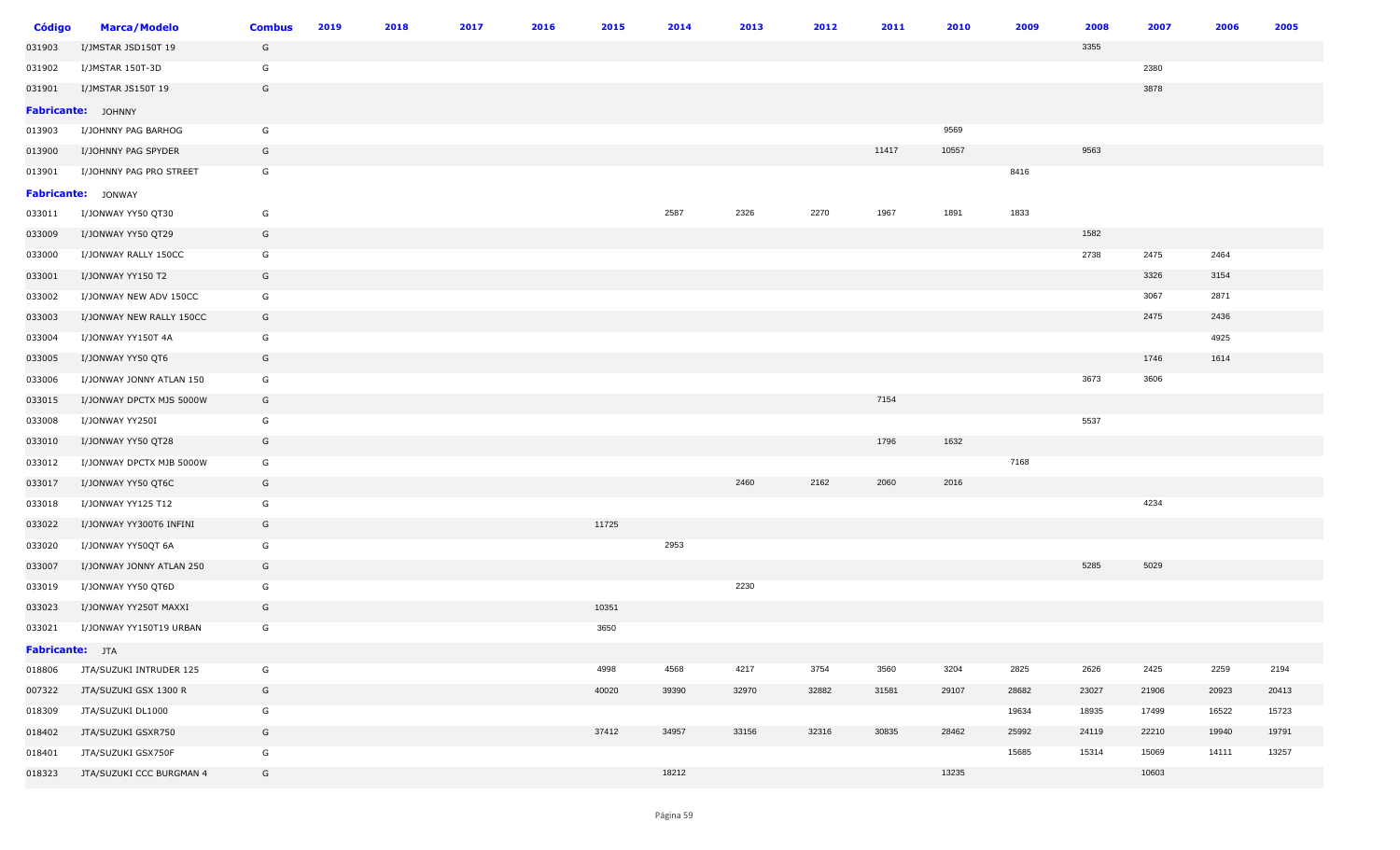| <b>Código</b> | <b>Marca/Modelo</b>      | <b>Combus</b> | 2019 | 2018 | 2017 | 2016 | 2015  | 2014  | 2013  | 2012  | 2011  | 2010  | 2009  | 2008  | 2007  | 2006  | 2005  |
|---------------|--------------------------|---------------|------|------|------|------|-------|-------|-------|-------|-------|-------|-------|-------|-------|-------|-------|
| 018321        | JTA/SUZUKI BURGMAN 650   | G             |      |      |      |      | 26591 | 26138 | 24210 |       | 20788 | 20061 | 19640 |       |       |       |       |
| 018320        | JTA/SUZUKI BURGMAN I     | G             |      |      |      | 5794 | 5565  | 5169  | 4627  | 4465  | 4156  | 3899  |       |       |       |       |       |
| 018318        | JTA/SUZUKI B-KING        | G             |      |      |      |      | 32015 | 31839 | 30274 | 28840 | 26905 | 25575 | 24173 |       |       |       |       |
| 018315        | JTA/SUZUKI BANDIT 650    | G             |      |      |      |      | 22869 | 21946 | 21441 | 19877 | 19747 | 17235 | 14978 | 14460 | 14042 | 13636 | 13140 |
| 018314        | JTA/SUZUKI BANDIT 650S   | G             |      |      |      |      | 22496 |       | 21225 |       | 19031 | 16936 | 15794 | 14567 | 13782 | 13279 |       |
| 018313        | JTA/SUZUKI BANDIT600S    | G             |      |      |      |      |       |       |       |       |       |       |       |       |       |       | 11767 |
| 018312        | JTA/SUZUKI BOULEV C1500  | G             |      |      |      |      |       |       |       |       |       |       | 21974 | 19653 | 18953 | 16907 | 14890 |
| 018404        | JTA/SUZUKI GSX650F       | G             |      |      |      |      | 23046 | 22173 | 21136 | 19745 | 18496 | 16647 | 15591 | 14285 |       |       |       |
| 018310        | JTA/SUZUKI BANDIT 1200S  | G             |      |      |      |      |       |       |       |       |       |       |       | 16699 | 15946 | 15685 | 14505 |
| 018319        | JTA/SUZUKI BOULEV M1500  | G             |      |      |      |      | 32530 | 30641 | 28878 | 26525 | 25740 | 23413 | 22513 |       |       |       |       |
| 018307        | JTA/SUZUKI BURGMAN 400   | G             |      |      |      |      | 21152 | 19263 | 16433 | 14891 | 14604 | 12722 | 11398 | 10194 | 9174  | 8673  | 8178  |
| 018305        | JTA/SUZUKI BANDIT N1200  | G             |      |      |      |      |       |       |       |       |       |       |       | 15715 | 14322 | 13717 | 13329 |
| 018304        | JTA/SUZUKI BANDIT N600   | G             |      |      |      |      |       |       |       |       |       |       |       |       |       |       | 12604 |
| 018201        | JTA/SUZUKI GS500E        | G             |      |      |      |      |       |       |       |       |       |       | 9876  | 9685  | 9189  | 8790  |       |
| 020603        | JTA/SUZUKI DR-Z400E      | G             |      |      |      |      |       |       |       |       | 12519 |       | 11788 | 11050 | 9511  | 9233  | 8470  |
| 018804        | JTA/SUZUKI KATANA 125 C  | G             |      |      |      |      |       |       |       |       |       |       |       | 3043  | 2856  |       |       |
| 020710        | JTA/BRAZCAR SUZUKI CF    | G             |      |      |      |      |       |       |       |       | 7824  | 7152  | 6351  | 5956  |       |       |       |
| 020712        | JTA/SUZUKI AN125 TRIKE   | G             |      |      |      |      |       |       | 4680  | 4533  | 3996  |       | 3167  | 2908  | 2591  | 2424  |       |
| 020713        | JTA/SUZUKI EN125 YES SE  | G             |      |      |      |      | 4106  | 4005  | 3615  | 3447  | 3211  | 2929  |       |       |       |       |       |
| 020714        | JTA-SUZUKI/GSR150I       | G             |      |      |      | 5528 | 4954  | 4823  | 4385  | 4152  | 3872  | 3846  |       |       |       |       |       |
| 018311        | JTA/SUZUKI EN125 YES CAR | G             |      |      |      |      |       |       |       |       | 3171  | 3014  | 2627  | 2406  | 2292  | 2158  | 1955  |
| 020609        | JTA/SUZUKI GLADIUS       | G             |      |      |      |      | 17982 | 17644 | 17170 | 17110 |       |       |       |       |       |       |       |
| 020604        | JTA-SUZUKI/GSR150I CARGO | G             |      |      |      |      |       |       |       | 4153  |       |       |       |       |       |       |       |
| 020605        | JTA/SUZUKI GSR125 S      | G             |      |      |      |      | 4632  | 4523  | 4141  | 4008  |       |       |       |       |       |       |       |
| 020606        | JTA/SUZUKI GSR125        | G             |      |      |      |      | 4337  | 3994  | 3880  | 3637  | 3532  |       |       |       |       |       |       |
| 018316        | JTA/SUZUKI DL650         | G             |      |      |      |      |       |       | 21599 | 20197 | 19609 | 15738 | 15037 | 14370 |       |       |       |
| 020608        | JTA/SUZUKI GSR125 SCARGO | G             |      |      |      |      |       |       | 4130  | 3977  |       |       |       |       |       |       |       |
| 020610        | JTA/SUZUKI CCC BURGMAN I | G             |      |      | 6922 | 6128 | 5607  | 5288  | 4756  | 4656  |       |       |       |       |       | 3235  |       |
| 020702        | JTA/SUZUKI ADDRESS V100  | G             |      |      |      |      |       |       |       |       |       |       |       |       | 3866  |       |       |
| 020704        | JTA/SUZUKI EN125 YES     | G             |      |      |      |      |       |       |       |       | 3116  | 2978  | 2595  | 2376  | 2288  | 2132  | 1928  |
| 020705        | JTA/SUZUKI AN125         | G             |      |      |      |      |       |       |       |       |       |       | 3317  | 3048  | 2645  | 2511  | 2177  |
| 020706        | JTA/SUZUKIBOULEVARD M800 | G             |      |      |      |      | 25450 | 24609 | 22723 | 21834 | 21232 | 19409 | 18394 | 17086 | 15083 | 14626 | 13193 |
| 018808        | JTA/SUZUKI INTRUDER125CE | G             |      |      |      |      |       |       |       | 3754  |       |       |       |       |       |       |       |
| 020708        | JTA/SUZUKI BANDIT 1250   | G             |      |      |      |      | 25648 | 23722 | 22679 | 21872 | 19138 | 17732 | 16153 | 15184 |       |       |       |
| 020707        | JTA/SUZUKI BANDIT 1250 S | G             |      |      |      |      |       |       | 22451 | 21642 | 19791 | 18154 | 16617 | 15874 |       |       |       |
| 018805        | JTA/SUZUKI LC 1500       | G             |      |      |      |      |       |       |       |       |       |       |       |       |       |       | 18992 |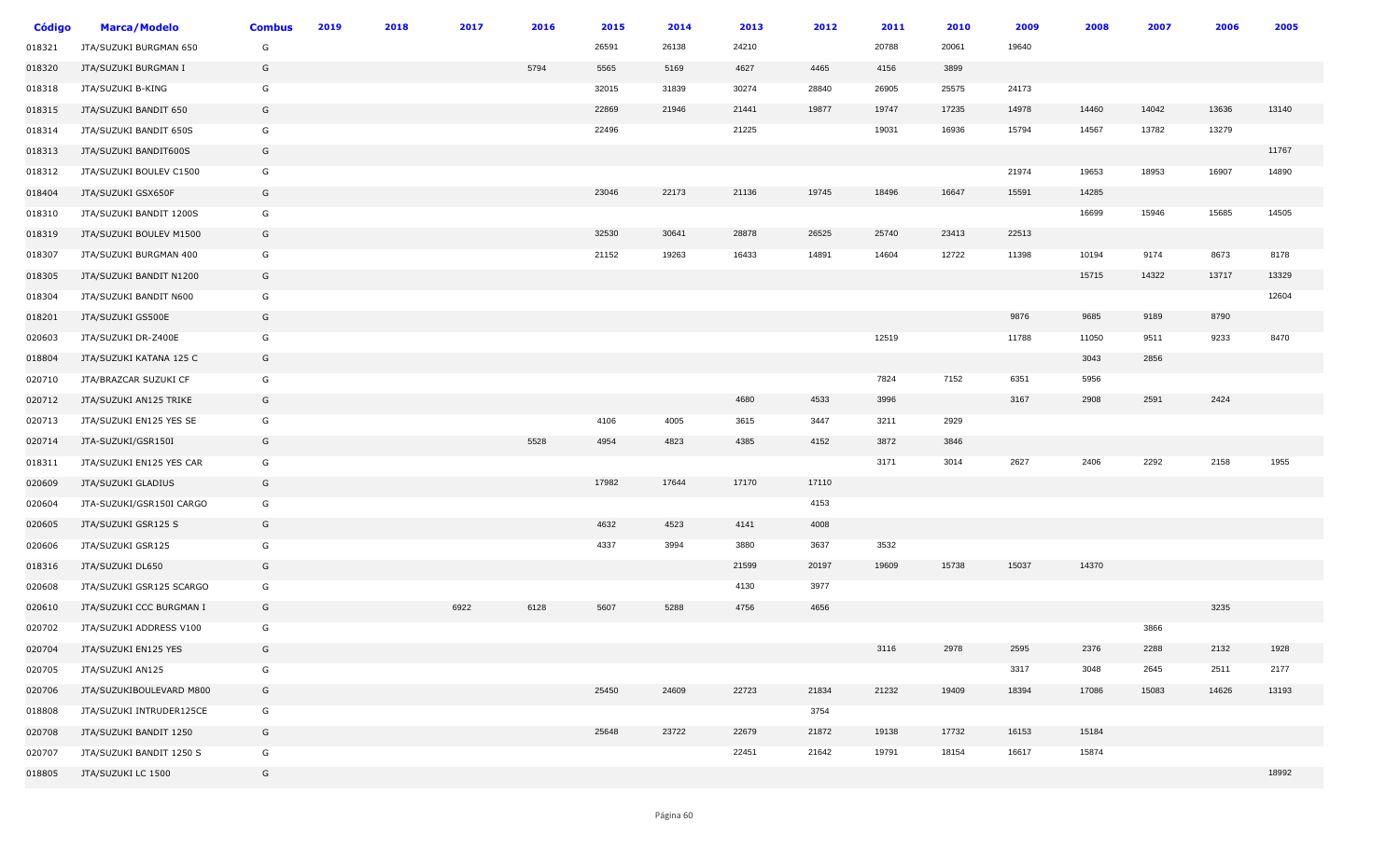| <b>Código</b> | <b>Marca/Modelo</b>         | <b>Combus</b> | 2019  | 2018  | 2017  | 2016 | 2015  | 2014  | 2013  | 2012  | 2011  | 2010  | 2009  | 2008  | 2007  | 2006  | 2005  |
|---------------|-----------------------------|---------------|-------|-------|-------|------|-------|-------|-------|-------|-------|-------|-------|-------|-------|-------|-------|
| 018803        | JTA/SUZUKI INTRUDER 250     | G             |       |       |       |      |       |       |       |       |       |       |       | 6221  | 5665  |       |       |
| 018802        | JTA/SUZUKI KATANA 125       | G             |       |       |       |      |       |       |       |       |       |       |       | 3055  |       |       |       |
| 020709        | JTA/BRAZCAR SUZUKI CA       | G             |       |       |       |      |       |       |       |       | 3729  | 3383  | 3139  |       |       |       |       |
| 018604        | JTA/SUZUKI GSXR1000         | G             |       |       |       |      | 42575 | 37871 | 36324 | 34890 | 33030 | 30082 | 28363 | 26452 | 23419 | 21852 | 20621 |
| 018504        | JTA/SUZUKI MARAUDER         | G             |       |       |       |      |       |       |       |       |       |       |       |       |       |       | 13824 |
| 018413        | JTA/SUZUKI GSX-S750 A       | G             | 34542 | 31181 | 29583 |      |       |       |       |       |       |       |       |       |       |       |       |
| 020607        | JTA/SUZUKI GSR125 CARGO     | G             |       |       |       |      |       |       |       | 3844  |       |       |       |       |       |       |       |
| 018807        | JTA/SUZUKI INTRUDER 125C    | G             |       |       |       |      |       |       | 3540  | 3286  | 3134  | 3011  | 2880  | 2679  | 2476  | 2307  |       |
|               | Fabricante: KAHENA          |               |       |       |       |      |       |       |       |       |       |       |       |       |       |       |       |
| 032200        | I/KAHENA 125 TOP            | G             |       |       |       |      |       |       |       |       |       |       |       |       |       | 1911  |       |
|               | Fabricante: KAITONG         |               |       |       |       |      |       |       |       |       |       |       |       |       |       |       |       |
| 035611        | I/KAITONG YB 250ZKT         | G             |       |       |       |      |       |       |       | 10964 |       |       |       |       |       |       |       |
| 035610        | I/KAITONG YB 50QT-15J       | G             |       |       |       |      |       |       |       | 1883  |       |       |       |       |       |       |       |
| 035609        | I/KAITONG YB 150T-11 C      | G             |       |       |       |      |       |       |       | 2956  |       |       |       |       |       |       |       |
|               | <b>Fabricante:</b> KAMAX    |               |       |       |       |      |       |       |       |       |       |       |       |       |       |       |       |
| 011905        | I/KAMAX KA250W G            | G             |       |       |       |      |       |       |       | 7771  |       |       |       |       |       |       |       |
|               | Fabricante: KANDI           |               |       |       |       |      |       |       |       |       |       |       |       |       |       |       |       |
| 038804        | I/KANDI KD250MB             | G             |       |       |       |      |       |       |       |       |       |       | 8134  |       |       |       |       |
| 038800        | I/KANDI KD250MB2 2009       | G             |       |       |       |      |       |       |       |       |       |       | 5224  |       |       |       |       |
|               | <b>Fabricante:</b> KANGCHAO |               |       |       |       |      |       |       |       |       |       |       |       |       |       |       |       |
| 005304        | I/KANGCHAO D OUTCROS 150    | G             |       |       |       |      |       |       |       |       | 3060  |       |       |       |       |       |       |
| 005310        | I/KANGCHAO SONIC 50 PLUS    | G             |       |       |       |      | 2727  | 2369  |       |       |       |       |       |       |       |       |       |
| 005314        | I/KANGCHAO JOY SONIC        | G             |       |       |       |      | 2821  |       |       |       |       |       |       |       |       |       |       |
| 005308        | I/KANGCHAO DJOYPLUS50       | G             |       |       |       |      |       |       | 1919  |       | 1714  | 1605  |       |       |       |       |       |
|               | Fabricante: KASINSKI        |               |       |       |       |      |       |       |       |       |       |       |       |       |       |       |       |
| 022440        | KASINSKI/MIRAGE 150 50      | G             |       |       |       |      |       |       | 3873  | 3505  | 3110  | 2874  | 2658  |       |       |       |       |
| 022435        | KASINSKI/SETA 125           | G             |       |       |       |      |       |       |       | 2909  |       |       | 2119  | 1924  | 1818  | 1672  |       |
| 022407        | KASINSKI/GF 125             | G             |       |       |       |      |       |       |       |       |       |       |       |       |       |       | 2063  |
| 022408        | KASINSKI/SUPER CAB 50       | G             |       |       |       |      |       |       |       |       |       |       |       |       |       |       | 1853  |
| 022409        | KASINSKI/CRUISE 125         | G             |       |       |       |      |       |       |       |       |       |       |       |       |       | 3076  | 2967  |
| 022412        | KASINSKI/PRIMA              | G             |       |       |       |      | 4692  |       |       |       |       |       |       |       |       |       | 1998  |
| 022422        | KASINSKI/MIRAGE 250         | G             |       |       |       |      |       |       | 9564  | 8737  | 8263  | 7709  | 7218  | 7054  | 6962  | 6721  | 5946  |
| 022425        | KASINSKI/MOTOKAR PICK UP    | G             |       |       |       |      |       |       |       |       |       |       |       |       | 4922  |       |       |
| 022432        | KASINSKI/PRIMA RALLY 50     | G             |       |       |       |      |       |       |       |       |       |       |       |       |       | 2624  | 2564  |
| 022433        | KASINSKI/COMET 250          | G             |       |       |       |      |       |       |       | 6639  | 6344  | 5718  | 5401  | 5206  | 4436  | 4350  | 3976  |
| 022434        | KASINSKI/FLASH K 150        | G             |       |       |       |      |       |       |       |       |       |       |       | 1920  | 1730  | 1571  | 1460  |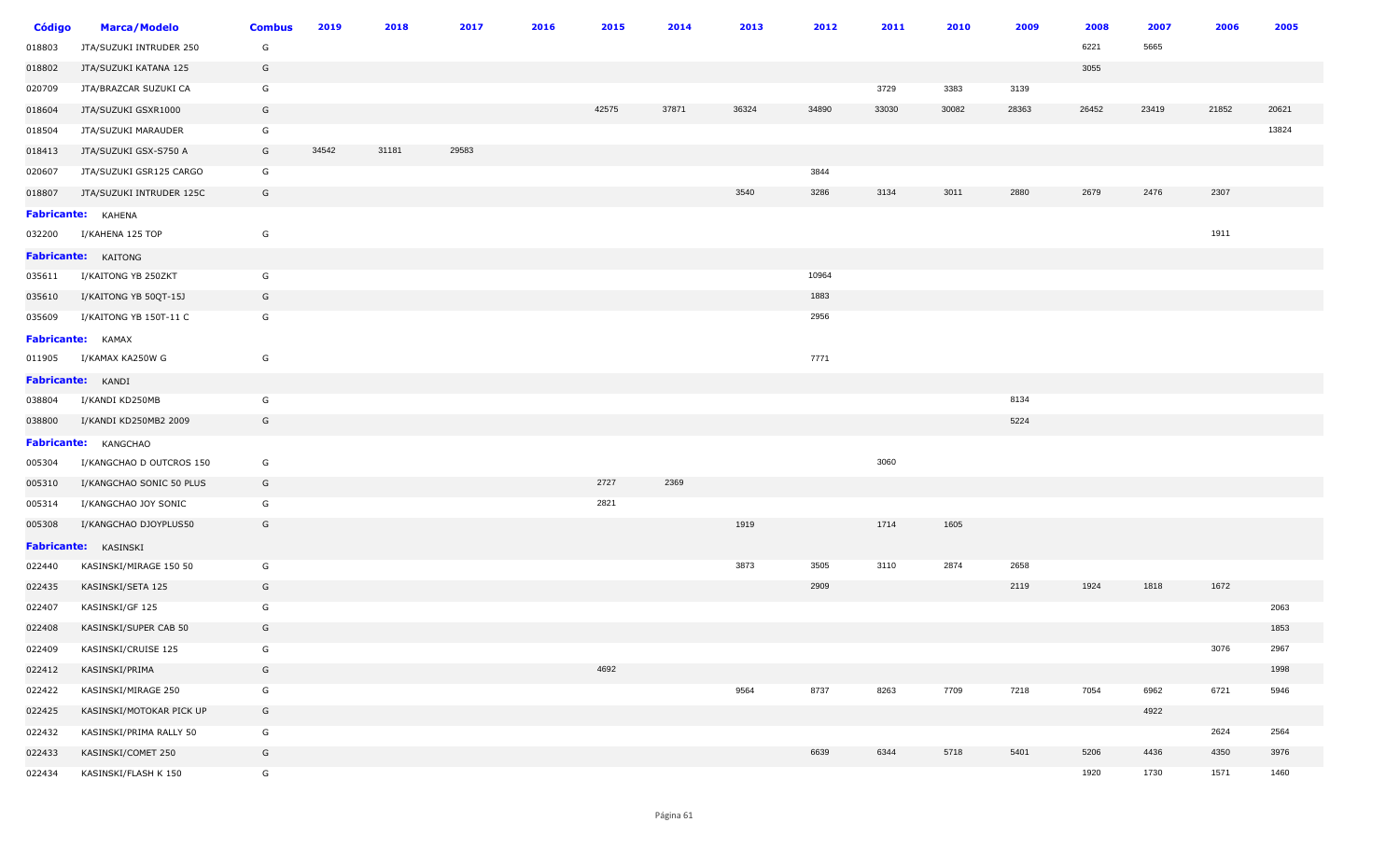| <b>Código</b> | <b>Marca/Modelo</b>         | <b>Combus</b> | 2019  | 2018  | 2017   | 2016   | 2015  | 2014  | 2013  | 2012  | 2011  | 2010  | 2009  | 2008 | 2007 | 2006 | 2005 |
|---------------|-----------------------------|---------------|-------|-------|--------|--------|-------|-------|-------|-------|-------|-------|-------|------|------|------|------|
| 022446        | KASINSKI/PRIMA E 2000       | G             |       |       |        |        |       |       | 2792  |       | 2668  | 2334  |       |      |      |      |      |
| 022436        | KASINSKI/COMET 250R         | G             |       |       |        |        |       |       | 8375  | 7353  | 7136  | 6916  | 5875  | 5353 | 4610 |      |      |
| 022438        | KASINSKI/COMET 650R         | G             |       |       |        |        |       |       | 13712 | 13073 | 12034 | 11022 | 10102 |      |      |      |      |
| 022468        | KASINSKI/COMET 650GTR J     | G             |       |       |        |        |       |       | 13276 |       |       |       |       |      |      |      |      |
| 022464        | KASINSKI/WIN ELEKTRA        | G             |       |       |        |        |       |       | 3141  | 2805  |       |       |       |      |      |      |      |
| 022454        | KASINSKI/COMET 650          | G             |       |       |        |        |       |       |       | 11867 | 10945 |       |       |      |      |      |      |
| 022447        | KASINSKI/PRIMA E 500        | G             |       |       |        |        |       |       |       | 1717  | 1657  | 1427  |       |      |      |      |      |
| 022445        | KASINSKI/MIRAGE 650         | G             |       |       |        |        |       |       |       | 14873 | 13999 | 12637 |       |      |      |      |      |
| 022444        | KASINSKI/PRIMA 150          | G             |       |       |        |        |       |       | 3646  | 3194  | 3059  |       |       |      |      |      |      |
| 022442        | KASINSKI/CRZ 150 10         | G             |       |       |        |        |       |       |       | 3551  | 3471  | 2754  |       |      |      |      |      |
| 022441        | KASINSKI/COMET 150 70       | G             |       |       |        |        |       |       | 3276  | 2692  | 2624  | 2263  |       |      |      |      |      |
| 022437        | KASINSKI/SETA 150           | D             |       |       |        |        |       |       |       |       |       |       |       | 2085 |      |      |      |
| 022439        | KASINSKI/WIN 110 60         | G             |       |       |        |        |       |       | 3057  | 2944  | 2506  | 2206  | 2040  |      |      |      |      |
| 022443        | KASINSKI/CRZ 150 10 SM      | G             |       |       |        |        |       |       | 4078  | 3789  | 3697  | 3106  |       |      |      |      |      |
| 022437        | KASINSKI/SETA 150           | G             |       |       |        |        |       |       |       |       |       |       | 2411  | 1992 | 1954 |      |      |
| 022453        | KASINSKI/SOFT               | G             |       |       |        |        |       |       |       | 2111  | 1988  | 1923  |       |      |      |      |      |
|               | <b>Fabricante:</b> KAWASAKI |               |       |       |        |        |       |       |       |       |       |       |       |      |      |      |      |
| 006385        | I/KAWASAKI ZR 800 B         | G             |       |       |        |        |       |       |       | 26070 |       |       |       |      |      |      |      |
| 006390        | KAWASAKI/Z800 ABS           | G             |       |       | 33419  | 32564  | 31056 | 30145 | 28209 |       |       |       |       |      |      |      |      |
| 006389        | KAWASAKI/Z800               | G             |       |       |        | 31135  | 29837 | 29140 | 28174 |       |       |       |       |      |      |      |      |
| 006357        | I/KAWASAKI ER-6N            | G             |       |       |        |        |       |       |       |       |       |       | 12973 |      |      |      |      |
| 006387        | KAWASAKI/NINJA 300 ABS      | G             |       | 19088 | 17972  | 16801  | 15408 | 14263 | 13722 | 12576 |       |       |       |      |      |      |      |
| 006386        | KAWASAKI/NINJA 300          | G             |       | 18713 | 18056  | 16191  | 15038 | 13869 | 13834 | 13109 |       |       |       |      |      |      |      |
| 006391        | I/KAWASAKI NINJA ZX6R636    | G             |       |       |        |        |       |       |       | 35330 |       |       |       |      |      |      |      |
| 006398        | I/KAWASAKI NINJA H2         | G             |       |       | 110794 | 103300 | 96054 |       |       |       |       |       |       |      |      |      |      |
| 006388        | KAWASAKI/NINJA ZX-6R ABS    | G             |       |       |        |        | 39435 | 36815 | 33720 |       |       |       |       |      |      |      |      |
| 006392        | I/KAWASAKI VERSYS 1000      | G             |       | 46779 |        |        |       | 36101 |       |       |       |       |       |      |      |      |      |
| 006394        | I/KAWASAKI VULCAN S ABS     | G             |       |       |        | 23855  |       | 19610 |       |       |       |       |       |      |      |      |      |
| 006395        | I/KAWASAKI Z300 ABS         | G             |       |       |        |        |       | 14231 |       |       |       |       |       |      |      |      |      |
| 006396        | KAWASAKI/Z300 ABS           | G             | 18795 | 17987 | 16668  | 15778  | 14412 |       |       |       |       |       |       |      |      |      |      |
| 006397        | KAWASAKI/Z300               | G             |       | 17618 | 15384  | 14806  | 13404 |       |       |       |       |       |       |      |      |      |      |
| 006384        | I/KAWASAKI NINJA 300        | G             |       |       |        |        |       |       |       | 12986 |       |       |       |      |      |      |      |
| 006355        | I/KAWASAKI VERSYS ABS       | G             |       |       |        | 24922  |       | 22185 |       |       |       | 16602 | 15679 |      |      |      |      |
| 006371        | KAWASAKI/VERSYS TR          | G             |       |       |        |        |       |       |       |       | 18110 |       |       |      |      |      |      |
| 006354        | I/KAWASAKI CONCOURS14ABS    | G             |       |       |        |        |       |       |       | 42473 | 39202 |       | 31244 |      |      |      |      |
| 006353        | I/KAWASAKI VULCAN 900 CT    | G             |       |       |        |        |       |       |       |       | 19659 |       | 18506 |      |      |      |      |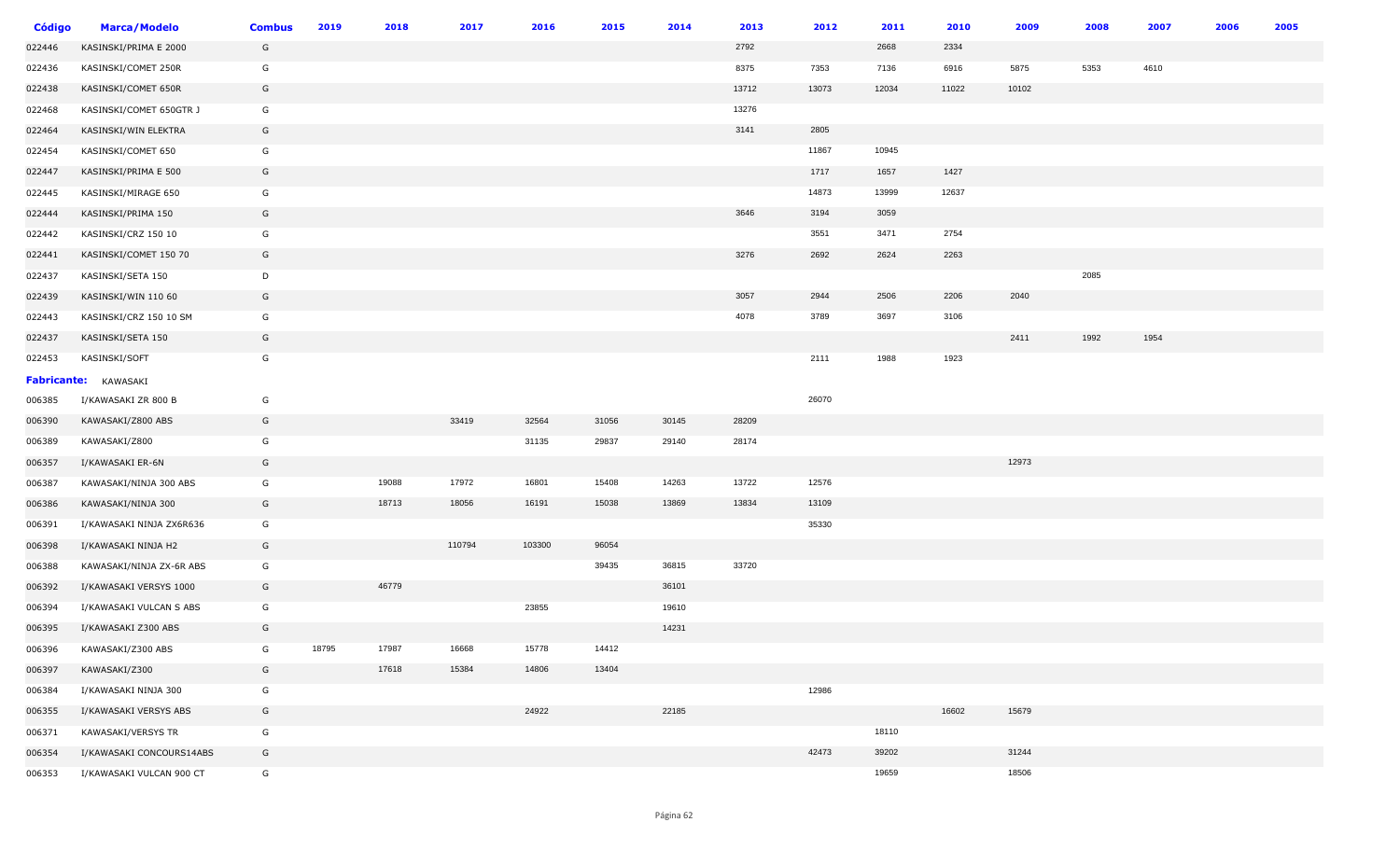| Código | <b>Marca/Modelo</b>      | <b>Combus</b> | 2019  | 2018  | 2017  | 2016  | 2015  | 2014  | 2013  | 2012  | 2011  | 2010  | 2009  | 2008  | 2007 | 2006  | 2005 |
|--------|--------------------------|---------------|-------|-------|-------|-------|-------|-------|-------|-------|-------|-------|-------|-------|------|-------|------|
| 006356 | I/KAWASAKI VERSYS        | G             |       |       |       |       |       |       |       |       |       | 15850 | 15338 |       |      |       |      |
| 006361 | I/KAWASAKI NINJA ZX14ABS | G             |       |       |       |       |       |       |       |       | 30623 | 27195 |       | 25124 |      |       |      |
| 006351 | I/KAWASAKI VULCAN 900 CL | G             |       |       |       |       |       |       |       |       |       |       | 17963 | 17209 |      |       |      |
| 006339 | I/KAWASAKI NINJA ZX 14   | G             |       |       |       |       |       |       |       |       | 31007 |       |       | 25798 |      | 22992 |      |
| 006369 | KAWASAKI/VERSYS ABS      | G             | 30248 | 28879 | 26820 | 24550 | 24176 | 21956 | 20612 | 19937 | 18017 |       |       |       |      |       |      |
| 006368 | KAWASAKI/VERSYS          | G             |       |       |       | 25057 | 22954 | 21321 | 20648 | 20260 | 19007 |       |       |       |      |       |      |
| 006367 | KAWASAKI/Z1000 ABS       | G             | 51654 | 49965 | 45994 | 42387 | 41127 | 38585 | 33601 | 31184 | 30686 |       |       |       |      |       |      |
| 006364 | KAWASAKI/NINJA 650R      | G             |       |       |       |       | 20595 | 18719 | 18131 | 16483 | 16266 | 15235 |       |       |      |       |      |
| 006363 | KAWASAKI/VULCAN 900 CL   | G             |       |       |       |       |       | 25828 | 22715 | 22149 | 21196 | 19645 |       |       |      |       |      |
| 006372 | KAWASAKI/VERSYS TR ABS   | G             |       |       |       |       |       |       | 24031 | 21132 | 18573 |       |       |       |      |       |      |
| 006362 | KAWASAKI/VULCAN 900 LT   | G             |       |       |       |       |       | 24134 | 21225 | 20698 | 20440 | 18233 |       |       |      |       |      |
| 006382 | I/KAWASAKI VERSYS 1000 A | G             |       |       |       | 41027 |       |       |       |       | 24831 |       |       |       |      |       |      |
| 006360 | KAWASAKI/NINJA 650R ABS  | G             |       |       |       | 23325 | 22237 | 19544 | 18387 | 16716 | 16420 | 15083 |       |       |      |       |      |
| 006359 | KAWASAKI/VULCAN 900 CT   | G             |       |       |       |       |       | 25549 | 23294 | 21868 | 20226 | 19567 |       |       |      |       |      |
| 006358 | I/KAWASAKI Z1000 ABS     | G             |       |       |       |       | 40497 |       | 33601 |       |       | 25562 |       |       |      |       |      |
| 006376 | KAWASAKI/VERSYS CITY ABS | G             |       |       |       |       |       |       |       | 20493 |       |       |       |       |      |       |      |
| 006378 | KAWASAKI/NINJA ZX14R     | G             |       |       |       |       |       | 39473 | 37066 | 34594 |       |       |       |       |      |       |      |
| 006379 | KAWASAKI/NINJA ZX14R ABS | G             |       |       |       |       |       | 36892 | 35421 | 32600 |       |       |       |       |      |       |      |
| 006380 | KAWASAKI/VERSYS 1000 TRA | G             |       | 50816 | 47519 | 46069 | 42143 | 38497 | 32396 | 30251 |       |       |       |       |      |       |      |
| 006381 | KAWASAKI/VERSYS 1000 ABS | G             |       | 48363 | 44483 | 41198 | 36257 | 34691 | 30387 | 27760 |       |       |       |       |      |       |      |
| 006370 | KAWASAKI/Z1000           | G             |       |       |       |       | 40497 | 39325 | 33601 | 31094 | 30443 |       |       |       |      |       |      |
| 023954 | KAWASAKI/VERSYS-X 300 TR | G             | 24102 | 22893 | 19524 |       |       |       |       |       |       |       |       |       |      |       |      |
| 006341 | I/KAWASAKI KLR 650       | G             |       |       |       |       |       |       |       |       |       | 17084 |       |       |      |       |      |
| 023939 | I/KAWASAKI KSR 110       | G             |       |       |       |       |       |       |       |       | 11506 |       |       |       |      |       |      |
| 023940 | I/KAWASAKI NINJA1000 ABS | G             |       |       |       |       |       |       | 32966 |       |       |       |       |       |      |       |      |
| 023942 | KAWASAKI/NINJA1000 ABSTR | G             |       |       |       |       |       | 43267 |       |       |       |       |       |       |      |       |      |
| 023943 | I/KAWASAKI NINJAZX10ABS  | G             |       |       |       |       | 49078 |       |       |       |       |       |       |       |      |       |      |
| 023944 | KAWASAKI/VERSYS ABS TR   | G             | 35877 | 35369 | 33338 | 31390 | 29895 |       |       |       |       |       |       |       |      |       |      |
| 023945 | I/KAWASAKI ER-6N ABS     | G             |       |       |       |       | 20959 |       |       |       |       |       |       |       |      |       |      |
| 023946 | I/KAWASAKI NINJA 650 ABS | G             |       |       |       |       | 22429 |       |       |       |       |       |       |       |      |       |      |
| 023947 | I/KAWASAKI ZX-10R ABS    | G             |       |       |       |       | 50598 |       |       |       |       |       |       |       |      |       |      |
| 023948 | I/KAWASAKI Z650          | G             |       |       |       | 24657 |       |       |       |       |       |       |       |       |      |       |      |
| 023949 | I/KAWASAKI NINJA 650     | G             |       |       |       | 23604 |       |       |       |       |       |       |       |       |      |       |      |
| 023950 | I/KAWASAKI NINJA1000     | G             |       |       |       | 41941 |       |       |       |       |       |       |       |       |      |       |      |
| 023951 | KAWASAKI/NINJA1000       | G             | 46699 | 45642 | 44797 |       |       |       |       |       |       |       |       |       |      |       |      |
| 023937 | KAWASAKI/NINJA 1000 ABS  | G             |       |       |       |       |       |       | 34009 | 31613 | 31142 |       |       |       |      |       |      |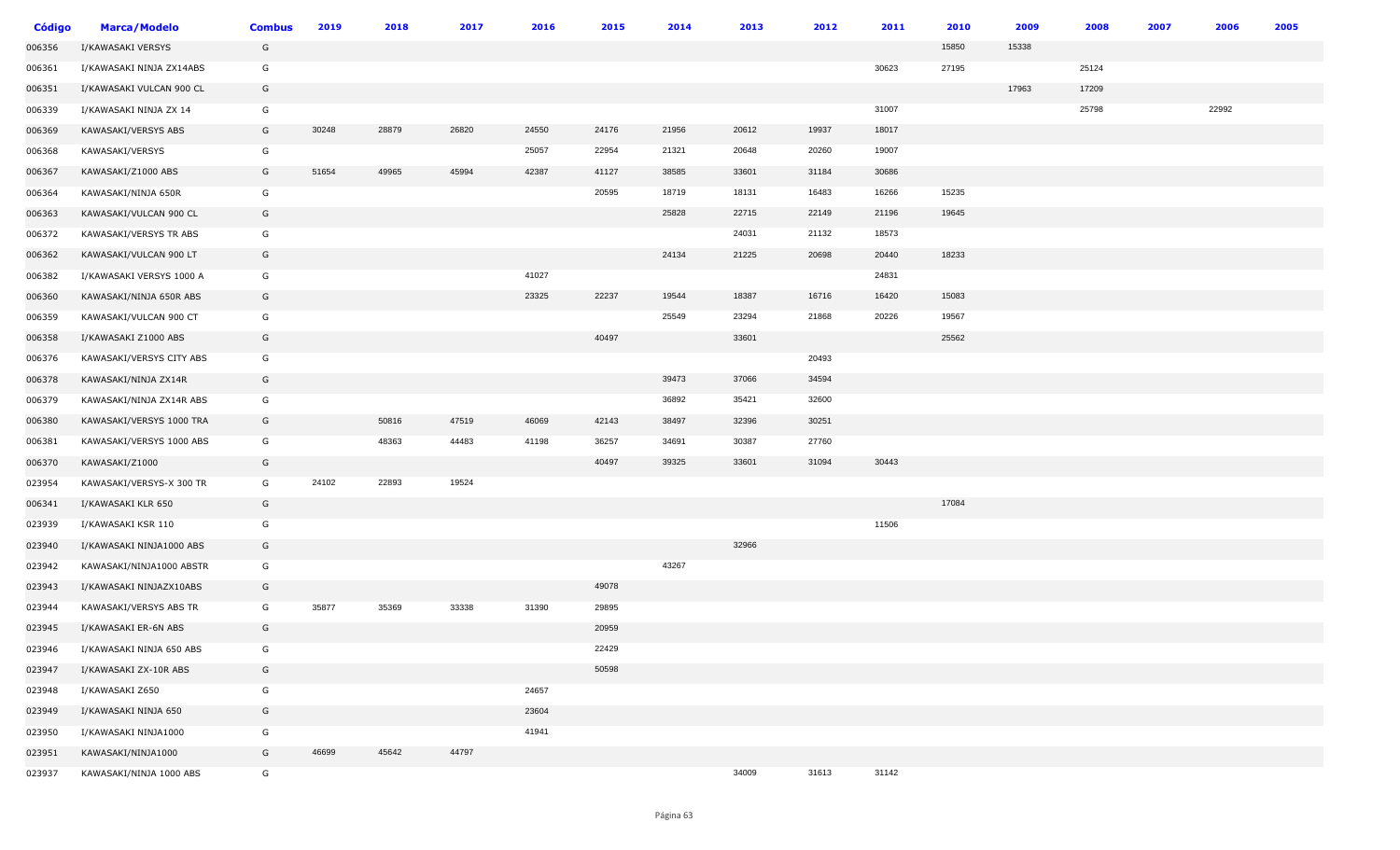| <b>Código</b> | <b>Marca/Modelo</b>      | <b>Combus</b> | 2019  | 2018  | 2017  | 2016  | 2015  | 2014  | 2013  | 2012  | 2011  | 2010  | 2009  | 2008  | 2007  | 2006  | 2005  |
|---------------|--------------------------|---------------|-------|-------|-------|-------|-------|-------|-------|-------|-------|-------|-------|-------|-------|-------|-------|
| 023960        | KAWASAKI/NINJA 400       | G             | 22322 | 21700 |       |       |       |       |       |       |       |       |       |       |       |       |       |
| 000010        | IMP/KAWASAKI KDX 200     | G             |       | 26730 |       |       |       | 21961 | 20172 | 18499 | 17028 |       |       |       |       |       |       |
| 002393        | KAWASAKI/NINJA ZX-10R    | G             |       |       |       | 55830 | 46869 | 42869 | 41137 | 37902 | 37078 |       |       |       |       |       |       |
| 003947        | I/KAWASAKI NINJA300 ABS  | G             |       |       |       |       | 15332 |       |       |       |       |       |       |       |       |       |       |
| 003948        | I/KAWASAKI Z800 ABS      | G             |       |       |       |       | 30771 |       |       |       |       |       |       |       |       |       |       |
| 029200        | I/KAWASAKI KZ 1300       | G             |       |       |       |       |       |       | 37168 | 37008 |       |       |       |       |       |       |       |
| 023952        | KAWASAKI/Z1000 R ABS     | G             | 55618 | 54108 | 46801 |       |       |       |       |       |       |       |       |       |       |       |       |
| 023961        | KAWASAKI/VERSYS 1000     | G             | 48527 |       |       |       |       |       |       |       |       |       |       |       |       |       |       |
| 023953        | KAWASAKI/NINJA ZX-10R R  | G             |       |       | 64190 |       |       |       |       |       |       |       |       |       |       |       |       |
| 023959        | KAWASAKI/Z900 RS         | G             | 42815 | 42087 |       |       |       |       |       |       |       |       |       |       |       |       |       |
| 023958        | I/KAWASAKI NINJA400      | G             |       |       | 19842 |       |       |       |       |       |       |       |       |       |       |       |       |
| 023957        | KAWASAKI/VERSYS-X 300    | G             |       | 20154 | 17542 |       |       |       |       |       |       |       |       |       |       |       |       |
| 023956        | KAWASAKI/Z900            | G             | 38671 | 36990 | 34278 |       |       |       |       |       |       |       |       |       |       |       |       |
| 023955        | KAWASAKI/VERSYS-X 300 A  | G             | 21259 | 20652 | 18129 |       |       |       |       |       |       |       |       |       |       |       |       |
| 023936        | I/KAWASAKI NINJA 1000    | G             |       |       |       |       |       |       |       |       |       | 28699 |       |       |       |       |       |
| 023962        | KAWASAKI/VERSYS 1000 GT  | G             | 57337 |       |       |       |       |       |       |       |       |       |       |       |       |       |       |
| 023914        | AVA/KAWASAKI POLICE 1000 | G             |       |       |       |       |       |       |       |       |       |       |       | 20404 | 19499 |       |       |
| 006349        | I/KAWASAKI CONCOURS 14   | G             |       |       |       |       |       |       |       |       |       |       | 34364 |       | 29648 |       |       |
| 006348        | I/KAWASAKI ZZR 1400      | G             |       |       |       |       |       |       |       |       |       |       |       |       | 23434 |       |       |
| 006347        | I/KAWASAKI ZG1400        | G             |       |       |       |       |       |       |       |       |       |       |       |       | 22219 |       |       |
| 006346        | I/KAWASAKI VN 900        | G             |       |       |       |       |       |       |       |       |       |       |       |       | 12517 |       |       |
| 006345        | I/KAWASAKI Z 750         | G             |       |       |       |       |       |       |       |       |       | 20654 | 19964 |       | 15411 |       | 13653 |
| 006342        | I/KAWASAKI NINJA 650 R   | G             |       |       |       |       |       |       |       |       |       |       |       |       |       |       | 17004 |
| 006340        | I/KAWASAKI Z1000         | G             |       |       |       | 41848 |       |       |       |       | 30443 | 26967 | 22705 | 21124 | 19695 | 18869 |       |
| 006337        | I/KAWASAKI VULCAN 2000   | G             |       |       |       |       |       |       |       |       |       | 42756 |       |       | 33186 |       | 29489 |
| 006338        | I/KAWASAKI ZX 14         | G             |       |       |       |       |       |       |       |       |       |       |       | 25552 | 24134 | 22365 |       |
| 006336        | I/KAWASAKI ZX 6R         | G             |       |       |       |       |       |       |       |       | 27128 |       | 23591 | 21840 | 20384 | 19523 | 19026 |
| 006334        | I/KAWASAKI NINJA ZX 10R  | G             |       |       |       |       |       | 37389 | 35747 | 32939 | 32221 | 28846 | 27209 | 26298 | 24074 | 21927 | 20243 |
| 006330        | I/KAWASAKI ZR750         | D             |       |       |       |       | 39207 |       |       |       |       |       |       |       |       |       |       |
| 006315        | I/KAWASAKI KLX 250       | G             |       |       |       |       |       |       |       |       |       |       |       |       |       |       | 10755 |
| 023938        | KAWASAKI/NINJA 1000      | G             |       |       |       |       |       |       |       | 30639 | 30239 |       |       |       |       |       |       |
| 023928        | I/KAWASAKI ZX 6R         | G             |       |       |       |       |       |       |       |       |       |       |       |       |       | 20557 | 20035 |
| 023935        | KAWASAKI/NINJA ZX-6R     | G             | 45817 |       |       |       | 38503 | 36689 | 32432 | 32193 | 29219 |       |       |       |       |       |       |
| 023934        | I/KAWASAKI NINJA ZX-10RA | G             |       |       |       |       |       |       |       | 37163 |       |       |       |       |       |       |       |
| 023933        | KAWASAKI/NINJA ZX-10RABS | G             |       |       | 61794 | 57577 | 49651 | 44378 | 42633 | 38809 | 37542 |       |       |       |       |       |       |
| 023932        | I/KAWASAKI D-TRACKER X   | G             |       |       |       |       |       |       |       |       |       | 7654  | 7358  |       |       |       |       |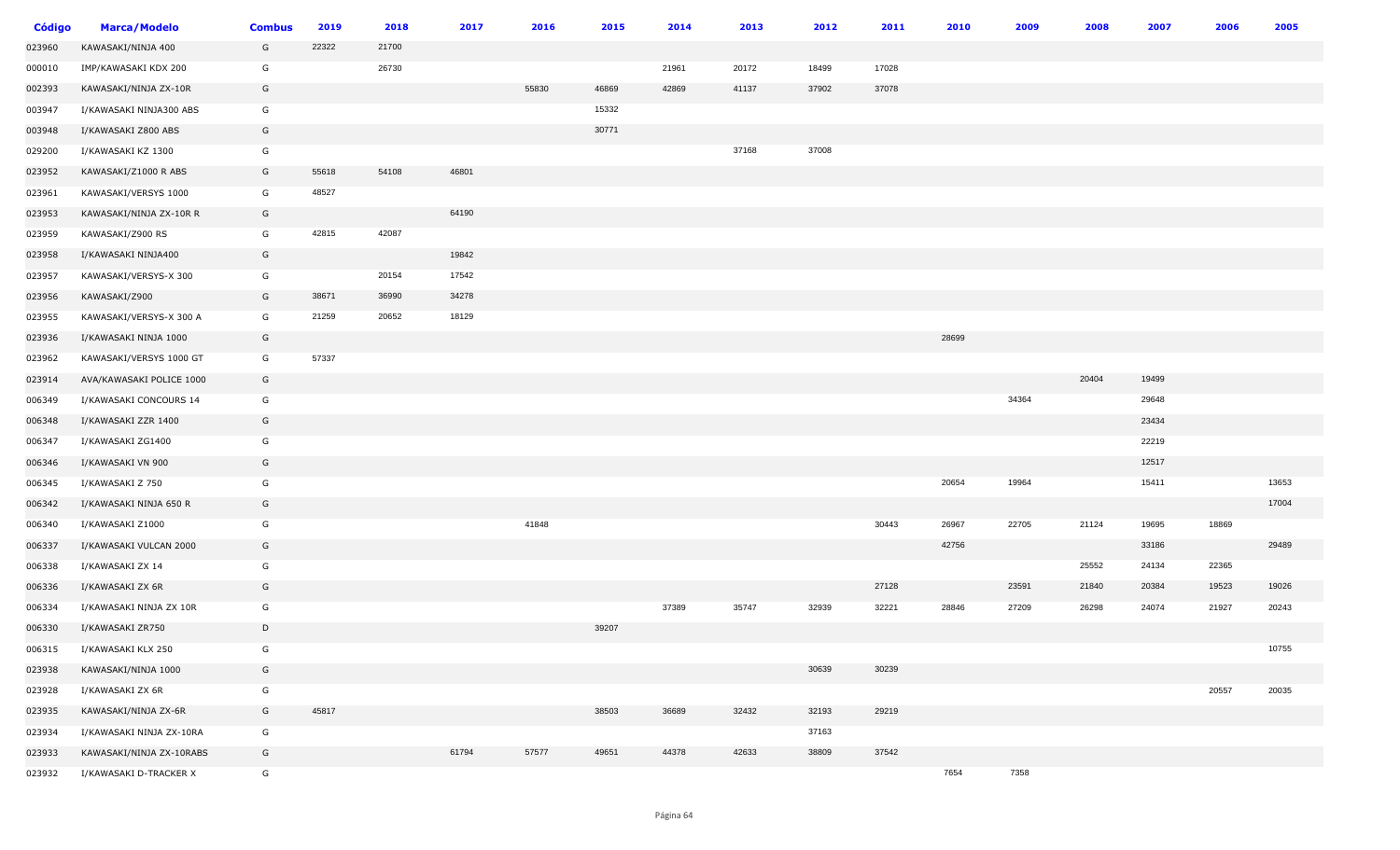| Código | <b>Marca/Modelo</b>             | <b>Combus</b> | 2019  | 2018   | 2017  | 2016  | 2015  | 2014  | 2013  | 2012  | 2011  | 2010  | 2009  | 2008  | 2007  | 2006  | 2005  |
|--------|---------------------------------|---------------|-------|--------|-------|-------|-------|-------|-------|-------|-------|-------|-------|-------|-------|-------|-------|
| 023931 | I/KAWASAKI NINJA EX 650         | G             |       |        |       |       |       |       |       |       |       |       |       |       | 20250 |       |       |
| 006305 | I/KAWASAKI ZX600                | G             |       |        |       |       |       |       |       |       |       |       |       |       |       |       | 23677 |
| 023929 | I/KAWASAKI NINJA ZX 6R          | G             |       | 44618  |       |       |       |       | 31281 | 29911 | 27128 | 24937 | 22912 | 21957 | 20189 | 20012 | 19912 |
| 023913 | I/KAWASAKI NINJA ZX 10          | G             |       |        |       |       |       |       |       |       |       |       |       | 26738 |       |       |       |
| 023927 | AVA/KAWASAKI VN 1600 MS         | G             |       |        |       |       |       |       |       |       |       |       |       |       |       |       | 26325 |
| 023926 | AVA/KAWASAKI VN 2000            | G             |       |        |       |       |       |       |       |       |       |       |       |       |       |       | 29125 |
| 023925 | AVA/KAWASAKI ZX 10R             | G             |       |        |       |       |       |       |       |       |       |       |       |       |       |       | 21799 |
| 023924 | AVA/KAWASAKI Z1000              | G             |       |        |       |       |       |       |       |       |       |       |       |       |       |       | 18264 |
| 023923 | AVA/KAWASAKI ZX636B             | G             |       |        |       |       |       |       |       |       |       |       |       |       |       |       | 17941 |
| 006350 | I/KAWASAKI NINJA 250R           | G             |       |        |       |       |       |       |       |       |       |       | 8272  | 7350  | 6939  |       |       |
| 023930 | I/KAWASAKI NINJA ZX1000         | G             |       |        |       |       |       |       |       |       |       |       |       |       |       | 22739 |       |
| 011605 | KAWASAKI/VULCAN S ABS           | G             | 29058 | 28648  | 25998 | 23855 | 21499 |       |       |       |       |       |       |       |       |       |       |
| 011600 | KAWASAKI/NINJA 250R             | G             |       |        |       |       |       |       |       | 10400 | 9684  | 8759  | 8123  |       |       |       |       |
| 011601 | KAWASAKI/ER-6N                  | G             |       |        |       |       | 21230 | 19910 | 18571 | 16475 | 15443 | 14637 |       |       |       |       |       |
| 011602 | KAWASAKI/Z750                   | G             |       |        |       |       |       |       |       | 23874 | 22816 | 19969 | 18315 |       |       |       |       |
| 011604 | KAWASAKI/ER-6N ABS              | G             |       |        | 24545 | 24195 | 21242 | 19915 | 18574 | 16451 | 15444 | 14638 |       |       |       |       |       |
| 011606 | KAWASAKI/VULCAN S               | G             |       |        | 24045 | 23807 | 21167 |       |       |       |       |       |       |       |       |       |       |
| 011607 | KAWASAKI/NINJA ZX10R ABS        | G             | 65968 | 64585  | 61553 | 57222 |       |       |       |       |       |       |       |       |       |       |       |
| 011608 | I/KAWASAKI Z900                 | G             |       |        | 34278 | 32275 |       |       |       |       |       |       |       |       |       |       |       |
| 011609 | KAWASAKI/Z650                   | G             | 27868 | 26654  | 25154 |       |       |       |       |       |       |       |       |       |       |       |       |
| 011610 | KAWASAKI/NINJA 650              | G             | 30253 | 27863  | 24599 |       |       |       |       |       |       |       |       |       |       |       |       |
| 011611 | KAWASAKI/NINJA1000 TR           | G             | 50663 | 49585  | 45765 |       |       |       |       |       |       |       |       |       |       |       |       |
| 011613 | I/KAWASAKI NINJA H2 SX          | G             |       | 102547 |       |       |       |       |       |       |       |       |       |       |       |       |       |
| 011615 | I/KAWASAKI Z400                 | G             |       | 18851  |       |       |       |       |       |       |       |       |       |       |       |       |       |
| 011603 | KAWASAKI/Z750 ABS               | G             |       |        |       |       |       |       |       | 24197 | 22859 | 20756 |       |       |       |       |       |
| 011614 | KAWASAKI/NINJA ZX-10R SE        | G             |       | 80513  |       |       |       |       |       |       |       |       |       |       |       |       |       |
| 011616 | KAWASAKI/Z400                   | G             | 19833 |        |       |       |       |       |       |       |       |       |       |       |       |       |       |
| 006335 | I/KAWASAKI ZX 10R               | G             |       |        |       |       |       |       |       |       | 37053 | 29380 | 27785 | 26454 | 25550 | 22757 | 21799 |
| 041501 | I/KAWASAKI VERSYS1000 GT        | G             |       | 51654  |       |       |       |       |       |       |       |       |       |       |       |       |       |
|        | 041500 I/KAWASAKI VERSYS 300 TR | G             |       |        |       | 19433 |       |       |       |       |       |       |       |       |       |       |       |
|        | Fabricante: KEEWAY              |               |       |        |       |       |       |       |       |       |       |       |       |       |       |       |       |
| 038812 | I/KEEWAY INDEX 350              | G             |       |        |       |       |       |       |       | 9653  |       |       |       |       |       |       |       |
| 038811 | I/KEEWAY RKS150                 | G             |       |        |       |       |       |       |       | 3017  |       |       |       |       |       |       |       |
| 038807 | I/KEEWAY RKV200-2S              | G             |       |        |       |       |       |       |       |       | 6043  |       |       |       |       |       |       |
| 038810 | I/KEEWAY TX150                  | G             |       |        |       |       |       |       |       |       | 4397  |       |       |       |       |       |       |
| 038808 | I/KEEWAY TARGET 125             | G             |       |        |       |       |       |       |       | 2924  |       |       |       |       |       |       |       |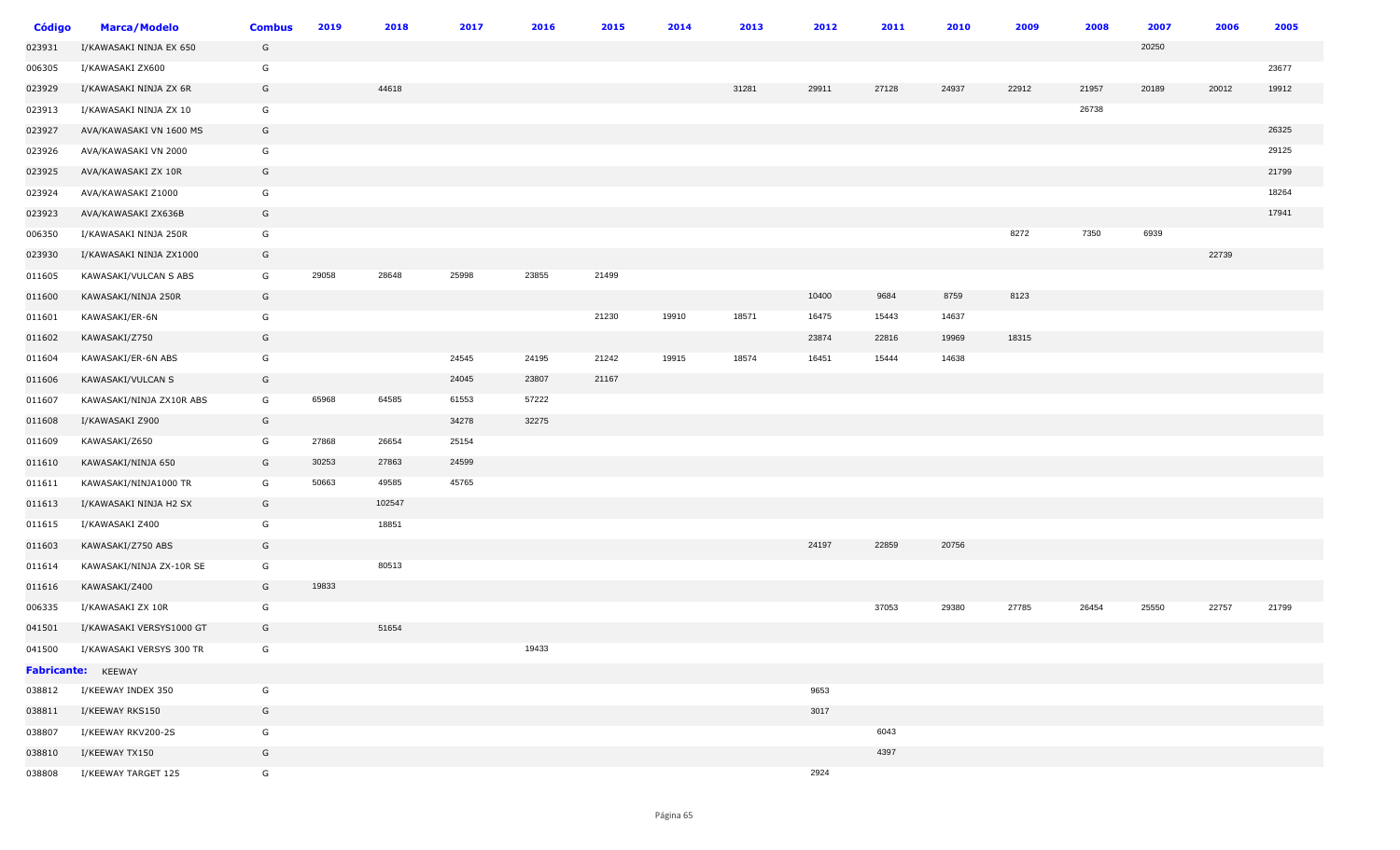| <b>Código</b>   | <b>Marca/Modelo</b>           | <b>Combus</b> | 2019  | 2018  | 2017  | 2016  | 2015  | 2014  | 2013  | 2012  | 2011  | 2010  | 2009  | 2008  | 2007  | 2006  | 2005  |
|-----------------|-------------------------------|---------------|-------|-------|-------|-------|-------|-------|-------|-------|-------|-------|-------|-------|-------|-------|-------|
|                 | <b>Fabricante:</b> KIN MOTORS |               |       |       |       |       |       |       |       |       |       |       |       |       |       |       |       |
| 032000          | KIN MOTORS/EL 350 ST          | G             |       |       |       |       |       |       |       | 1456  | 1423  |       |       | 1205  | 1149  |       |       |
|                 | <b>Fabricante: KINGRING</b>   |               |       |       |       |       |       |       |       |       |       |       |       |       |       |       |       |
| 034205          | I/KINGRING JINLUN JL250V      | G             |       |       |       |       |       |       |       |       |       | 5777  |       |       |       |       |       |
|                 | <b>Fabricante:</b> KINROAD    |               |       |       |       |       |       |       |       |       |       |       |       |       |       |       |       |
| 040000          | I/KINROAD XINTIAN             | G             |       |       |       |       |       |       |       |       |       |       |       | 5599  |       |       |       |
|                 | Fabricante: KOAYENG           |               |       |       |       |       |       |       |       |       |       |       |       |       |       |       |       |
| 037200          | I/KOAYENG WINNER PRO          | G             |       |       |       |       |       |       |       |       |       |       | 1991  | 1890  | 1801  |       |       |
| Fabricante: KTM |                               |               |       |       |       |       |       |       |       |       |       |       |       |       |       |       |       |
| 006442          | I/KTM ADVENTURE 1190R         | G             |       |       |       |       |       |       | 61801 |       |       |       |       |       |       |       |       |
| 006445          | I/KTM 1190 ADVENTURE          | G             |       |       |       |       | 55760 | 51685 |       |       |       |       |       |       |       |       |       |
| 006446          | I/KTM 1190 ADVENTURE R        | G             |       |       |       | 58851 |       | 51700 |       |       |       |       |       |       |       |       |       |
| 006443          | I/KTM 390 DUKE                | G             |       |       |       |       |       | 14474 |       |       |       |       |       |       |       |       |       |
| 006451          | I/KTM 1290 SUPER ADV S        | G             | 85748 | 82278 | 76624 |       |       |       |       |       |       |       |       |       |       |       |       |
| 006441          | I/KTM 990 SMT                 | G             |       |       |       |       |       |       |       | 30109 |       |       |       |       |       |       |       |
| 006439          | I/KTM EXC 350                 | G             |       |       |       |       |       | 27553 |       | 25426 |       |       |       |       |       |       |       |
| 006438          | I/KTM 450 RALLY               | G             |       |       |       |       |       |       |       | 26103 |       |       |       |       |       |       |       |
| 006435          | I/KTM 1190 RC8 R REDBULL      | G             |       |       |       |       |       |       |       |       |       |       | 42543 |       |       |       |       |
| 006430          | I/KTM 990 SUPERMOTO R         | G             |       |       |       |       |       |       |       |       |       | 27132 |       |       |       |       |       |
| 006428          | I/KTM 990 ADV ABS             | G             |       |       |       |       |       |       |       |       | 33945 | 31345 |       |       |       |       |       |
| 006444          | I/KTM 1290 SUPERDUKE R        | G             |       |       | 66865 |       |       | 58474 |       |       |       |       |       |       |       |       |       |
| 006447          | I/KTM 300 XC-W                | G             |       |       |       |       |       | 25485 |       |       |       |       |       |       |       |       |       |
| 006448          | KTM/200 DUKE                  | G             |       | 13262 | 12702 | 11924 | 10652 |       |       |       |       |       |       |       |       |       |       |
| 006450          | I/KTM 1290 SUPER ADVENTU      | G             |       |       |       | 68974 | 63537 |       |       |       |       |       |       |       |       |       |       |
| 006427          | I/KTM 1190 RC8 R              | G             |       |       |       |       |       | 55156 |       |       | 46417 | 45918 |       |       |       |       |       |
| 006499          | IMP/KTM                       | G             |       |       |       |       |       |       |       |       |       |       |       |       | 5286  |       |       |
| 006433          | I/KTM 990 SM T ABS            | G             |       |       |       |       |       |       |       |       | 28807 |       |       |       |       |       |       |
| 006457          | I/KTM ADVENTURE R 790         | G             | 47426 |       |       |       |       |       |       |       |       |       |       |       |       |       |       |
| 006452          | I/KTM 1290 SUPER ADV T        | G             |       |       | 79318 |       |       |       |       |       |       |       |       |       |       |       |       |
| 006456          | KTM/200 DUKE ABS              | G             | 13895 |       |       |       |       |       |       |       |       |       |       |       |       |       |       |
| 006455          | KTM/250 DUKE                  | G             |       |       | 14220 |       |       |       |       |       |       |       |       |       |       |       |       |
| 006454          | I/KTM 1290 SUPER DUKE GT      | G             |       |       | 69363 | 66057 |       |       |       |       |       |       |       |       |       |       |       |
| 006453          | I/KTM 1290 SUPER ADV R        | G             |       | 85937 | 79426 |       |       |       |       |       |       |       |       |       |       |       |       |
| 006449          | KTM/390 DUKE                  | G             | 20447 | 19341 | 16686 | 15804 | 14913 |       |       |       |       |       |       |       |       |       |       |
| 006422          | I/KTM 990 SUPERMOTO T         | G             |       |       |       |       |       |       |       |       | 28755 | 26921 | 23748 |       |       |       |       |
| 006413          | I/KTM 990 SUPER DUKE          | G             |       |       |       |       |       |       |       |       |       | 23249 |       | 21355 | 20102 | 18279 | 17171 |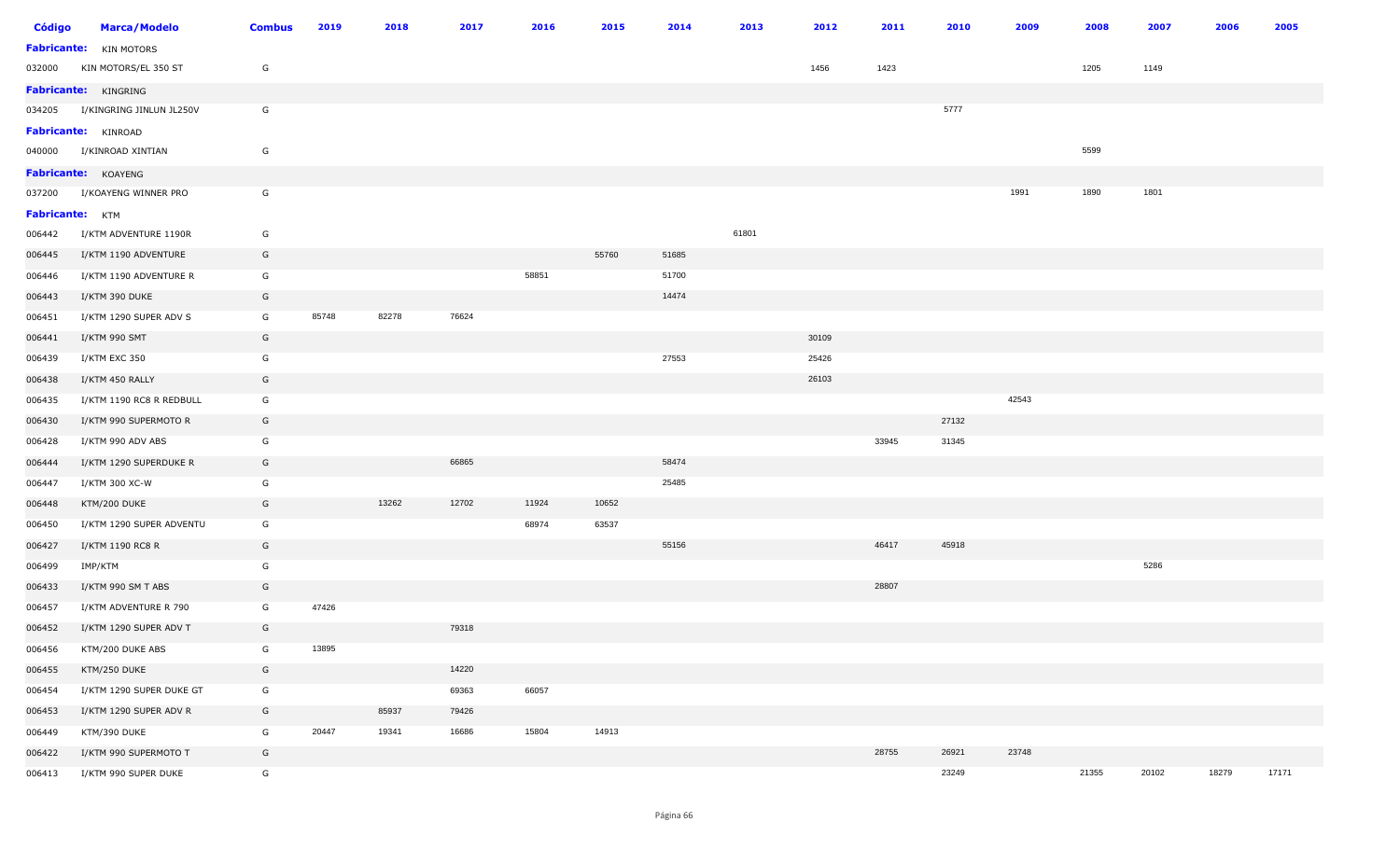| <b>Código</b> | <b>Marca/Modelo</b>          | <b>Combus</b> | 2019  | 2018  | 2017  | 2016 | 2015 | 2014 | 2013 | 2012  | 2011  | 2010  | 2009  | 2008  | 2007  | 2006  | 2005  |
|---------------|------------------------------|---------------|-------|-------|-------|------|------|------|------|-------|-------|-------|-------|-------|-------|-------|-------|
| 006414        | I/KTM 990 ADVENTURE LC8      | G             |       |       |       |      |      |      |      |       |       | 31082 | 31009 | 26969 | 25878 | 23187 |       |
| 006415        | I/KTM 950 SUPER ENDURO R     | G             |       |       |       |      |      |      |      |       |       |       |       | 22534 | 20583 |       |       |
| 006416        | I/KTM 690 SUPERMOTO          | G             |       |       |       |      |      |      |      |       |       |       |       | 18240 | 15718 |       |       |
| 006417        | I/KTM 990 ADVENTURE LC8      | G             |       |       |       |      |      |      |      |       |       |       |       | 28590 |       |       |       |
| 006418        | I/KTM 690 ENDURO             | G             |       |       |       |      |      |      |      |       |       | 25353 | 21828 | 21613 |       |       |       |
| 006419        | I/KTM 950 SUPERMOTO R        | G             |       |       |       |      |      |      |      |       |       |       |       |       | 25704 |       |       |
| 006420        | I/KTM 1190 RC8               | G             |       |       |       |      |      |      |      |       |       | 41434 | 39764 | 38119 |       |       |       |
| 006411        | I/KTM EXC 450                | G             |       |       |       |      |      |      |      |       |       |       | 18152 |       |       | 13202 | 12028 |
| 006410        | I/KTM 625 SC                 | G             |       |       |       |      |      |      |      |       |       |       |       |       |       | 16637 | 15182 |
| 006409        | I/KTM 950 ADVENTURE LC8      | G             |       |       |       |      |      |      |      |       |       |       |       |       |       |       | 22141 |
| 006423        | I/KTM ADVENTURE 990          | G             |       |       |       |      |      |      |      | 34392 | 32402 | 31448 | 30767 |       |       |       |       |
| 006406        | I/KTM ADVENTURE R 640        | G             |       |       |       |      |      |      |      |       |       |       |       |       | 16346 | 15946 | 14495 |
| 006375        | I/KTM 990 ADV DAKAR ED       | G             |       |       |       |      |      |      |      |       | 38035 |       |       |       |       |       |       |
| 006426        | I/KTM 690 ENDURO R           | G             |       |       | 53650 |      |      |      |      |       | 26089 | 24624 |       |       |       |       |       |
| 006437        | I/KTM 200 DUKE               | G             |       |       |       |      |      |      |      | 8868  |       |       |       |       |       |       |       |
| 006424        | I/KTM 690 DUKE               | G             |       |       |       |      |      |      |      |       | 24943 | 24226 | 20615 |       |       |       |       |
| 006425        | I/KTM 990 ADVENTURE R        | G             |       |       |       |      |      |      |      |       | 34564 | 31056 |       |       |       |       |       |
| 006421        | I/KTM SMC 690                | G             |       |       |       |      |      |      |      |       |       |       |       | 21877 |       |       |       |
|               | Fabricante: KYMCO            |               |       |       |       |      |      |      |      |       |       |       |       |       |       |       |       |
| 023014        | I/KYMCO AK550I               | G             |       |       | 31726 |      |      |      |      |       |       |       |       |       |       |       |       |
|               | <b>Fabricante:</b> LAMBRETTA |               |       |       |       |      |      |      |      |       |       |       |       |       |       |       |       |
| 001106        | I/LAMBRETA V200 SPECIAL      | G             | 21011 | 20144 |       |      |      |      |      |       |       |       |       |       |       |       |       |
|               | Fabricante: LANDUN           |               |       |       |       |      |      |      |      |       |       |       |       |       |       |       |       |
| 035400        | I/LANDUN LD 150ZH            | G             |       |       |       |      |      |      |      |       |       |       |       | 3625  | 3569  |       |       |
| 035401        | I/LANDUN LD 150ZH            | G             |       |       |       |      |      |      |      |       |       |       |       |       | 2579  |       |       |
|               | Fabricante: LEOPARD          |               |       |       |       |      |      |      |      |       |       |       |       |       |       |       |       |
| 029109        | I/LEOPARD GY200              | G             |       |       |       |      |      |      |      |       |       | 5085  |       |       |       |       |       |
| 029111        | I/LEOPARD HT150 SPORT        | G             |       |       |       |      |      |      |      |       |       |       |       | 3574  |       |       |       |
| 029199        | I/LEOPARD                    | G             |       |       |       |      |      |      |      |       |       |       |       | 1775  |       |       |       |
| 029113        | I/LEOPARD HT 250RR           | G             |       |       |       |      |      |      | 7383 |       |       |       |       |       |       |       |       |
| 029104        | I/LEOPARD ML 200 CHOPPER     | G             |       |       |       |      |      |      |      |       |       | 6663  |       | 5571  | 5212  |       |       |
| 029102        | I/LEOPARD MD 150 SPORTS      | G             |       |       |       |      |      |      |      |       |       | 2849  | 2678  | 2428  | 2290  |       |       |
| 029114        | I/LEOPARD HB 125             | G             |       |       |       |      |      |      |      |       |       |       |       | 3173  |       |       |       |
| 029108        | I/LEOPARD GT 150 R           | G             |       |       |       |      |      |      |      |       |       | 3925  |       |       |       |       |       |
| 029107        | I/LEOPARD HA 125 ITALY       | G             |       |       |       |      |      |      |      |       |       | 4526  |       |       |       |       |       |
| 029106        | I/LEOPARD MC 110 EVO         | G             |       |       |       |      |      |      |      |       |       | 3148  |       |       |       |       |       |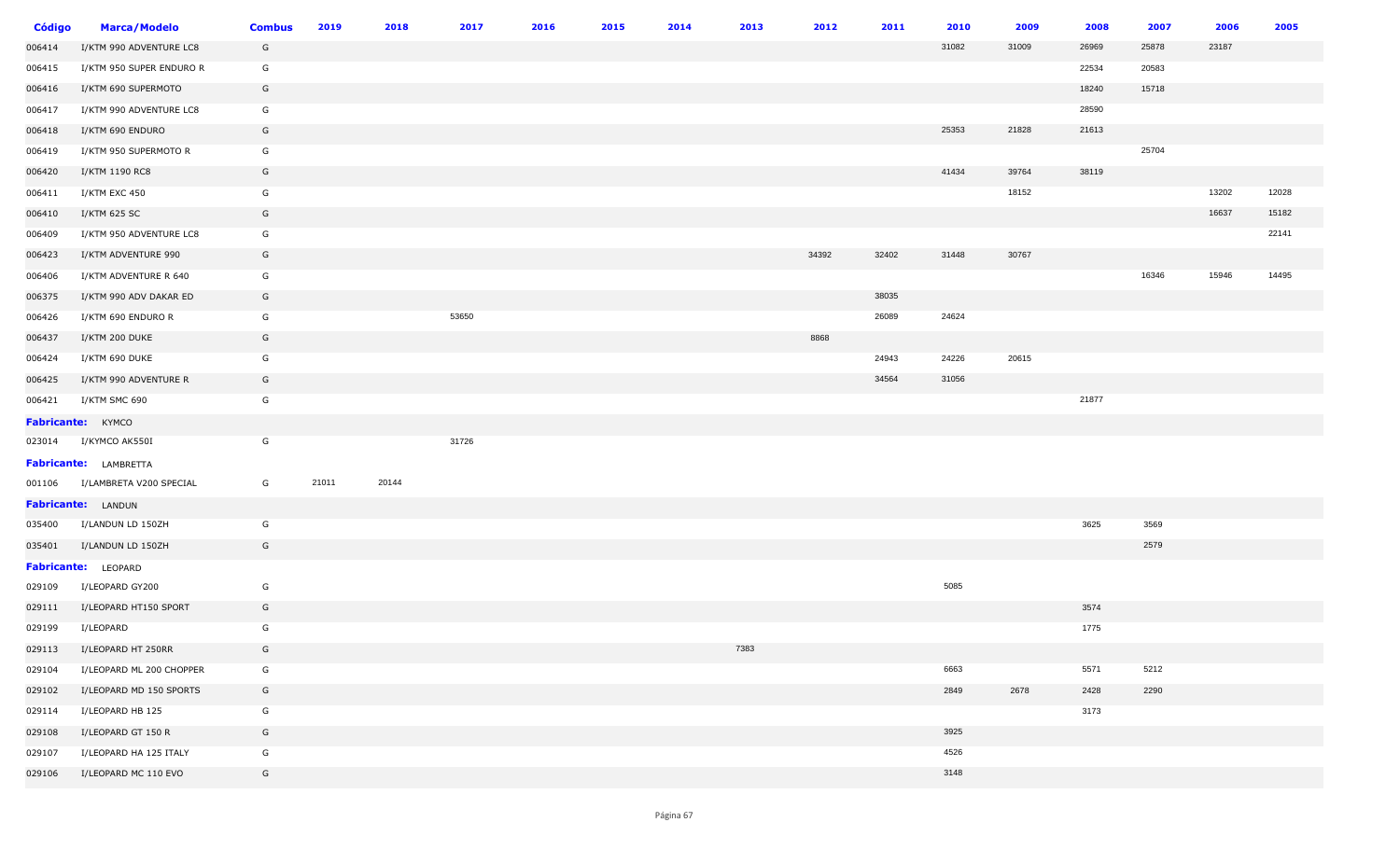| <b>Código</b> | <b>Marca/Modelo</b>      | <b>Combus</b> | 2019 | 2018 | 2017 | 2016 | 2015 | 2014 | 2013 | 2012 | 2011 | 2010 | 2009 | 2008 | 2007 | 2006 | 2005 |
|---------------|--------------------------|---------------|------|------|------|------|------|------|------|------|------|------|------|------|------|------|------|
| 029105        | I/LEOPARD ML 200 SNJA    | G             |      |      |      |      |      |      |      |      |      |      |      | 5658 |      |      |      |
| 029101        | I/LEOPARD MD 150 TRADIC  | G             |      |      |      |      |      |      |      |      |      | 2388 |      | 2246 | 2136 |      |      |
| 029100        | I/LEOPARD MC 110 1 EVO   | G             |      |      |      |      |      |      |      |      |      |      |      |      | 1900 |      |      |
| 029103        | I/LEOPARD MD 125         | G             |      |      |      |      |      |      |      |      |      |      |      |      | 2029 |      |      |
|               | <b>Fabricante:</b> LIFAN |               |      |      |      |      |      |      |      |      |      |      |      |      |      |      |      |
| 027731        | I/LIFAN MTM CARGO ET 200 | G             |      |      |      |      |      |      |      |      | 6037 |      |      |      |      |      |      |
| 027728        | I/LIFAN SHM 250 ZHA SHM  | G             |      |      |      |      |      |      |      |      |      | 8198 |      |      |      |      |      |
| 027729        | I/LIFAN EASY FRETE 125CC | G             |      |      |      |      |      |      |      |      |      | 2652 |      |      |      |      |      |
| 027727        | I/LIFAN CARGO C200       | G             |      |      |      |      |      |      |      |      | 8061 | 7438 |      |      |      |      |      |
| 027730        | I/LIFAN BR NOVA 150 XED  | G             |      |      |      |      |      |      |      | 4166 |      |      |      |      |      |      |      |
| 027732        | I/LIFAN MTM CARGO C 200  | G             |      |      |      |      |      |      |      |      | 6070 |      |      |      |      |      |      |
| 027733        | I/LIFAN LF125T 16        | G             |      |      |      |      |      |      |      |      |      |      |      |      | 1586 |      |      |
| 027734        | I/LIFAN LF150ZH2 A       | G             |      |      |      |      |      |      |      |      | 4872 |      |      |      |      |      |      |
| 027736        | I/LIFAN NOVA KP 150      | G             |      |      |      |      |      |      | 4244 |      |      |      |      |      |      |      |      |
| 027726        | I/LIFAN CARGO C200ZH     | G             |      |      |      |      |      |      |      |      | 6393 | 6036 |      |      |      |      |      |
| 027738        | I/LIFAN LF150GY3B A      | G             |      |      |      |      |      | 3936 |      |      |      |      |      |      |      |      |      |
| 027714        | I/LIFAN LF200 III        | G             |      |      |      |      |      |      |      |      |      |      |      |      |      | 6601 |      |
| 027739        | I/LIFAN LF50Q26H A1      | G             |      |      |      |      |      | 3701 |      |      |      |      |      |      |      |      |      |
| 027737        | I/LIFAN ROCKET 150       | G             |      |      |      |      |      |      | 3995 |      |      |      |      |      |      |      |      |
| 027725        | I/LIFAN HL200ZH A MEILUN | G             |      |      |      |      |      |      |      |      |      |      | 5473 |      |      |      |      |
| 027724        | I/LIFAN LF250 4          | G             |      |      |      |      |      |      |      |      |      |      | 4730 |      |      |      |      |
| 027723        | I/LIFAN LF250 1          | G             |      |      |      |      |      |      |      |      |      |      | 5702 |      |      |      |      |
| 027721        | I/LIFAN KASINSKI LF125-5 | G             |      |      |      |      |      |      |      |      |      |      | 1806 | 1465 | 1325 |      |      |
| 027716        | I/LIFAN MEGA LF110 2G    | G             |      |      |      |      |      |      |      |      |      |      |      |      |      | 1863 |      |
| 027740        | I/LIFAN LF 150-2         | G             |      |      |      |      |      |      |      | 3016 |      |      |      |      |      |      |      |
| 027713        | I/LIFAN LF150 T5         | G             |      |      |      |      |      |      |      |      |      |      |      |      |      | 1676 |      |
| 027712        | I/LIFAN LF150 T6         | G             |      |      |      |      |      |      |      |      |      |      |      |      |      | 1766 |      |
| 027711        | I/LIFAN LF125 T6         | G             |      |      |      |      |      |      |      |      |      |      |      |      |      | 1538 |      |
| 027708        | I/LIFAN LF125 5          | G             |      |      |      |      |      |      |      |      |      | 2107 |      |      |      |      |      |
| 027707        | I/LIFAN LF125 ST6        | G             |      |      |      |      |      |      |      |      |      |      |      | 1677 |      | 1385 | 1321 |
| 027701        | I/LIFAN LF100 9          | G             |      |      |      |      |      |      |      |      |      |      |      |      | 1578 |      |      |
| 027704        | I/LIFAN LF110 2G         | G             |      |      |      |      |      |      |      |      |      |      | 2125 | 2034 | 1976 | 1868 |      |
| 027717        | I/LIFAN MEGA LF150 13    | G             |      |      |      |      |      |      |      |      |      |      |      |      |      | 1997 |      |
| 002770        | I/LIFAN LF110 2G         | G             |      |      |      |      |      |      |      |      |      |      | 2147 | 2066 | 2033 | 1888 |      |
| 002771        | I/LIFAN LF110 11H        | G             |      |      |      |      |      |      |      |      |      |      |      |      | 1702 |      |      |
|               |                          |               |      |      |      |      |      |      |      |      |      |      |      |      |      |      |      |

**Fabricante:** LIFENG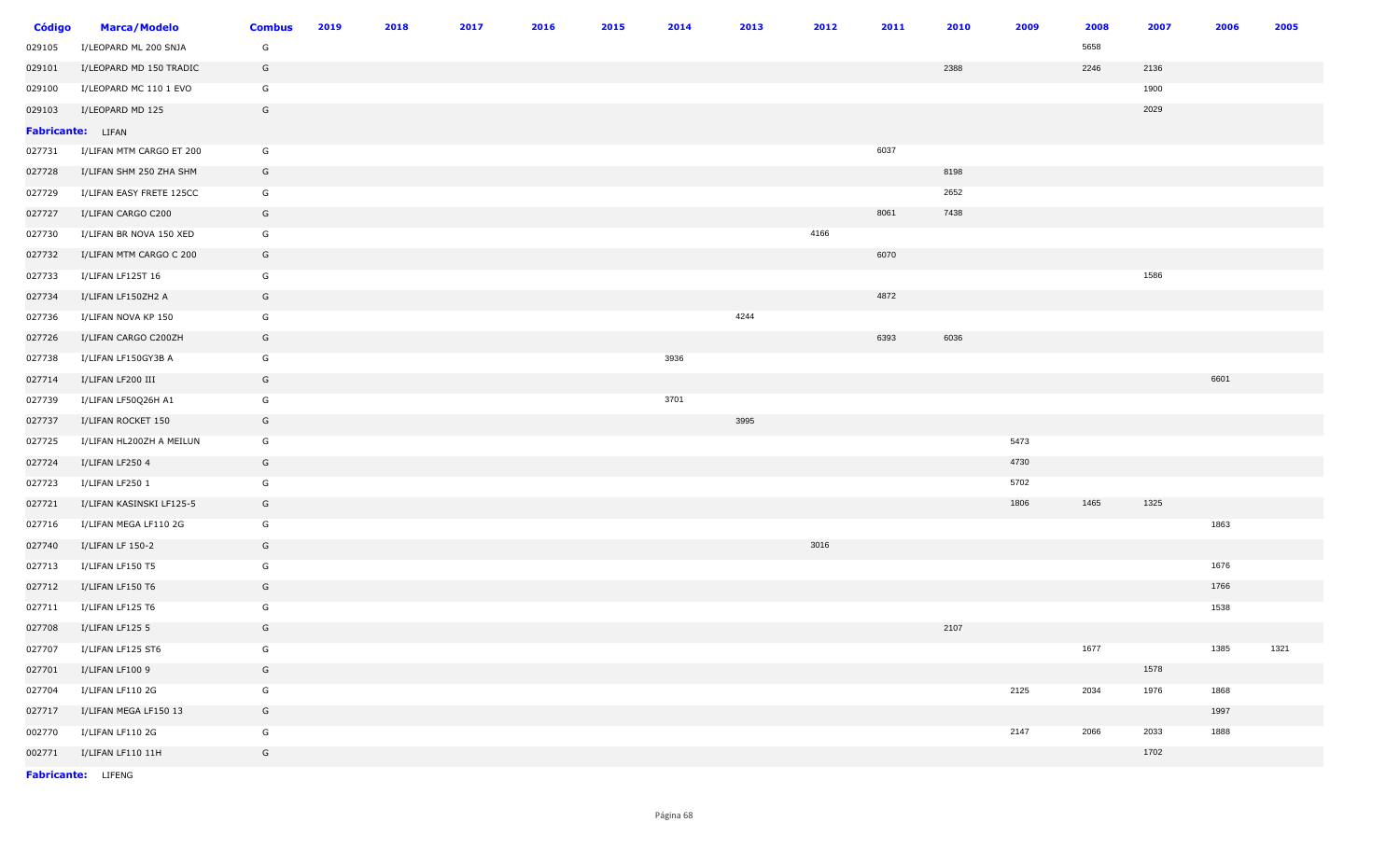| <b>Código</b> | <b>Marca/Modelo</b>        | <b>Combus</b> | 2019 | 2018 | 2017 | 2016 | 2015 | 2014 | 2013  | 2012 | 2011 | 2010 | 2009 | 2008 | 2007 | 2006 | 2005 |
|---------------|----------------------------|---------------|------|------|------|------|------|------|-------|------|------|------|------|------|------|------|------|
| 033103        | I/LIFENG MVK FU 320 2      | G             |      |      |      |      |      |      |       |      |      | 7505 | 7049 |      |      |      |      |
| 033101        | I/LIFENG MVK FU 240 2      | G             |      |      |      |      |      |      |       |      | 6502 | 6297 | 5745 | 5237 |      |      |      |
| 033105        | I/LIFENG MVK FU 320 3      | G             |      |      |      |      |      |      | 11087 |      |      | 8650 | 7901 |      |      |      |      |
| 033107        | I/LIFENG MVK FU 320 5      | G             |      |      |      |      |      |      |       |      |      | 8652 | 7904 |      |      |      |      |
| 033106        | I/LIFENG MVK FU 320 4      | G             |      |      |      |      |      |      |       |      | 9416 | 8652 | 7904 |      |      |      |      |
| 033104        | I/LIFENG MVK FU 320 1      | G             |      |      |      |      |      |      | 11394 |      |      | 9281 | 8275 |      |      |      |      |
| 033111        | I/LIFENG MVK 350I          | G             |      |      |      |      |      | 8832 |       | 8610 |      | 8137 |      |      |      |      |      |
| 033112        | I/LIFENG MVK SPYDER        | G             |      |      |      |      |      |      |       |      |      | 9278 |      |      |      |      |      |
| 033108        | I/LIFENG DD300E-6          | G             |      |      |      |      |      |      |       |      |      |      |      | 6687 |      |      |      |
| 033102        | I/LIFENG MVK FU 240 1      | G             |      |      |      |      |      |      |       |      |      |      | 5950 | 5437 |      |      |      |
| 033117        | I/LIFENG MVK FU320I        | G             |      |      |      |      |      |      |       |      |      | 8047 |      |      |      |      |      |
| 033109        | I/LIFENG MVK FU320 6       | G             |      |      |      |      |      |      |       |      |      | 8367 |      |      |      |      |      |
| 033100        | I/LIFENG MVK FU 300 1      | G             |      |      |      |      |      |      |       |      |      |      | 6971 | 5766 |      |      |      |
|               | Fabricante: LINGTIAN       |               |      |      |      |      |      |      |       |      |      |      |      |      |      |      |      |
| 035004        | I/LINGTIAN LB 250T         | G             |      |      |      |      |      |      |       |      |      |      |      |      | 4724 |      |      |
| 035002        | I/LINGTIAN LB 150T-15      | G             |      |      |      |      |      |      |       |      |      |      |      |      | 2442 |      |      |
| 035001        | I/LINGTIAN LB 125T-21      | G             |      |      |      |      |      |      |       |      |      |      |      |      | 2109 |      |      |
| 035000        | I/LINGTIAN LB 150T-9       | G             |      |      |      |      |      |      |       |      |      |      |      |      | 1870 |      |      |
| 035003        | I/LINGTIAN LB 150T-13      | G             |      |      |      |      |      |      |       |      |      |      |      |      | 2300 |      |      |
|               | <b>Fabricante:</b> LINGYUN |               |      |      |      |      |      |      |       |      |      |      |      |      |      |      |      |
| 036617        | I/LINGYU MOTORINO 150T24   | G             |      |      |      |      |      |      | 5119  |      |      |      |      |      |      |      |      |
| 036303        | I/LINGYUN LY125T 5         | G             |      |      |      |      |      |      |       |      |      |      |      | 2250 |      |      |      |
| 036308        | I/LINGYU MOTORINO T27      | G             |      |      |      |      |      |      | 5588  |      |      |      |      |      |      |      |      |
| 036307        | I/LINGYU MOTORINO 150T11   | G             |      |      |      |      |      |      | 5128  |      |      |      |      |      |      |      |      |
| 036306        | I/LINGYU ZUNDAPP 150-T24   | G             |      |      |      |      |      |      |       | 4003 |      |      |      |      |      |      |      |
| 036304        | I/LINGYU NORTHSTAR T27     | G             |      |      |      |      |      |      |       | 3848 | 3796 |      |      |      |      |      |      |
| 036616        | I/LINGYU MOTORINO 50T      | G             |      |      |      |      |      |      | 2309  |      |      |      |      |      |      |      |      |
| 036302        | I/LINGYUN LY150T 5         | G             |      |      |      |      |      |      |       |      |      |      | 3134 | 2586 | 2527 |      |      |
| 036301        | I/LINGYUN LY150T 6A        | G             |      |      |      |      |      |      |       |      |      |      |      |      | 3137 |      |      |
| 036300        | I/LINGYUN LY150T 7A        | G             |      |      |      |      |      |      |       |      |      |      |      | 2058 | 1960 |      |      |
| 036305        | I/LINGYU HT150T-25         | G             |      |      |      |      |      |      |       |      | 3778 |      |      |      |      |      |      |
|               | Fabricante: LINYE          |               |      |      |      |      |      |      |       |      |      |      |      |      |      |      |      |
| 032632        | I/LINYE BL-QG 48CC         | G             |      |      |      |      |      |      | 2354  |      | 2218 |      |      |      |      |      |      |
| 032627        | I/LINYE BL-TS 48CC         | G             |      |      |      |      |      |      |       |      | 1669 |      |      |      |      |      |      |
| 032628        | I/LINYE BL-DGZ 48CC        | G             |      |      |      |      |      |      | 1770  |      | 1615 |      |      |      |      |      |      |
| 032641        | I/LINYE BL XGW48CC         | G             |      |      |      |      |      |      | 3790  |      |      |      |      |      |      |      |      |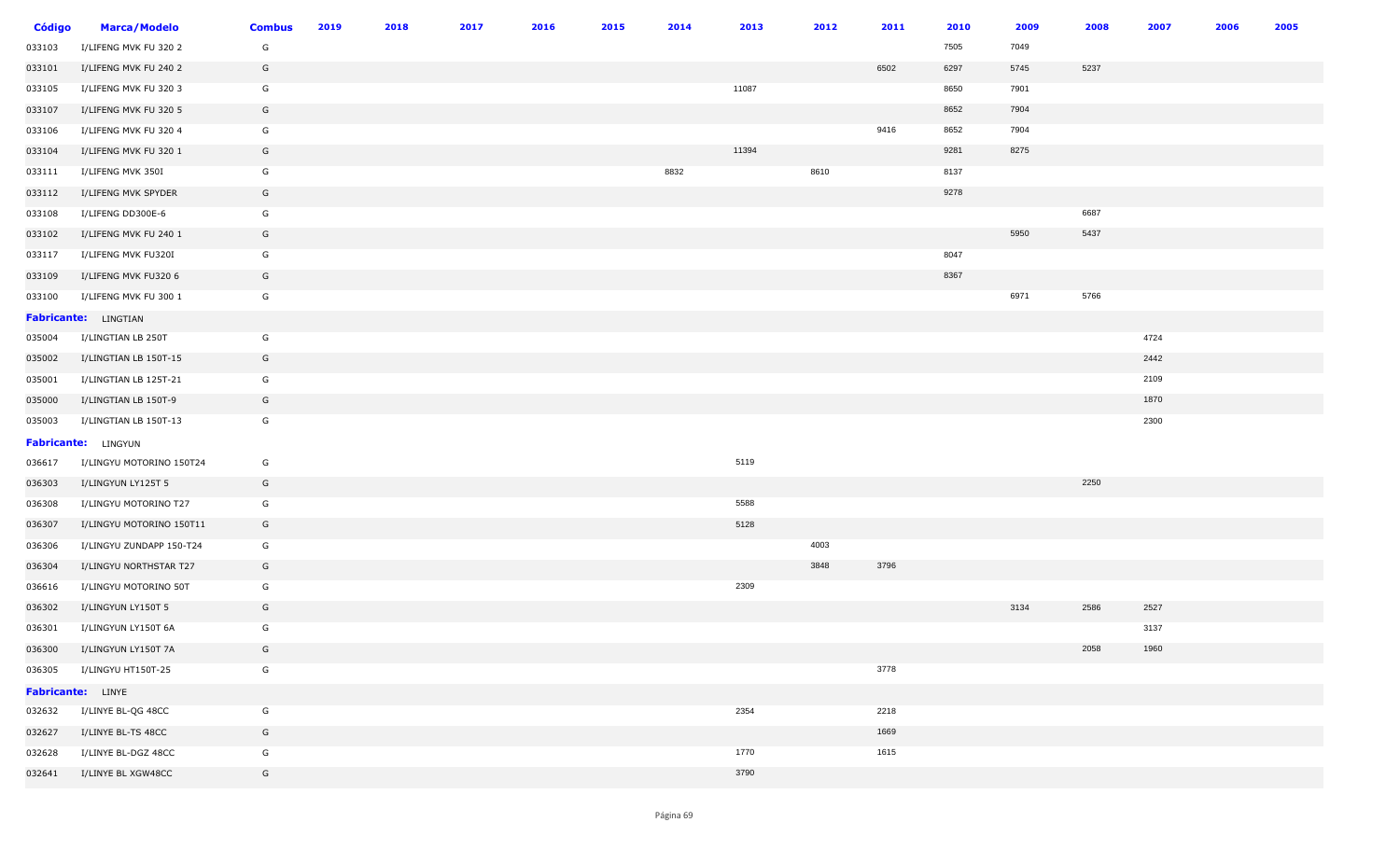| <b>Código</b>   | <b>Marca/Modelo</b>      | <b>Combus</b> | 2019 | 2018 | 2017 | 2016 | 2015 | 2014 | 2013 | 2012 | 2011 | 2010 | 2009 | 2008 | 2007 | 2006 | 2005 |
|-----------------|--------------------------|---------------|------|------|------|------|------|------|------|------|------|------|------|------|------|------|------|
| 032642          | I/LINYE BL DGZ48CC       | G             |      |      |      |      |      |      | 3842 |      |      |      |      |      |      |      |      |
|                 | Fabricante: LINZHI       |               |      |      |      |      |      |      |      |      |      |      |      |      |      |      |      |
| 034807          | I/LINZHI XB 200 ZHC      | G             |      |      |      |      |      |      |      |      |      |      |      | 3648 |      |      |      |
| 034801          | I/LINZHI OMOTO HTB110-4  | G             |      |      |      |      |      |      |      |      |      |      |      | 2515 |      |      |      |
| 034802          | I/LINZHI OMOTO RACING200 | G             |      |      |      |      |      |      |      |      |      |      |      | 4375 |      |      |      |
| 034800          | I/LINZHI OMOTO HTC250-4  | G             |      |      |      |      |      |      |      |      |      |      |      | 4409 |      |      |      |
| 034804          | I/LINZHI XB 150ZH-B      | G             |      |      |      |      |      |      |      |      |      |      |      | 2105 |      |      |      |
| 034805          | I/LINZHI XB 150 ZHC      | G             |      |      |      |      |      |      |      |      |      | 4482 |      | 4111 |      |      |      |
| 034806          | I/LINZHI XB 125 5B       | G             |      |      |      |      |      |      |      |      |      |      |      | 2699 |      |      |      |
| 034809          | I/LINZHI CARGO C-200     | G             |      |      |      |      |      |      |      |      |      | 6124 |      |      |      |      |      |
| 034810          | I/LINZHI CARGO 200       | G             |      |      |      |      |      |      |      | 8600 | 7610 | 7033 |      |      |      |      |      |
| 034803          | I/LINZHI OMOTO HTR150    | G             |      |      |      |      |      |      |      |      |      |      |      | 2393 |      |      |      |
| 034808          | I/LINZHI CARGO C-200ZH   | G             |      |      |      |      |      |      |      | 8336 | 7992 | 6344 | 5977 |      |      |      |      |
|                 | Fabricante: LIYANG       |               |      |      |      |      |      |      |      |      |      |      |      |      |      |      |      |
| 007701          | I/LIYANG KZUKI KN150T-12 | G             |      |      |      |      |      |      |      |      |      |      | 2813 |      |      |      |      |
| 007700          | I/LIYANG KZUKI KN150-4   | G             |      |      |      |      |      |      |      |      |      |      | 3015 |      |      |      |      |
| 007702          | I/LIYANG KZUKI KN250-A   | G             |      |      |      |      |      |      |      |      |      |      | 4329 |      |      |      |      |
| Fabricante: LMF |                          |               |      |      |      |      |      |      |      |      |      |      |      |      |      |      |      |
| 018900          | I/LMF DPCTX ZQTD388 500W | G             |      |      |      |      |      |      |      |      |      | 2095 |      |      |      |      |      |
| 018901          | I/LMF DPCTX ZQTD690 1500 | G             |      |      |      |      |      |      |      |      |      | 1857 |      |      |      |      |      |
| Fabricante: LML |                          |               |      |      |      |      |      |      |      |      |      |      |      |      |      |      |      |
| 029404          | I/LML STAR 125 4S CVT    | G             |      |      |      |      |      | 8829 | 8312 |      |      |      | 2814 |      |      |      |      |
| 029402          | I/LML STAR DELUXE 200-4S | G             |      |      |      |      |      |      |      | 6910 |      |      |      |      |      |      |      |
| 029405          | I/LML STAR 200-4S        | G             |      |      |      |      |      |      |      | 6809 |      |      |      |      |      |      |      |
| 029401          | I/LML STAR DELUXE 150-4S | G             |      |      |      |      |      |      |      |      | 9357 |      |      |      |      |      |      |
|                 | Fabricante: LONCIN       |               |      |      |      |      |      |      |      |      |      |      |      |      |      |      |      |
| 028340          | I/LONCIN US1 BLITZ       | G             |      |      |      |      |      |      |      | 2280 |      |      |      |      |      |      |      |
| 028338          | I/LONCIN DANK DC110      | G             |      |      |      |      |      |      |      | 2736 | 2570 |      |      |      |      |      |      |
| 028337          | I/LONCIN DANK DS150      | G             |      |      |      |      |      |      |      |      | 3844 |      |      |      |      |      |      |
| 028332          | I/LONCIN DANK DT150      | G             |      |      |      |      |      |      |      | 4394 | 4110 |      |      |      |      |      |      |
| 028329          | I/LONCIN ITALIKA ST50    | G             |      |      |      |      |      |      | 2747 | 2550 | 2479 |      |      |      |      |      |      |
| 028356          | I/LONCIN SCOOTER LX125   | G             |      |      |      |      |      |      |      |      |      |      |      | 4296 |      |      |      |
| 028331          | I/LONCIN DANK DC50       | G             |      |      |      |      |      |      |      | 2357 | 2002 |      |      |      |      |      |      |
| 028346          | I/LONCIN ITALIKA XT50    | G             |      |      |      |      |      | 2774 | 2709 | 2606 |      |      |      |      |      |      |      |
| 028350          | I/LONCIN LX110 13A       | G             |      |      |      |      |      |      |      |      | 2374 |      |      |      |      |      |      |
| 028352          | I/LONCIN LX150 30A SPITZ | G             |      |      |      |      |      |      |      |      | 3604 |      |      |      |      |      |      |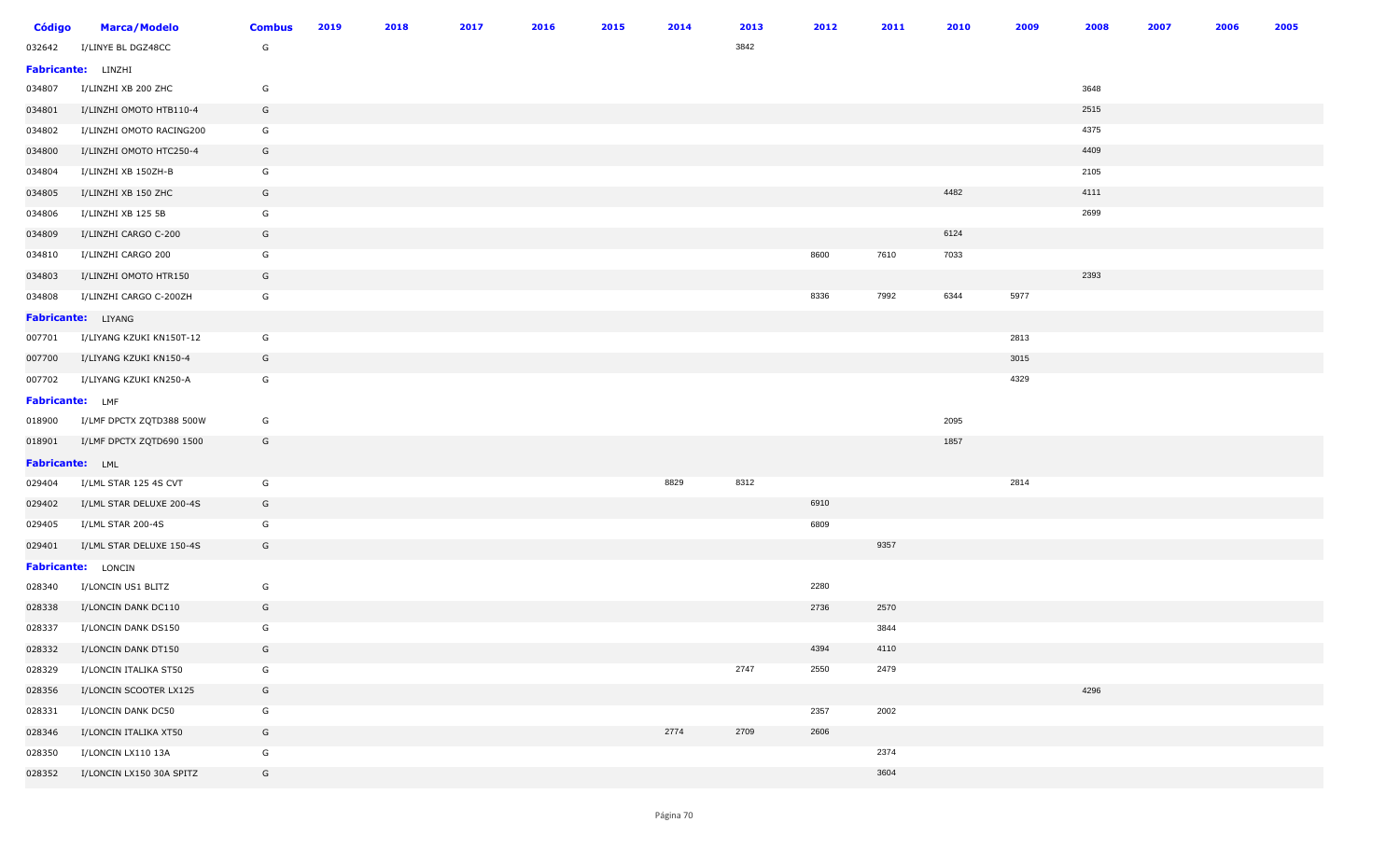| Código | <b>Marca/Modelo</b>             | <b>Combus</b> | 2019 | 2018  | 2017 | 2016  | 2015  | 2014  | 2013  | 2012  | 2011  | 2010  | 2009 | 2008 | 2007 | 2006 | 2005 |
|--------|---------------------------------|---------------|------|-------|------|-------|-------|-------|-------|-------|-------|-------|------|------|------|------|------|
| 028353 | I/LONCIN ITALIKA 250 Z          | G             |      |       |      |       |       | 9093  |       |       |       |       |      |      |      |      |      |
| 028318 | I/LONCIN ITALIKA AT110          | G             |      |       |      |       |       |       | 2981  | 2688  | 2539  | 2212  | 2124 | 2057 |      |      |      |
| 028355 | I/LONCIN ITALIKA 150 Z          | G             |      |       |      |       |       | 4984  |       |       |       |       |      |      |      |      |      |
| 028347 | I/LONCIN LX150 30A              | G             |      |       |      |       |       |       |       |       | 4580  |       |      |      |      |      |      |
| 028354 | I/LONCIN ITALIKA XTS 50         | G             |      |       |      |       | 4023  | 3871  |       |       |       |       |      |      |      |      |      |
| 028305 | I/LONCIN LX250 8J               | G             |      |       |      |       |       |       |       |       |       |       |      | 6704 | 6260 | 6120 | 5663 |
| 028317 | I/LONCIN ITALIKA DS150          | G             |      |       |      |       |       |       |       |       |       | 3977  | 3651 | 3365 |      |      |      |
| 028316 | I/LONCIN ITALIKA FT125          | G             |      |       |      |       |       |       | 2640  | 2515  | 2394  | 2331  | 1939 | 1731 |      |      |      |
| 028315 | I/LONCIN ITALIKA FT150          | G             |      |       |      |       |       | 5237  | 4936  | 4662  | 4493  | 4019  | 3539 | 3382 |      |      |      |
| 028309 | I/LONCIN LX150 T C              | G             |      |       |      |       |       |       |       |       |       |       | 3212 | 2776 | 2663 | 2400 | 2329 |
| 028308 | I/LONCIN LX200 2I               | G             |      |       |      |       |       |       |       |       |       |       |      | 3350 | 3222 | 3067 | 2780 |
| 028307 | I/LONCIN LX125 26               | G             |      |       |      |       |       |       |       |       |       |       | 2029 | 1895 | 1738 | 1644 | 1421 |
| 028351 | I/LONCIN HG50 JL150-23          | G             |      |       |      |       |       |       |       |       | 3206  |       |      |      |      |      |      |
| 028306 | I/LONCIN LX150 6 II             | G             |      |       |      |       |       |       |       |       |       |       |      |      |      | 2283 | 2153 |
| 028304 | I/LONCIN LX150 GY 4B            | G             |      |       |      |       |       |       |       |       |       |       |      |      |      |      | 2135 |
| 028303 | I/LONCIN LX110 3DI              | G             |      |       |      |       |       |       |       |       |       |       | 1935 | 1814 | 1810 | 1702 | 1487 |
| 028302 | I/LONCIN LX250 8                | G             |      |       |      |       |       |       |       |       |       |       | 6379 | 5833 | 5215 | 5001 | 4810 |
|        | Fabricante: LONGJIA             |               |      |       |      |       |       |       |       |       |       |       |      |      |      |      |      |
| 000425 | I/LONGJIA BEE MONACO            | G             | 7818 | 6841  | 6210 |       | 3311  |       |       |       |       |       |      |      |      |      |      |
| 000424 | I/LONGJIA LJ125T A B88          | G             |      |       |      |       |       |       |       |       | 1963  |       |      |      |      |      |      |
|        | Fabricante: LUOJIA              |               |      |       |      |       |       |       |       |       |       |       |      |      |      |      |      |
| 031309 | I/LUOJIA 125 SOLMAK TRCA        | G             |      |       |      |       |       |       |       |       |       |       |      | 1801 |      |      |      |
| 031301 | I/LUOJIA LJ125-6                | G             |      |       |      |       |       |       |       |       |       |       |      | 1819 | 1585 | 1461 |      |
| 031302 | I/LUOJIA LJ150T-7 MIZA          | G             |      |       |      |       |       |       |       |       |       |       |      |      | 2076 | 1949 |      |
| 001503 | I/MIZA BEE LJ50Q                | G             |      |       |      |       |       |       | 2295  | 2084  | 2059  |       |      |      |      |      |      |
| 031303 | I/LUOJIA LJ150-2MI ZAFAS        | G             |      |       |      |       |       |       |       |       |       |       | 2441 | 2193 | 1975 |      |      |
| 031300 | I/LUOJIA LJ110 10               | G             |      |       |      |       |       |       |       |       |       |       |      | 1725 | 1664 | 1554 |      |
| 031304 | I/LUOJIA LJ150-7MIZADRAG        | G             |      |       |      |       |       |       |       |       |       |       |      | 3772 | 3454 | 3340 |      |
| 031308 | I/LUOJIA 125 SOLMAK TRCF        | G             |      |       |      |       |       |       |       |       |       |       |      | 1685 |      |      |      |
|        | 031305 I/LUOJIA LJ125 MIZA EASY | G             |      |       |      |       |       |       |       |       | 2312  | 2232  | 2108 | 1984 | 1648 | 1553 |      |
|        | Fabricante: LUOYAN              |               |      |       |      |       |       |       |       |       |       |       |      |      |      |      |      |
|        | 031307 I/LUOYAN XF-250ZH        | G             |      |       |      |       |       |       |       |       |       |       |      | 6483 |      |      |      |
|        | <b>Fabricante: MAGRAO</b>       |               |      |       |      |       |       |       |       |       |       |       |      |      |      |      |      |
|        | 038900 MAGRAO/MT7 CHOPPER       | G             |      | 40010 |      | 30250 | 29589 | 24999 | 23750 | 22319 | 20201 | 18653 |      |      |      |      |      |
|        | Fabricante: MALAGUTI            |               |      |       |      |       |       |       |       |       |       |       |      |      |      |      |      |
|        | 023709 I/MALAGUTI SP MAX GT500  | G             |      |       |      |       |       |       |       |       |       |       |      |      |      |      | 9475 |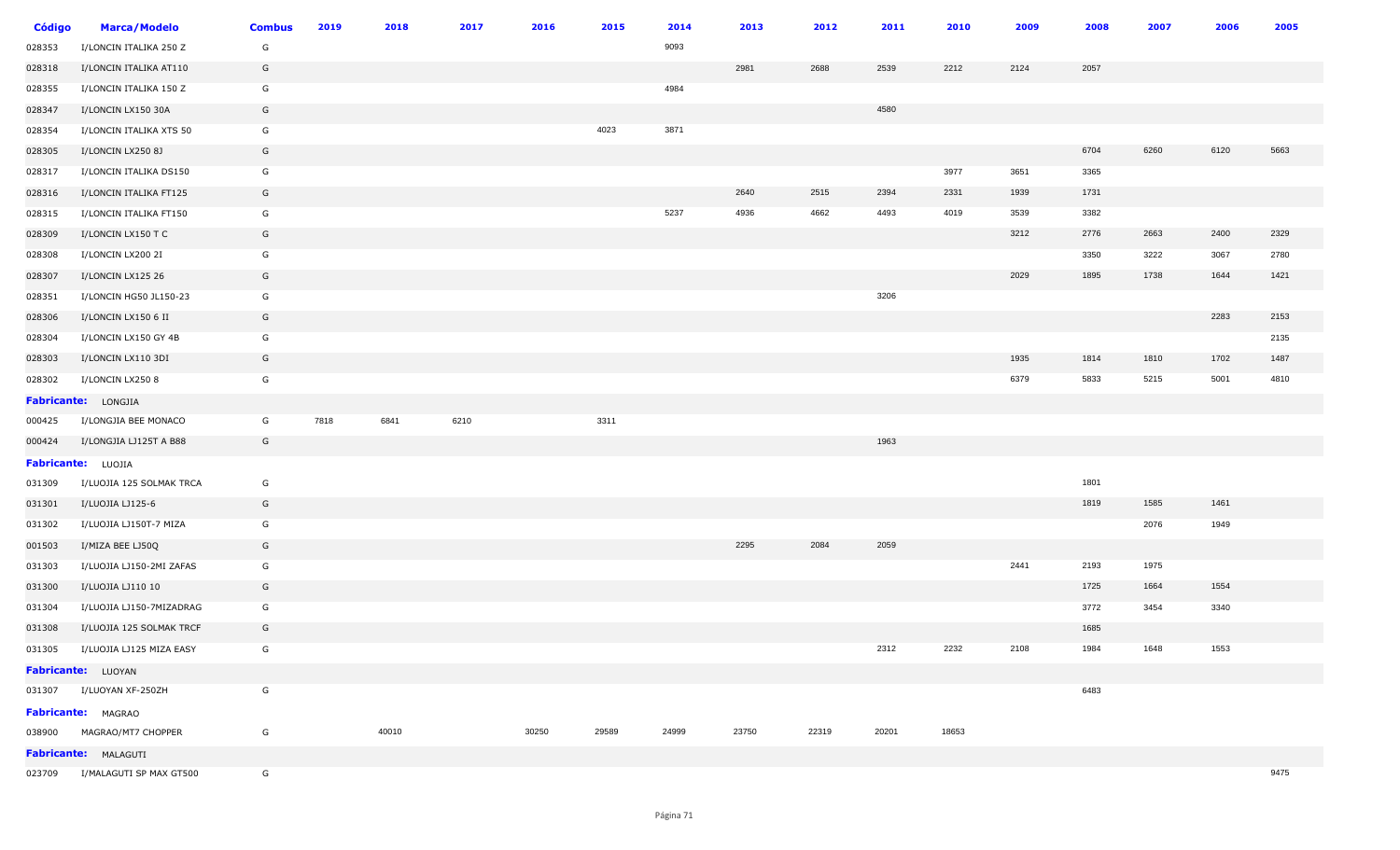| <b>Código</b>   | <b>Marca/Modelo</b>                | <b>Combus</b> | 2019 | 2018 | 2017  | 2016  | 2015  | 2014  | 2013 | 2012 | 2011  | 2010 | 2009  | 2008  | 2007 | 2006 | 2005 |
|-----------------|------------------------------------|---------------|------|------|-------|-------|-------|-------|------|------|-------|------|-------|-------|------|------|------|
| 023706          | I/MALAGUTI PH MAX 250              | G             |      |      |       |       |       |       |      |      |       |      |       |       |      |      | 9297 |
| 023708          | I/MALAGUTI PASSWORD 250            | G             |      |      |       |       |       |       |      |      |       |      |       |       |      |      | 5760 |
| 023710          | I/MALAGUTI MADISON 250             | G             |      |      |       |       |       |       |      |      |       |      |       | 9991  |      |      |      |
| 023711          | I/MALAGUTI CENTRO 160              | G             |      |      |       |       |       |       |      |      |       |      |       | 4679  |      |      |      |
| 023707          | I/MALAGUTI CIAK MAST 200           | G             |      |      |       |       |       |       |      |      |       |      |       |       |      | 4827 |      |
|                 | <b>Fabricante:</b> MEITIAN MOTOCAR |               |      |      |       |       |       |       |      |      |       |      |       |       |      |      |      |
| 034900          | I/MEITIAN MT150T 6B                | G             |      |      |       |       |       |       |      |      |       |      |       | 2561  |      |      |      |
| 034901          | I/MEITIAN MOTOCAR MCA150           | G             |      |      |       |       |       |       |      |      | 6099  | 5879 |       |       |      |      |      |
| 034902          | I/MEITIAN MOTOCAR MCF150           | G             |      |      |       |       |       |       |      |      | 6867  | 6146 |       |       |      |      |      |
|                 | Fabricante: MENGDELI               |               |      |      |       |       |       |       |      |      |       |      |       |       |      |      |      |
|                 | 011801 I/MENGDELI AP1000           | G             |      |      |       |       |       |       |      |      |       | 3220 |       |       |      |      |      |
| 011800          | I/MENGDELI KD 250MB2               | G             |      |      |       |       |       |       |      |      |       | 7102 | 6998  |       |      |      |      |
|                 | Fabricante: MICROUSI               |               |      |      |       |       |       |       |      |      |       |      |       |       |      |      |      |
|                 | 036500 MICROUSI/BRABEZA STRET      | G             |      | 4097 | 4049  | 3756  | 3609  |       | 3278 |      | 3072  |      | 2755  | 2544  |      |      |      |
| Fabricante: MON |                                    |               |      |      |       |       |       |       |      |      |       |      |       |       |      |      |      |
|                 | 099999 MON/PROTOTIPO               | G             |      |      |       |       |       | 3246  |      |      |       |      | 1904  | 1806  |      |      |      |
|                 | Fabricante: MOTIVE                 |               |      |      |       |       |       |       |      |      |       |      |       |       |      |      |      |
| 029800          | I/MOTIVE ALANMOTORSPGO O           | G             |      |      |       |       |       |       |      | 6503 |       |      |       |       |      |      |      |
|                 | Fabricante: MOTO GUZZI             |               |      |      |       |       |       |       |      |      |       |      |       |       |      |      |      |
| 006808          | I/MOTOGUZZI V7 SCRAMBLER           | G             |      |      |       |       | 48882 |       |      |      |       |      |       |       |      |      |      |
| 028202          | I/MOTO GUZZI STELVIO               | G             |      |      |       |       |       |       |      |      |       |      |       | 17620 |      |      |      |
| 028206          | I/MOTO GUZZI V7 RACE               | G             |      |      |       |       |       |       |      |      | 31770 |      |       |       |      |      |      |
| 006807          | I/MOTOGUZZI V7 RACER               | G             |      |      |       |       |       | 39392 |      |      |       |      |       |       |      |      |      |
| 028201          | I/MOTO GUZZI V7                    | G             |      |      |       |       |       |       |      |      |       |      |       | 30137 |      |      |      |
| 006806          | I/MGUZZI GRISO 8V                  | G             |      |      |       |       |       |       |      |      |       |      | 28625 |       |      |      |      |
|                 | Fabricante: MOTOCAR                |               |      |      |       |       |       |       |      |      |       |      |       |       |      |      |      |
| 039304          | MOTOCAR/MCF250                     | G             |      |      | 14879 | 14136 | 12237 |       |      |      |       |      |       |       |      |      |      |
| 039305          | MOTOCAR/MCA250                     | G             |      |      | 14391 | 13266 |       |       |      |      |       |      |       |       |      |      |      |
| 039303          | MOTOCAR/MCA200                     | G             |      |      |       | 10426 | 9923  | 8483  | 7628 |      |       |      |       |       |      |      |      |
|                 | 039302 MOTOCAR/MCF200              | G             |      |      |       | 13213 | 11892 | 10724 | 8206 |      |       |      |       |       |      |      |      |
|                 | 039301 MOTOCAR/MTX-150             | G             |      |      | 11607 | 10879 | 9239  | 8095  | 7772 | 7723 |       |      |       |       |      |      |      |
|                 | Fabricante: MOTOLIFE               |               |      |      |       |       |       |       |      |      |       |      |       |       |      |      |      |
|                 | 039900 I/MOTOLIFE MOTORINO 150S    | G             |      |      |       | 9831  |       |       | 6322 |      |       |      |       |       |      |      |      |
|                 | Fabricante: MOTOVI                 |               |      |      |       |       |       |       |      |      |       |      |       |       |      |      |      |
|                 | 008499 MOTOVI/50                   | G             |      |      | 5684  |       |       |       |      |      |       |      |       |       |      | 1864 |      |
|                 | <b>Fabricante: MOTTUS</b>          |               |      |      |       |       |       |       |      |      |       |      |       |       |      |      |      |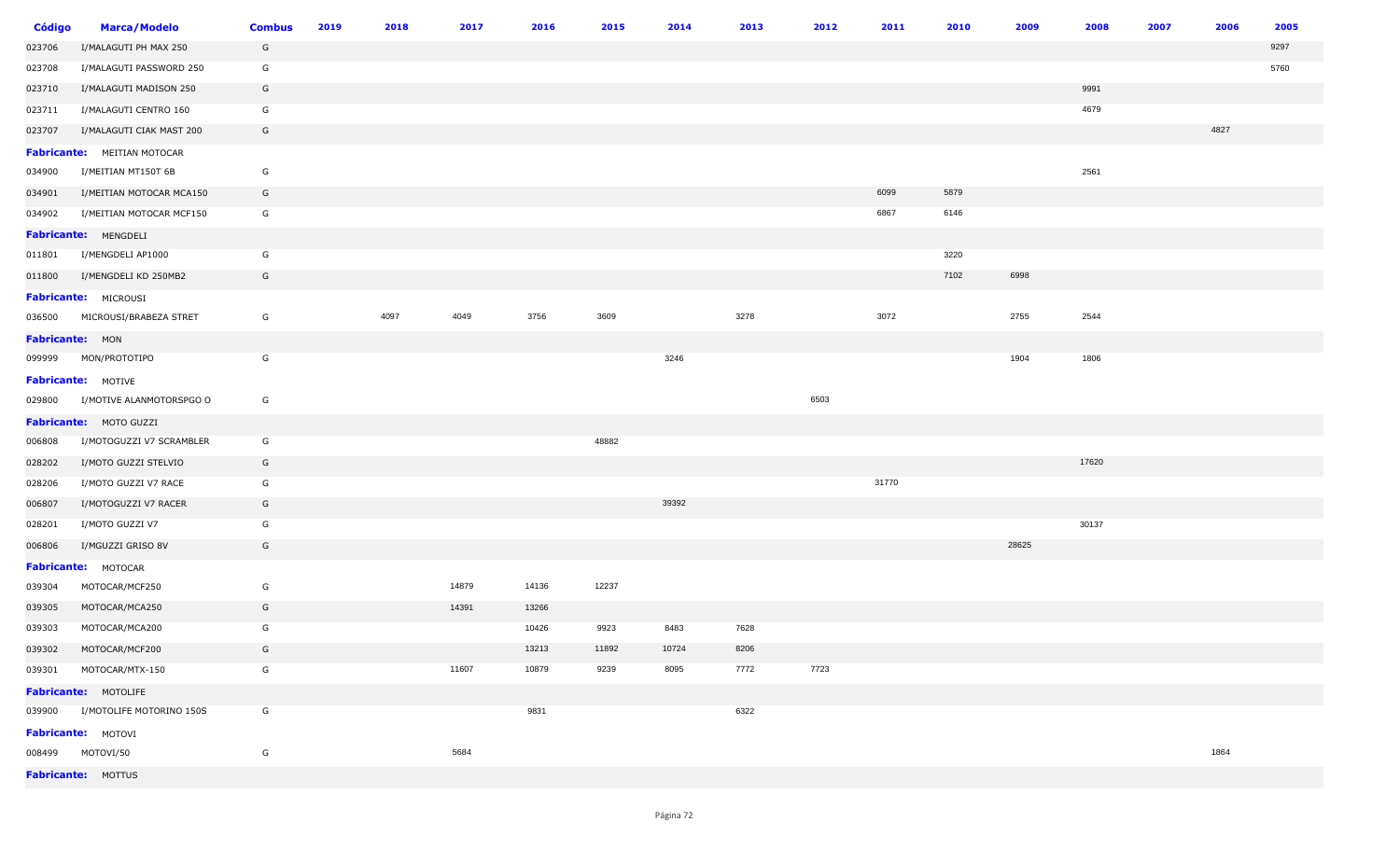| <b>Código</b>          | <b>Marca/Modelo</b>       | <b>Combus</b> | 2019  | 2018 | 2017 | 2016 | 2015  | 2014  | 2013  | 2012  | 2011  | 2010  | 2009  | 2008  | 2007  | 2006  | 2005 |
|------------------------|---------------------------|---------------|-------|------|------|------|-------|-------|-------|-------|-------|-------|-------|-------|-------|-------|------|
| 028700                 | MOTTUS/MOTTOCA SX         | G             |       |      |      |      |       |       |       | 1800  |       |       | 1299  | 1247  | 1050  | 1001  | 895  |
| 028701                 | MOTTUS/MOTTOCA CGO        | G             |       |      |      |      |       |       |       |       |       |       |       |       |       |       | 1356 |
| <b>Fabricante:</b> MTL |                           |               |       |      |      |      |       |       |       |       |       |       |       |       |       |       |      |
| 016600                 | I/MTL DPCTX EB023 1500W   | G             |       |      |      |      |       |       |       |       |       | 3198  | 3135  |       |       |       |      |
|                        | <b>Fabricante: MULLER</b> |               |       |      |      |      |       |       |       |       |       |       |       |       |       |       |      |
| 030100                 | MULLER/TR 18              | G             | 10109 | 8056 | 5217 | 3389 | 2531  | 2342  | 2138  | 2006  | 1984  | 1644  | 1454  | 1321  | 1282  | 1230  | 1171 |
|                        | Fabricante: MV AGUSTA     |               |       |      |      |      |       |       |       |       |       |       |       |       |       |       |      |
| 020233                 | I/MV AGUSTA F4 1000R      | G             |       |      |      |      |       |       |       |       |       | 33155 |       |       | 31189 |       |      |
| 031043                 | I/MV AGUSTA F4 RR         | G             |       |      |      |      |       |       | 49076 |       |       |       |       |       |       |       |      |
| 031052                 | MV AGUSTA/F4 RR           | G             |       |      |      |      | 57403 | 56173 |       |       |       |       |       |       |       |       |      |
| 031053                 | MV AGUSTA/F4              | G             |       |      |      |      | 40193 | 34666 |       |       |       |       |       |       |       |       |      |
| 031054                 | MV AGUSTA/RIVALE 800      | G             |       |      |      |      | 33789 | 30697 |       |       |       |       |       |       |       |       |      |
| 020235                 | I/MV AGUSTA BRUTALE 910R  | G             |       |      |      |      |       |       |       |       |       |       |       | 24568 | 22210 |       |      |
| 031055                 | MV AGUSTA/F3 800          | G             |       |      |      |      | 40137 | 36922 |       |       |       |       |       |       |       |       |      |
| 020237                 | I/MV AGUSTA F4 1000 RR    | G             |       |      |      |      |       |       |       |       |       |       |       |       | 35250 |       |      |
| 020253                 | I/MV AGUSTA F3 SERIE ORO  | G             |       |      |      |      |       |       |       | 94821 |       |       |       |       |       |       |      |
| 020259                 | I/MV AGUSTA RIVALE ABS    | G             |       |      |      |      |       | 32785 |       |       |       |       |       |       |       |       |      |
| 020249                 | MV AGUSTA/BRUTALE 1090RR  | G             |       |      |      |      |       |       | 29045 | 28402 | 26398 |       |       |       |       |       |      |
| 020250                 | MV AGUSTA/BRUTALE 1090R   | G             |       |      |      |      |       |       | 23139 | 23022 | 21800 |       |       |       |       |       |      |
| 020251                 | MV AGUSTA/F4 1000R        | G             |       |      |      |      |       | 37611 | 34367 | 33167 | 30368 |       |       |       |       |       |      |
| 020252                 | I/MV AGUSTA F3            | G             |       |      |      |      |       |       |       | 36008 |       |       |       |       |       |       |      |
| 020257                 | MV AGUSTA/BRUTALE 800     | G             |       |      |      |      | 32352 | 27436 |       |       |       |       |       |       |       |       |      |
| 020247                 | I/MV AGUSTA F4            | G             |       |      |      |      |       |       | 37164 |       |       | 34330 |       |       |       |       |      |
| 020256                 | MV AGUSTA/BRUTALE RR ABS  | G             |       |      |      |      | 32455 | 31867 | 29045 |       |       |       |       |       |       |       |      |
| 031036                 | I/MV AGUSTA F4 312R       | G             |       |      |      |      |       |       |       |       |       |       |       | 32986 | 28955 |       |      |
| 020258                 | I/MV AGUSTA DRAGSTER ABS  | G             |       |      |      |      | 36562 |       |       |       |       |       |       |       |       |       |      |
| 020248                 | I/MV AGUSTA BRUT 1090RR   | G             |       |      |      |      |       |       |       |       |       | 31365 |       |       |       |       |      |
| 020246                 | I/MV AGUS BRUTALE 1090RR  | G             |       |      |      |      |       |       |       |       |       | 34181 |       |       |       |       |      |
| 020241                 | I/MV AGUSTA F4 1078RR1 1  | G             |       |      |      |      |       |       |       |       |       |       | 31290 |       |       |       |      |
| 020231                 | I/MV AGUSTA F4 1000R 1 1  | G             |       |      |      |      |       |       |       |       |       |       |       |       | 23523 | 22793 |      |
| 020232                 | I/MV AGUSTA BRUTALE 910S  | G             |       |      |      |      |       |       |       |       |       |       |       | 22651 | 20872 | 19929 |      |
| 020240                 | I/MV AGUSTA BRUTALE 989R  | G             |       |      |      |      |       |       |       |       |       |       | 29316 |       |       |       |      |
| 020239                 | I/MV AGUSTA BRUT 1078 RR  | G             |       |      |      |      |       |       |       |       |       |       | 31109 |       |       |       |      |
| 020238                 | I/MV AGUSTA F4 R 312 11   | G             |       |      |      |      |       |       |       |       |       |       |       | 33225 |       |       |      |
| 020234                 | I/MV AGUSTA F4 1000SENNA  | G             |       |      |      |      |       |       |       |       |       |       |       |       | 46207 | 44961 |      |
| Fabricante: MVK        |                           |               |       |      |      |      |       |       |       |       |       |       |       |       |       |       |      |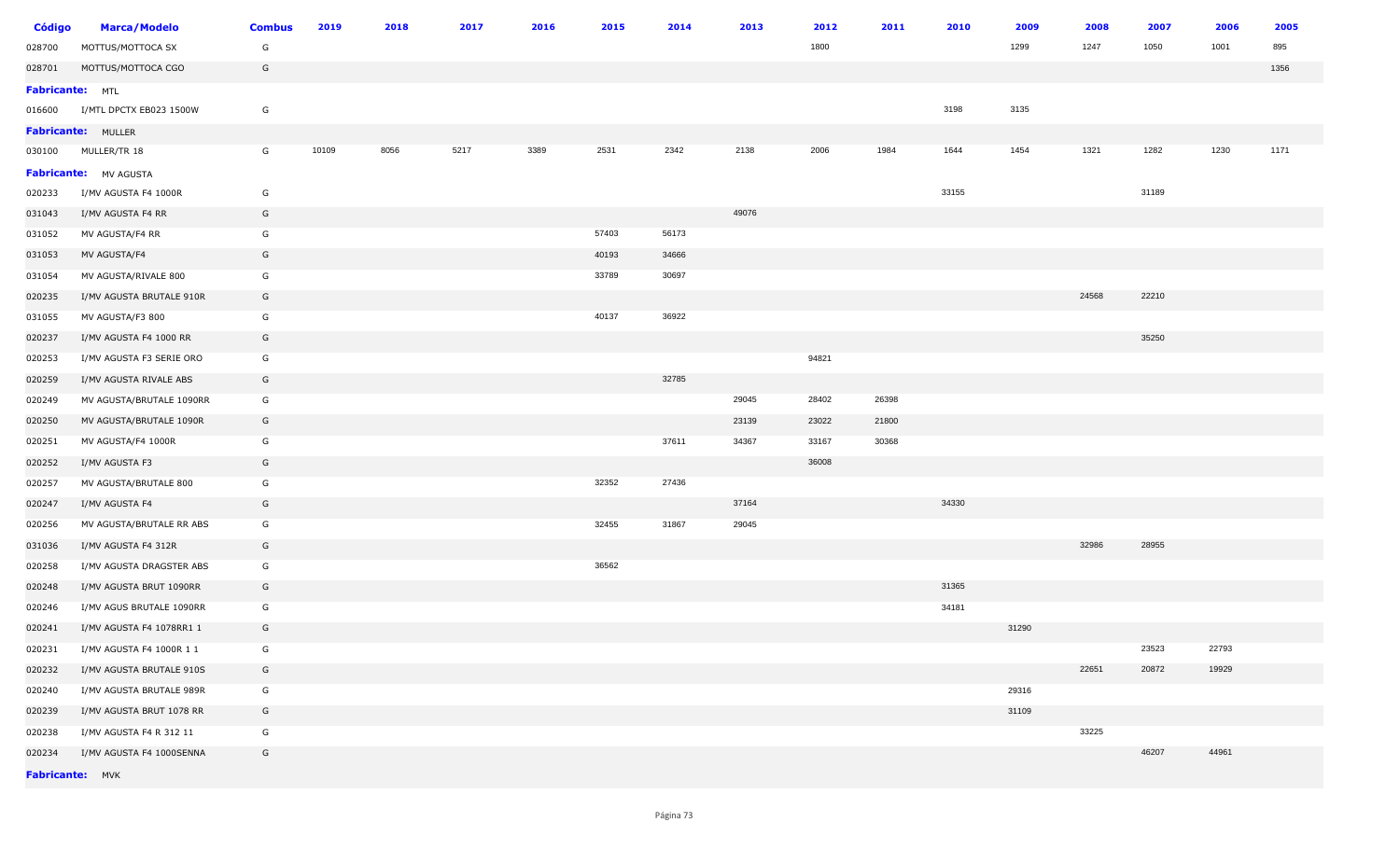| <b>Código</b>  | <b>Marca/Modelo</b>             | <b>Combus</b> | 2019 | 2018 | 2017 | 2016 | 2015  | 2014 | 2013 | 2012 | 2011 | 2010 | 2009 | 2008 | 2007 | 2006 | 2005 |
|----------------|---------------------------------|---------------|------|------|------|------|-------|------|------|------|------|------|------|------|------|------|------|
| 027702         | I/MVK HALLEY 150                | G             |      |      |      |      |       |      |      |      |      |      |      |      |      | 3212 | 3128 |
| 028400         | I/MVK MA 125 GY                 | G             |      |      |      |      |       |      |      |      |      |      |      |      |      | 1807 | 1714 |
| 028402         | I/MVK MA 100 3B                 | G             |      |      |      |      |       |      |      |      |      |      |      |      |      | 1431 | 1340 |
| 028403         | I/MVK MA 100 3                  | G             |      |      |      |      |       |      |      |      |      |      |      |      |      | 1687 | 1481 |
| 028401         | I/MVK MA 125 7                  | G             |      |      |      |      |       |      |      |      |      |      |      |      |      | 2011 | 1958 |
| 028407         | I/MVK BLACKSTAR XY150           | G             |      |      |      |      |       |      |      |      |      |      |      | 2777 |      |      |      |
| 028408         | I/MVK FOX 110                   | G             |      |      |      |      |       |      |      |      |      | 2369 |      |      |      |      |      |
| Fabricante: MZ |                                 |               |      |      |      |      |       |      |      |      |      |      |      |      |      |      |      |
|                | 042400 I/MZ ZSCHOPAU SILVER     | G             |      |      |      |      |       |      |      |      |      |      |      |      |      | 2018 |      |
|                | Fabricante: NAZAXX              |               |      |      |      |      |       |      |      |      |      |      |      |      |      |      |      |
|                | 032626 I/NAZAXX SPORT 48CC      | G             |      |      |      |      |       |      |      | 2357 |      |      |      |      |      |      |      |
|                | 032625 I/NAZAXX MAX 48CC        | G             |      |      |      |      |       |      |      | 2255 |      |      |      |      |      |      |      |
|                | <b>Fabricante: NEGRINI</b>      |               |      |      |      |      |       |      |      |      |      |      |      |      |      |      |      |
|                | 000004 IMP/NEGRINI              | D             |      |      |      |      |       |      | 2825 | 2711 |      |      |      |      |      |      |      |
|                | 000004 IMP/NEGRINI              | G             |      |      |      |      | 2987  |      |      | 2711 | 2571 |      | 2334 |      |      |      |      |
|                | Fabricante: NINGBO              |               |      |      |      |      |       |      |      |      |      |      |      |      |      |      |      |
|                | 035271 I/NINGBO TD005 2000W     | G             |      |      |      |      |       |      | 2737 |      |      |      |      |      |      |      |      |
|                | Fabricante: NIPPONIA            |               |      |      |      |      |       |      |      |      |      |      |      |      |      |      |      |
|                | 029700 I/NIPPONIA VORREI150NB15 | G             |      |      |      |      |       |      |      | 3880 |      |      |      |      |      |      |      |
|                | Fabricante: NORTON              |               |      |      |      |      |       |      |      |      |      |      |      |      |      |      |      |
|                | 007000 I/NORTON DOMINATOR SS    | G             |      |      |      |      | 25240 |      |      |      |      |      |      |      |      |      |      |
|                | Fabricante: OKINAWA             |               |      |      |      |      |       |      |      |      |      |      |      |      |      |      |      |
|                | 031635 I/OKINAWA PRAISE         | G             |      | 4065 |      |      |       |      |      |      |      |      |      |      |      |      |      |
|                | Fabricante: PANYU               |               |      |      |      |      |       |      |      |      |      |      |      |      |      |      |      |
|                | 036703 I/PANYU KAZUKI KZ 200-GY | G             |      |      |      |      |       |      |      |      |      |      |      | 2713 |      |      |      |
| 036708         | I/PANYU SACHS MADASS 125        | G             |      |      |      |      |       |      |      |      |      | 4239 |      |      |      |      |      |
| 036707         | I/PANYU BR150 2C                | G             |      |      |      |      |       |      |      |      |      | 2430 | 2293 |      |      |      |      |
| 036706         | I/PANYU BR125 2C                | G             |      |      |      |      |       |      |      |      |      |      | 2852 |      |      |      |      |
|                | 036709 I/PANYU BR125 19         | G             |      |      |      |      |       |      |      |      |      | 3557 |      |      |      |      |      |
| 036704         | I/PANYU BR200 ZH                | G             |      |      |      |      |       |      |      |      |      | 5420 |      |      |      |      |      |
| 036705         | I/PANYU BR110 19                | G             |      |      |      |      |       |      |      |      |      |      | 1741 |      |      |      |      |
| 036719         | I/PANYU FYM 100                 | G             |      |      |      |      |       |      |      |      |      |      | 1822 |      |      |      |      |
| 036721         | I/PANYU MOTORINO 150LT          | G             |      | 9051 |      | 7673 |       |      |      |      |      |      |      |      |      |      |      |
| 036701         | I/PANYU KAZUKI KZ 110-7A        | G             |      |      |      |      |       |      |      |      |      |      |      |      | 2211 |      |      |
| 036700         | I/PANYU KAZUKI KZ 125-5         | G             |      |      |      |      |       |      |      |      |      |      |      |      | 3480 |      |      |
| 036718         | I/PANYU FYM 250                 | G             |      |      |      |      |       |      |      |      |      |      |      | 4101 |      |      |      |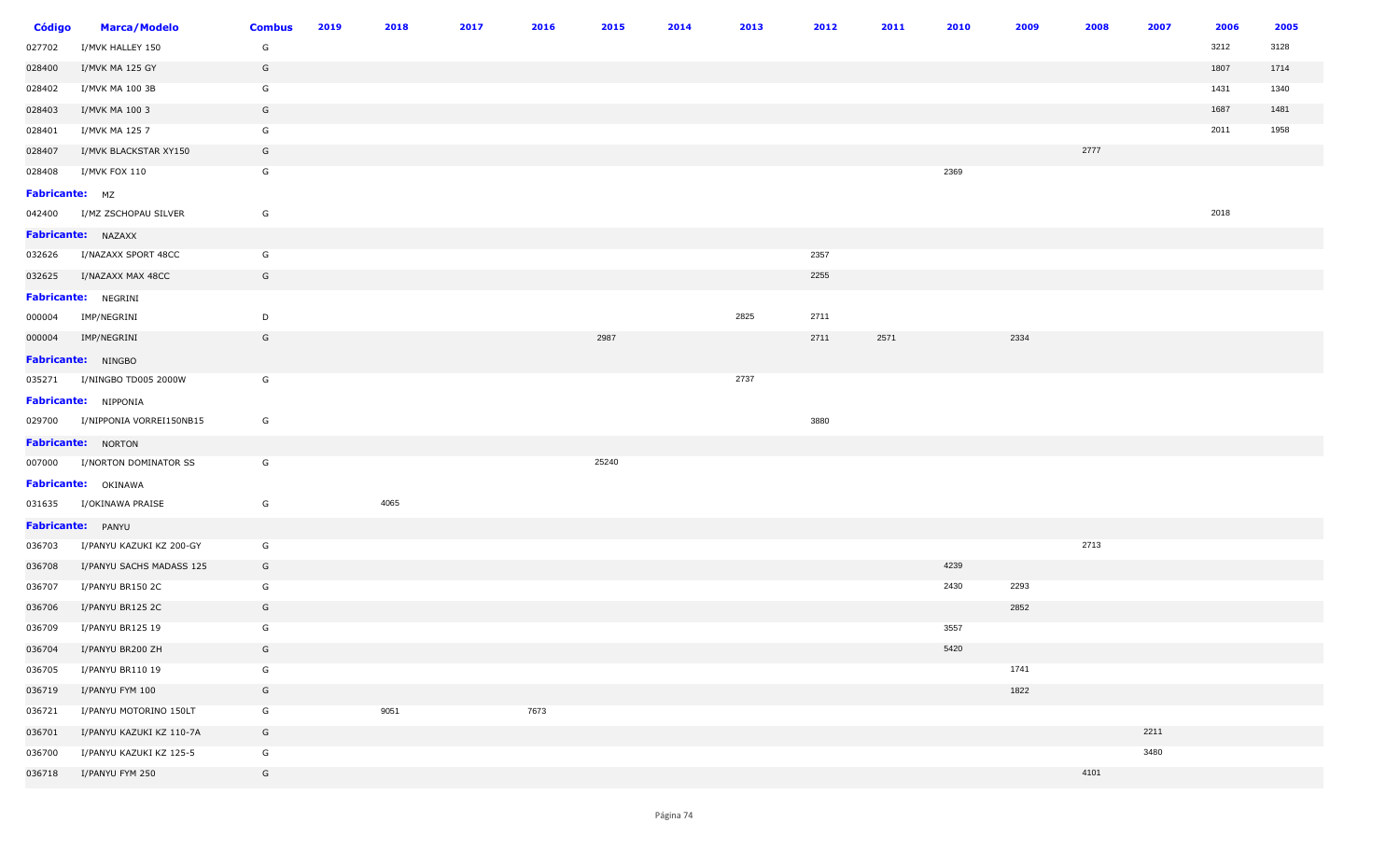| Código | <b>Marca/Modelo</b>      | <b>Combus</b> | 2019 | 2018  | 2017  | 2016  | 2015 | 2014  | 2013  | 2012  | 2011  | 2010  | 2009  | 2008  | 2007  | 2006  | 2005 |
|--------|--------------------------|---------------|------|-------|-------|-------|------|-------|-------|-------|-------|-------|-------|-------|-------|-------|------|
| 036702 | I/PANYU KAZUKI KZ 150-GY | G             |      |       |       |       |      |       |       |       |       |       |       | 2436  |       |       |      |
|        | Fabricante: PEUGEOT      |               |      |       |       |       |      |       |       |       |       |       |       |       |       |       |      |
| 020822 | I/PEUGEOT JET FORCE 125  | G             |      |       |       |       |      |       |       |       |       |       |       |       |       |       | 2478 |
|        | Fabricante: PIAGGIO      |               |      |       |       |       |      |       |       |       |       |       |       |       |       |       |      |
| 007217 | I/PIAGGIO BV B 500       | G             |      |       |       |       |      |       |       |       |       |       |       | 12438 | 11218 |       |      |
| 007218 | I/PIAGGIO BV B 250       | G             |      |       |       |       |      |       |       |       |       |       |       | 14025 | 11891 |       |      |
| 017938 | I/PIAGGIO APRILIA SR     | G             |      |       | 13387 |       |      |       |       |       |       |       |       |       |       |       |      |
| 007214 | I/PIAGGIO BEVERLY 500    | G             |      |       |       |       |      |       |       |       |       |       |       |       |       | 12009 |      |
| 017930 | I/PIAGGIO APRILIA RSV4-R | G             |      |       |       |       |      |       | 60361 | 57486 | 54748 | 49011 |       |       |       |       |      |
| 017933 | I/PIAGGIO APRILIA SRV850 | G             |      |       |       |       |      |       |       | 32707 |       |       |       |       |       |       |      |
| 017937 | I/PIAGGIO APRILIA SRRACE | G             |      |       | 14688 |       |      |       |       |       |       |       |       |       |       |       |      |
| 007212 | I/PIAGGIO BEVERLY 250    | G             |      |       |       |       |      |       |       |       |       |       |       |       | 8322  | 7873  |      |
| 007263 | I/PIAGGIO MP3 350 SPORT  | G             |      | 29629 |       |       |      |       |       |       |       |       |       |       |       |       |      |
| 007256 | I/PIAGGIO LIBERTY IG150S | G             |      |       |       | 14595 |      |       |       |       |       |       |       |       |       |       |      |
| 008909 | I/PIAGGIO VESPA GTS 300S | G             |      |       |       |       |      |       |       | 24199 |       |       |       |       |       |       |      |
| 008912 | I/PIAGGIO VESPA 946      | G             |      |       |       | 54862 |      |       |       |       |       |       |       |       |       |       |      |
| 007220 | I/PIAGGIO MPB            | G             |      |       |       |       |      |       |       |       |       |       |       |       | 17423 |       |      |
| 007239 | I/PIAGGIO MP3 300YOURBAN | G             |      |       |       |       |      |       |       | 17943 |       |       |       |       |       |       |      |
| 007258 | I/PIAGGIO MEDLEY 150 ABS | G             |      |       |       | 13935 |      |       |       |       |       |       |       |       |       |       |      |
| 007252 | I/PIAGGIO BEVERLY 300IE  | G             |      |       |       | 21420 |      |       |       |       |       |       |       |       |       |       |      |
| 007250 | I/PIAGGIO MP3 300YBLT    | G             |      |       |       | 25405 |      |       |       |       |       |       |       |       |       |       |      |
| 007249 | I/PIAGGIO MP3 300YBLT SP | G             |      |       |       | 26225 |      |       |       |       |       |       |       |       |       |       |      |
| 007248 | I/PIAGGIO MP3 300LT BUSI | G             |      |       |       | 27187 |      |       |       |       |       |       |       |       |       |       |      |
| 007246 | I/PIAGGIO BV TOURING 350 | G             |      |       |       |       |      | 22955 |       |       |       |       |       |       |       |       |      |
| 007244 | I/PIAGGIO VESPA LX 125   | G             |      |       |       |       |      |       |       |       |       | 8587  |       |       |       |       |      |
| 007243 | I/PIAGGIO MP3 500 SPORT  | G             |      |       |       |       |      |       |       | 25836 |       |       |       |       |       |       |      |
| 007223 | I/PIAGGIO LTB            | G             |      |       |       |       |      |       |       |       |       |       |       | 7283  | 6569  |       |      |
| 007242 | I/PIAGGIO BEVERLY 350 S  | G             |      |       |       |       |      |       |       | 21957 |       |       |       |       |       |       |      |
| 007221 | I/PIAGGIO LIBERTY S 200  | G             |      |       |       |       |      |       |       |       |       |       |       |       | 5215  |       |      |
| 007226 | I/PIAGGIO MP3 500        | G             |      |       |       |       |      |       |       |       | 27642 | 25848 | 24557 | 22476 |       |       |      |
| 007230 | I/PIAGGIO MP3 250        | G             |      |       |       |       |      |       |       |       |       |       | 17787 |       |       |       |      |
| 007231 | I/PIAGGIO MP3 400        | G             |      |       |       |       |      |       |       |       |       |       | 19623 |       |       |       |      |
| 007241 | I/PIAGGIO MP3 500BUSINES | G             |      |       |       |       |      |       |       | 24823 |       |       |       |       |       |       |      |
| 007232 | I/PIAGGIO BEVERLY 300 T  | G             |      |       |       |       |      |       |       |       | 16744 | 13773 | 13309 |       |       |       |      |
| 007233 | I/PIAGGIO BEVERLY 500 C  | G             |      |       |       |       |      |       |       |       |       | 13776 | 13150 |       |       |       |      |
| 007237 | I/PIAGGIO MP3 300        | G             |      |       |       |       |      |       |       |       | 22238 |       |       |       |       |       |      |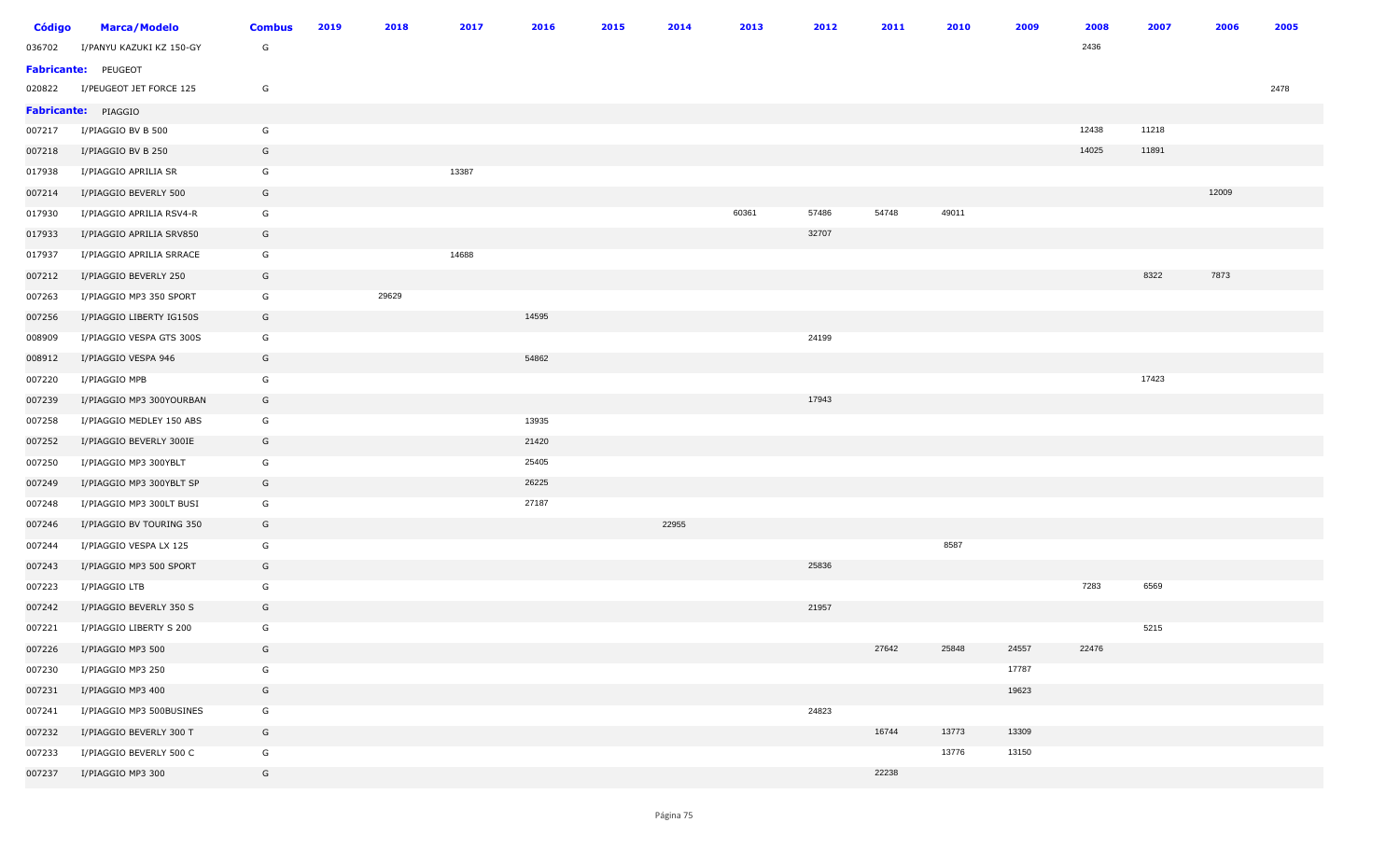| <b>Código</b> | <b>Marca/Modelo</b>            | <b>Combus</b> | 2019  | 2018  | 2017  | 2016  | 2015  | 2014  | 2013  | 2012  | 2011  | 2010  | 2009  | 2008  | 2007 | 2006 | 2005 |
|---------------|--------------------------------|---------------|-------|-------|-------|-------|-------|-------|-------|-------|-------|-------|-------|-------|------|------|------|
| 008908        | I/PIAGGIO APRILIA RSV4-F       | G             |       |       |       |       |       |       | 60656 |       |       |       |       |       |      |      |      |
|               | Fabricante: PIONNER            |               |       |       |       |       |       |       |       |       |       |       |       |       |      |      |      |
| 019528        | I/PIONEER XF250ZHF             | G             |       |       |       |       |       |       |       |       | 6731  |       |       |       |      |      |      |
| 019527        | I/PIONEER XF250ZHF BAU         | G             |       |       |       |       |       |       |       |       | 6911  |       |       |       |      |      |      |
|               | <b>Fabricante:</b> PRANCE      |               |       |       |       |       |       |       |       |       |       |       |       |       |      |      |      |
| 032635        | I/PRANCE NAZAXX SPORT          | G             |       |       |       |       |       |       |       | 2352  |       |       |       |       |      |      |      |
| 032634        | I/PRANCE NAZAXX MAX 48CC       | G             |       |       |       |       |       |       | 2359  | 2287  |       |       |       |       |      |      |      |
|               | Fabricante: QIANJIANG          |               |       |       |       |       |       |       |       |       |       |       |       |       |      |      |      |
| 026116        | I/QIANJIANG SDW OUTLOOK        | G             |       |       |       |       |       |       |       |       | 5653  |       |       |       |      |      |      |
| 026111        | I/QIANJIANG QJ150 18           | G             |       |       |       |       |       |       |       |       |       |       |       | 3947  |      |      |      |
| 026110        | I/QIANJIANG QJ110 9            | G             |       |       |       |       |       |       |       |       |       |       |       | 2047  |      |      |      |
| 026107        | I/QIANJIANG QJ250 3            | G             |       |       |       |       |       |       |       |       |       |       |       |       |      | 5437 |      |
| 026119        | I/QIANJIANG SUNDOWN 150        | G             |       |       |       |       |       |       |       |       | 4329  |       |       |       |      |      |      |
| 026120        | I/QIANJIANG SDWOUTLOOK         | G             |       |       |       |       |       |       |       |       | 5653  |       |       |       |      |      |      |
|               | Fabricante: QINGQI             |               |       |       |       |       |       |       |       |       |       |       |       |       |      |      |      |
| 019524        | I/QINGQI QM 125T-10D           | G             |       |       |       |       |       |       |       |       |       |       |       |       |      |      | 2723 |
| 019525        | I/QINGQI PEGASSI BR3 150       | G             |       |       |       |       |       |       |       |       |       |       | 5917  |       |      |      |      |
| 019526        | I/QINGQI SUNDOWN HAWK          | G             |       |       |       |       |       |       |       |       | 3225  |       | 2742  |       |      |      |      |
|               | Fabricante: QUADRICICLO        |               |       |       |       |       |       |       |       |       |       |       |       |       |      |      |      |
| 029913        | I/QUADRICICLO JUD              | G             |       |       |       |       |       |       |       |       |       |       |       |       |      |      | 9252 |
|               | Fabricante: QUADRO             |               |       |       |       |       |       |       |       |       |       |       |       |       |      |      |      |
| 005500        | I/QUADRO 350D                  | G             |       |       |       |       |       |       |       | 10521 |       |       |       |       |      |      |      |
|               | Fabricante: RAINHA             |               |       |       |       |       |       |       |       |       |       |       |       |       |      |      |      |
| 007800        | RAINHA/RTSPORT V01             | G             |       |       | 16463 | 15468 |       | 14489 | 13002 |       |       | 10780 |       |       |      |      |      |
|               | <b>Fabricante:</b> RATO        |               |       |       |       |       |       |       |       |       |       |       |       |       |      |      |      |
| 036714        | I/RATO BRAVAX BR250 D1         | G             |       |       |       |       |       |       |       |       | 5513  |       |       |       |      |      |      |
| 036715        | I/RATO BRAVAX BR150 S1         | G             |       |       |       |       |       |       |       | 4586  | 4391  |       |       |       |      |      |      |
| 036713        | I/RATO BRAVAX BR150 D6         | G             |       |       |       |       |       |       |       | 2471  | 2374  |       |       |       |      |      |      |
|               | Fabricante: RENAULT            |               |       |       |       |       |       |       |       |       |       |       |       |       |      |      |      |
| 041600        | I/RENAULT TWIZY INTENSE        | G             | 49672 |       | 41774 | 39465 | 37157 | 32166 |       |       |       |       |       |       |      |      |      |
| 041602        | I/RENAULT TWIZY                | G             |       |       | 44717 |       |       |       |       |       |       |       |       |       |      |      |      |
|               | 041601 I/RENAULT TWIZY CARGO   | G             |       |       | 58182 |       |       |       |       |       |       |       |       |       |      |      |      |
|               | Fabricante: RIGUET             |               |       |       |       |       |       |       |       |       |       |       |       |       |      |      |      |
|               | 031700 RIGUET/TRC 01           | G             | 31734 | 30487 | 26901 | 26764 | 26636 | 22303 | 21673 | 21348 | 18859 | 17061 | 14003 | 11248 | 8668 | 7852 |      |
|               | Fabricante: ROYAL              |               |       |       |       |       |       |       |       |       |       |       |       |       |      |      |      |
|               | 019700 I/ROYAL ENFIELD CLASSIC | G             |       |       |       |       |       |       |       | 18172 |       | 15487 |       |       |      |      |      |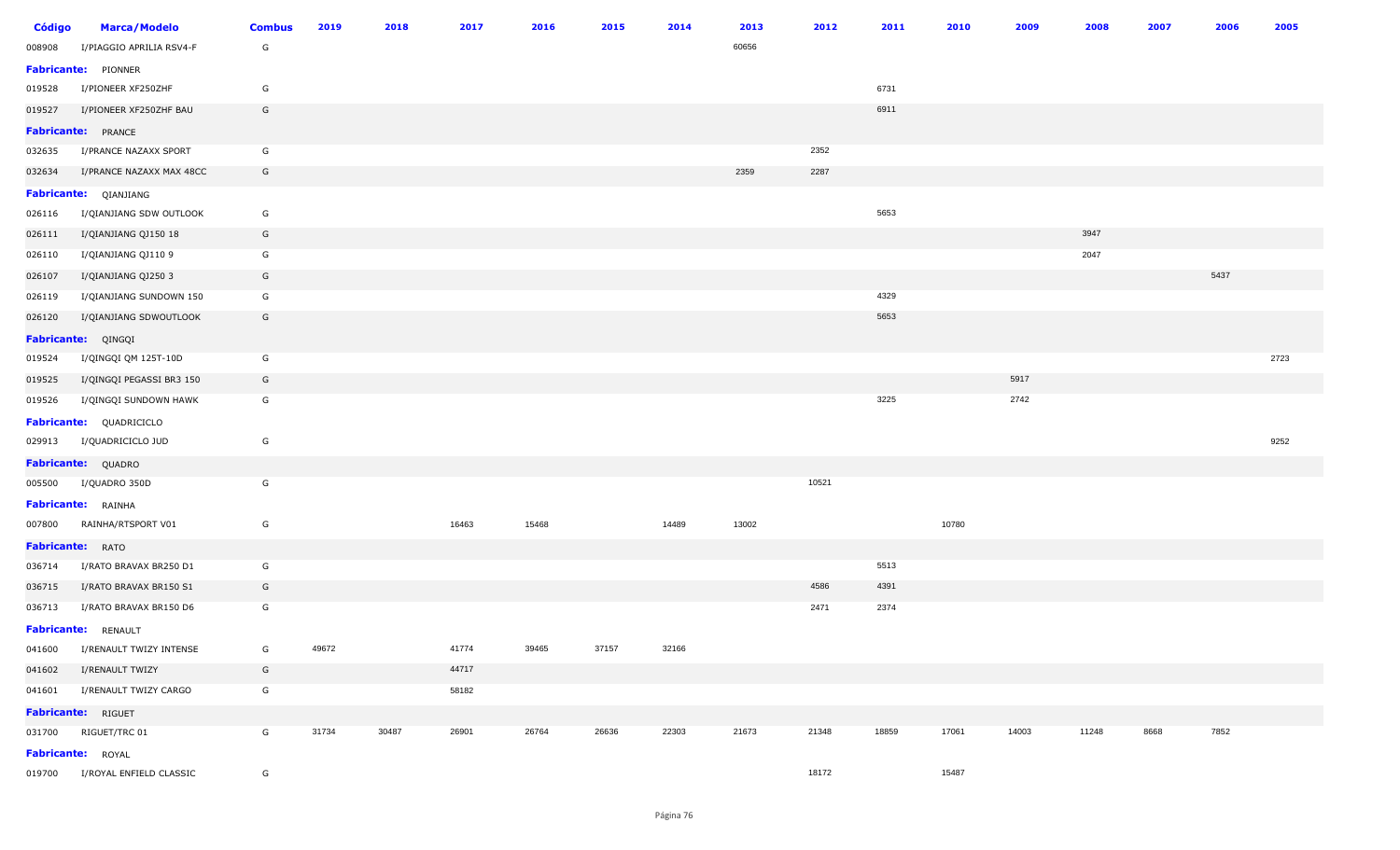| Código                 | <b>Marca/Modelo</b>                     | <b>Combus</b> | 2019  | 2018  | 2017  | 2016  | 2015 | 2014 | 2013 | 2012  | 2011 | 2010  | 2009 | 2008 | 2007 | 2006 | 2005 |
|------------------------|-----------------------------------------|---------------|-------|-------|-------|-------|------|------|------|-------|------|-------|------|------|------|------|------|
| 019706                 | I/ROYAL ENFIELD HIMALAYA                | G             | 16745 | 16218 | 15336 |       |      |      |      |       |      |       |      |      |      |      |      |
| 019701                 | I/ROYAL ENFIELD CLCHROME                | G             |       |       |       |       |      |      |      | 13897 |      |       |      |      |      |      |      |
| 019702                 | I/ROYAL ENFIELD BULLETEL                | G             |       |       |       |       |      |      |      |       |      | 26833 |      |      |      |      |      |
| 019703                 | I/ROYAL ENFIELD BLT 500                 | G             |       | 16868 | 16271 | 15492 |      |      |      |       |      |       |      |      |      |      |      |
| 019705                 | I/ROYAL ENFIELD CGT 535                 | G             |       | 21287 | 19911 | 17989 |      |      |      |       |      |       |      |      |      |      |      |
| 019707                 | I/ROYAL ENFIELD INT 650                 | G             |       | 15314 |       |       |      |      |      |       |      |       |      |      |      |      |      |
| 019708                 | I/ROYAL ENFIELD CGT 650                 | G             |       | 21823 |       |       |      |      |      |       |      |       |      |      |      |      |      |
| 019704                 | I/ROYAL ENFIELD BLT C500                | G             | 18247 | 17696 | 17077 | 16199 |      |      |      |       |      |       |      |      |      |      |      |
| <b>Fabricante:</b> RTR |                                         |               |       |       |       |       |      |      |      |       |      |       |      |      |      |      |      |
|                        | 033201 I/RTR 150 APACHE                 | G             |       |       |       |       |      |      |      |       |      | 2517  | 2276 |      |      |      |      |
|                        | <b>Fabricante: RUNNER</b>               |               |       |       |       |       |      |      |      |       |      |       |      |      |      |      |      |
|                        | 032115 I/RUNNER LP50 A 50CC             | G             |       |       |       |       |      |      |      | 2292  |      |       |      |      |      |      |      |
|                        | 032114    I/RUNNER    LP50    B    50CC | G             |       |       |       |       |      |      |      | 2299  |      |       |      |      |      |      |      |
|                        | <b>Fabricante:</b> SACHS                |               |       |       |       |       |      |      |      |       |      |       |      |      |      |      |      |
|                        | 039400 I/SACHS MADASS 125               | G             |       |       |       |       |      |      |      | 5187  |      | 4923  |      |      |      |      |      |
|                        | <b>Fabricante:</b> SACIN                |               |       |       |       |       |      |      |      |       |      |       |      |      |      |      |      |
|                        | 042500 I/SACIN DROP DAX                 | G             |       | 9437  |       |       |      |      |      |       |      |       |      |      |      |      |      |
|                        | 042501 I/SACIN DROP T-REX               | G             |       | 9455  |       |       |      |      |      |       |      |       |      |      |      |      |      |
|                        | Fabricante: SAHARA                      |               |       |       |       |       |      |      |      |       |      |       |      |      |      |      |      |
|                        | 030730 I/SAHARA WINNER JL125            | G             |       |       |       |       |      |      |      |       |      |       |      |      | 2341 |      |      |
| Fabricante: SANY       |                                         |               |       |       |       |       |      |      |      |       |      |       |      |      |      |      |      |
|                        | 036211 I/SANYA SY150-16                 | G             |       |       | 6247  |       |      |      |      |       |      |       |      |      |      |      |      |
|                        | Fabricante: SANYOU                      |               |       |       |       |       |      |      |      |       |      |       |      |      |      |      |      |
| 033305                 | I/SANYOU MOTOR Z S1000                  | G             |       |       |       |       |      |      |      |       |      |       | 2973 |      |      |      |      |
| 033300                 | I/SANYOU B09-22                         | G             |       |       |       |       |      |      |      |       |      |       | 1733 | 1448 |      |      |      |
| 033302                 | I/SANYOU XGW V1500 W                    | G             |       |       |       |       |      |      |      |       |      |       | 2654 | 2453 |      |      |      |
| 033301                 | I/SANYOU B10 800W                       | G             |       |       |       |       |      |      |      |       |      |       |      | 2985 | 2768 |      |      |
|                        | <b>Fabricante:</b> SENKE                |               |       |       |       |       |      |      |      |       |      |       |      |      |      |      |      |
|                        | 035264 I/SENKE Z MOTOS ZSK50 ST         | G             |       |       | 2809  | 2510  | 2441 | 2357 | 2081 | 1935  | 1782 |       |      |      |      |      |      |
|                        | Fabricante: SHANDONG                    |               |       |       |       |       |      |      |      |       |      |       |      |      |      |      |      |
| 035402                 | I/SHANDONG LANDUN LD1P50                | G             |       |       |       |       |      |      |      |       |      |       |      |      |      | 3678 |      |
| 035405                 | I/SHANDONG LANDUM 250                   | G             |       |       |       |       |      |      |      | 6421  |      |       |      |      |      |      |      |
| 035404                 | I/SHANDONG LANDUN AWT015                | G             |       |       |       |       |      |      |      |       |      |       | 4160 |      |      |      |      |
| 035403                 | I/SHANDONG LANDUN LX450S                | G             |       |       |       |       |      |      |      |       |      |       | 6181 |      |      |      |      |
|                        | Fabricante: SHINERAY                    |               |       |       |       |       |      |      |      |       |      |       |      |      |      |      |      |
| 030736                 | I/SHINERAY XY150GY-6A                   | G             |       | 5308  |       |       |      |      |      |       |      |       |      |      |      |      |      |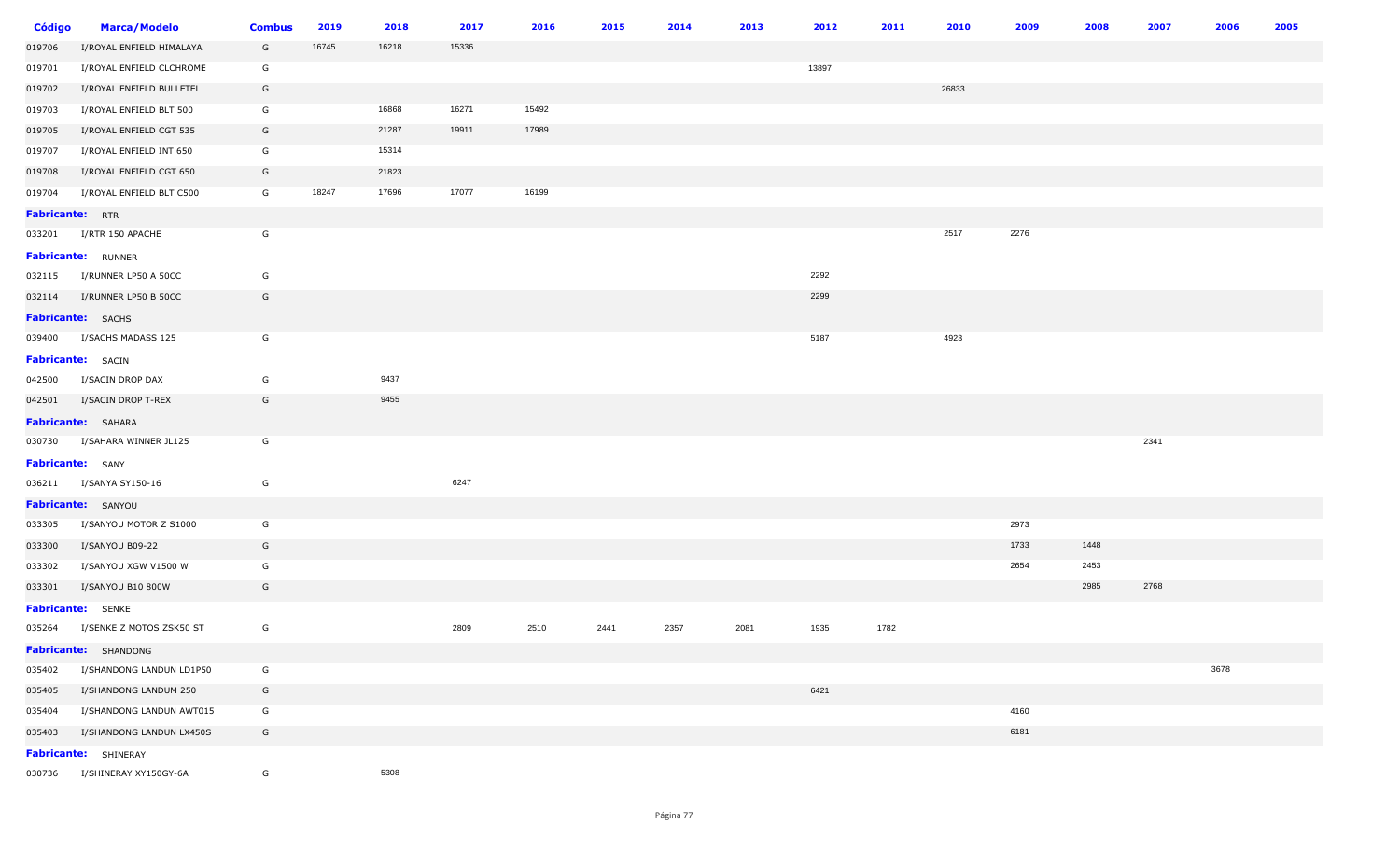| Código | <b>Marca/Modelo</b>      | <b>Combus</b> | 2019 | 2018 | 2017 | 2016 | 2015 | 2014 | 2013 | 2012 | 2011 | 2010 | 2009 | 2008 | 2007 | 2006 | 2005 |
|--------|--------------------------|---------------|------|------|------|------|------|------|------|------|------|------|------|------|------|------|------|
| 030737 | I/SHINERAY XY250-6B      | G             |      |      |      |      | 6237 |      |      |      |      |      |      |      |      |      |      |
| 030735 | I/SHINERAY XY125-6A      | G             |      |      |      |      | 4384 |      |      |      |      |      |      |      |      |      |      |
| 030734 | I/SHINERAY MVK XY 1102   | G             |      |      |      |      |      |      |      |      |      | 1839 |      |      |      |      |      |
| 030738 | I/SHINERAY XY150-8       | G             |      |      |      |      | 3920 | 3578 |      |      |      |      |      |      |      |      |      |
| 030706 | I/SHINERAY XY 110 VES    | G             |      |      |      |      |      |      |      |      |      |      | 1830 |      |      |      |      |
| 030712 | I/SHINERAY MVK XY150 2   | G             |      |      |      |      |      |      |      |      | 2686 | 2369 | 2255 | 2200 | 2073 |      |      |
| 030711 | I/SHINERAY MVK XY110 2   | G             |      |      |      |      |      | 2158 | 2097 | 1947 | 1903 | 1882 |      | 1724 | 1484 | 1423 |      |
| 030710 | I/SHINERAY MVK XY150 1   | G             |      |      |      |      |      |      |      |      | 2223 | 2074 |      | 1881 | 1696 | 1582 |      |
| 030709 | I/SHINERAY XY 200 5      | G             |      |      |      |      |      |      |      | 3765 | 3588 | 3380 | 3273 | 2961 | 2574 | 2436 |      |
| 030708 | I/SHINERAY XY 150 GY     | G             |      |      | 4435 | 4211 | 3946 | 3616 | 3318 | 2922 | 2855 | 2647 | 2385 | 2180 | 1994 | 1941 |      |
| 030724 | I/SHINERAY XY250-5A      | G             |      |      |      |      |      |      | 6957 | 6844 |      |      |      |      |      |      |      |
| 030707 | I/SHINERAY XY 110 V      | D             |      |      |      |      |      |      |      |      |      |      |      | 1646 |      |      |      |
| 030715 | I/SHINERAY MVK XY150 3   | G             |      |      |      |      |      | 3863 | 3730 | 3386 |      |      |      |      | 2883 |      |      |
| 030705 | I/SHINERAY XY 125 5      | G             |      |      |      |      |      | 2539 | 2346 | 2229 |      |      |      |      |      |      | 1497 |
| 030704 | I/SHINERAY XY 150 5      | G             |      |      |      | 4621 | 4272 | 3923 | 3587 | 3463 | 3258 | 2784 | 2555 | 2337 | 2148 | 2117 | 1856 |
| 030703 | I/SHINERAY XY 250 5      | G             |      |      | 7826 | 7574 | 6909 | 6285 | 6010 | 5890 | 5556 | 5379 | 5246 | 4717 | 4305 | 3491 | 2942 |
| 030702 | I/SHINERAY XY 125 14     | G             |      |      |      |      | 2395 | 2290 | 2230 | 2124 | 2021 | 1922 |      | 1770 | 1676 | 1553 | 1391 |
| 030701 | I/SHINERAY XY 125        | G             |      |      |      |      |      | 2369 |      |      | 1928 | 1810 | 1715 |      |      |      | 1404 |
| 030700 | I/SHINERAY XY 150 ZH     | G             |      |      |      |      |      | 5782 | 5443 |      |      | 4527 | 4194 | 3766 | 3515 | 3233 | 2814 |
| 030707 | I/SHINERAY XY 110 V      | G             |      |      |      |      |      | 2473 | 2387 | 2241 | 2080 | 1846 | 1749 | 1646 | 1553 |      | 1337 |
| 030720 | I/SHINERAY BOGUSSI M150  | G             |      |      |      |      |      |      |      |      |      |      |      |      | 1957 |      |      |
| 030732 | SHINERAY/50Q             | G             | 4711 | 4387 | 4370 | 3803 | 3106 | 2904 | 2862 | 2633 | 2499 | 2374 | 2264 | 2143 |      |      |      |
| 030728 | I/SHINERAY XY50Q PHOENIX | G             |      | 3489 | 3290 | 3226 | 2863 | 2761 | 2465 | 2452 | 2167 | 2115 | 2055 |      |      |      |      |
| 030727 | I/SHINERAY XY200-5A      | G             |      |      |      |      | 7003 | 6763 | 6370 | 6155 | 5769 | 5544 | 5108 | 4966 | 4827 |      |      |
| 030726 | I/SHINERAY XY125-14A     | G             |      |      |      | 4317 | 4048 | 3553 | 3209 |      |      |      |      |      |      |      |      |
| 030725 | I/SHINERAY XY200ZH       | G             |      |      |      |      |      | 2757 | 2462 | 2300 | 2167 | 2101 |      |      |      |      |      |
| 030723 | I/SHINERAY XY 50 Q 2     | G             |      | 2929 | 2786 | 2753 | 2467 | 2264 | 2080 | 1940 | 1839 | 1580 | 1454 | 1348 | 1237 |      |      |
| 030713 | I/SHINERAY MVK XY200 1   | G             |      |      |      |      |      |      |      |      |      |      |      | 3124 | 2723 | 2444 |      |
| 030721 | I/SHINERAY BOGUSSI W110  | G             |      |      |      |      |      |      |      |      |      | 1695 |      |      | 1451 |      |      |
| 030714 | I/SHINERAY MVK XY125 1   | G             |      |      |      |      |      | 2340 | 2233 |      | 2036 |      |      | 1872 | 1718 |      |      |
| 030719 | I/SHINERAY WINER 125     | G             |      |      |      |      |      |      |      |      |      |      |      |      | 1593 |      |      |
| 030718 | I/SHINERAY OMOTO HTB1106 | G             |      |      |      |      |      | 2773 | 2577 |      |      |      |      |      | 1445 |      |      |
| 030717 | I/SHINERAY XY 50 Q       | G             |      |      | 2847 | 2696 | 2515 | 2310 | 2119 | 1996 | 1788 | 1563 | 1433 | 1382 | 1131 | 1102 |      |
| 030717 | I/SHINERAY XY 50 Q       | D             |      |      |      |      |      |      |      | 1940 |      |      |      |      |      |      |      |
| 030716 | I/SHINERAY XY 200 III    | G             |      |      |      |      |      |      |      |      |      |      | 3716 | 3427 | 2934 |      |      |
| 030733 | I/SHINERAY MVK XY 110    | G             |      |      |      |      |      |      |      |      | 1816 | 1753 |      |      |      |      |      |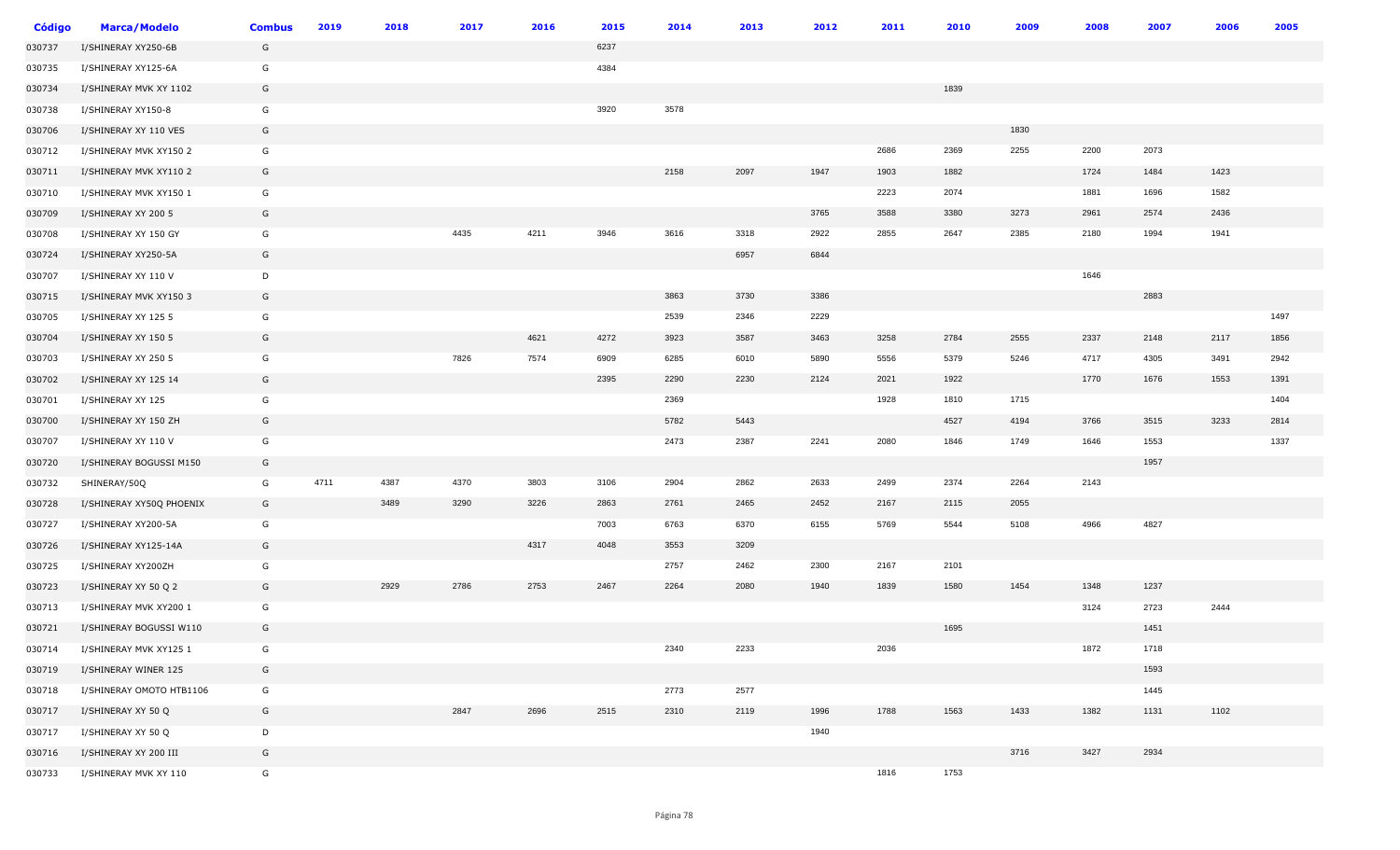| Código          | <b>Marca/Modelo</b>      | <b>Combus</b> | 2019 | 2018 | 2017 | 2016 | 2015 | 2014 | 2013 | 2012 | 2011 | 2010 | 2009 | 2008 | 2007 | 2006 | 2005 |
|-----------------|--------------------------|---------------|------|------|------|------|------|------|------|------|------|------|------|------|------|------|------|
| 030723          | I/SHINERAY XY 50 Q 2     | D             |      |      |      |      |      | 2264 |      |      |      |      |      |      |      |      |      |
| 030742          | SHINERAY/XY150GY-6A      | G             |      | 5682 | 5334 | 5178 | 4335 |      |      |      |      |      |      |      |      |      |      |
| 030743          | SHINERAY/XY125-6A        | G             | 5693 |      | 5397 | 5203 | 4384 |      |      |      |      |      |      |      |      |      |      |
| 030741          | SHINERAY/XY150-8         | G             |      | 5154 | 4969 | 4632 | 3927 |      |      |      |      |      |      |      |      |      |      |
| 030740          | SHINERAY/XY250-6B        | G             |      | 8136 | 7799 | 7411 | 6237 | 5827 |      |      |      |      |      |      |      |      |      |
|                 | Fabricante: SHUANGQING   |               |      |      |      |      |      |      |      |      |      |      |      |      |      |      |      |
| 035277          | I/SHUANGQING SQ150GY A   | G             |      |      |      |      |      |      |      | 4020 |      |      |      |      |      |      |      |
| 035253          | I/SHUANGQING ROCKET 150  | G             |      |      |      |      |      |      |      | 4887 |      |      |      |      |      |      |      |
|                 | Fabricante: SICHUAN      |               |      |      |      |      |      |      |      |      |      |      |      |      |      |      |      |
| 030001          | I/SICHUAN TOP 50         | G             |      |      |      |      | 2738 |      |      |      |      |      |      |      |      |      |      |
|                 | Fabricante: SINSKI       |               |      |      |      |      |      |      |      |      |      |      |      |      |      |      |      |
| 027408          | I/SINSKI E-MAX 90S       | G             |      |      |      |      |      |      |      |      |      |      | 3235 |      |      |      |      |
| 027401          | I/SINSKI XSJ 110-10F     | G             |      |      |      |      |      |      |      |      |      |      |      |      |      | 1235 |      |
| 027402          | I/SINSKI XSJ 125-6A      | G             |      |      |      |      |      |      |      |      |      |      |      |      |      | 1837 |      |
| 027403          | I/SINSKI XSJ 150T-5      | G             |      |      |      |      |      |      |      |      |      |      |      |      |      | 2298 |      |
| 027404          | I/SINSKI XSJ 125-3       | G             |      |      |      |      |      |      |      |      |      |      |      |      |      | 2703 |      |
| 027406          | I/SINSKI XSJ 150T-11C    | G             |      |      |      |      |      |      |      |      |      |      |      |      |      | 3081 |      |
| 027405          | I/SINSKI XSJ 150T-11B    | G             |      |      |      |      |      |      |      |      |      |      |      |      |      | 3035 |      |
|                 | Fabricante: SKYGO        |               |      |      |      |      |      |      |      |      |      |      |      |      |      |      |      |
| 028003          | I/SKYGO SG 150 GY-3A     | G             |      |      |      |      |      |      |      |      |      |      |      |      | 2218 |      |      |
| 028001          | I/SKYGO SG 200 GY-5      | G             |      |      |      |      |      |      |      |      |      |      |      |      | 2608 |      |      |
| 028002          | I/SKYGO SG 200 GY-2      | G             |      |      |      |      |      |      |      |      |      |      |      | 2779 |      |      |      |
| 028005          | I/SKYGO SG 150-14        | G             |      |      |      |      |      |      |      |      |      |      |      |      | 2340 |      |      |
| 028004          | I/SKYGO SG 200 111       | G             |      |      |      |      |      |      |      |      |      |      |      | 2765 |      |      |      |
| Fabricante: SMX |                          |               |      |      |      |      |      |      |      |      |      |      |      |      |      |      |      |
| 038302          | I/SMX WY48Q-2B 2014      | G             |      |      |      |      |      | 2006 |      |      |      |      |      |      |      |      |      |
|                 | Fabricante: SONIK        |               |      |      |      |      |      |      |      |      |      |      |      |      |      |      |      |
| 034401          | I/SONIK SIRIK YH 125 3C  | G             |      |      |      |      |      |      |      |      |      |      |      | 2194 |      |      |      |
| 034402          | I/SONIK WIKKI YH 125 2A  | G             |      |      |      |      |      |      |      |      |      |      |      | 1838 |      |      |      |
| 034403          | I/SONIK EAGLE KING 150CC | G             |      |      |      |      |      |      |      |      | 2663 |      |      |      |      |      |      |
| 034404          | I/SONIK MOTOR FREWIND    | G             |      |      |      |      |      |      | 1998 | 1893 |      |      |      |      |      |      |      |
| 034400          | I/SONIK YAI YH 150 2A    | G             |      |      |      |      |      |      |      |      |      |      |      | 2059 |      |      |      |
| 034406          | I/SONIK EAGLEKING ELETRI | G             |      |      |      |      |      |      | 3770 |      |      |      |      |      |      |      |      |
| 034405          | I/SONIK STRADA 800       | G             |      |      |      |      |      |      | 2953 |      |      |      |      |      |      |      |      |
|                 | Fabricante: SOUSA        |               |      |      |      |      |      |      |      |      |      |      |      |      |      |      |      |
| 039704          | SOUZA/TR 150 ZH3         | G             | 6792 | 6459 | 5740 | 5566 | 5416 | 5413 |      |      |      |      |      |      |      |      |      |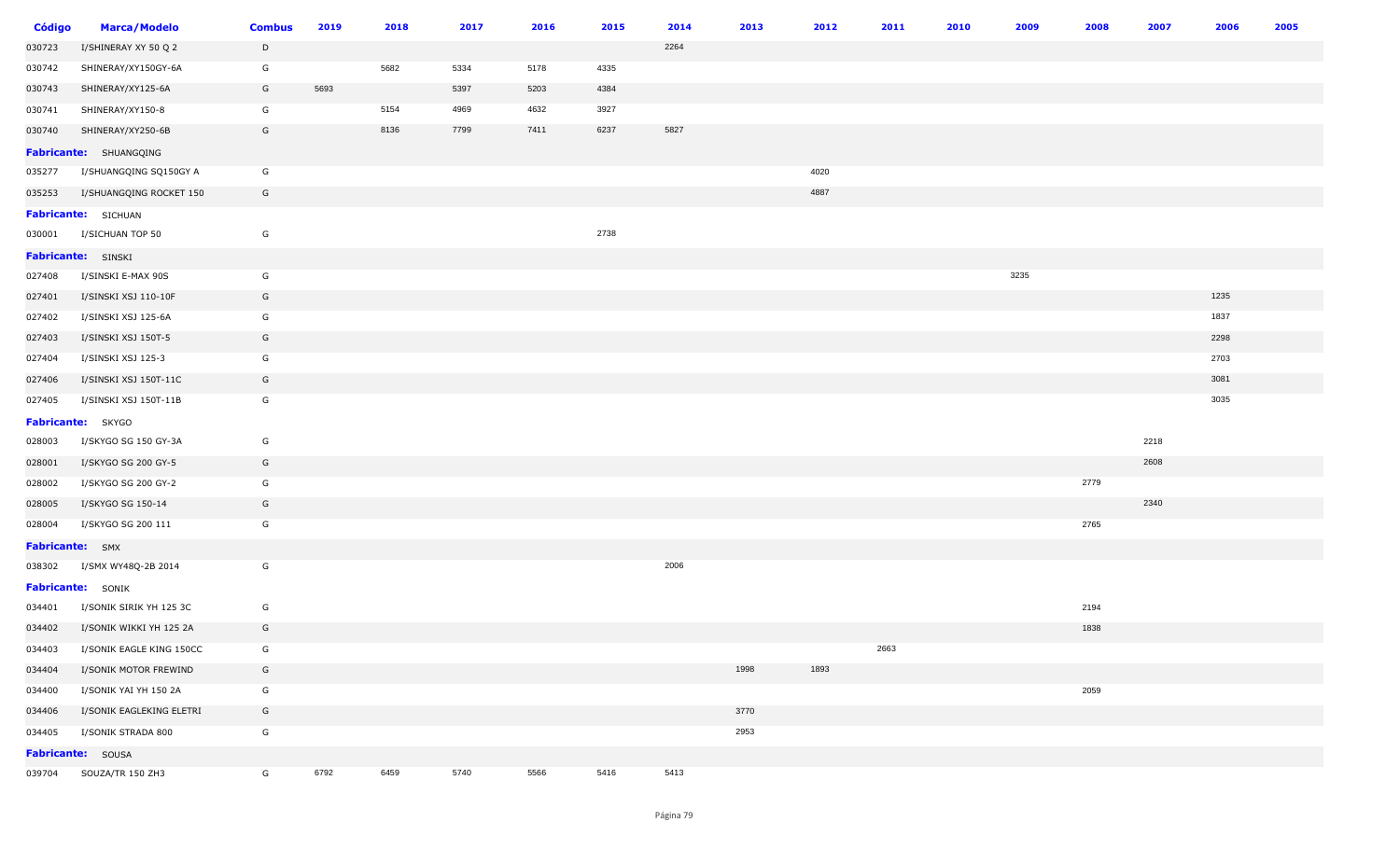| Código | <b>Marca/Modelo</b>        | <b>Combus</b> | 2019 | 2018 | 2017 | 2016 | 2015 | 2014 | 2013 | 2012 | 2011 | 2010 | 2009 | 2008 | 2007 | 2006 | 2005 |
|--------|----------------------------|---------------|------|------|------|------|------|------|------|------|------|------|------|------|------|------|------|
| 039705 | SOUSA/AS 50-7              | G             | 4911 | 4810 | 4711 | 4610 | 4286 |      |      |      |      |      |      |      |      |      |      |
| 039700 | SOUSA/AS 110               | G             | 5634 | 5168 | 4857 | 4769 | 4281 | 3942 |      |      |      |      |      |      |      |      |      |
| 039701 | SOUSA/AS 150 STREET        | G             | 5460 | 5419 | 5082 | 4787 | 4362 | 3944 |      |      |      |      |      |      |      |      |      |
| 039703 | SOUSA/CR 150 CROSS         | G             | 7056 | 5659 | 5538 | 5448 | 5062 | 5006 |      |      |      |      |      |      |      |      |      |
|        | <b>Fabricante:</b> SUKIDA  |               |      |      |      |      |      |      |      |      |      |      |      |      |      |      |      |
| 036209 | I/SUKIDA SK 150-6          | G             |      |      |      |      |      |      |      |      |      |      |      |      |      |      | 2443 |
| 036204 | I/SUKIDA SK150 9 STREET    | G             |      |      |      |      |      |      | 5592 | 5351 |      |      |      |      |      |      | 3741 |
| 036205 | I/SUKIDA ALIEN SK 150T14   | G             |      |      |      |      |      |      |      |      |      |      |      |      | 2356 |      |      |
| 036206 | I/SUKIDA SPORT 150-3       | G             |      |      |      |      |      |      |      |      |      |      |      |      |      |      | 2595 |
| 036207 | I/SUKIDA SK150 GY          | G             |      |      |      |      |      |      |      |      |      |      |      |      |      |      | 3487 |
| 036210 | I/SUKIDA SK 150-3          | G             |      |      |      |      |      |      |      |      |      |      |      |      |      |      | 2513 |
| 036208 | I/SUKIDA SPORT 150-6       | G             |      |      |      |      |      |      |      |      |      |      |      |      |      |      | 2375 |
| 036214 | I/SUKIDA SK150A-5          | G             |      |      |      |      |      |      |      |      |      |      |      |      |      |      | 3009 |
| 036203 | I/SUKIDA SK150A-5 STREET   | G             |      |      |      |      |      |      |      |      |      |      |      |      |      |      | 2695 |
|        | Fabricante: SUMMIT         |               |      |      |      |      |      |      |      |      |      |      |      |      |      |      |      |
| 021806 | I/SUMMIT KANUI BIXMAIS     | G             |      |      |      |      | 2755 | 2606 |      |      |      |      |      |      |      |      |      |
| 021804 | I/SUMMIT ZF50-8 49CC       | G             |      |      |      |      |      |      |      | 2067 |      |      |      |      |      |      |      |
| 021803 | I/SUMMIT ZF110-8 49CC      | G             |      |      |      |      | 3583 |      |      | 3131 | 2932 |      |      |      |      |      |      |
| 021805 | I/SUMMIT KANUI BIX         | G             |      |      |      |      |      | 2606 |      |      |      |      |      |      |      |      |      |
|        | <b>Fabricante:</b> SUNDOWN |               |      |      |      |      |      |      |      |      |      |      |      |      |      |      |      |
| 027906 | SUNDOWN/HAWK 150           | G             |      |      |      |      |      |      |      |      |      |      |      | 2732 |      |      |      |
| 027900 | SUNDOWN/WEB 100            | G             |      |      |      |      | 3330 | 2918 | 2785 | 2699 |      | 2165 | 1885 | 1677 | 1644 | 1451 | 1433 |
| 027901 | SUNDOWN/FIFTY 50           | D             |      |      |      |      |      | 2391 |      |      |      |      |      |      |      |      |      |
| 027902 | SUNDOWN/FIFTY 50 C         | G             |      |      |      |      |      |      |      |      |      |      |      | 1572 |      |      |      |
| 027903 | SUNDOWN/MAX 125 SE         | G             |      |      |      |      |      | 3208 | 3094 | 2703 | 2471 | 2356 | 1901 | 1614 | 1492 | 1388 | 1303 |
| 027904 | SUNDOWN/MAX 125 SED        | G             |      |      |      |      | 3530 |      | 3101 | 2715 | 2514 | 2347 | 2126 | 1858 | 1647 | 1532 | 1405 |
| 027905 | SUNDOWN/HUNTER 125 SE      | G             |      |      |      |      |      |      | 2558 |      | 2197 |      | 1796 | 1476 | 1474 | 1423 | 1331 |
| 027913 | SUNDOWN/STX 200            | G             |      |      |      |      |      |      |      |      |      |      |      | 2979 | 2758 | 2426 |      |
| 027920 | SUNDOWN/STX MOTARD 125     | G             |      |      |      |      |      |      |      |      |      |      | 3433 |      |      |      |      |
| 027919 | SUNDOWN/STX 125            | G             |      |      |      |      |      |      |      |      |      |      | 2996 |      |      |      |      |
| 027918 | SUNDOWN/MAX TRIMOTO BA     | G             |      |      |      |      |      |      |      |      | 4690 | 4516 |      | 3409 |      |      |      |
| 027917 | SUNDOWN/MAX TRIMOTO CA     | G             |      |      |      |      |      |      |      |      | 4722 | 4456 |      | 4090 |      |      |      |
| 027916 | SUNDOWN/HUNTER 100         | G             |      |      |      |      |      |      | 2323 | 2212 |      | 1787 |      | 1345 | 1241 | 1220 |      |
| 027907 | SUNDOWN/FUTURE 125         | G             |      |      |      |      | 4290 |      | 3250 | 3185 | 2885 | 2692 | 2656 | 2280 | 2180 | 2030 | 1882 |
| 027900 | SUNDOWN/WEB 100            | D             |      |      |      |      |      | 2918 |      |      |      |      |      |      |      |      |      |
| 027923 | I/SUNDOWN OUTLOOK 150      | G             |      |      |      |      |      |      |      | 3775 | 3444 | 3253 |      |      |      |      |      |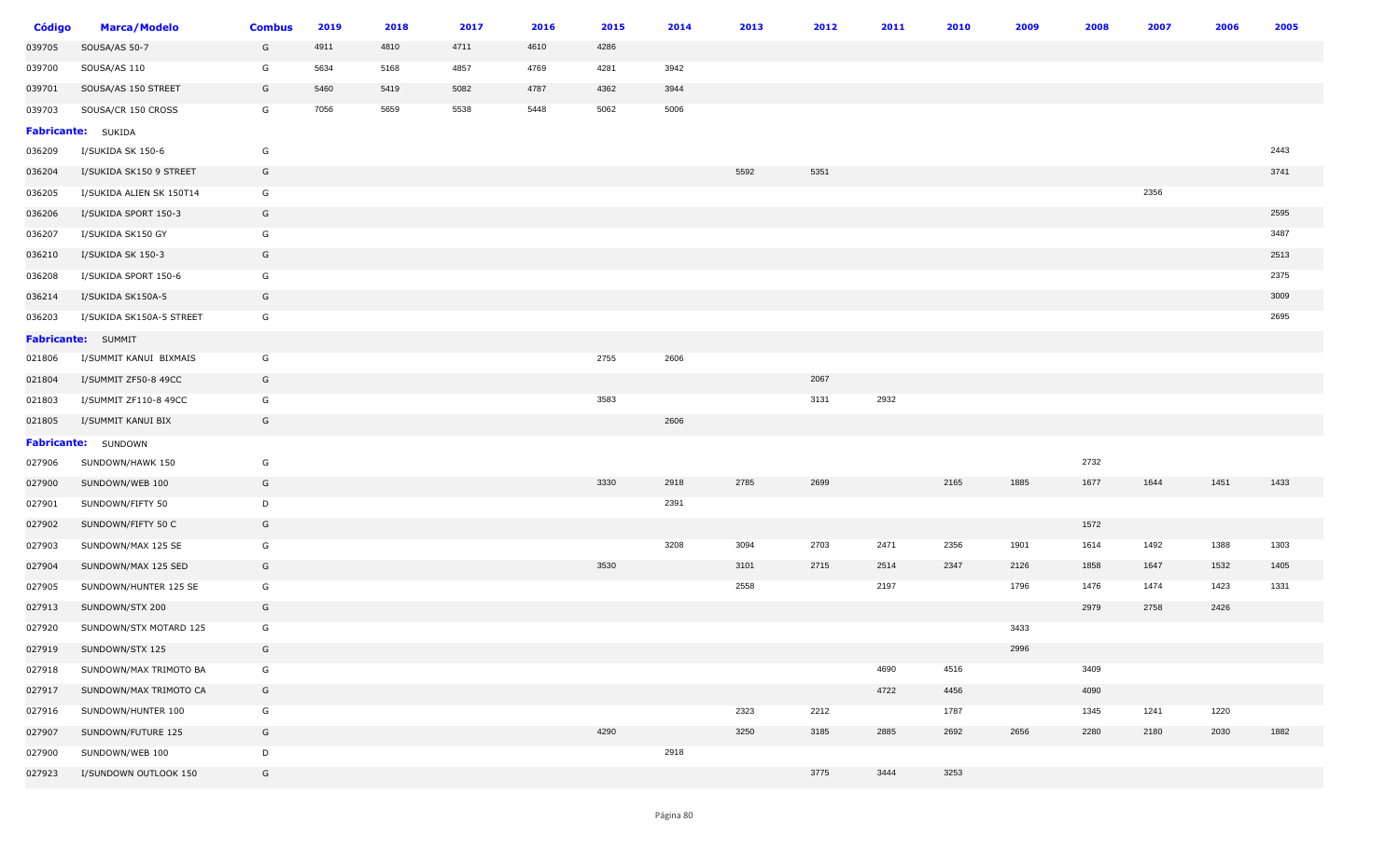| <b>Código</b> | <b>Marca/Modelo</b>         | <b>Combus</b> | 2019 | 2018 | 2017 | 2016 | 2015 | 2014  | 2013  | 2012  | 2011  | 2010 | 2009  | 2008  | 2007  | 2006  | 2005  |
|---------------|-----------------------------|---------------|------|------|------|------|------|-------|-------|-------|-------|------|-------|-------|-------|-------|-------|
| 027924        | I/SUNDOWN V-BLADE 250CC     | G             |      |      |      |      |      |       |       |       | 7135  |      |       |       |       |       |       |
| 027912        | SUNDOWN/STX MOTARD 200      | G             |      |      |      |      |      |       |       |       |       |      |       | 2803  | 2692  | 2292  |       |
| 027910        | SUNDOWN/BLADE 250           | G             |      |      |      |      |      |       |       |       |       |      |       | 5493  | 5072  | 4440  |       |
| 027909        | SUNDOWN/HUNTER 90           | G             |      |      |      |      |      |       |       |       |       |      |       | 1345  | 1287  | 1193  |       |
| 027909        | SUNDOWN/HUNTER 90           | D             |      |      |      |      |      | 2394  |       |       |       |      |       |       |       |       |       |
| 027908        | SUNDOWN/WEB 100 EVO         | G             |      |      |      |      |      |       |       | 3003  | 2438  | 2376 | 2152  | 1695  | 1664  | 1589  |       |
| 027914        | SUNDOWN/VBLADE 250          | G             |      |      |      |      |      |       |       |       |       |      |       | 5491  | 5072  | 4378  |       |
|               | Fabricante: SUNHOU          |               |      |      |      |      |      |       |       |       |       |      |       |       |       |       |       |
| 034502        | I/SUNHOU M-ONNDA MG150      | G             |      |      |      |      |      |       |       |       |       | 2726 |       |       |       |       |       |
| 034500        | I/SUNHOU 250 4              | G             |      |      |      |      |      |       |       |       |       |      |       |       | 3998  |       |       |
|               | <b>Fabricante:</b> SUNRA    |               |      |      |      |      |      |       |       |       |       |      |       |       |       |       |       |
| 000404        | I/SUNRA HAWK                | G             |      | 9477 |      |      |      |       |       |       |       |      |       |       |       |       |       |
|               | <b>Fabricante:</b> SUNSHINE |               |      |      |      |      |      |       |       |       |       |      |       |       |       |       |       |
| 035288        | I/SUNSHINE SX250GY 12       | G             |      |      |      |      |      | 3346  |       |       |       |      |       |       |       |       |       |
| 035290        | I/SUNSHINE SX200GY 12       | G             |      |      |      |      |      | 3158  |       |       |       |      |       |       |       |       |       |
| 035287        | I/SUNSHINE SX150GY 12       | G             |      |      |      |      |      | 3082  |       |       |       |      |       |       |       |       |       |
| 035286        | I/SUNSHINE SX150 16C        | G             |      |      |      |      |      | 3074  |       |       |       |      |       |       |       |       |       |
| 035285        | I/SUNSHINE SX125 16C        | G             |      |      |      |      |      | 2941  |       |       |       |      |       |       |       |       |       |
| 035292        | I/SUNSHINE SX110 2B         | G             |      |      |      |      |      | 2827  |       |       |       |      |       |       |       |       |       |
|               | Fabricante: SUZUKI          |               |      |      |      |      |      |       |       |       |       |      |       |       |       |       |       |
| 007333        | I/SUZUKI GSXR 1000          | G             |      |      |      |      |      |       |       | 33499 | 31334 |      | 28807 | 25536 | 23789 | 21563 | 20949 |
| 007343        | I/SUZUKI B-KING             | G             |      |      |      |      |      |       |       |       |       |      |       | 23463 | 21016 |       |       |
| 000011        | IMP/SUZUKI VS 800 GL        | D             |      |      |      |      |      |       | 22048 |       |       |      |       |       |       |       |       |
| 007341        | I/SUZUKI DL 650             | G             |      |      |      |      |      |       |       | 21143 |       |      |       |       | 13057 | 12693 |       |
| 007340        | I/SUZUKI GSX750F            | G             |      |      |      |      |      |       |       |       |       |      |       |       |       | 14111 |       |
| 007339        | I/SUZUKI GSX 1300 RZK6      | G             |      |      |      |      |      |       |       |       |       |      |       |       |       | 23719 |       |
| 007307        | I/SUZUKI GSXR 750           | G             |      |      |      |      |      |       |       |       | 28460 |      | 25581 | 23561 | 22422 | 20547 |       |
| 007334        | I/SUZUKI AN650 BURGMAN      | G             |      |      |      |      |      |       |       |       |       |      |       |       |       | 6769  | 6695  |
| 007330        | I/SUZUKI BURGMAN 400        | G             |      |      |      |      |      |       |       |       | 14604 |      |       | 10193 | 9174  |       | 8178  |
| 007327        | I/SUZUKI GSX 1300 R         | G             |      |      |      |      |      |       | 35138 |       |       |      |       | 22133 | 21133 |       |       |
| 007321        | IMP/SUZUKI VS800GLW         | D             |      |      |      |      |      |       | 23307 |       |       |      |       |       |       |       |       |
| 007320        | I/SUZUKI GSXR 600           | G             |      |      |      |      |      |       | 15588 |       | 10977 |      |       | 9240  |       |       | 7400  |
| 000012        | IMP/SUZUKI K-100            | D             |      | 8161 |      |      |      |       |       |       |       |      |       |       |       |       |       |
| 000012        | IMP/SUZUKI K-100            | G             |      |      |      |      |      |       | 4609  |       |       |      |       |       |       |       |       |
| 007336        | I/SUZUKI BURGMAN 650 EXE    | G             |      |      |      |      |      |       |       |       |       |      |       | 12869 | 11561 | 10482 |       |
| 007356        | I/SUZUKI VSTROM1000A        | G             |      |      |      |      |      | 29811 | 29109 |       |       |      |       |       |       |       |       |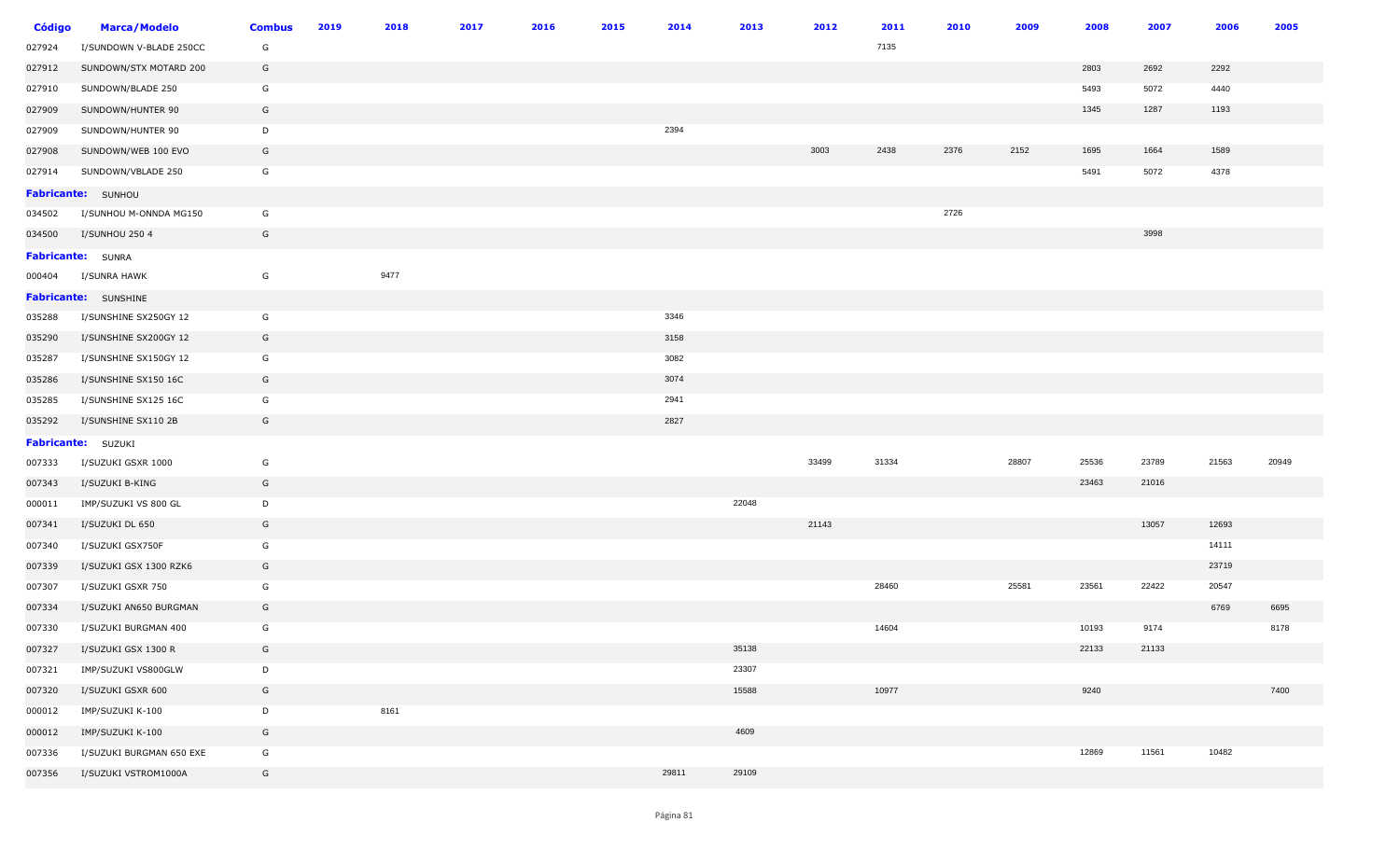| <b>Código</b> | <b>Marca/Modelo</b>      | <b>Combus</b> | 2019  | 2018  | 2017  | 2016  | 2015  | 2014  | 2013  | 2012  | 2011  | 2010 | 2009  | 2008  | 2007  | 2006  | 2005 |
|---------------|--------------------------|---------------|-------|-------|-------|-------|-------|-------|-------|-------|-------|------|-------|-------|-------|-------|------|
| 007376        | I/SUZUKI M50 BOUL VZ800  | G             |       |       |       |       |       |       |       |       |       |      |       |       |       | 15343 |      |
| 007375        | I/SUZUKI INTRUDER 150    | G             |       |       |       |       |       |       |       |       |       | 3415 |       |       |       |       |      |
| 007342        | I/SUZUKI BURGMAN 650     | G             |       |       |       |       |       |       |       |       |       |      |       |       | 11949 |       |      |
| 007366        | I/SUZUKI GD110           | G             |       |       |       |       |       |       |       |       |       | 2684 |       |       |       |       |      |
| 007362        | I/SUZUKI EN125E          | G             |       |       |       |       |       |       |       |       | 3118  | 2970 |       |       |       |       |      |
| 007360        | I/SUZUKI GSX-S1000A      | G             |       |       |       |       | 35400 |       |       |       |       |      |       |       |       |       |      |
| 007359        | I/SUZUKI GSX1300RA       | G             |       |       |       |       | 48780 |       |       |       |       |      |       |       |       |       |      |
| 007363        | I/SUZUKI GIXXER          | G             |       |       |       |       |       | 4543  |       |       |       |      |       |       |       |       |      |
| 007357        | I/SUZUKI BURGMAN 650EX   | G             |       |       | 35141 |       |       | 26565 |       |       |       |      |       |       |       |       |      |
| 007344        | I/SUZUKI GSX1300R HAYABU | G             |       |       |       |       |       |       |       |       | 31581 |      | 29135 | 22382 |       |       |      |
| 007355        | I/SUZUKI GSR750A         | G             |       |       |       |       |       |       |       | 23628 |       |      |       |       |       |       |      |
| 007354        | I/SUZUKI VSTROM650A      | G             |       |       |       |       |       | 25033 |       | 20794 |       |      |       |       |       |       |      |
| 007353        | I/SUZUKI DRZ 400S        | G             |       |       |       |       |       |       |       | 13784 |       |      |       |       |       |       |      |
| 007351        | I/SUZUKI DL1000 VSTROM   | G             |       |       |       |       |       |       |       |       | 26514 |      |       | 20799 |       |       |      |
| 007350        | I/SUZUKI DR650 SE        | G             |       |       |       |       |       |       |       |       |       |      | 16795 | 15961 |       |       |      |
| 007346        | I/SUZUKI BOULEVARD M109R | G             |       |       |       |       |       |       |       |       | 26124 |      | 22680 | 20731 | 20064 |       |      |
| 007345        | I/SUZUKI GSXR 1300       | G             |       |       |       |       |       |       |       |       |       |      |       | 22846 | 21852 |       |      |
| 007358        | I/SUZUKI GSXS1000FA      | G             |       |       |       |       | 35568 |       |       |       |       |      |       |       |       |       |      |
| 020721        | JTA-SUZUKI/VSTROM1000A   | G             |       |       |       |       | 32992 | 31841 |       |       |       |      |       |       |       |       |      |
| 020731        | I/SUZUKI BLVM1800R       | G             |       |       |       |       |       | 38389 | 36208 |       |       |      |       |       |       |       |      |
| 020725        | JTA-SUZUKI/INAZUMA       | G             |       |       |       | 11120 | 10460 | 9824  |       | 8869  |       |      |       |       |       |       |      |
| 018412        | JTA-SUZUKI/VSTROM1000 A  | G             |       | 38517 | 35779 | 33724 | 31723 |       |       |       |       |      |       |       |       |       |      |
| 020727        | JTA-SUZUKI/BLVM1800R BZS | G             |       | 46696 | 43889 |       | 40932 | 38375 |       |       |       |      |       |       |       |       |      |
| 020728        | JTA-SUZUKI/GSX1300RA     | G             | 52423 | 48497 | 48459 | 45007 | 41456 | 40909 | 35229 |       |       |      |       |       |       |       |      |
| 020729        | JTA-SUZUKI/BLVM1800R     | G             |       |       | 41952 | 40387 | 38222 | 36504 |       |       |       |      |       |       |       |       |      |
| 020730        | JTA-SUZUKI/GSX1300R AZ   | G             |       |       |       | 43901 | 42152 | 41165 |       |       |       |      |       |       |       |       |      |
| 020734        | JTA-SUZUKI/GSX S1000FA   | G             | 43173 | 40519 | 38344 | 35754 | 34447 |       |       |       |       |      |       |       |       |       |      |
| 020732        | JTA-SUZUKI/GSX-R1000 ABS | G             |       |       |       |       | 42542 |       |       |       |       |      |       |       |       |       |      |
| 020724        | JTA-SUZUKI/BLVM1800R Z   | G             |       |       |       |       | 39731 | 36532 |       |       |       |      |       |       |       |       |      |
| 018410        | JTA-SUZUKI/BURGMAN I     | G             |       | 6959  | 6302  | 6068  | 5727  |       |       |       |       |      |       |       |       |       |      |
| 018409        | JTA-SUZUKI/V-STROM650 XT | G             |       |       | 28600 | 27094 | 26036 |       |       |       |       |      |       |       |       |       |      |
| 018408        | JTA-SUZUKI/GSR750 ZA     | G             |       |       |       | 29526 | 26779 | 25610 |       |       |       |      |       |       |       |       |      |
| 018407        | JTA-SUZUKI/GS120         | G             |       |       |       | 3549  | 3255  | 3059  | 2928  | 2905  | 2775  |      |       |       |       |       |      |
| 018406        | JTA-SUZUKI/GSR750        | G             |       |       |       | 29526 | 26779 | 25610 | 24521 |       |       |      |       |       |       |       |      |
| 018405        | JTA-SUZUKI/GSR750A       | G             |       |       |       |       | 26779 | 25610 | 24783 | 23520 |       |      |       |       |       |       |      |
| 018317        | I/SUZUKI BANDIT 1250     | G             |       |       |       |       |       |       |       |       |       |      |       | 16570 |       |       |      |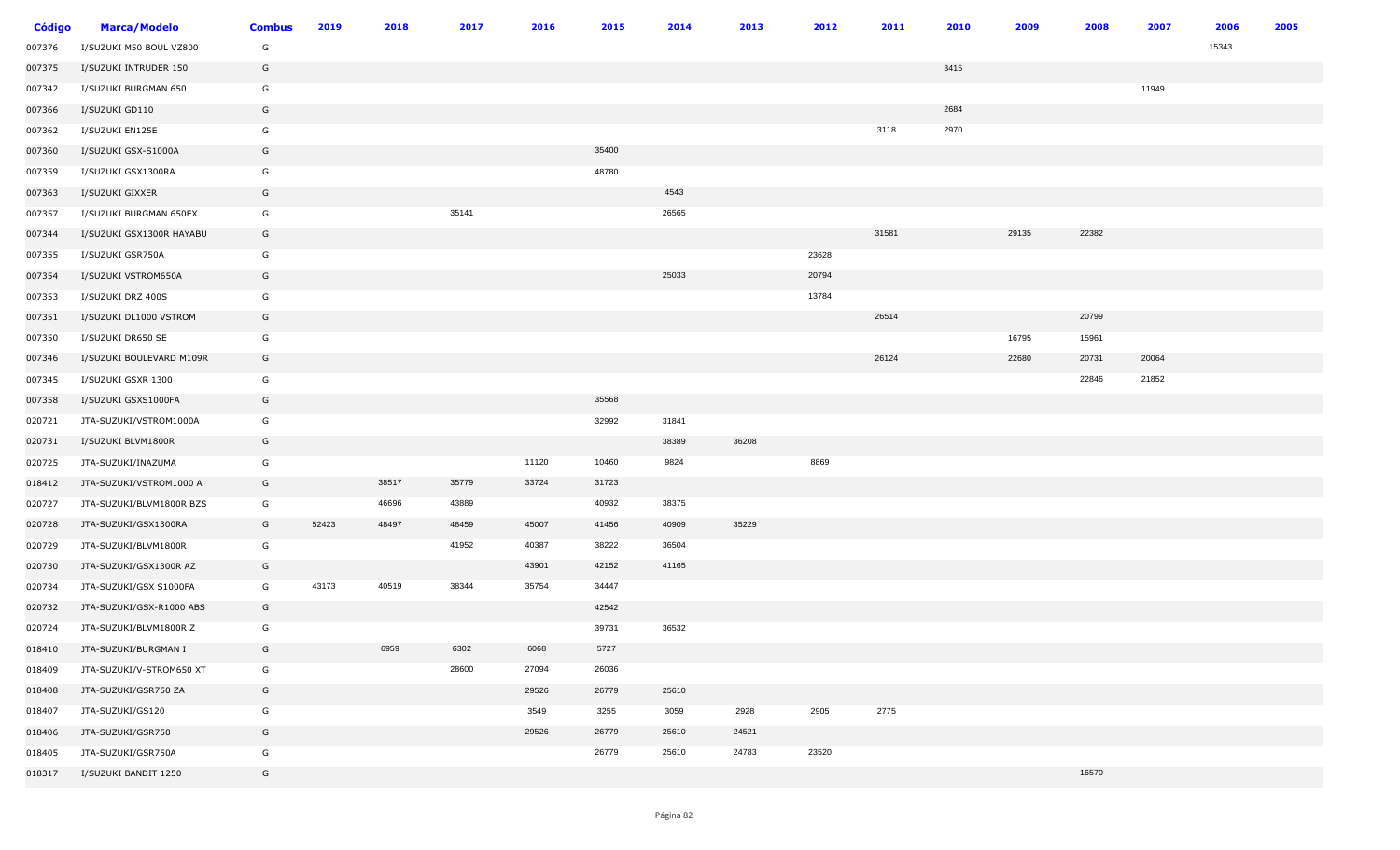| <b>Código</b>    | <b>Marca/Modelo</b>      | <b>Combus</b> | 2019  | 2018  | 2017  | 2016  | 2015  | 2014  | 2013  | 2012  | 2011 | 2010 | 2009 | 2008 | 2007 | 2006 | 2005 |
|------------------|--------------------------|---------------|-------|-------|-------|-------|-------|-------|-------|-------|------|------|------|------|------|------|------|
| 018411           | JTA-SUZUKI/BURGMAN 650EX | G             |       | 37150 | 35121 | 33590 | 26458 | 26283 |       |       |      |      |      |      |      |      |      |
| 020733           | JTA-SUZUKI/GSX S1000A    | G             | 42717 | 39243 | 37617 | 35344 | 33837 |       |       |       |      |      |      |      |      |      |      |
| 020723           | JTA-SUZUKI/BLVM1800R BZ  | G             |       | 46595 | 43634 |       | 39731 | 37492 |       |       |      |      |      |      |      |      |      |
| 020745           | JTA-SUZUKI/GSX-R1000 RAZ | G             |       | 56250 | 54103 |       |       |       |       |       |      |      |      |      |      |      |      |
| 020744           | JTA-SUZUKI/VSTROM1000 XT | G             | 43924 | 41387 | 39663 |       |       |       |       |       |      |      |      |      |      |      |      |
| 020718           | I/SUZUKI GSXR750         | G             |       |       |       |       |       |       |       | 31009 |      |      |      |      |      |      |      |
| 020726           | JTA-SUZUKI/BLVM1800R S   | G             |       |       |       | 40906 | 39731 |       |       |       |      |      |      |      |      |      |      |
| 020717           | I/SUZUKI GSX1250FA       | G             |       |       |       |       |       |       |       | 24979 |      |      |      |      |      |      |      |
| 020736           | JTA-SUZUKI/V-STROM650 XT | G             | 34212 | 31273 |       | 27132 | 26453 |       |       |       |      |      |      |      |      |      |      |
| 020746           | JTA-SUZUKI/GSX-S1000 AZ  | G             | 42511 | 38726 |       |       |       |       |       |       |      |      |      |      |      |      |      |
| 020715           | JTA-SUZUKI/VSTROM650     | G             | 31726 |       | 28072 |       | 25017 | 22936 | 22770 | 21140 |      |      |      |      |      |      |      |
| 020743           | JTA-SUZUKI GSX-S750 AZ   | G             | 34806 | 30596 | 27634 |       |       |       |       |       |      |      |      |      |      |      |      |
| 020742           | JTA-SUZUKI/GSX-R1000 RA  | G             | 62649 | 57492 |       |       |       |       |       |       |      |      |      |      |      |      |      |
| 020719           | I/SUZUKI GSXR1000        | G             |       |       |       |       |       |       |       | 34890 |      |      |      |      |      |      |      |
| 020720           | I/SUZUKI GLADIUS         | G             |       |       |       |       |       |       |       | 17984 |      |      |      |      |      |      |      |
| 020741           | JTA-SUZUKI/GSX-R1000 A   | G             | 66920 | 55927 |       |       |       |       |       |       |      |      |      |      |      |      |      |
| 020722           | JTA-SUZUKI/BLVM1800R ZS  | G             |       |       |       |       | 39731 |       |       |       |      |      |      |      |      |      |      |
| 020740           | JTA-SUZUKI/SV650A        | G             | 23795 | 23653 | 22016 | 21608 |       |       |       |       |      |      |      |      |      |      |      |
| 020737           | JTA-SUZUKI/V-STROM650 A  | G             |       | 30254 | 28308 | 26675 | 25017 |       |       |       |      |      |      |      |      |      |      |
| 020716           | JTA-SUZUKI/GSX1250FA     | G             |       |       |       |       | 26532 | 25344 | 24255 |       |      |      |      |      |      |      |      |
| 040201           | I/SUZUKI VANVAN 200      | G             |       |       | 12550 |       |       |       |       |       |      |      |      |      |      |      |      |
| 040200           | I/SUZUKI INAZUMA         | G             |       |       |       |       | 10460 |       | 8926  |       |      |      |      |      |      |      |      |
| Fabricante: SWM  |                          |               |       |       |       |       |       |       |       |       |      |      |      |      |      |      |      |
| 042601           | I/SWM RS500R             | G             |       |       | 27591 |       |       |       |       |       |      |      |      |      |      |      |      |
| 042600           | I/SWM SUPERDUAL T        | G             |       | 30461 |       |       |       |       |       |       |      |      |      |      |      |      |      |
|                  | <b>Fabricante:</b> TANK  |               |       |       |       |       |       |       |       |       |      |      |      |      |      |      |      |
| 037307           | I/TANK TK200GS-5         | G             |       |       |       |       |       |       |       |       |      |      |      |      | 5004 |      |      |
| 037306           | I/TANK TK150-7           | G             |       |       |       |       |       |       |       |       |      |      |      |      | 3235 |      |      |
| 037305           | I/TANK TK150-7B          | G             |       |       |       |       |       |       |       |       |      |      |      |      | 3635 |      |      |
| 037304           | I/TANK TK150T-12         | G             |       |       |       |       |       |       |       |       |      |      |      |      | 2945 |      |      |
| 037303           | I/TANK TK150-8           | G             |       |       |       |       |       |       |       |       |      |      |      |      | 2856 |      |      |
| 037302           | I/TANK TK250-14A         | G             |       |       |       |       |       |       |       |       |      |      |      |      | 3245 |      |      |
| 037301           | I/TANK TK250-R3          | G             |       |       |       |       |       |       |       |       |      |      |      |      | 2772 |      |      |
| 037300           | I/TANK TK150-2           | G             |       |       |       |       |       |       |       |       |      |      |      |      | 2856 |      |      |
| Fabricante: TAYO |                          |               |       |       |       |       |       |       |       |       |      |      |      |      |      |      |      |
|                  | 038109 I/TAYO HJ 150 3B  | G             |       |       |       |       |       |       |       |       | 2644 | 2243 |      |      |      |      |      |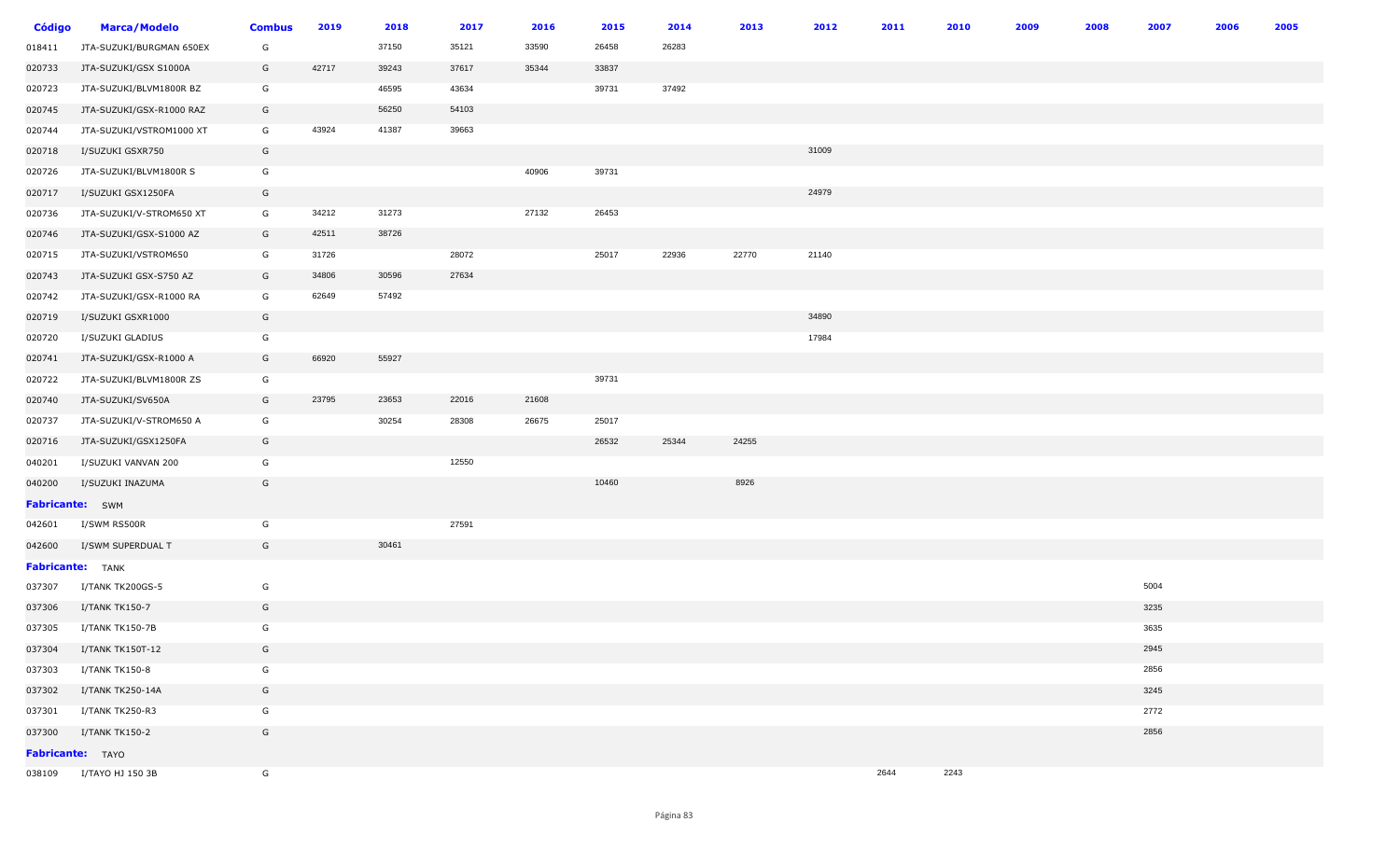| <b>Código</b>         | <b>Marca/Modelo</b>      | <b>Combus</b> | 2019  | 2018  | 2017  | 2016  | 2015 | 2014 | 2013 | 2012 | 2011 | 2010 | 2009  | 2008 | 2007 | 2006 | 2005 |
|-----------------------|--------------------------|---------------|-------|-------|-------|-------|------|------|------|------|------|------|-------|------|------|------|------|
| 038108                | I/TAYO HANNA 150 URBANA  | G             |       |       |       |       |      |      |      |      |      |      | 2247  |      |      |      |      |
| 038110                | I/TAYO HJ 150 3A         | G             |       |       |       |       |      |      |      |      | 3107 | 2977 |       |      |      |      |      |
| 038112                | I/TAYO ZONTES ZT125-5A   | G             |       |       |       |       |      |      |      |      | 3018 |      |       |      |      |      |      |
| 038111                | I/TAYO ZONTES ZT125-3A   | G             |       |       |       |       |      |      |      |      | 2718 |      |       |      |      |      |      |
| 038100                | I/TAYO KYNRO KN150       | G             |       |       |       |       |      |      |      |      | 2754 | 2654 |       | 2330 |      |      |      |
|                       | Fabricante: TIANHENG     |               |       |       |       |       |      |      |      |      |      |      |       |      |      |      |      |
| 032202                | I/TIANHENG KAHENA 125K T | G             |       |       |       |       |      |      |      |      |      |      |       | 2136 | 2074 |      |      |
| 032203                | I/TIANHENG KAHENA 125TOP | G             |       |       |       |       |      |      |      |      |      |      |       | 2241 | 2181 |      |      |
| 032204                | I/TIANHENG KAHENA 250D T | G             |       |       |       |       |      |      |      |      |      |      |       | 4915 |      |      |      |
| 032205                | I/TIANHENG KAHENA 250DUA | G             |       |       |       |       |      |      |      |      |      |      |       | 5790 |      |      |      |
|                       | Fabricante: TIANJING     |               |       |       |       |       |      |      |      |      |      |      |       |      |      |      |      |
| 019507                | TIANJING/HUNTY CARGO 125 | G             |       |       |       |       |      |      |      |      |      |      |       |      |      | 1260 | 1210 |
| 019521                | TIANJING/MOTOCARG LRV200 | G             |       |       |       |       |      | 8145 | 7480 | 7238 | 6851 | 6244 | 6153  | 5790 | 5537 | 5071 |      |
| <b>Fabricante:</b> TM |                          |               |       |       |       |       |      |      |      |      |      |      |       |      |      |      |      |
| 011403                | I/TM CUSTOM SPITFIRE SIN | G             |       |       |       |       |      |      |      |      |      |      | 29485 |      |      |      |      |
|                       | Fabricante: TOYOTA       |               |       |       |       |       |      |      |      |      |      |      |       |      |      |      |      |
| 041709                | JTZ/CHOPPER RH           | G             |       | 6001  |       |       |      |      |      |      |      |      |       |      |      |      |      |
| 041701                | JTZ/PEOPLE GT300         | G             | 13732 |       | 13102 | 12992 |      |      |      |      |      |      |       |      |      |      |      |
| 041702                | JTZ/CHOPPER R            | G             |       |       | 4484  |       |      |      |      |      |      |      |       |      |      |      |      |
| 041704                | JTZ/NEX                  | G             |       | 4871  | 4312  | 4086  |      |      |      |      |      |      |       |      |      |      |      |
| 041706                | JTZ/CHOPPER RC           | G             | 6394  | 5935  | 4637  |       |      |      |      |      |      |      |       |      |      |      |      |
| 041708                | JTZ/CHOPPER RL           | G             | 6028  | 5742  |       |       |      |      |      |      |      |      |       |      |      |      |      |
| 041703                | JTZ/LINDY 125            | G             |       | 5847  | 4943  | 4713  |      |      |      |      |      |      |       |      |      |      |      |
| 041710                | JTZ/DK150C               | G             |       | 5997  |       |       |      |      |      |      |      |      |       |      |      |      |      |
| 041713                | JTZ/AGILITY 16 200 ABS   | G             | 10109 |       |       |       |      |      |      |      |      |      |       |      |      |      |      |
| 041714                | JTZ/LINDY R              | G             |       | 5372  |       |       |      |      |      |      |      |      |       |      |      |      |      |
| 041715                | JTZ/DK150S FI            | G             | 7473  | 7233  | 7002  | 6764  | 6521 | 6279 | 6066 | 5866 | 5660 | 5439 | 5167  |      |      |      |      |
| 041700                | JTZ/DOWNTOWN 300         | G             | 17958 | 17372 | 14771 |       |      |      |      |      |      |      |       |      |      |      |      |
| 041707                | JTZ/DK150                | G             | 6394  | 6019  | 5689  |       |      |      |      |      |      |      |       |      |      |      |      |
|                       | 041705 JTZ/LINDY Q       | G             |       | 5546  | 4638  |       |      |      |      |      |      |      |       |      |      |      |      |
|                       | <b>Fabricante:</b> TRAXX |               |       |       |       |       |      |      |      |      |      |      |       |      |      |      |      |
| 019426                | TRAXX/JH125 L            | G             |       |       |       |       |      |      |      | 3045 | 2778 | 2605 | 2332  | 2279 |      |      |      |
| 019441                | I/TRAXX JL50Q 8          | G             |       |       |       |       |      |      |      | 2237 |      |      |       |      |      |      |      |
| 019442                | MOTO TRAXX/JL50Q-8       | G             |       |       |       | 2944  | 2836 | 2654 | 2436 | 2182 | 2120 |      |       |      |      |      |      |
| 019444                | TRAXX/JL50Q-9            | G             |       |       | 4282  | 4103  | 3216 | 2950 | 2709 |      |      |      |       |      |      |      |      |
| 019445                | TRAXX/JH250GY 5A         | G             |       |       |       | 6889  | 6520 | 6403 |      |      |      |      |       |      |      |      |      |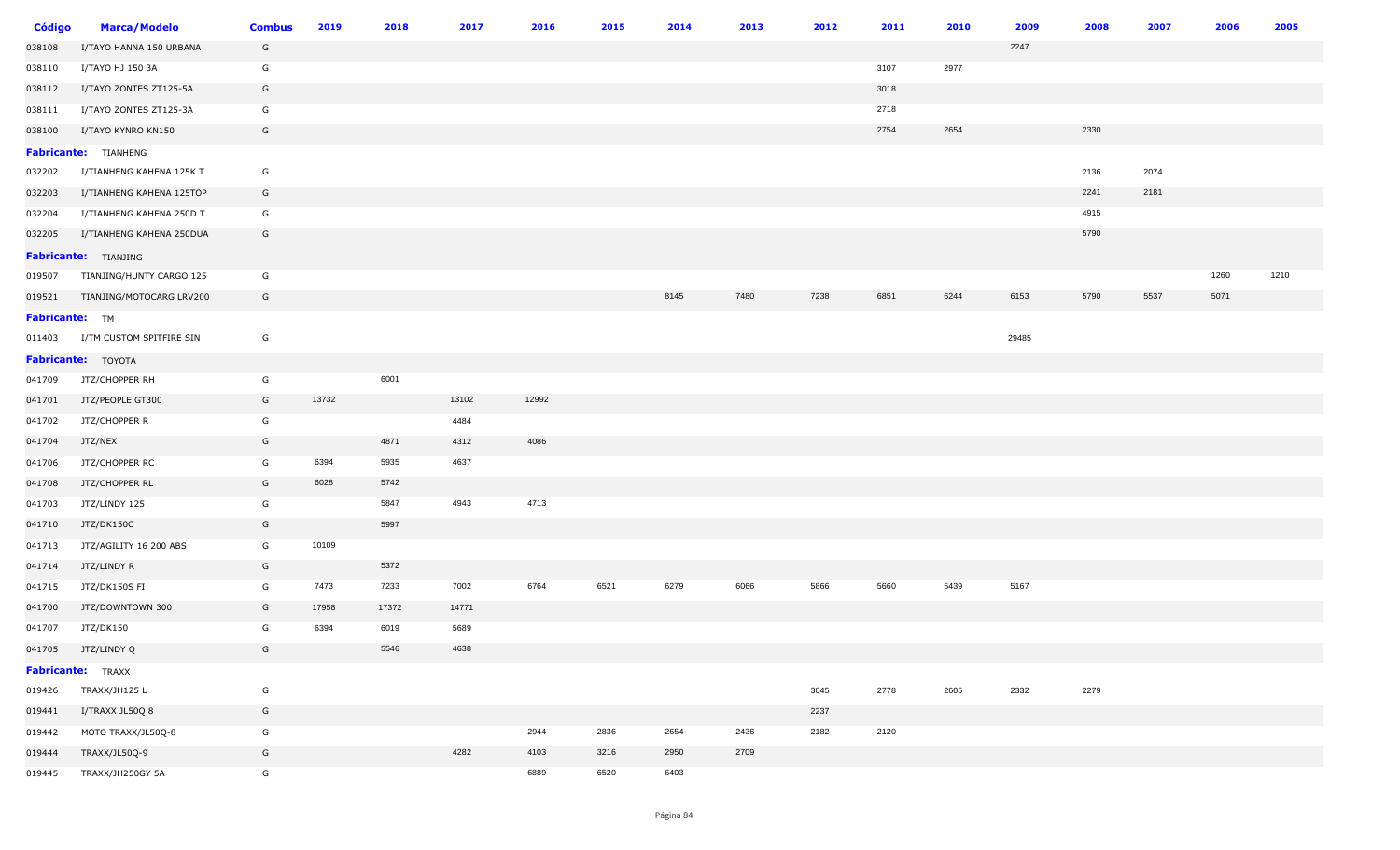| <b>Código</b> | <b>Marca/Modelo</b>       | <b>Combus</b> | 2019  | 2018  | 2017  | 2016  | 2015  | 2014 | 2013  | 2012  | 2011  | 2010  | 2009  | 2008 | 2007  | 2006  | 2005  |
|---------------|---------------------------|---------------|-------|-------|-------|-------|-------|------|-------|-------|-------|-------|-------|------|-------|-------|-------|
| 019446        | TRAXX/JH150-7             | G             |       |       |       | 4825  | 4534  |      |       |       |       |       |       |      |       |       |       |
| 019447        | TRAXX/JH150GY-5           | G             |       |       |       | 5059  | 4611  |      |       |       |       |       |       |      |       |       |       |
| 019448        | TRAXX/JH250-8             | G             |       |       |       | 7710  | 6329  | 6224 |       |       |       |       |       |      |       |       |       |
| 019436        | TRAXX/JH125F              | G             |       |       |       | 3730  | 3521  | 3410 | 3364  | 3312  | 3117  |       |       |      |       |       |       |
| 019439        | TRAXX/JL125-9             | G             |       |       | 3956  | 3788  | 3477  | 3446 | 3302  | 3058  | 2778  | 2609  |       |      |       |       |       |
| 019431        | TRAXX/JL110 8             | G             |       |       |       |       |       |      |       |       |       | 1769  | 1720  | 1604 |       |       |       |
| 019425        | TRAXX/JH125 35A           | G             |       |       |       |       |       |      |       | 2341  | 2175  |       | 1907  | 1742 |       |       |       |
| 019421        | TRAXX/JL50 Q2             | G             |       |       |       | 2823  | 2462  | 2290 | 2183  | 2119  | 2042  | 1863  | 1652  | 1579 | 1464  | 1406  | 1335  |
| 019416        | I/TRAXX JL110 11          | G             |       |       |       |       |       |      |       |       |       |       |       |      |       | 1871  | 1541  |
| 019415        | I/TRAXX JL50Q 2           | G             |       |       |       |       |       |      |       |       |       |       | 1651  | 1580 | 1498  | 1344  | 1253  |
| 019414        | I/TRAXX JL110 8           | G             |       |       |       |       |       |      |       |       |       |       | 1628  | 1589 | 1576  | 1507  | 1437  |
| 019413        | I/TRAXX JH125 L           | G             |       |       |       |       |       |      |       |       |       |       | 2575  | 2501 | 2376  | 2171  | 2063  |
| 019411        | I/TRAXX JH125 G           | G             |       |       |       |       |       |      |       |       |       |       |       |      | 2402  | 2108  | 1957  |
|               | Fabricante: TRIUMPH       |               |       |       |       |       |       |      |       |       |       |       |       |      |       |       |       |
| 015089        | TRIUMPH/THRUXTON R        | D             |       | 48956 |       |       |       |      |       |       |       |       |       |      |       |       |       |
| 015096        | I/TRIUMPH BONNEV T100 SE  | G             |       |       |       | 27989 |       |      |       |       |       |       |       |      |       |       |       |
| 015088        | TRIUMPH/TIGER EXPL XCX    | G             |       |       | 52246 | 48394 |       |      |       |       |       |       |       |      |       |       |       |
| 015019        | I/TRIUMPH SPEED TRIPLE    | G             |       |       |       |       |       |      |       |       |       |       |       |      |       | 19391 | 18184 |
| 031058        | TRIUMPH/TIGER 800 XRXLRH  | G             | 41610 | 40365 |       |       |       |      |       |       |       |       |       |      |       |       |       |
| 015097        | TRIUMPH/TIGER 800 XRT     | G             | 46105 | 44737 |       |       |       |      |       |       |       |       |       |      |       |       |       |
| 015098        | TRIUMPH/TIGER 800 XRX     | G             | 41081 | 39442 |       |       | 32726 |      |       |       |       |       |       |      |       |       |       |
| 015099        | IMP/TRIUMPH               | G             |       |       |       |       |       |      |       |       |       |       |       |      |       | 16396 |       |
| 015014        | IMP/TRIUMPH TRIDENT 750   | D             |       |       | 35920 |       |       |      |       |       |       |       |       |      |       |       |       |
| 031059        | TRIUMPH/TIGER 800 XCX     | G             | 43592 | 41766 |       |       | 33514 |      |       |       |       |       |       |      |       |       |       |
| 015094        | TRIUMPH/STREET TRIPLE RS  | G             | 43959 | 41835 | 36223 |       |       |      |       |       |       |       |       |      |       |       |       |
| 015016        | I/TRIUMPH DAYTONA 955I    | G             |       |       |       |       |       |      |       |       |       |       |       |      |       | 15808 | 14166 |
| 015093        | TRIUMPH/STREET TRIPLE S   | G             |       | 32514 | 28538 |       |       |      |       |       |       |       |       |      |       |       |       |
| 031057        | TRIUMPH/TIGER 800 XCA     | G             | 47888 | 46836 |       |       |       |      |       |       |       |       |       |      |       |       |       |
| 031056        | TRIUMPH/TIGER 800 XR      | G             | 36809 | 35358 |       |       |       |      |       |       |       |       |       |      |       |       |       |
| 015022        | I/TRIUMPH TIGER 955I      | G             |       |       |       |       |       |      |       |       |       |       |       |      |       |       | 15097 |
| 000005        | IMP/TRIUMPH THUNDERB. 900 | D             |       |       |       |       |       |      | 30305 | 26535 |       |       |       |      |       |       |       |
| 000005        | IMP/TRIUMPH THUNDERB. 900 | G             |       |       |       |       |       |      | 35251 | 32870 | 27829 | 26264 |       |      |       |       |       |
| 015023        | I/TRIUMPH BONNEVILLE      | G             |       |       |       |       |       |      |       |       |       |       | 17451 |      | 16573 | 15898 | 14765 |
| 015017        | IMP/TRIUMPH SPRINT ST     | G             |       |       |       |       |       |      |       |       |       |       |       |      |       | 15253 | 14418 |
| 031069        | TRIUMPH/SCRAMBLER 1200XC  | G             | 47426 |       |       |       |       |      |       |       |       |       |       |      |       |       |       |
| 031060        | TRIUMPH/TIGER 1200 XCA    | G             | 73458 | 71605 |       |       |       |      |       |       |       |       |       |      |       |       |       |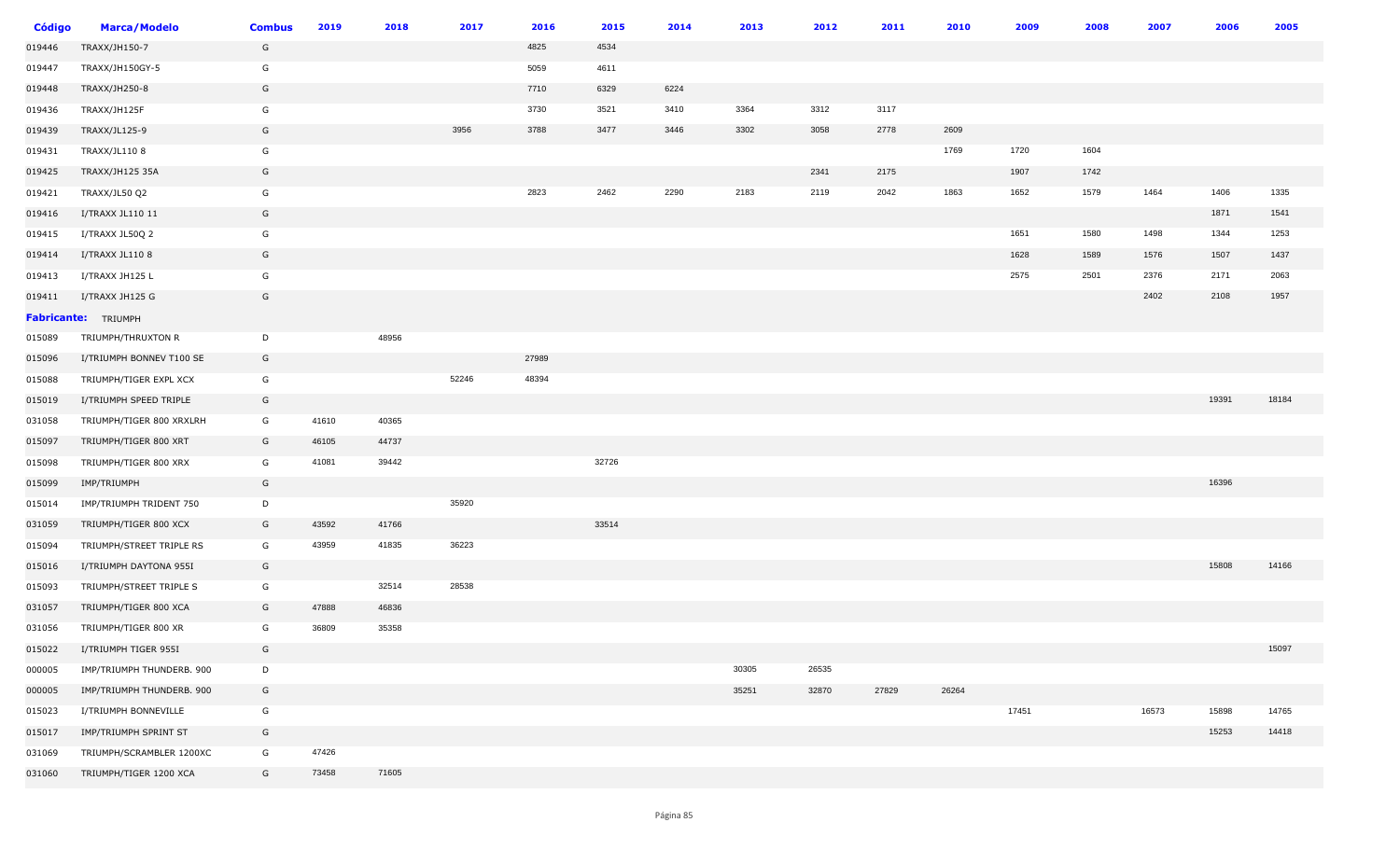| <b>Código</b> | <b>Marca/Modelo</b>       | <b>Combus</b> | 2019  | 2018  | 2017  | 2016  | 2015  | 2014  | 2013  | 2012  | 2011  | 2010 | 2009  | 2008  | 2007  | 2006 | 2005 |
|---------------|---------------------------|---------------|-------|-------|-------|-------|-------|-------|-------|-------|-------|------|-------|-------|-------|------|------|
| 031061        | TRIUMPH/TIGER 1200 XR     | G             |       | 50025 |       |       |       |       |       |       |       |      |       |       |       |      |      |
| 031062        | TRIUMPH/TIGER 1200 XCX    | G             | 61411 | 59983 |       |       |       |       |       |       |       |      |       |       |       |      |      |
| 031063        | TRIUMPH/BONNEVILLE T100B  | G             | 34886 | 34500 |       |       |       |       |       |       |       |      |       |       |       |      |      |
| 031065        | TRIUMPH/BONNEVILLE T120A  | G             | 43503 |       |       |       |       |       |       |       |       |      |       |       |       |      |      |
| 015025        | I/TRIUMPH BONEVILLE T100  | G             |       |       |       |       |       |       |       |       | 18997 |      |       | 16836 |       |      |      |
| 031064        | TRIUMPH/BOBBER BLACK      | G             | 42867 |       |       |       |       |       |       |       |       |      |       |       |       |      |      |
| 031068        | TRIUMPH/STREET SCRAMBLER  | G             | 36788 | 34604 | 33731 |       |       |       |       |       |       |      |       |       |       |      |      |
| 015095        | TRIUMPH/BOBBER            | G             |       | 41285 | 37709 |       |       |       |       |       |       |      |       |       |       |      |      |
| 031070        | TRIUMPH/SCRAMBLER 1200XE  | G             | 49208 |       |       |       |       |       |       |       |       |      |       |       |       |      |      |
| 015090        | TRIUMPH/TIGER EXPL XR     | D             |       | 49558 |       |       |       |       |       |       |       |      |       |       |       |      |      |
| 015090        | TRIUMPH/TIGER EXPL XR     | G             |       |       | 46198 | 43460 |       |       |       |       |       |      |       |       |       |      |      |
| 015091        | TRIUMPH/STREET CUP        | G             |       | 33472 | 29753 |       |       |       |       |       |       |      |       |       |       |      |      |
| 015092        | TRIUMPH/STREET SCRAMBLER  | G             |       | 34604 | 33731 |       |       |       |       |       |       |      |       |       |       |      |      |
| 015089        | TRIUMPH/THRUXTON R        | G             |       | 48956 | 46165 | 42544 |       |       |       |       |       |      |       |       |       |      |      |
| 031067        | TRIUMPH/SPEED TWIN        | G             | 39654 |       |       |       |       |       |       |       |       |      |       |       |       |      |      |
| 015055        | TRIUMPH/SPEED TRIPLE      | G             |       |       |       |       | 29304 | 27988 | 25733 | 24480 |       |      |       |       |       |      |      |
| 015086        | I/TRIUMPH BONNEVILLE T120 | G             |       | 37921 | 34298 | 32702 |       |       |       |       |       |      |       |       |       |      |      |
| 015087        | TRIUMPH/TIGER EXPL XCA    | D             |       | 66380 |       |       |       |       |       |       |       |      |       |       |       |      |      |
| 015087        | TRIUMPH/TIGER EXPL XCA    | G             |       | 66388 | 58119 | 55342 |       |       |       |       |       |      |       |       |       |      |      |
| 015088        | TRIUMPH/TIGER EXPL XCX    | D             |       | 60495 |       |       |       |       |       |       |       |      |       |       |       |      |      |
| 031066        | TRIUMPH/STREET TWIN       | G             | 32737 |       |       |       |       |       |       |       |       |      |       |       |       |      |      |
| 015060        | TRIUMPH/TIGER EXPLOR XC   | G             |       |       |       |       | 42044 | 40942 | 39366 |       |       |      |       |       |       |      |      |
| 015072        | I/TRIUMPH THUNDERBIRD CO  | G             |       |       |       |       | 38077 | 35778 |       |       |       |      |       |       |       |      |      |
| 015059        | TRIUMPH/TIGER 800         | G             |       |       |       |       | 27617 | 26437 | 24704 |       |       |      |       |       |       |      |      |
| 015044        | I/TRIUMPH BONNEVILLET100  | G             |       |       |       |       |       |       |       |       |       |      | 17451 |       | 16573 |      |      |
| 015056        | TRIUMPH/TIGER 800XC       | G             |       |       |       |       | 27482 | 27394 | 26683 | 24336 |       |      |       |       |       |      |      |
| 015084        | TRIUMPH/SPEED TRIPLE R    | G             |       |       | 41627 | 39600 |       |       |       |       |       |      |       |       |       |      |      |
| 015054        | I/TRIUMPH ROCKETIII ROAD  | G             |       |       |       | 53728 | 50563 | 47507 | 45483 | 41492 | 39423 |      |       |       |       |      |      |
| 015053        | I/TRIUMPH TIGER EXPLORER  | G             |       |       |       |       |       | 35009 | 32956 | 30892 |       |      |       |       |       |      |      |
| 015052        | I/TRIUMPH THUNDERBIRD ST  | G             |       |       |       |       | 35234 | 33905 | 31927 | 29394 |       |      |       |       |       |      |      |
| 015049        | I/TRIUMPH TIGER 800 XC    | G             |       |       |       |       |       | 27394 |       |       |       |      |       |       |       |      |      |
| 015048        | I/TRIUMPH SPEED T 1050SE  | G             |       |       |       |       |       |       |       |       |       |      | 24381 |       |       |      |      |
| 015047        | I/TRIUMPH TIGER1050ABSSE  | G             |       |       |       |       |       |       |       |       |       |      | 25247 |       |       |      |      |
| 015046        | I/TRIUMPH DAYTONA 675 SE  | G             |       |       |       |       |       |       |       |       |       |      | 24221 |       |       |      |      |
| 015045        | I/TRIUMPH TIGER 1050 ABS  | G             |       |       |       |       |       |       |       |       |       |      | 21518 |       |       |      |      |
| 015057        | TRIUMPH/BONNEVILLE T100   | G             |       |       |       | 24944 | 24495 | 23572 | 23097 | 20868 |       |      |       |       |       |      |      |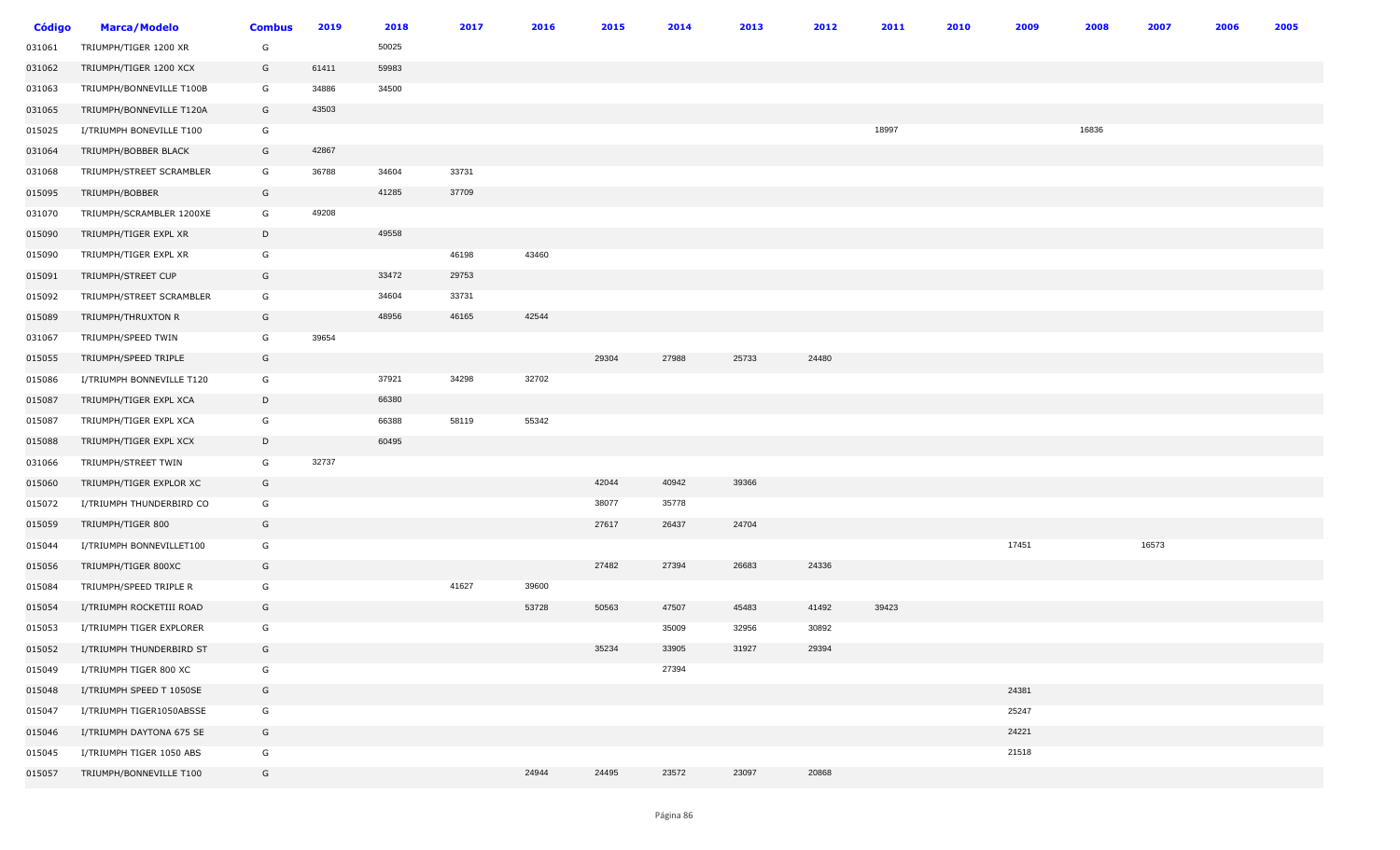| <b>Código</b> | <b>Marca/Modelo</b>       | <b>Combus</b> | 2019  | 2018  | 2017  | 2016  | 2015  | 2014  | 2013  | 2012  | 2011  | 2010  | 2009  | 2008  | 2007  | 2006  | 2005  |
|---------------|---------------------------|---------------|-------|-------|-------|-------|-------|-------|-------|-------|-------|-------|-------|-------|-------|-------|-------|
| 015061        | TRIUMPH/TIGER EXPLORER    | G             |       |       |       | 38152 | 35061 | 34586 | 32759 |       |       |       |       |       |       |       |       |
| 015070        | I/TRIUMPH THRUXTON        | G             |       |       |       |       |       |       | 21704 |       |       |       |       |       |       |       |       |
| 015069        | TRIUMPH/STREET TRIPLE RA  | G             |       |       | 29050 | 27504 | 25435 | 23666 | 22184 |       |       |       |       |       |       |       |       |
| 015073        | I/TRIUMPH TIGER SPORT     | G             |       |       |       |       |       |       | 27935 |       |       |       |       |       |       |       |       |
| 015075        | TRIUMPH/TIGER SPORT       | G             |       | 47447 | 40634 | 33720 | 30826 | 28994 | 27772 |       |       |       |       |       |       |       |       |
| 015068        | I/TRIUMPH TIGER EXPL XC   | G             |       |       |       |       |       |       | 41628 |       |       |       |       |       |       |       |       |
| 015067        | TRIUMPH/DAYTONA 675R      | G             |       |       |       | 37867 | 32662 | 31999 | 31133 |       |       |       |       |       |       |       |       |
| 015066        | TRIUMPH/DAYTONA 675       | G             |       |       |       |       | 28790 | 26932 |       |       |       |       |       |       |       |       |       |
| 015065        | I/TRIUMPH TROPHY          | G             |       |       |       |       |       | 47909 | 47286 |       |       |       |       |       |       |       |       |
| 015086        | I/TRIUMPH BONNEVILLE T120 | D             |       | 37921 |       |       |       |       |       |       |       |       |       |       |       |       |       |
| 015062        | TRIUMPH/STREET TRIPLE AB  | G             |       |       | 26178 | 24401 | 22039 | 21160 | 19544 |       |       |       |       |       |       |       |       |
| 015085        | TRIUMPH/BONNEVILLE T120B  | G             | 40752 | 38389 | 35439 | 32333 |       |       |       |       |       |       |       |       |       |       |       |
| 015076        | TRIUMPH/THRUXTON          | G             |       |       |       |       | 23891 | 23306 |       |       |       |       |       |       |       |       |       |
| 015077        | TRIUMPH/TIGER XCX         | G             |       | 41384 | 37065 | 36463 | 34291 |       |       |       |       |       |       |       |       |       |       |
| 015078        | TRIUMPH/TIGER XRX         | G             |       | 39372 | 35052 | 34236 | 32185 |       |       |       |       |       |       |       |       |       |       |
| 015079        | TRIUMPH/TIGER XCA         | G             |       | 45639 | 43067 | 39448 | 38181 |       |       |       |       |       |       |       |       |       |       |
| 015080        | TRIUMPH/TIGER XC          | G             |       |       |       |       | 29787 |       |       |       |       |       |       |       |       |       |       |
| 015081        | TRIUMPH/TIGER XRXL        | G             |       | 39063 | 35590 | 34607 | 33082 |       |       |       |       |       |       |       |       |       |       |
| 015082        | TRIUMPH/TIGER XR          | G             |       | 35520 | 34289 | 31760 | 29066 |       |       |       |       |       |       |       |       |       |       |
| 015083        | TRIUMPH/STREET TWIN 900   | G             | 32737 | 31732 | 29081 | 27196 |       |       |       |       |       |       |       |       |       |       |       |
| 015058        | I/TRIUMPH DAYTONA R       | G             |       |       |       |       |       |       |       | 29080 |       |       |       |       |       |       |       |
| 015064        | TRIUMPH/DAYTONA 675RABS   | G             |       |       |       |       |       |       | 31424 |       |       |       |       |       |       |       |       |
| 015037        | I/TRIUMPH ROCKET III CL   | G             |       |       |       |       |       |       |       |       |       |       |       | 37579 | 33207 |       |       |
| 015026        | I/TRIUMPH TIGER           | G             |       |       |       |       |       |       |       |       |       |       |       |       |       | 17488 | 14999 |
| 015028        | I/TRIUMPH ROCKET III      | G             |       |       |       |       |       |       |       |       | 47072 |       | 44861 | 41546 | 39344 | 38227 | 32956 |
| 015029        | I/TRIUMPH SPEED T 1050    | G             |       |       |       |       |       |       |       |       |       |       |       |       |       | 18280 | 15962 |
| 015030        | I/TRIUMPH SPRINT ST 1050  | G             |       |       |       |       |       |       |       |       |       |       |       |       | 17267 | 15382 | 15011 |
| 015031        | I/TRIUMPH SCRAMBLER       | G             |       |       |       |       |       |       |       |       |       |       | 22259 |       |       | 16825 |       |
| 015032        | I/TRIUMPH DAYTONA 675     | G             |       |       |       |       |       |       | 23320 |       |       |       | 20939 |       |       | 16332 |       |
| 015033        | I/TRIUMPH THRUXTON 900    | G             |       |       |       |       |       |       |       |       |       | 22861 |       |       | 17135 | 17020 |       |
| 015034        | I/TRIUMPH ROCKETIII CLAS  | G             |       |       |       |       |       |       |       |       |       |       |       |       |       | 30400 |       |
| 015038        | I/TRIUMPH STREET TRIPLE   | G             |       |       |       |       |       |       | 29012 |       |       |       | 15796 |       | 13610 |       |       |
| 015041        | I/TRIUMPH SPEED T 1050    | G             |       |       |       |       |       |       |       |       | 22515 |       | 20940 |       |       |       |       |
| 015042        | I/TRIUMPH ROCKET III TRG  | G             |       |       |       |       |       |       |       |       |       |       |       | 37673 |       |       |       |
| 015043        | I/TRIUMPH SPR ST 1050ABS  | G             |       |       |       |       |       |       |       |       |       |       | 22820 |       |       |       |       |

**Fabricante:** TRIWAY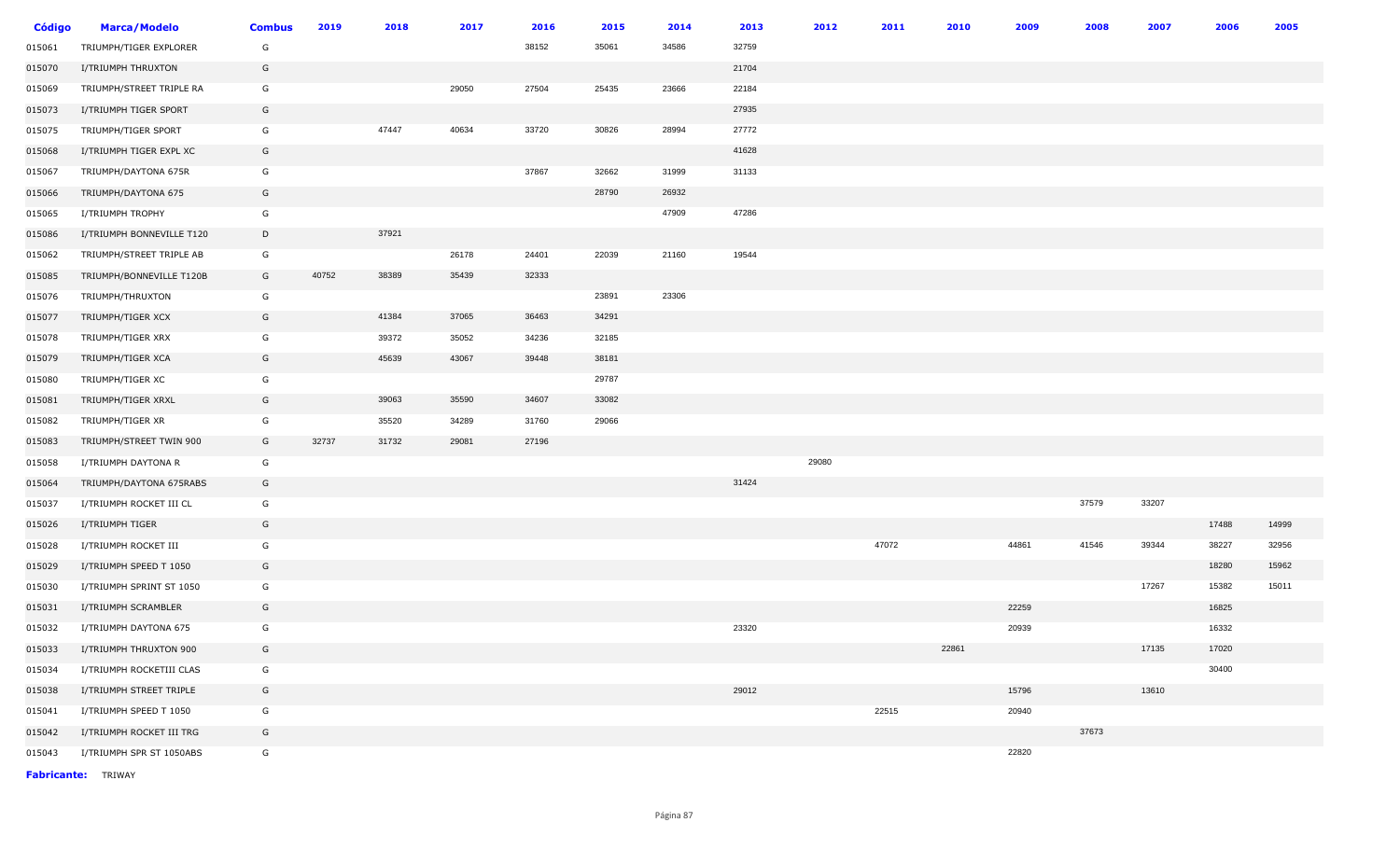| <b>Código</b>    | <b>Marca/Modelo</b>             | <b>Combus</b> | 2019  | 2018  | 2017  | 2016  | 2015 | 2014 | 2013 | 2012  | 2011  | 2010 | 2009  | 2008  | 2007  | 2006  | 2005 |
|------------------|---------------------------------|---------------|-------|-------|-------|-------|------|------|------|-------|-------|------|-------|-------|-------|-------|------|
| 027200           | TRIWAY/AGUIA L                  | G             |       |       |       | 5171  |      |      |      |       |       |      | 1545  | 1385  | 1298  | 1230  | 1158 |
| Fabricante: TTOP |                                 |               |       |       |       |       |      |      |      |       |       |      |       |       |       |       |      |
|                  | 042700 I/TTOP ELET TRIC SYD-CO6 | G             |       |       | 6158  |       |      |      |      |       |       |      |       |       |       |       |      |
| Fabricante: TVS  |                                 |               |       |       |       |       |      |      |      |       |       |      |       |       |       |       |      |
| 033200           | I/TVS APACHE RTR160             | G             |       |       |       |       |      |      |      |       |       |      |       |       | 3655  |       |      |
|                  | <b>Fabricante:</b> TWIN MOTORS  |               |       |       |       |       |      |      |      |       |       |      |       |       |       |       |      |
| 031618           | I/TWIN MOTORS RB200 ROAD        | G             |       |       |       |       |      |      |      | 4752  |       |      |       |       |       |       |      |
| 031619           | I/TWIN MOTORS RB250CHASE        | G             |       |       |       |       |      |      |      | 7935  |       |      |       |       |       |       |      |
| 031620           | I/TWIN MOTORS RB150 FAST        | G             |       |       |       |       |      |      |      | 3935  |       |      |       |       |       |       |      |
|                  | Fabricante: URAL ZAM            |               |       |       |       |       |      |      |      |       |       |      |       |       |       |       |      |
| 090003           | I/URAL RETRO 750                | G             |       |       |       |       |      |      |      | 21269 |       |      |       |       |       |       |      |
|                  | Fabricante: VENTO               |               |       |       |       |       |      |      |      |       |       |      |       |       |       |       |      |
| 030404           | I/VENTO REBELLIAN 250           | G             |       |       |       |       |      |      | 6839 |       | 6206  |      |       |       |       |       |      |
| 030403           | I/VENTO TRITON LI 150           | G             |       |       |       |       |      |      |      |       |       | 3355 |       |       |       |       |      |
| 030402           | I/VENTO V THUNDER XL            | G             |       |       |       |       |      |      | 7134 | 6786  | 6291  | 6005 | 5514  |       |       | 4341  |      |
| 030401           | I/VENTO PHANTOM GT5             | G             |       |       |       |       |      |      |      |       |       |      |       |       |       |       | 3489 |
| 030400           | I/VENTO PHANTON R4I             | G             |       |       |       |       |      |      |      |       |       |      |       |       |       |       | 3568 |
|                  | Fabricante: VESPA               |               |       |       |       |       |      |      |      |       |       |      |       |       |       |       |      |
| 007238           | I/VESPA GTS 300 SUPER           | G             |       |       |       | 31343 |      |      |      | 22684 |       |      |       |       |       |       |      |
| 007210           | I/VESPA 150CC ET4               | G             |       |       |       |       |      |      |      |       |       |      |       |       |       |       | 7489 |
| 008916           | I/VESPA ELEGANTE ED.ESP         | G             |       |       | 16490 |       |      |      |      |       |       |      |       |       |       |       |      |
| 007229           | I/VESPA GTB 250                 | G             |       |       |       |       |      |      |      |       |       |      | 15821 |       |       |       |      |
| 007261           | I/VESPA SXL CLASSIC ESP         | G             | 17804 |       | 17574 |       |      |      |      |       |       |      |       |       |       |       |      |
| 007225           | I/VESPA GTS 300                 | G             |       |       |       |       |      |      |      | 22828 |       |      |       | 12961 |       |       |      |
| 007222           | I/VESPA GTB                     | G             |       |       |       |       |      |      |      |       |       |      |       |       | 10801 |       |      |
| 007213           | I/VESPA LX 150                  | G             |       |       |       |       |      |      |      | 10222 | 10080 | 8765 | 8043  |       |       | 6725  |      |
| 007240           | I/VESPA GTS 300 TOURING         | G             |       |       |       | 32725 |      |      |      | 23006 |       |      |       |       |       |       |      |
| 008913           | I/VESPA PRIM150SERIE ESP        | G             |       |       | 25420 | 22202 |      |      |      |       |       |      |       |       |       |       |      |
| 007236           | I/VESPA GTV 300                 | G             |       |       |       |       |      |      |      | 17968 | 16518 |      |       |       |       |       |      |
| 007216           | I/VESPA GT SB                   | G             |       |       |       |       |      |      |      |       |       |      |       | 14575 | 12361 | 12051 |      |
| 007215           | I/VESPA LX B                    | G             |       |       |       |       |      |      |      |       |       |      |       | 7424  |       | 5972  |      |
| 007219           | I/VESPA GT 60                   | G             |       |       |       |       |      |      |      |       |       |      |       |       |       | 9685  |      |
| 007255           | I/VESPA GTS 300 S.SPORT         | G             |       |       |       | 32272 |      |      |      |       |       |      |       |       |       |       |      |
| 007211           | I/VESPA GTS 250                 | G             |       |       |       |       |      |      |      |       | 17467 |      |       |       | 11885 | 10944 |      |
| 007245           | I/VESPA LX125                   | G             |       |       |       |       |      |      |      |       |       |      |       |       |       | 5359  |      |
| 007260           | I/VESPA CLASSIC PRIMAVE         | G             | 20049 | 19897 |       | 17769 |      |      |      |       |       |      |       |       |       |       |      |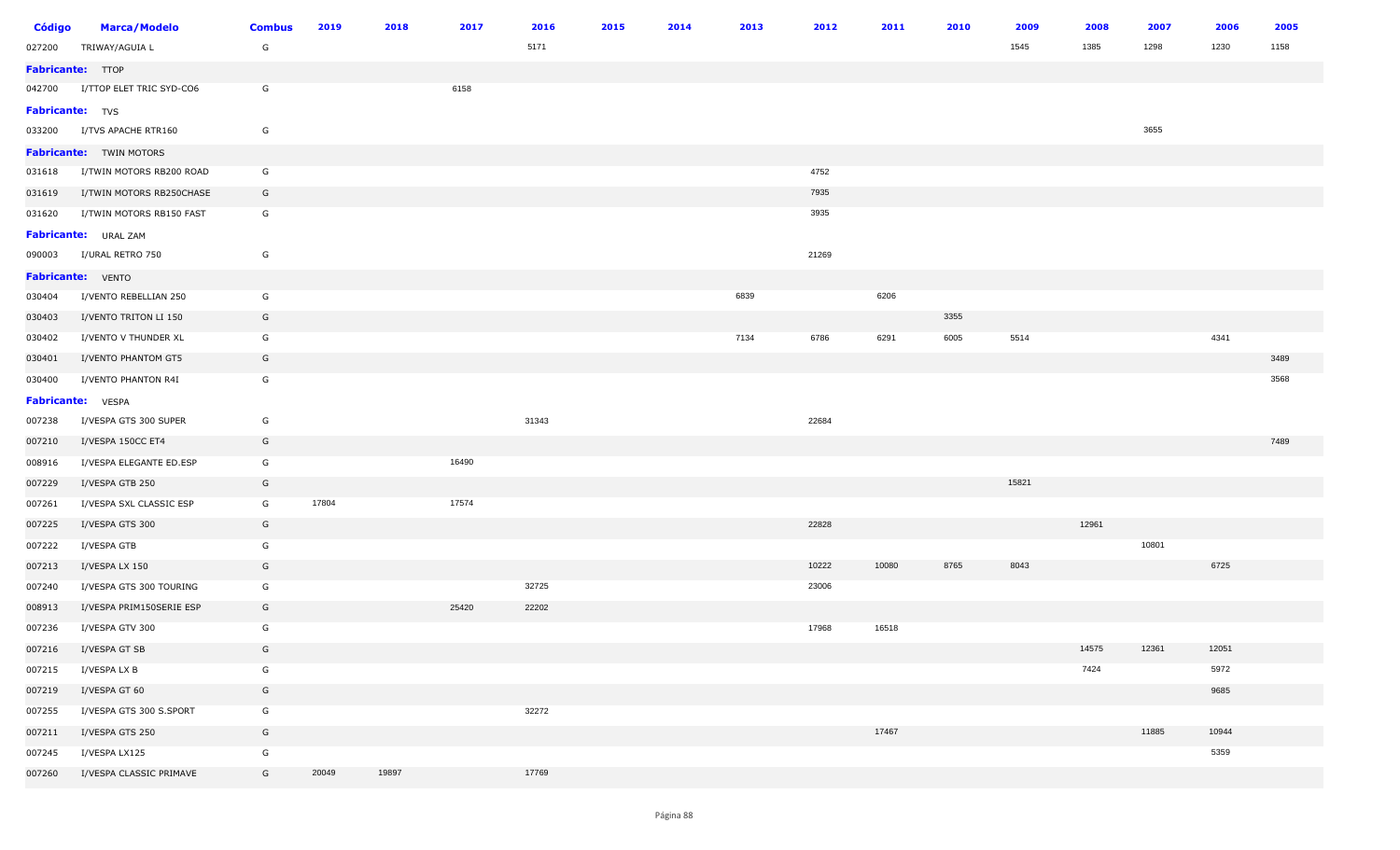| <b>Código</b> | <b>Marca/Modelo</b>        | <b>Combus</b> | 2019 | 2018  | 2017  | 2016  | 2015 | 2014 | 2013 | 2012 | 2011  | 2010  | 2009  | 2008 | 2007 | 2006 | 2005 |
|---------------|----------------------------|---------------|------|-------|-------|-------|------|------|------|------|-------|-------|-------|------|------|------|------|
| 007257        | I/VESPA VXL CLASSIC ESP    | G             |      | 15533 | 14053 |       |      |      |      |      |       |       |       |      |      |      |      |
| 007254        | I/VESPA 946 150 ARMANI     | G             |      |       |       | 54628 |      |      |      |      |       |       |       |      |      |      |      |
| 007253        | I/VESPA PRIMAVERA 125      | G             |      |       |       | 17304 |      |      |      |      |       |       |       |      |      |      |      |
| 007251        | I/VESPA GTS 300 IE ABS     | G             |      |       |       | 29367 |      |      |      |      |       |       |       |      |      |      |      |
| 007228        | I/VESPA GTV 250            | G             |      |       |       |       |      |      |      |      |       | 16505 | 16403 |      |      |      |      |
| 007227        | I/VESPA LXV 150            | G             |      |       |       |       |      |      |      |      |       |       |       | 8315 |      |      |      |
| 007259        | I/VESPA SPRINT 150 SPORT   | G             |      |       |       | 18951 |      |      |      |      |       |       |       |      |      |      |      |
| 047911        | I / VESPA GTS300IE         | G             |      |       | 29837 |       |      |      |      |      |       |       |       |      |      |      |      |
|               | <b>Fabricante:</b> VICTORY |               |      |       |       |       |      |      |      |      |       |       |       |      |      |      |      |
| 029600        | I/VICTORY HIGH BALL CRUI   | G             |      |       |       |       |      |      |      |      | 26280 |       |       |      |      |      |      |
| 029601        | I/VICTORY VISION ARLEN N   | G             |      |       |       |       |      |      |      |      |       | 30714 |       |      |      |      |      |
| 029602        | I/VICTORY HAMMER S         | G             |      |       |       |       |      |      |      |      |       | 27548 |       |      |      |      |      |
| 029603        | I/VICTORY JACKPOT CRUISE   | G             |      |       |       |       |      |      |      |      |       | 31844 |       |      |      |      |      |
| 029604        | I/VICTORY VISION 8 BALL    | G             |      |       |       |       |      |      |      |      | 35228 |       |       |      |      |      |      |
|               | Fabricante: VMAG           |               |      |       |       |       |      |      |      |      |       |       |       |      |      |      |      |
| 036000        | I/VMAG VM200XL 200CC       | G             |      |       |       |       |      |      |      |      |       |       |       |      | 5682 |      |      |
|               | Fabricante: VMOTO          |               |      |       |       |       |      |      |      |      |       |       |       |      |      |      |      |
| 028533        | I/VMOTO E-MAX 120D         | G             |      |       |       |       | 3882 | 3714 |      |      |       |       |       |      |      |      |      |
| 028529        | I/VMOTO E-MAX 120          | G             |      |       |       |       |      |      |      | 3380 |       |       |       |      |      |      |      |
|               | <b>Fabricante:</b> VYRUS   |               |      |       |       |       |      |      |      |      |       |       |       |      |      |      |      |
| 001007        | I/VYRUS 987 C3 4V          | G             |      |       |       |       |      |      |      |      | 47991 |       |       |      |      |      |      |
|               | Fabricante: WANGYE         |               |      |       |       |       |      |      |      |      |       |       |       |      |      |      |      |
| 036615        | I/WANGYE MOTORINO 50T      | G             |      |       |       |       |      | 2945 |      |      |       |       |       |      |      |      |      |
| 036612        | I/WANGYE VINTAGE IR150T    | G             |      |       |       |       |      |      |      | 4268 | 4080  | 3884  | 3668  | 3280 |      |      |      |
| 036611        | I/WANGYE MATRIX IR150T 3   | G             |      |       |       |       |      |      |      |      | 3410  | 3295  |       | 2860 |      |      |      |
| 036601        | I/WANGYE KENOS WY150T-3    | G             |      |       |       |       |      |      |      |      |       |       |       |      | 2934 |      |      |
| 036600        | I/WANGYE KENOS WY250T-2    | G             |      |       |       |       |      |      |      |      |       |       |       |      | 4718 |      |      |
| 036610        | I/WANGYE KENOS SB150       | G             |      |       |       |       |      |      |      |      |       |       |       |      | 3014 |      |      |
| 036609        | I/WANGYE KENOS WY250-7     | G             |      |       |       |       |      |      |      |      |       |       |       |      | 4904 |      |      |
| 036608        | I/WANGYE KENOS WY150-6B    | G             |      |       |       |       |      |      |      |      |       |       |       | 2972 | 2377 |      |      |
| 036603        | I/WANGYE KENOS WY150T-8    | G             |      |       |       |       |      |      |      |      |       |       |       |      | 3164 |      |      |
| 036607        | I/WANGYE KENOS WY150-5M    | G             |      |       |       |       |      |      |      |      |       |       |       | 2490 | 2183 |      |      |
| 036604        | WANGYE KENOS WY125 5       | G             |      |       |       |       |      |      |      |      |       |       |       |      | 2134 |      |      |
| 036606        | I/WANGYE KENOS WY150       | G             |      |       |       |       |      |      |      |      |       |       |       |      | 2060 |      |      |
| 036602        | I/WANGYE KENOS WY150T-3C   | G             |      |       |       |       |      |      |      |      |       |       |       |      | 3004 |      |      |

**Fabricante:** WANGYU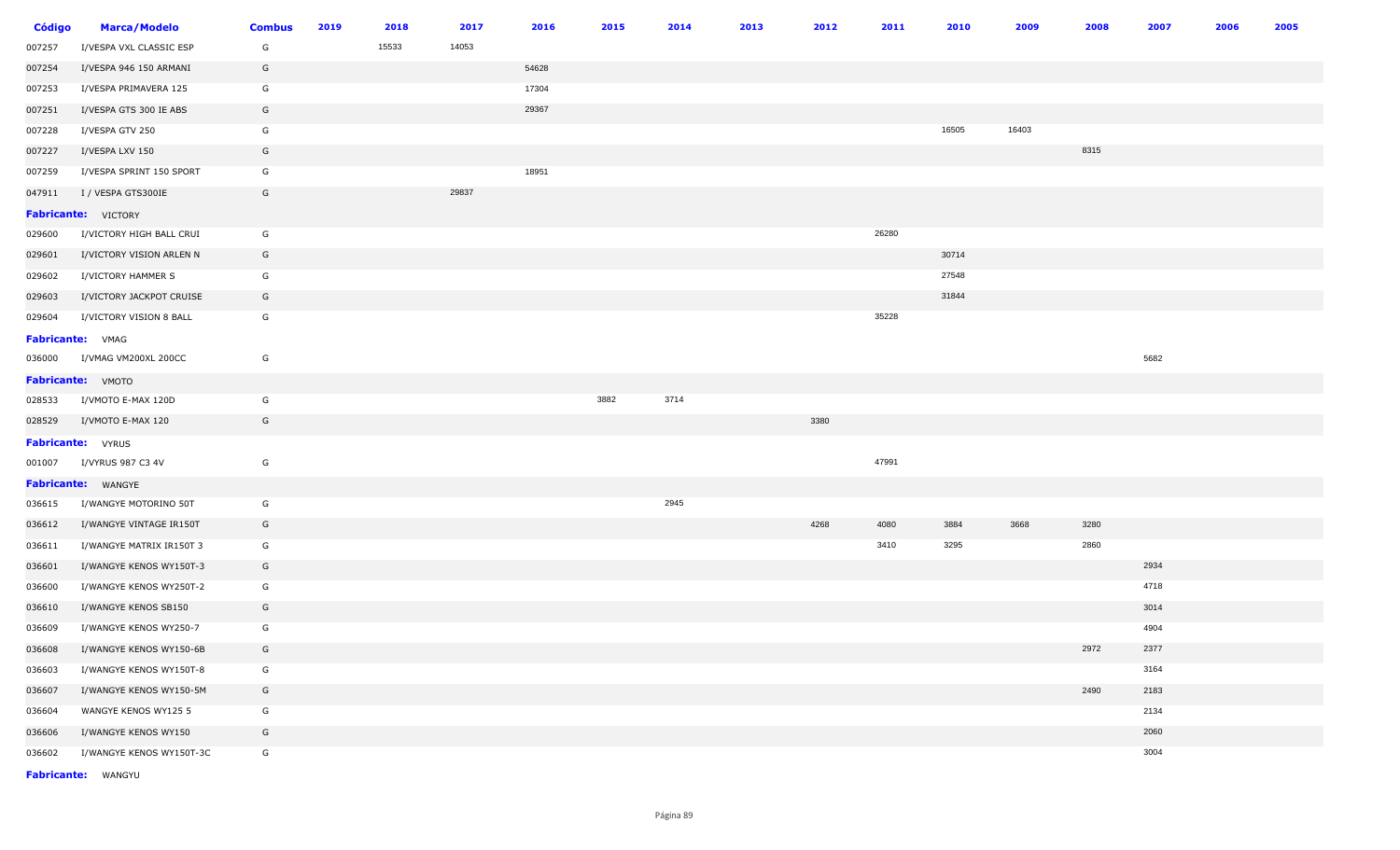| Código | <b>Marca/Modelo</b>             | <b>Combus</b> | 2019 | 2018 | 2017 | 2016 | 2015 | 2014 | 2013 | 2012 | 2011 | 2010 | 2009 | 2008 | 2007 | 2006 | 2005 |
|--------|---------------------------------|---------------|------|------|------|------|------|------|------|------|------|------|------|------|------|------|------|
| 036614 | I/WANGYE MOTORINO 150T67        | G             |      | 5133 | 4956 | 4610 |      | 4540 | 4294 |      |      |      |      |      |      |      |      |
|        | Fabricante: WANHU               |               |      |      |      |      |      |      |      |      |      |      |      |      |      |      |      |
| 005311 | I/WANHU HAYDEN RIO              | G             |      |      |      |      |      | 2902 |      |      |      |      |      |      |      |      |      |
| 005312 | I/WANHU HAYDEN COPA             | G             |      |      |      |      |      | 2964 |      |      |      |      |      |      |      |      |      |
| 005301 | I/WANHU GSM 125CC               | G             |      |      |      |      |      |      |      |      | 2865 |      |      |      |      |      |      |
|        | <b>Fabricante:</b> WANJIN       |               |      |      |      |      |      |      |      |      |      |      |      |      |      |      |      |
|        | 025700 I/WANJIN PEGASSI BR3 EVO | G             |      |      |      |      |      |      |      |      |      |      | 6608 |      |      |      |      |
|        | Fabricante: WIND                |               |      |      |      |      |      |      |      |      |      |      |      |      |      |      |      |
|        | 031500 WIND/XR50                | G             |      |      |      | 3297 |      |      |      |      |      |      |      |      |      |      |      |
|        | <b>Fabricante:</b> WINNER       |               |      |      |      |      |      |      |      |      |      |      |      |      |      |      |      |
|        | 030731 I/WINNER FAIR 110        | G             |      |      |      |      |      |      |      |      |      |      | 2489 |      |      |      |      |
|        | Fabricante: WONJAN              |               |      |      |      |      |      |      |      |      |      |      |      |      |      |      |      |
| 035274 | I/WONJAN WJ50E2 XIZ250SB        | G             |      |      |      |      |      |      | 6083 |      |      |      |      |      |      |      |      |
| 035251 | I/WONJAN WJ50-1.2 XIZ SB        | G             |      |      |      |      |      |      |      | 2448 |      |      |      |      |      |      |      |
| 035252 | I/WONJAN WJ50 CINQ. SB          | G             |      |      |      |      |      |      |      | 2354 |      |      |      |      |      |      |      |
| 035265 | I/WONJAN WJ50E2 XIZ50 SB        | G             |      |      |      |      |      | 6219 | 6083 |      |      |      |      |      |      |      |      |
| 035289 | I/WONJAN SUPERBIKE XIZ50        | G             |      |      |      |      | 3216 | 3063 |      |      |      |      |      |      |      |      |      |
| 035273 | I/WONJAN WJ200R XIZ200R         | G             |      |      |      |      |      |      | 5086 |      | 4507 |      |      |      |      |      |      |
| 035247 | I/WONJAN WJ50-1 XIZ50 SB        | G             |      |      |      |      |      |      |      | 2417 | 2042 |      |      |      |      |      |      |
| 035281 | I/WONJAN WJ150GY-V XIZTR        | G             |      |      |      |      |      |      | 3692 | 3268 |      |      |      |      |      |      |      |
| 047910 | I/WONJAN TOP Y                  | G             |      |      | 2789 |      |      |      |      |      |      |      |      |      |      |      |      |
| 035284 | I/WONJAN WJ50III CINQUEN        | G             |      |      |      |      |      |      | 2345 |      |      |      |      |      |      |      |      |
| 035269 | I/WONJAN WJ50E XIZ 50SB         | G             |      |      |      |      |      | 2044 | 1884 |      |      |      |      |      |      |      |      |
| 035283 | I/WONJAN ASAKA SD200ZH 3        | G             |      |      |      |      |      |      | 5665 |      |      |      |      |      |      |      |      |
| 035291 | I/WONJAN SUPERBIKE 50CC         | G             |      |      |      |      | 3039 | 2555 |      |      |      |      |      |      |      |      |      |
| 035298 | I/WONJAN WAVE Y                 | G             |      |      | 2739 |      |      |      |      |      |      |      |      |      |      |      |      |
|        | Fabricante: WUXI                |               |      |      |      |      |      |      |      |      |      |      |      |      |      |      |      |
| 031615 | I/WUXI CMT200ZH 200C            | G             |      |      |      |      |      |      |      |      |      | 2057 |      |      |      |      |      |
|        | Fabricante: WUYANG              |               |      |      |      |      |      |      |      |      |      |      |      |      |      |      |      |
| 031104 | I/WUYANG WY125 12               | G             |      |      |      |      |      |      |      |      | 2191 |      |      | 1683 | 1481 |      |      |
| 031103 | I/WUYANG WY 150 EX              | G             |      |      |      |      |      |      |      |      | 2430 | 2307 | 2224 | 2030 | 1854 |      |      |
| 031102 | I/WUYANG WY 125 ESD             | G             |      |      |      |      |      |      |      | 2294 | 2192 | 2066 | 1981 | 1829 | 1565 | 1445 | 1345 |
| 031110 | I/WUYANG WY125T 21              | G             |      |      |      |      |      |      |      |      |      |      |      | 1715 |      |      |      |
| 031107 | I/WUYANG BIRELLIBW125CUB        | G             |      |      |      |      |      | 3300 |      |      |      |      |      |      |      |      |      |
| 031117 | I/WUYANG WY48Q-2                | G             |      |      |      |      | 2090 | 1991 | 1895 | 1802 | 1801 | 1625 | 1587 |      |      |      |      |
| 031115 | I/WUYANG WY50QT 2               | G             |      |      |      |      | 2467 | 2267 | 2082 | 1925 | 1743 | 1627 | 1488 | 1447 |      |      |      |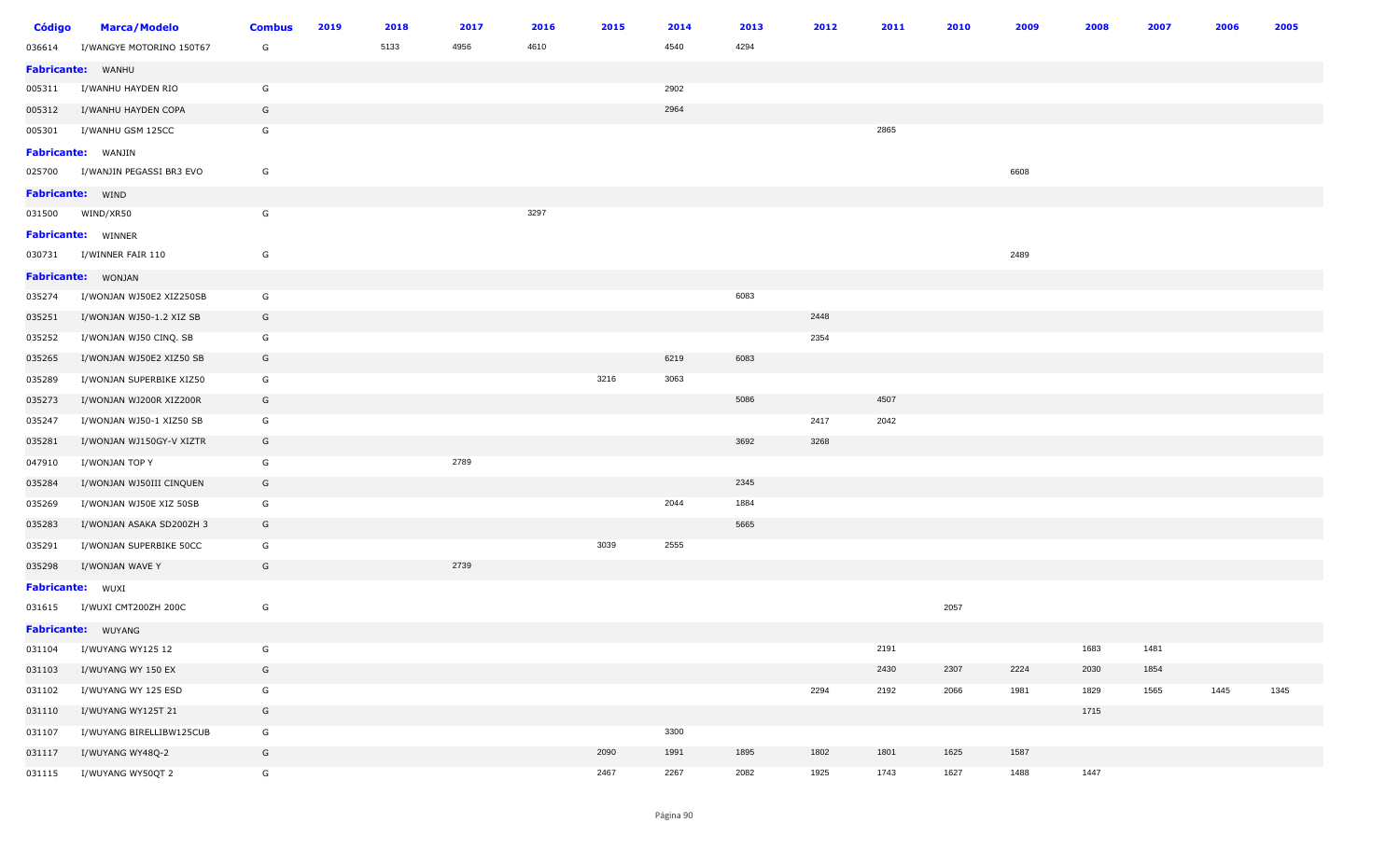| Código | <b>Marca/Modelo</b>      | <b>Combus</b> | 2019 | 2018 | 2017 | 2016 | 2015 | 2014 | 2013 | 2012 | 2011 | 2010 | 2009 | 2008 | 2007 | 2006 | 2005 |
|--------|--------------------------|---------------|------|------|------|------|------|------|------|------|------|------|------|------|------|------|------|
| 031101 | I/WUYANG WY 125 ESD PLUS | G             |      |      |      |      |      |      |      |      | 1821 | 1682 | 1545 | 1478 |      |      | 1185 |
| 031100 | I/WUYANG WY 125 EX       | G             |      |      |      |      |      |      |      |      |      | 2660 |      |      |      |      | 2035 |
| 031105 | I/WUYANG WY250 7         | G             |      |      |      |      |      |      |      |      |      |      |      |      | 4069 |      |      |
| 031106 | I/WUYANG BIRELLIBW125 12 | D             |      |      |      |      |      | 3526 |      |      |      |      |      |      |      |      |      |
| 031116 | I/WUYANG WY50QT 3        | G             |      |      |      |      |      |      |      |      | 1592 | 1557 |      |      |      |      |      |
| 031120 | I/WUYANG CARGO EB04      | G             |      |      | 8960 |      |      |      |      |      |      |      |      |      |      |      |      |
| 031119 | I/WUYANG CARGO EB02      | G             |      |      |      |      |      |      |      | 2053 | 1820 |      |      |      |      |      |      |
| 031111 | I/WUYANG WY125 24E       | G             |      |      |      |      |      | 3300 |      |      |      |      |      |      |      |      |      |
| 031114 | I/WUYANG WY200ZH         | G             |      |      |      |      | 7821 | 7719 | 7617 | 7187 | 6336 | 6083 |      |      |      |      |      |
| 031106 | I/WUYANG BIRELLIBW125 12 | G             |      |      |      |      |      |      |      |      |      |      |      | 1884 |      |      |      |
| 031118 | I/WUYANG CARGO EB01      | G             |      |      |      |      |      |      | 2137 |      | 1820 |      |      |      |      |      |      |
| 031115 | I/WUYANG WY50QT 2        | D             |      |      |      |      |      |      |      |      | 1741 |      |      |      |      |      |      |
| 040758 | I/WUYANG CARGO EB03      | G             |      |      | 8849 |      |      |      |      |      |      |      |      |      |      |      |      |
| 034004 | I/WUYANG PHOENIXX        | G             |      |      |      |      |      |      | 2780 |      |      |      |      |      |      |      |      |
|        | Fabricante: XGJAO        |               |      |      |      |      |      |      |      |      |      |      |      |      |      |      |      |
| 028007 | I/XGJAO XGJ250 21        | G             |      |      |      |      |      |      | 7098 |      |      |      |      |      |      |      |      |
| 028009 | I/XGJAO BULL RACER B31   | G             |      |      |      |      | 5999 |      |      |      |      |      |      |      |      |      |      |
| 028008 | I/XGJAO XGJ250 21A       | G             |      |      |      |      |      |      | 7098 |      |      |      |      |      |      |      |      |
|        | Fabricante: XIASHING     |               |      |      |      |      |      |      |      |      |      |      |      |      |      |      |      |
| 007705 | I/XIASHING MOTORINO 150C | G             |      |      |      |      | 7057 |      |      |      |      |      |      |      |      |      |      |
| 007703 | I/XIASHING NORTHSTR AX12 | G             |      |      |      |      |      |      |      |      |      | 3217 |      |      |      |      |      |
|        | Fabricante: XINGYUE      |               |      |      |      |      |      |      |      |      |      |      |      |      |      |      |      |
| 037103 | I/XINGYUE XY150          | G             |      |      |      |      |      |      |      |      |      |      |      |      | 2736 |      |      |
| 037104 | I/XINGYUE XY150T-7       | G             |      |      |      |      |      |      |      |      |      |      |      |      | 1964 |      |      |
| 037102 | I/XINGYUE XY260T-4       | G             |      |      |      |      |      |      |      |      |      |      |      |      | 5474 |      |      |
| 037101 | I/XINGYUE XY250GY        | G             |      |      |      |      |      |      |      |      |      |      |      |      | 3970 |      |      |
| 037101 | I/XINGYUE XY250GY        | D             |      |      |      |      |      |      | 5082 |      |      |      |      |      |      |      |      |
| 037100 | I/XINGYUE XY 150 ZK      | G             |      |      |      |      |      |      |      |      |      |      |      | 2536 | 2364 |      |      |
|        | Fabricante: XINLING      |               |      |      |      |      |      |      |      |      |      |      |      |      |      |      |      |
| 031612 | I/XINLING MIURA 125      | G             |      |      |      |      | 3643 | 3471 | 3182 |      |      |      |      |      |      |      |      |
| 031606 | I/XINLING XL200 ZH       | G             |      |      |      |      |      |      |      |      |      |      |      |      | 3824 |      |      |
| 031608 | I/XINLING XL200ZH 5      | G             |      |      |      |      |      |      |      |      |      |      | 6533 |      |      |      |      |
| 031609 | I/XINLING TXM 50QT-A     | G             |      |      |      |      |      |      |      |      |      |      | 1485 |      |      |      |      |
| 031610 | I/XINLING TXM 50QT-B     | G             |      |      |      |      |      |      |      |      | 2046 | 1973 |      |      |      |      |      |
| 031613 | I/XINLING SPIRIT 50      | G             | 2441 |      |      |      | 2035 | 1979 | 1885 | 1659 | 1581 | 1550 | 1514 | 1472 |      |      |      |
| 031611 | I/XINLING NG XL200ZH-D   | G             |      |      |      |      |      |      |      |      |      | 5224 |      |      |      |      |      |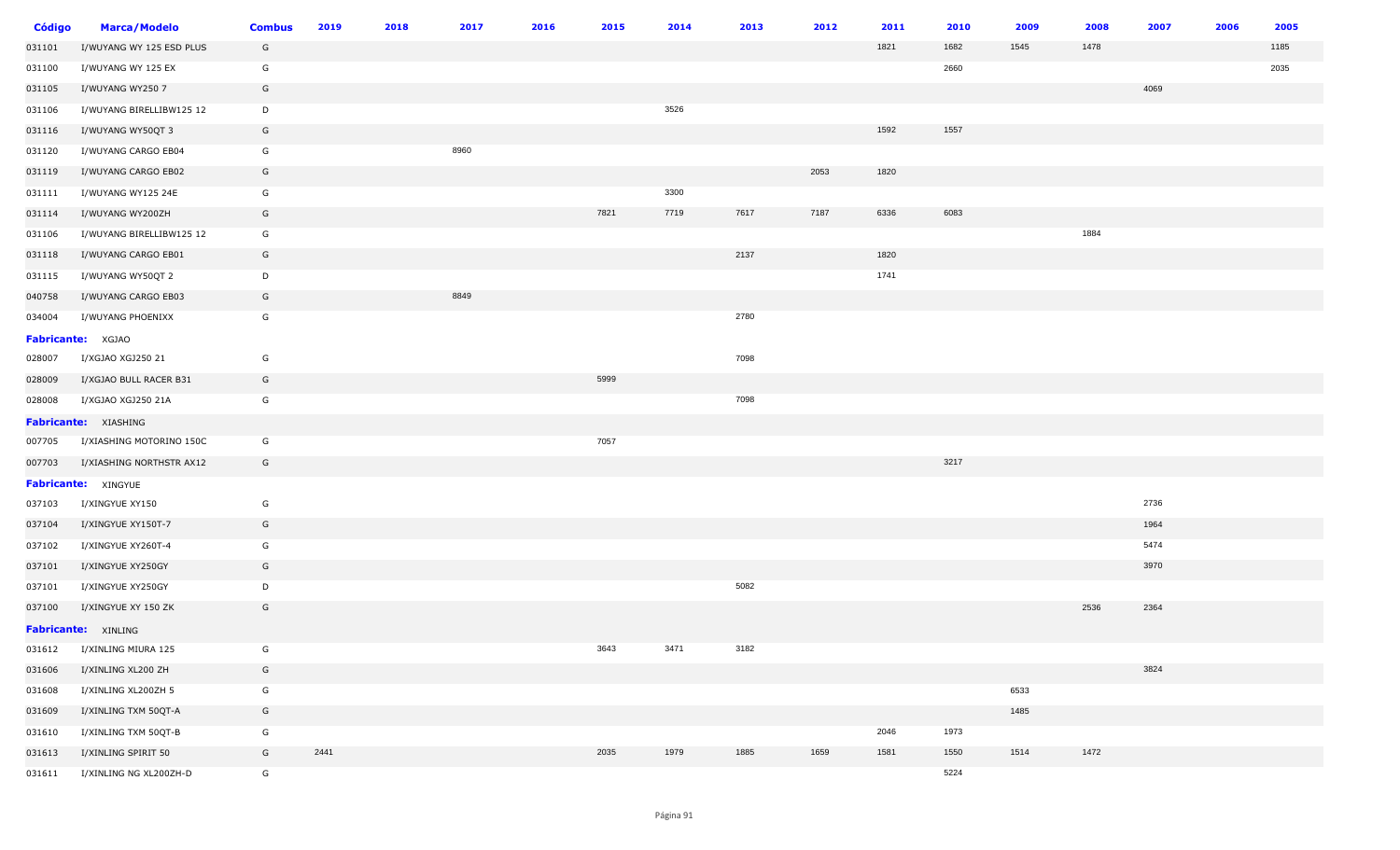| Código | <b>Marca/Modelo</b>      | <b>Combus</b> | 2019  | 2018  | 2017  | 2016   | 2015  | 2014  | 2013  | 2012  | 2011  | 2010  | 2009  | 2008  | 2007  | 2006  | 2005  |
|--------|--------------------------|---------------|-------|-------|-------|--------|-------|-------|-------|-------|-------|-------|-------|-------|-------|-------|-------|
| 031624 | I/XINLING BULL RACE GTX  | G             |       |       |       |        | 9085  | 8917  |       |       |       |       |       |       |       |       |       |
| 031626 | I/XINLING VINCI ELECTRO  | G             |       |       |       |        | 2053  |       |       |       |       |       |       |       |       |       |       |
| 031616 | I/XINLING BULL GS 125    | G             |       |       |       |        |       |       | 2342  | 2231  |       |       |       |       |       |       |       |
| 031617 | I/XINLING BULL RACY 125  | G             |       |       |       |        |       |       | 2534  | 2413  |       |       |       |       |       |       |       |
| 031621 | I/XINLING BULL RACE GTS  | G             |       |       |       |        |       |       | 8012  |       |       |       |       |       |       |       |       |
| 031622 | I/XINLING BULL RACE GTR  | G             |       |       |       |        | 8499  | 8316  | 7938  |       |       |       |       |       |       |       |       |
|        | Fabricante: YADEA        |               |       |       |       |        |       |       |       |       |       |       |       |       |       |       |       |
| 040501 | I/YADEA BULL EKO CITY    | G             |       |       |       |        | 7057  |       |       |       |       |       |       |       |       |       |       |
| 040500 | I/YADEA BULL EKO SPORT   | G             |       |       |       |        | 3811  |       |       |       |       |       |       |       |       |       |       |
| 040502 | I/YADEA BULL EKO HUNTER  | G             |       |       |       |        | 3811  |       |       |       |       |       |       |       |       |       |       |
|        | Fabricante: YAMAHA       |               |       |       |       |        |       |       |       |       |       |       |       |       |       |       |       |
| 014303 | I/YAMAHA YZF R6          | G             |       |       |       |        |       | 40406 |       | 31000 | 28544 | 27736 | 27126 | 25307 | 23889 | 21647 | 18941 |
| 030803 | YAMAHA/YBR FUCAM ADV 129 | G             |       |       |       |        |       |       |       |       |       |       |       | 6957  | 6804  |       | 5869  |
| 023502 | YAMAHA/XTZ 125K          | G             |       |       |       |        |       | 4868  | 4749  | 4536  | 4383  | 3915  | 3573  | 3421  | 3094  | 2871  | 2808  |
| 002650 | YAMAHA/FAZ250 TRITECNO F | G             |       |       |       |        |       |       |       | 7087  | 6809  |       |       |       |       |       |       |
| 007681 | I/YAMAHA FZ8 SPORT       | G             |       |       |       |        |       |       |       |       | 25522 |       |       |       |       |       |       |
| 007613 | I/YAMAHA VMAX            | G             |       |       |       |        | 62316 |       | 56523 | 53832 | 51270 | 46001 | 42506 | 39886 | 38211 |       |       |
| 007669 | I/YAMAHA YZF R1 LE       | G             |       |       |       |        |       |       |       |       |       | 33327 | 32045 |       |       |       |       |
| 007670 | I/YAMAHA WR 250 R        | G             |       |       |       |        |       |       |       |       |       | 16588 |       |       |       |       |       |
| 007671 | I/YAMAHA FZ6 R           | G             |       |       |       |        |       |       |       |       |       |       | 18485 |       |       |       |       |
| 007673 | I/YAMAHA FZS 10ZB        | G             |       |       |       |        |       |       |       |       |       | 29261 |       |       |       |       |       |
| 007674 | I/YAMAHA FZ8             | G             |       |       |       |        |       |       |       | 30961 | 28866 |       |       |       |       |       |       |
| 007675 | I/YAMAHA XMAX 250        | G             |       |       |       |        |       |       |       |       |       |       |       |       |       |       | 9199  |
| 007676 | I/YAMAHA WR 250X         | G             |       |       |       |        |       |       |       |       |       |       |       | 12909 |       |       |       |
| 007678 | I/YAMAHA XTZ 12BL        | G             |       |       |       |        |       |       |       | 5051  |       |       |       |       |       |       |       |
| 007667 | I/YAMAHA VMAX VMX17      | G             |       |       |       |        |       |       | 46543 |       |       |       | 43928 |       |       |       |       |
| 007680 | I/YAMAHA YZFR1 WGPANNIED | G             |       |       |       |        |       |       | 38328 |       | 34437 |       |       | 29150 |       |       |       |
| 007666 | I/YAMAHA FAZER FZ1       | G             |       |       |       |        |       |       |       |       |       |       | 29239 |       |       |       |       |
| 007682 | I/YAMAHA YZFR6 WGPANNIED | G             |       |       |       |        |       |       |       | 35953 |       |       |       | 30551 |       |       |       |
| 007683 | I/YAMAHA XP530 T-MAX     | G             |       |       |       |        |       |       |       | 42053 |       |       |       |       |       |       |       |
| 007684 | I/YAMAHA T MAX 530       | G             |       |       |       |        |       |       | 30806 |       |       |       |       |       |       |       |       |
| 007685 | I/YAMAHA TMAX ABS        | G             |       |       |       | 39736  | 35942 | 33839 | 32744 |       |       |       |       |       |       |       |       |
| 007688 | YAMAHA/MT07              | G             |       |       |       | 24391  | 21099 | 19331 |       |       |       |       |       |       |       |       |       |
| 007689 | YAMAHA/MT07 ABS          | G             | 31239 | 28549 | 26274 | 25455  | 22637 | 20151 |       |       |       |       |       |       |       |       |       |
| 007690 | I/YAMAHA BOLT RSPEC      | G             |       |       |       |        | 31238 |       |       |       |       |       |       |       |       |       |       |
| 007691 | I/YAMAHA YZF R1 M        | G             |       |       |       | 121864 |       |       |       |       |       |       |       |       |       |       |       |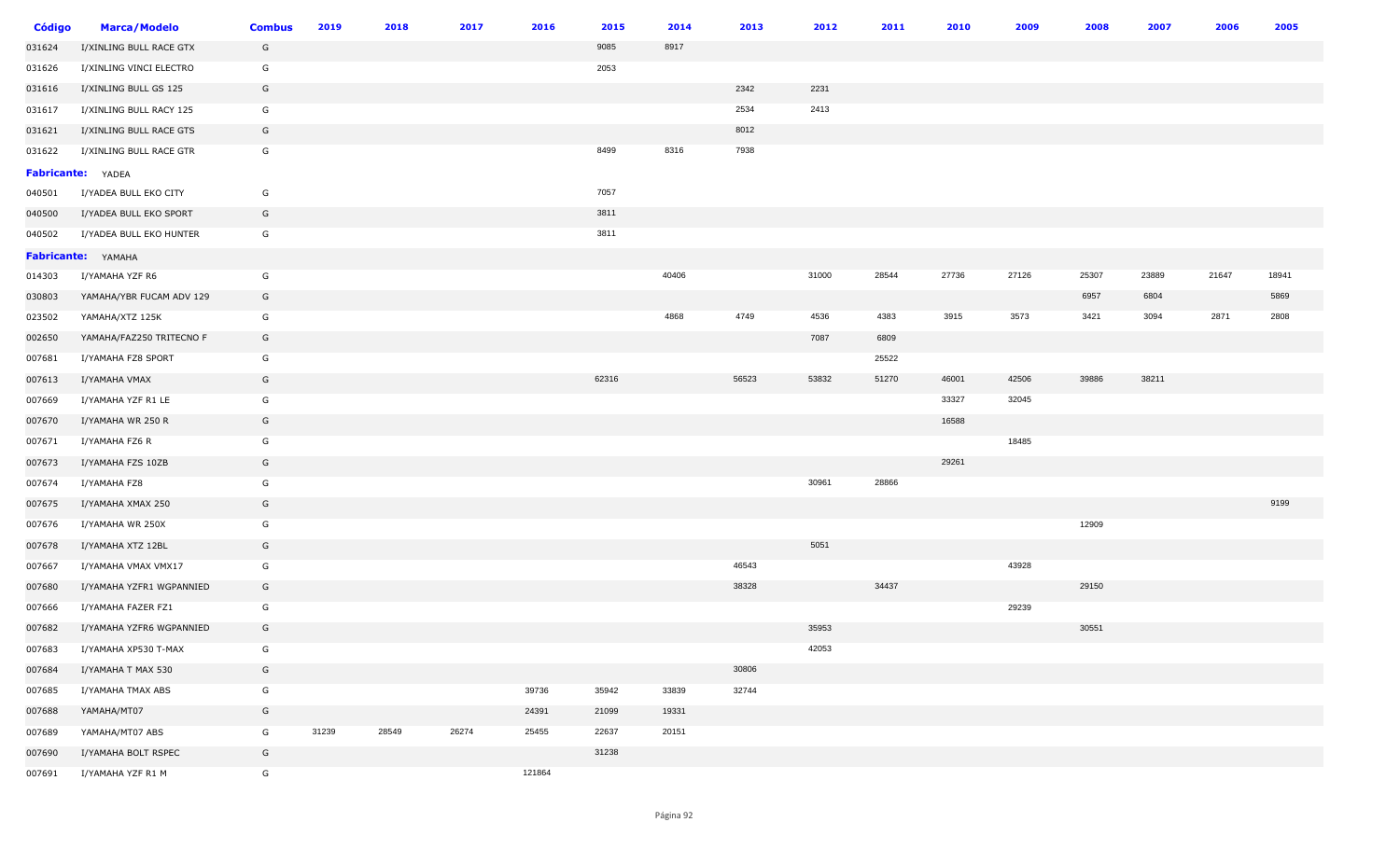| <b>Código</b> | <b>Marca/Modelo</b>      | <b>Combus</b> | 2019  | 2018  | 2017  | 2016  | 2015  | 2014  | 2013  | 2012  | 2011  | 2010  | 2009  | 2008  | 2007  | 2006  | 2005  |
|---------------|--------------------------|---------------|-------|-------|-------|-------|-------|-------|-------|-------|-------|-------|-------|-------|-------|-------|-------|
| 007692        | YAMAHA/MT09 TRACER       | G             | 44054 | 40946 | 38782 | 36827 | 32756 |       |       |       |       |       |       |       |       |       |       |
| 007679        | YAMAHA/FAZER250 BLUEFLEX | G             |       |       | 11175 | 9860  | 8774  | 8317  | 7821  | 7094  | 6509  |       |       |       |       |       |       |
| 007650        | I/YAMAHA TDM 900         | G             |       |       |       |       |       |       |       |       |       |       |       |       |       |       | 14628 |
| 007615        | I/YAMAHA YZF 600         | G             |       |       |       |       |       |       |       |       |       |       |       |       | 24858 |       |       |
| 007616        | I/YAMAHA YZF 1000        | G             |       |       |       |       |       |       |       |       |       |       |       |       |       | 25579 | 22375 |
| 007631        | I/YAMAHA YZF R1          | G             |       |       |       |       |       | 39166 | 38766 | 35592 | 34438 | 33342 | 32129 | 28720 | 25996 | 24147 | 22495 |
| 007637        | I/YAMAHA VSTAR 1100      | G             |       |       |       |       |       |       |       |       |       |       |       |       | 24619 |       | 22296 |
| 007641        | I/YAMAHA FJR 1300        | G             |       |       |       |       |       |       |       |       |       |       |       | 27657 | 26988 |       |       |
| 007642        | I/YAMAHA TDM TWIN 900    | G             |       |       |       |       |       |       |       |       |       |       |       | 19251 | 17320 | 17217 | 14672 |
| 007643        | I/YAMAHA FZ1             | G             |       |       |       |       |       |       |       |       | 18903 | 18064 | 16329 | 15106 | 14346 | 13964 |       |
| 007644        | YAMAHA/DRAG STAR XVS 650 | G             |       |       |       |       |       |       |       |       |       |       |       | 14845 | 14487 | 14320 | 13640 |
| 007647        | I/YAMAHA FZ6             | G             |       |       |       |       |       |       |       |       |       |       |       |       |       |       | 12775 |
| 007668        | I/YAMAHA VMAX 1700       | G             |       |       |       |       |       |       |       |       |       | 36225 | 35090 |       |       |       |       |
| 007649        | I/YAMAHA FAZER FZ6 S     | G             |       |       |       |       |       |       |       |       |       |       |       |       |       | 13695 | 13119 |
| 009605        | YAMAHA/YBR 125K          | G             |       |       |       |       |       |       |       |       |       |       | 3031  | 2825  | 2461  | 2309  | 2143  |
| 007651        | I/YAMAHA YZF R6          | G             |       |       |       |       |       |       | 40002 | 34920 | 31733 | 28479 | 27126 | 26318 | 25625 | 22985 | 20876 |
| 007652        | I/YAMAHA MT 01           | G             |       |       |       |       |       |       |       |       |       |       |       | 25735 | 23974 | 21827 | 19828 |
| 007656        | I/YAMAHA FZ1 FZS10VS     | G             |       |       |       |       |       |       |       |       |       |       |       |       |       | 21797 |       |
| 023505        | YAMAHA/XTZ 125KC         | G             |       |       |       |       |       |       | 4726  | 4529  |       |       |       |       |       |       |       |
| 007658        | I/YAMAHA FAZER FZ6 SHG   | G             |       |       |       |       |       |       |       |       |       |       |       | 17405 | 16216 | 15210 |       |
| 007659        | I/YAMAHA FAZER FZ6 NHG   | G             |       |       |       |       |       |       |       |       |       |       |       | 17409 | 16214 |       | 14506 |
| 007663        | I/YAMAHA T MAX           | G             |       |       |       |       |       |       |       |       | 22642 |       | 20595 |       | 16824 | 14823 |       |
| 007664        | I/YAMAHA YZF R6XB        | G             |       |       |       |       |       |       |       |       |       |       |       | 25961 |       |       |       |
| 007665        | I/YAMAHA MIDNIGHT WAR    | G             |       |       |       |       |       |       |       |       |       |       |       | 16022 |       |       |       |
| 007648        | I/YAMAHA YZF R1          | G             |       |       |       | 87638 |       |       | 38624 | 35989 | 34327 | 33258 | 31805 | 28509 | 25505 | 24488 | 21888 |
| 009999        | YAMAHA/RD 75             | D             |       | 8212  |       |       |       |       |       |       |       |       |       |       |       |       |       |
| 009630        | YAMAHA/XJ6 N ABS         | G             |       | 30476 | 28564 | 26032 | 25157 | 23414 | 22136 |       |       |       |       |       |       |       |       |
| 009631        | YAMAHA/XJ6 F ABS         | G             |       |       |       | 27956 | 25225 | 25002 | 22247 |       |       |       |       |       |       |       |       |
| 009632        | YAMAHA/MT09 ABS          | G             | 39761 | 35918 | 33993 | 30735 | 28278 | 27142 |       |       |       |       |       |       |       |       |       |
| 009633        | YAMAHA/YZF R3            | G             |       |       | 17819 | 16450 | 15478 |       |       |       |       |       |       |       |       |       |       |
| 009634        | YAMAHA/YBR150 FACTOR E   | G             |       | 7720  | 6739  | 6042  | 5269  |       |       |       |       |       |       |       |       |       |       |
| 009635        | YAMAHA/YZF R3 ABS        | G             | 20833 | 19984 | 18089 | 16875 | 16042 |       |       |       |       |       |       |       |       |       |       |
| 009636        | YAMAHA/YBR150 FACTOR ED  | G             | 8136  | 7705  | 7143  | 6195  | 5517  |       |       |       |       |       |       |       |       |       |       |
| 009637        | YAMAHA/MT03 ABS          | G             | 18949 | 18234 | 16747 | 16241 | 15755 |       |       |       |       |       |       |       |       |       |       |
| 009638        | YAMAHA/MT03              | G             |       |       | 15761 | 15289 | 14828 |       |       |       |       |       |       |       |       |       |       |
| 007694        | YAMAHA/FZ25 FAZER        | G             | 14489 | 13895 | 12096 |       |       |       |       |       |       |       |       |       |       |       |       |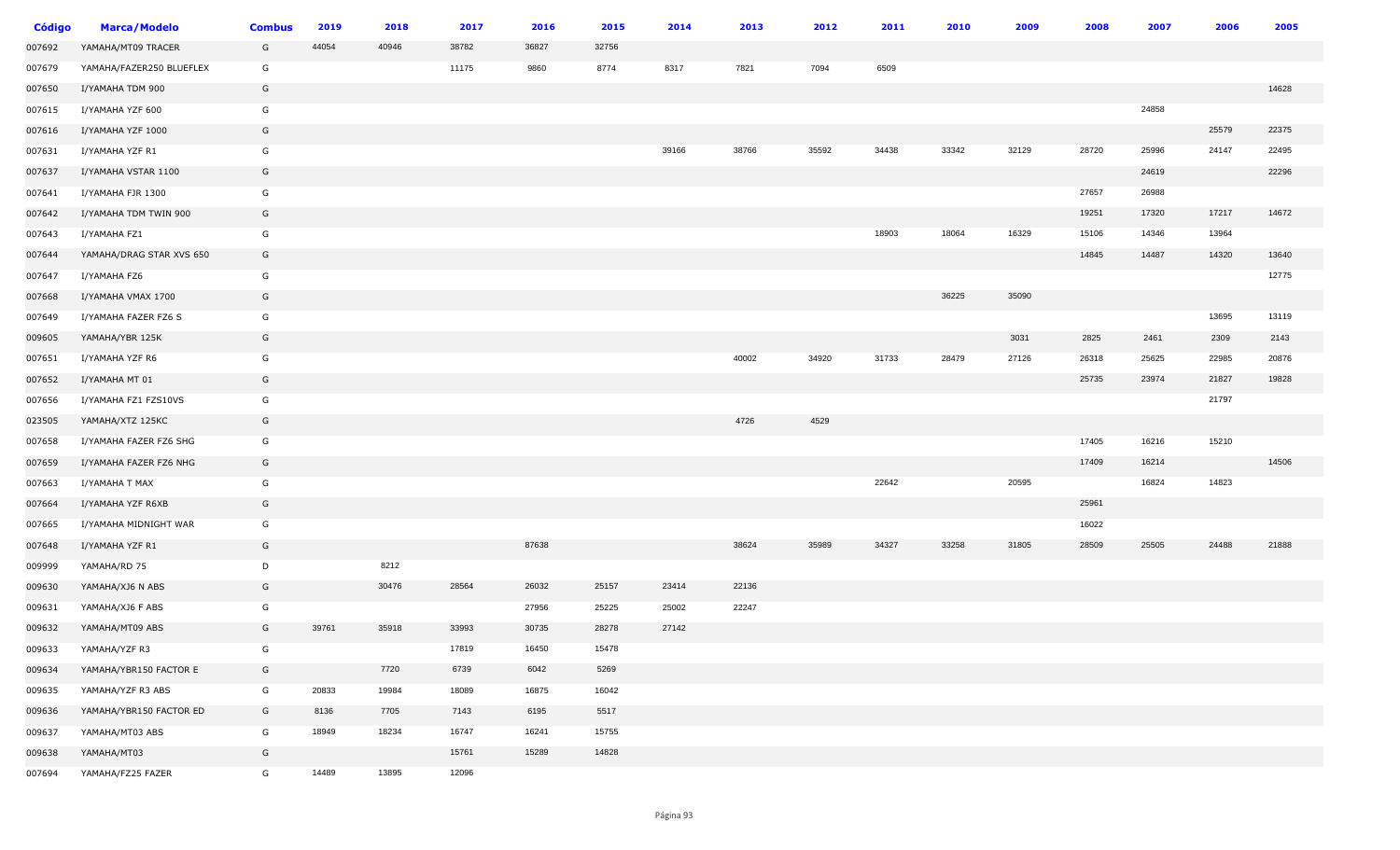| <b>Código</b> | <b>Marca/Modelo</b>      | <b>Combus</b> | 2019  | 2018  | 2017  | 2016  | 2015  | 2014  | 2013  | 2012  | 2011  | 2010  | 2009  | 2008  | 2007  | 2006 | 2005  |
|---------------|--------------------------|---------------|-------|-------|-------|-------|-------|-------|-------|-------|-------|-------|-------|-------|-------|------|-------|
| 009642        | YAMAHA/YZF R3 MONSTER    | G             | 20931 |       |       |       |       |       |       |       |       |       |       |       |       |      |       |
| 009627        | YAMAHA/YBR125 FACTOR ED  | G             |       |       |       |       | 5313  | 5007  | 4360  | 4253  |       |       |       |       |       |      |       |
| 009999        | YAMAHA/RD 75             | G             |       |       |       |       |       |       | 3221  |       |       |       |       |       |       |      |       |
| 010602        | YAMAHA/YBR 125ED         | D             |       |       |       |       |       |       |       |       |       |       |       |       |       | 2888 |       |
| 010602        | YAMAHA/YBR 125ED         | G             |       |       |       |       |       |       |       |       |       |       |       | 3064  | 2886  | 2772 | 2602  |
| 010603        | YAMAHA/JPC TRICICLO      | G             |       |       |       |       |       |       |       |       | 6415  |       |       | 5393  | 4721  |      |       |
| 010604        | YAMAHA/LANDER XTZ250     | D             |       |       |       |       |       |       |       |       | 8524  |       |       |       |       |      |       |
| 010604        | YAMAHA/LANDER XTZ250     | G             | 15183 | 13956 | 13056 |       | 10960 | 9896  | 9446  | 8989  | 8351  | 7256  | 6604  | 6416  | 5732  | 5415 |       |
| 010605        | YAMAHA/FUSCO CARGO YBRF  | G             |       |       |       |       |       |       | 8070  | 7412  | 6806  |       |       |       | 4688  |      |       |
| 010606        | YAMAHA/FUSCO CARGO YBRA  | G             |       |       |       | 6123  | 5765  | 5616  | 5431  | 5006  | 4792  | 4308  | 4106  | 4034  | 3832  |      | 3298  |
| 010607        | YAMAHA/XTZ250 LANDER     | G             | 14984 | 13917 | 12792 | 12350 | 11274 |       |       |       |       |       |       |       |       |      |       |
| 009639        | YAMAHA/YBR125I FACTOR ED | G             | 7715  | 7119  | 6394  | 5604  | 5419  |       |       |       |       |       |       |       |       |      |       |
| 009615        | YAMAHA/XJ6 N             | G             |       |       |       |       | 25079 | 23177 | 21493 | 20265 | 18894 | 16808 | 15323 |       |       |      |       |
| 007653        | I/YAMAHA WARRIOR         | G             |       |       |       |       |       |       |       |       |       |       |       | 35466 |       |      | 22235 |
| 009606        | YAMAHA/YBR 125E          | G             |       |       |       |       |       |       |       |       |       |       |       | 2843  | 2779  | 2588 | 2521  |
| 009607        | YAMAHA/BRAZCAR CARGO 150 | G             |       |       |       |       | 11585 | 10478 | 7524  | 6978  |       |       | 6397  | 6334  | 5575  | 5471 |       |
| 009608        | YAMAHA/MT-03             | G             |       |       |       |       |       |       |       |       |       |       |       | 13310 | 12267 |      |       |
| 009609        | YAMAHA/XTZ 125XK         | G             |       | 5202  | 4882  | 4798  | 4697  | 4561  | 4435  |       | 4352  | 3981  | 3680  | 3491  | 3098  |      |       |
| 009610        | YAMAHA/XTZ 125XE         | G             |       |       |       |       | 6192  | 5636  | 5584  | 5049  | 4569  | 4265  | 4144  | 3670  | 3318  |      |       |
| 009611        | YAMAHA/FACTOR YBR125 K   | G             |       |       |       |       |       |       | 3956  | 3839  | 3543  | 3333  | 3102  | 2852  |       |      |       |
| 009612        | YAMAHA/FACTOR YBR125 ED  | G             |       |       |       |       |       |       | 4584  | 4248  | 3985  | 3846  | 3380  | 3195  |       |      |       |
| 009613        | YAMAHA/FACTOR YBR125 E   | D             |       |       |       |       |       |       |       |       |       | 3603  |       |       |       |      |       |
| 009629        | YAMAHA/YBR125 FACTOR LE  | G             |       |       |       |       |       |       | 4360  |       |       |       |       |       |       |      |       |
| 009614        | YAMAHA/BRAZCAR CARGO 160 | G             |       |       |       |       |       |       | 9759  |       | 7004  |       |       |       | 4810  |      |       |
| 009628        | YAMAHA/YBR125 FACTOR E   | G             |       |       |       |       | 4727  | 4475  | 4239  | 3956  |       |       |       |       |       |      |       |
| 009616        | YAMAHA/XJ6 F             | G             |       |       |       |       | 24635 | 23472 | 21713 | 20612 | 19067 | 17338 | 16116 |       |       |      |       |
| 009618        | YAMAHA/YBR 125 SOLMAK CA | G             |       |       |       |       | 7357  | 7016  | 6247  | 6057  | 5741  | 5211  | 5062  |       | 4608  | 4513 |       |
| 009619        | YAMAHA/YBR 125 SOLMAK CF | G             |       |       |       |       |       |       | 4049  | 3863  | 3695  |       |       |       |       |      |       |
| 009620        | YAMAHA/FACTOR PR YBR125K | G             |       |       |       |       | 4616  |       | 3959  |       | 3545  | 3338  | 2973  | 2906  |       |      |       |
| 009621        | YAMAHA/YBR125 FACTOR K1  | G             |       |       |       |       | 4521  | 4272  | 3959  | 3839  |       |       |       |       |       |      |       |
| 009623        | YAMAHA/YBR125 FACTOR K1P | D             |       | 7303  |       |       |       |       |       |       |       |       |       |       |       |      |       |
| 009623        | YAMAHA/YBR125 FACTOR K1P | G             |       |       |       |       |       | 3997  | 3925  |       |       |       |       |       |       |      |       |
| 009624        | YAMAHA/YBR125 FACTOR E P | G             |       |       |       |       |       |       | 4659  |       |       |       |       |       |       |      |       |
| 009626        | YAMAHA/YBR125 FACTOR K   | G             |       |       |       |       |       | 4272  | 3959  | 3839  |       |       |       |       |       |      |       |
| 009199        | YAMAHA/125               | D             |       | 7154  |       |       |       |       |       |       |       |       |       |       |       |      |       |
| 009613        | YAMAHA/FACTOR YBR125 E   | G             |       |       |       |       | 4850  | 4585  | 4239  | 3956  | 3695  | 3341  | 2997  | 2964  |       |      |       |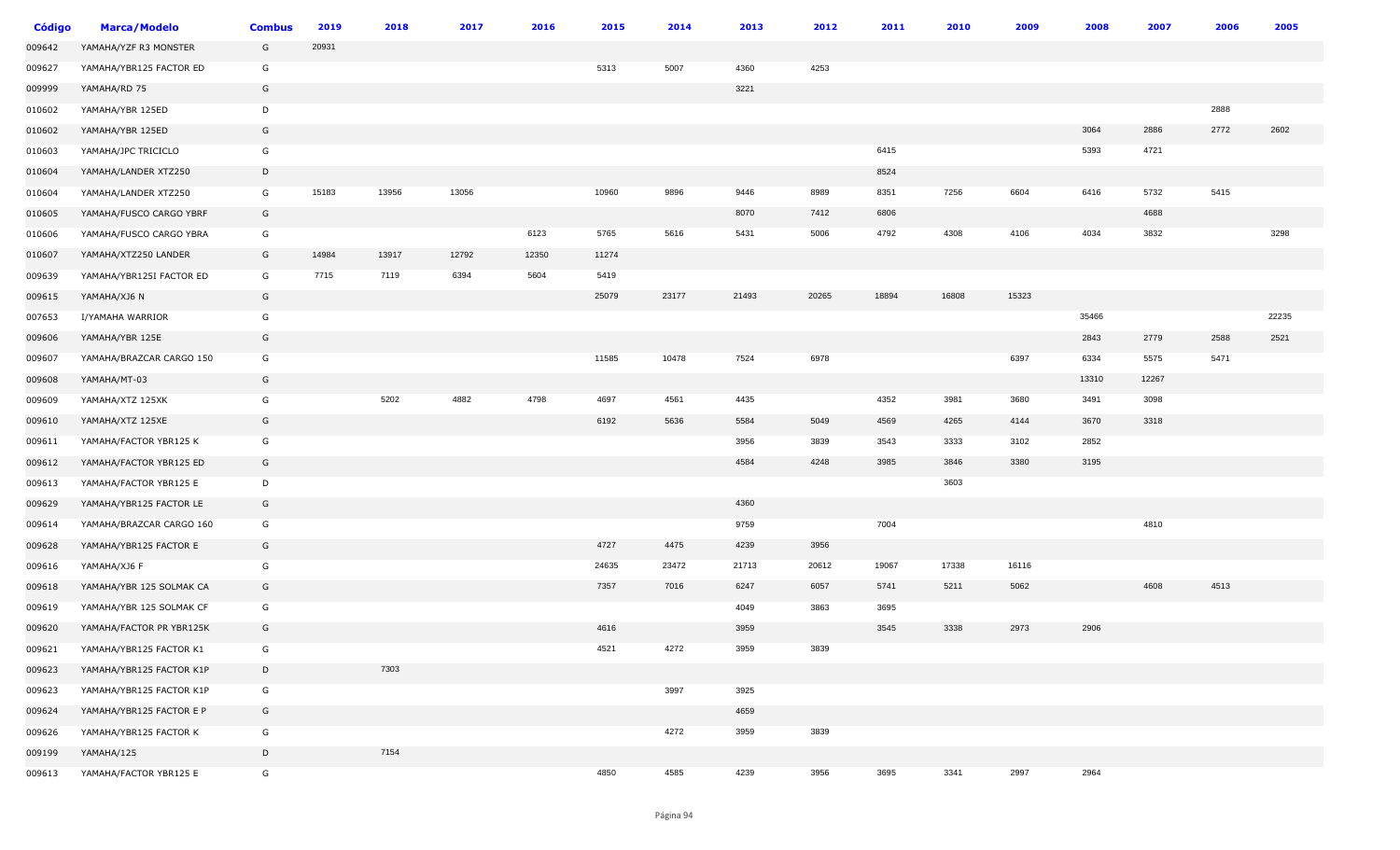| <b>Código</b> | <b>Marca/Modelo</b>         | <b>Combus</b> | 2019  | 2018  | 2017  | 2016  | 2015  | 2014  | 2013  | 2012  | 2011  | 2010  | 2009  | 2008  | 2007  | 2006  | 2005  |
|---------------|-----------------------------|---------------|-------|-------|-------|-------|-------|-------|-------|-------|-------|-------|-------|-------|-------|-------|-------|
| 024705        | YAMAHA/T115 CRYPTON ED      | G             |       |       |       |       | 4218  | 4148  | 3573  | 3388  | 3161  | 2933  | 2574  |       |       |       |       |
| 013204        | IMP/YAMAHA FZR 1000         | G             |       |       |       |       |       |       |       |       |       |       |       | 23788 |       |       |       |
| 013804        | YAMAHA/XT 660R              | G             |       |       | 26946 | 24448 | 22638 | 21260 | 19904 | 19654 | 18019 | 17198 | 16411 | 15166 | 14242 | 13105 | 12946 |
| 013805        | YAMAHA/XTZ250 TENERE        | G             |       | 14652 | 14030 | 12980 | 11352 | 10532 | 9758  | 9239  | 8814  | 8560  |       |       |       |       |       |
| 013806        | YAMAHA/XT660Z TENERE        | G             |       |       |       |       | 24451 | 20684 | 19219 | 18147 | 16907 | 15952 |       |       |       |       |       |
| 013807        | I/YAMAHA SUPERTENERE1200    | G             |       |       |       |       |       |       |       |       |       | 32182 |       |       |       |       |       |
| 013808        | I/YAMAHA XT1200Z STENERE    | G             |       |       |       |       |       |       | 37018 | 34711 | 33294 | 32185 |       |       |       |       |       |
| 013809        | YAMAHA/XT1200Z STENERE      | G             |       |       |       | 42324 | 41550 | 39059 |       |       |       |       |       |       |       |       |       |
| 013810        | YAMAHA/XT1200Z STENERE D    | G             | 58260 | 54848 |       | 45714 | 44878 | 40172 |       |       |       |       |       |       |       |       |       |
| 013811        | YAMAHA/XTZ150 CROSSER E     | G             |       | 8907  | 8866  | 7857  | 7330  | 6754  | 6664  |       |       |       |       |       |       |       |       |
| 013813        | YAMAHA/XTZ150 CROSSER S     | G             | 11218 | 10444 | 9616  |       |       |       |       |       |       |       |       |       |       |       |       |
| 024701        | YAMAHA/TDM 225              | G             |       |       |       |       |       |       |       |       |       |       |       |       |       |       | 3611  |
| 024702        | YAMAHA/CRYPTON T105E        | G             |       |       |       |       |       |       |       |       |       | 2507  |       |       | 2142  |       |       |
| 023503        | YAMAHA/XTZ 125E             | G             |       |       |       |       | 6398  | 6007  | 5249  | 4980  | 4498  | 4255  | 3827  | 3519  | 3241  | 3131  | 2898  |
| 024704        | YAMAHA/T115 CRYPTON K       | G             |       |       |       |       | 3875  | 3568  | 3224  | 3077  | 2845  | 2572  | 2268  |       |       |       |       |
| 013812        | YAMAHA/XTZ150 CROSSER ED    | G             |       |       | 9356  | 7801  | 7653  | 7170  | 7041  |       |       |       |       |       |       |       |       |
| 024706        | YAMAHA/NEO 125              | G             | 7583  | 7328  | 6697  | 6541  |       |       |       |       |       |       |       |       |       |       |       |
| 026501        | YAMAHA/JOG TEEN             | G             |       |       |       |       |       |       |       |       |       |       |       |       |       |       | 1984  |
| 026502        | YAMAHA/FAZER YS250          | G             |       |       |       |       | 9213  | 8734  | 8212  | 7449  | 6800  | 6245  | 5466  | 5326  | 5091  | 4662  | 4185  |
| 026503        | YAMAHA/FAZER YS250 LE       | G             |       |       |       |       |       |       | 8316  |       |       | 6375  | 5548  | 5476  | 5196  |       |       |
| 026504        | YAMAHA/XTZ 250X             | G             |       |       |       |       |       |       |       |       |       | 7734  | 6960  | 6303  | 6125  |       |       |
| 026505        | YAMAHA/FZ6 FAZER S HG       | G             |       |       |       |       |       |       |       |       |       |       | 17447 | 17101 |       |       |       |
| 026506        | YAMAHA/FZ6 FAZER N HG       | G             |       |       |       |       |       |       |       |       |       |       | 17834 | 16868 |       |       |       |
| 026507        | YAMAHA/FAZ250 TRITECNO F    | G             |       |       |       |       |       |       |       | 7087  |       |       |       |       |       |       |       |
| 026508        | YAMAHA/YS150 FAZER ED       | G             |       |       |       |       | 6177  | 6048  | 5830  |       |       |       |       |       |       |       |       |
| 026509        | YAMAHA/YS150 FAZER SED      | G             | 9367  | 8758  | 8605  | 7629  | 6334  | 6069  | 5667  |       |       |       |       |       |       |       |       |
| 026510        | YAMAHA/XT660Z TENERE ABS    | G             |       |       |       | 26295 | 24253 | 23397 |       |       |       |       |       |       |       |       |       |
| 026511        | YAMAHA/YS150 FAZER PRO      | G             |       |       | 12160 |       |       |       |       |       |       |       |       |       |       |       |       |
| 007657        | I/YAMAHA YZF R1 SPV         | G             |       |       |       |       |       |       |       |       |       |       |       |       |       | 24948 | 21002 |
| 024703        | YAMAHA/NEO AT115            | G             |       |       |       |       |       |       |       | 4908  | 4673  | 4265  | 3777  | 3455  | 2905  | 2549  | 2518  |
| 023303        | YAMAHA/XVS950A MIDN.STAR    | G             |       |       |       | 27034 | 26763 | 26265 | 24009 | 23235 | 22463 | 19188 | 17534 |       |       |       |       |
| 013814        | YAMAHA/XTZ150 CROSSER Z     | G             | 11649 | 10788 | 10137 |       |       |       |       |       |       |       |       |       |       |       |       |
| 023501        | YAMAHA/XT 225               | G             |       |       |       |       |       |       |       |       |       |       |       |       |       |       | 3940  |
| 040800        | YAMAHA/NMAX                 | G             | 11877 | 10628 | 9841  | 8434  |       |       |       |       |       |       |       |       |       |       |       |
|               | <b>Fabricante:</b> YAMASAKI |               |       |       |       |       |       |       |       |       |       |       |       |       |       |       |       |
| 021404        | I/YAMASAKI 49CC STREET B    | G             |       |       |       |       |       |       |       | 3265  |       |       |       |       |       |       |       |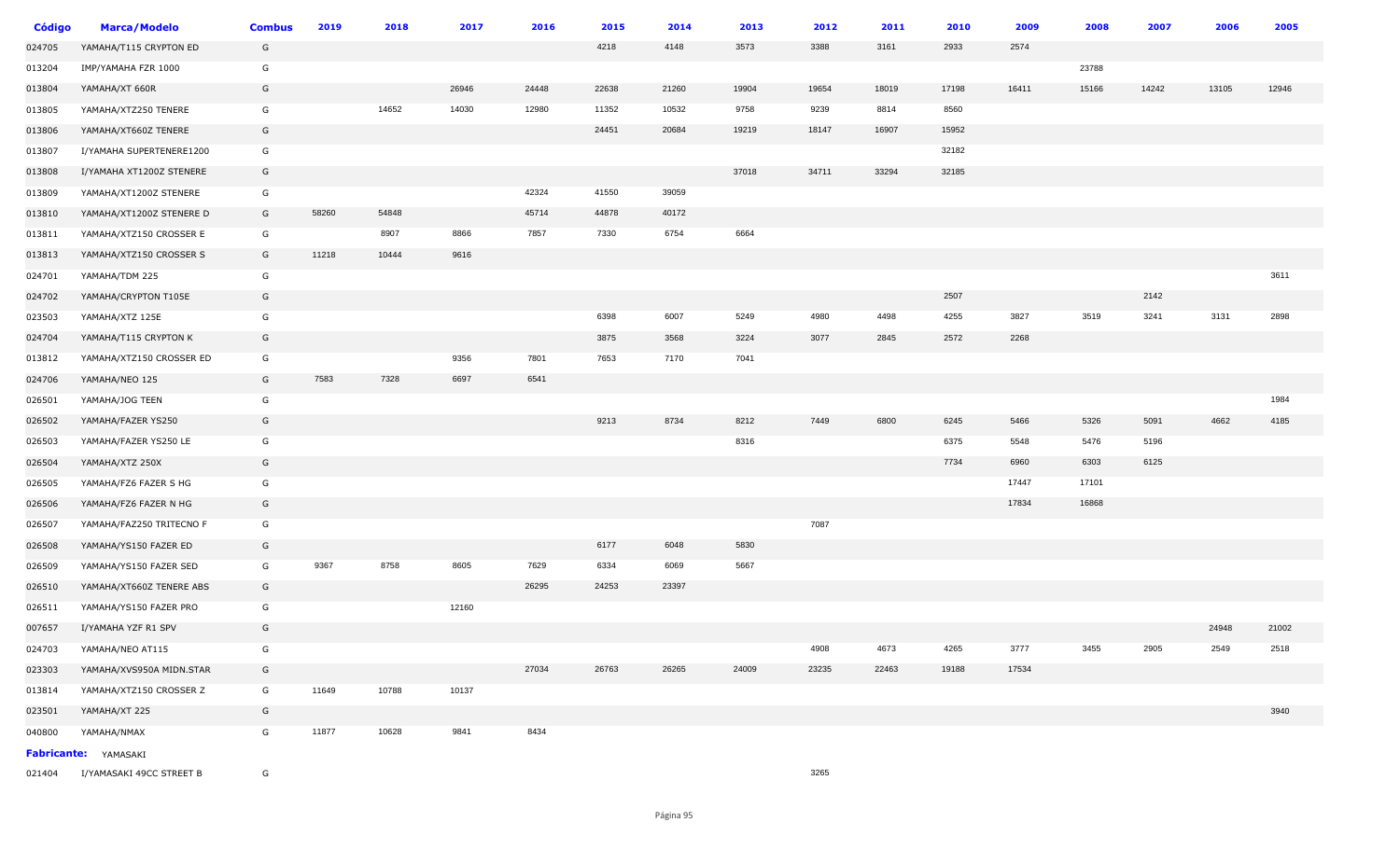| <b>Código</b> | <b>Marca/Modelo</b>      | <b>Combus</b> | 2019 | 2018 | 2017 | 2016 | 2015 | 2014 | 2013 | 2012 | 2011 | 2010 | 2009 | 2008 | 2007 | 2006 | 2005 |
|---------------|--------------------------|---------------|------|------|------|------|------|------|------|------|------|------|------|------|------|------|------|
| 021411        | I/YAMASAKI SPORT BIKE    | G             |      |      |      |      |      | 3517 |      |      |      |      |      |      |      |      |      |
| 021410        | I/YAMASAKI SPORT RD BIKE | G             |      |      |      |      |      | 3517 |      | 2513 |      |      |      |      |      |      |      |
| 021409        | I/YAMASAKI DIRT BIKE     | G             |      |      |      |      |      | 1826 |      |      |      |      |      |      |      |      |      |
| 021408        | I/YAMASAKI DIRT RD BIKE  | G             |      |      |      |      |      | 1937 |      | 1844 |      |      |      |      |      |      |      |
| 021407        | I/YAMASAKI SPORT ROAD B  | G             |      |      |      |      |      | 2007 |      |      |      |      |      |      |      |      |      |
| 021406        | I/YAMASAKI 49CC SPORT B  | G             |      |      |      |      |      | 2027 |      |      |      |      |      |      |      |      |      |
| 021405        | I/YAMASAKI STREET ROAD B | G             |      |      |      |      |      |      |      | 2659 |      |      |      |      |      |      |      |
|               | Fabricante: YAMAZUKY     |               |      |      |      |      |      |      |      |      |      |      |      |      |      |      |      |
| 026900        | I/YAMAZUKY BIZ 125CC     | G             |      |      |      |      |      |      |      |      |      |      |      |      | 2656 |      |      |
|               | Fabricante: YINGANG      |               |      |      |      |      |      |      |      |      |      |      |      |      |      |      |      |
| 032615        | I/YINGANG YG110-9BII     | G             |      |      |      |      |      |      |      |      |      |      |      | 2665 |      |      |      |
| 032616        | I/YINGANG US1 3          | G             |      |      |      |      |      |      |      |      |      |      |      | 2257 |      |      |      |
| 032643        | I/YINGANG JET 50         | G             |      |      |      |      | 3915 |      |      |      |      |      |      |      |      |      |      |
| 032617        | I/YINGANG US1 5          | G             |      |      |      |      |      |      |      |      |      |      |      | 2987 |      |      |      |
| 032618        | I/YINGANG US1 6          | G             |      |      |      |      |      |      |      |      |      |      |      | 3025 |      |      |      |
| 032614        | I/YINGANG YG200-9        | G             |      |      |      |      |      | 5825 |      |      |      |      |      | 3719 |      |      |      |
| 032620        | I/YINGANG US1 1A         | G             |      |      |      |      |      |      |      |      |      |      |      | 2389 |      |      |      |
| 032605        | I/YINGANG YG125 2C       | G             |      |      |      |      |      |      |      |      |      |      |      |      | 2164 |      |      |
| 032619        | I/YINGANG US1 7          | G             |      |      |      |      |      |      |      |      |      |      |      | 1898 |      |      |      |
| 032613        | I/YINGANG US1 4          | G             |      |      |      |      |      |      |      |      |      |      |      | 1472 | 1419 |      |      |
| 032600        | I/YINGANG YG50QT-3       | G             |      |      |      |      |      |      |      |      |      |      |      | 1180 |      | 1082 |      |
| 032601        | I/YINGANG YG125-20       | G             |      |      |      |      |      |      |      |      |      |      |      |      | 2269 |      |      |
| 032612        | I/YINGANG US1 2          | G             |      |      |      |      |      |      |      | 2241 |      |      |      | 1840 | 1653 |      |      |
| 032604        | I/YINGANG YG150T-15      | G             |      |      |      |      |      |      |      |      |      |      |      |      | 3733 | 3378 |      |
| 032636        | I/YINGANG SD200GY 10A    | G             |      |      |      |      |      |      |      | 3443 |      |      |      |      |      |      |      |
| 032611        | I/YINGANG YG48 Q         | G             |      |      |      |      |      |      |      |      |      |      |      |      | 1136 |      |      |
| 032606        | I/YINGANG YG110 2        | G             |      |      |      |      |      |      |      |      |      |      |      |      | 2457 |      |      |
| 032610        | I/YINGANG YG250 GY       | G             |      |      |      |      |      |      |      |      |      |      |      |      | 4981 |      |      |
| 032607        | I/YINGANG YG150 5        | G             |      |      |      |      |      |      |      |      |      |      |      |      | 2280 |      |      |
| 032608        | I/YINGANG YG125 16       | G             |      |      |      |      |      |      |      |      |      |      |      |      | 2442 |      |      |
| 032603        | I/YINGANG YG110-C        | G             |      |      |      |      |      |      |      |      |      |      |      | 2864 | 2595 |      |      |
| 032623        | I/YINGANG PROTORK HD200P | G             |      |      |      |      |      |      |      | 2513 | 2280 |      |      |      |      |      |      |
| 032644        | I/YINGANG YG JET 50      | G             |      |      |      |      | 3784 |      |      |      |      |      |      |      |      |      |      |
| 032637        | I/YINGANG BUGGIE SD200 Z | G             |      |      |      |      |      |      | 3914 | 3515 |      |      |      |      |      |      |      |
| 032633        | I/YINGANG US1 1NEW       | G             |      |      |      |      |      |      |      | 2124 |      |      |      |      |      |      |      |
| 032631        | I/YINGANG PROTORK HD200  | G             |      |      |      |      |      |      |      | 8049 |      |      |      |      |      |      |      |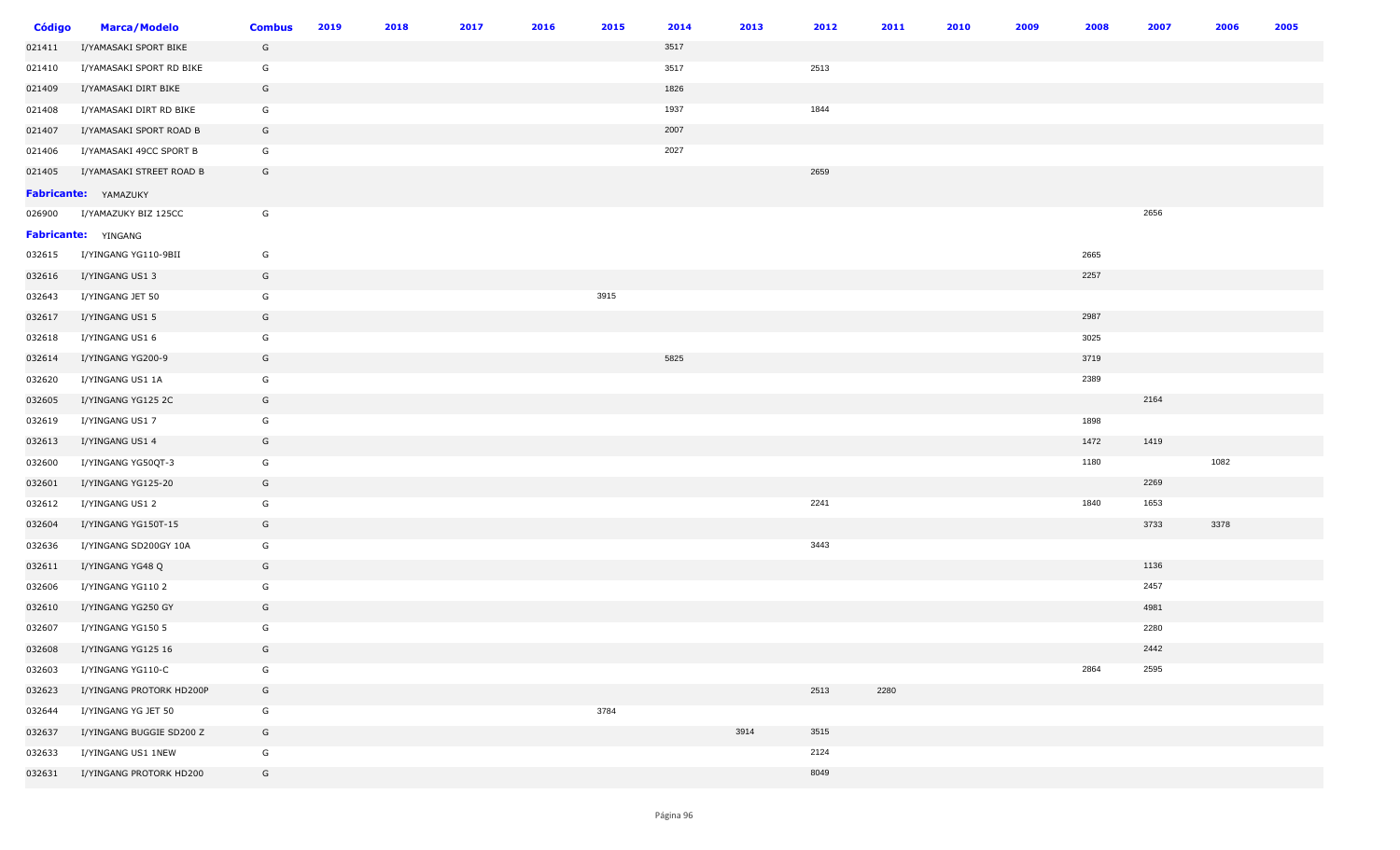| <b>Código</b>    | <b>Marca/Modelo</b>         | <b>Combus</b> | 2019 | 2018 | 2017 | 2016 | 2015 | 2014 | 2013 | 2012 | 2011 | 2010 | 2009 | 2008 | 2007 | 2006 | 2005 |
|------------------|-----------------------------|---------------|------|------|------|------|------|------|------|------|------|------|------|------|------|------|------|
| 032630           | I/YINGANG NAZAXX SPORT      | G             |      |      |      | 6205 |      |      | 4908 | 4662 | 4232 | 4065 |      |      |      |      |      |
| 032629           | I/YINGANG NAZAXX MAX        | G             |      |      | 4049 | 3579 | 3047 | 2900 | 2662 | 2610 | 2505 | 2354 |      | 2121 |      |      |      |
| 032622           | I/YINGANG YG50QT            | G             |      |      |      |      |      |      |      |      |      | 1560 | 1442 |      |      |      |      |
| 032621           | I/YINGANG US1 1             | G             |      |      |      |      |      |      |      | 2171 | 1949 | 1868 |      | 1575 |      |      |      |
| 032624           | I/YINGANG PROTORK HD200     | G             |      |      |      |      |      |      |      | 1826 | 1651 |      |      |      |      |      |      |
| 032638           | I/YINGANG NAZAXX FREE       | G             | 4696 | 4473 | 3983 | 3503 | 2982 | 2900 | 2662 |      |      |      |      |      |      |      |      |
| 032609           | I/YINGANG YG125 C           | G             |      |      |      |      |      |      |      |      |      |      |      |      | 2255 |      |      |
|                  | Fabricante: YINHE           |               |      |      |      |      |      |      |      |      |      |      |      |      |      |      |      |
| 036712           | I/YINHE BRAVAX BVX20        | G             |      |      |      |      |      |      |      |      |      | 3787 |      |      |      |      |      |
| 038300           | I/YINHE MRX 230 SUPERMOT    | G             |      |      |      |      |      |      |      |      |      |      |      | 5837 |      |      |      |
|                  | <b>Fabricante: YINXIANG</b> |               |      |      |      |      |      |      |      |      |      |      |      |      |      |      |      |
| 030303           | I/YINXIANG ATV250 V         | G             |      |      |      |      |      |      |      |      |      |      |      | 7377 |      |      |      |
| 030325           | I/YINXIANG RIVER 200        | G             |      |      |      |      | 2281 |      |      |      |      |      |      |      |      |      |      |
| 030309           | I/YINXIANG YX200 C6         | G             |      |      |      |      |      |      |      |      |      | 2510 |      |      |      |      |      |
| 030308           | I/YINXIANG YX150 C6         | G             |      |      |      |      |      |      |      |      |      |      | 2692 |      |      |      |      |
| 030307           | I/YINXIANG IROS ONE         | G             |      |      |      |      |      |      | 3899 | 3340 | 3076 | 2781 | 2501 | 2424 |      |      |      |
| 030307           | I/YINXIANG IROS ONE         | D             |      |      |      |      |      |      |      |      | 3156 |      |      |      |      |      |      |
| 030304           | I/YINXIANG IROS MOVING      | G             |      |      |      |      |      |      | 4047 | 3663 | 3661 | 3116 |      | 2878 |      |      |      |
| 032639           | I/YINXIANG NAZAXX CLASSI    | G             |      |      |      |      |      | 2900 |      |      |      |      |      |      |      |      |      |
| 032640           | I/YINXIANG NAZAXX ZOOM      | G             | 3691 |      |      |      |      | 2900 |      |      |      |      |      |      |      |      |      |
| 030305           | I/YINXIANG IROS ACTION      | G             |      |      |      |      |      |      |      |      | 1985 | 1690 |      | 1468 |      |      |      |
| 030329           | I/YINXIANG RBRAVO 50CC      | G             |      |      |      |      | 3169 |      |      |      |      |      |      |      |      |      |      |
| 030311           | I/YINXIANG BRAVAX AX200     | G             |      |      |      |      |      |      | 5331 | 4897 | 4622 | 4092 |      |      |      |      |      |
| 030312           | I/YINXIANG BRAVAX BVX150    | G             |      |      |      |      |      |      | 2942 | 2702 | 2505 | 2368 |      |      |      |      |      |
| 030315           | I/YINXIANG BRAVAX 130JE     | G             |      |      |      |      |      |      | 2931 | 2912 |      |      |      |      |      |      |      |
| 030317           | I/YINXIANG YX50K3 RBRAVO    | G             |      |      |      |      |      | 2723 | 2416 |      |      |      |      |      |      |      |      |
| 030318           | I/YINXIANG YX50CFC RBRAV    | G             |      |      |      |      |      |      | 2409 |      |      |      |      |      |      |      |      |
| 030319           | I/YINXIANG YX50CN RBRAVO    | G             |      |      |      |      |      |      | 2471 |      |      |      |      |      |      |      |      |
| 030321           | I/YINXIANG RCL TOP 125      | G             |      |      |      |      |      |      | 2654 |      |      |      |      |      |      |      |      |
| 030326           | I/YINXIANG UAU              | G             |      |      |      |      |      | 2249 |      |      |      |      |      |      |      |      |      |
| 030320           | I/YINXIANG RCL TOP 50       | G             |      |      |      |      |      |      | 2407 |      |      |      |      |      |      |      |      |
| Fabricante: YUAN |                             |               |      |      |      |      |      |      |      |      |      |      |      |      |      |      |      |
| 038103           | I/YUAN KYNRO KN125 C        | G             |      |      |      |      |      |      |      |      |      |      |      | 2462 |      |      |      |
| 038104           | I/YUAN KYNRO KN150 TRAIL    | G             |      |      |      |      |      |      |      |      |      |      |      | 2552 |      |      |      |
| 038105           | I/YUAN KYNRO KN150 SPORT    | G             |      |      |      |      |      |      |      |      |      |      |      | 2955 |      |      |      |

**Fabricante:** YURJIN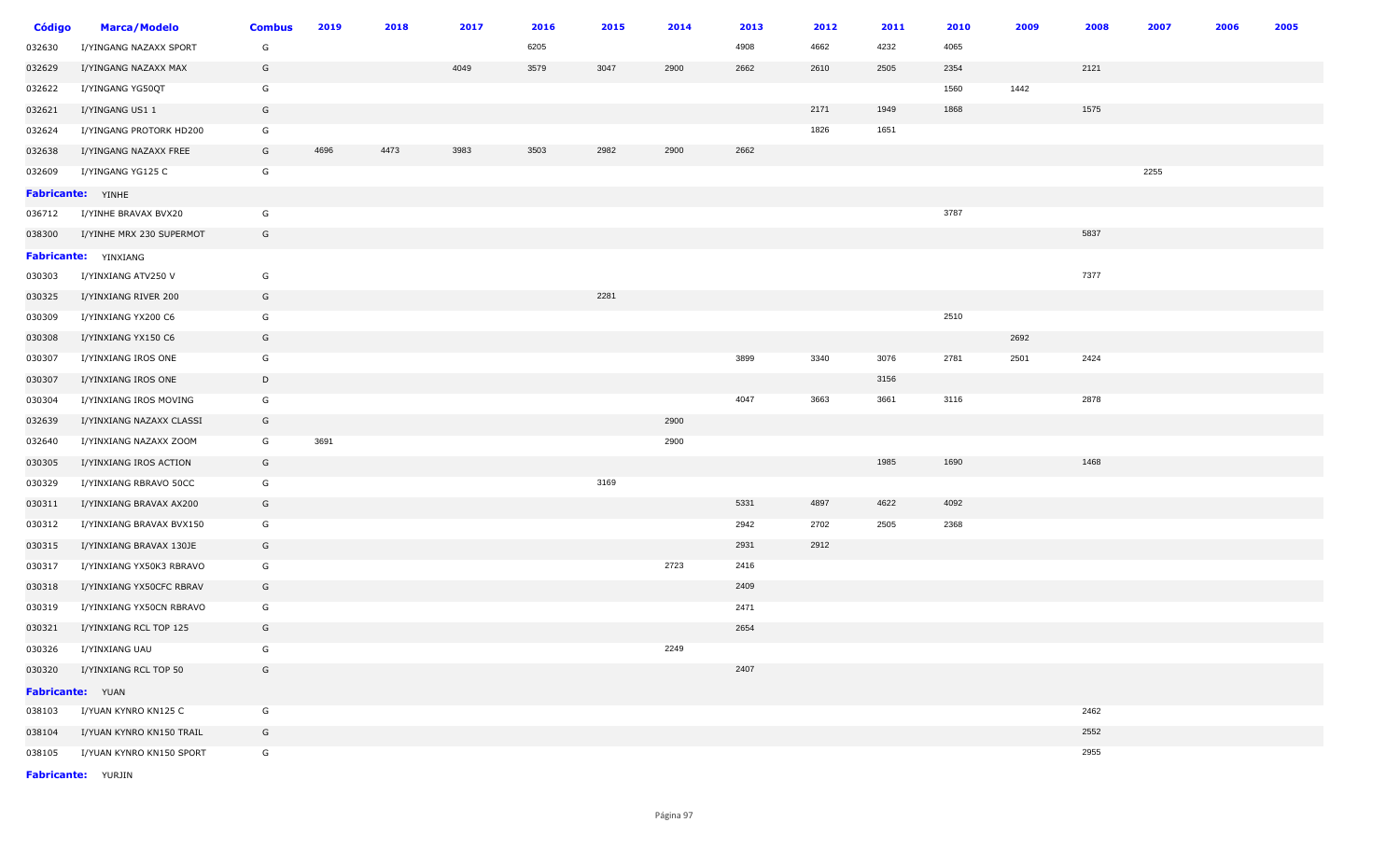| <b>Código</b>           | <b>Marca/Modelo</b>         | <b>Combus</b> | 2019 | 2018 | 2017 | 2016  | 2015 | 2014 | 2013 | 2012  | 2011  | 2010  | 2009 | 2008 | 2007 | 2006 | 2005 |
|-------------------------|-----------------------------|---------------|------|------|------|-------|------|------|------|-------|-------|-------|------|------|------|------|------|
| 002014                  | I/YURJIN MARANELLO STR      | G             |      | 4480 |      |       |      |      |      |       |       |       |      |      |      |      |      |
|                         | Fabricante: ZANELLA         |               |      |      |      |       |      |      |      |       |       |       |      |      |      |      |      |
| 007908                  | I/ZANELLA EXCLUSIVE 150     | G             |      |      |      |       |      | 7341 |      |       |       |       |      |      |      |      |      |
| <b>Fabricante: ZERO</b> |                             |               |      |      |      |       |      |      |      |       |       |       |      |      |      |      |      |
| 039000                  | I/ZERO ZERO S               | G             |      |      |      | 36953 |      |      |      | 24719 | 24487 | 23335 |      |      |      |      |      |
| 039001                  | I/ZERO ZERO DS              | G             |      |      |      |       |      |      |      |       |       | 24841 |      |      |      |      |      |
| 039003                  | I/ZERO RS ZF9               | G             |      |      |      |       |      |      |      | 28917 |       |       |      |      |      |      |      |
| 039004                  | I/ZERO S ZF9                | G             |      |      |      |       |      |      |      | 26492 |       |       |      |      |      |      |      |
| 039005                  | I/ZERO MOTORCYCLES DS       | G             |      |      |      |       |      |      |      | 24720 |       | 22918 |      |      |      |      |      |
| 039006                  | I/ZERO DS DUAL              | G             |      |      |      |       |      |      |      |       |       | 24354 |      |      |      |      |      |
|                         | <b>Fabricante: ZHEJIANG</b> |               |      |      |      |       |      |      |      |       |       |       |      |      |      |      |      |
| 035601                  | I/ZHEJIANG CHOPPER COBRA    | G             |      |      |      |       |      |      |      |       |       |       |      |      | 6181 |      |      |
| 038805                  | I/ZHEJIANG CP50QT-32        | G             |      |      |      |       |      |      | 4180 |       | 3724  |       |      |      |      |      |      |
| 035602                  | I/ZHEJIANG B09              | G             |      |      |      |       |      |      |      |       |       |       |      | 2372 |      |      |      |
| 035600                  | I/ZHEJIANG YB 150T-15       | G             |      |      |      |       |      |      |      |       |       |       |      | 3994 | 3355 |      |      |
| 035603                  | I/ZHEJIANG KENT POWER150    | G             |      |      |      |       |      |      |      |       |       |       | 2108 |      |      |      |      |
| 035616                  | I/ZHEJIANG SUNDAY ATV250    | G             |      |      |      |       |      |      | 4911 |       |       |       |      |      |      |      |      |
| 035604                  | I/ZHEJIANG XY 200 T6        | G             |      |      |      |       |      |      |      |       |       |       | 3760 |      |      |      |      |
| 035605                  | I/ZHEJIANG XY 150 TJ        | G             |      |      |      |       |      |      |      |       |       |       | 2160 |      |      |      |      |
|                         | Fabricante: ZHENGLONG       |               |      |      |      |       |      |      |      |       |       |       |      |      |      |      |      |
| 034300                  | I/ZHENGLONG ZLMC 03         | G             |      |      |      |       |      |      |      |       |       |       |      | 1710 |      |      |      |
|                         | Fabricante: ZHIWEI          |               |      |      |      |       |      |      |      |       |       |       |      |      |      |      |      |
| 033500                  | I/ZHIWEI KELT BELLE         | G             |      |      |      |       |      |      |      |       |       |       |      | 1545 |      |      |      |
|                         | Fabricante: ZHONGNENG       |               |      |      |      |       |      |      |      |       |       |       |      |      |      |      |      |
| 011510                  | I/ZHONGNENG MOTORINO F8     | G             |      |      |      |       |      |      | 4578 |       |       |       |      |      |      |      |      |
| 011503                  | I/ZHONGNENG ZN50QT-32       | G             |      |      |      |       |      | 3531 | 3413 | 3350  | 3177  | 2738  | 2638 |      |      |      |      |
| 011504                  | I/ZHONGNENG NORTHS 151TF    | G             |      |      |      |       |      |      |      |       | 4271  | 4040  |      |      |      |      |      |
| 011505                  | I/ZHONGNENG ZN 150T-F       | G             |      |      |      |       |      |      |      |       | 2706  |       |      |      |      |      |      |
| 011506                  | I/ZHONGNENG AUGURI SS50     | G             |      |      |      |       | 4239 | 3929 | 3854 | 3707  | 3696  | 3298  | 3275 |      |      |      |      |
| 011507                  | I/ZHONGNENG AUGURI SR150    | G             |      |      |      |       |      |      |      |       | 4477  |       |      |      |      |      |      |
| 011509                  | I/ZHONGNENG VOLTI 8000 W    | G             |      |      |      |       |      |      | 4924 |       |       |       |      |      |      |      |      |
| 011508                  | I/ZHONGNENG ZN0SP 49CC      | G             |      |      |      |       |      |      |      |       |       | 2312  |      |      |      |      |      |
| 011501                  | I/ZHONGNENG F22 50CC        | G             |      |      |      |       |      |      |      |       |       |       | 2267 |      |      |      |      |
| 011500                  | I/ZHONGNENG ZN151T-F        | G             |      |      |      |       |      |      |      |       | 4748  | 4391  | 4146 |      |      |      |      |
| 011502                  | I/ZHONGNENG NSTAR 150TF     | G             |      |      |      |       |      |      |      |       | 2990  |       | 2860 |      |      |      |      |
| 011511                  | I/ZHONGENG VOLTI UF4        | G             |      |      |      |       |      |      | 3643 |       |       |       |      |      |      |      |      |